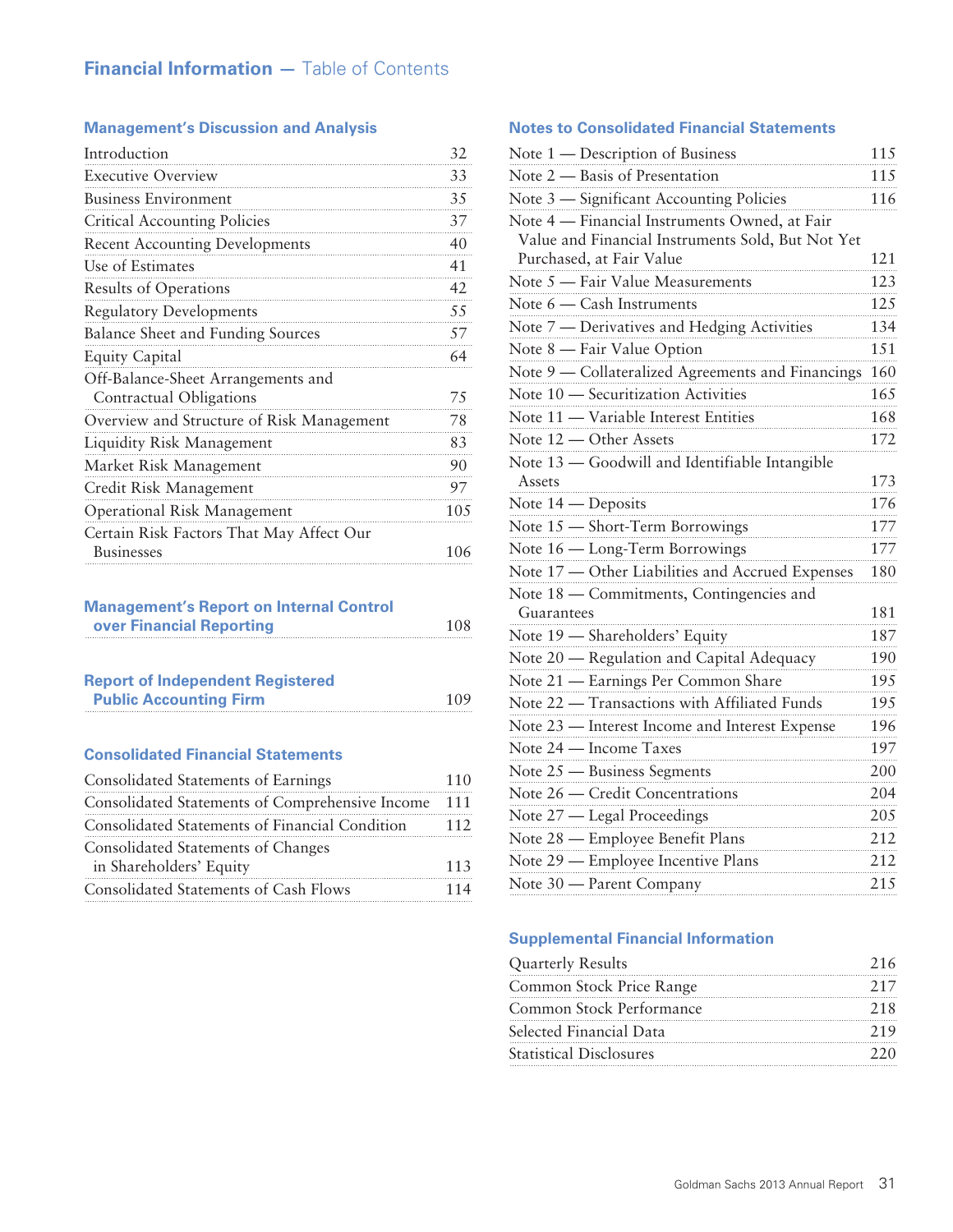# **Introduction**

The Goldman Sachs Group, Inc. (Group Inc.) is a leading global investment banking, securities and investment management firm that provides a wide range of financial services to a substantial and diversified client base that includes corporations, financial institutions, governments and high-net-worth individuals. Founded in 1869, the firm is headquartered in New York and maintains offices in all major financial centers around the world.

We report our activities in four business segments: Investment Banking, Institutional Client Services, Investing & Lending and Investment Management. See "Results of Operations" below for further information about our business segments.

When we use the terms "Goldman Sachs," "the firm," "we," "us" and "our," we mean Group Inc., a Delaware corporation, and its consolidated subsidiaries.

References to "the 2013 Form 10-K" are to our Annual Report on Form 10-K for the year ended December 31, 2013. All references to 2013, 2012 and 2011 refer to our years ended, or the dates, as the context requires, December 31, 2013, December 31, 2012 and December 31, 2011, respectively. Any reference to a future year refers to a year ending on December 31 of that year. Certain reclassifications have been made to previously reported amounts to conform to the current presentation.

In this discussion and analysis of our financial condition and results of operations, we have included information that may constitute "forward-looking statements" within the meaning of the safe harbor provisions of the U.S. Private Securities Litigation Reform Act of 1995. Forward-looking statements are not historical facts, but instead represent only our beliefs regarding future events, many of which, by their nature, are inherently uncertain and outside our control. This information includes statements other than historical information or statements of current condition and may relate to our future plans and objectives and results, among other things, and may also include statements about the effect of changes to the capital and leverage rules applicable to banks and bank holding companies, the impact of the Dodd-Frank Act on our businesses and operations, and various legal proceedings or mortgage-related contingencies as set forth under "Legal Proceedings" and "Certain Mortgage-Related Contingencies" in Notes 27 and 18, respectively, to the consolidated financial statements, as well as statements about the results of our Dodd-Frank Act and firm stress tests, statements about the objectives and effectiveness of our risk management and liquidity policies, statements about trends in or growth opportunities for our businesses, statements about our future status, activities or reporting under U.S. or non-U.S. banking and financial regulation, and statements about our investment banking transaction backlog. By identifying these statements for you in this manner, we are alerting you to the possibility that our actual results and financial condition may differ, possibly materially, from the anticipated results and financial condition indicated in these forward-looking statements. Important factors that could cause our actual results and financial condition to differ from those indicated in these forward-looking statements include, among others, those discussed below under "Certain Risk Factors That May Affect Our Businesses" as well as "Risk Factors" in Part I, Item 1A of the 2013 Form 10-K and "Cautionary Statement Pursuant to the U.S. Private Securities Litigation Reform Act of 1995" in Part I, Item 1 of the 2013 Form 10-K.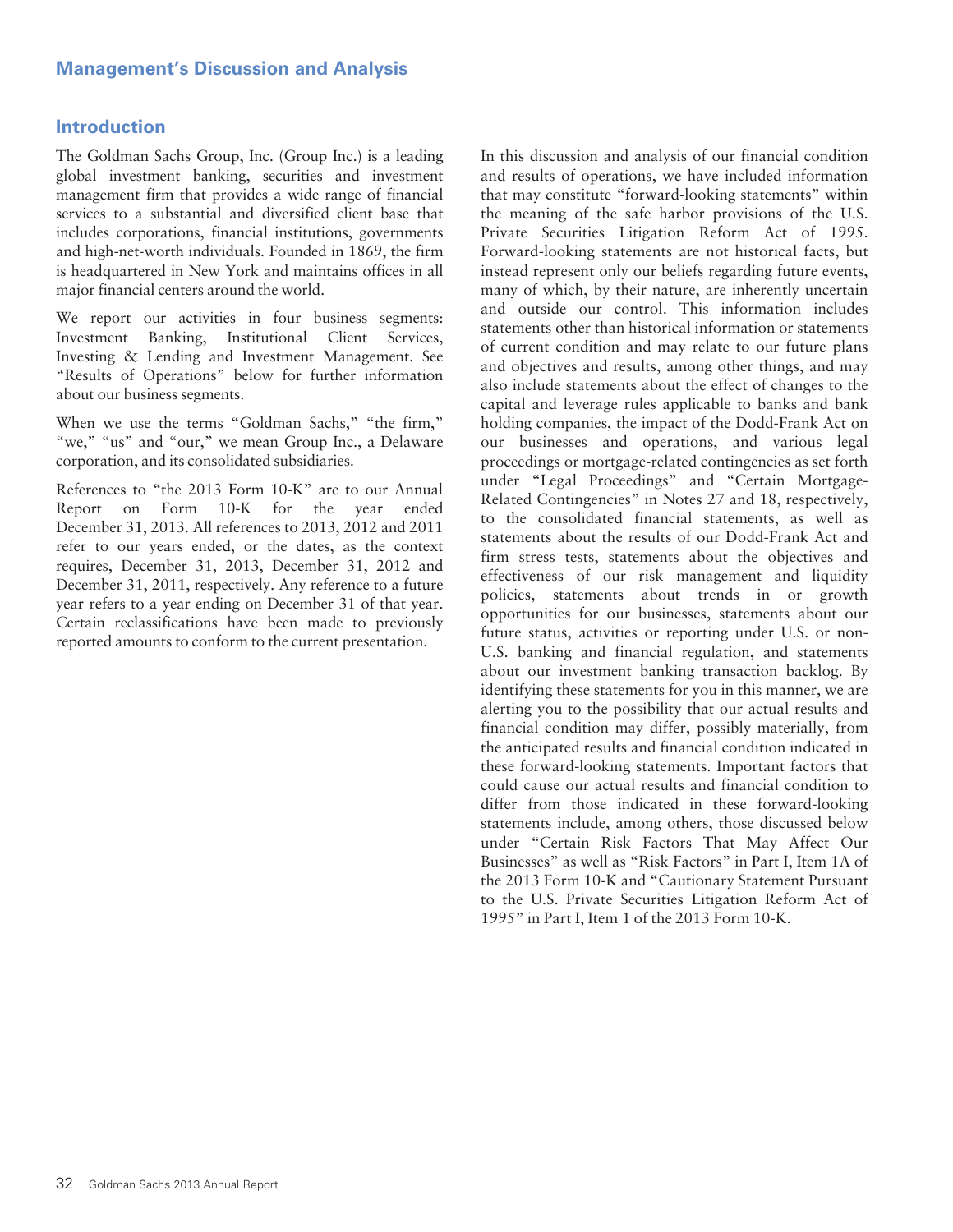# **Executive Overview**

The firm generated net earnings of \$8.04 billion for 2013, compared with \$7.48 billion for 2012 and \$4.44 billion for 2011. Our diluted earnings per common share were \$15.46 for 2013, compared with \$14.13 for 2012 and \$4.51 for 2011. Return on average common shareholders' equity (ROE) <sup>1</sup> was 11.0% for 2013, compared with 10.7% for 2012 and 3.7% for 2011.

Book value per common share increased approximately 5% to \$152.48 and tangible book value per common share <sup>2</sup> increased approximately 7% to \$143.11 compared with the end of 2012. <sup>3</sup> During the year, the firm repurchased 39.3 million shares of its common stock for a total cost of \$6.17 billion, while maintaining strong capital levels. Our Tier 1 capital ratio was 16.7% and our Tier 1 common ratio <sup>4</sup> was 14.6% as of December 2013 (in each case under Basel I and also reflecting the revised market risk regulatory capital requirements which became effective on January 1, 2013).

The firm generated net revenues of \$34.21 billion for 2013. These results reflected significantly higher net revenues in Investment Banking, as well as higher net revenues in Investing & Lending and Investment Management compared with 2012. These increases were offset by lower net revenues in Institutional Client Services compared with 2012.

An overview of net revenues for each of our business segments is provided below.

## **Investment Banking**

Net revenues in Investment Banking increased significantly compared with 2012, reflecting significantly higher net revenues in Underwriting, due to strong net revenues in both equity and debt underwriting. Net revenues in equity underwriting were significantly higher compared with 2012, reflecting an increase in client activity, particularly in initial public offerings. Net revenues in debt underwriting were significantly higher compared with 2012, principally due to leveraged finance activity. Net revenues in Financial Advisory were essentially unchanged compared with 2012.

## **Institutional Client Services**

Net revenues in Institutional Client Services decreased compared with 2012, reflecting lower net revenues in both Fixed Income, Currency and Commodities Client Execution and Equities.

The decrease in Fixed Income, Currency and Commodities Client Execution compared with 2012 reflected significantly lower net revenues in interest rate products compared with a solid 2012, and significantly lower net revenues in mortgages compared with a strong 2012. In addition, net revenues in currencies were slightly lower, while net revenues in credit products and commodities were essentially unchanged compared with 2012. Fixed Income, Currency and Commodities Client Execution operated in a generally challenging environment during much of 2013, as macroeconomic concerns and uncertainty led to challenging market-making conditions and generally lower levels of activity.

1. See "Results of Operations — Financial Overview" below for further information about our calculation of ROE.

<sup>2.</sup> Tangible book value per common share is a non-GAAP measure and may not be comparable to similar non-GAAP measures used by other companies. See "Equity Capital — Other Capital Metrics" below for further information about our calculation of tangible book value per common share.

<sup>3.</sup> In October 2013, Berkshire Hathaway Inc. and certain of its subsidiaries (collectively, Berkshire Hathaway) exercised in full the warrant to purchase shares of the firm's common stock, which required net share settlement and resulted in a reduction of approximately 3% to both book value per common share and tangible book value per common share. See "Equity Capital — Equity Capital Management" below for further information about the Berkshire Hathaway warrant.

<sup>4.</sup> Tier 1 common ratio is a non-GAAP measure and may not be comparable to similar non-GAAP measures used by other companies. See "Equity Capital -Consolidated Regulatory Capital Ratios" below for further information about our Tier 1 common ratio.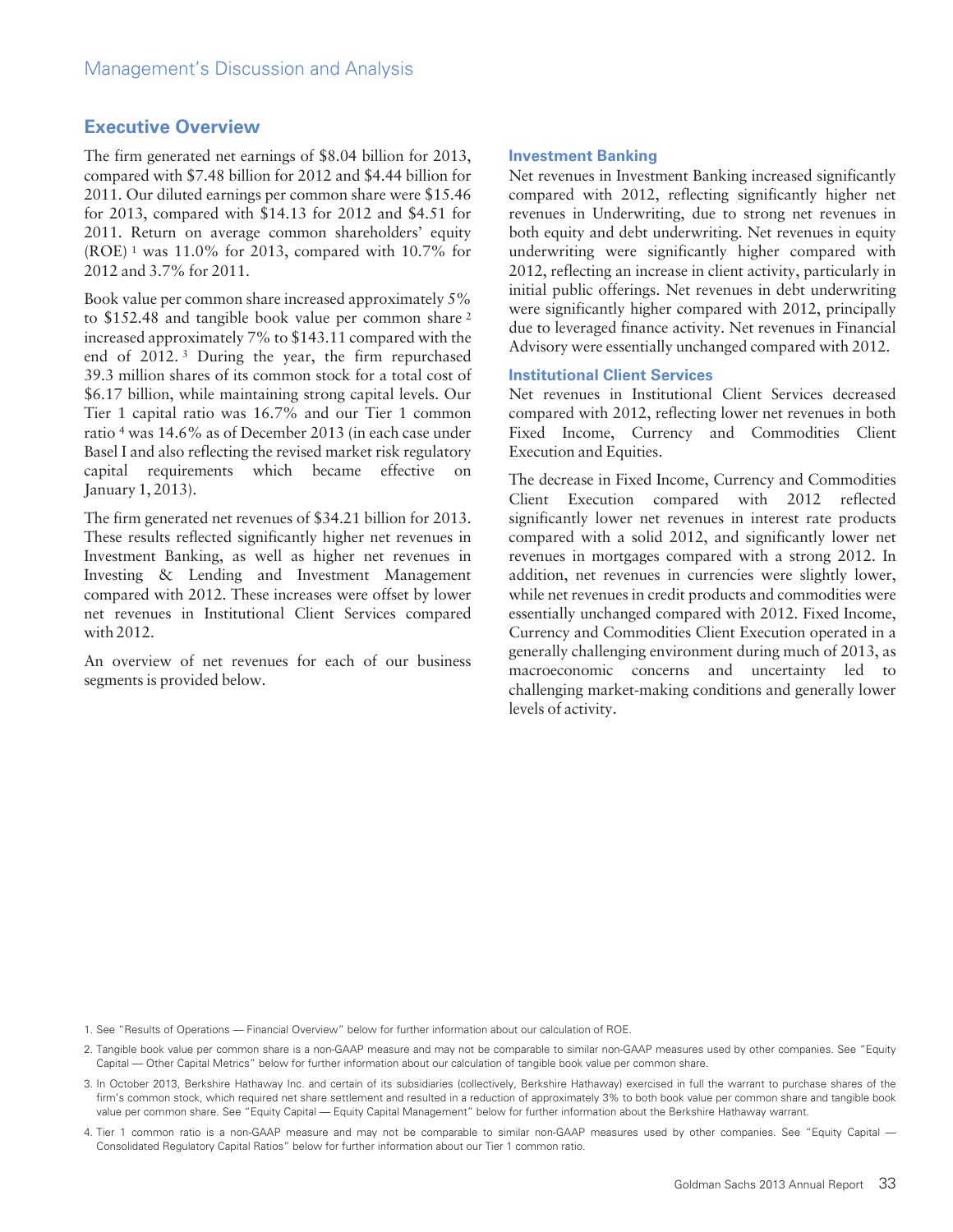The decrease in Equities compared with 2012 was due to the sale of our Americas reinsurance business <sup>1</sup> in 2013 and the sale of our hedge fund administration business in 2012. Net revenues in equities client execution (excluding net revenues from our Americas reinsurance business) were higher compared with 2012, including significantly higher net revenues in cash products, partially offset by significantly lower net revenues in derivatives. Commissions and fees were slightly higher compared with 2012. Securities services net revenues were significantly lower compared with 2012, primarily due to the sale of our hedge fund administration business in 2012 (2012 included a gain on sale of \$494 million). During 2013, Equities operated in an environment characterized by a significant increase in global equity prices, particularly in Japan and the U.S., and generally lower volatility levels.

The net loss attributable to the impact of changes in our own credit spreads on borrowings for which the fair value option was elected was \$296 million (\$220 million and \$76 million related to Fixed Income, Currency and Commodities Client Execution and equities client execution, respectively) for 2013, compared with a net loss of \$714 million (\$433 million and \$281 million related to Fixed Income, Currency and Commodities Client Execution and equities client execution, respectively) for 2012.

## **Investing & Lending**

Net revenues in Investing & Lending increased compared with 2012, reflecting a significant increase in net gains from investments in equity securities, driven by company-specific events and stronger corporate performance, as well as significantly higher global equity prices. In addition, net gains and net interest income from debt securities and loans were slightly higher, while other net revenues, related to our consolidated investments, were lower compared with 2012.

## **Investment Management**

Net revenues in Investment Management increased compared with 2012, reflecting higher management and other fees, primarily due to higher average assets under supervision. During the year, total assets under supervision increased \$77 billion to \$1.04 trillion. Long-term assets under supervision increased \$81 billion, including net inflows of \$41 billion 2, reflecting inflows in fixed income and equity assets, partially offset by outflows in alternative investment assets. Net market appreciation of \$40 billion during the year was primarily in equity assets. Liquidity products decreased \$4 billion.

Our businesses, by their nature, do not produce predictable earnings. Our results in any given period can be materially affected by conditions in global financial markets, economic conditions generally and other factors. For a further discussion of the factors that may affect our future operating results, see "Certain Risk Factors That May Affect Our Businesses" below, as well as "Risk Factors" in Part I, Item 1A of the 2013 Form 10-K.

2. Fixed income flows for 2013 include \$10 billion in assets managed by the firm related to our Americas reinsurance business, in which a majority stake was sold in April 2013, that were previously excluded from assets under supervision as they were assets of a consolidated subsidiary.

<sup>1.</sup> In April 2013, we completed the sale of a majority stake in our Americas reinsurance business and no longer consolidate this business. Net revenues related to the Americas reinsurance business were \$317 million for 2013 and \$1.08 billion for 2012. See Note 12 to the consolidated financial statements for further information about this sale.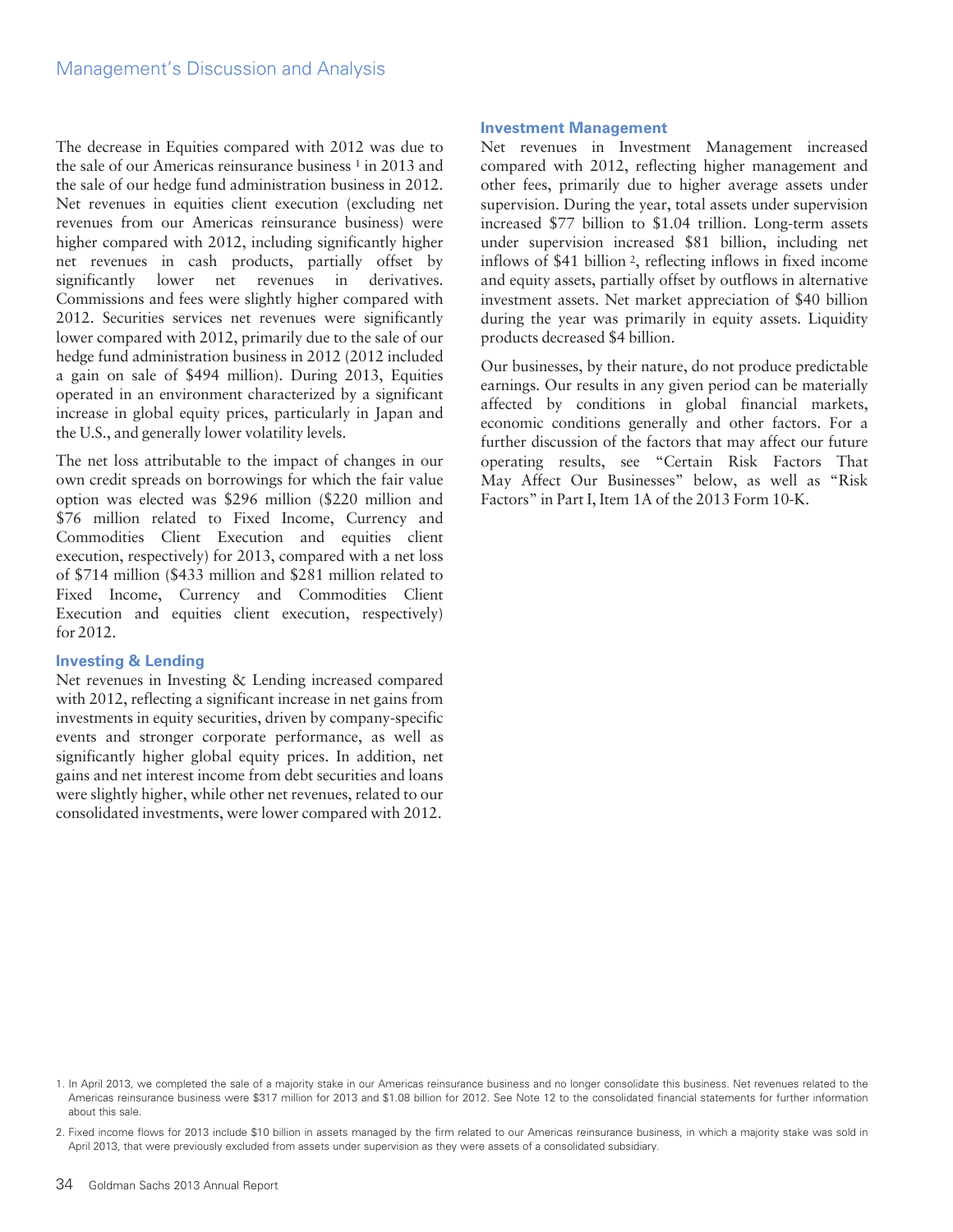# **Business Environment**

Real gross domestic product (GDP), although generally rising, appeared to remain subdued in most major economies. Market sentiment improved in advanced economies, supported by better private sector growth prospects in the United States and signs of a turnaround in the Euro area, while monetary policy generally remained accommodative. Improvements in the U.S. economy reflected favorable developments in unemployment and housing, even though a reduction in fiscal spending weighed on growth. These improvements resulted in tighter credit spreads, significantly higher global equity prices and generally lower levels of volatility. However, signals during the year from the U.S. Federal Reserve that it would begin tapering its asset purchase program contributed to a rise in U.S. interest rates and a more challenging environment, particularly for emerging markets. In addition, continued political uncertainty, particularly the political debate in the United States surrounding the government shutdown and a potential breach of the debt ceiling, generally resulted in heightened risk aversion. These concerns also weighed on investment banking activity as industry-wide mergers and acquisitions activity declined compared with 2012. Industry-wide equity underwriting activity improved and industry-wide debt underwriting activity remained solid. For a further discussion of how market conditions may affect our businesses, see "Certain Risk Factors That May Affect Our Businesses" below as well as "Risk Factors" in Part I, Item 1A of the 2013 Form 10-K.

## **Global**

During 2013, real GDP growth appeared to decline in many advanced economies and emerging markets. In advanced economies, the slowdown primarily reflected a decline in fixed investment growth in the United States and continued weakness in the Euro area. In emerging markets, growth in domestic demand decreased and current account balances worsened. Unemployment levels declined in some economies compared with 2012, including the United States, but increased in others, particularly in the Euro area. The rate of unemployment continued to remain elevated in many advanced economies. During 2013, the U.S. Federal Reserve, the Bank of England and the Bank of Japan each left policy interest rates unchanged, while the European Central Bank reduced its policy interest rate. In December 2013, the U.S. Federal Reserve announced that it would begin to scale back its asset purchase program by \$10 billion to \$75 billion per month. The U.S. dollar weakened against both the Euro and the British pound, while it strengthened significantly against the Japanese yen.

## **United States**

In the United States, real GDP increased by 1.9% in 2013, compared with an increase of 2.8% in 2012. Growth decelerated on the back of a significant contraction in federal government spending as a result of sequestration, as well as a slowdown in fixed investment. House prices, house sales and housing starts increased, although the rise in U.S. bond yields drove mortgage interest rates higher. Industrial production expanded in 2013, but at a slower pace than in the previous year. Although political uncertainty around the federal government shutdown led to some temporary deterioration, business and consumer confidence generally improved during the year, primarily reflecting continued improvement in the private sector. Measures of inflation were lower compared with 2012. The unemployment rate declined during 2013, but remained elevated. The U.S. Federal Reserve maintained its federal funds rate at a target range of zero to 0.25% during the year and announced in December 2013 a reduction in its monthly program to purchase U.S. Treasury securities and mortgage-backed securities. In addition, the U.S. Federal Reserve affirmed its commitment to keep short-term interest rates exceptionally low for some time, even after the unemployment rate falls to 6.5% or inflation rises materially. The yield on the 10-year U.S. Treasury note rose by 126 basis points during 2013 to 3.04%. In equity markets, the NASDAQ Composite Index, the S&P 500 Index and the Dow Jones Industrial Average increased by 38%, 30% and 26%, respectively, during 2013.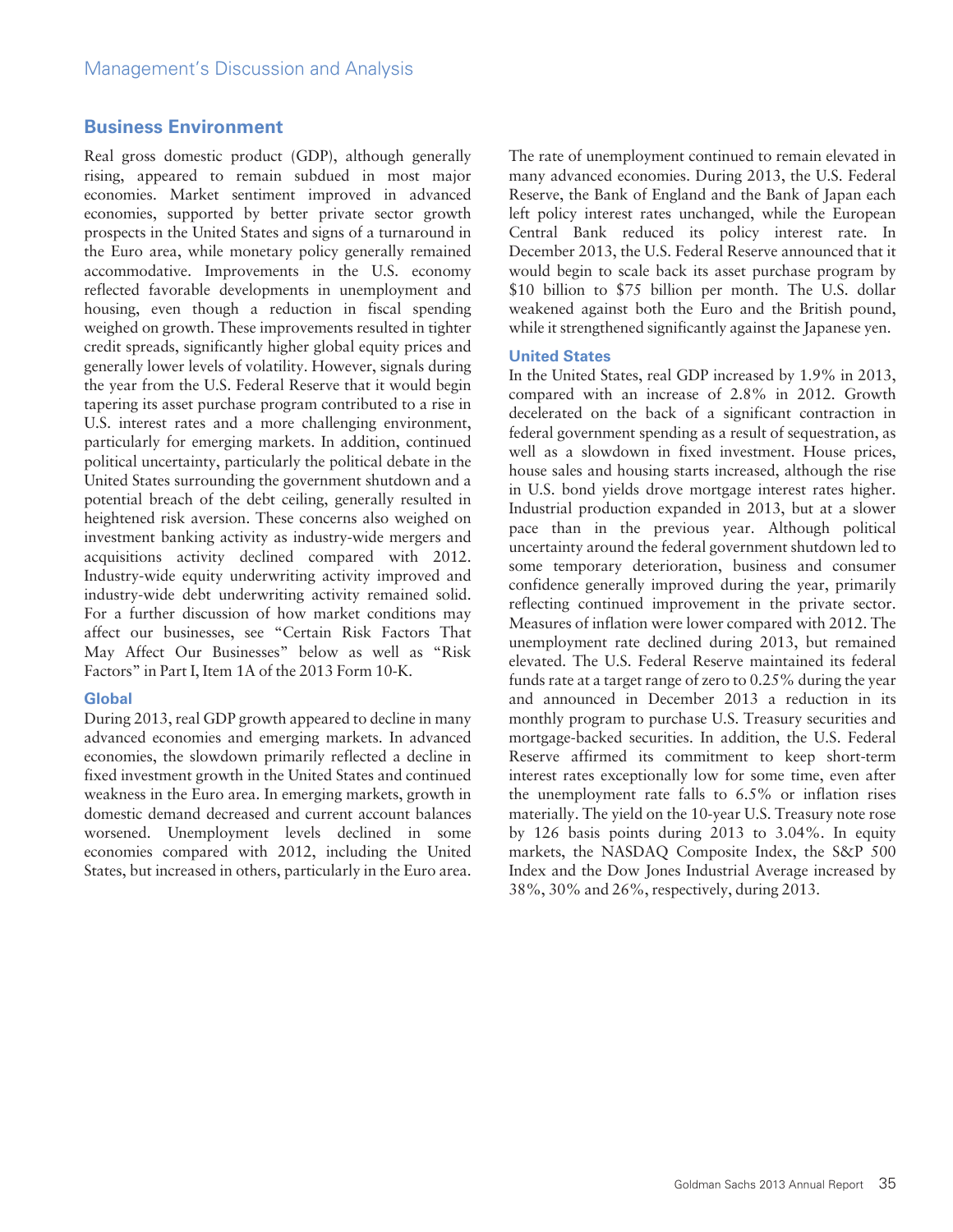#### **Europe**

In the Euro area, real GDP declined by 0.4% in 2013, compared with a decrease of 0.6% in 2012. The contraction was principally due to continued weakness in domestic demand, primarily reflecting further declines in fixed investment and consumer spending. Business and consumer confidence remained at low levels and measures of core inflation decelerated further during the year. The unemployment rate remained elevated, particularly in Italy and Spain. Political uncertainty in Italy and the debt crisis in Cyprus temporarily increased market volatility earlier in the year, while private sector lending conditions remained very tight in periphery countries. To address these issues, the European Central Bank decreased its main refinancing operations rate by 50 basis points to 0.25%, and adopted forward guidance for the future path of interest rates as a new part of its monetary policy tools. The Euro appreciated by 5% against the U.S. dollar. In the United Kingdom, real GDP increased by 1.8% in 2013, compared with an increase of 0.3% in 2012. The Bank of England maintained its official bank rate at 0.50% and also introduced forward guidance for the future path of interest rates, contingent on the evolution of employment and inflation. The British pound appreciated by 2% against the U.S. dollar. Longterm government bond yields generally increased during the year, except in the periphery countries where yields fell. In equity markets, the DAX Index, the CAC 40 Index, the Euro Stoxx 50 Index and the FTSE 100 Index increased by 25%, 18%, 18% and 14%, respectively, during 2013.

## **Asia**

In Japan, real GDP increased by 1.6% in 2013, compared with an increase of 1.4% in 2012. Growth was supported by significant increases in private housing investment and in public fixed investment. However, the trade balance continued to deteriorate during 2013. Measures of inflation turned positive during the year, but remain far from the Bank of Japan's newly adopted 2% inflation target. In addition, the Bank of Japan, under new leadership, introduced a new program of quantitative and qualitative monetary easing, which included a significant increase in the size and mandate of its asset purchases, as well as a commitment to a more targeted communication strategy. The Bank of Japan also changed its main operating target for money market operations from the uncollateralized overnight call rate to the monetary base, which is set to increase annually by approximately 60-70 trillion yen. The yield on 10-year Japanese government bonds fell by 5 basis points during the year to 0.74%. The Japanese yen depreciated by 21% against the U.S. dollar and, in equity markets, the Nikkei 225 Index increased by 57%. In China, real GDP increased by 7.7% in 2013, broadly in line with the increase in the previous year, although impacted by less supportive monetary policies and tightening financial conditions. Measures of inflation remained moderate and The People's Bank of China kept the reserve requirement ratio unchanged. The Chinese yuan appreciated by 3% against the U.S. dollar and, in equity markets, the Shanghai Composite Index fell by 7%. In India, real GDP increased by an estimated 4.7% in 2013, compared with an increase of 5.1% in 2012. Growth decelerated, primarily reflecting a further softening in domestic demand growth and only slight improvements in the current account balance. The rate of wholesale inflation declined compared with 2012. The Indian rupee depreciated by 12% against the U.S. dollar, while, in equity markets, the BSE Sensex Index increased by 9%. Equity markets in Hong Kong and South Korea were slightly higher, as the Hang Seng Index increased by 3% and the KOSPI Composite Index increased by 1% during 2013.

## **Other Markets**

In Brazil, real GDP increased by an estimated 2.2% in 2013, compared with an increase of 1.0% in 2012. Growth accelerated on the back of increasing domestic demand and fixed investment. The Brazilian real depreciated by 15% against the U.S. dollar and, in equity markets, the Bovespa Index decreased by 15% during 2013. In Russia, real GDP increased by 1.3% in 2013, compared with an increase of 3.4% in 2012. This slowdown primarily reflected a decline in domestic demand growth and a contraction in investment growth, particularly during the middle of the year. The Russian ruble depreciated by 8% against the U.S. dollar, while, in equity markets, the MICEX Index increased by 2% during 2013.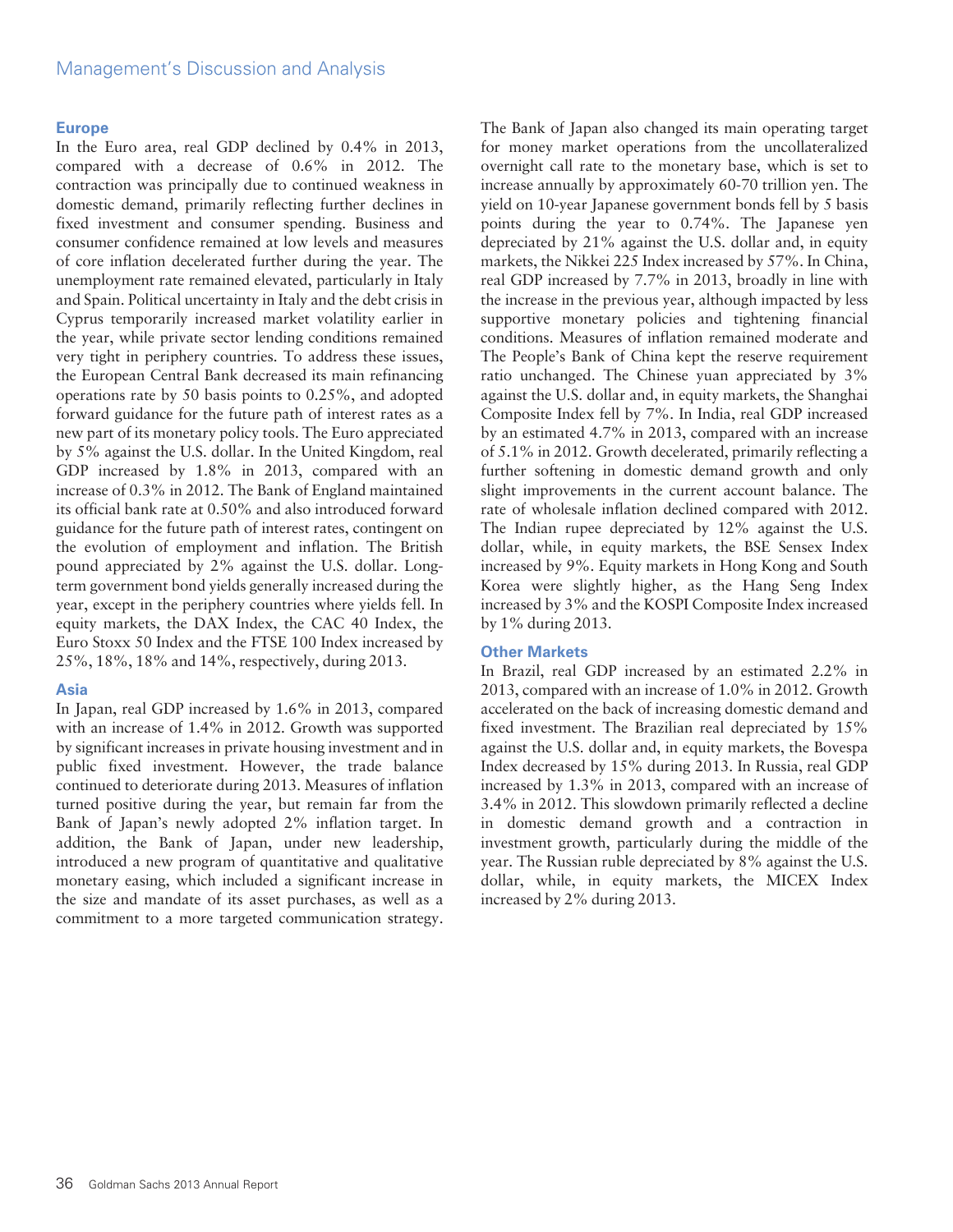# **Critical Accounting Policies**

## **Fair Value**

**Fair Value Hierarchy.** Financial instruments owned, at fair value and Financial instruments sold, but not yet purchased, at fair value (i.e., inventory), as well as certain other financial assets and financial liabilities, are reflected in our consolidated statements of financial condition at fair value (i.e., marked-to-market), with related gains or losses generally recognized in our consolidated statements of earnings. The use of fair value to measure financial instruments is fundamental to our risk management practices and is our most critical accounting policy.

The fair value of a financial instrument is the amount that would be received to sell an asset or paid to transfer a liability in an orderly transaction between market participants at the measurement date. We measure certain financial assets and financial liabilities as a portfolio (i.e., based on its net exposure to market and/or credit risks). In determining fair value, the hierarchy under U.S. generally accepted accounting principles (U.S. GAAP) gives (i) the highest priority to unadjusted quoted prices in active markets for identical, unrestricted assets or liabilities (level 1 inputs), (ii) the next priority to inputs other than level 1 inputs that are observable, either directly or indirectly (level 2 inputs), and (iii) the lowest priority to inputs that cannot be observed in market activity (level 3 inputs). Assets and liabilities are classified in their entirety based on the lowest level of input that is significant to their fair value measurement.

The fair values for substantially all of our financial assets and financial liabilities are based on observable prices and inputs and are classified in levels 1 and 2 of the fair value hierarchy. Certain level 2 and level 3 financial assets and financial liabilities may require appropriate valuation adjustments that a market participant would require to arrive at fair value for factors such as counterparty and the firm's credit quality, funding risk, transfer restrictions, liquidity and bid/offer spreads. Valuation adjustments are generally based on market evidence.

Instruments categorized within level 3 of the fair value hierarchy are those which require one or more significant inputs that are not observable. As of December 2013 and December 2012, level 3 assets represented 4.4% and 5.0%, respectively, of our total assets. Absent evidence to the contrary, instruments classified within level 3 of the fair value hierarchy are initially valued at transaction price, which is considered to be the best initial estimate of fair value. Subsequent to the transaction date, we use other methodologies to determine fair value, which vary based on the type of instrument. Estimating the fair value of level 3 financial instruments requires judgments to be made. These judgments include:

- determining the appropriate valuation methodology and/ or model for each type of level 3 financial instrument;
- ‰ determining model inputs based on an evaluation of all relevant empirical market data, including prices evidenced by market transactions, interest rates, credit spreads, volatilities and correlations; and
- ‰ determining appropriate valuation adjustments, including those related to illiquidity or counterparty credit quality.

Regardless of the methodology, valuation inputs and assumptions are only changed when corroborated by substantive evidence.

**Controls Over Valuation of Financial Instruments.** Market makers and investment professionals in our revenue-producing units are responsible for pricing our financial instruments. Our control infrastructure is independent of the revenue-producing units and is fundamental to ensuring that all of our financial instruments are appropriately valued at market-clearing levels. In the event that there is a difference of opinion in situations where estimating the fair value of financial instruments requires judgment (e.g., calibration to market comparables or trade comparison, as described below), the final valuation decision is made by senior managers in control and support functions that are independent of the revenue-producing units. This independent price verification is critical to ensuring that our financial instruments are properly valued.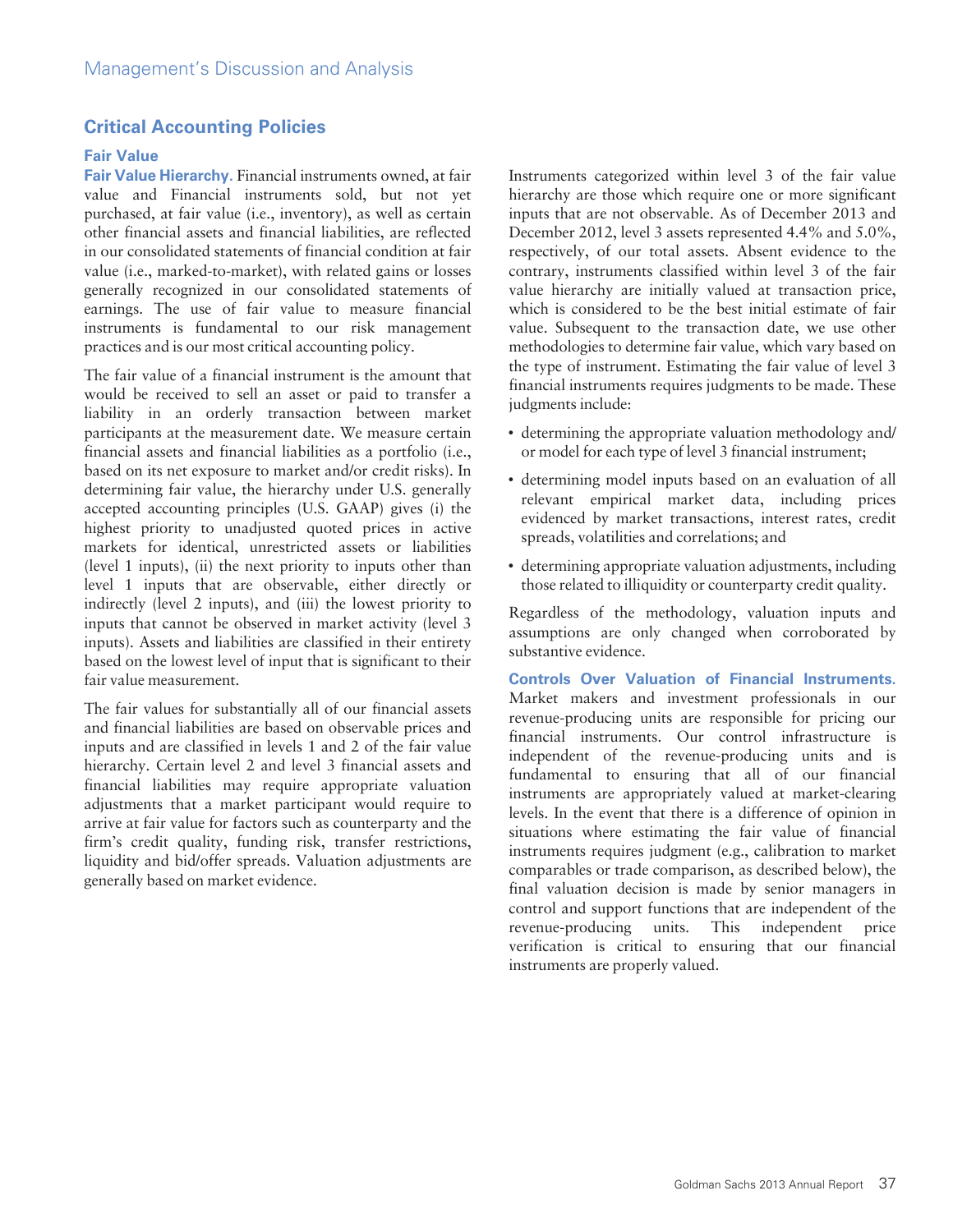**Price Verification.** All financial instruments at fair value in levels 1, 2 and 3 of the fair value hierarchy are subject to our independent price verification process. The objective of price verification is to have an informed and independent opinion with regard to the valuation of financial instruments under review. Instruments that have one or more significant inputs which cannot be corroborated by external market data are classified within level 3 of the fair value hierarchy. Price verification strategies utilized by our independent control and support functions include:

- **Trade Comparison.** Analysis of trade data (both internal and external where available) is used to determine the most relevant pricing inputs and valuations.
- ‰ **External Price Comparison.** Valuations and prices are compared to pricing data obtained from third parties (e.g., broker or dealers, MarkIt, Bloomberg, IDC, TRACE). Data obtained from various sources is compared to ensure consistency and validity. When broker or dealer quotations or third-party pricing vendors are used for valuation or price verification, greater priority is generally given to executable quotations.
- ‰ **Calibration to Market Comparables.** Market-based transactions are used to corroborate the valuation of positions with similar characteristics, risks and components.
- ‰ **Relative Value Analyses.** Market-based transactions are analyzed to determine the similarity, measured in terms of risk, liquidity and return, of one instrument relative to another or, for a given instrument, of one maturity relative to another.
- ‰ **Collateral Analyses.** Margin calls on derivatives are analyzed to determine implied values which are used to corroborate our valuations.
- ‰ **Execution of Trades.** Where appropriate, trading desks are instructed to execute trades in order to provide evidence of market-clearing levels.
- ‰ **Backtesting.** Valuations are corroborated by comparison to values realized upon sales.

See Notes 5 through 8 to the consolidated financial statements for further information about fair value measurements.

**Review of Net Revenues.** Independent control and support functions ensure adherence to our pricing policy through a combination of daily procedures, including the explanation and attribution of net revenues based on the underlying factors. Through this process we independently validate net revenues, identify and resolve potential fair value or trade booking issues on a timely basis and seek to ensure that risks are being properly categorized and quantified.

**Review of Valuation Models.** The firm's independent model validation group, consisting of quantitative professionals who are separate from model developers, performs an independent model approval process. This process incorporates a review of a diverse set of model and trade parameters across a broad range of values (including extreme and/or improbable conditions) in order to critically evaluate:

- the model's suitability for valuation and risk management of a particular instrument type;
- the model's accuracy in reflecting the characteristics of the related product and its significant risks;
- the suitability of the calculation techniques incorporated in the model;
- the model's consistency with models for similar products; and
- the model's sensitivity to input parameters and assumptions.

New or changed models are reviewed and approved prior to being put into use. Models are evaluated and reapproved annually to assess the impact of any changes in the product or market and any market developments in pricing theories.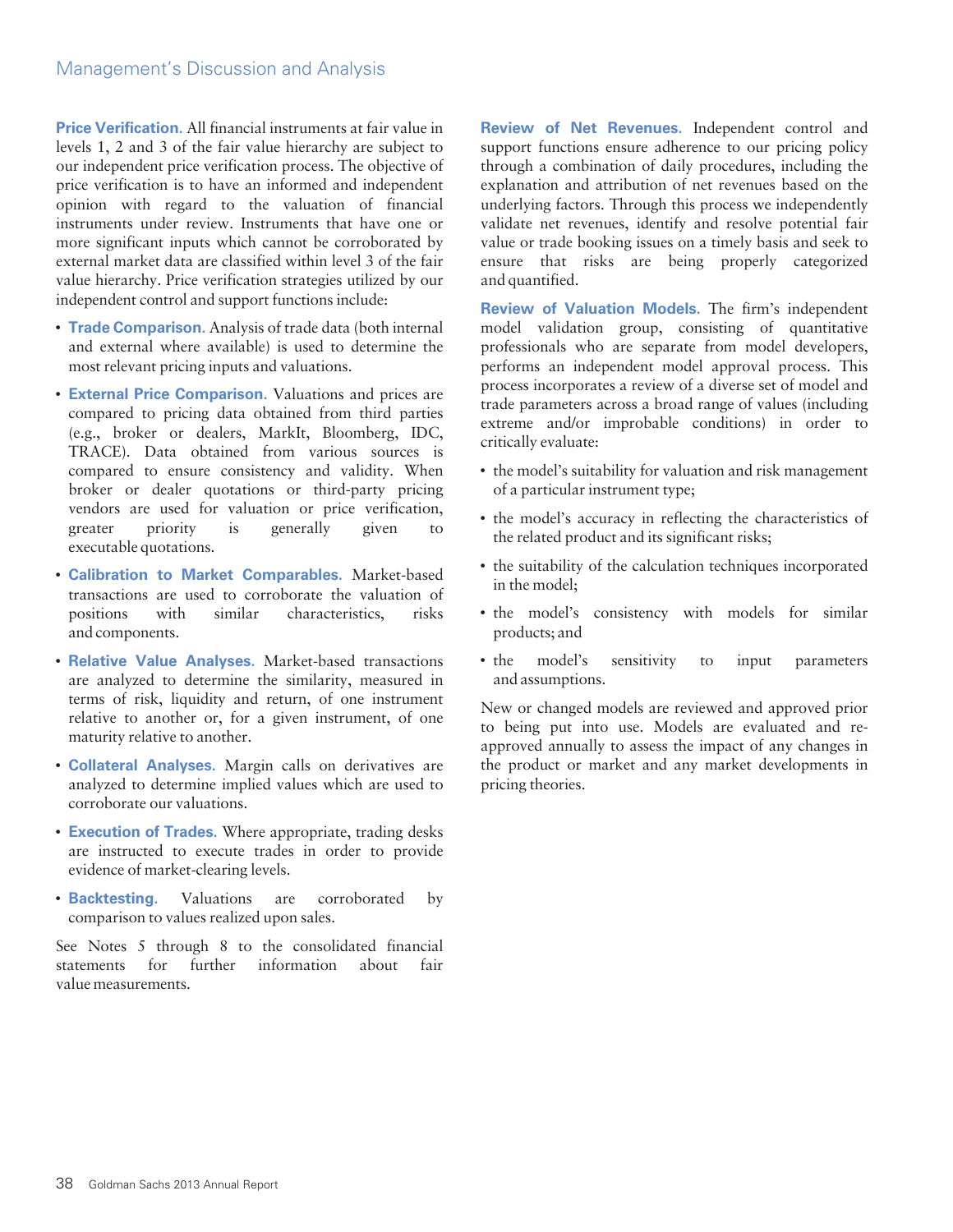**Level 3 Financial Assets at Fair Value.** The table below presents financial assets measured at fair value and the amount of such assets that are classified within level 3 of the fair value hierarchy.

Total level 3 financial assets were \$40.01 billion and \$47.10 billion as of December 2013 and December 2012, respectively.

See Notes 5 through 8 to the consolidated financial statements for further information about changes in level 3 financial assets and fair value measurements.

|                                                          | <b>As of December 2013</b>           |                         | As of December 2012    |                  |
|----------------------------------------------------------|--------------------------------------|-------------------------|------------------------|------------------|
| in millions                                              | <b>Total at</b><br><b>Fair Value</b> | Level 3<br><b>Total</b> | Total at<br>Fair Value | Level 3<br>Total |
| Commercial paper, certificates of deposit, time deposits |                                      |                         |                        |                  |
| and other money market instruments                       | 8,608                                |                         | 6.057                  |                  |
| U.S. government and federal agency obligations           | 71,072                               |                         | 93.241                 |                  |
| Non-U.S. government and agency obligations               | 40.944                               | 40                      | 62,250                 | 26               |
| Mortgage and other asset-backed loans and securities:    |                                      |                         |                        |                  |
| Loans and securities backed by commercial real estate    | 6,596                                | 2,692                   | 9.805                  | 3,389            |
| Loans and securities backed by residential real estate   | 9,025                                | 1,961                   | 8,216                  | 1,619            |
| Bank loans and bridge loans                              | 17.400                               | 9,324                   | 22,407                 | 11,235           |
| Corporate debt securities                                | 17,412                               | 2.873                   | 20,981                 | 2,821            |
| State and municipal obligations                          | 1.476                                | 257                     | 2.477                  | 619              |
| Other debt obligations                                   | 3,129                                | 807                     | 2.251                  | 1.185            |
| Equities and convertible debentures                      | 101,024                              | 14,685                  | 96,454                 | 14,855           |
| Commodities                                              | 4.556                                |                         | 11,696                 |                  |
| Total cash instruments                                   | 281,242                              | 32,639                  | 335,835                | 35,749           |
| Derivatives                                              | 57,879                               | 7,076                   | 71,176                 | 9,920            |
| Financial instruments owned, at fair value               | 339,121                              | 39.715                  | 407.011                | 45,669           |
| Securities segregated for regulatory and other purposes  | 31.937                               |                         | 30.484                 |                  |
| Securities purchased under agreements to resell          | 161.297                              | 63                      | 141.331                | 278              |
| Securities borrowed                                      | 60,384                               |                         | 38.395                 |                  |
| Receivables from customers and counterparties            | 7,416                                | 235                     | 7.866                  | 641              |
| Other assets <sup>1</sup>                                | 18                                   |                         | 13,426                 | 507              |
| <b>Total</b>                                             | \$600.173                            | \$40,013                | \$638,513              | \$47,095         |

1. December 2012 consists of assets classified as held for sale related to our Americas reinsurance business, in which a majority stake was sold in April 2013, primarily consisting of securities accounted for as available-for-sale and insurance separate account assets. See Notes 3 and 12 to the consolidated financial statements for further information about the sale of our Americas reinsurance business.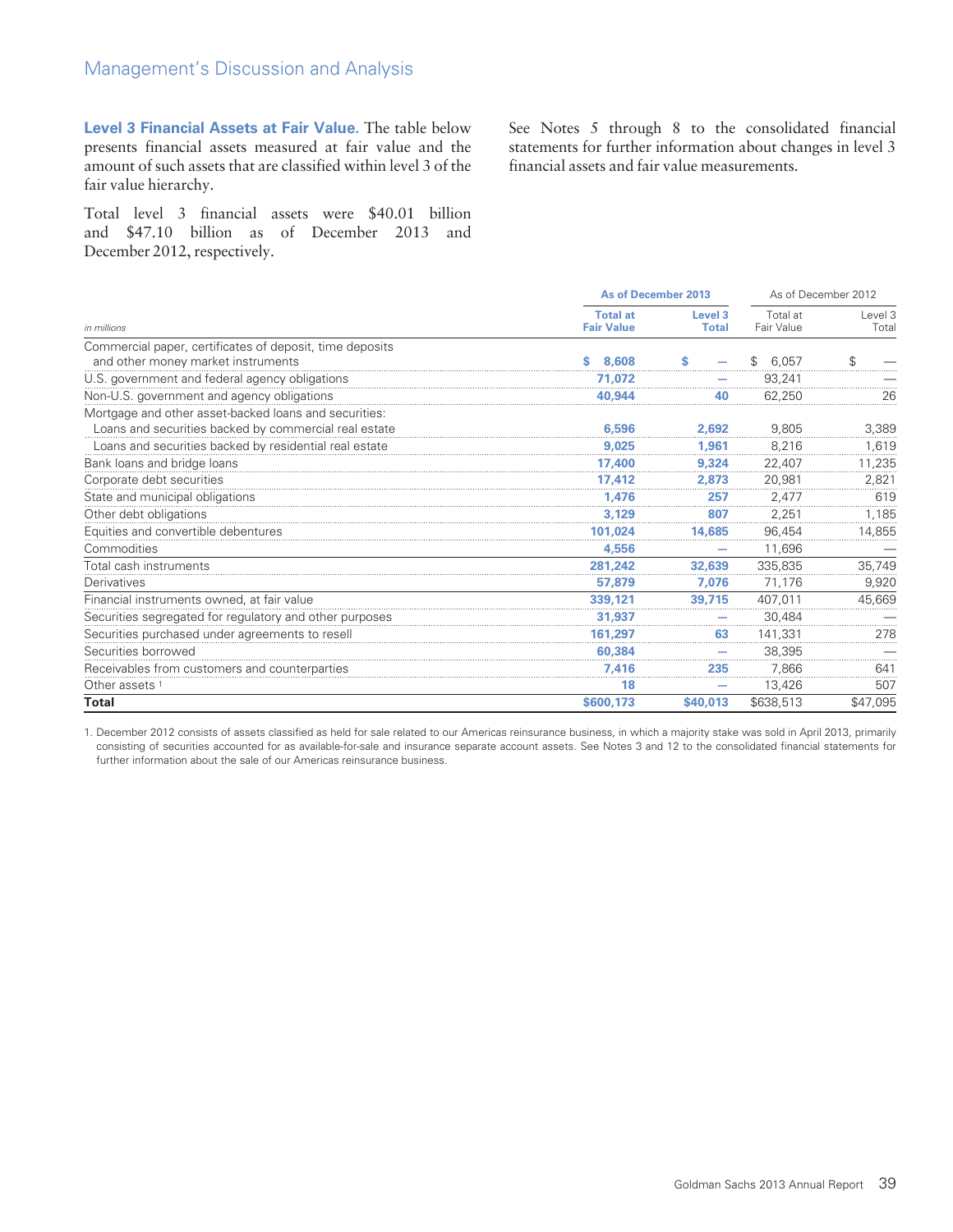# Management's Discussion and Analysis

**Goodwill.** Goodwill is the cost of acquired companies in excess of the fair value of net assets, including identifiable intangible assets, at the acquisition date. Goodwill is assessed annually in the fourth quarter for impairment, or more frequently if events occur or circumstances change that indicate an impairment may exist, by first assessing qualitative factors to determine whether it is more likely than not that the fair value of a reporting unit is less than its carrying amount. If the results of the qualitative assessment are not conclusive, a quantitative goodwill test would be performed by comparing the estimated fair value of each reporting unit with its estimated net book value.

During the fourth quarter of 2013, we assessed goodwill for impairment. The qualitative assessment required management to make judgments and to evaluate several factors, which included, but were not limited to, macroeconomic conditions, industry and market considerations, cost factors, overall financial performance, entity-specific events, events affecting reporting units and sustained changes in our stock price. Based on our evaluation of these factors, we determined that it was more likely than not that the fair value of each of the reporting units exceeded its respective carrying amount, and therefore, we determined that goodwill was not impaired and that a quantitative goodwill impairment test was not required.

If we experience a prolonged period of weakness in the business environment or financial markets, our goodwill could be impaired in the future. In addition, significant changes to critical inputs of the goodwill impairment test (e.g., cost of equity) could cause the estimated fair value of our reporting units to decline, which could result in an impairment of goodwill in the future.

See Note 13 to the consolidated financial statements for further information about our goodwill.

**Identifiable Intangible Assets.** We amortize our identifiable intangible assets over their estimated lives or based on economic usage for certain commodities-related intangibles. Identifiable intangible assets are tested for impairment whenever events or changes in circumstances suggest that an asset's or asset group's carrying value may not be fully recoverable. See Note 13 to the consolidated financial statements for the carrying value and estimated remaining lives of our identifiable intangible assets by major asset class.

A prolonged period of market weakness or significant changes in regulation could adversely impact our businesses and impair the value of our identifiable intangible assets. In addition, certain events could indicate a potential impairment of our identifiable intangible assets, including weaker business performance resulting in a decrease in our customer base and decreases in revenues from commodities-related customer contracts and relationships. Management judgment is required to evaluate whether indications of potential impairment have occurred, and to test intangibles for impairment if required.

An impairment loss, generally calculated as the difference between the estimated fair value and the carrying value of an asset or asset group, is recognized if the total of the estimated undiscounted cash flows relating to the asset or asset group is less than the corresponding carrying value.

See Note 12 to the consolidated financial statements for impairments of our identifiable intangible assets.

# **Recent Accounting Developments**

See Note 3 to the consolidated financial statements for information about Recent Accounting Developments.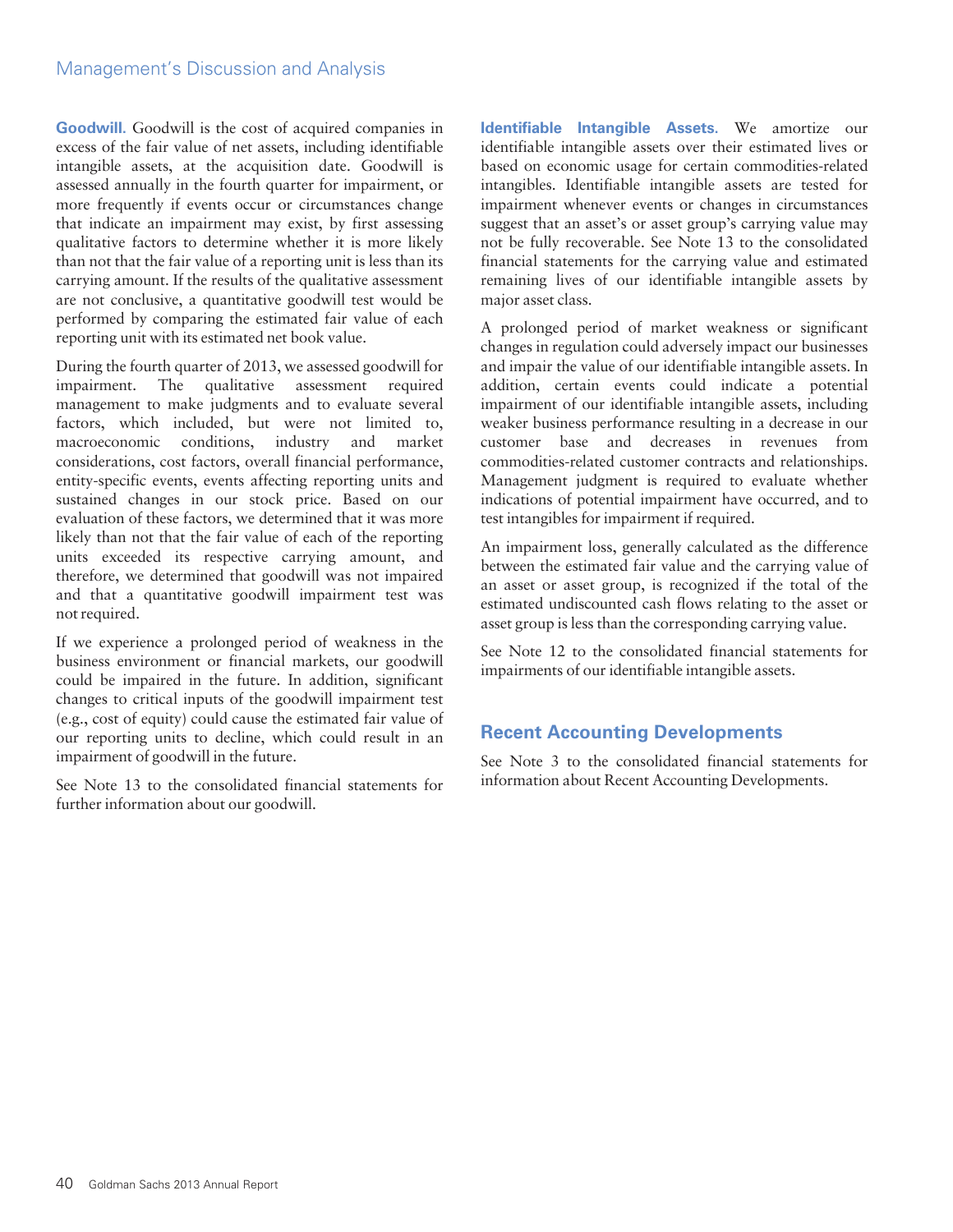# **Use of Estimates**

The use of generally accepted accounting principles requires management to make certain estimates and assumptions. In addition to the estimates we make in connection with fair value measurements, and the accounting for goodwill and identifiable intangible assets, the use of estimates and assumptions is also important in determining provisions for losses that may arise from litigation, regulatory proceedings and tax audits.

We estimate and provide for potential losses that may arise out of litigation and regulatory proceedings to the extent that such losses are probable and can be reasonably estimated. In addition, we estimate the upper end of the range of reasonably possible aggregate loss in excess of the related reserves for litigation proceedings where the firm believes the risk of loss is more than slight. See Notes 18 and 27 to the consolidated financial statements for information on certain judicial, regulatory and legal proceedings.

Significant judgment is required in making these estimates and our final liabilities may ultimately be materially different. Our total estimated liability in respect of litigation and regulatory proceedings is determined on a case-by-case basis and represents an estimate of probable losses after considering, among other factors, the progress of each case or proceeding, our experience and the experience of others in similar cases or proceedings, and the opinions and views of legal counsel.

In accounting for income taxes, we estimate and provide for potential liabilities that may arise out of tax audits to the extent that uncertain tax positions fail to meet the recognition standard under FASB Accounting Standards Codification 740. See Note 24 to the consolidated financial statements for further information about accounting for income taxes.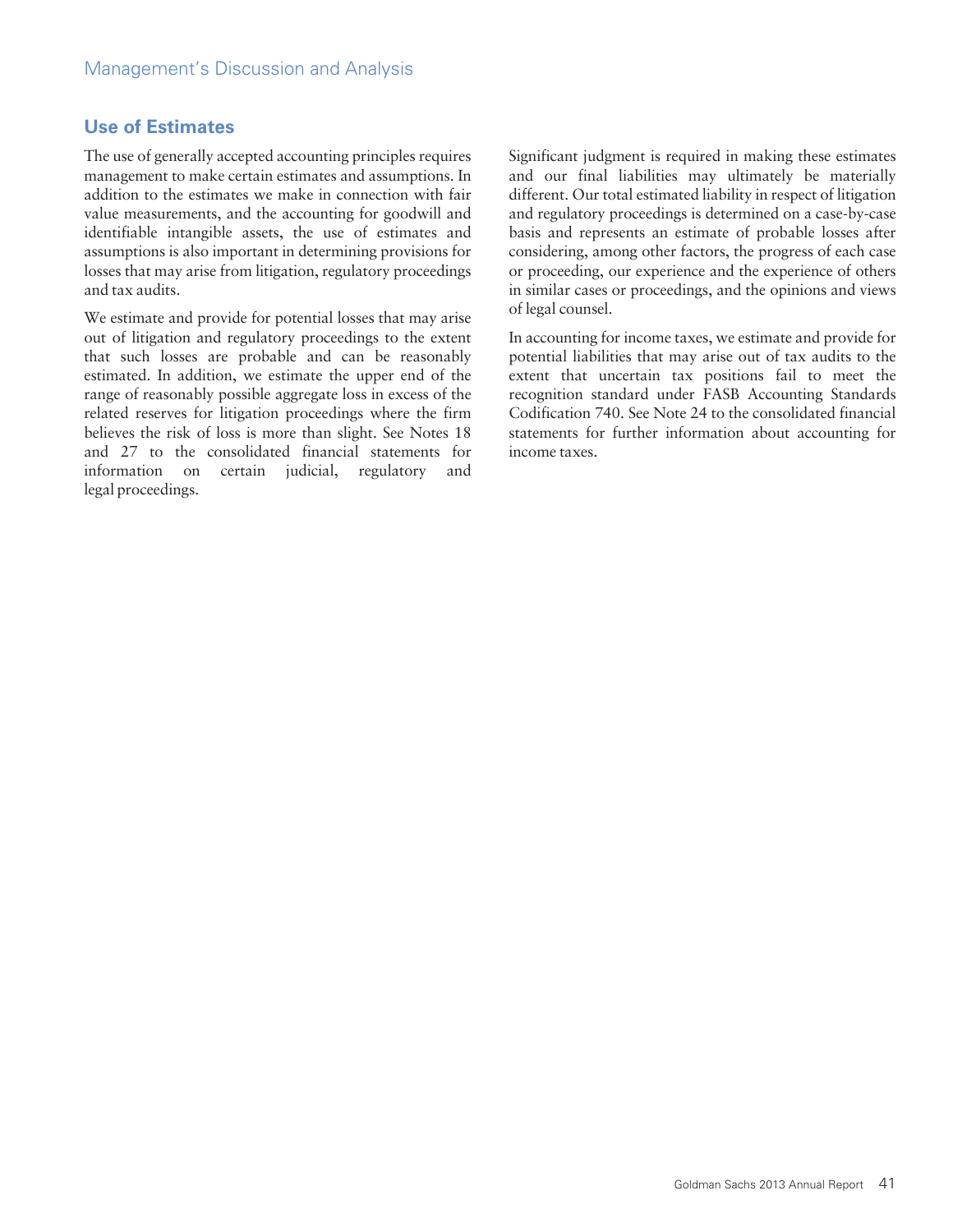# **Results of Operations**

The composition of our net revenues has varied over time as financial markets and the scope of our operations have changed. The composition of net revenues can also vary over the shorter term due to fluctuations in U.S. and global economic and market conditions. See "Certain Risk Factors That May Affect Our Businesses" below and "Risk Factors" in Part I, Item 1A of the 2013 Form 10-K for a further discussion of the impact of economic and market conditions on our results of operations.

#### **Financial Overview**

The table below presents an overview of our financial results.

|                                                | Year Ended December |       |      |
|------------------------------------------------|---------------------|-------|------|
| \$ in millions, except per share amounts       | 2013                | 2012  |      |
| Net revenues                                   | \$34.206            |       |      |
| Pre-tax earnings                               | 11 737              |       | .169 |
| Net earnings                                   | 040                 | 475   |      |
| Net earnings applicable to common shareholders | 726                 | 292   |      |
| Jiluted earnings per common share              | 15 46               | 413   |      |
| Return on average common shareholders' equity  | 0%                  | 1በ 7% |      |

1. ROE is computed by dividing net earnings applicable to common shareholders by average monthly common shareholders' equity. The table below presents our average common shareholders' equity.

|                             |          | Average for the<br>Year Ended December |                  |  |  |
|-----------------------------|----------|----------------------------------------|------------------|--|--|
| in millions                 | 2013     | 2012                                   | 2011             |  |  |
| Total shareholders' equity  | \$77,353 | \$72,530                               | \$72,708         |  |  |
| Preferred stock             | 6.892    | (4.392)                                | $^{\circ}$ ,990) |  |  |
| Common shareholders' equity | \$70.461 | \$68,138                               | \$68,718         |  |  |

2. Excluding the impact of the preferred dividend of \$1.64 billion in the first quarter of 2011 (calculated as the difference between the carrying value and the redemption value of the preferred stock), related to the redemption of our 10% Cumulative Perpetual Preferred Stock, Series G (Series G Preferred Stock) held by Berkshire Hathaway, diluted earnings per common share were \$7.46 and ROE was 5.9% for 2011. We believe that presenting our results for 2011 excluding this dividend is meaningful, as it increases the comparability of period-to-period results. Diluted earnings per common share and ROE excluding this dividend are non-GAAP measures and may not be comparable to similar non-GAAP measures used by other companies. The tables below present the calculation of net earnings applicable to common shareholders, diluted earnings per common share and average common shareholders' equity excluding the impact of this dividend.

|                                                                                                               | Year Ended    |
|---------------------------------------------------------------------------------------------------------------|---------------|
| in millions, except per share amount                                                                          | December 2011 |
| Net earnings applicable to common shareholders                                                                | \$2.510       |
| Impact of the Series G Preferred Stock dividend                                                               | .643          |
| Net earnings applicable to common shareholders, excluding the impact of the Series G Preferred Stock dividend | 4.153         |
| Divided by: average diluted common shares outstanding                                                         | 556.9         |
| Diluted earnings per common share, excluding the impact of the Series G Preferred Stock dividend              | 7.46          |

|                                                                                            | or the<br>Average<br>Year Ended |
|--------------------------------------------------------------------------------------------|---------------------------------|
| in millions                                                                                | December 2011                   |
| Total shareholders' equity                                                                 | \$72.708                        |
| Preferred stock                                                                            | 3.990                           |
| Common shareholders' equity                                                                | 68.718                          |
| Impact of the Series G Preferred Stock dividend                                            | .264                            |
| Common shareholders' equity, excluding the impact of the Series G Preferred Stock dividend | \$69.982                        |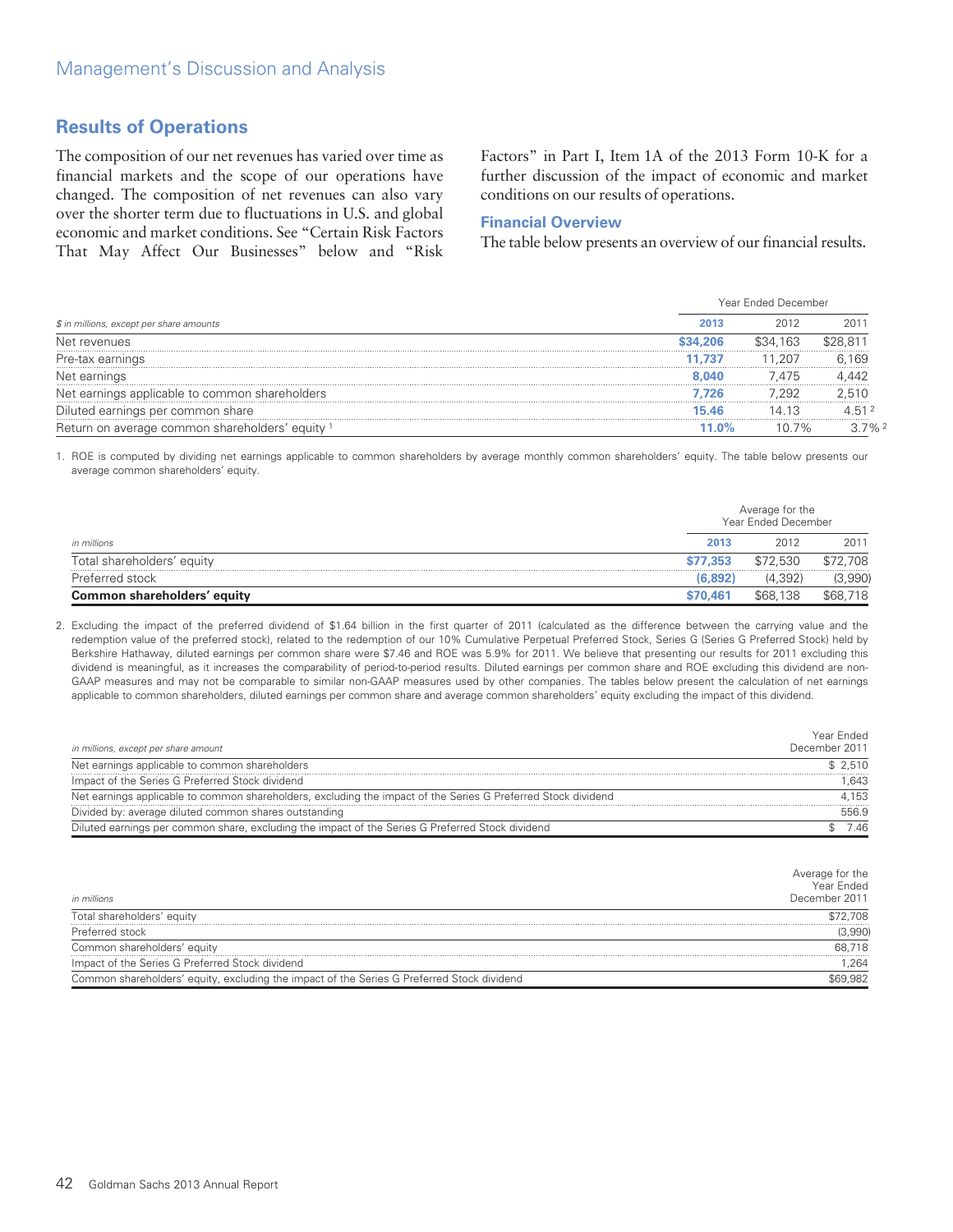#### **Net Revenues**

**2013 versus 2012.** Net revenues on the consolidated statements of earnings were \$34.21 billion for 2013, essentially unchanged compared with 2012. 2013 included significantly higher investment banking revenues, as well as higher other principal transactions revenues and investment management revenues. In addition, commissions and fees were slightly higher compared with 2012. These increases were offset by lower market-making revenues and lower net interest income compared with 2012.

**2012 versus 2011.** Net revenues on the consolidated statements of earnings were \$34.16 billion for 2012, 19% higher than 2011, reflecting significantly higher other principal transactions revenues, as well as higher marketmaking revenues, investment banking revenues and investment management revenues compared with 2011. These increases were partially offset by significantly lower net interest income and lower commissions and fees compared with 2011.

## **Non-interest Revenues Investment banking**

During 2013, investment banking revenues reflected an operating environment generally characterized by improved industry-wide equity underwriting activity, particularly in initial public offerings, as global equity prices significantly increased during the year. In addition, industry-wide debt underwriting activity remained solid, and included significantly higher leveraged finance activity, as interest rates remained low. However, ongoing macroeconomic concerns continued to weigh on investment banking activity as industry-wide mergers and acquisitions activity declined compared with 2012. If macroeconomic concerns continue and result in lower levels of client activity, investment banking revenues would likely be negatively impacted.

**2013 versus 2012.** Investment banking revenues on the consolidated statements of earnings were \$6.00 billion for 2013, 22% higher than 2012, reflecting significantly higher revenues in underwriting, due to strong revenues in both equity and debt underwriting. Revenues in equity underwriting were significantly higher compared with 2012, reflecting an increase in client activity, particularly in initial public offerings. Revenues in debt underwriting were significantly higher compared with 2012, principally due to leveraged finance activity. Revenues in financial advisory were essentially unchanged compared with 2012.

**2012 versus 2011.** Investment banking revenues on the consolidated statements of earnings were \$4.94 billion for 2012, 13% higher than 2011, reflecting significantly higher revenues in underwriting, due to strong revenues in debt underwriting. Revenues in debt underwriting were significantly higher compared with 2011, primarily reflecting higher revenues from investment-grade and leveraged finance activity. Revenues in equity underwriting were lower compared with 2011, primarily reflecting a decline in industry-wide initial public offerings. Revenues in financial advisory were essentially unchanged compared with 2011.

#### **Investment management**

During 2013, investment management revenues reflected an operating environment generally characterized by improved asset prices, particularly in equities, resulting in appreciation in the value of client assets. In addition, the mix of average assets under supervision shifted slightly compared with 2012 from liquidity products to long-term assets under supervision, primarily due to growth in equity and fixed income assets. In the future, if asset prices were to decline, or investors favor asset classes that typically generate lower fees or investors withdraw their assets, investment management revenues would likely be negatively impacted. In addition, continued concerns about the global economic outlook could result in downward pressure on assets under supervision.

**2013 versus 2012.** Investment management revenues on the consolidated statements of earnings were \$5.19 billion for 2013, 5% higher than 2012, reflecting higher management and other fees, primarily due to higher average assets under supervision.

**2012 versus 2011.** Investment management revenues on the consolidated statements of earnings were \$4.97 billion for 2012, 6% higher than 2011, due to significantly higher incentive fees, partially offset by slightly lower management and other fees.

#### **Commissions and fees**

During 2013, commissions and fees reflected an environment characterized by higher average daily volumes in listed cash equities in Asia and Europe and lower average daily volumes in listed cash equities in the United States, and generally lower volatility levels compared with 2012. If market volumes were to decline, commissions and fees would likely be negatively impacted.

**2013 versus 2012.** Commissions and fees on the consolidated statements of earnings were \$3.26 billion for 2013, slightly higher than 2012, primarily reflecting higher commissions and fees in Asia and Europe. During 2013, our average daily volumes were higher in Asia and Europe and lower in the United States compared with 2012, consistent with listed cash equity market volumes.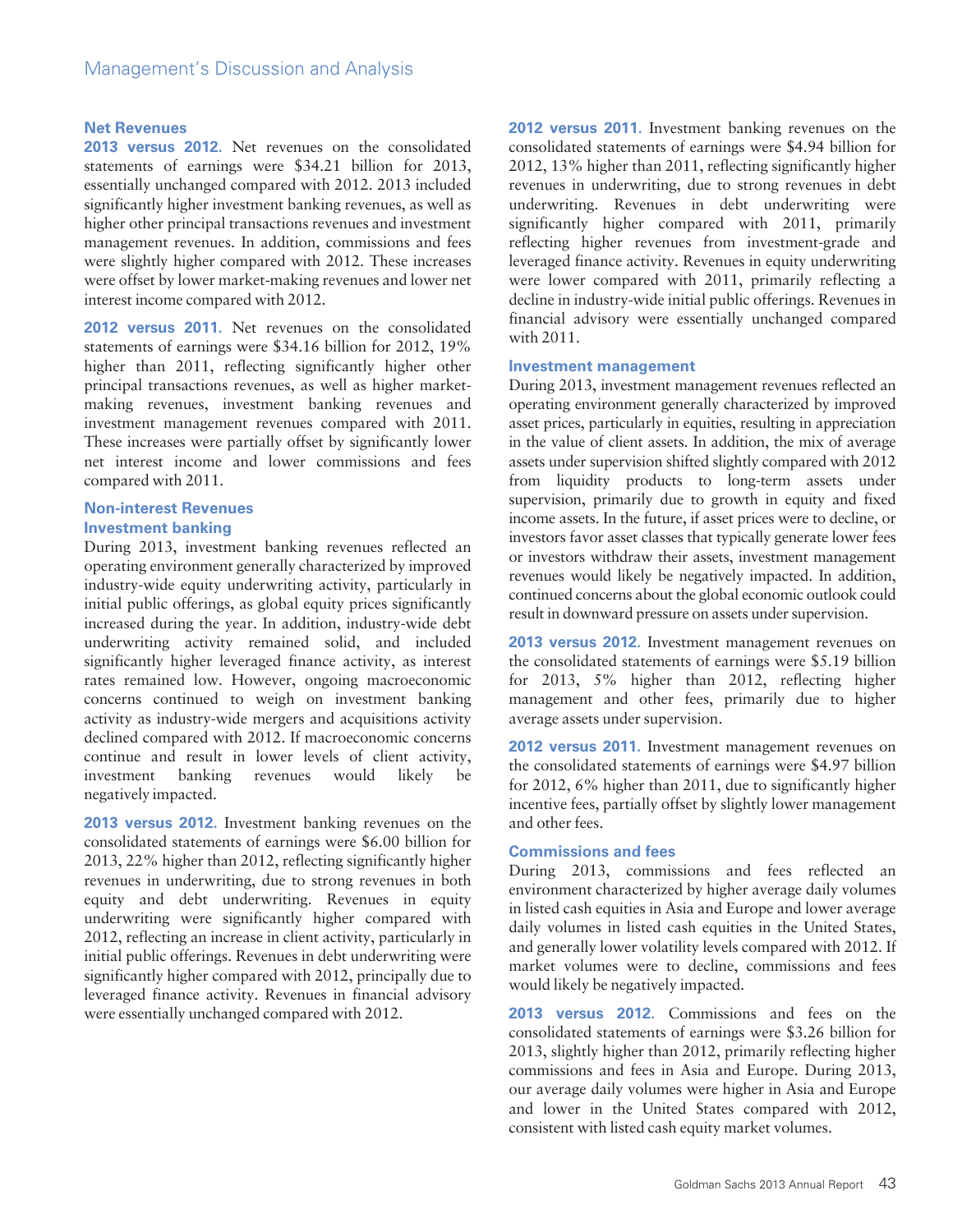**2012 versus 2011.** Commissions and fees on the consolidated statements of earnings were \$3.16 billion for 2012, 16% lower than 2011, reflecting lower commissions and fees in the United States, Europe and Asia. Our average daily volumes during 2012 were lower in each of these regions compared with 2011, consistent with listed cash equity market volumes.

## **Market making**

"Market making" is comprised of revenues (excluding net interest) from client execution activities related to making markets in interest rate products, credit products, mortgages, currencies, commodities and equity products. Market-making activities are included in our Institutional Client Services segment.

During 2013, market-making revenues reflected a challenging operating environment that required continual reassessment of the outlook for the global economy, as uncertainty about when the U.S. Federal Reserve would begin tapering its asset purchase program, as well as constant global political risk and uncertainty, were interspersed with improvements in the U.S. economy over the course of the year. As a result, our clients' risk appetite and activity levels fluctuated during 2013. Compared with 2012, activity levels were generally lower, global equity prices significantly increased and credit spreads tightened. If macroeconomic concerns continue over the long term, market-making revenues would likely continue to be negatively impacted.

**2013 versus 2012.** Market-making revenues on the consolidated statements of earnings were \$9.37 billion for 2013, 17% lower than 2012. The decrease compared with 2012 was primarily due to significantly lower revenues in equity products, mortgages and interest rate products, as well as lower revenues in currencies. The decrease in equity products was due to the sale of our Americas reinsurance business in 2013, the sale of our hedge fund administration business in 2012 (2012 included a gain on sale of \$494 million) and lower revenues in derivatives, partially offset by significantly higher revenues in cash products compared with 2012. Revenues in commodities were higher, while revenues in credit products were essentially unchanged compared with 2012. In December 2013, we completed the sale of a majority stake in our European insurance business and recognized a gain of \$211 million.

**2012 versus 2011.** Market-making revenues on the consolidated statements of earnings were \$11.35 billion for 2012, 22% higher than 2011, primarily reflecting significantly higher revenues in mortgages and higher revenues in interest rate products, credit products and equity cash products, partially offset by significantly lower revenues in commodities. In addition, market-making

revenues included significantly higher revenues in securities services compared with 2011, reflecting a gain of \$494 million on the sale of our hedge fund administration business.

# **Other principal transactions**

"Other principal transactions" is comprised of revenues (excluding net interest) from our investing activities and the origination of loans to provide financing to clients. In addition, "Other principal transactions" includes revenues related to our consolidated investments. Other principal transactions are included in our Investing & Lending segment.

During 2013, other principal transactions revenues generally reflected favorable company-specific events and strong corporate performance, as well as the impact of significantly higher global equity prices and tighter corporate credit spreads. However, concerns about the outlook for the global economy and uncertainty over financial regulatory reform continue to impact the global marketplace. If equity markets decline or credit spreads widen, other principal transactions revenues would likely be negatively impacted.

**2013 versus 2012.** Other principal transactions revenues on the consolidated statements of earnings were \$6.99 billion for 2013, 19% higher than 2012, reflecting a significant increase in net gains from investments in equity securities, driven by company-specific events and stronger corporate performance, as well as significantly higher global equity prices. In addition, net gains from debt securities and loans were slightly higher, while revenues related to our consolidated investments were lower compared with 2012.

**2012 versus 2011.** Other principal transactions revenues on the consolidated statements of earnings were \$5.87 billion for 2012 compared with \$1.51 billion for 2011. The increase compared with 2011 reflected a significant increase in net gains from investments in equity securities, primarily in public equities, principally due to the impact of an increase in global equity prices during 2012 after equity prices in Europe and Asia declined significantly during 2011. Net gains from equity securities included a gain in 2012 and a loss in 2011 related to our investment in the ordinary shares of Industrial and Commercial Bank of China Limited (ICBC). The increase compared with 2011 also reflected a significant increase in net gains from debt securities and loans, primarily due to approximately \$1 billion of unrealized losses related to relationship lending activities, including the effect of hedges, in 2011 and the impact of a more favorable credit environment as credit spreads tightened during 2012 after widening during 2011. These increases were partially offset by lower revenues related to our consolidated investments.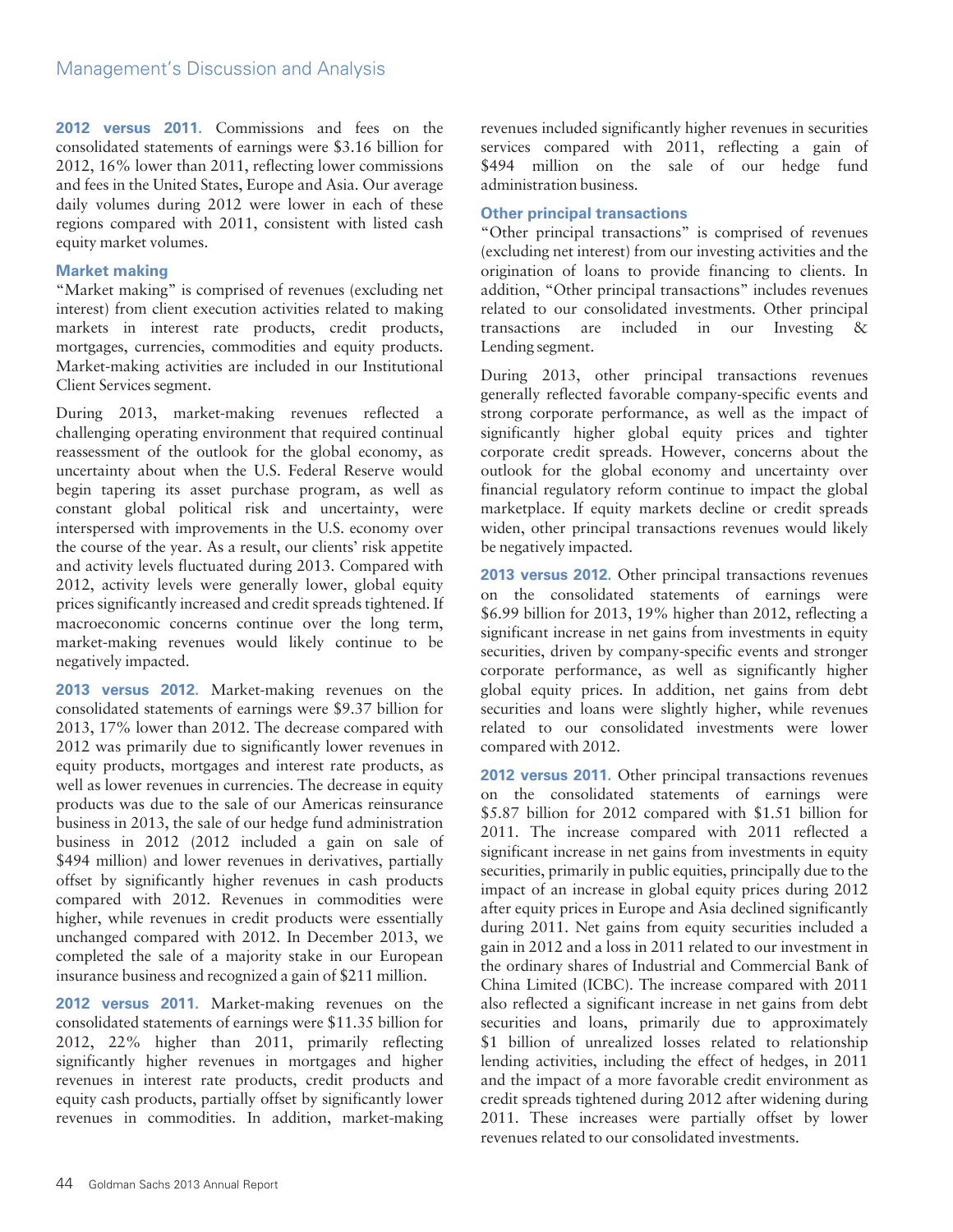# **Net Interest Income**

**2013 versus 2012.** Net interest income on the consolidated statements of earnings was \$3.39 billion for 2013, 13% lower than 2012. The decrease compared with 2012 was primarily due to lower average yields on financial instruments owned, at fair value, partially offset by lower interest expense on financial instruments sold, but not yet purchased, at fair value and collateralized financings.

**2012 versus 2011.** Net interest income on the consolidated statements of earnings was \$3.88 billion for 2012, 25% lower than 2011. The decrease compared with 2011 was primarily due to lower average yields on financial instruments owned, at fair value and collateralized agreements.

See "Statistical Disclosures — Distribution of Assets, Liabilities and Shareholders' Equity" for further information about our sources of net interest income.

## **Operating Expenses**

Our operating expenses are primarily influenced by compensation, headcount and levels of business activity. Compensation and benefits includes salaries, discretionary compensation, amortization of equity awards and other items such as benefits. Discretionary compensation is significantly impacted by, among other factors, the level of net revenues, overall financial performance, prevailing labor markets, business mix, the structure of our share-based compensation programs and the external environment.

The table below presents our operating expenses and total staff (which includes employees, consultants and temporary staff).

|                                                     | Year Ended December |          |          |  |
|-----------------------------------------------------|---------------------|----------|----------|--|
| \$ in millions                                      | 2013                | 2012     | 2011     |  |
| Compensation and benefits                           | \$12.613            | \$12.944 |          |  |
| Brokerage, clearing, exchange and distribution fees | 2.341               | 2.208    | 2.463    |  |
| Market development                                  |                     | 509      | 640      |  |
| Communications and technology                       | 776                 | 782      | 828      |  |
| Depreciation and amortization                       | .322                | 738      | .865     |  |
| Occupancy                                           | 839                 | 875      | .030     |  |
| Professional fees                                   | 930                 | 867      | 992      |  |
| Insurance reserves                                  | <br>176             | 598      | <br>529  |  |
| Other expenses                                      | 2.931               | 2.435    | 2.072    |  |
| Total non-compensation expenses                     | 9.856               | 10.012   | 0,419    |  |
| <b>Total operating expenses</b>                     | \$22.469            | \$22,956 | \$22,642 |  |
| Total staff at period-end                           | 32.900              | 32,400   | 33.300   |  |

1. Related revenues are included in "Market making" in the consolidated statements of earnings.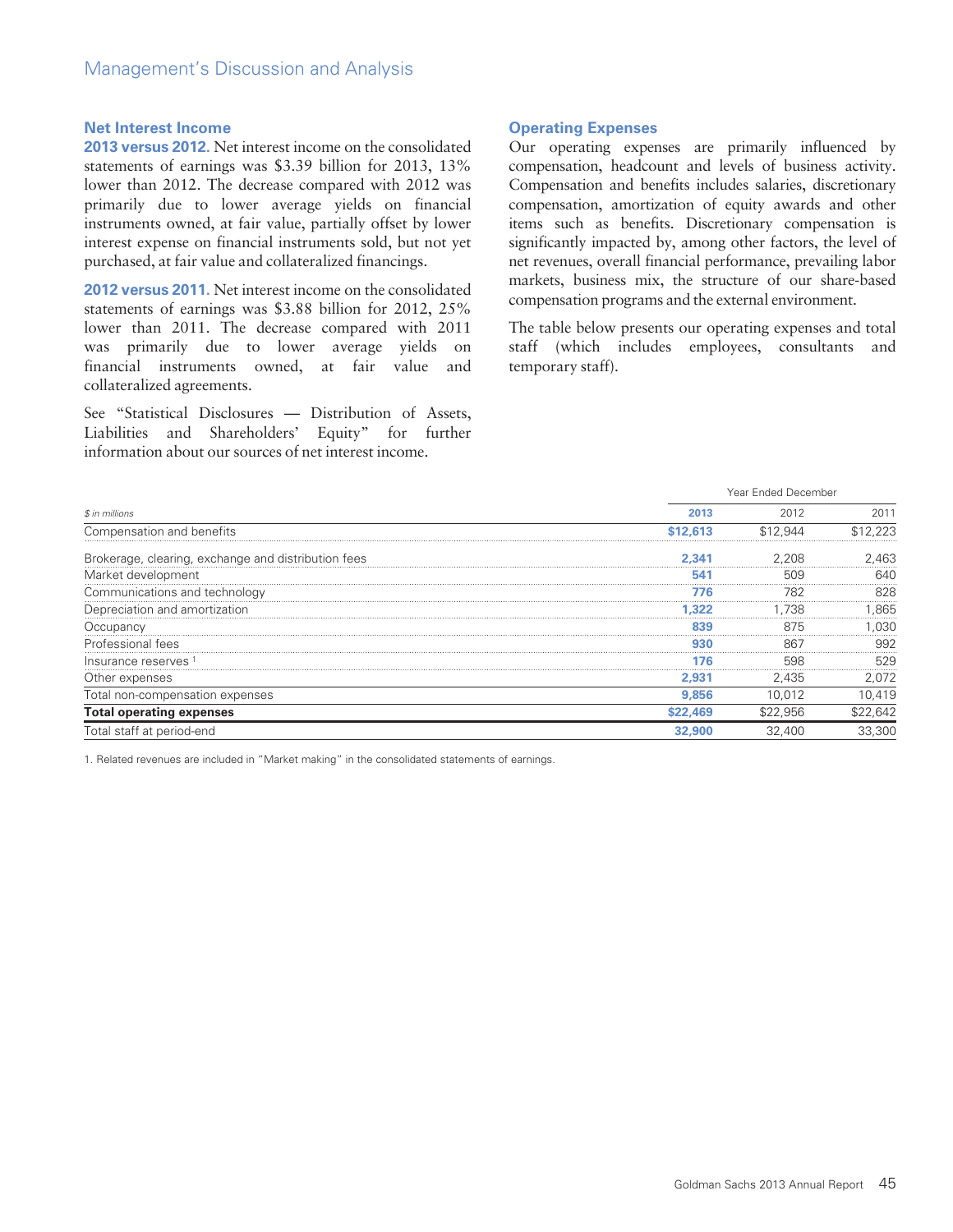**2013 versus 2012.** Operating expenses on the consolidated statements of earnings were \$22.47 billion for 2013, 2% lower than 2012. Compensation and benefits expenses on the consolidated statements of earnings were \$12.61 billion for 2013, 3% lower compared with \$12.94 billion for 2012. The ratio of compensation and benefits to net revenues for 2013 was 36.9% compared with 37.9% for 2012. Total staff increased 2% during 2013.

Non-compensation expenses on the consolidated statements of earnings were \$9.86 billion for 2013, 2% lower than 2012. The decrease compared with 2012 included a decline in insurance reserves, reflecting the sale of our Americas reinsurance business, and a decrease in depreciation and amortization expenses, primarily reflecting lower impairment charges and lower operating expenses related to consolidated investments. These decreases were partially offset by an increase in other expenses, due to higher net provisions for litigation and regulatory proceedings, and higher brokerage, clearing, exchange and distribution fees. Net provisions for litigation and regulatory proceedings for 2013 were \$962 million (primarily comprised of net provisions for mortgage-related matters) compared with \$448 million for 2012 (including a settlement with the Board of Governors of the Federal Reserve System (Federal Reserve Board) regarding the independent foreclosure review). 2013 included a charitable contribution of \$155 million to Goldman Sachs Gives, our donor-advised fund. Compensation was reduced to fund this charitable contribution to Goldman Sachs Gives. The firm asks its participating managing directors to make recommendations regarding potential charitable recipients for this contribution.

**2012 versus 2011.** Operating expenses on the consolidated statements of earnings were \$22.96 billion for 2012, essentially unchanged compared with 2011. Compensation and benefits expenses on the consolidated statements of earnings were \$12.94 billion for 2012, 6% higher compared with \$12.22 billion for 2011. The ratio of compensation and benefits to net revenues for 2012 was 37.9%, compared with 42.4% for 2011. Total staff decreased 3% during 2012.

Non-compensation expenses on the consolidated statements of earnings were \$10.01 billion for 2012, 4% lower compared with 2011. The decrease compared with 2011 primarily reflected lower brokerage, clearing, exchange and distribution fees, lower occupancy expenses and a decrease in depreciation and amortization expenses, principally due to lower impairment charges. In addition, market development expenses and professional fees declined compared with 2011, primarily reflecting the impact of expense reduction initiatives. These decreases were partially offset by higher other expenses and increased insurance reserves related to our reinsurance business. The increase in other expenses compared with 2011 primarily reflected higher net provisions for litigation and regulatory proceedings and higher charitable contributions. Net provisions for litigation and regulatory proceedings were \$448 million during 2012 (including a settlement with the Federal Reserve Board regarding the independent foreclosure review) compared with \$175 million for 2011. Charitable contributions were \$225 million during 2012, including \$159 million to Goldman Sachs Gives, our donor-advised fund, and \$10 million to The Goldman Sachs Foundation, compared with \$163 million during 2011, including \$78 million to Goldman Sachs Gives and \$25 million to The Goldman Sachs Foundation. Compensation was reduced to fund the charitable contribution to Goldman Sachs Gives. The firm asks its participating managing directors to make recommendations regarding potential charitable recipients for this contribution.

## **Provision for Taxes**

The effective income tax rate for 2013 was 31.5%, down from 33.3% for 2012. The decrease from 33.3% to 31.5% was primarily due to a determination that certain non-U.S. earnings will be permanently reinvested abroad.

The effective income tax rate for 2012 was 33.3%, up from 28.0% for 2011. The increase from 28.0% to 33.3% was primarily due to the earnings mix and a decrease in the impact of permanent benefits.

The rules related to the deferral of U.S. tax on certain nonrepatriated active financing income expired effective December 31, 2013. This change is not expected to have a material impact on our financial condition, results of operations or cash flows for the year ending December 2014.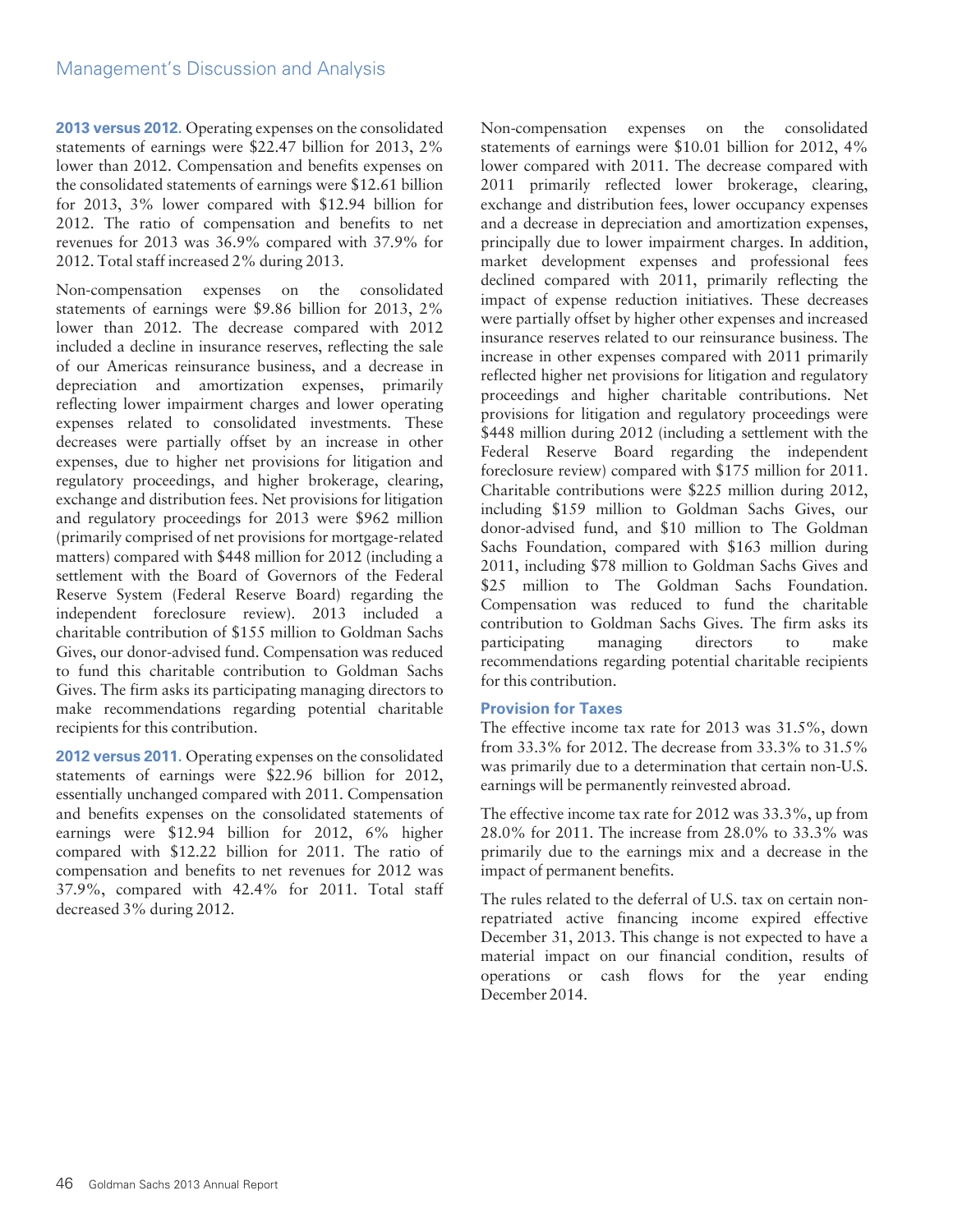## **Segment Operating Results**

The table below presents the net revenues, operating expenses and pre-tax earnings/(loss) of our segments.

|                                      |                           | Year Ended December |           |                         |  |  |
|--------------------------------------|---------------------------|---------------------|-----------|-------------------------|--|--|
| in millions                          |                           | 2013                | 2012      | 2011                    |  |  |
| <b>Investment Banking</b>            | Net revenues              | \$6.004             | \$4.926   | \$4,355                 |  |  |
|                                      | Operating expenses        | 3,475               | 3,330     | 2,995                   |  |  |
|                                      | <b>Pre-tax earnings</b>   | \$2,529             | \$1,596   | \$1,360                 |  |  |
| <b>Institutional Client Services</b> | Net revenues              | \$15,721            | \$18,124  | \$17,280                |  |  |
|                                      | Operating expenses        | 11,782              | 12,480    | 12,837                  |  |  |
|                                      | Pre-tax earnings          | \$3,939             | \$5,644   | \$4,443                 |  |  |
| <b>Investing &amp; Lending</b>       | Net revenues              | \$7.018             | \$5.891   | \$2,142                 |  |  |
|                                      | Operating expenses        | 2.684               | 2.666     | 2,673                   |  |  |
|                                      | Pre-tax earnings/(loss)   | \$4,334             | \$3,225   | (531)<br>$\mathbb{S}^-$ |  |  |
| <b>Investment Management</b>         | Net revenues              | \$5.463             | \$5,222   | \$5.034                 |  |  |
|                                      | Operating expenses        | 4.354               | 4.294     | 4,020                   |  |  |
|                                      | <b>Pre-tax earnings</b>   | \$1,109             | \$<br>928 | \$1,014                 |  |  |
| Total                                | <b>Net revenues</b>       | \$34,206            | \$34,163  | \$28,811                |  |  |
|                                      | <b>Operating expenses</b> | 22,469              | 22,956    | 22,642                  |  |  |
|                                      | <b>Pre-tax earnings</b>   | \$11.737            | \$11,207  | \$6,169                 |  |  |

Total operating expenses in the table above include the following expenses that have not been allocated to our segments:

- ‰ charitable contributions of \$155 million for 2013, \$169 million for 2012 and \$103 million for 2011; and
- real estate-related exit costs of \$19 million for 2013, \$17 million for 2012 and \$14 million for 2011. Real estate-related exit costs are included in "Depreciation and amortization" and "Occupancy" in the consolidated statements of earnings.

Net revenues in our segments include allocations of interest income and interest expense to specific securities, commodities and other positions in relation to the cash generated by, or funding requirements of, such underlying positions. See Note 25 to the consolidated financial statements for further information about our business segments.

The cost drivers of Goldman Sachs taken as a whole compensation, headcount and levels of business activity are broadly similar in each of our business segments. Compensation and benefits expenses within our segments reflect, among other factors, the overall performance of Goldman Sachs as well as the performance of individual businesses. Consequently, pre-tax margins in one segment of our business may be significantly affected by the performance of our other business segments. A discussion of segment operating results follows.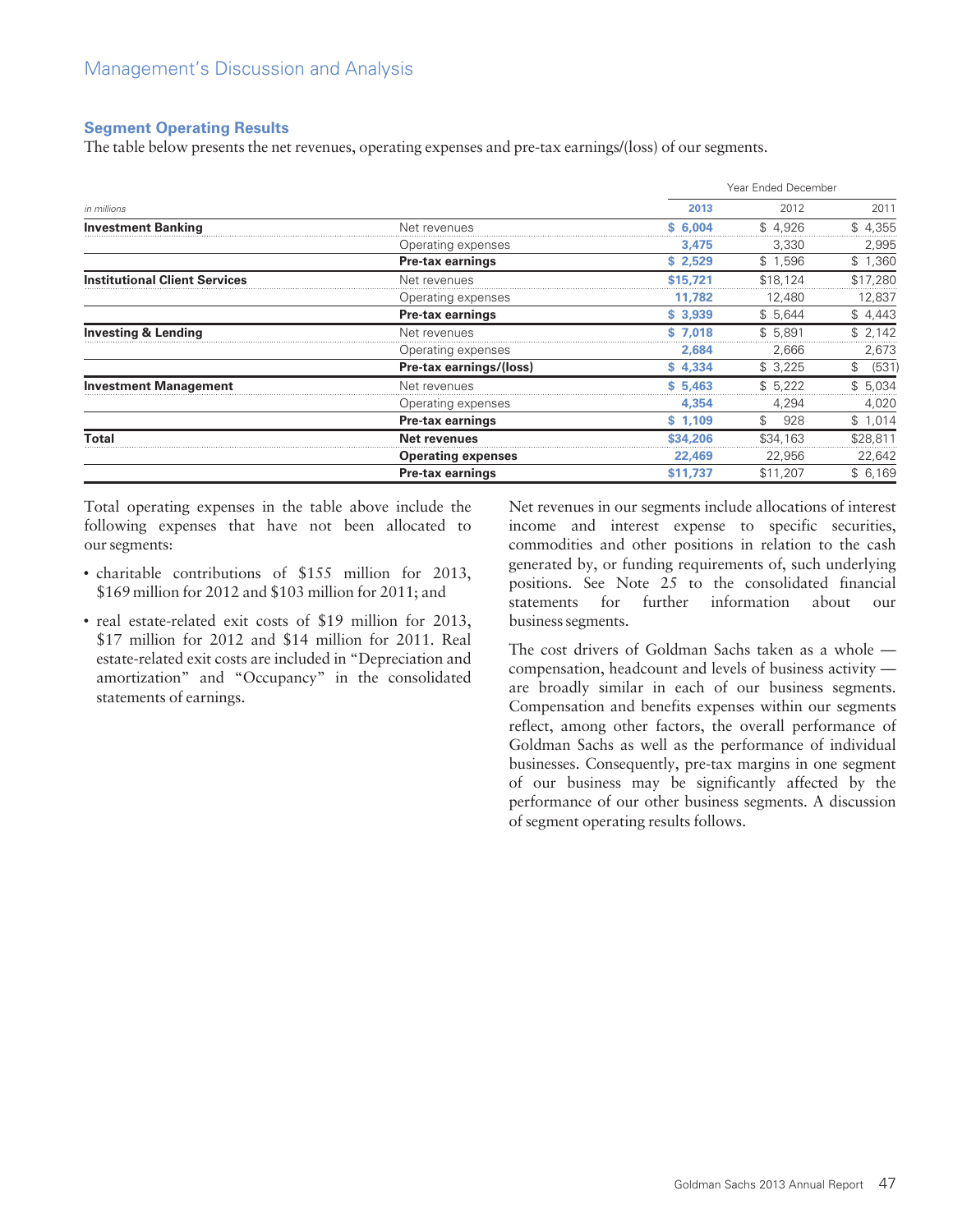#### **Investment Banking**

Our Investment Banking segment is comprised of:

**Financial Advisory.** Includes strategic advisory assignments with respect to mergers and acquisitions, divestitures, corporate defense activities, risk management, restructurings and spin-offs, and derivative transactions directly related to these client advisory assignments.

**Underwriting.** Includes public offerings and private placements, including domestic and cross-border transactions, of a wide range of securities, loans and other financial instruments, and derivative transactions directly related to these client underwriting activities.

The table below presents the operating results of our Investment Banking segment.

|                           | Year Ended December |         |         |  |
|---------------------------|---------------------|---------|---------|--|
| in millions               | 2013                | 2012    | 2011    |  |
| <b>Financial Advisory</b> | \$1,978             | \$1,975 | \$1,987 |  |
| Equity underwriting       | 1.659               | 987     | 1,085   |  |
| Debt underwriting         | 2,367               | 1,964   | 1,283   |  |
| <b>Total Underwriting</b> | 4.026               | 2.951   | 2,368   |  |
| Total net revenues        | 6.004               | 4,926   | 4,355   |  |
| Operating expenses        | 3.475               | 3.330   | 2,995   |  |
| <b>Pre-tax earnings</b>   | \$2,529             | \$1,596 | \$1,360 |  |

The table below presents our financial advisory and underwriting transaction volumes. <sup>1</sup>

|                                       | Year Ended December |  |      |  |      |  |
|---------------------------------------|---------------------|--|------|--|------|--|
| in billions                           | 2013                |  | 2012 |  | 2011 |  |
| Announced mergers and acquisitions    | 625                 |  | 739  |  | 616  |  |
| Completed mergers and acquisitions    | 633                 |  | 575  |  | 656  |  |
| Equity and equity-related offerings 2 | 91                  |  | 57   |  | 55   |  |
| Debt offerings <sup>3</sup>           | 280                 |  | 242  |  | 206  |  |

- 1. Source: Thomson Reuters. Announced and completed mergers and acquisitions volumes are based on full credit to each of the advisors in a transaction. Equity and equity-related offerings and debt offerings are based on full credit for single book managers and equal credit for joint book managers. Transaction volumes may not be indicative of net revenues in a given period. In addition, transaction volumes for prior periods may vary from amounts previously reported due to the subsequent withdrawal or a change in the value of a transaction.
- 2. Includes Rule 144A and public common stock offerings, convertible offerings and rights offerings.
- 3. Includes non-convertible preferred stock, mortgage-backed securities, assetbacked securities and taxable municipal debt. Includes publicly registered and Rule 144A issues. Excludes leveraged loans.

**2013 versus 2012.** Net revenues in Investment Banking were \$6.00 billion for 2013, 22% higher than 2012.

Net revenues in Financial Advisory were \$1.98 billion, essentially unchanged compared with 2012. Net revenues in Underwriting were \$4.03 billion, 36% higher than 2012, due to strong net revenues in both equity and debt underwriting. Net revenues in equity underwriting were significantly higher compared with 2012, reflecting an increase in client activity, particularly in initial public offerings. Net revenues in debt underwriting were significantly higher compared with 2012, principally due to leveraged finance activity.

During 2013, Investment Banking operated in an environment generally characterized by improved industrywide equity underwriting activity, particularly in initial public offerings, as global equity prices significantly increased during the year. In addition, industry-wide debt underwriting activity remained solid, and included significantly higher leveraged finance activity, as interest rates remained low. However, ongoing macroeconomic concerns continued to weigh on investment banking activity as industry-wide mergers and acquisitions activity declined compared with 2012. If macroeconomic concerns continue and result in lower levels of client activity, net revenues in Investment Banking would likely be negatively impacted.

During 2013, our investment banking transaction backlog increased significantly due to significantly higher estimated net revenues from both potential advisory transactions and potential underwriting transactions. The increase in underwriting reflects significantly higher estimated net revenues from potential equity underwriting transactions, primarily in initial public offerings, and higher estimated net revenues from potential debt underwriting transactions, principally from leveraged finance activity.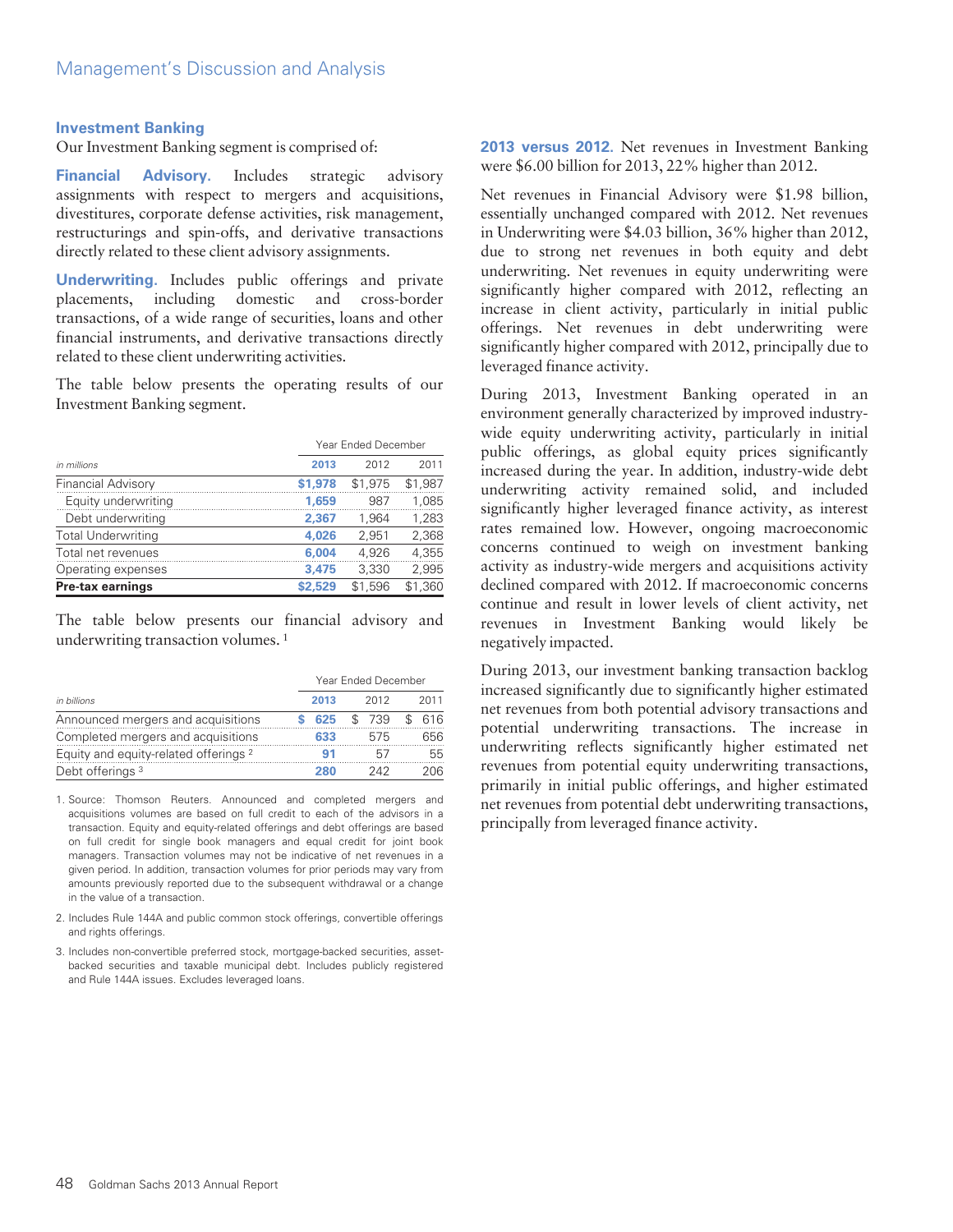# Management's Discussion and Analysis

Our investment banking transaction backlog represents an estimate of our future net revenues from investment banking transactions where we believe that future revenue realization is more likely than not. We believe changes in our investment banking transaction backlog may be a useful indicator of client activity levels which, over the long term, impact our net revenues. However, the time frame for completion and corresponding revenue recognition of transactions in our backlog varies based on the nature of the assignment, as certain transactions may remain in our backlog for longer periods of time and others may enter and leave within the same reporting period. In addition, our transaction backlog is subject to certain limitations, such as assumptions about the likelihood that individual client transactions will occur in the future. Transactions may be cancelled or modified, and transactions not included in the estimate may also occur.

Operating expenses were \$3.48 billion for 2013, 4% higher than 2012, due to increased compensation and benefits expenses, primarily resulting from higher net revenues. Pretax earnings were \$2.53 billion in 2013, 58% higher than 2012.

**2012 versus 2011.** Net revenues in Investment Banking were \$4.93 billion for 2012, 13% higher than 2011.

Net revenues in Financial Advisory were \$1.98 billion, essentially unchanged compared with 2011. Net revenues in Underwriting were \$2.95 billion, 25% higher than 2011, due to strong net revenues in debt underwriting. Net revenues in debt underwriting were significantly higher compared with 2011, primarily reflecting higher net revenues from investment-grade and leveraged finance activity. Net revenues in equity underwriting were lower compared with 2011, primarily reflecting a decline in industry-wide initial public offerings.

During 2012, Investment Banking operated in an environment generally characterized by continued concerns about the outlook for the global economy and political uncertainty. These concerns weighed on investment banking activity, as completed mergers and acquisitions activity declined compared with 2011, and equity and equity-related underwriting activity remained low, particularly in initial public offerings. However, industrywide debt underwriting activity improved compared with 2011, as credit spreads tightened and interest rates remained low.

During 2012, our investment banking transaction backlog increased due to an increase in potential debt underwriting transactions, primarily reflecting an increase in leveraged finance transactions, and an increase in potential advisory transactions. These increases were partially offset by a decrease in potential equity underwriting transactions compared with the end of 2011, reflecting uncertainty in market conditions.

Operating expenses were \$3.33 billion for 2012, 11% higher than 2011, due to increased compensation and benefits expenses, primarily resulting from higher net revenues. Pre-tax earnings were \$1.60 billion in 2012, 17% higher than 2011.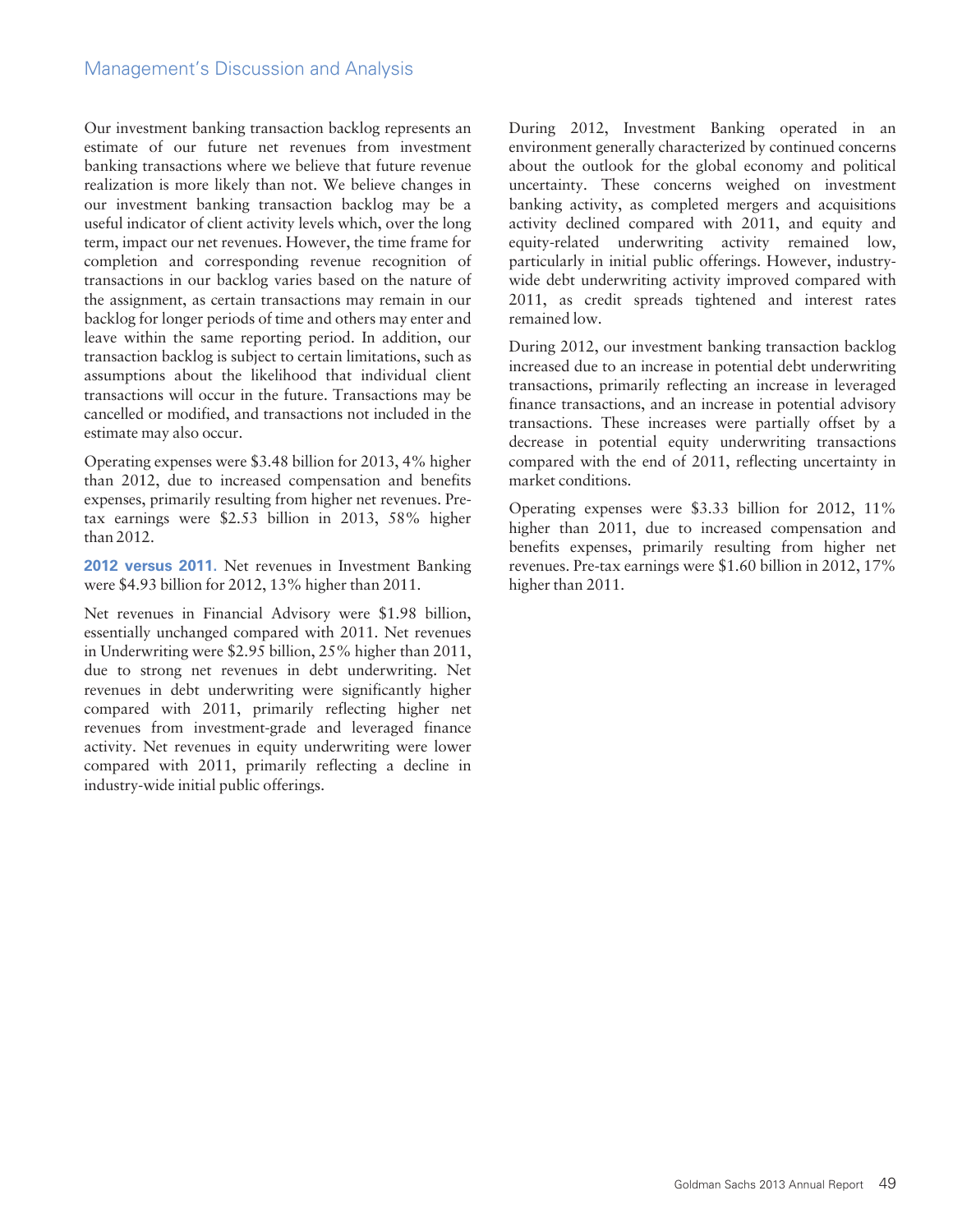## **Institutional Client Services**

Our Institutional Client Services segment is comprised of:

**Fixed Income, Currency and Commodities Client Execution.** Includes client execution activities related to making markets in interest rate products, credit products, mortgages, currencies and commodities.

We generate market-making revenues in these activities in three ways:

- In large, highly liquid markets (such as markets for U.S. Treasury bills or certain mortgage pass-through certificates), we execute a high volume of transactions for our clients for modest spreads and fees.
- ‰ In less liquid markets (such as mid-cap corporate bonds, growth market currencies or certain non-agency mortgage-backed securities), we execute transactions for our clients for spreads and fees that are generally somewhat larger.
- ‰ We also structure and execute transactions involving customized or tailor-made products that address our clients' risk exposures, investment objectives or other complex needs (such as a jet fuel hedge for an airline).

Given the focus on the mortgage market, our mortgage activities are further described below.

Our activities in mortgages include commercial mortgagerelated securities, loans and derivatives, residential mortgage-related securities, loans and derivatives (including U.S. government agency-issued collateralized mortgage obligations, other prime, subprime and Alt-A securities and loans), and other asset-backed securities, loans and derivatives.

We buy, hold and sell long and short mortgage positions, primarily for market making for our clients. Our inventory therefore changes based on client demands and is generally held for short-term periods.

See Notes 18 and 27 to the consolidated financial statements for information about exposure to mortgage repurchase requests, mortgage rescissions and mortgage-related litigation.

**Equities.** Includes client execution activities related to making markets in equity products and commissions and fees from executing and clearing institutional client transactions on major stock, options and futures exchanges worldwide, as well as over-the-counter transactions. Equities also includes our securities services business, which provides financing, securities lending and other prime brokerage services to institutional clients, including hedge funds, mutual funds, pension funds and foundations, and generates revenues primarily in the form of interest rate spreads or fees.

The table below presents the operating results of our Institutional Client Services segment.

|                                     | Year Ended December |         |            |  |  |
|-------------------------------------|---------------------|---------|------------|--|--|
| in millions                         | 2013                | 2012    | 2011       |  |  |
| Fixed Income, Currency and          |                     |         |            |  |  |
| <b>Commodities Client Execution</b> | 8,651<br>s.         | \$9,914 | \$9,018    |  |  |
| Equities client execution 1         | 2,594               | 3,171   | 3,031      |  |  |
| Commissions and fees                | 3,103               | 3,053   | 3,633      |  |  |
| Securities services                 | 1,373               | 1,986   | 1,598      |  |  |
| <b>Total Equities</b>               | 7,070               | 8,210   | 8,262      |  |  |
| Total net revenues                  | 15,721              | 18,124  | 17,280     |  |  |
| Operating expenses                  | 11,782              | 12,480  | 12,837     |  |  |
| Pre-tax earnings                    | \$3,939             | \$5.644 | 4.443<br>S |  |  |

1. In April 2013, we completed the sale of a majority stake in our Americas reinsurance business and no longer consolidate this business. Net revenues related to the Americas reinsurance business were \$317 million for 2013, \$1.08 billion for 2012 and \$880 million for 2011. See Note 12 to the consolidated financial statements for further information about this sale.

**2013 versus 2012.** Net revenues in Institutional Client Services were \$15.72 billion for 2013, 13% lower than 2012.

Net revenues in Fixed Income, Currency and Commodities Client Execution were \$8.65 billion for 2013, 13% lower than 2012, reflecting significantly lower net revenues in interest rate products compared with a solid 2012, and significantly lower net revenues in mortgages compared with a strong 2012. The decrease in interest rate products and mortgages primarily reflected the impact of a more challenging environment and lower activity levels compared with 2012. In addition, net revenues in currencies were slightly lower, while net revenues in credit products and commodities were essentially unchanged compared with 2012. In December 2013, we completed the sale of a majority stake in our European insurance business and recognized a gain of \$211 million.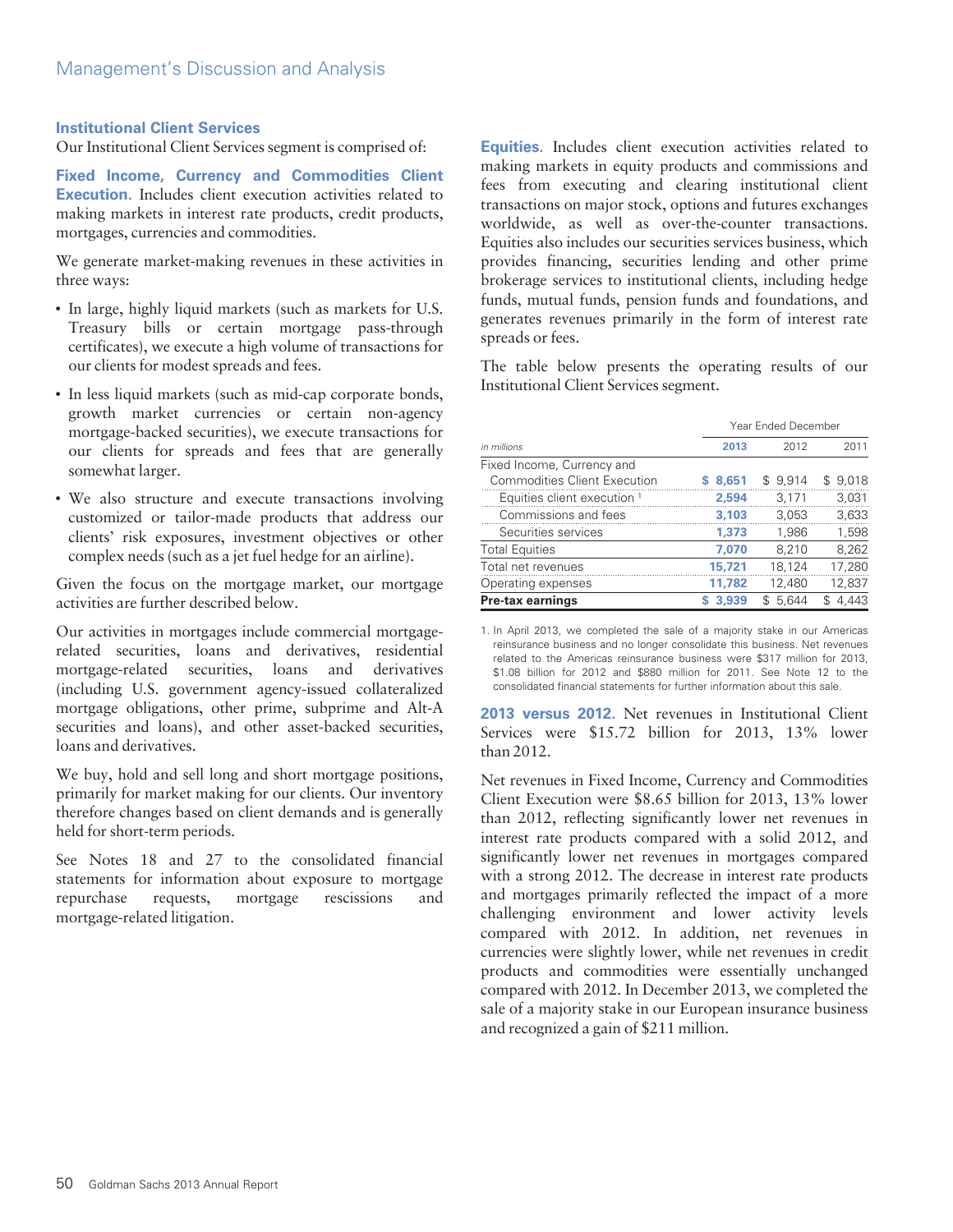Net revenues in Equities were \$7.07 billion for 2013, 14% lower compared with 2012, due to the sale of our Americas reinsurance business <sup>1</sup> in 2013 and the sale of our hedge fund administration business in 2012. Net revenues in equities client execution (excluding net revenues from our Americas reinsurance business) were higher compared with 2012, including significantly higher net revenues in cash products, partially offset by significantly lower net revenues in derivatives. Commissions and fees were slightly higher compared with 2012, reflecting higher commissions and fees in Asia and Europe, partially offset by lower commissions and fees in the United States. Our average daily volumes during 2013 were higher in Asia and Europe and lower in the United States compared with 2012, consistent with listed cash equity market volumes. Securities services net revenues were significantly lower compared with 2012, primarily due to the sale of our hedge fund administration business in 2012 (2012 included a gain on sale of \$494 million). During 2013, Equities operated in an environment characterized by a significant increase in global equity prices, particularly in Japan and the U.S., and generally lower volatility levels.

The net loss attributable to the impact of changes in our own credit spreads on borrowings for which the fair value option was elected was \$296 million (\$220 million and \$76 million related to Fixed Income, Currency and Commodities Client Execution and equities client execution, respectively) for 2013, compared with a net loss of \$714 million (\$433 million and \$281 million related to Fixed Income, Currency and Commodities Client Execution and equities client execution, respectively) for 2012.

During 2013, Institutional Client Services operated in a challenging environment that required continual reassessment of the outlook for the global economy, as uncertainty about when the U.S. Federal Reserve would begin tapering its asset purchase program, as well as constant global political risk and uncertainty, were interspersed with improvements in the U.S. economy over the course of the year. As a result, our clients' risk appetite and activity levels fluctuated during 2013. Compared with 2012, activity levels were generally lower, global equity prices significantly increased and credit spreads tightened. If macroeconomic concerns continue over the long term, net revenues in Fixed Income, Currency and Commodities Client Execution and Equities would likely continue to be negatively impacted.

Operating expenses were \$11.78 billion for 2013, 6% lower than 2012, due to decreased compensation and benefits expenses, primarily resulting from lower net revenues, and lower expenses as a result of the sale of a majority stake in our Americas reinsurance business in April 2013. These decreases were partially offset by increased net provisions for litigation and regulatory proceedings, primarily comprised of net provisions for mortgage-related matters, and higher brokerage, clearing, exchange and distribution fees. Pre-tax earnings were \$3.94 billion in 2013, 30% lower than 2012.

**2012 versus 2011.** Net revenues in Institutional Client Services were \$18.12 billion for 2012, 5% higher than 2011.

Net revenues in Fixed Income, Currency and Commodities Client Execution were \$9.91 billion for 2012, 10% higher than 2011. These results reflected strong net revenues in mortgages, which were significantly higher compared with 2011 in both residential and commercial products. In addition, net revenues in credit products and interest rate products were solid and higher compared with 2011. The increase in mortgages, credit products and interest rates primarily reflected the impact of improved market-making conditions, including tighter credit spreads, compared with 2011. These increases were partially offset by significantly lower net revenues in commodities and slightly lower net revenues in currencies. The decrease in commodities primarily reflected more challenging market-making conditions, in part driven by lower levels of market volatility.

<sup>1.</sup> In April 2013, we completed the sale of a majority stake in our Americas reinsurance business and no longer consolidate this business. Net revenues related to the Americas reinsurance business were \$317 million for 2013, \$1.08 billion for 2012 and \$880 million for 2011. See Note 12 to the consolidated financial statements for further information about this sale.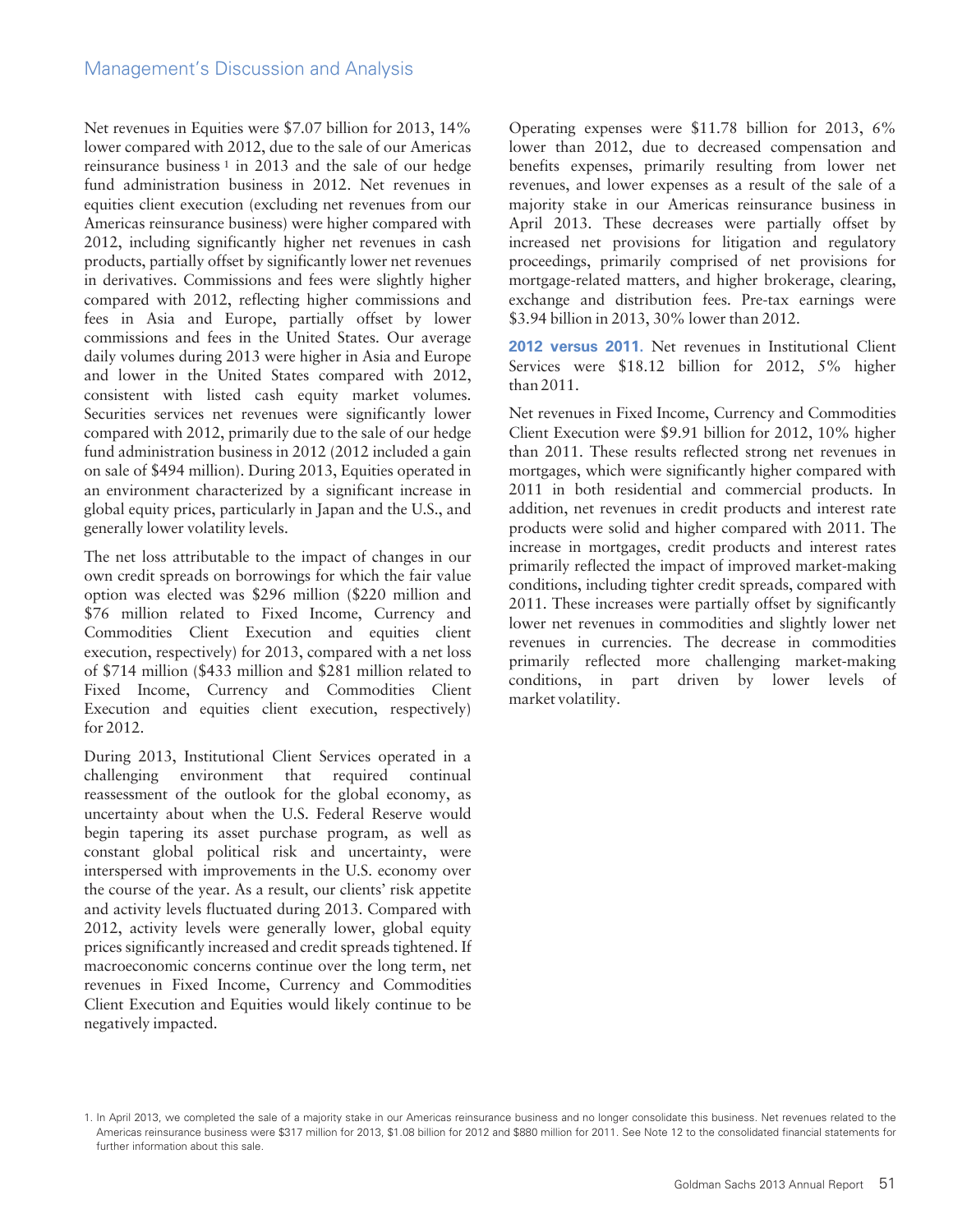Net revenues in Equities were \$8.21 billion for 2012, essentially unchanged compared with 2011. Net revenues in securities services were significantly higher compared with 2011, reflecting a gain of \$494 million on the sale of our hedge fund administration business. In addition, equities client execution net revenues were higher than 2011, primarily reflecting significantly higher results in cash products, principally due to increased levels of client activity. These increases were offset by lower commissions and fees, reflecting declines in the United States, Europe and Asia. Our average daily volumes during 2012 were lower in each of these regions compared with 2011, consistent with listed cash equity market volumes. During 2012, Equities operated in an environment generally characterized by an increase in global equity prices and lower volatility levels.

The net loss attributable to the impact of changes in our own credit spreads on borrowings for which the fair value option was elected was \$714 million (\$433 million and \$281 million related to Fixed Income, Currency and Commodities Client Execution and equities client execution, respectively) for 2012, compared with a net gain of \$596 million (\$399 million and \$197 million related to Fixed Income, Currency and Commodities Client Execution and equities client execution, respectively) for 2011.

During 2012, Institutional Client Services operated in an environment generally characterized by continued broad market concerns and uncertainties, although positive developments helped to improve market conditions. These developments included certain central bank actions to ease monetary policy and address funding risks for European financial institutions. In addition, the U.S. economy posted stable to improving economic data, including favorable developments in unemployment and housing. These improvements resulted in tighter credit spreads, higher global equity prices and lower levels of volatility. However, concerns about the outlook for the global economy and continued political uncertainty, particularly the political debate in the United States surrounding the fiscal cliff, generally resulted in client risk aversion and lower activity levels. Also, uncertainty over financial regulatory reform persisted.

Operating expenses were \$12.48 billion for 2012, 3% lower than 2011, primarily due to lower brokerage, clearing, exchange and distribution fees, and lower impairment charges, partially offset by higher net provisions for litigation and regulatory proceedings. Pretax earnings were \$5.64 billion in 2012, 27% higher than 2011.

### **Investing & Lending**

Investing & Lending includes our investing activities and the origination of loans to provide financing to clients. These investments, some of which are consolidated, and loans are typically longer-term in nature. We make investments, directly and indirectly through funds that we manage, in debt securities and loans, public and private equity securities, and real estate entities.

The table below presents the operating results of our Investing & Lending segment.

|                           | Year Ended December |         |       |  |  |  |
|---------------------------|---------------------|---------|-------|--|--|--|
| in millions               | 2013                | 2012    | 2011  |  |  |  |
| Equity securities         | \$3,930             | \$2,800 | 603   |  |  |  |
| Debt securities and loans | 1.947               | 1.850   | 96    |  |  |  |
| Other                     | 1.141               | 1.241   | 1,443 |  |  |  |
| Total net revenues        | 7.018               | 5.891   | 2.142 |  |  |  |
| Operating expenses        | 2,684               | 2,666   | 2,673 |  |  |  |
| Pre-tax earnings/(loss)   | \$4,334             | \$3.225 | (531) |  |  |  |

**2013 versus 2012.** Net revenues in Investing & Lending were \$7.02 billion for 2013, 19% higher than 2012, reflecting a significant increase in net gains from investments in equity securities, driven by company-specific events and stronger corporate performance, as well as significantly higher global equity prices. In addition, net gains and net interest income from debt securities and loans were slightly higher, while other net revenues, related to our consolidated investments, were lower compared with 2012. If equity markets decline or credit spreads widen, net revenues in Investing & Lending would likely be negatively impacted.

Operating expenses were \$2.68 billion for 2013, essentially unchanged compared with 2012. Operating expenses during 2013 included lower impairment charges and lower operating expenses related to consolidated investments, partially offset by increased compensation and benefits expenses due to higher net revenues compared with 2012. Pre-tax earnings were \$4.33 billion in 2013, 34% higher than 2012.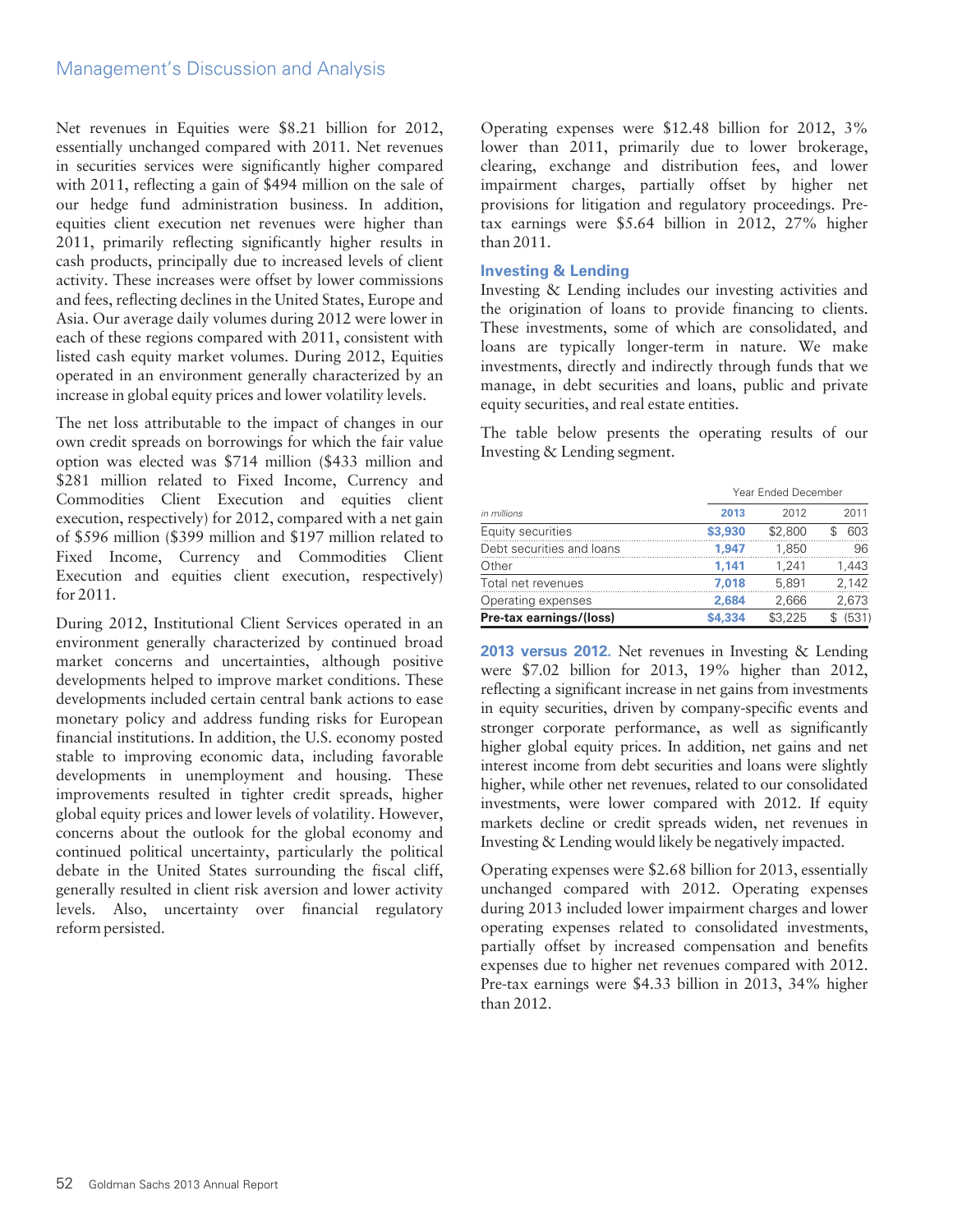# Management's Discussion and Analysis

**2012 versus 2011.** Net revenues in Investing & Lending were \$5.89 billion for 2012 compared with \$2.14 billion for 2011. The increase compared with 2011 reflected a significant increase in net gains from investments in equity securities, primarily in public equities, principally due to the impact of an increase in global equity prices during 2012 after equity prices in Europe and Asia declined significantly during 2011. Net gains from equity securities included a gain of \$408 million in 2012 and a loss of \$517 million in 2011 related to our investment in the ordinary shares of ICBC. The increase compared with 2011 also reflected a significant increase in net gains from debt securities and loans, primarily due to approximately \$1 billion of unrealized losses related to relationship lending activities, including the effect of hedges, in 2011 and the impact of a more favorable credit environment as credit spreads tightened during 2012 after widening during 2011. These increases were partially offset by lower other net revenues, principally related to our consolidated investments.

Operating expenses were \$2.67 billion for 2012, essentially unchanged compared with 2011. Pre-tax earnings were \$3.23 billion in 2012, compared with a pre-tax loss of \$531 million in 2011.

## **Investment Management**

Investment Management provides investment management services and offers investment products (primarily through separately managed accounts and commingled vehicles, such as mutual funds and private investment funds) across all major asset classes to a diverse set of institutional and individual clients. Investment Management also offers wealth advisory services, including portfolio management and financial counseling, and brokerage and other transaction services to high-net-worth individuals and families.

Assets under supervision include assets under management and other client assets. Assets under management include client assets where we earn a fee for managing assets on a discretionary basis. This includes net assets in our mutual funds, hedge funds, credit funds and private equity funds (including real estate funds), and separately managed accounts for institutional and individual investors. Other client assets include client assets invested with third-party managers, bank deposits and advisory relationships where we earn a fee for advisory and other services, but do not have investment discretion. Assets under supervision do not include the self-directed brokerage assets of our clients. Long-term assets under supervision represent assets under supervision excluding liquidity products. Liquidity products represent money markets and bank deposit assets.

Assets under supervision typically generate fees as a percentage of net asset value, which vary by asset class and are affected by investment performance as well as asset inflows and redemptions. Asset classes such as alternative investment and equity assets typically generate higher fees relative to fixed income and liquidity product assets. The average effective management fee (which excludes nonasset-based fees) we earned on our assets under supervision was 40 basis points for 2013, 39 basis points for 2012 and 41 basis points for 2011.

In certain circumstances, we are also entitled to receive incentive fees based on a percentage of a fund's or a separately managed account's return, or when the return exceeds a specified benchmark or other performance targets. Incentive fees are recognized only when all material contingencies are resolved.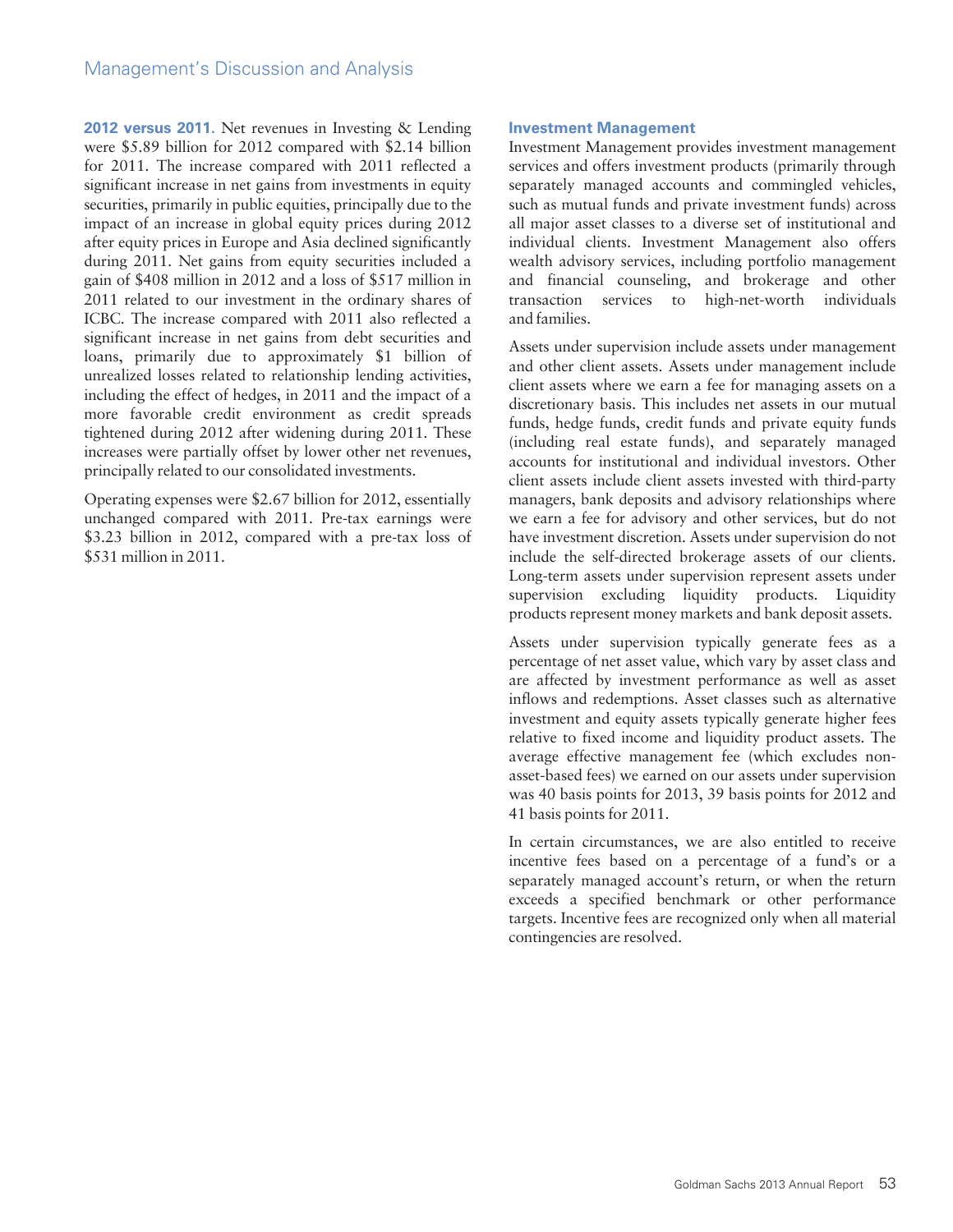The table below presents the operating results of our Investment Management segment.

|                           | Year Ended December |         |         |  |  |  |
|---------------------------|---------------------|---------|---------|--|--|--|
| in millions               | 2013                | 2012    | 2011    |  |  |  |
| Management and other fees | \$4,386             | \$4,105 | \$4,188 |  |  |  |
| Incentive fees            | 662                 | 701     | 323     |  |  |  |
| Transaction revenues      | 415                 | 416     | 523     |  |  |  |
| Total net revenues        | 5.463               | 5.222   | 5,034   |  |  |  |
| Operating expenses        | 4,354               | 4.294   | 4,020   |  |  |  |
| <b>Pre-tax earnings</b>   | \$1,109             | 928     | \$1.014 |  |  |  |

The tables below present our period-end assets under supervision (AUS) by asset class and by distribution channel, as well as a summary of the changes in our assets under supervision.

|                                           |    |         | As of December |           |
|-------------------------------------------|----|---------|----------------|-----------|
| in billions                               |    | 2013    | 2012           | 2011      |
| Assets under management                   | \$ | 919     | \$<br>854      | \$<br>828 |
| Other client assets                       |    | 123     | 111            | 67        |
| <b>Total AUS</b>                          |    | \$1,042 | \$<br>965      | \$<br>895 |
| <b>Asset Class</b>                        |    |         |                |           |
| Alternative investments 1                 | S  | 142     | \$<br>151      | \$<br>148 |
| Equity                                    |    | 208     | 153            | 147       |
| Fixed income                              |    | 446     | 411            | 353       |
| Long-term AUS                             |    | 796     | 715            | 648       |
| Liquidity products                        |    | 246     | 250            | 247       |
| <b>Total AUS</b>                          |    | \$1,042 | \$<br>965      | \$<br>895 |
| <b>Distribution Channel</b>               |    |         |                |           |
| Directly distributed:                     |    |         |                |           |
| Institutional                             | s  | 363     | \$ 343         | \$<br>294 |
| High-net-worth individuals                |    | 330     | 294            | 274       |
| Third-party distributed:                  |    |         |                |           |
| Institutional, high-net-worth individuals |    |         |                |           |
| and retail                                |    | 349     | 328            | 327       |
| <b>Total AUS</b>                          |    | \$1,042 | \$<br>965      | \$<br>895 |

1. Primarily includes hedge funds, credit funds, private equity, real estate, currencies, commodities and asset allocation strategies.

|                                        |         | Year Ended December |                     |
|----------------------------------------|---------|---------------------|---------------------|
| in billions                            | 2013    | 2012                | 2011                |
| Balance, beginning of year             | 965     | \$895               | \$917               |
| Net inflows/(outflows)                 |         |                     |                     |
| Alternative investments                | (13)    |                     | (1)                 |
| Equity                                 | 13      | (17)                | (5)                 |
| Fixed income                           | 41      | 34                  | (9)                 |
| Long-term AUS net inflows/(outflows)   | 411     | 182                 | $(15)$ <sup>3</sup> |
| Liquidity products                     | (4)     | 3                   | (12)                |
| Total AUS net inflows/(outflows)       | 37      | 21                  | (27)                |
| Net market appreciation/(depreciation) | 40      | 49                  | 5                   |
| Balance, end of year                   | \$1,042 | \$965               | \$895               |

1. Fixed income flows for 2013 include \$10 billion in assets managed by the firm related to our Americas reinsurance business, in which a majority stake was sold in April 2013, that were previously excluded from assets under supervision as they were assets of a consolidated subsidiary.

2. Includes \$34 billion of fixed income asset inflows in connection with our acquisition of Dwight Asset Management Company LLC and \$5 billion of fixed income and equity asset outflows related to our liquidation of Goldman Sachs Asset Management Korea Co., Ltd.

3. Includes \$6 billion of asset inflows across all asset classes in connection with our acquisitions of Goldman Sachs Australia Pty Ltd and Benchmark Asset Management Company Private Limited.

The table below presents our average monthly assets under supervision by asset class.

| <b>Total AUS</b>        | 985                                    | \$924 | \$907 |  |
|-------------------------|----------------------------------------|-------|-------|--|
| Liquidity products      | 235                                    | 238   | 240   |  |
| Long-term AUS           | 750                                    | 686   | 667   |  |
| Fixed income            | 425                                    | 384   | 353   |  |
| Equity                  | 180                                    | 153   | 162   |  |
| Alternative investments | 145                                    | \$149 | \$152 |  |
| in billions             | 2013                                   | 2012  | 2011  |  |
|                         | Average for the<br>Year Ended December |       |       |  |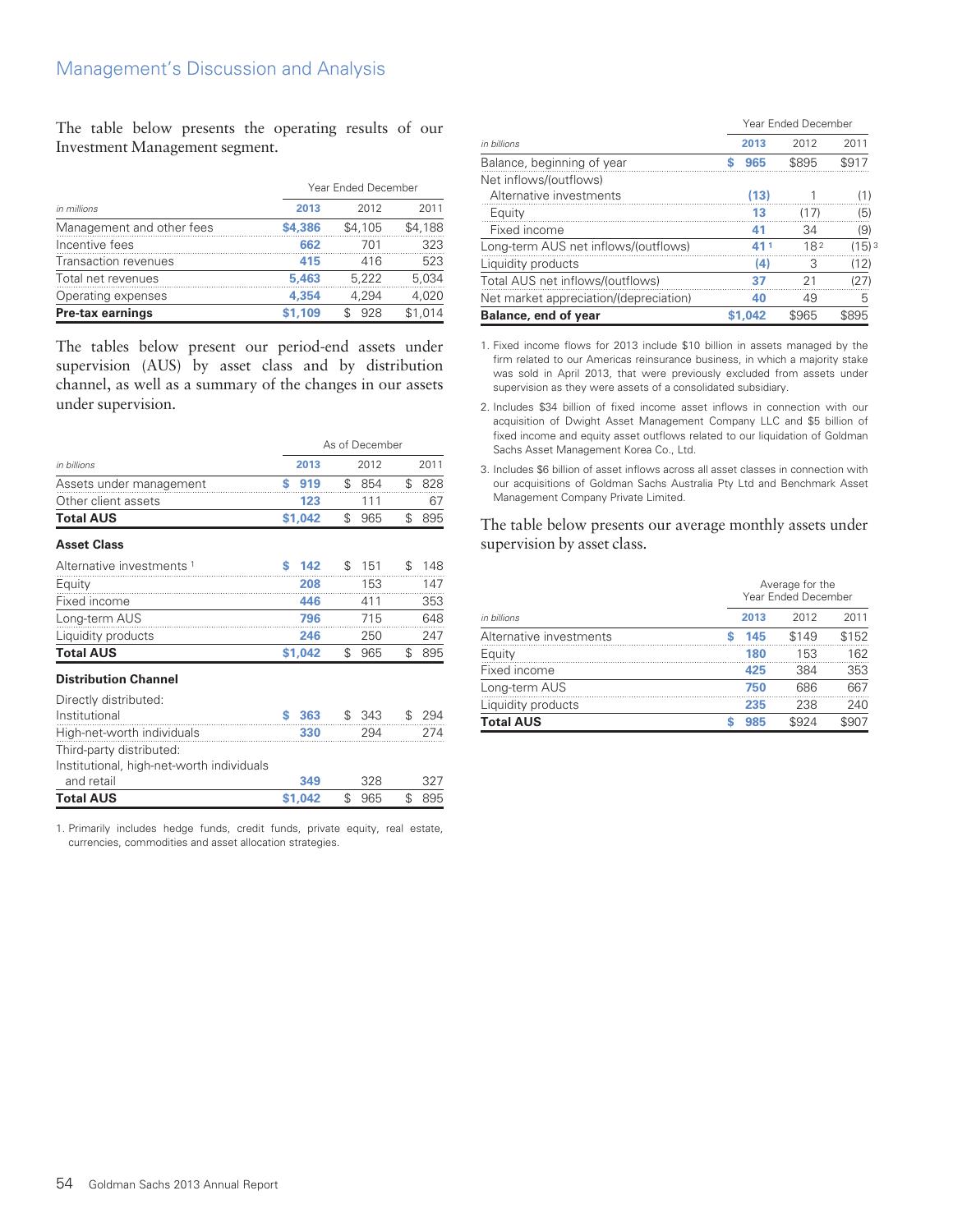**2013 versus 2012.** Net revenues in Investment Management were \$5.46 billion for 2013, 5% higher than 2012, reflecting higher management and other fees, primarily due to higher average assets under supervision. During the year, total assets under supervision increased \$77 billion to \$1.04 trillion. Long-term assets under supervision increased \$81 billion, including net inflows of \$41 billion 1, reflecting inflows in fixed income and equity assets, partially offset by outflows in alternative investment assets. Net market appreciation of \$40 billion during the year was primarily in equity assets. Liquidity products decreased \$4 billion.

During 2013, Investment Management operated in an environment generally characterized by improved asset prices, particularly in equities, resulting in appreciation in the value of client assets. In addition, the mix of average assets under supervision shifted slightly compared with 2012 from liquidity products to long-term assets under supervision, primarily due to growth in equity and fixed income assets. In the future, if asset prices were to decline, or investors favor asset classes that typically generate lower fees or investors withdraw their assets, net revenues in Investment Management would likely be negatively impacted. In addition, continued concerns about the global economic outlook could result in downward pressure on assets under supervision.

Operating expenses were \$4.35 billion for 2013, up slightly compared to 2012, due to increased compensation and benefits expenses, primarily resulting from higher net revenues. Pre-tax earnings were \$1.11 billion in 2013, 20% higher than 2012.

**2012 versus 2011.** Net revenues in Investment Management were \$5.22 billion for 2012, 4% higher than 2011, due to significantly higher incentive fees, partially offset by lower transaction revenues and slightly lower management and other fees. During 2012, assets under supervision increased \$70 billion to \$965 billion. Longterm assets under supervision increased \$67 billion, including net inflows of \$18 billion 2, reflecting inflows in fixed income assets, partially offset by outflows in equity assets. Net market appreciation of \$49 billion during 2012 was primarily in fixed income and equity assets. In addition, liquidity products increased \$3 billion.

During 2012, Investment Management operated in an environment generally characterized by improved asset prices, resulting in appreciation in the value of client assets. However, the mix of average assets under supervision shifted slightly from asset classes that typically generate higher fees, primarily equity and alternative investment assets, to asset classes that typically generate lower fees, primarily fixed income assets, compared with 2011.

Operating expenses were \$4.29 billion for 2012, 7% higher than 2011, due to increased compensation and benefits expenses. Pre-tax earnings were \$928 million in 2012, 8% lower than 2011.

## **Geographic Data**

See Note 25 to the consolidated financial statements for a summary of our total net revenues, pre-tax earnings and net earnings by geographic region.

# **Regulatory Developments**

Our businesses are subject to significant and evolving regulation. The U.S. Dodd-Frank Wall Street Reform and Consumer Protection Act (Dodd-Frank Act), enacted in July 2010, significantly altered the financial regulatory regime within which we operate. In addition, other reforms have been adopted or are being considered by other regulators and policy makers worldwide. The Dodd-Frank Act and these other reforms may affect our businesses. We expect that the principal areas of impact from regulatory reform for us will be increased regulatory capital requirements and increased regulation and restriction on certain activities. However, given that many of the new and proposed rules are highly complex, the full impact of regulatory reform will not be known until the rules are implemented and market practices develop under the final regulations.

See "Business — Regulation" in Part I, Item 1 of the 2013 Form 10-K for more information on the laws, rules and regulations and proposed laws, rules and regulations that apply to us and our operations. In addition, see "Equity Capital — Revised Capital Framework" below and Note 20 to the consolidated financial statements for information about regulatory developments as they relate to our regulatory capital, leverage and liquidity ratios.

# **Impact of Increased Regulation and Restriction on Certain Activities**

There has been increased regulation of, and limitations on, our activities, including the Dodd-Frank prohibition on "proprietary trading" and the limitation on the sponsorship of, and investment in covered funds (as defined in the Volcker Rule). In addition, there are increased regulation of, and restrictions on, over-the-counter (OTC) derivatives markets and transactions, particularly related to swaps and security-based swaps.

<sup>1.</sup> Fixed income flows for 2013 include \$10 billion in assets managed by the firm related to our Americas reinsurance business, in which a majority stake was sold in April 2013, that were previously excluded from assets under supervision as they were assets of a consolidated subsidiary.

<sup>2.</sup> Includes \$34 billion of fixed income asset inflows in connection with our acquisition of Dwight Asset Management Company LLC and \$5 billion of fixed income and equity asset outflows related to our liquidation of Goldman Sachs Asset Management Korea Co., Ltd.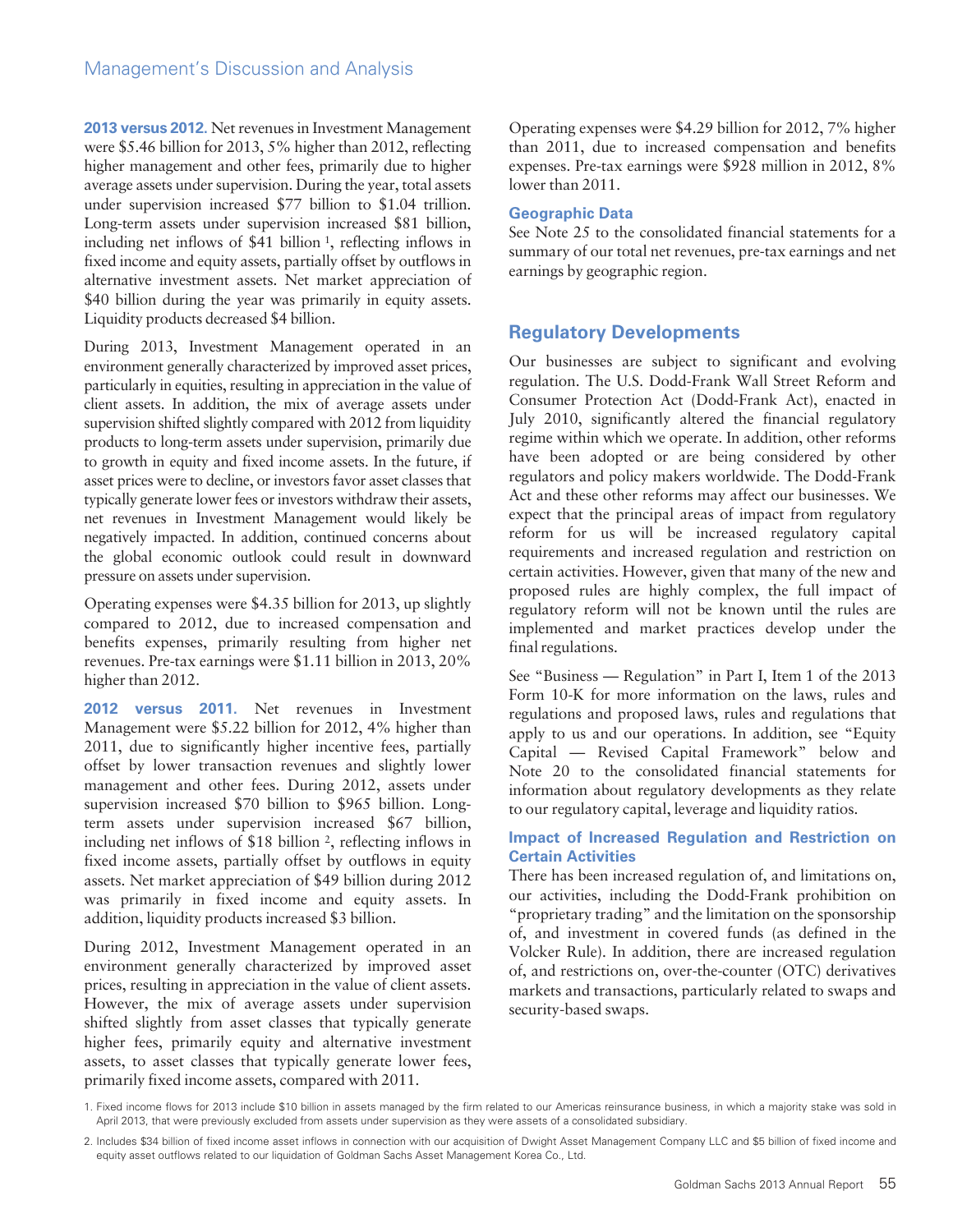**Volcker Rule.** In December 2013, the final rules to implement the provisions of the Dodd-Frank Act referred to as the "Volcker Rule" were adopted. We are required to be in compliance with the rule (including the development of an extensive compliance program) by July 2015 with certain provisions of the rule subject to possible extensions through July 2017.

The Volcker rule prohibits "proprietary trading," but will allow activities such as underwriting, market making and risk-mitigation hedging. In anticipation of the final rule, we evaluated this prohibition and determined that businesses that engage in "bright line" proprietary trading were most likely to be prohibited. In 2010 and 2011, we liquidated substantially all of our Global Macro Proprietary and Principal Strategies trading positions.

Based on what we know as of the date of this filing, we do not expect the impact of the prohibition of proprietary trading to be material to our financial condition, results of operations or cash flows. However, the rule is highly complex, and its impact will not be known until market practices are fully developed.

In addition to the prohibition on proprietary trading, the Volcker rule limits the sponsorship of, and investment in, "covered funds" (as defined in the rule) by banking entities, including Group Inc. and its subsidiaries. It also limits certain types of transactions between us and our sponsored funds, similar to the limitations on transactions between depository institutions and their affiliates as described below under "— Transactions with Affiliates." Covered funds include our private equity funds, certain of our credit and real estate funds, and our hedge funds. The limitation on investments in covered funds requires us to reduce our investment in each such fund to 3% or less of the fund's net asset value, and to reduce our aggregate investment in all such funds to 3% or less of our Tier 1 capital. In anticipation of the final rule, we limited our initial investment in certain new covered funds to 3% of the fund's net asset value.

We continue to manage our existing funds, taking into account the transition periods under the Volcker Rule. As a result, in March 2012, we began redeeming certain interests in our hedge funds and will continue to do so.

For certain of our covered funds, in order to be compliant with the Volcker Rule by the prescribed compliance date, to the extent that the underlying investments of the particular funds are not sold, the firm may be required to sell its investments in such funds. If that occurs, the firm may receive a value for its investments that is less than the then carrying value as there could be a limited secondary market for these investments and the firm may be unable to sell them in orderly transactions.

Although our net revenues from investments in our private equity, credit, real estate and hedge funds may vary from period to period, our aggregate net revenues from these investments were not material to our aggregate total net revenues over the period from 1999 through 2013.

**Swap Dealers and Derivatives Regulation.** The Dodd-Frank Act also provides for significantly increased regulation of and restrictions on derivative markets, and we have registered certain subsidiaries as "swap dealers" under the U.S. Commodity Futures Trading Commission (CFTC) rules. See "Business — Regulation" in Part I, Item 1 of the 2013 Form 10-K for a discussion of the requirements imposed by the Dodd-Frank Act and the status of SEC and CFTC rulemaking, as well as non-U.S. regulation, in this area. The full application of new derivatives rules across different national and regulatory jurisdictions has not yet been fully established.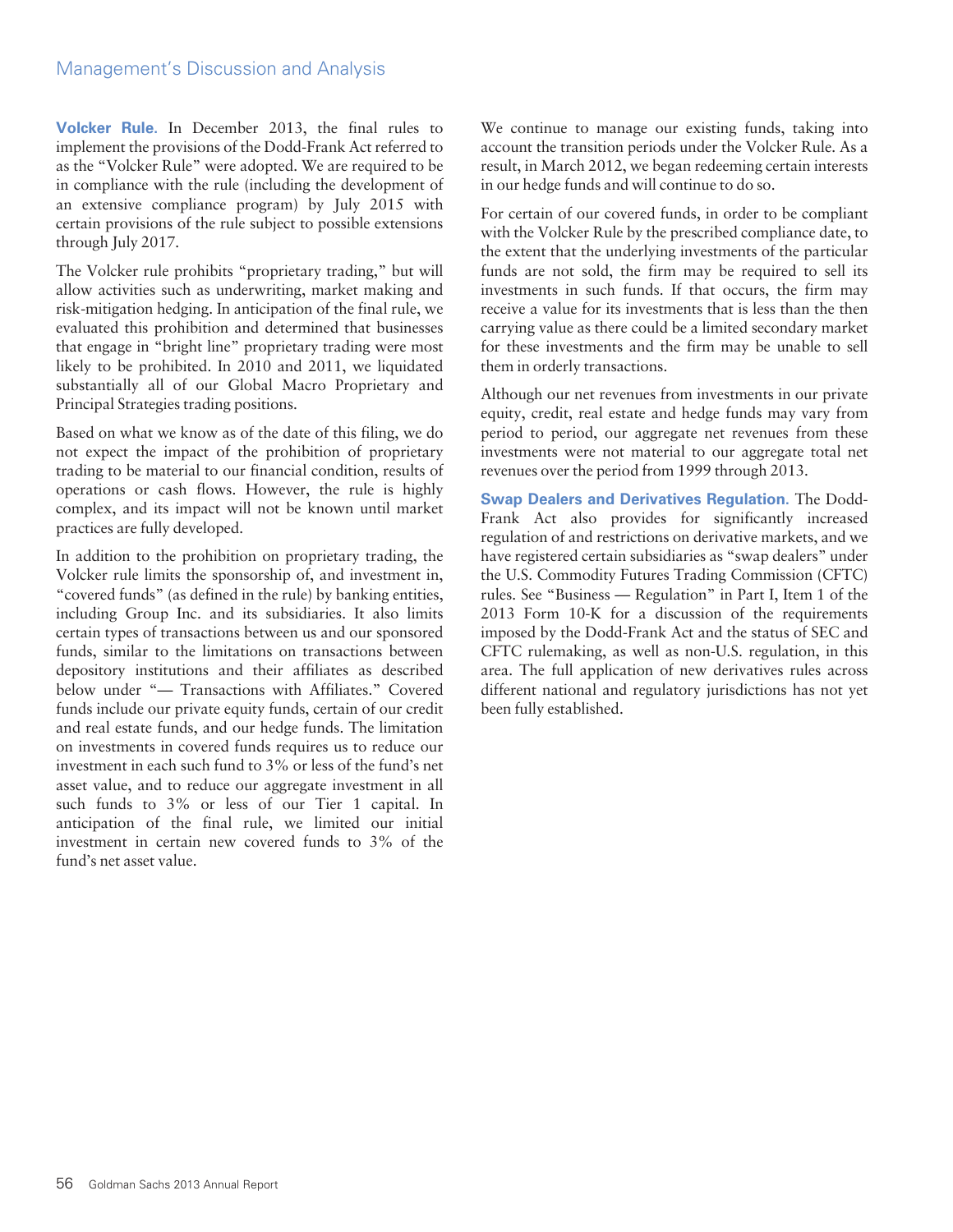# **Balance Sheet and Funding Sources**

## **Balance Sheet Management**

One of our most important risk management disciplines is our ability to manage the size and composition of our balance sheet. While our asset base changes due to client activity, market fluctuations and business opportunities, the size and composition of our balance sheet reflect (i) our overall risk tolerance, (ii) our ability to access stable funding sources and (iii) the amount of equity capital we hold.

Although our balance sheet fluctuates on a day-to-day basis, our total assets at quarterly and year-end dates are generally not materially different from those occurring within our reporting periods.

In order to ensure appropriate risk management, we seek to maintain a liquid balance sheet and have processes in place to dynamically manage our assets and liabilities which include:

- ‰ quarterly planning;
- ‰ business-specific limits;
- ‰ monitoring of key metrics; and
- scenario analyses.

**Quarterly Planning.** We prepare a quarterly balance sheet plan that combines our projected total assets and composition of assets with our expected funding sources and capital levels for the upcoming quarter. The objectives of this quarterly planning process are:

- ‰ to develop our near-term balance sheet projections, taking into account the general state of the financial markets and expected business activity levels;
- to ensure that our projected assets are supported by an adequate amount and tenor of funding and that our projected capital and liquidity metrics are within management guidelines and regulatory requirements; and
- to allow business risk managers and managers from our independent control and support functions to objectively evaluate balance sheet limit requests from business managers in the context of the firm's overall balance sheet constraints. These constraints include the firm's liability profile and equity capital levels, maturities and plans for new debt and equity issuances, share repurchases, deposit trends and secured funding transactions.

To prepare our quarterly balance sheet plan, business risk managers and managers from our independent control and support functions meet with business managers to review current and prior period metrics and discuss expectations for the upcoming quarter. The specific metrics reviewed include asset and liability size and composition, aged inventory, limit utilization, risk and performance measures, and capital usage.

Our consolidated quarterly plan, including our balance sheet plans by business, funding and capital projections, and projected capital and liquidity metrics, is reviewed by the Firmwide Finance Committee. See "Overview and Structure of Risk Management" for an overview of our risk management structure.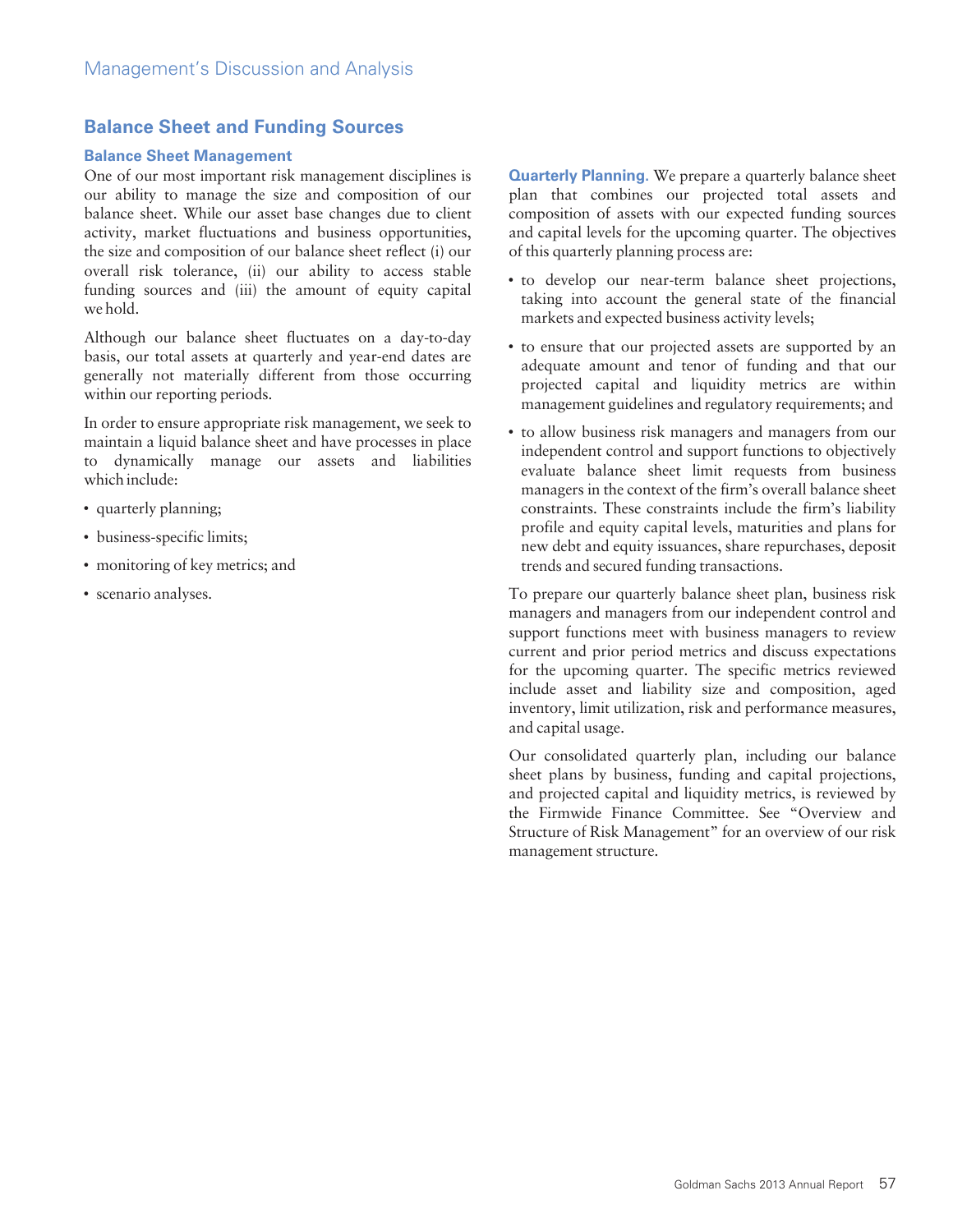# Management's Discussion and Analysis

**Business-Specific Limits.** The Firmwide Finance Committee sets asset and liability limits for each business and aged inventory limits for certain financial instruments as a disincentive to hold inventory over longer periods of time. These limits are set at levels which are generally close to actual operating levels in order to ensure prompt escalation and discussion among business managers and managers in our independent control and support functions on a routine basis. The Firmwide Finance Committee reviews and approves balance sheet limits on a quarterly basis and may also approve changes in limits on an ad hoc basis in response to changing business needs or market conditions.

**Monitoring of Key Metrics.** We monitor key balance sheet metrics daily both by business and on a consolidated basis, including asset and liability size and composition, aged inventory, limit utilization, risk measures and capital usage. We allocate assets to businesses and review and analyze movements resulting from new business activity as well as market fluctuations.

**Scenario Analyses.** We conduct scenario analyses to determine how we would manage the size and composition of our balance sheet and maintain appropriate funding, liquidity and capital positions in a variety of situations:

- ‰ These scenarios cover short-term and long-term time horizons using various macroeconomic and firm-specific assumptions. We use these analyses to assist us in developing longer-term funding plans, including the level of unsecured debt issuances, the size of our secured funding program and the amount and composition of our equity capital. We also consider any potential future constraints, such as limits on our ability to grow our asset base in the absence of appropriate funding.
- ‰ Through our capital planning and stress testing process, which incorporates our internally designed stress tests and those required under the CCAR and Dodd-Frank Act Stress Tests (DFAST) as well as our resolution and recovery planning, we further analyze how we would manage our balance sheet and risks through the duration of a severe crisis, and we develop plans to access funding, generate liquidity, and/or redeploy or issue equity capital, as appropriate.

#### **Balance Sheet Allocation**

In addition to preparing our consolidated statements of financial condition in accordance with U.S. GAAP, we prepare a balance sheet that generally allocates assets to our businesses, which is a non-GAAP presentation and may not be comparable to similar non-GAAP presentations used by other companies. We believe that presenting our assets on this basis is meaningful because it is consistent with the way management views and manages risks associated with the firm's assets and better enables investors to assess the liquidity of the firm's assets.

Below is a description of the captions in the following table, which presents this balance sheet allocation.

**Excess Liquidity and Cash.** We maintain substantial excess liquidity to meet a broad range of potential cash outflows and collateral needs in the event of a stressed environment. See "Liquidity Risk Management" below for details on the composition and sizing of our excess liquidity pool or "Global Core Excess" (GCE). In addition to our excess liquidity, we maintain other operating cash balances, primarily for use in specific currencies, entities, or jurisdictions where we do not have immediate access to parent company liquidity.

**Secured Client Financing.** We provide collateralized financing for client positions, including margin loans secured by client collateral, securities borrowed, and resale agreements primarily collateralized by government obligations. As a result of client activities, we are required to segregate cash and securities to satisfy regulatory requirements. Our secured client financing arrangements, which are generally short-term, are accounted for at fair value or at amounts that approximate fair value, and include daily margin requirements to mitigate counterparty credit risk.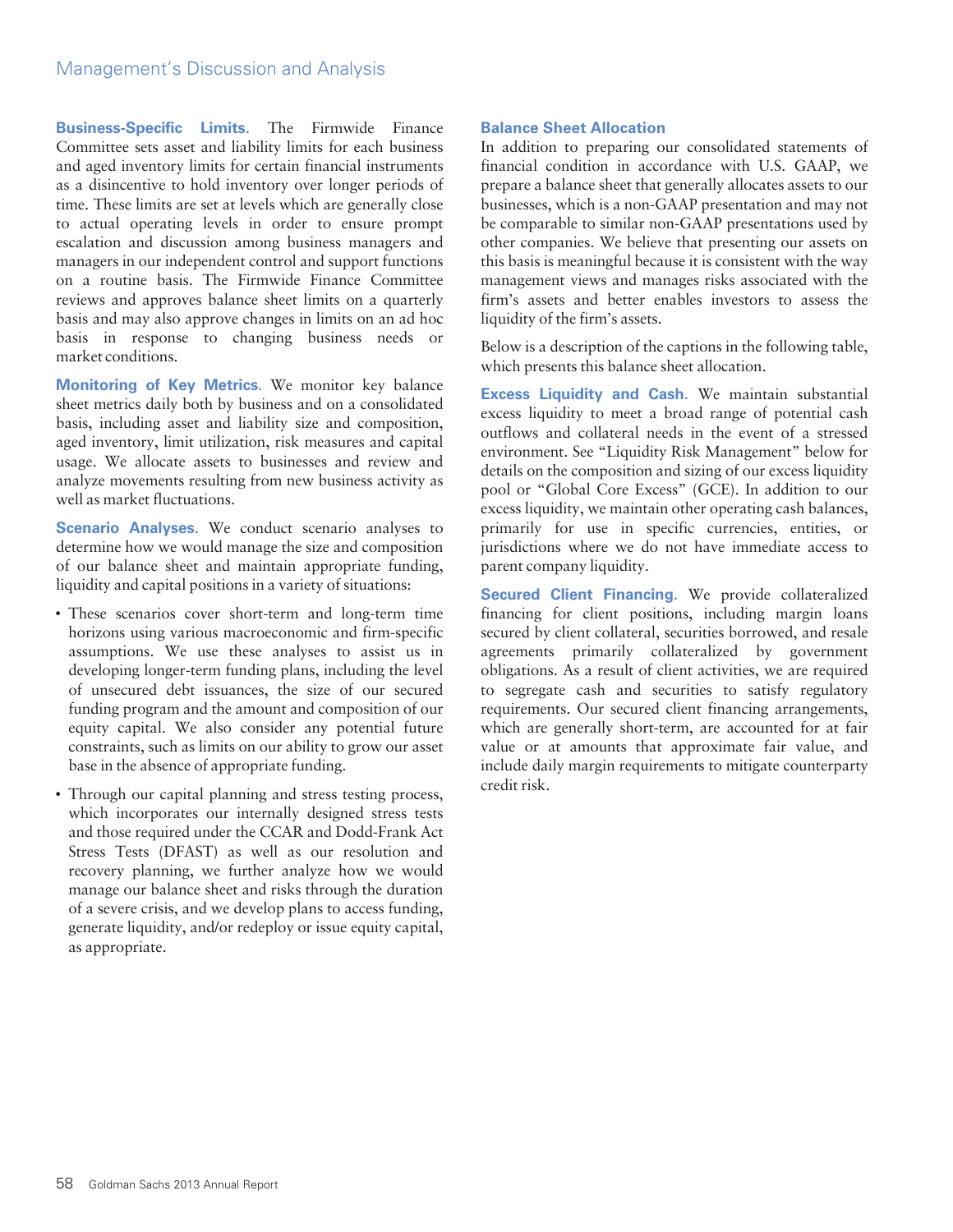**Institutional Client Services.** In Institutional Client Services, we maintain inventory positions to facilitate market-making in fixed income, equity, currency and commodity products. Additionally, as part of marketmaking activities, we enter into resale or securities borrowing arrangements to obtain securities which we can use to cover transactions in which we or our clients have sold securities that have not yet been purchased. The receivables in Institutional Client Services primarily relate to securities transactions.

**Investing & Lending.** In Investing & Lending, we make investments and originate loans to provide financing to clients. These investments and loans are typically longerterm in nature. We make investments, directly and indirectly through funds that we manage, in debt securities, loans, public and private equity securities, real estate entities and other investments.

**Other Assets.** Other assets are generally less liquid, nonfinancial assets, including property, leasehold improvements and equipment, goodwill and identifiable intangible assets, income tax-related receivables, equitymethod investments, assets classified as held for sale and miscellaneous receivables.

|                                           | As of December |           |  |  |
|-------------------------------------------|----------------|-----------|--|--|
| in millions                               | 2013           | 2012      |  |  |
| Excess liquidity (Global Core Excess)     | \$184,070      | \$174,622 |  |  |
| Other cash                                | 5,793          | 6,839     |  |  |
| <b>Excess liquidity and cash</b>          | 189,863        | 181,461   |  |  |
| <b>Secured client financing</b>           | 263,386        | 229,442   |  |  |
| Inventory                                 | 255,534        | 318,323   |  |  |
| Secured financing agreements              | 79,635         | 76,277    |  |  |
| Receivables                               | 39,557         | 36,273    |  |  |
| <b>Institutional Client Services</b>      | 374,726        | 430,873   |  |  |
| Public equity <sup>1</sup>                | 4.308          | 5,948     |  |  |
| Private equity                            | 16,236         | 17,401    |  |  |
| Debt <sup>2</sup>                         | 23,274         | 25,386    |  |  |
| Receivables and other 3                   | 17,205         | 8,421     |  |  |
| Investing & Lending                       | 61,023         | 57,156    |  |  |
| <b>Total inventory and related assets</b> | 435,749        | 488,029   |  |  |
| Other assets                              | 22,509         | 39,6234   |  |  |
| Total assets                              | \$911,507      | \$938,555 |  |  |

1. December 2012 includes \$2.08 billion related to our investment in the ordinary shares of ICBC, which was sold in the first half of 2013.

2. Includes \$15.76 billion and \$16.50 billion as of December 2013 and December 2012, respectively, of direct loans primarily extended to corporate and private wealth management clients that are accounted for at fair value.

3. Includes \$14.90 billion and \$6.50 billion as of December 2013 and December 2012, respectively, of loans held for investment that are accounted for at amortized cost, net of estimated uncollectible amounts. Such loans are primarily comprised of corporate loans and loans to private wealth management clients.

4. Includes assets related to our Americas reinsurance business classified as held for sale, in which a majority stake was sold in April 2013. See Note 12 to the consolidated financial statements for further information.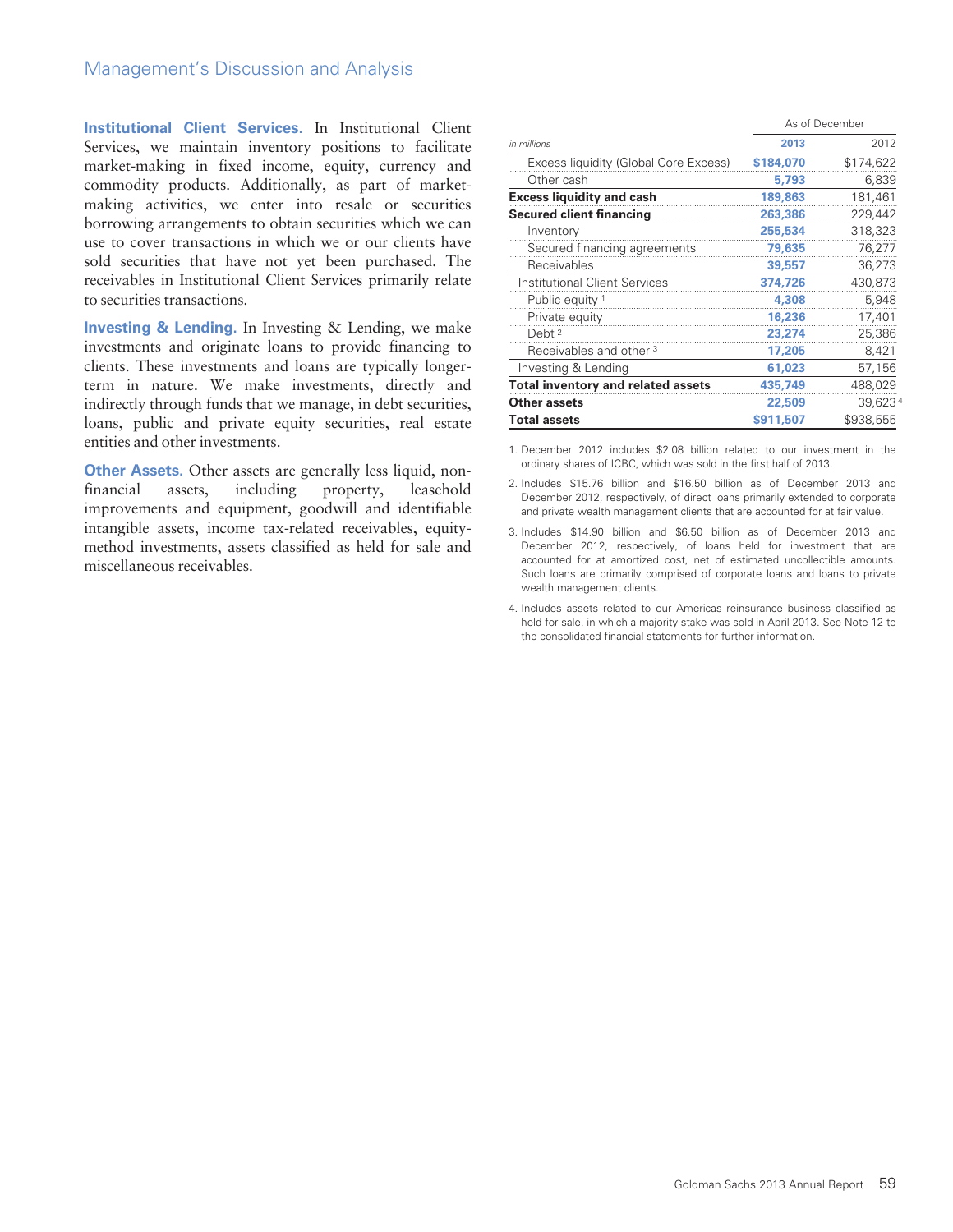# Management's Discussion and Analysis

The tables below present the reconciliation of this balance sheet allocation to our U.S. GAAP balance sheet. In the tables below, total assets for Institutional Client Services and Investing & Lending represent the inventory and related assets. These amounts differ from total assets by

business segment disclosed in Note 25 to the consolidated financial statements because total assets disclosed in Note 25 include allocations of our excess liquidity and cash, secured client financing and other assets.

|                                                                  | As of December 2013                                 |                                                     |                                                          |                                   |                               |                        |  |
|------------------------------------------------------------------|-----------------------------------------------------|-----------------------------------------------------|----------------------------------------------------------|-----------------------------------|-------------------------------|------------------------|--|
| in millions                                                      | <b>Excess</b><br>Liauiditv<br>and Cash <sup>1</sup> | <b>Secured</b><br><b>Client</b><br><b>Financing</b> | <b>Institutional</b><br><b>Client</b><br><b>Services</b> | <b>Investing &amp;</b><br>Lendina | <b>Other</b><br><b>Assets</b> | Total<br><b>Assets</b> |  |
| Cash and cash equivalents                                        | 61.133                                              |                                                     |                                                          |                                   |                               | 61.133                 |  |
| Cash and securities segregated for regulatory and other purposes |                                                     | 49.671                                              |                                                          |                                   |                               |                        |  |
| Securities purchased under agreements to resell and federal      |                                                     |                                                     |                                                          |                                   |                               |                        |  |
| funds sold                                                       | 64,595                                              | 61.510                                              | 35,081                                                   |                                   |                               | 161.732                |  |
| Securities borrowed                                              | 25.113                                              | 94.899                                              | 44.554                                                   |                                   |                               | 164.566                |  |
| Receivables from brokers, dealers and clearing organizations     |                                                     | 6.650                                               | 17.098                                                   |                                   |                               | 23,840                 |  |
| Receivables from customers and counterparties                    |                                                     | 50.656                                              | 22.459                                                   | 15,820                            |                               | 88,935                 |  |
| Financial instruments owned, at fair value                       | 39.022                                              |                                                     | 255.534                                                  | 44.565                            |                               | 339.121                |  |
| Other assets                                                     |                                                     |                                                     |                                                          |                                   | 22.509                        | 22,509                 |  |
| <b>Total assets</b>                                              | \$189.863                                           | \$263.386                                           |                                                          | \$61.023                          | \$22,509                      | \$911.507              |  |

|                                                                           | As of December 2012                          |                                |                                     |                        |                 |                 |  |
|---------------------------------------------------------------------------|----------------------------------------------|--------------------------------|-------------------------------------|------------------------|-----------------|-----------------|--|
| in millions                                                               | Excess<br>Liquidity<br>and Cash <sup>1</sup> | Secured<br>Client<br>Financing | Institutional<br>Client<br>Services | Investing &<br>Lending | Other<br>Assets | Total<br>Assets |  |
| Cash and cash equivalents                                                 | \$72.669                                     |                                |                                     |                        |                 | 72.669          |  |
| Cash and securities segregated for regulatory and other purposes          |                                              | 49.671                         |                                     |                        |                 | 49 671          |  |
| Securities purchased under agreements to resell and federal<br>funds sold | 28.018                                       | 84.064                         | 28,960                              | 292                    |                 | 141.334         |  |
| Securities borrowed                                                       | 41.699                                       | 47.877                         | 47.317                              |                        |                 | 36.893          |  |
| Receivables from brokers, dealers and clearing organizations              |                                              | 4.400                          | 14.044                              |                        |                 | 18.480          |  |
| Receivables from customers and counterparties                             |                                              | 43.430                         | 22.229                              | 7 215                  |                 | 72.874          |  |
| Financial instruments owned, at fair value                                | 39 075                                       |                                | 318.323                             | 49.613                 |                 | 407.011         |  |
| Other assets                                                              |                                              |                                |                                     |                        | 39.623          | 39,623          |  |
| Total assets                                                              | \$181,461                                    | \$229.442                      | \$430,873                           | \$57,156               | \$39,623        | \$938,555       |  |

1. Includes unencumbered cash, U.S. government and federal agency obligations (including highly liquid U.S. federal agency mortgage-backed obligations), and German, French, Japanese and United Kingdom government obligations.

As of December 2013, total assets decreased \$27.05 billion from December 2012 due to a decrease in assets related to institutional client services and other assets, partially offset by an increase in secured client financing and excess liquidity and cash. Assets related to institutional client services decreased \$56.15 billion primarily due to a decrease in financial instruments owned, at fair value as a result of decreases in U.S. government and federal agency obligations, non-U.S. government and agency obligations, derivatives and commodities. In addition, other assets decreased \$17.11 billion primarily due to the sale of a majority stake in our Americas reinsurance business in April 2013. Secured client financing increased \$33.94 billion reflecting an increase in collateralized agreements, primarily due to an increase in client activity. Excess liquidity and cash also increased \$8.40 billion reflecting an increase in collateralized agreements, partially offset by a decrease in cash and cash equivalents.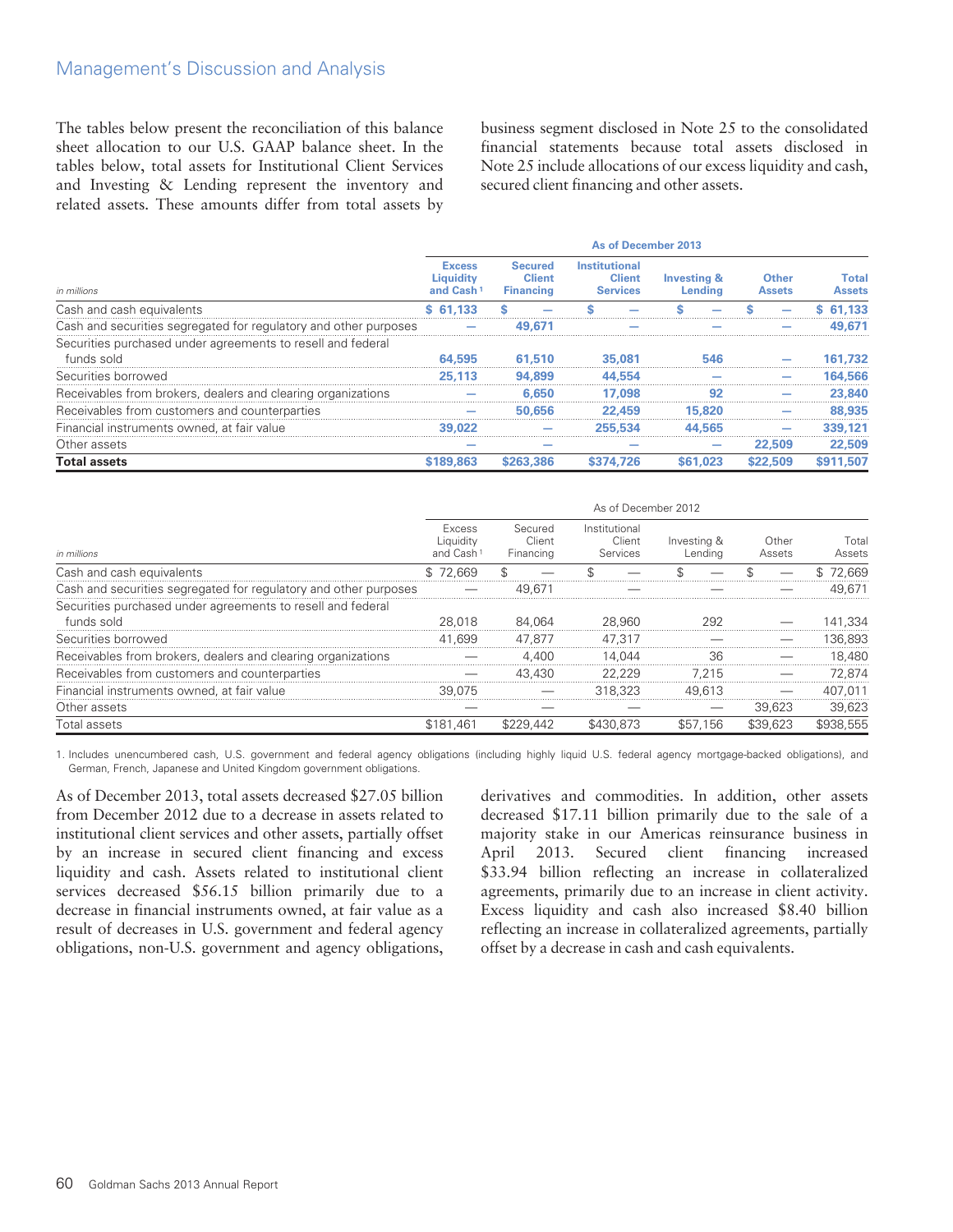#### **Balance Sheet Analysis and Metrics**

As of December 2013, total assets on our consolidated statements of financial condition were \$911.51 billion, a decrease of \$27.05 billion from December 2012. This decrease was primarily due to a decrease in financial instruments owned, at fair value of \$67.89 billion, primarily due to decreases in U.S. government and federal agency obligations, non-U.S. government and agency obligations, derivatives and commodities, and a decrease in other assets of \$17.11 billion, primarily due to the sale of a majority stake in our Americas reinsurance business in April 2013. These decreases were partially offset by an increase in collateralized agreements of \$48.07 billion, due to firm and client activity.

As of December 2013, total liabilities on our consolidated statements of financial condition were \$833.04 billion, a decrease of \$29.80 billion from December 2012. This decrease was primarily due to a decrease in other liabilities and accrued expenses of \$26.35 billion, primarily due to the sale of a majority stake in both our Americas reinsurance business in April 2013 and our European insurance business in December 2013, and a decrease in collateralized financings of \$9.24 billion, primarily due to firm financing activities. This decrease was partially offset by an increase in payables to customers and counterparties of \$10.21 billion.

As of December 2013, our total securities sold under agreements to repurchase, accounted for as collateralized financings, were \$164.78 billion, which was 5% higher and 4% higher than the daily average amount of repurchase agreements during the quarter ended and year ended December 2013, respectively. The increase in our repurchase agreements relative to the daily average during 2013 was primarily due to an increase in client activity at the end of the period. As of December 2012, our total securities sold under agreements to repurchase, accounted for as collateralized financings, were \$171.81 billion, which was essentially unchanged and 3% higher than the daily average amount of repurchase agreements during the quarter ended and year ended December 2012, respectively. The increase in our repurchase agreements relative to the daily average during 2012 was primarily due to an increase in firm financing activities at the end of the period. The level of our repurchase agreements fluctuates between and within periods, primarily due to providing clients with access to highly liquid collateral, such as U.S. government and federal agency, and investment-grade sovereign obligations through collateralized financing activities.

The table below presents information on our assets, unsecured long-term borrowings, shareholders' equity and leverage ratios.

| \$ in millions                 | As of December |           |  |
|--------------------------------|----------------|-----------|--|
|                                | 2013           | 2012      |  |
| Total assets                   | \$911,507      | \$938,555 |  |
| Unsecured long-term borrowings | \$160,965      | \$167.305 |  |
| Total shareholders' equity     | \$78.467       | \$75.716  |  |
| Leverage ratio                 | 11.6x          | 12.4x     |  |
| Debt to equity ratio           | 21x            | 2.2x      |  |

**Leverage ratio.** The leverage ratio equals total assets divided by total shareholders' equity and measures the proportion of equity and debt the firm is using to finance assets. This ratio is different from the Tier 1 leverage ratio included in "Equity Capital — Consolidated Regulatory Capital Ratios" below, and further described in Note 20 to the consolidated financial statements.

**Debt to equity ratio.** The debt to equity ratio equals unsecured long-term borrowings divided by total shareholders' equity.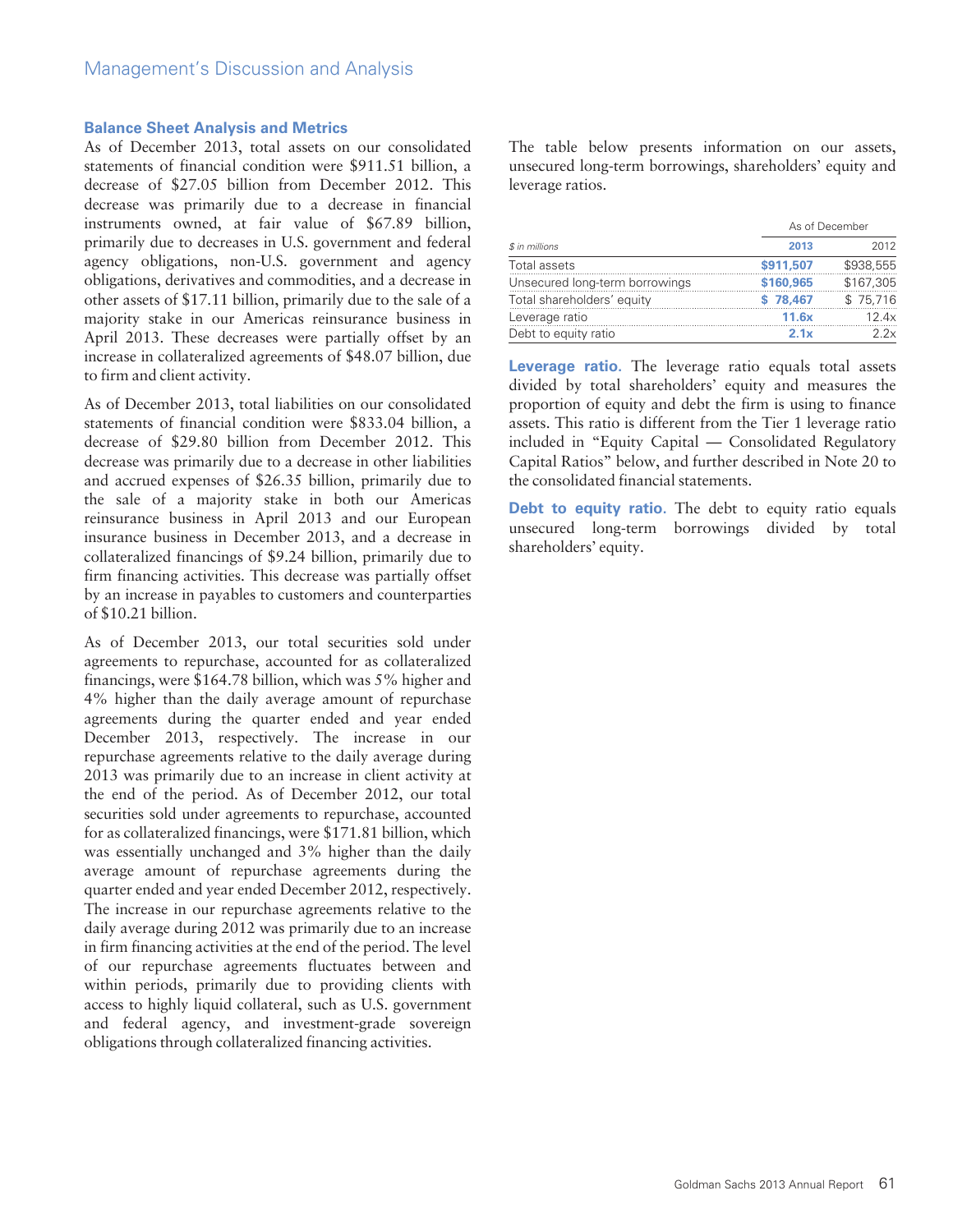## **Funding Sources**

Our primary sources of funding are secured financings, unsecured long-term and short-term borrowings, and deposits. We seek to maintain broad and diversified funding sources globally across products, programs, markets, currencies and creditors to avoid funding concentrations.

We raise funding through a number of different products, including:

- collateralized financings, such as repurchase agreements, securities loaned and other secured financings;
- long-term unsecured debt (including structured notes) through syndicated U.S. registered offerings, U.S. registered and Rule 144A medium-term note programs, offshore medium-term note offerings and other debt offerings;
- ‰ savings and demand deposits through deposit sweep programs and time deposits through internal and thirdparty broker-dealers; and
- ‰ short-term unsecured debt through U.S. and non-U.S. hybrid financial instruments, commercial paper and promissory note issuances and other methods.

Our funding is primarily raised in U.S. dollar, Euro, British pound and Japanese yen. We generally distribute our funding products through our own sales force and thirdparty distributors to a large, diverse creditor base in a variety of markets in the Americas, Europe and Asia. We believe that our relationships with our creditors are critical to our liquidity. Our creditors include banks, governments, securities lenders, pension funds, insurance companies, mutual funds and individuals. We have imposed various internal guidelines to monitor creditor concentration across our funding programs.

**Secured Funding.** We fund a significant amount of inventory on a secured basis. Secured funding is less sensitive to changes in our credit quality than unsecured funding, due to our posting of collateral to our lenders. Nonetheless, we continually analyze the refinancing risk of our secured funding activities, taking into account trade tenors, maturity profiles, counterparty concentrations, collateral eligibility and counterparty rollover probabilities. We seek to mitigate our refinancing risk by executing term trades with staggered maturities, diversifying counterparties, raising excess secured funding, and prefunding residual risk through our GCE.

We seek to raise secured funding with a term appropriate for the liquidity of the assets that are being financed, and we seek longer maturities for secured funding collateralized by asset classes that may be harder to fund on a secured basis especially during times of market stress. Substantially all of our secured funding, excluding funding collateralized by liquid government obligations, is executed for tenors of one month or greater. Assets that may be harder to fund on a secured basis during times of market stress include certain financial instruments in the following categories: mortgage and other asset-backed loans and securities, non-investment grade corporate debt securities, equities and convertible debentures and emerging market securities. Assets that are classified as level 3 in the fair value hierarchy are generally funded on an unsecured basis. See Notes 5 and 6 to the consolidated financial statements for further information about the classification of financial instruments in the fair value hierarchy and "— Unsecured Long-Term Borrowings" below for further information about the use of unsecured long-term borrowings as a source of funding.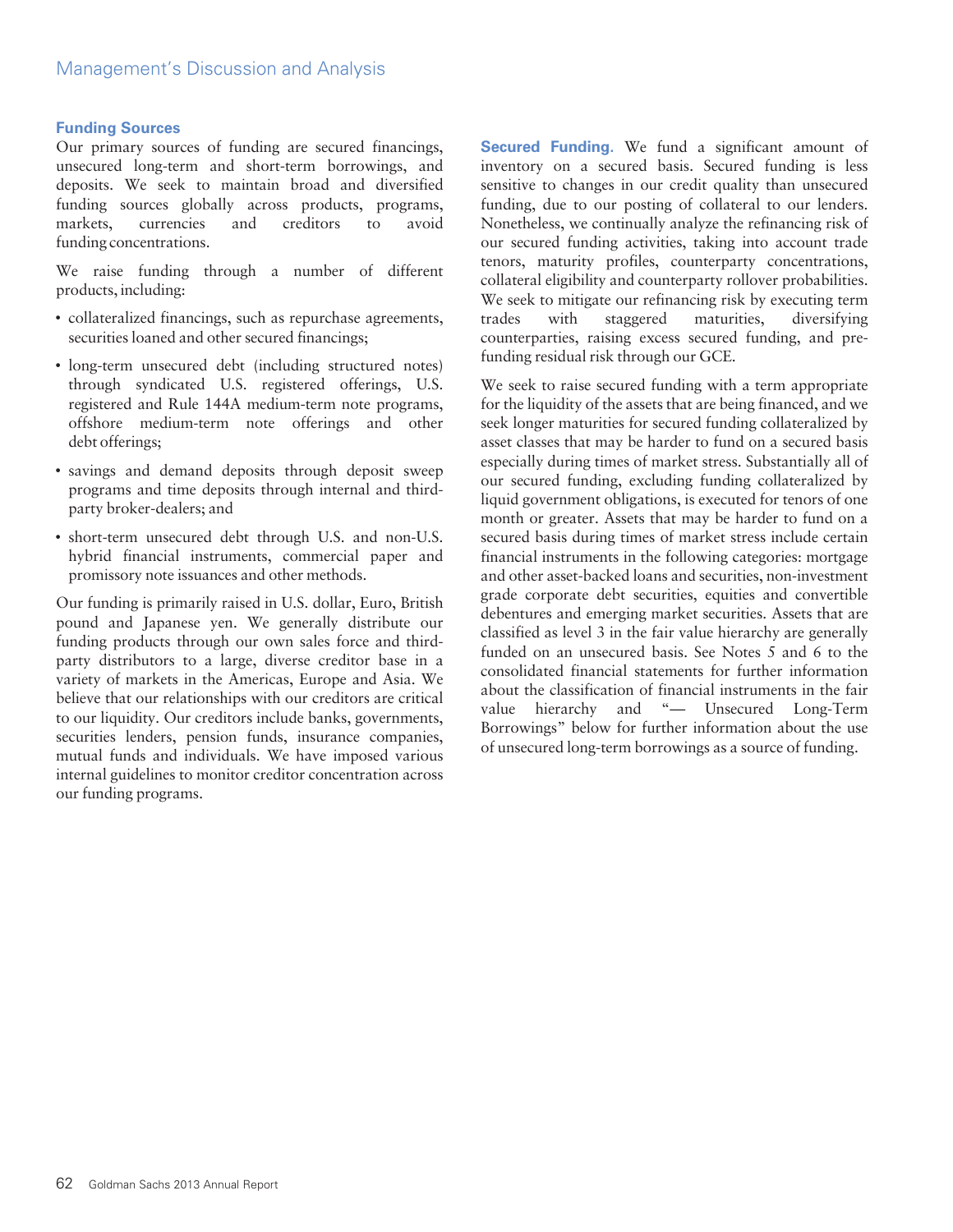The weighted average maturity of our secured funding, excluding funding collateralized by highly liquid securities eligible for inclusion in our GCE, exceeded 100 days as of December 2013.

A majority of our secured funding for securities not eligible for inclusion in the GCE is executed through term repurchase agreements and securities lending contracts. We also raise financing through other types of collateralized financings, such as secured loans and notes.

GS Bank USA has access to funding through the Federal Reserve Bank discount window. While we do not rely on this funding in our liquidity planning and stress testing, we maintain policies and procedures necessary to access this funding and test discount window borrowing procedures.

**Unsecured Long-Term Borrowings.** We issue unsecured long-term borrowings as a source of funding for inventory and other assets and to finance a portion of our GCE. We issue in different tenors, currencies and products to maximize the diversification of our investor base. The table below presents our quarterly unsecured long-term borrowings maturity profile through the fourth quarter of 2019 as of December 2013.



**Unsecured Long-Term Borrowings Maturity Profile** *\$ in millions*

Quarters Ended

The weighted average maturity of our unsecured long-term borrowings as of December 2013 was approximately eight years. To mitigate refinancing risk, we seek to limit the principal amount of debt maturing on any one day or during any week or year. We enter into interest rate swaps to convert a substantial portion of our long-term borrowings into floating-rate obligations in order to manage our exposure to interest rates. See Note 16 to the consolidated financial statements for further information about our unsecured long-term borrowings.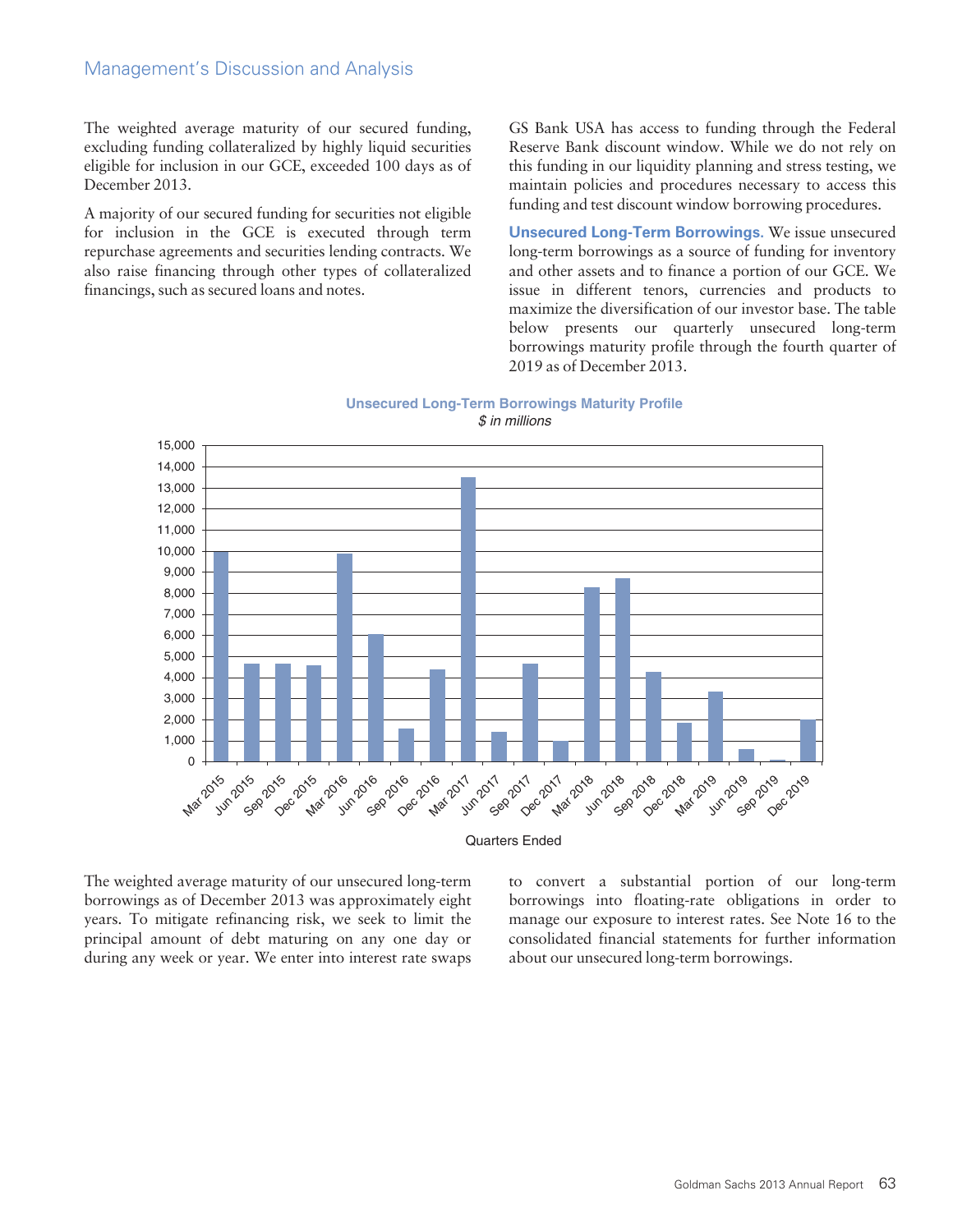**Deposits.** As part of our efforts to diversify our funding base, deposits have become a more meaningful share of our funding activities mainly through GS Bank USA and Goldman Sachs International Bank (GSIB). The table below presents the type and sources of our deposits.

| in millions              | As of December 2013<br><b>Type of Deposit</b> |          |          |
|--------------------------|-----------------------------------------------|----------|----------|
|                          |                                               |          |          |
|                          | Private bank deposits 3                       | \$30,475 |          |
| Certificates of deposit  |                                               |          | 19,709   |
| Deposit sweep programs 4 | 15,511                                        |          |          |
| Institutional            | 33                                            |          | 4,867    |
| Total <sup>5</sup>       | \$46,019                                      |          | \$24,788 |

1. Represents deposits with no stated maturity.

2. Weighted average maturity of approximately three years.

- 3. Substantially all were from overnight deposit sweep programs related to private wealth management clients.
- 4. Represents long-term contractual agreements with several U.S. brokerdealers who sweep client cash to FDIC-insured deposits.
- 5. Deposits insured by the FDIC as of December 2013 were approximately \$41.22 billion.

**Unsecured Short-Term Borrowings.** A significant portion of our short-term borrowings was originally longterm debt that is scheduled to mature within one year of the reporting date. We use short-term borrowings to finance liquid assets and for other cash management purposes. We issue hybrid financial instruments, commercial paper and promissory notes.

As of December 2013, our unsecured short-term borrowings, including the current portion of unsecured long-term borrowings, were \$44.69 billion. See Note 15 to the consolidated financial statements for further information about our unsecured short-term borrowings.

# **Equity Capital**

Capital adequacy is of critical importance to us. Our objective is to be conservatively capitalized in terms of the amount and composition of our equity base, both relative to our risk exposures and compared to external requirements and benchmarks. Accordingly, we have in place a comprehensive capital management policy that provides a framework and set of guidelines to assist us in determining the level and composition of capital that we target and maintain.

We determine the appropriate level and composition of our equity capital by considering multiple factors including our current and future consolidated regulatory capital requirements, the results of our capital planning and stress testing process and other factors such as rating agency guidelines, subsidiary capital requirements, the business environment, conditions in the financial markets, and assessments of potential future losses due to adverse changes in our business and market environments. Our capital planning and stress testing process incorporates our internally designed stress tests and those required under CCAR and DFAST, and is also designed to identify and measure material risks associated with our business activities, including market risk, credit risk and operational risk. We project sources and uses of capital given a range of business environments, including stressed conditions. In addition, as part of our comprehensive capital management policy, we maintain a contingency capital plan that provides a framework for analyzing and responding to an actual or perceived capital shortfall.

As required by the Federal Reserve Board's annual CCAR guidelines, U.S. bank holding companies with total consolidated assets of \$50 billion or greater submit capital plans for review by the Federal Reserve Board. The purpose of the Federal Reserve Board's review is to ensure that these institutions have a robust, forward-looking capital planning process that accounts for their unique risks and that permits continued operations during times of economic and financial stress.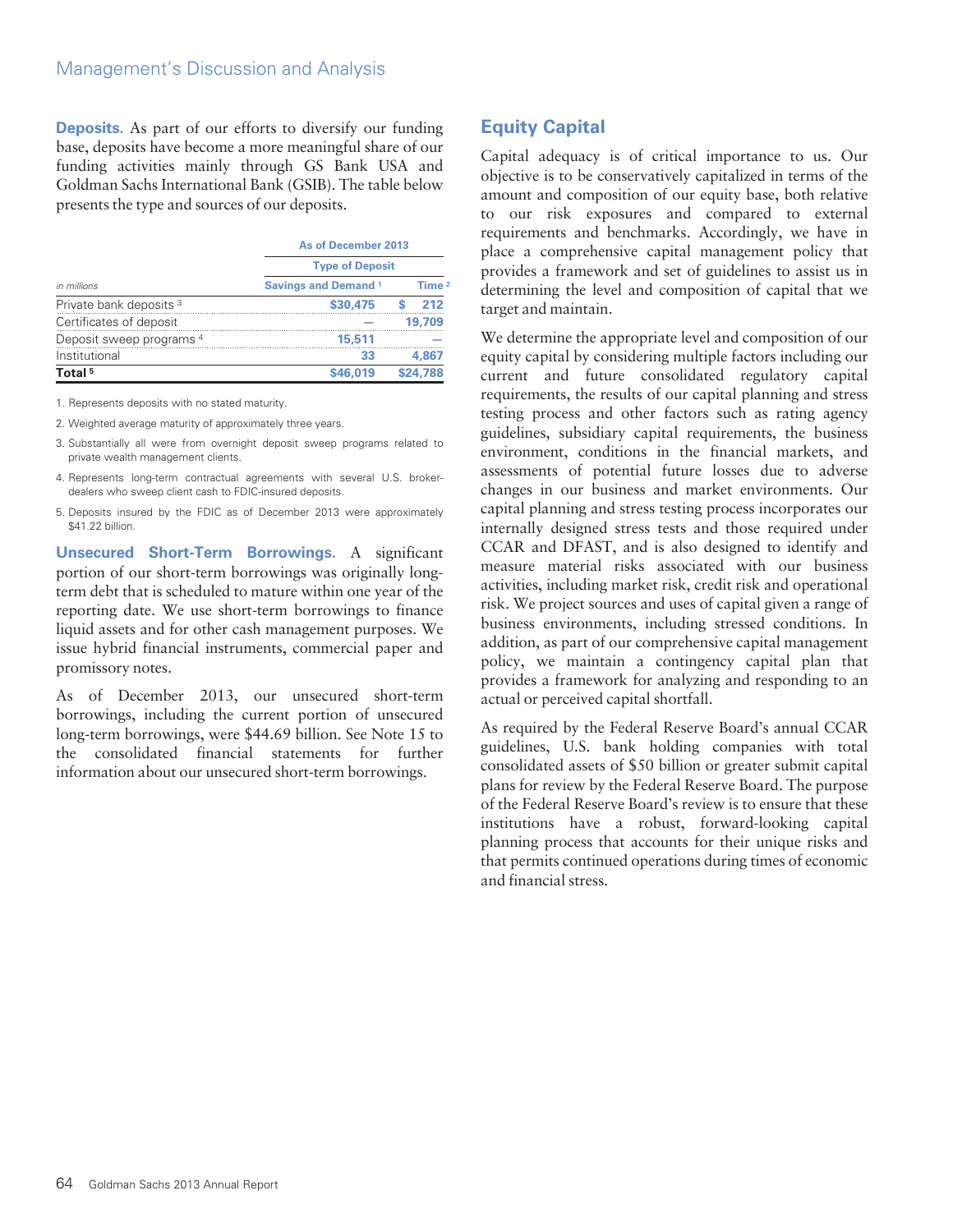# Management's Discussion and Analysis

The Federal Reserve Board evaluates a bank holding company based, in part, on whether it has the capital necessary to continue operating under the baseline and stress scenarios provided by the Federal Reserve Board and under the scenarios developed by the bank holding company. This evaluation also takes into account a bank holding company's process for identifying risk, its controls and governance for capital planning, and its guidelines for making capital planning decisions. In addition, as part of its review, the Federal Reserve Board evaluates a bank holding company's plan to make capital distributions (i.e., dividend payments, repurchases or redemptions of stock, subordinated debt or other capital securities) across a range of macroeconomic scenarios and firm-specific assumptions. Additionally, the Federal Reserve Board evaluates a bank holding company's plan to issue capital.

In addition, the DFAST rules require us to conduct stress tests on a semi-annual basis and publish a summary of certain results. The annual DFAST submission is incorporated into the CCAR submission. The Federal Reserve Board also conducts its own annual stress tests and publishes a summary of certain results.

As part of our initial 2013 CCAR submission, the Federal Reserve Board informed us that it did not object to our proposed capital actions, including the repurchase of outstanding common stock, a potential increase in our quarterly common stock dividend and the possible issuance, redemption and modification of other capital securities through the first quarter of 2014. As required by the Federal Reserve Board, we resubmitted our 2013 capital plan in September 2013, incorporating certain enhancements to our stress testing process. In December 2013, the Federal Reserve Board informed us that it did not object to our resubmitted capital plan. We submitted our 2014 CCAR to the Federal Reserve in January 2014 and expect to publish a summary of our annual DFAST results in March 2014. See "Business — Available Information" in Part I, Item 1 of the 2013 Form 10-K.

In addition, we submitted the results of our mid-cycle DFAST to the Federal Reserve Board in July 2013 and published a summary of our mid-cycle DFAST results under our internally developed severely adverse scenario in September 2013. Our internally developed severely adverse scenario is designed to stress the firm's risks and idiosyncratic vulnerabilities and assess the firm's pro-forma capital position and ratios under the hypothetical stressed environment. We provide additional information on our internal stress testing process, our internally developed severely adverse scenario used for mid-cycle DFAST and a summary of the results on our web site as described under "Business — Available Information" in Part I, Item 1 of the 2013 Form 10-K.

Our consolidated regulatory capital requirements are determined by the Federal Reserve Board, as described below.

As of December 2013, our total shareholders' equity was \$78.47 billion (consisting of common shareholders' equity of \$71.27 billion and preferred stock of \$7.20 billion). As of December 2012, our total shareholders' equity was \$75.72 billion (consisting of common shareholders' equity of \$69.52 billion and preferred stock of \$6.20 billion). See "— Consolidated Regulatory Capital Ratios" below for information regarding the impact of regulatory developments.

## **Consolidated Regulatory Capital**

The Federal Reserve Board is the primary regulator of Group Inc., a bank holding company under the Bank Holding Company Act of 1956 (BHC Act) and a financial holding company under amendments to the BHC Act effected by the U.S. Gramm-Leach-Bliley Act of 1999. As a bank holding company, we are subject to consolidated riskbased regulatory capital requirements. These requirements are computed in accordance with the Federal Reserve Board's risk-based capital regulations which, as of December 2013, were based on the Basel I Capital Accord of the Basel Committee and also reflected the Federal Reserve Board's revised market risk regulatory capital requirements which became effective on January 1, 2013. These capital requirements are expressed as capital ratios that compare measures of capital to risk-weighted assets (RWAs). The capital regulations also include requirements with respect to leverage. The firm's capital levels are also subject to qualitative judgments by its regulators about components of capital, risk weightings and other factors. Beginning January 1, 2014, the Federal Reserve Board implemented revised consolidated regulatory capital and leverage requirements.

See Note 20 to the consolidated financial statements for additional information regarding the firm's current RWAs, required minimum capital ratios and the Revised Capital Framework (defined below).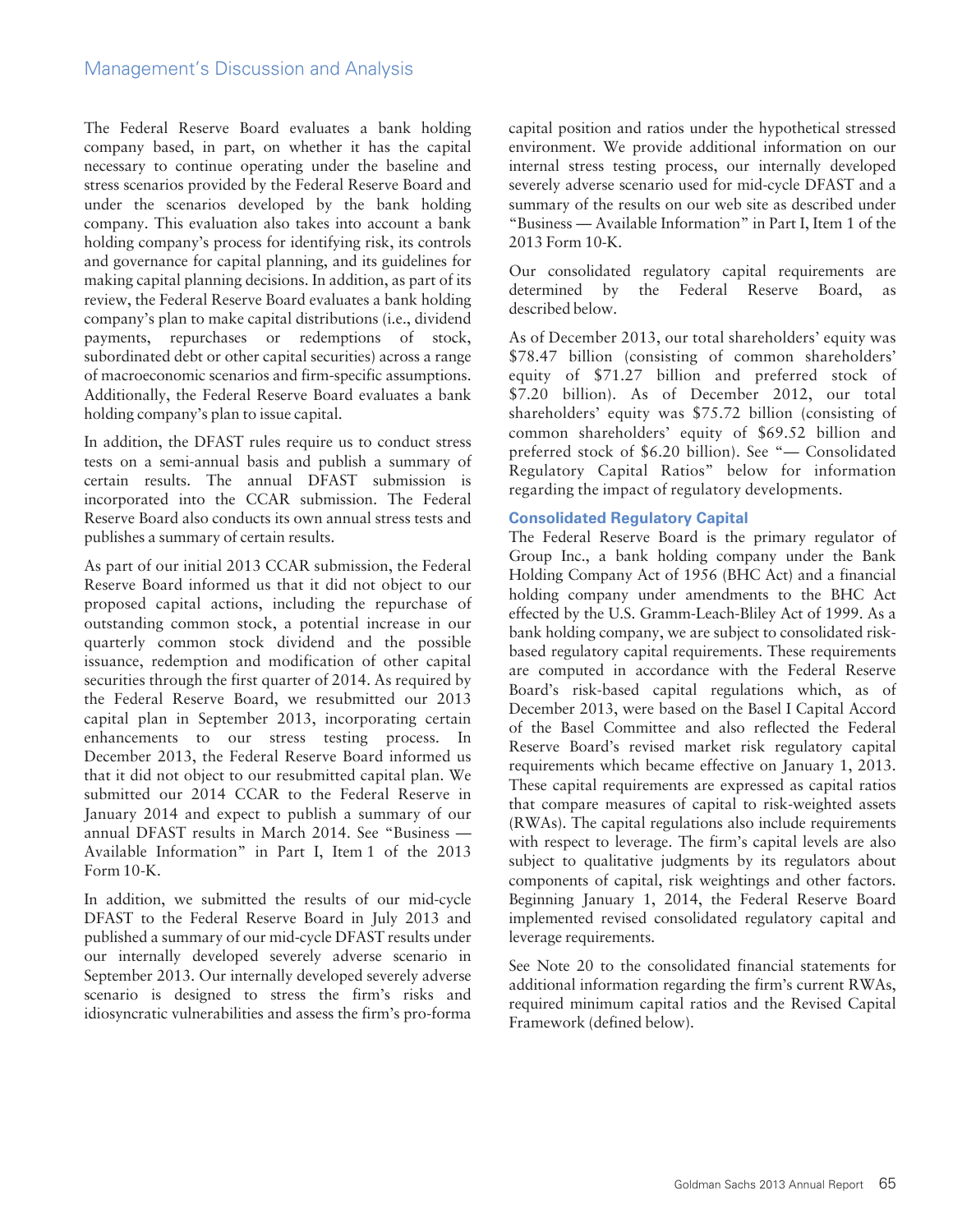## **Consolidated Regulatory Capital Ratios**

The table below presents information about our regulatory capital ratios and Tier 1 leverage ratio under Basel I, as implemented by the Federal Reserve Board. The information as of December 2013 reflects the revised market risk regulatory capital requirements. The information as of December 2012 is prior to the implementation of these revised market risk regulatory capital requirements. In the table below:

- ‰ Equity investments in certain entities primarily represent a portion of our nonconsolidated equity investments.
- ‰ Disallowed deferred tax assets represent certain deferred tax assets that are excluded from regulatory capital based upon an assessment which, in addition to other factors, includes an estimate of future taxable income.
- ‰ Debt valuation adjustment represents the cumulative change in the fair value of our unsecured borrowings attributable to the impact of changes in our own credit spreads (net of tax at the applicable tax rate).
- ‰ Other adjustments within our Tier 1 common capital include net unrealized gains/(losses) on available-for-sale securities (net of tax at the applicable tax rate), the cumulative change in our pension and postretirement liabilities (net of tax at the applicable tax rate) and investments in certain nonconsolidated entities.
- ‰ Qualifying subordinated debt represents subordinated debt issued by Group Inc. with an original term to maturity of five years or greater. The outstanding amount of subordinated debt qualifying for Tier 2 capital is reduced, or discounted, upon reaching a remaining maturity of five years. See Note 16 to the consolidated financial statements for additional information about our subordinated debt.

|                                                        | As of December |           |
|--------------------------------------------------------|----------------|-----------|
| \$ in millions                                         | 2013           | 2012      |
| Common shareholders' equity                            | \$71,267       | \$69,516  |
| Goodwill                                               | (3,705)        | (3,702)   |
| Identifiable intangible assets                         | (671)          | (1, 397)  |
| Equity investments in certain entities                 | (3, 314)       | (4,805)   |
| Disallowed deferred tax assets                         | (498)          | (1, 261)  |
| Debt valuation adjustment                              | 10             | (180)     |
| Other adjustments                                      | 159            | (124)     |
| <b>Tier 1 Common Capital</b>                           | 63.248         | 58,047    |
| Perpetual non-cumulative preferred stock               | 7.200          | 6,200     |
| Junior subordinated debt issued to trusts <sup>1</sup> | 2,063          | 2,750     |
| Other adjustments                                      | (40)           | (20)      |
| <b>Tier 1 Capital</b>                                  | 72,471         | 66,977    |
| Qualifying subordinated debt                           | 12,773         | 13,342    |
| Junior subordinated debt issued to trusts <sup>1</sup> | 687            |           |
| Other adjustments                                      | 172            | 87        |
| <b>Tier 2 Capital</b>                                  | 13,632         | 13,429    |
| <b>Total Capital</b>                                   | 86,103<br>\$   | \$ 80,406 |
| <b>Credit RWAs</b>                                     | \$268,247      | \$287,526 |
| <b>Market RWAs</b>                                     | 164,979        | 112,402   |
| <b>Total RWAs</b>                                      | \$433,226      | \$399,928 |
| Tier 1 Common Ratio <sup>2</sup>                       | 14.6%          | 14.5%     |
| <b>Tier 1 Capital Ratio</b>                            | 16.7%          | 16.7%     |
| <b>Total Capital Ratio</b>                             | 19.9%          | 20.1%     |
| Tier 1 Leverage Ratio 3                                | 8.1%           | 7.3%      |

1. On January 1, 2013, we began to incorporate the Dodd-Frank Act's phaseout of regulatory capital treatment for junior subordinated debt issued to trusts by allowing for only 75% of these capital instruments to be included in Tier 1 capital and 25% to be designated as Tier 2 capital in the calculation of our current capital ratios. In July 2013, the Agencies finalized the phase-out provisions of these capital instruments. See Note 16 to the consolidated financial statements for additional information about the junior subordinated debt issued to trusts.

- 2. The Tier 1 common ratio equals Tier 1 common capital divided by RWAs. We believe that the Tier 1 common ratio is meaningful because it is one of the measures that we, our regulators and investors use to assess capital adequacy. The Tier 1 common ratio is a non-GAAP measure and may not be comparable to similar non-GAAP measures used by other companies.
- 3. See Note 20 to the consolidated financial statements for additional information about the firm's Tier 1 leverage ratio.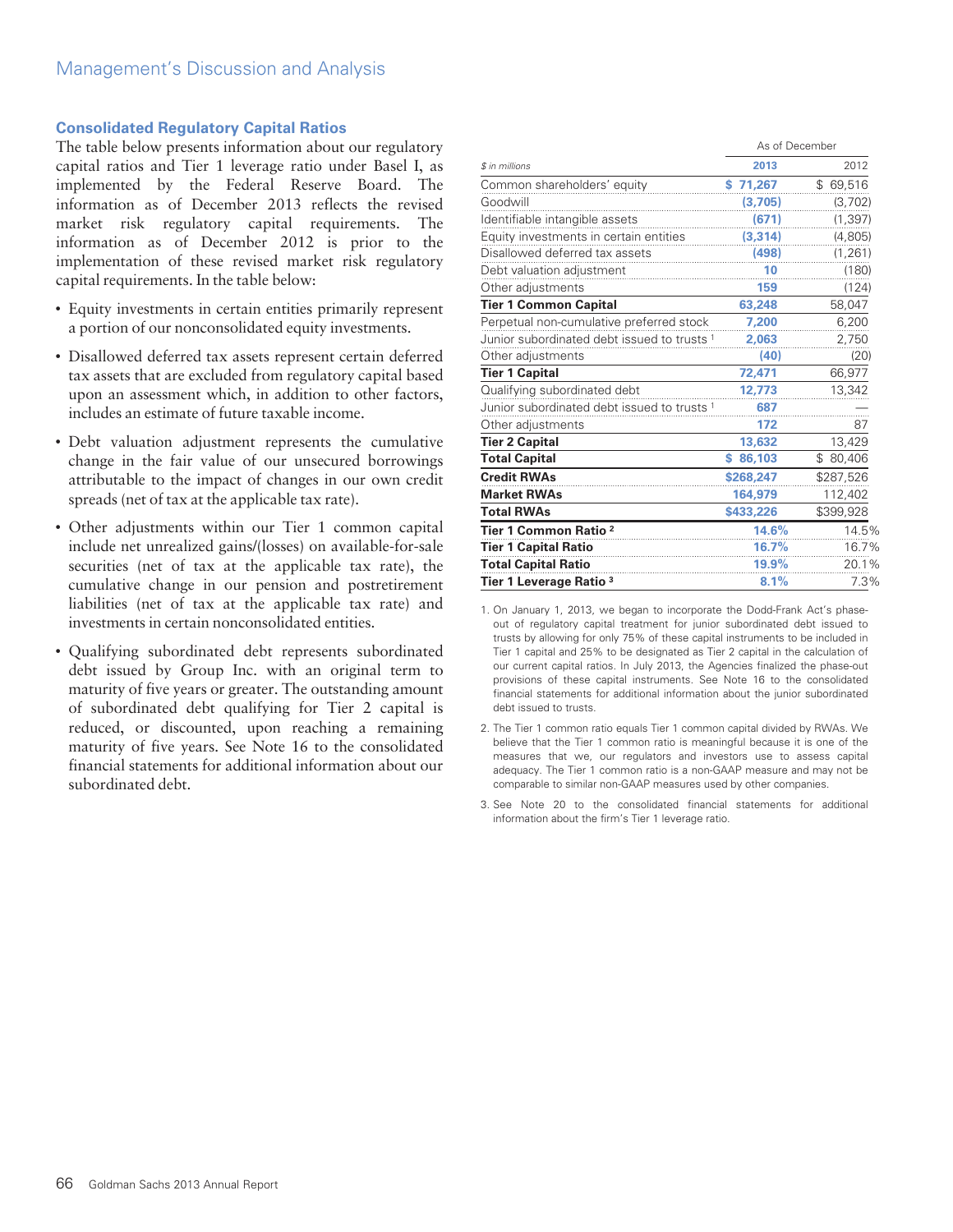# Management's Discussion and Analysis

Our Tier 1 capital ratio was 16.7%, unchanged compared with December 2012 primarily reflecting an increase in RWAs, offset by an increase in Tier 1 capital. The increase in RWAs was primarily driven by the implementation of the revised market risk regulatory capital requirements. These requirements are a significant part of the regulatory capital changes that will ultimately be reflected in our Basel III capital ratios.

The table below presents the changes in Tier 1 common capital, Tier 1 capital and Tier 2 capital during 2013 and 2012.

|                                            | Year Ended              |                  |  |
|--------------------------------------------|-------------------------|------------------|--|
| in millions                                | <b>December</b><br>2013 | December<br>2012 |  |
| <b>Tier 1 Common Capital</b>               |                         |                  |  |
| Balance, beginning of period               | \$58,047                | \$55,162         |  |
| Increase in common shareholders' equity    | 1,751                   | 2,237            |  |
| (Increase)/decrease in goodwill            | (3)                     | 100              |  |
| Decrease in identifiable intangible assets | 726                     | 269              |  |
| (Increase)/decrease in equity investments  |                         |                  |  |
| in certain entities                        | 1.491                   | (249)            |  |
| (Increase)/decrease in disallowed deferred |                         |                  |  |
| tax assets                                 | 763                     | (188)            |  |
| Change in debt valuation adjustment        | 190                     | 484              |  |
| Change in other adjustments                | 283                     | 232              |  |
| Balance, end of period                     | \$63,248                | \$58,047         |  |
| <b>Tier 1 Capital</b>                      |                         |                  |  |
| Balance, beginning of period               | \$66,977                | \$63,262         |  |
| Net increase in Tier 1 common capital      | 5,201                   | 2,885            |  |
| Increase in perpetual non-cumulative       |                         |                  |  |
| preferred stock                            | 1,000                   | 3,100            |  |
| Change in junior subordinated debt issued  |                         |                  |  |
| to trusts                                  |                         | (2, 250)         |  |
| Redesignation of junior subordinated debt  |                         |                  |  |
| issued to trusts                           | (687)                   |                  |  |
| Change in other adjustments                | (20)                    | (20)             |  |
| Balance, end of period                     | 72,471                  | 66,977           |  |
| <b>Tier 2 Capital</b>                      |                         |                  |  |
| Balance, beginning of period               | 13,429                  | 13,881           |  |
| Decrease in qualifying subordinated debt   | (569)                   | (486)            |  |
| Redesignation of junior subordinated debt  |                         |                  |  |
| issued to trusts                           | 687                     |                  |  |
| Change in other adjustments                | 85                      | 34               |  |
| Balance, end of period                     | 13,632                  | 13,429           |  |
| <b>Total Capital</b>                       | \$86,103                | \$80,406         |  |

See "Business — Regulation" in Part I, Item 1 of the 2013 Form 10-K and Note 20 to the consolidated financial statements for additional information about our regulatory capital ratios and related regulatory requirements, including pending and proposed regulatory changes.

## **Risk-Weighted Assets**

RWAs under the Federal Reserve Board's risk-based capital requirements are calculated based on measures of credit risk and market risk.

RWAs for credit risk reflect amounts for on-balance-sheet and off-balance-sheet exposures. Credit risk requirements for on-balance-sheet assets, such as receivables and cash, are generally based on the balance sheet value. Credit risk requirements for securities financing transactions are determined based upon the positive net exposure for each trade, and include the effect of counterparty netting and collateral, as applicable. For off-balance-sheet exposures, including commitments and guarantees, a credit equivalent amount is calculated based on the notional amount of each trade. Requirements for OTC derivatives are based on a combination of positive net exposure and a percentage of the notional amount of each trade, and include the effect of counterparty netting and collateral, as applicable. All such assets and exposures are then assigned a risk weight depending on, among other things, whether the counterparty is a sovereign, bank or a qualifying securities firm or other entity (or if collateral is held, depending on the nature of the collateral).

As of December 2012, RWAs for market risk were determined by reference to the firm's Value-at-Risk (VaR) model, supplemented by the standardized measurement method used to determine RWAs for specific risk for certain positions. Under the Federal Reserve Board's revised market risk regulatory capital requirements, which became effective on January 1, 2013, the methodology for calculating RWAs for market risk was changed. RWAs for market risk are determined using VaR, stressed VaR, incremental risk, comprehensive risk and a standardized measurement method for specific risk.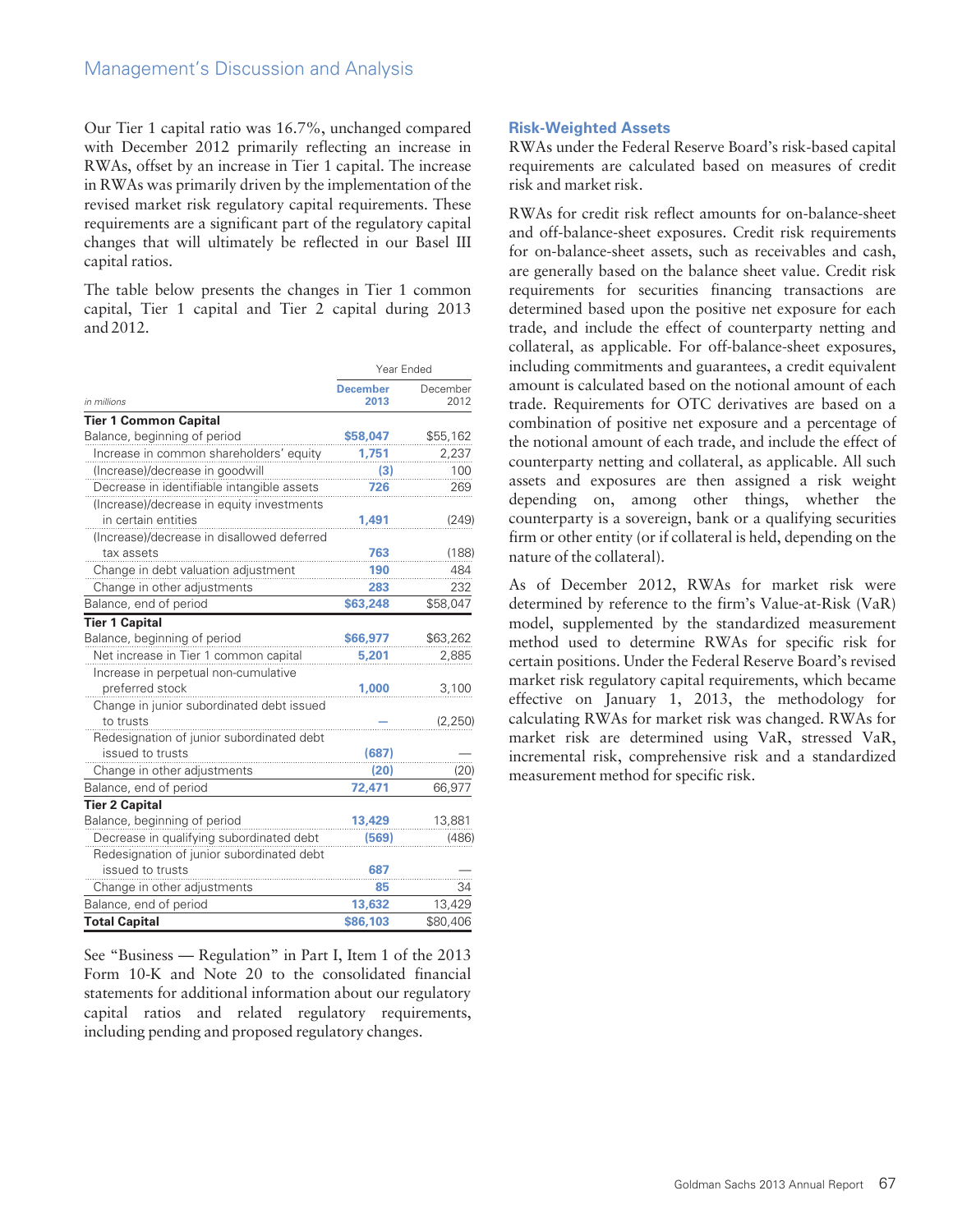## Management's Discussion and Analysis

VaR is the potential loss in value of inventory positions, as well as certain other financial assets and financial liabilities, due to adverse market movements over a defined time horizon with a specified confidence level. For both risk management purposes and regulatory capital calculations we use a single VaR model which captures risks including interest rates, equity prices, currency rates and commodity prices. VaR used for regulatory capital requirements (regulatory VaR) differs from risk management VaR due to different time horizons and confidence levels (10-day and 99% for regulatory VaR vs. one-day and 95% for risk management VaR), as well as differences in the scope of positions on which VaR is calculated. Stressed VaR is the potential loss in value of inventory positions during a period of significant market stress. Incremental risk is the potential loss in value of non-securitized inventory positions due to the default or credit migration of issuers of financial instruments over a one-year time horizon. Comprehensive risk is the potential loss in value, due to price risk and defaults, within the firm's credit correlation positions. The standardized measurement method is used to determine RWAs for specific risk for certain positions by applying supervisory defined risk-weighting factors to such positions after applicable netting is performed.

We provide additional information on regulatory VaR, stressed VaR, incremental risk, comprehensive risk and the standardized measurement method for specific risk on our web site as described under "Business — Available Information" in Part I, Item 1 of the 2013 Form 10-K.

The table below presents information on the components of RWAs within our consolidated regulatory capital ratios, which were based on Basel I, as implemented by the Federal Reserve Board, and also reflected the revised market risk regulatory capital requirements.

|                                                | As of<br><b>December</b> |
|------------------------------------------------|--------------------------|
| in millions                                    | 2013                     |
| <b>Credit RWAs</b>                             |                          |
| OTC derivatives                                | \$94,753                 |
| Commitments and guarantees <sup>1</sup>        | 47,397                   |
| Securities financing transactions <sup>2</sup> | 30,010                   |
| Other <sup>3</sup>                             | 96,087                   |
| <b>Total Credit RWAs</b>                       | 268,247                  |
| <b>Market RWAs</b>                             |                          |
| Regulatory VaR                                 | 13,425                   |
| Stressed VaR                                   | 38,250                   |
| Incremental risk                               | 9,463                    |
| Comprehensive risk                             | 18,150                   |
| Specific risk                                  | 85,691                   |
| <b>Total Market RWAs</b>                       | 164,979                  |
| Total RWAs <sup>4</sup>                        | \$433,226                |

1. Principally includes certain commitments to extend credit and letters of credit.

2. Represents resale and repurchase agreements and securities borrowed and loaned transactions.

- 3. Principally includes receivables from customers, certain loans, other assets, and cash and cash equivalents.
- 4. Under the current regulatory capital framework, there is no explicit requirement for Operational risk.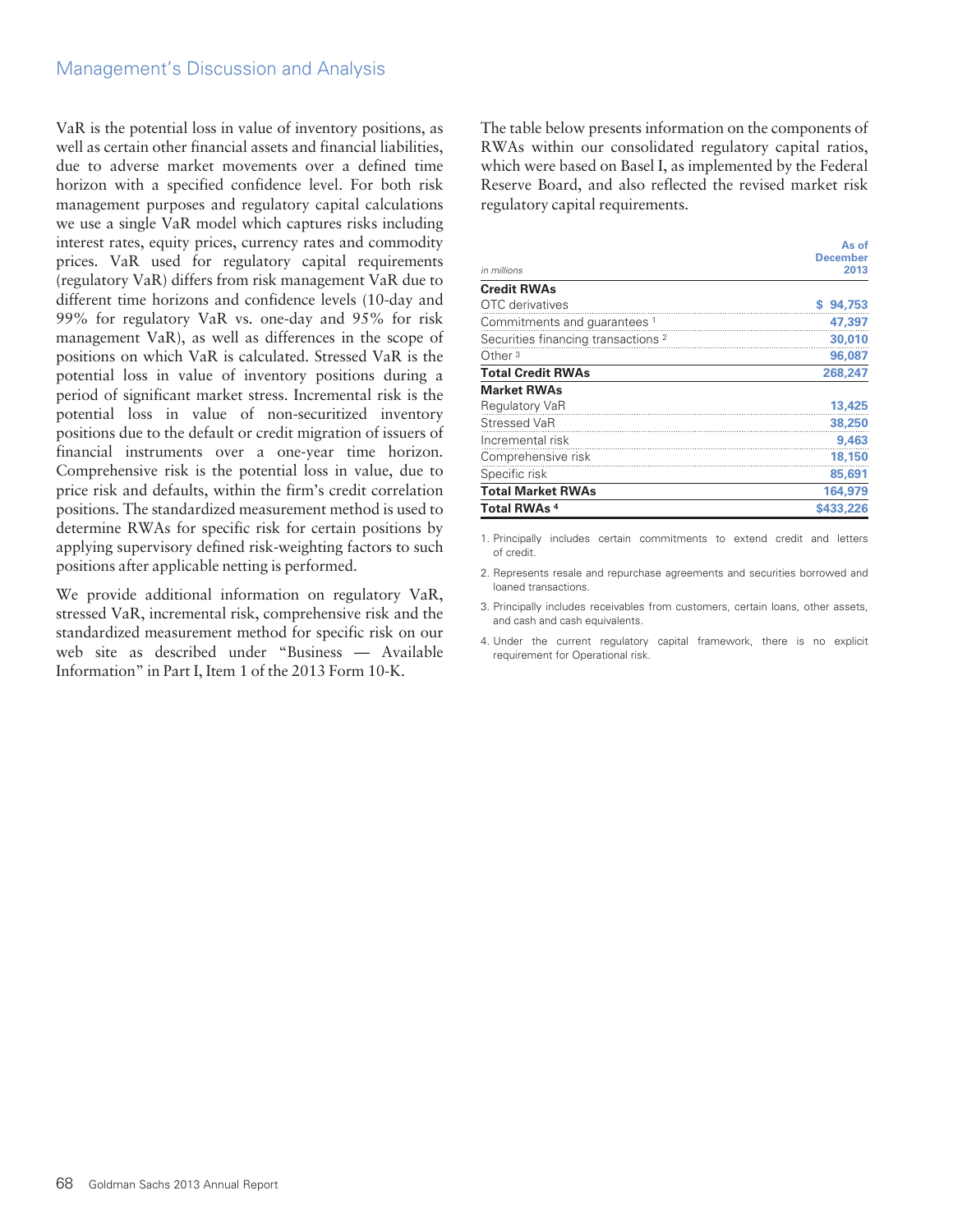The table below presents the changes in these RWAs from December 31, 2012 to December 31, 2013.

| in millions                                       | <b>Period Ended</b><br>December 2013 |
|---------------------------------------------------|--------------------------------------|
| <b>Risk-Weighted Assets</b>                       |                                      |
| Balance, December 31, 2012                        | \$399,928                            |
| <b>Credit RWAs</b>                                |                                      |
| Decrease in OTC derivatives                       | (12,516)                             |
| Increase in commitments and guarantees            | 1,390                                |
| Decrease in securities financing transactions     | (17,059)                             |
| Change in other                                   | 8,906                                |
| <b>Change in Credit RWAs</b>                      | (19, 279)                            |
| <b>Market RWAs</b>                                |                                      |
| Increase related to the revised market risk rules | 127,608                              |
| Decrease in regulatory VaR                        | (2,038)                              |
| Decrease in stressed VaR                          | (13,700)                             |
| Decrease in incremental risk                      | (17, 350)                            |
| Decrease in comprehensive risk                    | (9,568)                              |
| Decrease in specific risk                         | (32, 375)                            |
| <b>Change in Market RWAs</b>                      | 52,577                               |
| <b>Total RWAs, end of period</b>                  | \$433,226                            |

Credit RWAs decreased \$19.28 billion compared with December 2012, primarily due to a decrease in securities financing exposure. Market RWAs increased by \$52.58 billion compared with December 2012, reflecting the impact of the revised market risk regulatory capital requirements, which became effective on January 1, 2013, partially offset by, among other things, a decrease in specific risk due to a decrease in inventory.

We also attribute RWAs to our business segments. As of December 2013, approximately 80% of RWAs were attributed to our Institutional Client Services segment and substantially all of the remaining RWAs were attributed to our Investing & Lending segment.

### **Revised Capital Framework**

The Agencies have approved revised risk-based capital and leverage ratio regulations establishing a new comprehensive capital framework for U.S. banking organizations (Revised Capital Framework). These regulations are largely based on the Basel Committee's December 2010 final capital framework for strengthening international capital standards (Basel III), and significantly revise the risk-based capital and leverage ratio requirements applicable to bank holding companies as compared to the previous U.S. riskbased capital and leverage ratio rules, and thereby, implement certain provisions of the Dodd-Frank Act.

Under the Revised Capital Framework, Group Inc. is an "Advanced approach" banking organization. See Note 20 to the consolidated financial statements for further information about the Revised Capital Framework, including the difference between the "Standardized approach" and the Basel III Advanced approach.

**Estimated Capital Ratios.** We estimate that the firm's ratio of Basel III Common Equity Tier 1 (CET1) to RWAs calculated under the Basel III Advanced approach (Basel III Advanced CET1 ratio) as of December 2013 would have been 9.8% on a fully phased-in basis (i.e., after the expiration of transition provisions). The estimate of the Basel III Advanced CET1 ratio will continue to evolve as we assess the details of these rules and discuss their interpretation and application with our regulators.

Management believes that the estimated Basel III Advanced CET1 ratio is meaningful because it is one of the measures that we, our regulators and investors use to assess capital adequacy. The estimated Basel III Advanced CET1 ratio is a non-GAAP measure as of December 2013 and may not be comparable to similar non-GAAP measures used by other companies (as of that date). It will become a formal regulatory measure for the firm on April 1, 2014.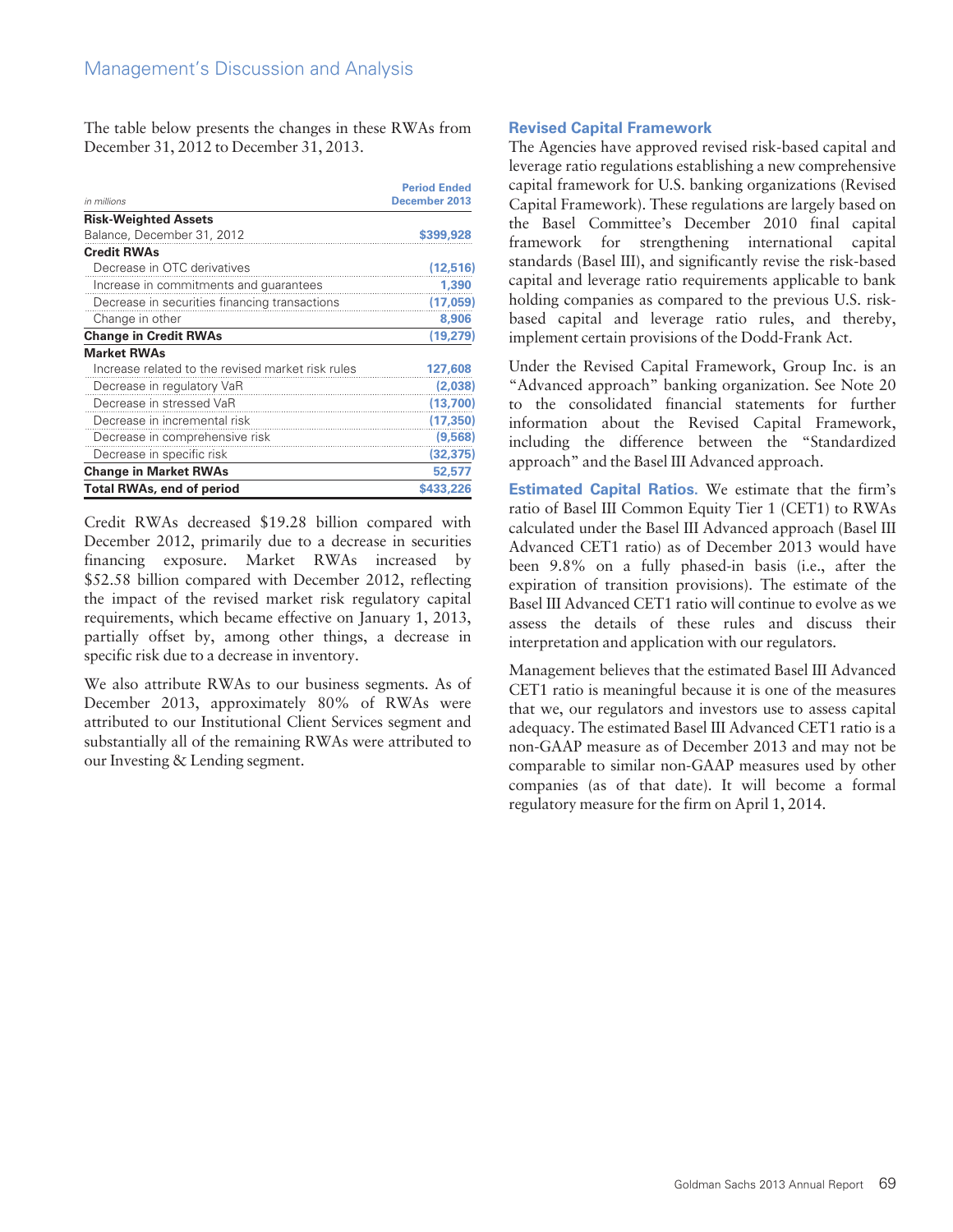The table below presents a reconciliation of our common shareholders' equity to the estimated Basel III Advanced CET1 on a fully phased-in basis.

|                                                                                 | As of<br><b>December</b> |
|---------------------------------------------------------------------------------|--------------------------|
| \$ in millions                                                                  | 2013                     |
| Common shareholders' equity                                                     | \$71,267                 |
| Goodwill                                                                        | (3.705)                  |
| Identifiable intangible assets                                                  | (671)                    |
| Deferred tax liabilities                                                        | 908                      |
| Goodwill and identifiable intangible assets, net of<br>deferred tax liabilities | (3, 468)                 |
| Deductions for investments in nonconsolidated                                   |                          |
| financial institutions 1                                                        | (9,091)                  |
| Other adjustments <sup>2</sup>                                                  | (489)                    |
| <b>Basel III CET1</b>                                                           | 58,219<br>s              |
| <b>Basel III Advanced RWAs</b>                                                  | \$594,662                |
| <b>Basel III Advanced CET1 Ratio</b>                                            | 9.8%                     |

1. This deduction, which represents the fully phased-in requirement, is the amount by which our investments in the capital of nonconsolidated financial institutions exceed certain prescribed thresholds. During both the transitional period and thereafter, no deduction will be required if the applicable proportion of our investments in the capital of nonconsolidated financial institutions falls below the prescribed thresholds.

2. Principally includes credit valuation adjustments on derivative liabilities and debt valuation adjustments, as well as other required credit riskbased deductions.

In addition, beginning with the first quarter of 2015, subject to transitional provisions, we will also be required to disclose ratios calculated under the Standardized approach. Our estimated CET1 ratio under the Standardized approach (Standardized CET1 ratio) on a fully phased-in basis was approximately 60 basis points lower than our estimated Basel III Advanced CET1 ratio in the table above.

Both the Basel III Advanced CET1 ratio and the Standardized CET1 ratio are subject to transitional provisions. Reflecting the transitional provisions that became effective January 1, 2014, our estimated Basel III Advanced CET1 ratio and our estimated Standardized CET1 ratio are approximately 150 basis points higher than the respective CET1 ratios on a fully phased-in basis as of December 2013.

Effective January 1, 2014, Group Inc.'s capital and leverage ratios are calculated under, and subject to the minimums as defined in, the Revised Capital Framework. The changes to the definition of capital and minimum ratios, subject to transitional provisions, were effective beginning January 1, 2014. RWAs are based on Basel I Adjusted, as defined in Note 20 to the consolidated financial statements. The firm will transition to Basel III beginning on April 1, 2014. Including the impact of the changes to the definition of regulatory capital and reflecting the transitional provisions effective in 2014, our estimated CET1 ratio (CET1 to RWAs on a Basel I Adjusted basis) as of December 2013 would have been essentially unchanged as compared to our Tier 1 common ratio under Basel I.

**Regulatory Leverage Ratios.** The Revised Capital Framework increased the minimum Tier 1 leverage ratio applicable to us from 3% to 4% effective January 1, 2014.

In addition, the Revised Capital Framework will introduce a new Tier 1 supplementary leverage ratio (supplementary leverage ratio) for Advanced approach banking organizations. The supplementary leverage ratio compares Tier 1 capital (as defined under the Revised Capital Framework) to a measure of leverage exposure, defined as the sum of the firm's assets less certain CET1 deductions plus certain off-balance-sheet exposures, including a measure of derivatives exposures and commitments. The Revised Capital Framework requires a minimum supplementary leverage ratio of 3%, effective January 1, 2018, but with disclosure required beginning in the first quarter of 2015. In addition, subsequent to the approval of the Revised Capital Framework, the Agencies issued a proposal to increase the minimum supplementary leverage ratio requirement for the largest U.S. banks (those deemed to be global systemically important banking institutions (G-SIBs) under the Basel G-SIB framework). These proposals would require the firm and other G-SIBs to meet a 5% supplementary leverage ratio (comprised of the minimum requirement of 3% plus a 2% buffer). As of December 2013, our estimated supplementary leverage ratio based on the Revised Capital Framework approximates this proposed minimum.

In addition, the Basel Committee recently finalized revisions that would increase the size of the leverage exposure for purposes of the supplementary leverage ratio, but would retain a minimum supplementary leverage ratio requirement of 3%. It is not known with certainty at this point whether the U.S. regulators will adopt this revised definition of leverage into their rules and proposals for the supplementary leverage ratio.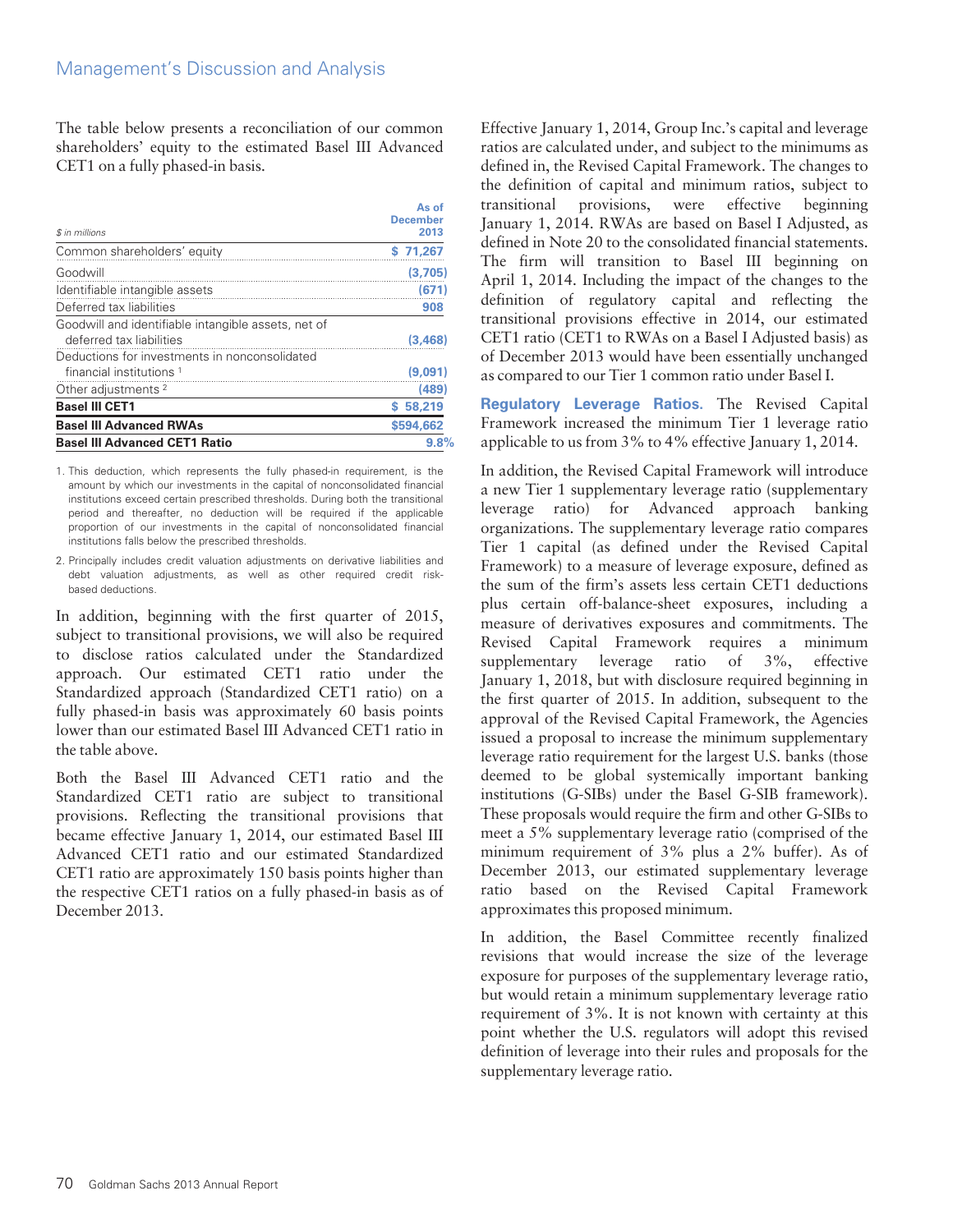### **Other Developments**

The Basel Committee and the Financial Stability Board (established at the direction of the leaders of the Group of 20) have also recently issued several consultative papers which propose further changes to capital regulations. In particular, the Basel Committee has issued consultation papers on a "Fundamental Review of the Trading Book" and "Revisions to the Securitization Framework" that could have an impact on the level of the firm's RWAs and regulatory capital ratios.

The European Union (EU) finalized legislation to implement Basel III, which became effective on January 1, 2014. The Dodd-Frank Act, other reform initiatives proposed and announced by the Agencies, the Basel Committee, and other governmental entities and regulators (including the EU and the U.K.'s Financial Services Authority (FSA) which was replaced by the Prudential Regulation Authority and the Financial Conduct Authority (FCA) on April 1, 2013) are not in all cases consistent with one another, which adds further uncertainty to the firm's future capital, leverage and liquidity requirements, and those of the firm's subsidiaries.

The Dodd-Frank Act contains provisions that require the registration of all swap dealers, major swap participants, security-based swap dealers and major security-based swap participants. The firm has registered certain subsidiaries as "swap dealers" under the CFTC rules, including GS&Co., GS Bank USA, Goldman Sachs International (GSI), and J. Aron & Company. These entities and other entities that would require registration under the CFTC or SEC rules will be subject to regulatory capital requirements, which have not been finalized by the CFTC and SEC.

### **Capital Planning and Stress Testing Process**

Our capital planning and stress testing process incorporates our internally designed stress tests and those required under CCAR and DFAST. The process is designed to identify and measure material risks associated with our business activities. We also attribute capital usage to each of our businesses and maintain a contingency capital plan.

**Stress Testing.** Our stress testing process incorporates an internal capital adequacy assessment with the objective of ensuring that the firm is appropriately capitalized relative to the risks in our business. As part of our assessment, we project sources and uses of capital given a range of business environments, including stressed conditions. Our stress scenarios incorporate our internally designed stress tests and those required under CCAR and DFAST and are designed to capture our specific vulnerabilities and risks and to analyze whether the firm holds an appropriate amount of capital. Our goal is to hold sufficient capital to ensure we remain adequately capitalized after experiencing a severe stress event. Our assessment of capital adequacy is viewed in tandem with our assessment of liquidity adequacy and is integrated into the overall risk management structure, governance and policy framework of the firm.

**Internal Risk-Based Capital Assessment.** As part of our capital planning and stress testing process, we perform an internal risk-based capital assessment. This assessment incorporates market risk, credit risk and operational risk. Market risk is calculated by using VaR calculations supplemented by risk-based add-ons which include risks related to rare events (tail risks). Credit risk utilizes assumptions about our counterparties' probability of default and the size of our losses in the event of a default. Operational risk is calculated based on scenarios incorporating multiple types of operational failures as well as incorporating internal and external actual loss experience. Backtesting is used to gauge the effectiveness of models at capturing and measuring relevant risks.

**Capital Attribution.** We attribute capital usage to each of our businesses based upon regulatory capital requirements as well as our internal risk-based capital assessment. We manage the levels of our capital usage based upon the established balance sheet and risk limits.

**Contingency Capital Plan.** As part of our comprehensive capital management policy, we maintain a contingency capital plan. Our contingency capital plan provides a framework for analyzing and responding to a perceived or actual capital deficiency, including, but not limited to, identification of drivers of a capital deficiency, as well as mitigants and potential actions. It outlines the appropriate communication procedures to follow during a crisis period, including internal dissemination of information as well as ensuring timely communication with external stakeholders.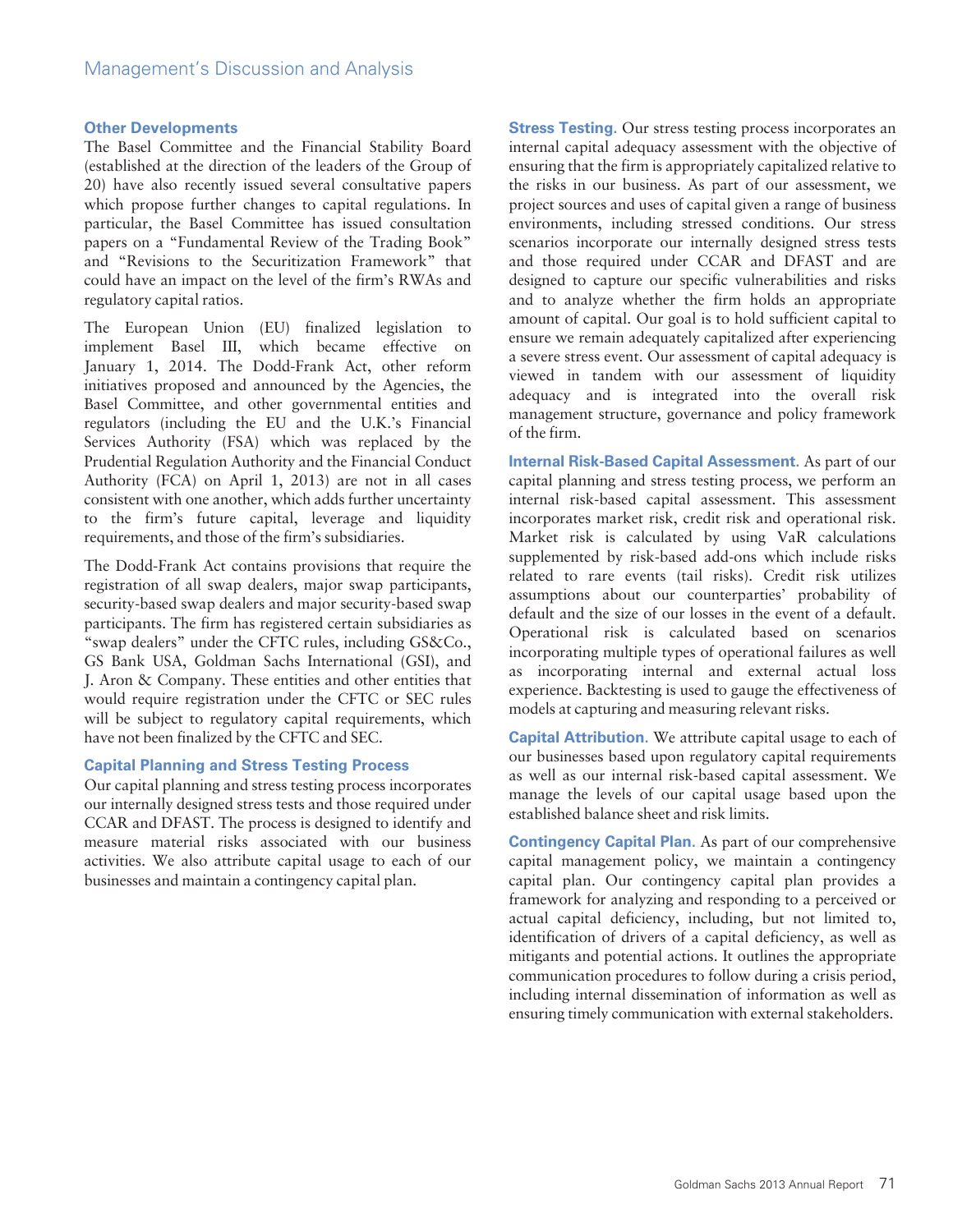## **Rating Agency Guidelines**

The credit rating agencies assign credit ratings to the obligations of Group Inc., which directly issues or guarantees substantially all of the firm's senior unsecured obligations. GS&Co., GSI and GSIB have been assigned long- and short-term issuer ratings by certain credit rating agencies. GS Bank USA has also been assigned long- and short-term issuer ratings, as well as ratings on its long-term and short-term bank deposits. In addition, credit rating agencies have assigned ratings to debt obligations of certain other subsidiaries of Group Inc.

The level and composition of our equity capital are among the many factors considered in determining our credit ratings. Each agency has its own definition of eligible capital and methodology for evaluating capital adequacy, and assessments are generally based on a combination of factors rather than a single calculation. See "Liquidity Risk Management — Credit Ratings" for further information about credit ratings of Group Inc., GS Bank USA, GS&Co., GSI and GSIB.

## **Subsidiary Capital Requirements**

Many of our subsidiaries, including GS Bank USA and our broker-dealer subsidiaries, are subject to separate regulation and capital requirements of the jurisdictions in which they operate.

**GS Bank USA.** GS Bank USA is subject to minimum capital requirements that are calculated in a manner similar to those applicable to bank holding companies and computes its risk-based capital ratios in accordance with the regulatory capital requirements applicable to state member banks, which, as of December 2013, were based on Basel I, and also reflected the revised market risk regulatory capital requirements as implemented by the Federal Reserve Board. The capital regulations also include requirements with respect to leverage. See Note 20 to the consolidated financial statements for further information about GS Bank USA's regulatory capital ratios. GS Bank USA is also subject to the Revised Capital Framework, beginning January 1, 2014.

In addition to revisions to the risk-based capital ratios, GS Bank USA is now subject to a 4% minimum Tier 1 leverage ratio requirement, and as an Advanced approach banking organization, will be subject to a new minimum supplementary leverage ratio (as described above) of 3% effective January 1, 2018.

Shortly after the approval of the Revised Capital Framework, the Agencies issued a proposal that also requires that U.S. insured depository institution subsidiaries of U.S. G-SIBs, such as GS Bank USA, meet a "wellcapitalized" supplementary leverage ratio requirement of 6%. If these proposals are enacted as proposed, these higher requirements would be effective beginning January 1, 2018. As of December 2013, GS Bank USA's estimated supplementary leverage ratio based on the<br>Revised Capital Framework approximates this Revised Capital Framework approximates this proposed minimum.

In addition, the Basel Committee's recently finalized revisions regarding the supplementary leverage ratio discussed above may also be applicable to GS Bank USA.

See Note 20 to the consolidated financial statements for further information about the Revised Capital Framework as it relates to GS Bank USA and incremental capital requirements for domestic systemically important banking institutions.

For purposes of assessing the adequacy of its capital, GS Bank USA also performs an internal capital adequacy assessment which is similar to that performed by Group Inc. In addition, the rules adopted by the Federal Reserve Board under the Dodd-Frank Act require GS Bank USA to conduct stress tests on an annual basis and publish a summary of certain results. GS Bank USA submitted its annual DFAST stress results to the Federal Reserve in January 2014 and expects to publish a summary of its results in March 2014. GS Bank USA's capital levels and prompt corrective action classification are subject to qualitative judgments by its regulators about components of capital, risk weightings and other factors.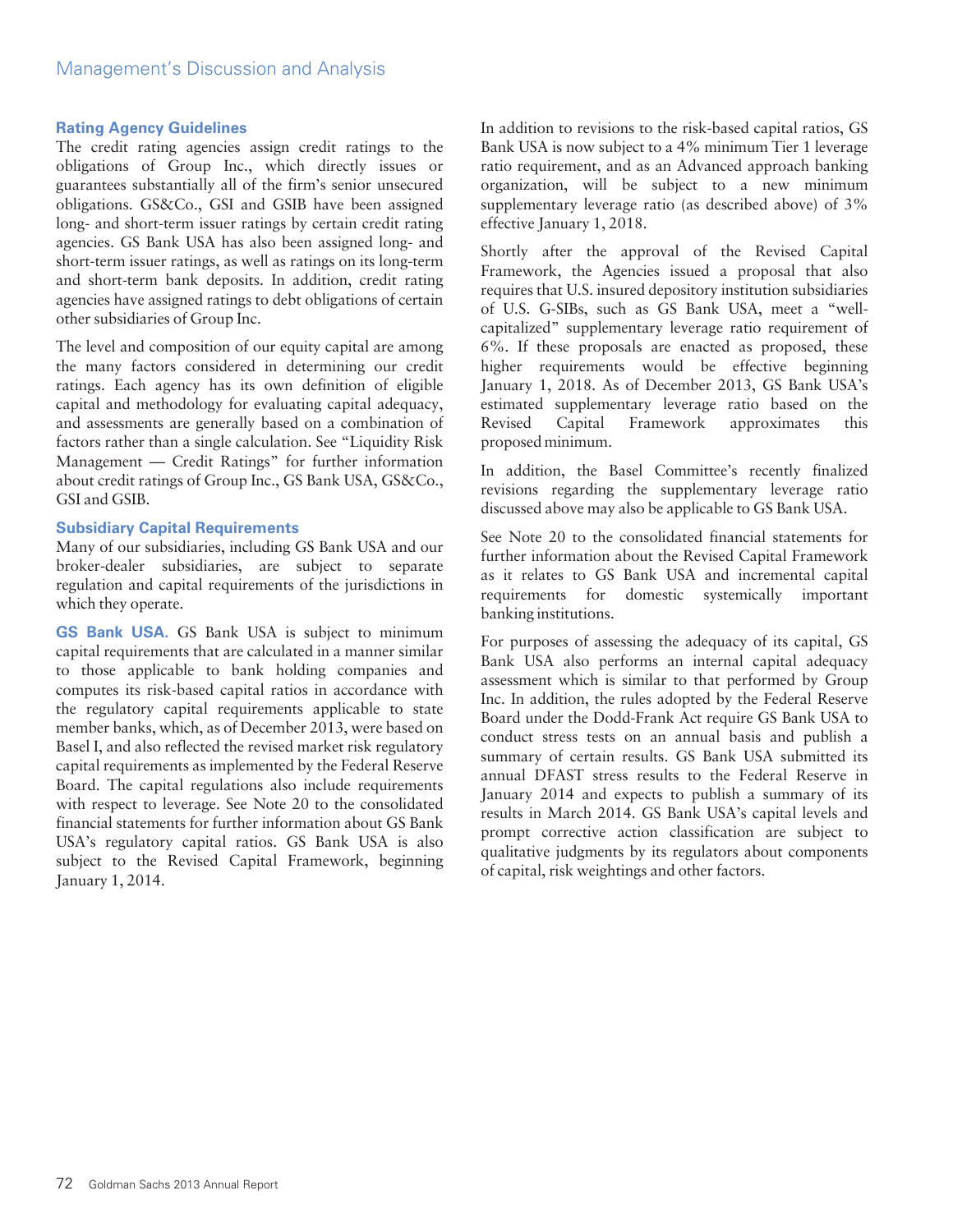**GSI.** Our regulated U.K. broker-dealer, GSI, is one of the firm's principal non-U.S. regulated subsidiaries and is regulated by the PRA and the FCA. As of December 2013 and December 2012, GSI was subject to capital regulations, which were based on the Basel Committee's June 2006 Framework (Basel II) as modified by the Basel Committee's February 2011 Revisions to the Basel II market risk framework and as implemented in the European Union through the Capital Requirements Directives. As of December 2013 and December 2012, GSI had a Tier 1 capital ratio of 14.4% and 11.5%, respectively, and a Total capital ratio of 18.5% and 16.9%, respectively. The minimum Tier 1 capital ratio under PRA rules was 4%, and the minimum Total capital ratio was 8%. The PRA has significantly revised its capital regulations effective beginning January 1, 2014; the revised regulations are largely based on Basel III and, similar to the Revised Capital Framework, also introduce leverage ratio reporting requirements.

**Other Subsidiaries.** We expect that the capital requirements of several of our subsidiaries are likely to increase in the future due to the various developments arising from the Basel Committee, the Dodd-Frank Act, and other governmental entities and regulators. See Note 20 to the consolidated financial statements for information about the capital requirements of our other regulated subsidiaries and the potential impact of regulatory reform.

Subsidiaries not subject to separate regulatory capital requirements may hold capital to satisfy local tax and legal guidelines, rating agency requirements (for entities with assigned credit ratings) or internal policies, including policies concerning the minimum amount of capital a subsidiary should hold based on its underlying level of risk. In certain instances, Group Inc. may be limited in its ability to access capital held at certain subsidiaries as a result of regulatory, tax or other constraints. As of December 2013 and December 2012, Group Inc.'s equity investment in subsidiaries was \$73.39 billion and \$73.32 billion, respectively, compared with its total shareholders' equity of \$78.47 billion and \$75.72 billion, respectively.

**Guarantees of Subsidiaries.** Group Inc. has guaranteed the payment obligations of GS&Co., GS Bank USA, and Goldman Sachs Execution & Clearing, L.P. (GSEC) subject to certain exceptions. In November 2008, Group Inc. contributed subsidiaries into GS Bank USA, and Group Inc. agreed to guarantee certain losses, including credit-related losses, relating to assets held by the contributed entities. In connection with this guarantee, Group Inc. also agreed to pledge to GS Bank USA certain collateral, including interests in subsidiaries and other illiquid assets.

Our capital invested in non-U.S. subsidiaries is generally exposed to foreign exchange risk, substantially all of which is managed through a combination of derivatives and non-U.S. denominated debt.

## **Equity Capital Management**

We principally manage our capital through issuances and repurchases of our common stock. We may also, from time to time, issue or repurchase our preferred stock, junior subordinated debt issued to trusts, and other subordinated debt or other forms of capital as business conditions warrant and subject to approval of the Federal Reserve Board. We manage our capital requirements principally by setting limits on balance sheet assets and/or limits on risk, in each case both at the consolidated and business levels. We attribute capital usage to each of our businesses based upon our regulatory capital requirements, as well as our internal risk-based capital assessment. We manage the levels of our capital usage based upon the established balance sheet and risk limits.

See Notes 16 and 19 to the consolidated financial statements for further information about our preferred stock, junior subordinated debt issued to trusts and other subordinated debt.

**Berkshire Hathaway Warrant.** On October 1, 2013, Berkshire Hathaway exercised in full a warrant to purchase shares of the firm's common stock. The warrant, as amended in March 2013, required net share settlement, and the firm delivered 13.1 million shares of common stock to Berkshire Hathaway on October 4, 2013. The number of shares delivered represented the value of the difference between the average closing price of the firm's common stock over the 10 trading days preceding October 1, 2013 and the exercise price of \$115.00 multiplied by the number of shares of common stock (43.5 million) covered by the warrant. The impact to both the firm's book value per common share and tangible book value per common share was a reduction of approximately 3%.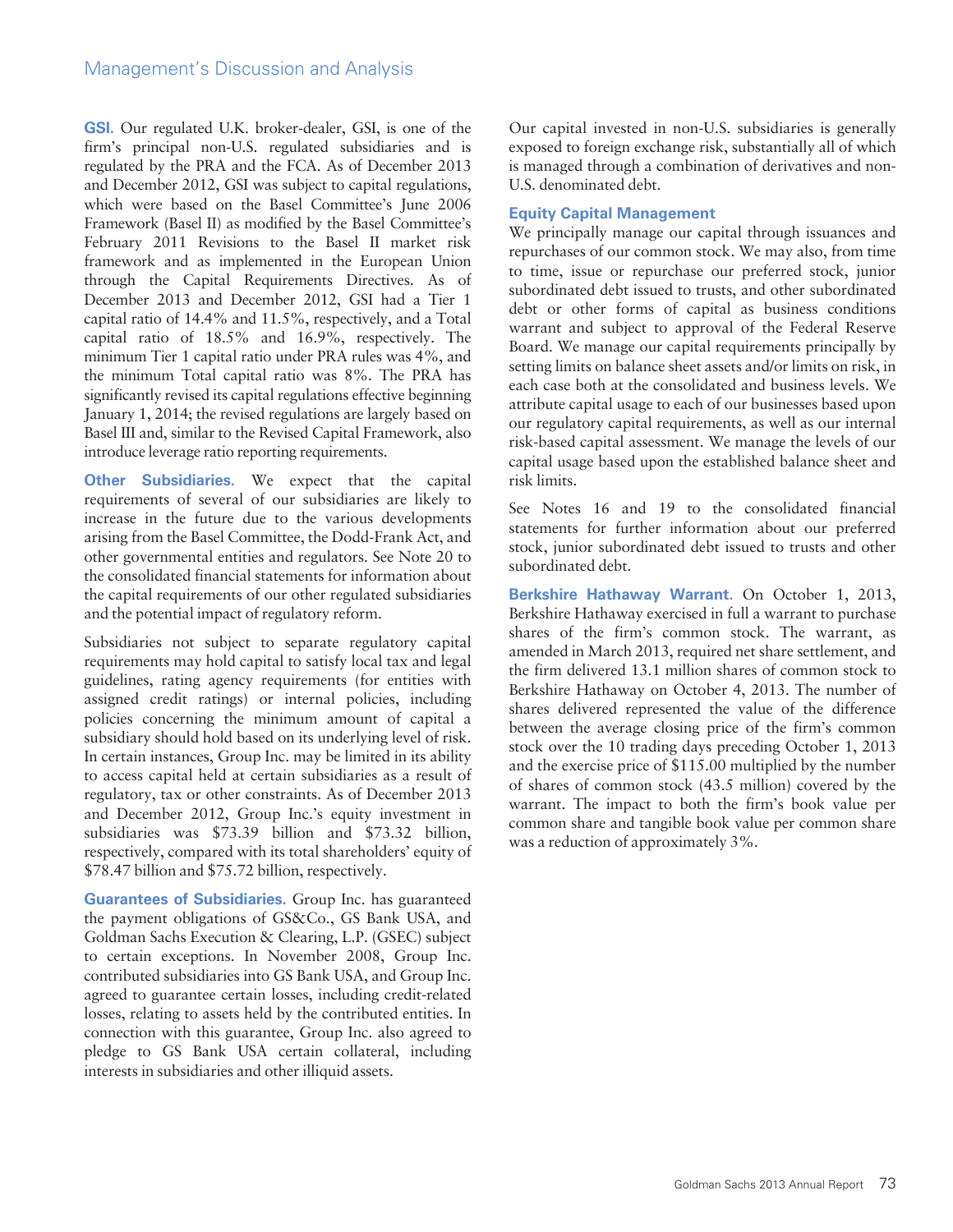**Share Repurchase Program.** We seek to use our share repurchase program to help maintain the appropriate level of common equity. The repurchase program is effected primarily through regular open-market purchases, the amounts and timing of which are determined primarily by our current and projected capital positions, but which may also be influenced by general market conditions and the prevailing price and trading volumes of our common stock.

On April 15, 2013, the Board of Directors of Group Inc. (Board) authorized the repurchase of an additional 75.0 million shares of common stock pursuant to the firm's existing share repurchase program. As of December 2013, under the share repurchase program approved by the Board, we can repurchase up to 57.2 million additional shares of common stock; however, any such repurchases are subject to the approval of the Federal Reserve Board. See "Market for Registrant's Common Equity, Related Stockholder Matters and Issuer Purchases of Equity Securities" in Part II, Item 5 of the 2013 Form 10-K and Note 19 to the consolidated financial statements for additional information on our repurchase program and see above for information about the annual CCAR.

## **Other Capital Metrics**

The table below presents information on our shareholders' equity and book value per common share.

|                                       | As of December |          |  |
|---------------------------------------|----------------|----------|--|
| in millions, except per share amounts | 2013           | 2012     |  |
| Total shareholders' equity            | \$78,467       | \$75,716 |  |
| Common shareholders' equity           | 71,267         | 69,516   |  |
| Tangible common shareholders' equity  | 66.891         | 64.417   |  |
| Book value per common share           | 152.48         | 144.67   |  |
| Tangible book value per common share  | 143.11         | 134.06   |  |

**Tangible common shareholders' equity.** Tangible common shareholders' equity equals total shareholders' equity less preferred stock, goodwill and identifiable intangible assets. We believe that tangible common shareholders' equity is meaningful because it is a measure that we and investors use to assess capital adequacy. Tangible common shareholders' equity is a non-GAAP measure and may not be comparable to similar non-GAAP measures used by other companies.

The table below presents the reconciliation of total shareholders' equity to tangible common shareholders' equity.

|                                      | As of December |          |  |
|--------------------------------------|----------------|----------|--|
| in millions                          | 2013           | 2012     |  |
| Total shareholders' equity           | \$78,467       | \$75,716 |  |
| Deduct: Preferred stock              | (7,200)        | (6, 200) |  |
| Common shareholders' equity          | 71.267         | 69.516   |  |
| Deduct: Goodwill and identifiable    |                |          |  |
| intangible assets                    | (4, 376)       | (5,099)  |  |
| Tangible common shareholders' equity | \$66,891       | \$64,417 |  |

**Book value and tangible book value per common share.** Book value and tangible book value per common share are based on common shares outstanding, including restricted stock units granted to employees with no future service requirements, of 467.4 million and 480.5 million as of December 2013 and December 2012, respectively. We believe that tangible book value per common share (tangible common shareholders' equity divided by common shares outstanding) is meaningful because it is a measure that we and investors use to assess capital adequacy. Tangible book value per common share is a non-GAAP measure and may not be comparable to similar non-GAAP measures used by other companies.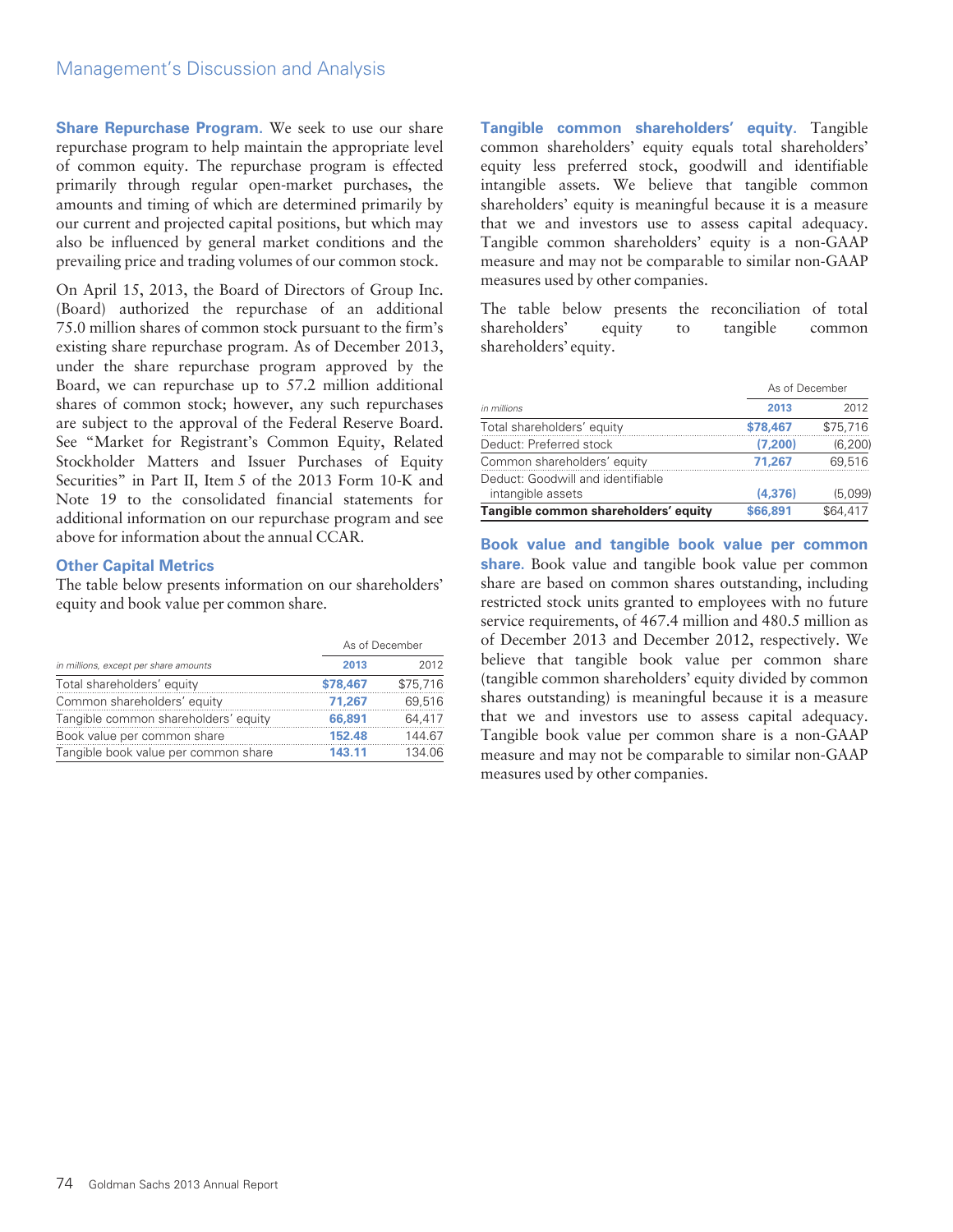# **Off-Balance-Sheet Arrangements and Contractual Obligations**

### **Off-Balance-Sheet Arrangements**

We have various types of off-balance-sheet arrangements that we enter into in the ordinary course of business. Our involvement in these arrangements can take many different forms, including:

- ‰ purchasing or retaining residual and other interests in special purpose entities such as mortgage-backed and other asset-backed securitization vehicles;
- ‰ holding senior and subordinated debt, interests in limited and general partnerships, and preferred and common stock in other nonconsolidated vehicles;
- ‰ entering into interest rate, foreign currency, equity, commodity and credit derivatives, including total return swaps;
- entering into operating leases; and
- ‰ providing guarantees, indemnifications, loan commitments, letters of credit and representations and warranties.

We enter into these arrangements for a variety of business purposes, including securitizations. The securitization vehicles that purchase mortgages, corporate bonds, and other types of financial assets are critical to the functioning of several significant investor markets, including the mortgage-backed and other asset-backed securities markets, since they offer investors access to specific cash flows and risks created through the securitization process.

We also enter into these arrangements to underwrite client securitization transactions; provide secondary market liquidity; make investments in performing and nonperforming debt, equity, real estate and other assets; provide investors with credit-linked and asset-repackaged notes; and receive or provide letters of credit to satisfy margin requirements and to facilitate the clearance and settlement process.

Our financial interests in, and derivative transactions with, such nonconsolidated entities are generally accounted for at fair value, in the same manner as our other financial instruments, except in cases where we apply the equity method of accounting.

The table below presents where a discussion of our various off-balance-sheet arrangements may be found in the 2013 Form 10-K. In addition, see Note 3 to the consolidated financial statements for a discussion of our consolidation policies.

| <b>Type of Off-Balance-Sheet</b><br><b>Arrangement</b>                                                                                          | <b>Disclosure in Form 10-K</b>                                                                                                                            |  |  |
|-------------------------------------------------------------------------------------------------------------------------------------------------|-----------------------------------------------------------------------------------------------------------------------------------------------------------|--|--|
| Variable interests and<br>other<br>obligations, including contingent<br>obligations, arising from variable<br>interests in nonconsolidated VIEs | See Note 11 to the consolidated<br>financial statements.                                                                                                  |  |  |
| Leases, letters of credit, and<br>lending and other commitments                                                                                 | "Contractual Obligations"<br>See<br>and Note 18 to the<br>below<br>consolidated financial statements.                                                     |  |  |
| Guarantees                                                                                                                                      | "Contractual Obligations"<br>See<br>and Note 18 to the<br>helow<br>consolidated financial statements.                                                     |  |  |
| Derivatives                                                                                                                                     | See "Credit Risk Management —<br>Credit<br>Exposures — OTC<br>Derivatives" below and Notes 4, 5, 7<br>and 18 to the consolidated financial<br>statements. |  |  |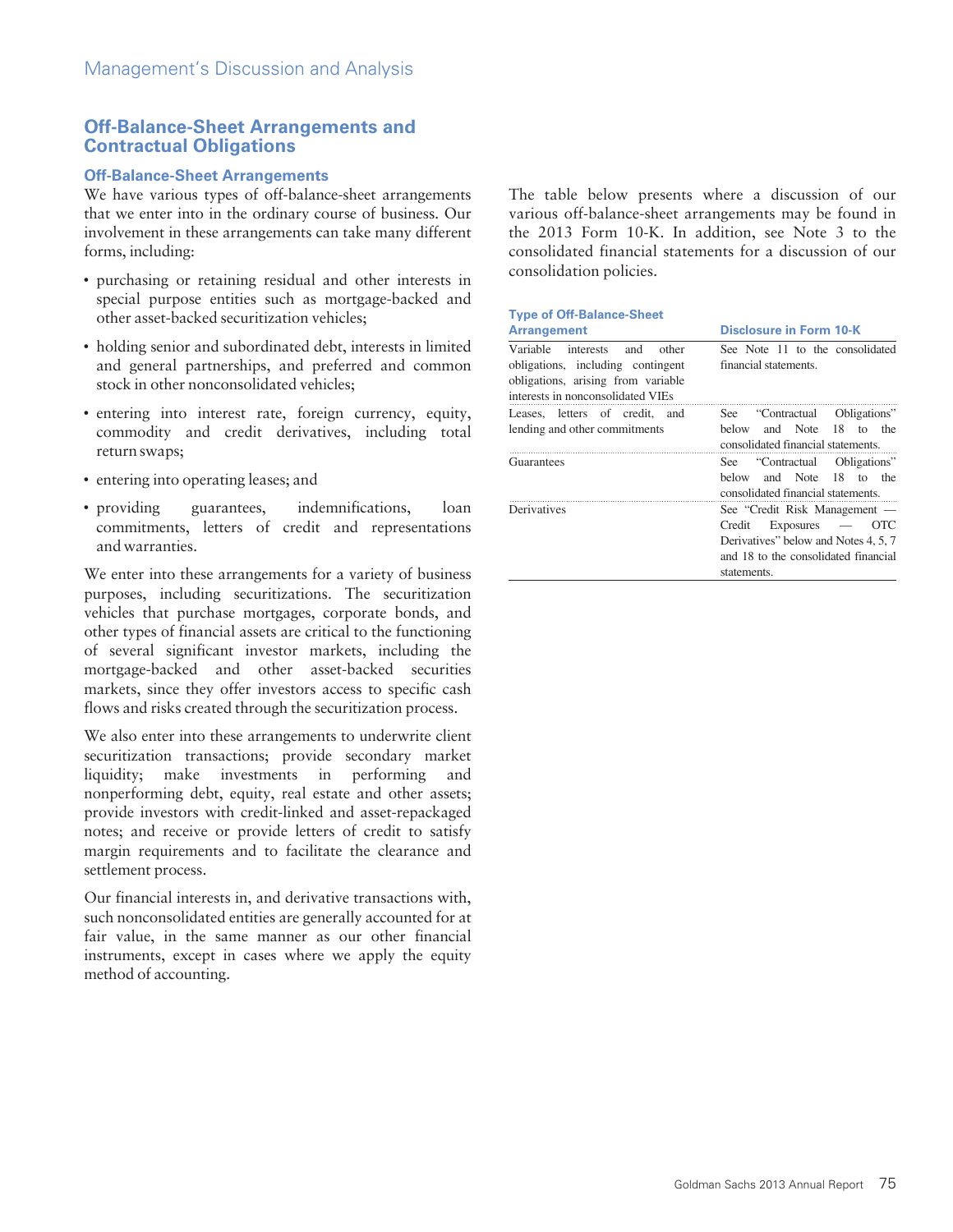### **Contractual Obligations**

We have certain contractual obligations which require us to make future cash payments. These contractual obligations include our unsecured long-term borrowings, secured longterm financings, time deposits and contractual interest payments, all of which are included in our consolidated statements of financial condition. Our obligations to make future cash payments also include certain off-balance-sheet contractual obligations such as purchase obligations, minimum rental payments under noncancelable leases and commitments and guarantees.

The table below presents our contractual obligations, commitments and guarantees as of December 2013.

|                                                                            |         |           |           | 2019-             |              |
|----------------------------------------------------------------------------|---------|-----------|-----------|-------------------|--------------|
| in millions                                                                | 2014    | 2015-2016 | 2017-2018 | <b>Thereafter</b> | <b>Total</b> |
| Amounts related to on-balance-sheet obligations                            |         |           |           |                   |              |
| Time deposits                                                              |         | 6,554     | \$4,626   | \$4,481           | \$15,661     |
| Secured long-term financings <sup>1</sup>                                  |         | 5,847     | 943       | 734               | 7,524        |
| Unsecured long-term borrowings <sup>2</sup>                                |         | 45.706    | 43,639    | 71,620            | 160,965      |
| Contractual interest payments 3                                            | 6.695   | 12,303    | 5,252     | 36,919            | 61.169       |
| Subordinated liabilities issued by consolidated VIEs                       | 74      |           |           | 403               | 477          |
| Amounts related to off-balance-sheet arrangements                          |         |           |           |                   |              |
| Commitments to extend credit                                               | 15,069  | 24,214    | 43,356    | 4.988             | 87.627       |
| Contingent and forward starting resale and securities borrowing agreements | 34,410  |           |           |                   | 34,410       |
| Forward starting repurchase and secured lending agreements                 | 8.256   |           |           |                   | 8.256        |
| Letters of credit                                                          | 465     |           |           | h                 | 501          |
| Investment commitments *                                                   | 1.359   | 5.387     | 20        | 350               | 7.116        |
| Other commitments                                                          | 3.734   | 102       | 54        | 65                | 3.955        |
| Minimum rental payments                                                    | 387     | 620       | 493       | 1.195             | 2.695        |
| Derivative guarantees                                                      | 517.634 | 180.543   | 39,367    | 57.736            | 795.280      |
| Securities lending indemnifications                                        | 26.384  |           |           |                   | 26,384       |
| Other financial quarantees                                                 | 1.361   | 620       | 1.140     | 1.046             | 4,167        |

1. The aggregate contractual principal amount of secured long-term financings for which the fair value option was elected exceeded the related fair value by \$154 million.

2. Includes \$7.48 billion of adjustments to the carrying value of certain unsecured long-term borrowings resulting from the application of hedge accounting. In addition, the aggregate contractual principal amount of unsecured long-term borrowings (principal and non-principal-protected) for which the fair value option was elected exceeded the related fair value by \$92 million.

3. Represents estimated future interest payments related to unsecured long-term borrowings, secured long-term financings and time deposits based on applicable interest rates as of December 2013. Includes stated coupons, if any, on structured notes.

4. \$5.66 billion of commitments to covered funds (as defined by the Volcker Rule) are included in the 2014 and 2015-2016 columns. We expect that substantially all of these commitments will not be called.

#### In the table above:

- ‰ Obligations maturing within one year of our financial statement date or redeemable within one year of our financial statement date at the option of the holder are excluded and are treated as short-term obligations.
- Obligations that are repayable prior to maturity at our option are reflected at their contractual maturity dates and obligations that are redeemable prior to maturity at the option of the holders are reflected at the dates such options become exercisable.
- ‰ Amounts included in the table do not necessarily reflect the actual future cash flow requirements for these arrangements because commitments and guarantees represent notional amounts and may expire unused or be reduced or cancelled at the counterparty's request.
- Due to the uncertainty of the timing and amounts that will ultimately be paid, our liability for unrecognized tax benefits has been excluded. See Note 24 to the consolidated financial statements for further information about our unrecognized tax benefits.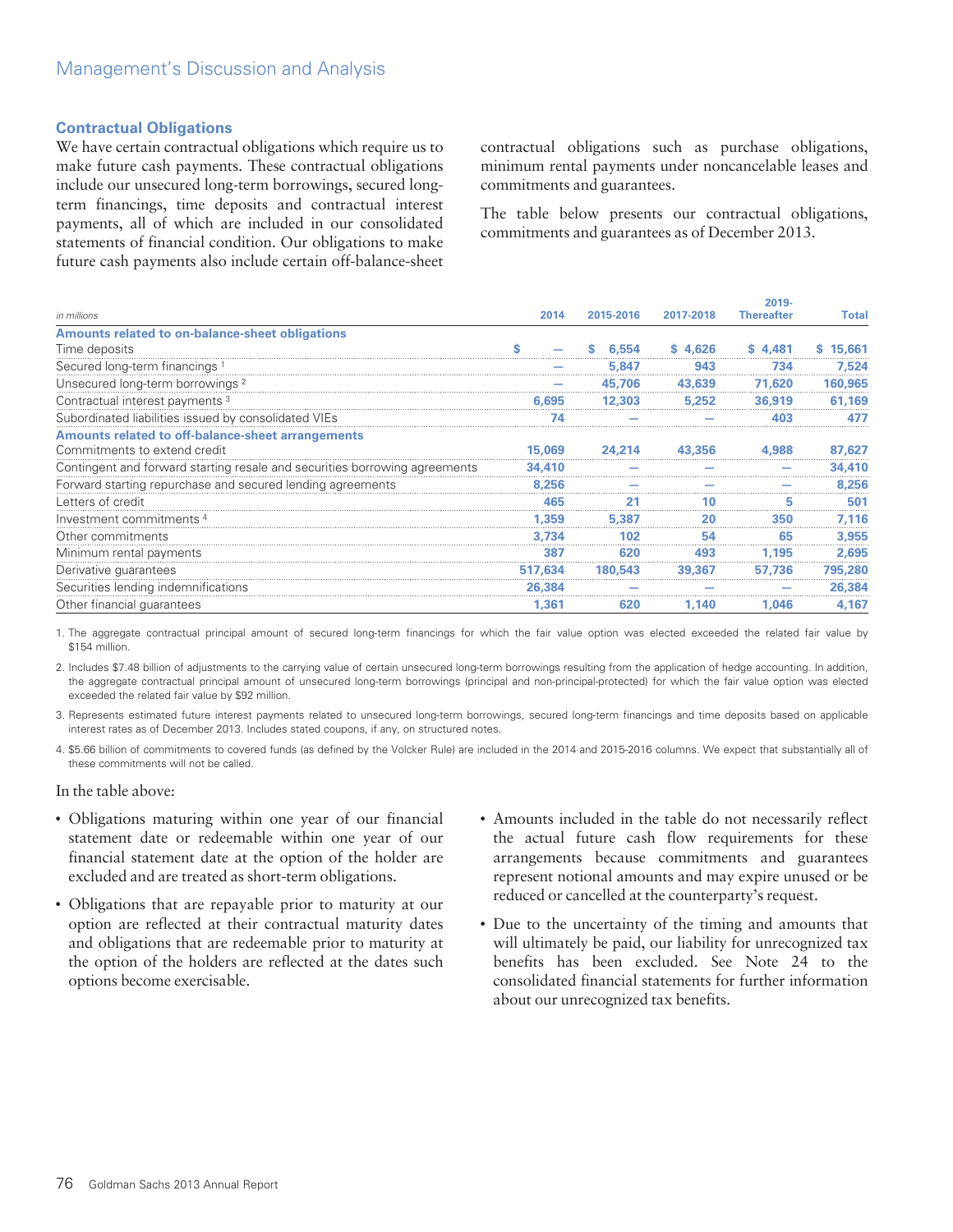See Notes 15 and 18 to the consolidated financial statements for further information about our short-term borrowings and commitments and guarantees, respectively.

As of December 2013, our unsecured long-term borrowings were \$160.97 billion, with maturities extending to 2061, and consisted principally of senior borrowings. See Note 16 to the consolidated financial statements for further information about our unsecured long-term borrowings.

As of December 2013, our future minimum rental payments net of minimum sublease rentals under noncancelable leases were \$2.70 billion. These lease commitments, principally for office space, expire on various dates through 2069. Certain agreements are subject to periodic escalation provisions for increases in real estate taxes and other charges. See Note 18 to the consolidated financial statements for further information about our leases.

Our occupancy expenses include costs associated with office space held in excess of our current requirements. This excess space, the cost of which is charged to earnings as incurred, is being held for potential growth or to replace currently occupied space that we may exit in the future. We regularly evaluate our current and future space capacity in relation to current and projected staffing levels. For 2013, total occupancy expenses for space held in excess of our current requirements were not material. In addition, for 2013, we incurred exit costs of \$19 million related to our office space. We may incur exit costs in the future to the extent we (i) reduce our space capacity or (ii) commit to, or occupy, new properties in the locations in which we operate and, consequently, dispose of existing space that had been held for potential growth. These exit costs may be material to our results of operations in a given period.

# **Risk Management and Risk Factors**

Risks are inherent in our business and include liquidity, market, credit, operational, legal, regulatory and reputational risks. For a further discussion of our risk management processes, see "Overview and Structure of Risk Management" below. Our risks include the risks across our risk categories, regions or global businesses, as well as those which have uncertain outcomes and have the potential to materially impact our financial results, our liquidity and our reputation. For a further discussion of our areas of risk, see "— Liquidity Risk Management," "— Market Risk Management," "— Credit Risk Management," "— Operational Risk Management" and "Certain Risk Factors That May Affect Our Businesses" below.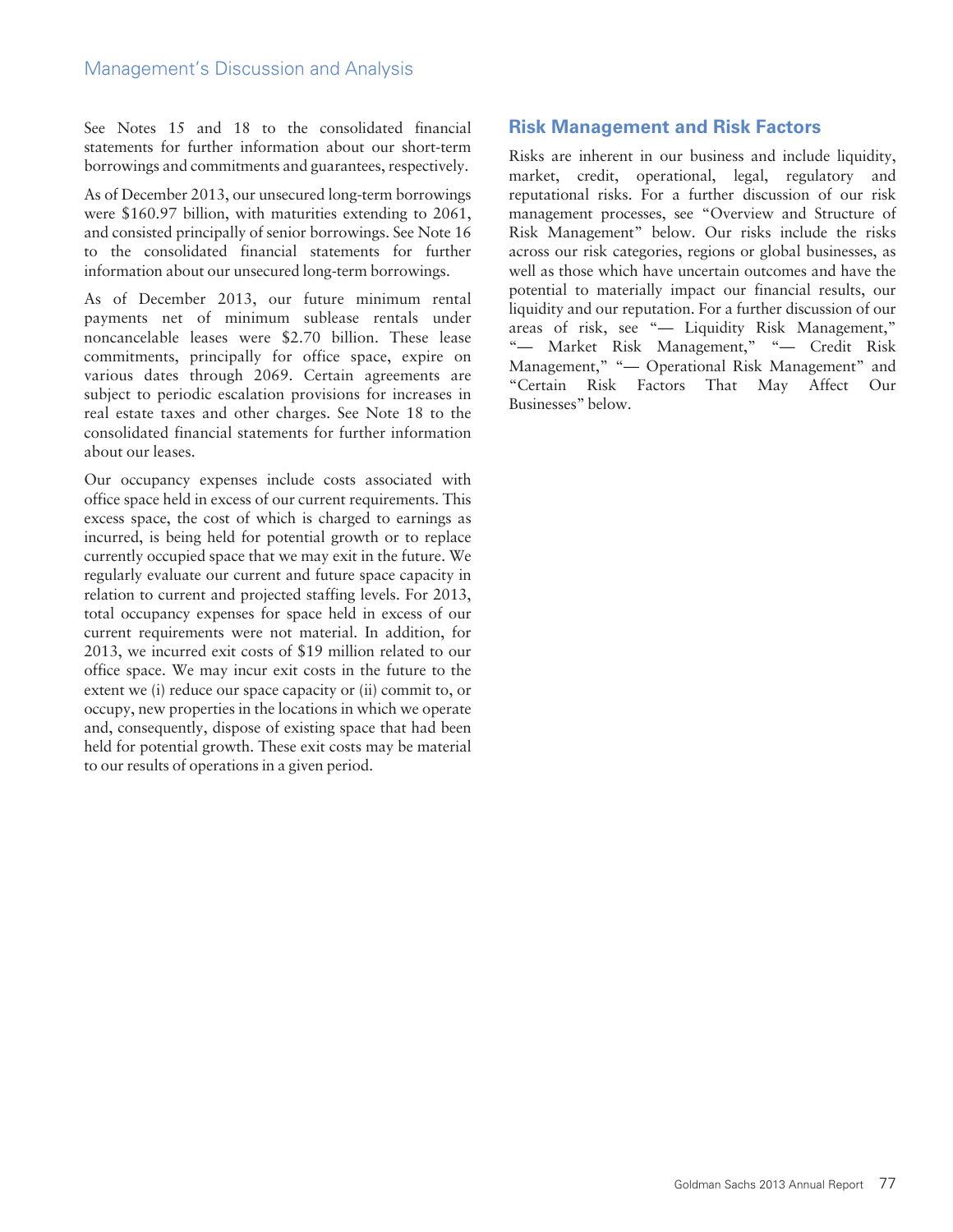## **Overview and Structure of Risk Management**

### **Overview**

We believe that effective risk management is of primary importance to the success of the firm. Accordingly, we have comprehensive risk management processes through which we monitor, evaluate and manage the risks we assume in conducting our activities. These include market, credit, liquidity, operational, legal, regulatory and reputational risk exposures. Our risk management framework is built around three core components: governance, processes and people.

**Governance.** Risk management governance starts with our Board, which plays an important role in reviewing and approving risk management policies and practices, both directly and through its committees, including its Risk Committee. The Board also receives regular briefings on firmwide risks, including market risk, liquidity risk, credit risk and operational risk from our independent control and support functions, including the chief risk officer, and on matters impacting our reputation from the chair of our Firmwide Client and Business Standards Committee. The chief risk officer, as part of the review of the firmwide risk portfolio, regularly advises the Risk Committee of the Board of relevant risk metrics and material exposures. Next, at the most senior levels of the firm, our leaders are experienced risk managers, with a sophisticated and detailed understanding of the risks we take. Our senior managers lead and participate in risk-oriented committees, as do the leaders of our independent control and support functions — including those in Compliance, Controllers, our Credit Risk Management department (Credit Risk Management), Human Capital Management, Legal, our Market Risk Management department (Market Risk Management), Operations, our Operational Risk Management department (Operational Risk Management), Tax, Technology and Treasury.

The firm's governance structure provides the protocol and responsibility for decision-making on risk management issues and ensures implementation of those decisions. We make extensive use of risk-related committees that meet regularly and serve as an important means to facilitate and foster ongoing discussions to identify, manage and mitigate risks.

We maintain strong communication about risk and we have a culture of collaboration in decision-making among the revenue-producing units, independent control and support functions, committees and senior management. While we believe that the first line of defense in managing risk rests with the managers in our revenue-producing units, we dedicate extensive resources to independent control and support functions in order to ensure a strong oversight structure and an appropriate segregation of duties. We regularly reinforce the firm's strong culture of escalation and accountability across all divisions and functions.

**Processes.** We maintain various processes and procedures that are critical components of our risk management. First and foremost is our daily discipline of marking substantially all of the firm's inventory to current market levels. Goldman Sachs carries its inventory at fair value, with changes in valuation reflected immediately in our risk management systems and in net revenues. We do so because we believe this discipline is one of the most effective tools for assessing and managing risk and that it provides transparent and realistic insight into our financial exposures.

We also apply a rigorous framework of limits to control risk across multiple transactions, products, businesses and markets. This includes setting credit and market risk limits at a variety of levels and monitoring these limits on a daily basis. Limits are typically set at levels that will be periodically exceeded, rather than at levels which reflect our maximum risk appetite. This fosters an ongoing dialogue on risk among revenue-producing units, independent control and support functions, committees and senior management, as well as rapid escalation of riskrelated matters. See "Market Risk Management" and "Credit Risk Management" for further information on our risk limits.

Active management of our positions is another important process. Proactive mitigation of our market and credit exposures minimizes the risk that we will be required to take outsized actions during periods of stress.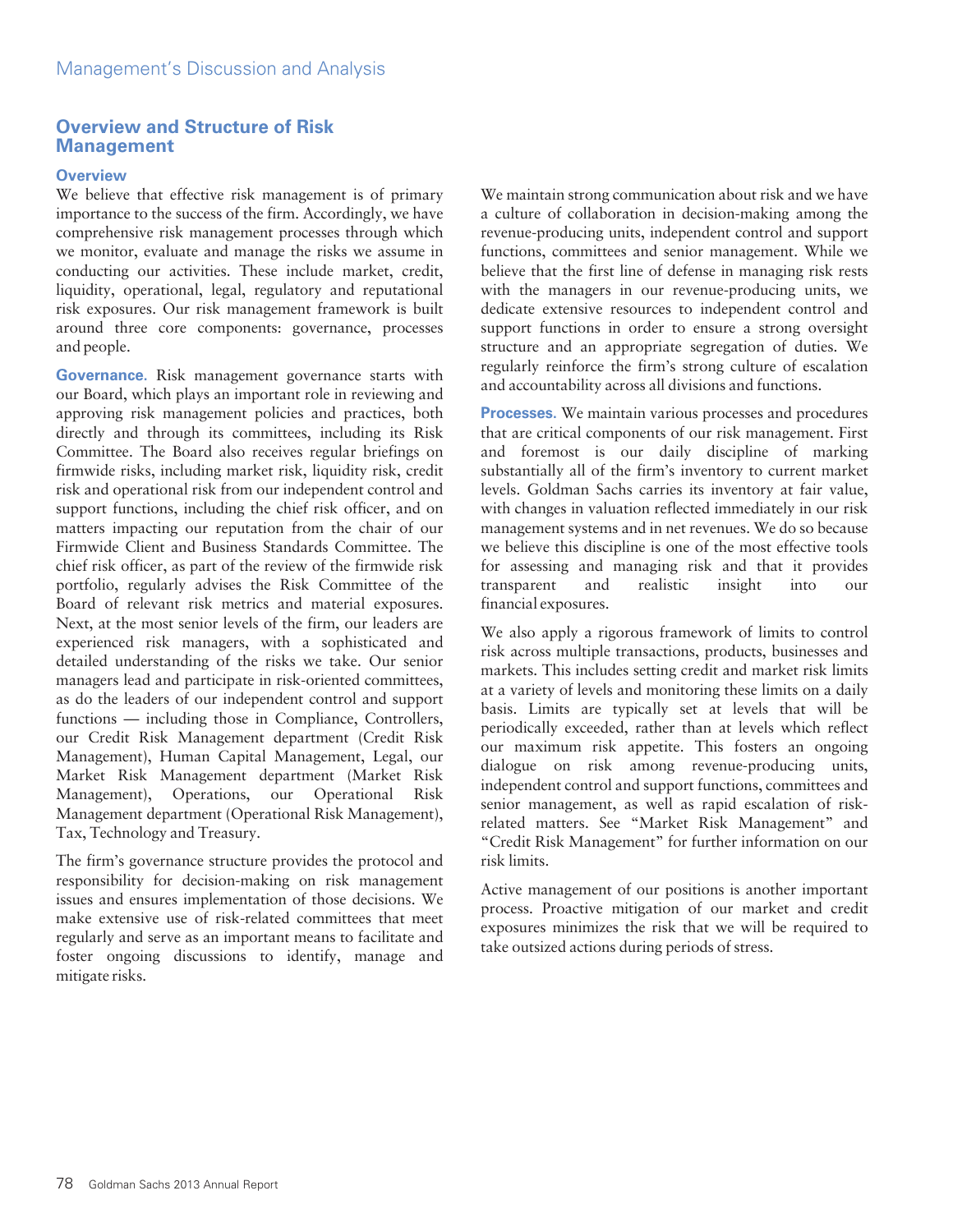We also focus on the rigor and effectiveness of the firm's risk systems. The goal of our risk management technology is to get the right information to the right people at the right time, which requires systems that are comprehensive, reliable and timely. We devote significant time and resources to our risk management technology to ensure that it consistently provides us with complete, accurate and timely information.

**People.** Even the best technology serves only as a tool for helping to make informed decisions in real time about the risks we are taking. Ultimately, effective risk management requires our people to interpret our risk data on an ongoing and timely basis and adjust risk positions accordingly. In both our revenue-producing units and our independent control and support functions, the experience of our professionals, and their understanding of the nuances and limitations of each risk measure, guide the firm in assessing exposures and maintaining them within prudent levels.

We reinforce a culture of effective risk management in our training and development programs as well as the way we evaluate performance, and recognize and reward our people. Our training and development programs, including certain sessions led by the most senior leaders of the firm, are focused on the importance of risk management, client relationships and reputational excellence. As part of our annual performance review process, we assess reputational excellence including how an employee exercises good risk management and reputational judgment, and adheres to our code of conduct and compliance policies. Our review and reward processes are designed to communicate and reinforce to our professionals the link between behavior and how people are recognized, the need to focus on our clients and our reputation, and the need to always act in accordance with the highest standards of the firm.

## **Structure**

Ultimate oversight of risk is the responsibility of the firm's Board. The Board oversees risk both directly and through its committees, including its Risk Committee. The Risk Committee consists of all of our independent directors. Within the firm, a series of committees with specific risk management mandates have oversight or decision-making responsibilities for risk management activities. Committee membership generally consists of senior managers from both our revenue-producing units and our independent control and support functions. We have established procedures for these committees to ensure that appropriate information barriers are in place. Our primary risk committees, most of which also have additional subcommittees or working groups, are described below. In addition to these committees, we have other risk-oriented committees which provide oversight for different businesses, activities, products, regions and legal entities. All of our firmwide, regional and divisional committees have responsibility for considering the impact of transactions and activities which they oversee on our reputation.

Membership of the firm's risk committees is reviewed regularly and updated to reflect changes in the responsibilities of the committee members. Accordingly, the length of time that members serve on the respective committees varies as determined by the committee chairs and based on the responsibilities of the members within the firm.

In addition, independent control and support functions, which report to the chief financial officer, the general counsel and the chief administrative officer, are responsible for day-to-day oversight or monitoring of risk, as discussed in greater detail in the following sections. Internal Audit, which reports to the Audit Committee of the Board and includes professionals with a broad range of audit and industry experience, including risk management expertise, is responsible for independently assessing and validating key controls within the risk management framework.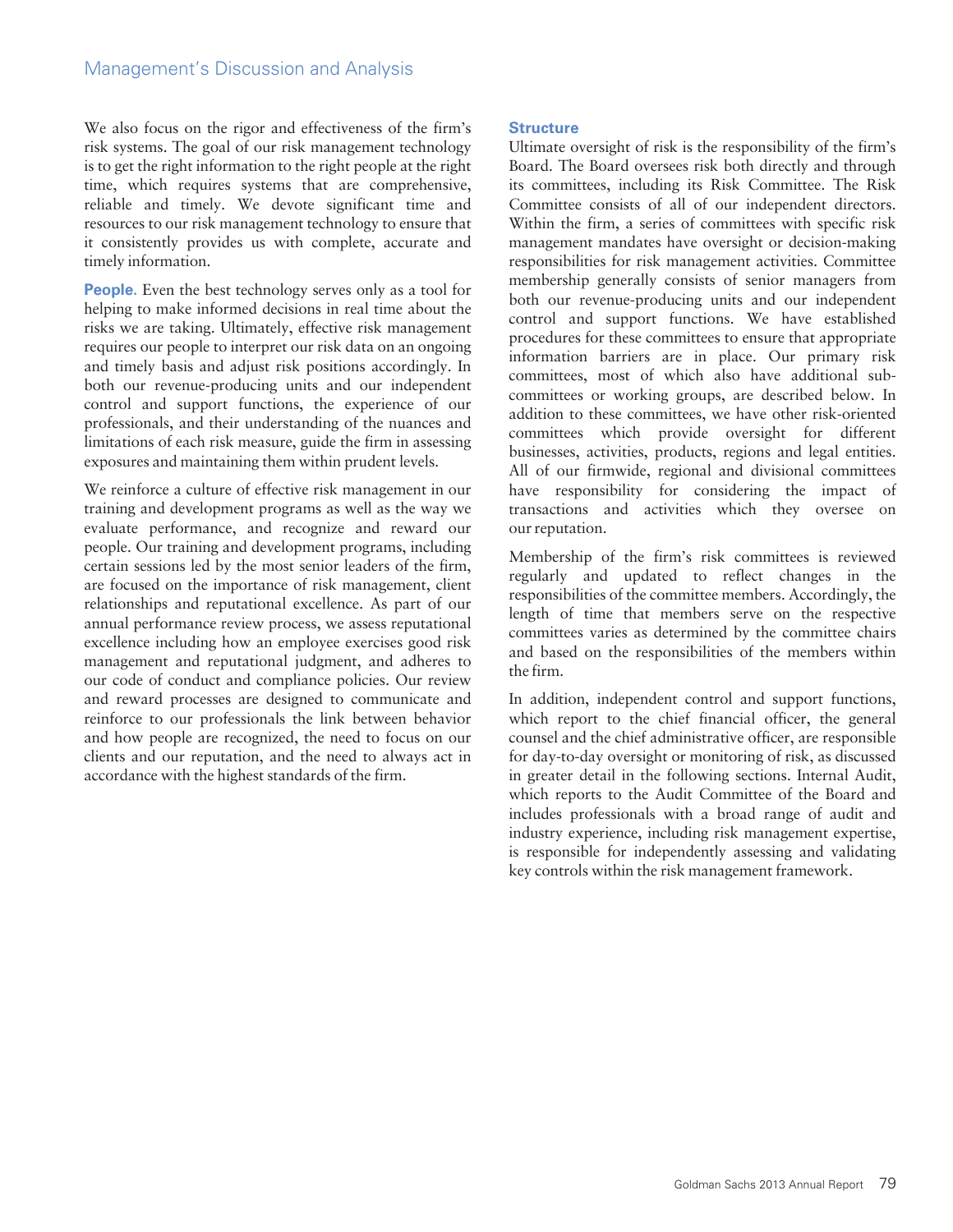## Management's Discussion and Analysis

The chart below presents an overview of our risk management governance structure, highlighting the oversight of our Board, our key risk-related committees and the independence of our control and support functions.



**Management Committee.** The Management Committee oversees the global activities of the firm, including all of the firm's independent control and support functions. It provides this oversight directly and through authority delegated to committees it has established. This committee is comprised of the most senior leaders of the firm, and is chaired by the firm's chief executive officer. The Management Committee has established various committees with delegated authority and the chairperson of the Management Committee appoints the chairpersons of these committees. Most members of the Management Committee are also members of other firmwide, divisional and regional committees. The following are the committees that are principally involved in firmwide risk management.

**Firmwide Client and Business Standards Committee.** The Firmwide Client and Business Standards Committee assesses and makes determinations regarding business standards and practices, reputational risk management, client relationships and client service, is chaired by the firm's president and chief operating officer, and reports to the Management Committee. This committee also has responsibility for overseeing recommendations of the Business Standards Committee. This committee periodically updates and receives guidance from the Public Responsibilities Subcommittee of the Corporate Governance, Nominating and Public Responsibilities Committee of the Board. This committee has established the following two risk-related committees that report to it: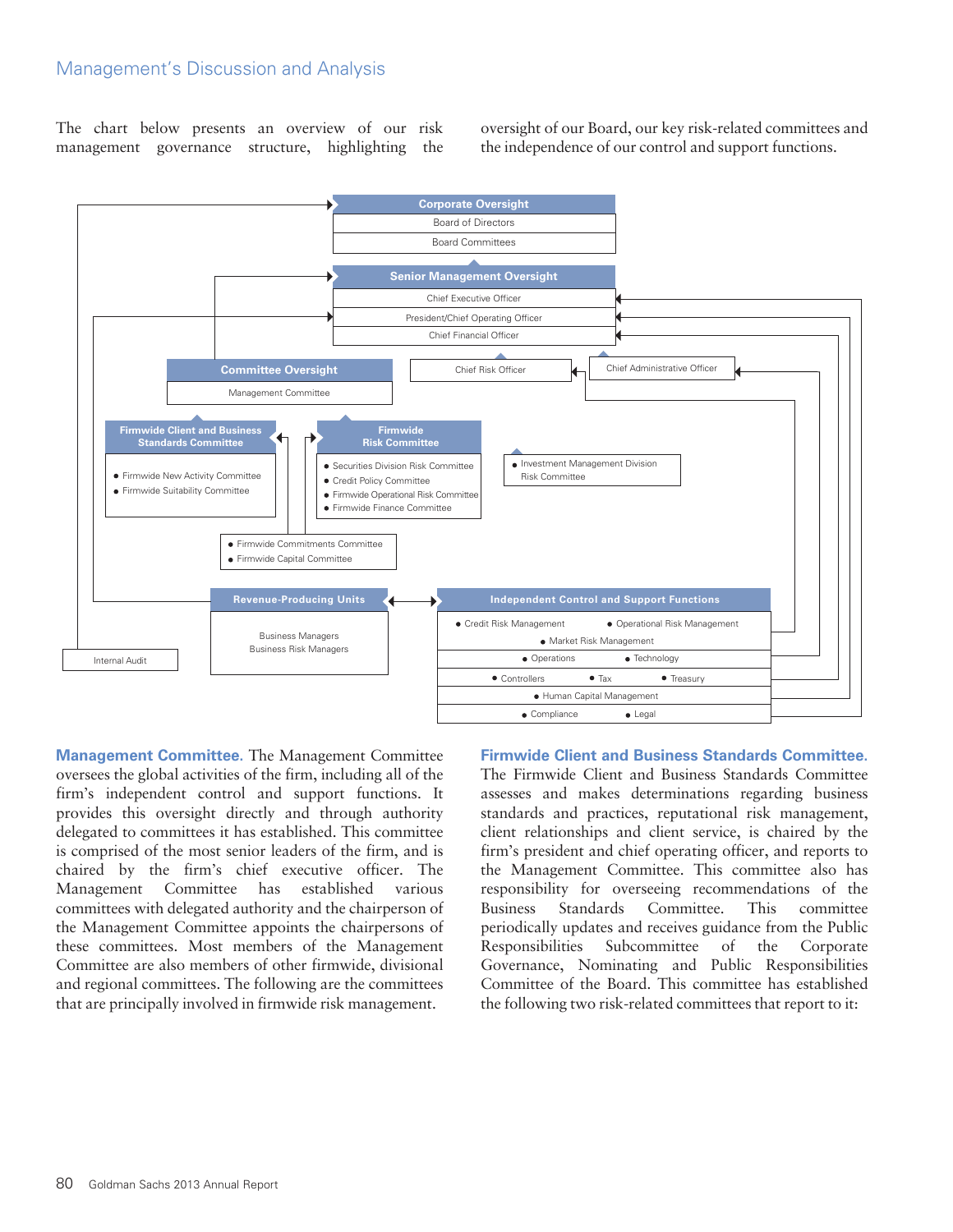- ‰ **Firmwide New Activity Committee.** The Firmwide New Activity Committee is responsible for reviewing new activities and for establishing a process to identify and review previously approved activities that are significant and that have changed in complexity and/or structure or present different reputational and suitability concerns over time to consider whether these activities remain appropriate. This committee is co-chaired by the firm's head of operations/chief operating officer for Europe, Middle East and Africa and the chief administrative officer of our Investment Management Division, who are appointed by the Firmwide Client and Business Standards Committee chairperson.
- ‰ **Firmwide Suitability Committee.** The Firmwide Suitability Committee is responsible for setting standards and policies for product, transaction and client suitability and providing a forum for consistency across divisions, regions and products on suitability assessments. This committee also reviews suitability matters escalated from other firm committees. This committee is co-chaired by the deputy head of our Global Compliance Division and the co-head of our Investment Management Division, who are appointed by the Firmwide Client and Business Standards Committee chairperson.

**Firmwide Risk Committee.** The Firmwide Risk Committee is globally responsible for the ongoing monitoring and management of the firm's financial risks. Through both direct and delegated authority, the Firmwide Risk Committee approves firmwide, product, divisional and business-level limits for both market and credit risks, approves sovereign credit risk limits and reviews results of stress tests and scenario analyses. This committee is cochaired by the firm's chief financial officer and a senior managing director from the firm's executive office, and reports to the Management Committee. The following four committees report to the Firmwide Risk Committee. The chairperson of the Securities Division Risk Committee is appointed by the chairpersons of the Firmwide Risk Committee; the chairpersons of the Credit Policy and Firmwide Operational Risk Committees are appointed by the firm's chief risk officer; and the chairpersons of the Firmwide Finance Committee are appointed by the Firmwide Risk Committee.

- ‰ **Securities Division Risk Committee.** The Securities Division Risk Committee sets market risk limits, subject to overall firmwide risk limits, for the Securities Division based on a number of risk measures, including but not limited to VaR, stress tests, scenario analyses and balance sheet levels. This committee is chaired by the chief risk officer of our Securities Division.
- ‰ **Credit Policy Committee.** The Credit Policy Committee establishes and reviews broad firmwide credit policies and parameters that are implemented by Credit Risk Management. This committee is chaired by the firm's chief credit officer.
- ‰ **Firmwide Operational Risk Committee.** The Firmwide Operational Risk Committee provides oversight of the ongoing development and implementation of our operational risk policies, framework and methodologies, and monitors the effectiveness of operational risk management. This committee is co-chaired by a managing director in Credit Risk Management and a managing director in Operational Risk Management.
- ‰ **Firmwide Finance Committee.** The Firmwide Finance Committee has oversight responsibility for liquidity risk, the size and composition of our balance sheet and capital base, and credit ratings. This committee regularly reviews our liquidity, balance sheet, funding position and capitalization, approves related policies, and makes recommendations as to any adjustments to be made in light of current events, risks, exposures and regulatory requirements. As a part of such oversight, among other things, this committee reviews and approves balance sheet limits and the size of our GCE. This committee is cochaired by the firm's chief financial officer and the firm's global treasurer.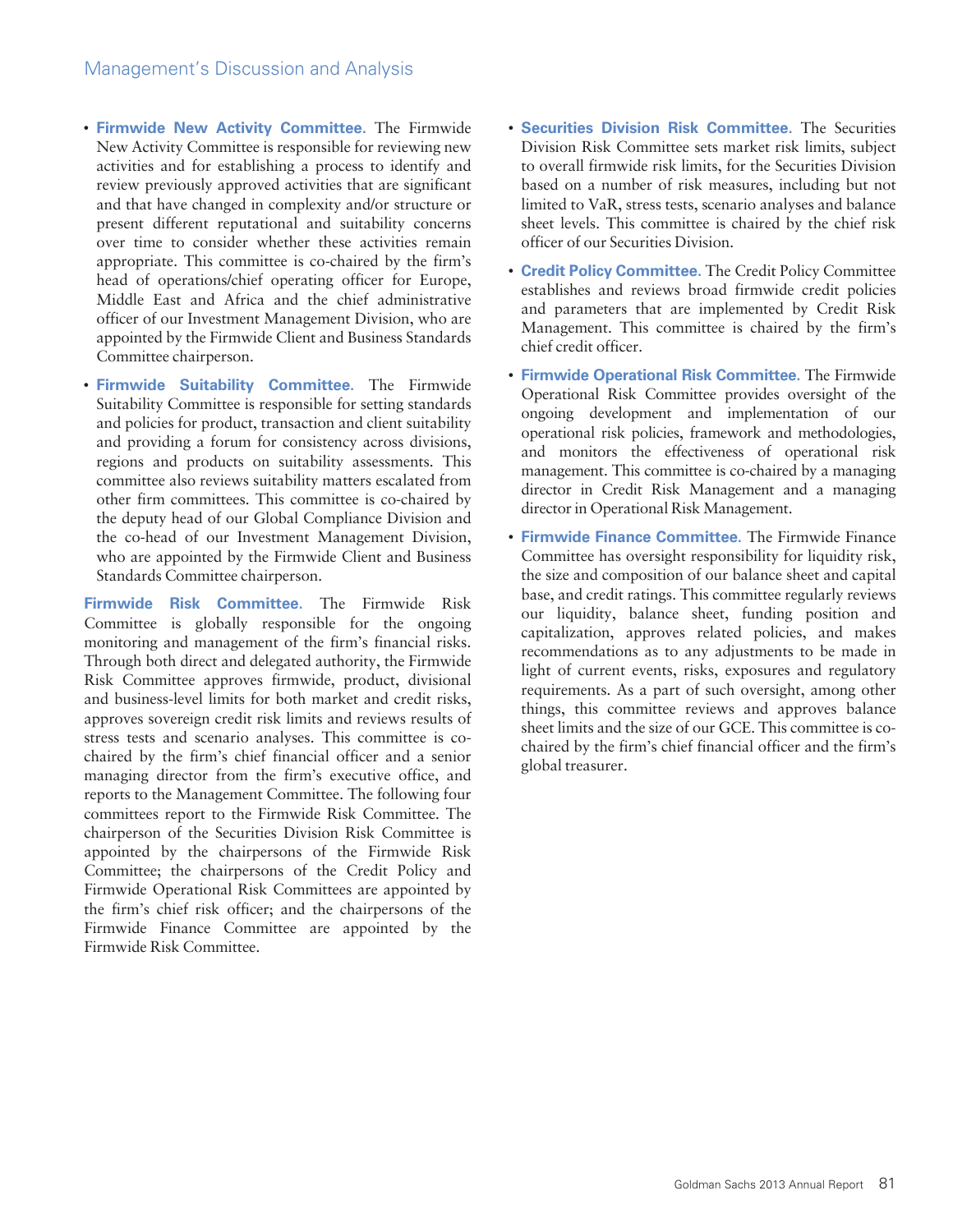The following committees report jointly to the Firmwide Risk Committee and the Firmwide Client and Business Standards Committee:

- ‰ **Firmwide Commitments Committee.** The Firmwide Commitments Committee reviews the firm's underwriting and distribution activities with respect to equity and equity-related product offerings, and sets and maintains policies and procedures designed to ensure that legal, reputational, regulatory and business standards are maintained on a global basis. In addition to reviewing specific transactions, this committee periodically conducts general strategic reviews of sectors and products and establishes policies in connection with transaction practices. This committee is co-chaired by the firm's senior strategy officer and the co-head of Global Mergers & Acquisitions, who are appointed by the Firmwide Client and Business Standards Committee chairperson.
- ‰ **Firmwide Capital Committee.** The Firmwide Capital Committee provides approval and oversight of debtrelated transactions, including principal commitments of the firm's capital. This committee aims to ensure that business and reputational standards for underwritings and capital commitments are maintained on a global basis. This committee is co-chaired by the firm's global treasurer and the head of credit finance for Europe, Middle East and Africa who are appointed by the Firmwide Risk Committee chairpersons.

**Investment Management Division Risk Committee.** The Investment Management Division Risk Committee is responsible for the ongoing monitoring and control of global market, counterparty credit and liquidity risks associated with the activities of our investment management businesses. The head of Investment Management Division risk management is the chair of this committee. The Investment Management Division Risk Committee reports to the firm's chief risk officer.

## **Conflicts Management**

Conflicts of interest and the firm's approach to dealing with them are fundamental to our client relationships, our reputation and our long-term success. The term "conflict of interest" does not have a universally accepted meaning, and conflicts can arise in many forms within a business or between businesses. The responsibility for identifying potential conflicts, as well as complying with the firm's policies and procedures, is shared by the entire firm.

We have a multilayered approach to resolving conflicts and addressing reputational risk. The firm's senior management oversees policies related to conflicts resolution. The firm's senior management, the Business Selection and Conflicts Resolution Group, the Legal Department and Compliance Division, the Firmwide Client and Business Standards Committee and other internal committees all play roles in the formulation of policies, standards and principles and assist in making judgments regarding the appropriate resolution of particular conflicts. Resolving potential conflicts necessarily depends on the facts and circumstances of a particular situation and the application of experienced and informed judgment.

At the transaction level, various people and groups have roles. As a general matter, the Business Selection and Conflicts Resolution Group reviews all financing and advisory assignments in Investment Banking and certain investing, lending and other activities of the firm. Various transaction oversight committees, such as the Firmwide Capital, Commitments and Suitability Committees and other committees across the firm, also review new underwritings, loans, investments and structured products. These committees work with internal and external lawyers and the Compliance Division to evaluate and address any actual or potential conflicts.

We regularly assess our policies and procedures that address conflicts of interest in an effort to conduct our business in accordance with the highest ethical standards and in compliance with all applicable laws, rules, and regulations.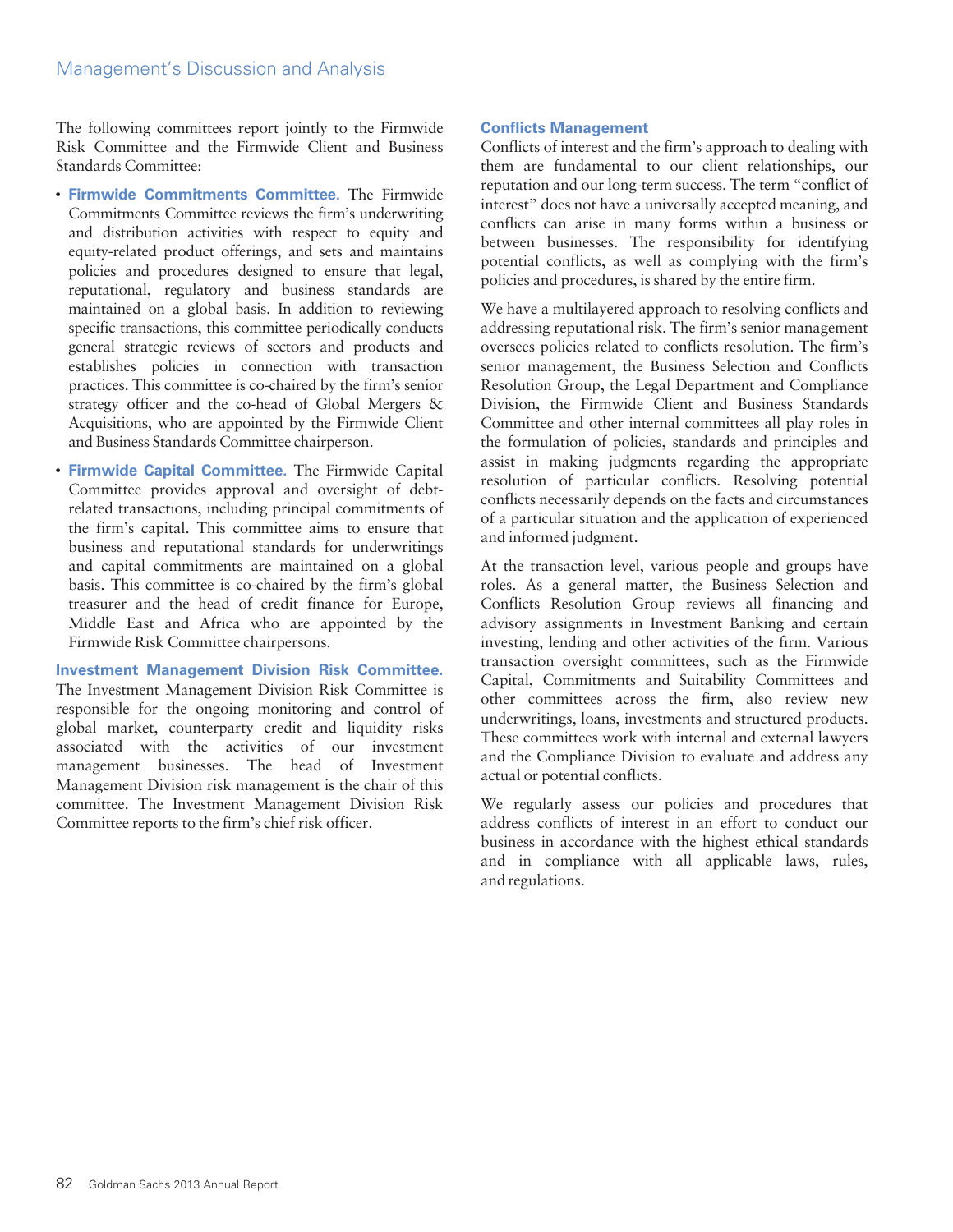# **Liquidity Risk Management**

Liquidity is of critical importance to financial institutions. Most of the failures of financial institutions have occurred in large part due to insufficient liquidity. Accordingly, the firm has in place a comprehensive and conservative set of liquidity and funding policies to address both firm-specific and broader industry or market liquidity events. Our principal objective is to be able to fund the firm and to enable our core businesses to continue to serve clients and generate revenues, even under adverse circumstances.

We manage liquidity risk according to the following principles:

**Excess Liquidity.** We maintain substantial excess liquidity to meet a broad range of potential cash outflows and collateral needs in a stressed environment.

**Asset-Liability Management.** We assess anticipated holding periods for our assets and their expected liquidity in a stressed environment. We manage the maturities and diversity of our funding across markets, products and counterparties, and seek to maintain liabilities of appropriate tenor relative to our asset base.

**Contingency Funding Plan.** We maintain a contingency funding plan to provide a framework for analyzing and responding to a liquidity crisis situation or periods of market stress. This framework sets forth the plan of action to fund normal business activity in emergency and stress situations. These principles are discussed in more detail below.

### **Excess Liquidity**

Our most important liquidity policy is to pre-fund our estimated potential cash and collateral needs during a liquidity crisis and hold this excess liquidity in the form of unencumbered, highly liquid securities and cash. We believe that the securities held in our global core excess would be readily convertible to cash in a matter of days, through liquidation, by entering into repurchase agreements or from maturities of resale agreements, and that this cash would allow us to meet immediate obligations without needing to sell other assets or depend on additional funding from credit-sensitive markets.

As of December 2013 and December 2012, the fair value of the securities and certain overnight cash deposits included in our GCE totaled \$184.07 billion and \$174.62 billion, respectively. Based on the results of our internal liquidity risk model, discussed below, as well as our consideration of other factors including, but not limited to, an assessment of our potential intraday liquidity needs and a qualitative assessment of the condition of the financial markets and the firm, we believe our liquidity position as of both December 2013 and December 2012 was appropriate.

The table below presents the fair value of the securities and certain overnight cash deposits that are included in our GCE.

|                             | Average for the<br>Year Ended December |           |  |
|-----------------------------|----------------------------------------|-----------|--|
| in millions                 | 2013                                   | 2012      |  |
| U.S. dollar-denominated     | \$136,824                              | \$125.111 |  |
| Non-U.S. dollar-denominated | 45,826                                 | 46.984    |  |
| Total                       | \$182,650                              | \$172.095 |  |

The U.S. dollar-denominated excess is composed of (i) unencumbered U.S. government and federal agency obligations (including highly liquid U.S. federal agency mortgage-backed obligations), all of which are eligible as collateral in Federal Reserve open market operations and (ii) certain overnight U.S. dollar cash deposits. The non-U.S. dollar-denominated excess is composed of only unencumbered German, French, Japanese and United Kingdom government obligations and certain overnight cash deposits in highly liquid currencies. We strictly limit our excess liquidity to this narrowly defined list of securities and cash because they are highly liquid, even in a difficult funding environment. We do not include other potential sources of excess liquidity, such as less liquid unencumbered securities or committed credit facilities, in our GCE.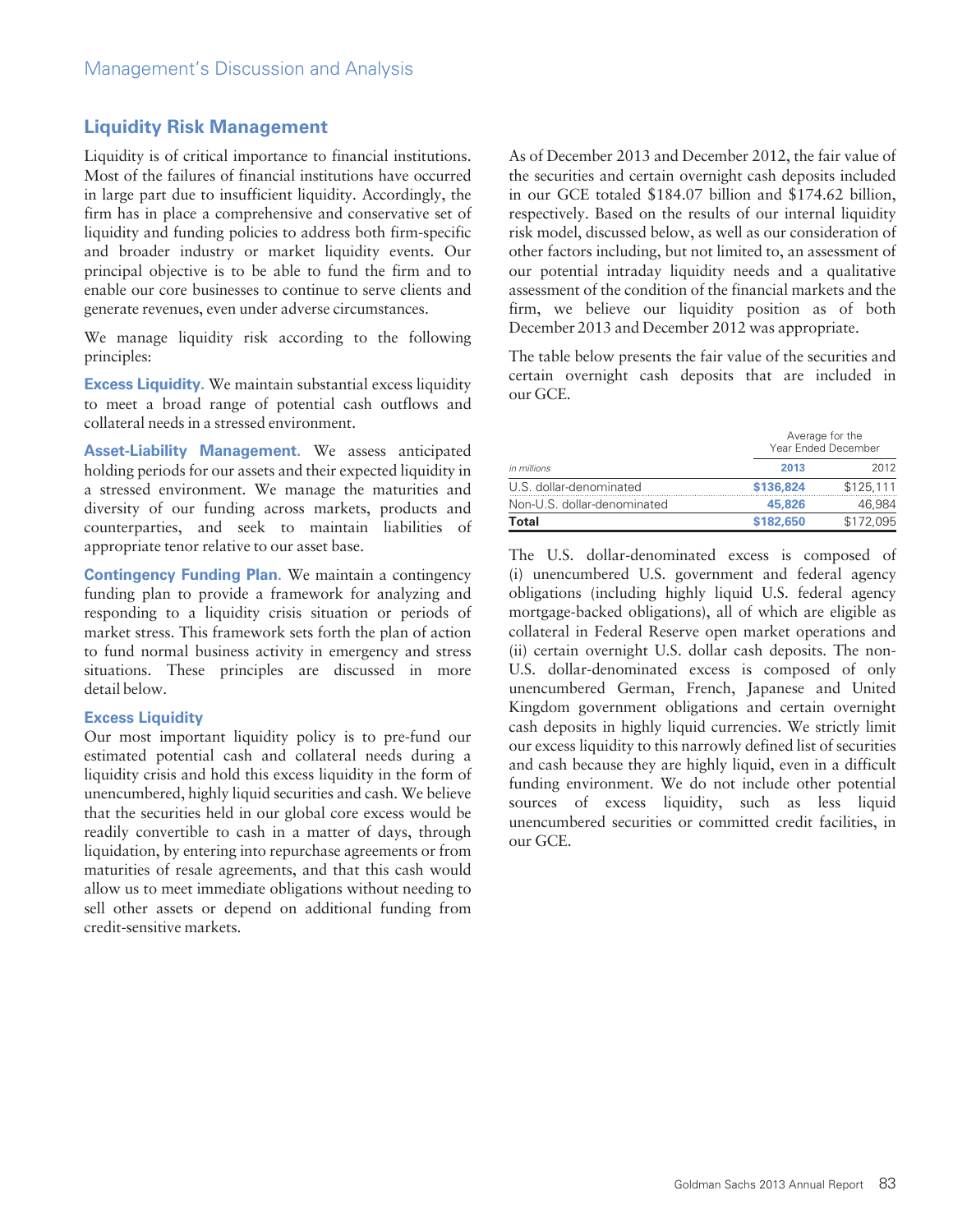The table below presents the fair value of our GCE by asset class.

|                                                                                                                   | Average for the<br>Year Ended December |           |  |  |
|-------------------------------------------------------------------------------------------------------------------|----------------------------------------|-----------|--|--|
| in millions                                                                                                       | 2013                                   | 2012      |  |  |
| Overnight cash deposits                                                                                           | 61.265<br>S                            | \$52,233  |  |  |
| U.S. government obligations                                                                                       | 76,019                                 | 72.379    |  |  |
| U.S. federal agency obligations,<br>including highly liguid<br>U.S. federal agency<br>mortgage-backed obligations | 2.551                                  | 2.313     |  |  |
| German, French, Japanese<br>and United Kingdom                                                                    |                                        |           |  |  |
| government obligations                                                                                            | 42,815                                 | 45,170    |  |  |
| <b>Total</b>                                                                                                      | \$182,650                              | \$172,095 |  |  |

Our GCE is held by Group Inc. and our major brokerdealer and bank subsidiaries, as presented in the table below.

|                                  | Average for the<br>Year Ended December |           |  |  |
|----------------------------------|----------------------------------------|-----------|--|--|
| in millions                      | 2013                                   | 2012      |  |  |
| Group Inc.                       | \$29,752                               | \$37,405  |  |  |
| Major broker-dealer subsidiaries | 93.103                                 | 78.229    |  |  |
| Major bank subsidiaries          | 59.795                                 | 56.461    |  |  |
| <b>Total</b>                     | \$182,650                              | \$172,095 |  |  |

Our GCE reflects the following principles:

- The first days or weeks of a liquidity crisis are the most critical to a company's survival.
- ‰ Focus must be maintained on all potential cash and collateral outflows, not just disruptions to financing flows. Our businesses are diverse, and our liquidity needs are determined by many factors, including market movements, collateral requirements and client commitments, all of which can change dramatically in a difficult funding environment.
- ‰ During a liquidity crisis, credit-sensitive funding, including unsecured debt and some types of secured financing agreements, may be unavailable, and the terms (e.g., interest rates, collateral provisions and tenor) or availability of other types of secured financing may change.
- ‰ As a result of our policy to pre-fund liquidity that we estimate may be needed in a crisis, we hold more unencumbered securities and have larger debt balances than our businesses would otherwise require. We believe that our liquidity is stronger with greater balances of highly liquid unencumbered securities, even though it increases our total assets and our funding costs.

We believe that our GCE provides us with a resilient source of funds that would be available in advance of potential cash and collateral outflows and gives us significant flexibility in managing through a difficult funding environment.

In order to determine the appropriate size of our GCE, we use an internal liquidity model, referred to as the Modeled Liquidity Outflow, which captures and quantifies the firm's liquidity risks. We also consider other factors including, but not limited to, an assessment of our potential intraday liquidity needs and a qualitative assessment of the condition of the financial markets and the firm.

We distribute our GCE across entities, asset types, and clearing agents to provide us with sufficient operating liquidity to ensure timely settlement in all major markets, even in a difficult funding environment.

We maintain our GCE to enable us to meet current and potential liquidity requirements of our parent company, Group Inc., and its subsidiaries. The Modeled Liquidity Outflow incorporates a consolidated requirement for the firm as well as a standalone requirement for each of our major broker-dealer and bank subsidiaries. Liquidity held directly in each of these major subsidiaries is intended for use only by that subsidiary to meet its liquidity requirements and is assumed not to be available to Group Inc. unless (i) legally provided for and (ii) there are no additional regulatory, tax or other restrictions. In addition, the Modeled Liquidity Outflow incorporates a broader assessment of standalone liquidity requirements for other subsidiaries and we hold a portion of our GCE directly at Group Inc. to support such requirements. In addition to the GCE, we maintain operating cash balances in several of our other operating entities, primarily for use in specific currencies, entities, or jurisdictions where we do not have immediate access to parent company liquidity.

In addition to our GCE, we have a significant amount of other unencumbered cash and financial instruments, including other government obligations, high-grade money market securities, corporate obligations, marginable equities, loans and cash deposits not included in our GCE. The fair value of these assets averaged \$90.77 billion for 2013 and \$87.09 billion for 2012. We do not consider these assets liquid enough to be eligible for our GCE liquidity pool and therefore conservatively do not assume we will generate liquidity from these assets in our Modeled Liquidity Outflow.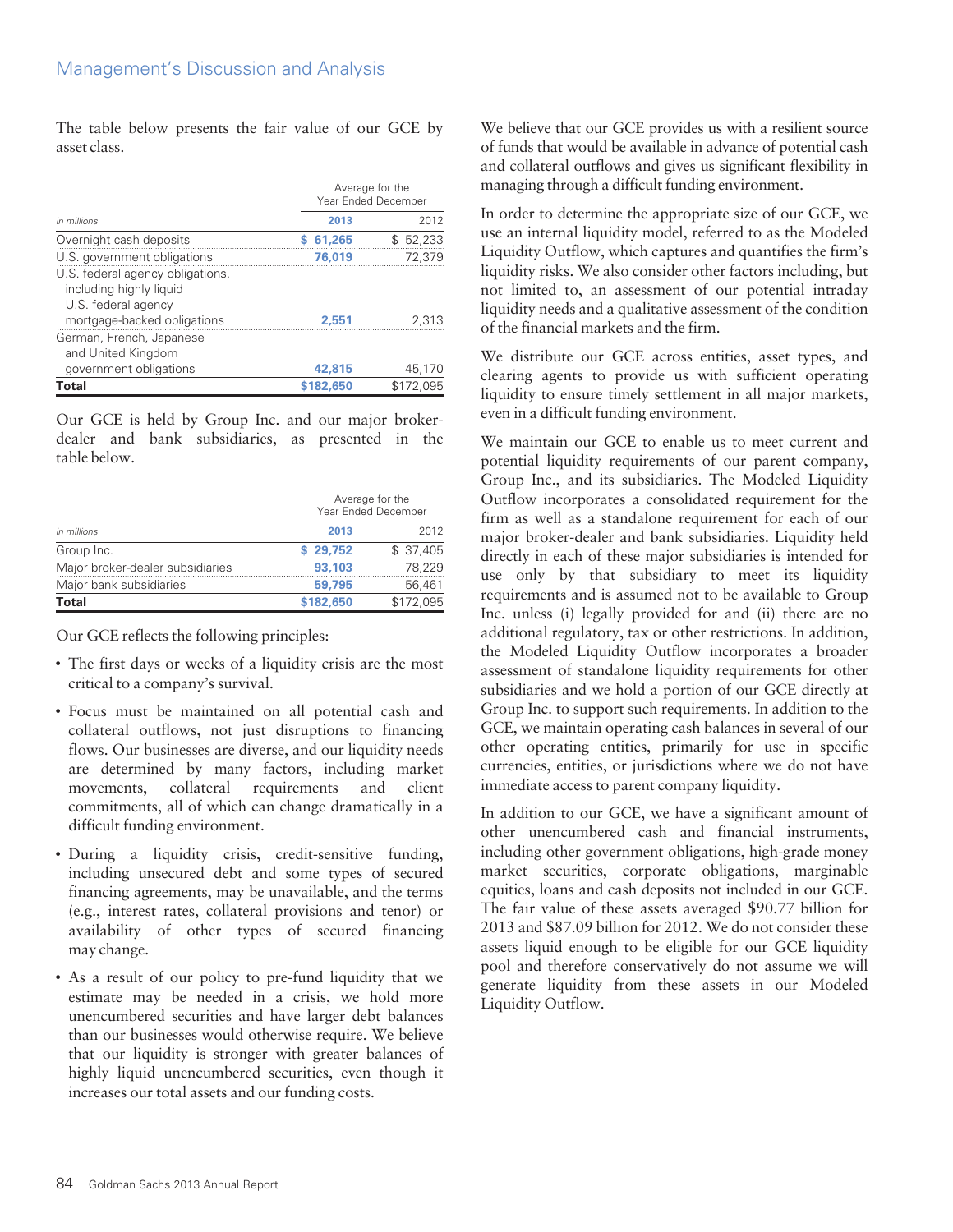**Modeled Liquidity Outflow.** Our Modeled Liquidity Outflow is based on conducting multiple scenarios that include combinations of market-wide and firm-specific stress. These scenarios are characterized by the following qualitative elements:

- ‰ Severely challenged market environments, including low consumer and corporate confidence, financial and political instability, adverse changes in market values, including potential declines in equity markets and widening of credit spreads.
- A firm-specific crisis potentially triggered by material losses, reputational damage, litigation, executive departure, and/or a ratings downgrade.

The following are the critical modeling parameters of the Modeled Liquidity Outflow:

- ‰ Liquidity needs over a 30-day scenario.
- ‰ A two-notch downgrade of the firm's long-term senior unsecured credit ratings.
- ‰ A combination of contractual outflows, such as upcoming maturities of unsecured debt, and contingent outflows (e.g., actions though not contractually required, we may deem necessary in a crisis). We assume that most contingent outflows will occur within the initial days and weeks of a crisis.
- ‰ No issuance of equity or unsecured debt.
- No support from government funding facilities. Although we have access to various central bank funding programs, we do not assume reliance on them as a source of funding in a liquidity crisis.
- ‰ We do not assume asset liquidation, other than the GCE.

The Modeled Liquidity Outflow is calculated and reported to senior management on a daily basis. We regularly refine our model to reflect changes in market or economic conditions and the firm's business mix.

The potential contractual and contingent cash and collateral outflows covered in our Modeled Liquidity Outflow include:

## *Unsecured Funding*

- ‰ Contractual: All upcoming maturities of unsecured longterm debt, commercial paper, promissory notes and other unsecured funding products. We assume that we will be unable to issue new unsecured debt or roll over any maturing debt.
- ‰ Contingent: Repurchases of our outstanding long-term debt, commercial paper and hybrid financial instruments in the ordinary course of business as a market maker.

## *Deposits*

- ‰ Contractual: All upcoming maturities of term deposits. We assume that we will be unable to raise new term deposits or rollover any maturing term deposits.
- ‰ Contingent: Withdrawals of bank deposits that have no contractual maturity. The withdrawal assumptions reflect, among other factors, the type of deposit, whether the deposit is insured or uninsured, and the firm's relationship with the depositor.

## *Secured Funding*

- Contractual: A portion of upcoming contractual maturities of secured funding due to either the inability to refinance or the ability to refinance only at wider haircuts (i.e., on terms which require us to post additional collateral). Our assumptions reflect, among other factors, the quality of the underlying collateral, counterparty roll probabilities (our assessment of the counterparty's likelihood of continuing to provide funding on a secured basis at the maturity of the trade) and counterparty concentration.
- ‰ Contingent: Adverse changes in value of financial assets pledged as collateral for financing transactions, which would necessitate additional collateral postings under those transactions.

## *OTC Derivatives*

- ‰ Contingent: Collateral postings to counterparties due to adverse changes in the value of our OTC derivatives, excluding those that are cleared and settled through central counterparties (OTC-cleared).
- ‰ Contingent: Other outflows of cash or collateral related to OTC derivatives, excluding OTC-cleared, including the impact of trade terminations, collateral substitutions, collateral disputes, loss of rehypothecation rights, collateral calls or termination payments required by a two-notch downgrade in our credit ratings, and collateral that has not been called by counterparties, but is available to them.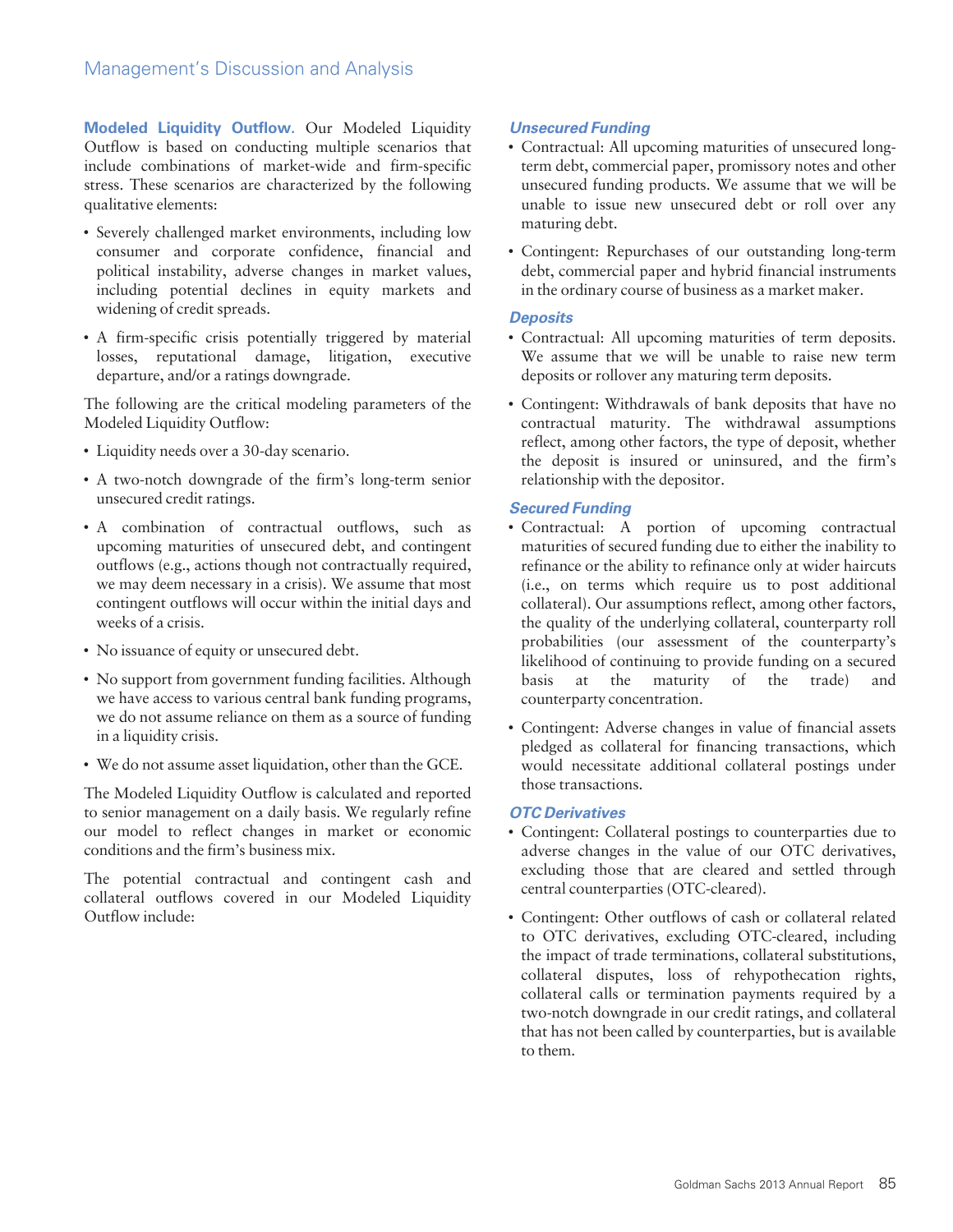## *Exchange-Traded and OTC-cleared Derivatives*

- ‰ Contingent: Variation margin postings required due to adverse changes in the value of our outstanding exchange-traded and OTC-cleared derivatives.
- ‰ Contingent: An increase in initial margin and guaranty fund requirements by derivative clearing houses.

### *Customer Cash and Securities*

‰ Contingent: Liquidity outflows associated with our prime brokerage business, including withdrawals of customer credit balances, and a reduction in customer short positions, which serve as a funding source for long positions.

### *Unfunded Commitments*

‰ Contingent: Draws on our unfunded commitments. Draw assumptions reflect, among other things, the type of commitment and counterparty.

### *Other*

‰ Other upcoming large cash outflows, such as tax payments.

### **Asset-Liability Management**

Our liquidity risk management policies are designed to ensure we have a sufficient amount of financing, even when funding markets experience persistent stress. We seek to maintain a long-dated and diversified funding profile, taking into consideration the characteristics and liquidity profile of our assets.

Our approach to asset-liability management includes:

- ‰ Conservatively managing the overall characteristics of our funding book, with a focus on maintaining long-term, diversified sources of funding in excess of our current requirements. See "Balance Sheet and Funding Sources — Funding Sources" for additional details.
- ‰ Actively managing and monitoring our asset base, with particular focus on the liquidity, holding period and our ability to fund assets on a secured basis. This enables us to determine the most appropriate funding products and tenors. See "Balance Sheet and Funding Sources — Balance Sheet Management" for more detail on our balance sheet management process and "— Funding Sources — Secured Funding" for more detail on asset classes that may be harder to fund on a secured basis.

‰ Raising secured and unsecured financing that has a long tenor relative to the liquidity profile of our assets. This reduces the risk that our liabilities will come due in advance of our ability to generate liquidity from the sale of our assets. Because we maintain a highly liquid balance sheet, the holding period of certain of our assets may be materially shorter than their contractual maturity dates.

Our goal is to ensure that the firm maintains sufficient liquidity to fund its assets and meet its contractual and contingent obligations in normal times as well as during periods of market stress. Through our dynamic balance sheet management process (see "Balance Sheet and Funding Sources — Balance Sheet Management"), we use actual and projected asset balances to determine secured and unsecured funding requirements. Funding plans are reviewed and approved by the Firmwide Finance Committee on a quarterly basis. In addition, senior managers in our independent control and support functions regularly analyze, and the Firmwide Finance Committee reviews, our consolidated total capital position (unsecured long-term borrowings plus total shareholders' equity) so that we maintain a level of long-term funding that is sufficient to meet our long-term financing requirements. In a liquidity crisis, we would first use our GCE in order to avoid reliance on asset sales (other than our GCE). However, we recognize that orderly asset sales may be prudent or necessary in a severe or persistent liquidity crisis.

**Subsidiary Funding Policies.** The majority of our unsecured funding is raised by Group Inc. which lends the necessary funds to its subsidiaries, some of which are regulated, to meet their asset financing, liquidity and capital requirements. In addition, Group Inc. provides its regulated subsidiaries with the necessary capital to meet their regulatory requirements. The key benefit of this approach to subsidiary funding is greater flexibility to meet the funding requirements of various subsidiaries over time. Funding is also raised at the subsidiary level through a variety of products, including secured funding, unsecured borrowings and deposits.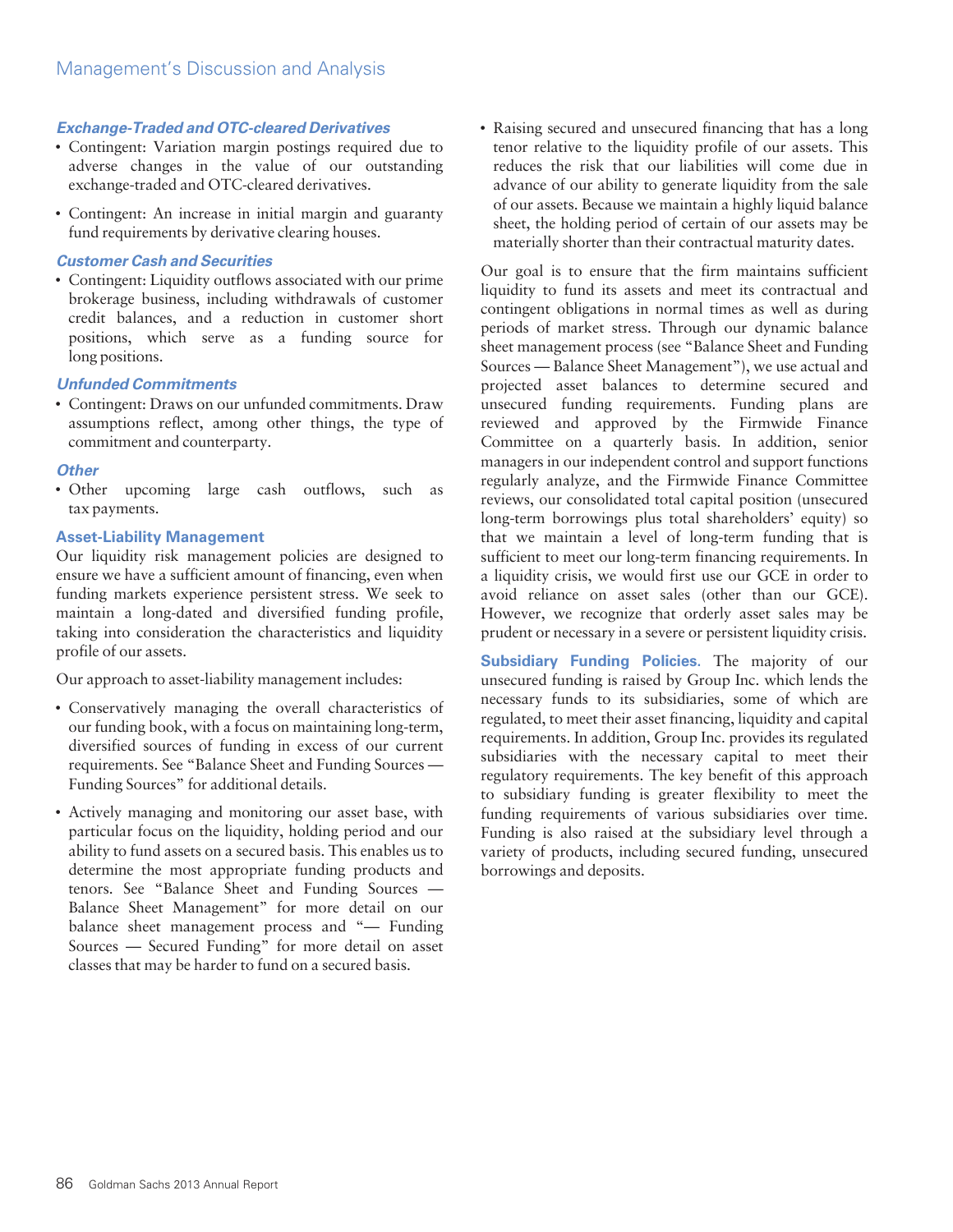Our intercompany funding policies assume that, unless legally provided for, a subsidiary's funds or securities are not freely available to its parent company or other subsidiaries. In particular, many of our subsidiaries are subject to laws that authorize regulatory bodies to block or reduce the flow of funds from those subsidiaries to Group Inc. Regulatory action of that kind could impede access to funds that Group Inc. needs to make payments on its obligations. Accordingly, we assume that the capital provided to our regulated subsidiaries is not available to Group Inc. or other subsidiaries and any other financing provided to our regulated subsidiaries is not available until the maturity of such financing.

Group Inc. has provided substantial amounts of equity and subordinated indebtedness, directly or indirectly, to its regulated subsidiaries. For example, as of December 2013, Group Inc. had \$31.40 billion of equity and subordinated indebtedness invested in GS&Co., its principal U.S. registered broker-dealer; \$26.40 billion invested in GSI, a regulated U.K. broker-dealer; \$2.26 billion invested in GSEC, a U.S. registered broker-dealer; \$2.82 billion invested in GSJCL, a regulated Japanese broker-dealer; \$20.04 billion invested in GS Bank USA, a regulated New York State-chartered bank; and \$3.50 billion invested in GSIB, a regulated U.K. bank. Group Inc. also provided, directly or indirectly, \$75.77 billion of unsubordinated loans and \$9.93 billion of collateral to these entities, substantially all of which was to GS&Co., GSI and GS Bank USA, as of December 2013. In addition, as of December 2013, Group Inc. had significant amounts of capital invested in and loans to its other regulated subsidiaries.

## **Contingency Funding Plan**

The Goldman Sachs contingency funding plan sets out the plan of action we would use to fund business activity in crisis situations and periods of market stress. The contingency funding plan outlines a list of potential risk factors, key reports and metrics that are reviewed on an ongoing basis to assist in assessing the severity of, and managing through, a liquidity crisis and/or market dislocation. The contingency funding plan also describes in detail the firm's potential responses if our assessments indicate that the firm has entered a liquidity crisis, which include funding our potential cash and collateral needs as well as utilizing secondary sources of liquidity. Mitigants and action items to address specific risks which may arise are also described and assigned to individuals responsible for execution.

The contingency funding plan identifies key groups of individuals to foster effective coordination, control and distribution of information, all of which are critical in the management of a crisis or period of market stress. The contingency funding plan also details the responsibilities of these groups and individuals, which include making and disseminating key decisions, coordinating all contingency activities throughout the duration of the crisis or period of market stress, implementing liquidity maintenance activities and managing internal and external communication.

## **Proposed Liquidity Framework**

The Basel Committee on Banking Supervision's international framework for liquidity risk measurement, standards and monitoring calls for imposition of a liquidity coverage ratio, designed to ensure that banks and bank holding companies maintain an adequate level of unencumbered high-quality liquid assets based on expected cash outflows under an acute liquidity stress scenario, and a net stable funding ratio, designed to promote more medium- and long-term funding of the assets and activities of these entities over a one-year time horizon. Under the Basel Committee framework, the liquidity coverage ratio would be introduced on January 1, 2015; however, there would be a phase-in period whereby firms would have a 60% minimum in 2015 which would be raised 10% per year until it reaches 100% in 2019. The net stable funding ratio is not expected to be introduced as a requirement until January 1, 2018.

In addition, the Office of the Comptroller of the Currency, the Federal Reserve Board and the FDIC have issued a proposal on minimum liquidity standards that is generally consistent with the Basel Committee's framework as described above, but, with certain modifications to the high-quality liquid asset definition and expected cash outflow assumptions, and accelerated transition provisions. In addition, under the proposed accelerated transition timeline, the liquidity coverage ratio would be introduced on January 1, 2015; however, there would be an accelerated U.S. phase-in period whereby firms would have an 80% minimum in 2015 which would be raised 10% per year until it reaches 100% in 2017.

The firm will continue to evaluate the impact to our risk management framework going forward. While the principles behind the new frameworks proposed by the Basel Committee and the Agencies are broadly consistent with our current liquidity management framework, it is possible that the implementation of these standards could impact our liquidity and funding requirements and practices.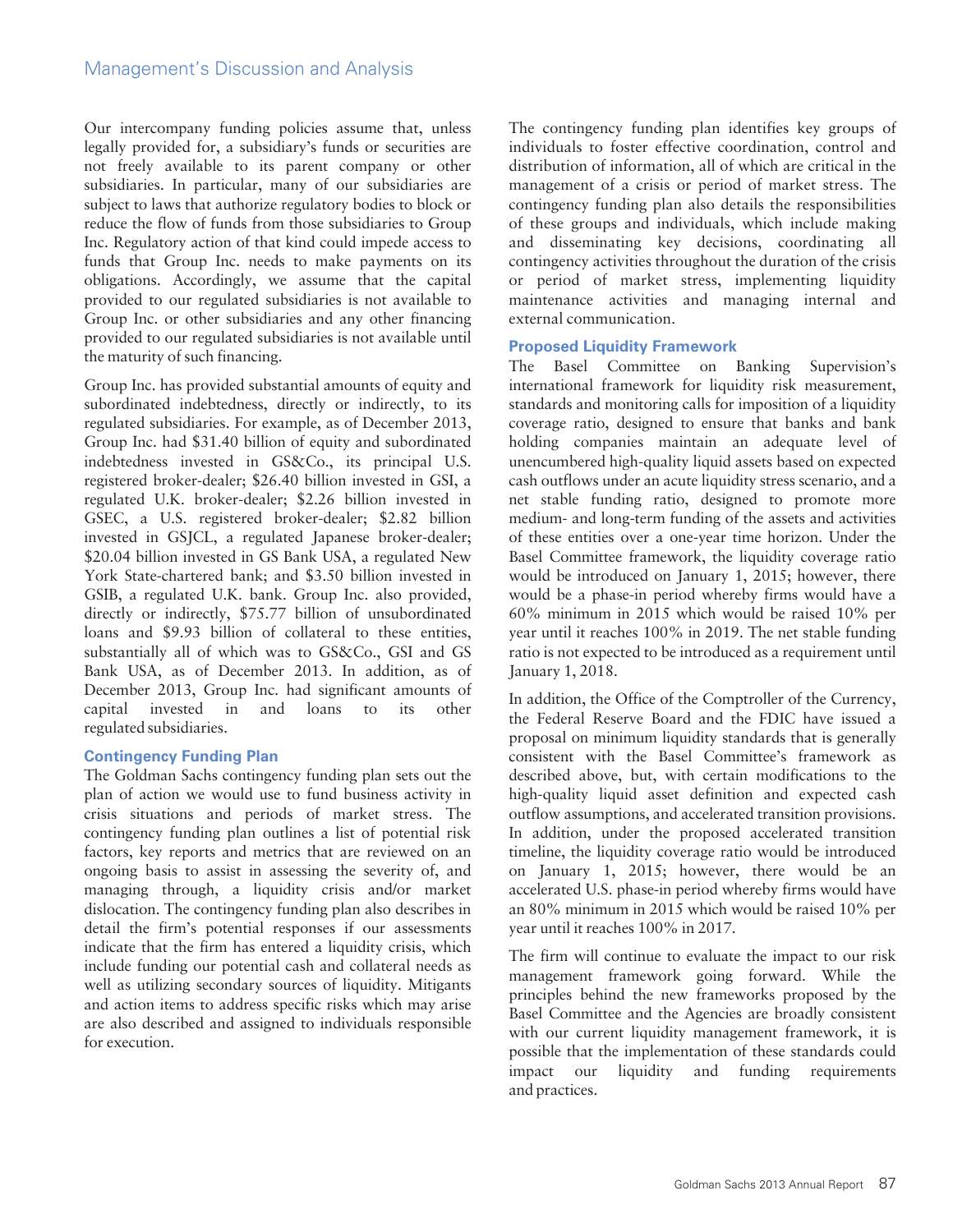## **Credit Ratings**

We rely on the short-term and long-term debt capital markets to fund a significant portion of our day-to-day operations and the cost and availability of debt financing is influenced by our credit ratings. Credit ratings are also important when we are competing in certain markets, such as OTC derivatives, and when we seek to engage in longerterm transactions. See "Certain Risk Factors That May Affect Our Businesses" below and "Risk Factors" in Part I, Item 1A of the 2013 Form 10-K for a discussion of the risks associated with a reduction in our credit ratings.

During the fourth quarter of 2013, as part of a reassessment of its government support assumptions related to the eight largest U.S. bank holding companies, Moody's Investors Service (Moody's) lowered Group Inc.'s ratings on longterm debt (from A3 to Baa1) and subordinated debt (from Baa1 to Baa2). The table below presents the unsecured credit ratings and outlook of Group Inc.

|                                          | As of December 2013       |           |                        |                      |                           |                           |
|------------------------------------------|---------------------------|-----------|------------------------|----------------------|---------------------------|---------------------------|
|                                          | <b>Short-Term</b><br>Debt | Long-Term | iuhordinated<br>ີ Pebt | Trust<br>Preferred 1 | Preferred<br><b>Stock</b> | Ratings<br><b>Outlook</b> |
| DBRS, Inc.                               |                           |           |                        |                      | RRR                       | Stable                    |
| Fitch, Inc.                              |                           |           |                        |                      | $RR + 3$                  | Stable                    |
| Moody's                                  |                           | Baa12     | Raa2                   | Baa3                 |                           | Stable                    |
| Standard & Poor's Ratings Services (S&P) |                           |           |                        |                      | $RR+3$                    |                           |
| Rating and Investment Information, Inc.  |                           |           |                        |                      |                           |                           |

1. Trust preferred securities issued by Goldman Sachs Capital I.

2. Includes the senior guaranteed trust securities issued by Murray Street Investment Trust I and Vesey Street Investment Trust I.

3. Includes Group Inc.'s non-cumulative preferred stock and the APEX issued by Goldman Sachs Capital II and Goldman Sachs Capital III.

The table below presents the unsecured credit ratings of GS Bank USA, GS&Co., GSI and GSIB. On February 21, 2014, Moody's assigned GSIB a rating of A2 for long-term debt and long-term bank deposits and P-1 for short-term debt and short-term bank deposits.

|                                   | As of December 2013              |                  |                                       |                                          |  |  |  |  |
|-----------------------------------|----------------------------------|------------------|---------------------------------------|------------------------------------------|--|--|--|--|
|                                   | <b>Short-Term</b><br><b>Daht</b> | <b>Long-Term</b> | Term Short-Term<br>Debt Bank Deposits | <b>Long-Term</b><br><b>Bank Deposits</b> |  |  |  |  |
| Fitch, Inc.<br><b>GS Bank USA</b> |                                  |                  |                                       |                                          |  |  |  |  |
| GS&Co.                            |                                  |                  |                                       |                                          |  |  |  |  |
|                                   |                                  |                  |                                       |                                          |  |  |  |  |
|                                   |                                  |                  |                                       |                                          |  |  |  |  |
| Moodv's<br>GS Bank l              |                                  |                  |                                       |                                          |  |  |  |  |
|                                   |                                  | Α2               |                                       |                                          |  |  |  |  |
| S&P                               |                                  |                  |                                       |                                          |  |  |  |  |
| GS Bank l                         |                                  |                  |                                       |                                          |  |  |  |  |
|                                   |                                  |                  |                                       |                                          |  |  |  |  |
|                                   |                                  |                  | N/A                                   |                                          |  |  |  |  |
|                                   |                                  |                  |                                       |                                          |  |  |  |  |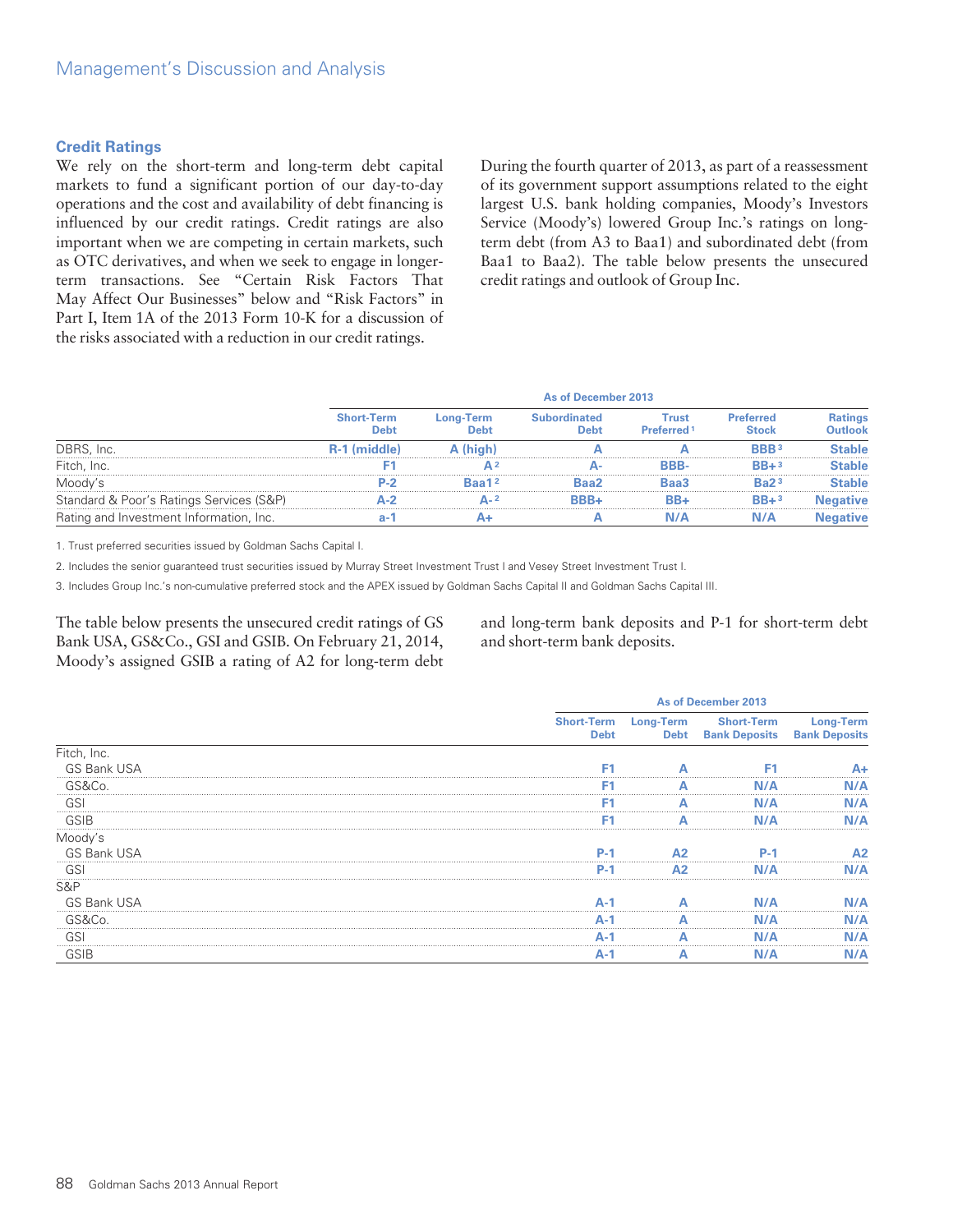We believe our credit ratings are primarily based on the credit rating agencies' assessment of:

- ‰ our liquidity, market, credit and operational risk management practices;
- the level and variability of our earnings;
- our capital base;
- our franchise, reputation and management;
- our corporate governance; and
- the external operating environment, including the assumed level of government support.

Certain of the firm's derivatives have been transacted under bilateral agreements with counterparties who may require us to post collateral or terminate the transactions based on changes in our credit ratings. We assess the impact of these bilateral agreements by determining the collateral or termination payments that would occur assuming a downgrade by all rating agencies. A downgrade by any one rating agency, depending on the agency's relative ratings of the firm at the time of the downgrade, may have an impact which is comparable to the impact of a downgrade by all rating agencies. We allocate a portion of our GCE to ensure we would be able to make the additional collateral or termination payments that may be required in the event of a two-notch reduction in our long-term credit ratings, as well as collateral that has not been called by counterparties, but is available to them. The table below presents the additional collateral or termination payments related to our net derivative liabilities under bilateral agreements that could have been called at the reporting date by counterparties in the event of a one-notch and two-notch downgrade in our credit ratings.

|                                      |                 | As of December |
|--------------------------------------|-----------------|----------------|
| in millions                          | 2013            | 2012           |
| Additional collateral or termination |                 |                |
| payments for a one-notch downgrade   | $$911$ $$1.534$ |                |
| Additional collateral or termination |                 |                |
| payments for a two-notch downgrade   | 2,989           | 2.500          |

## **Cash Flows**

As a global financial institution, our cash flows are complex and bear little relation to our net earnings and net assets. Consequently, we believe that traditional cash flow analysis is less meaningful in evaluating our liquidity position than the excess liquidity and asset-liability management policies described above. Cash flow analysis may, however, be helpful in highlighting certain macro trends and strategic initiatives in our businesses.

**Year Ended December 2013.** Our cash and cash equivalents decreased by \$11.54 billion to \$61.13 billion at the end of 2013. We generated \$4.54 billion in net cash from operating activities. We used net cash of \$16.08 billion for investing and financing activities, primarily to fund loans held for investment and repurchases of common stock.

**Year Ended December 2012.** Our cash and cash equivalents increased by \$16.66 billion to \$72.67 billion at the end of 2012. We generated \$9.14 billion in net cash from operating and investing activities. We generated \$7.52 billion in net cash from financing activities from an increase in bank deposits, partially offset by net repayments of unsecured and secured long-term borrowings.

**Year Ended December 2011.** Our cash and cash equivalents increased by \$16.22 billion to \$56.01 billion at the end of 2011. We generated \$23.13 billion in net cash from operating and investing activities. We used net cash of \$6.91 billion for financing activities, primarily for repurchases of our Series G Preferred Stock and common stock, partially offset by an increase in bank deposits.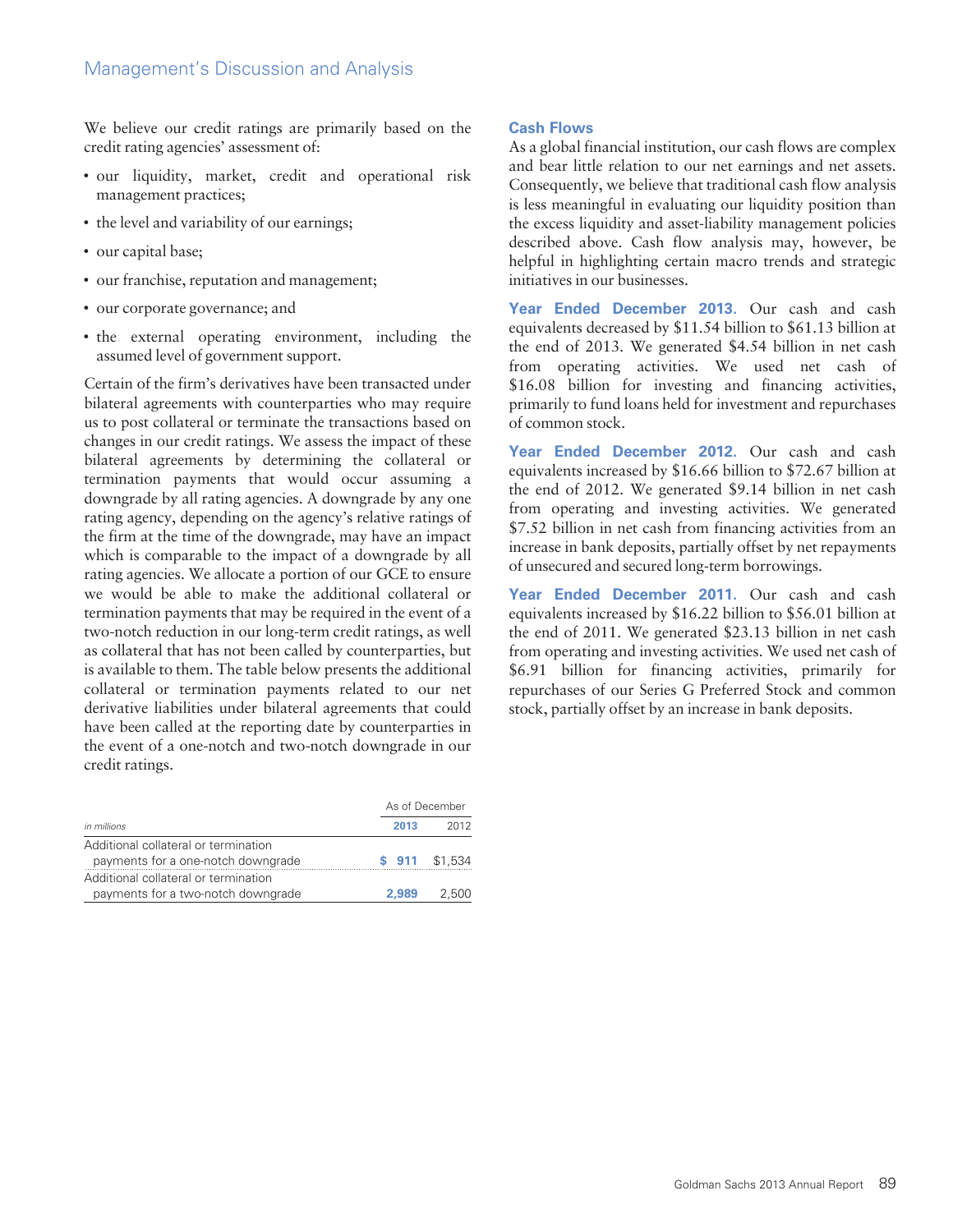# **Market Risk Management**

## **Overview**

Market risk is the risk of loss in the value of our inventory, as well as certain other financial assets and financial liabilities, due to changes in market conditions. The firm employs a variety of risk measures, each described in the respective sections below, to monitor market risk. We hold inventory primarily for market making for our clients and for our investing and lending activities. Our inventory therefore changes based on client demands and our investment opportunities. Our inventory is accounted for at fair value and therefore fluctuates on a daily basis, with the related gains and losses included in "Market making," and "Other principal transactions." Categories of market risk include the following:

- Interest rate risk: results from exposures to changes in the level, slope and curvature of yield curves, the volatilities of interest rates, mortgage prepayment speeds and credit spreads.
- ‰ Equity price risk: results from exposures to changes in prices and volatilities of individual equities, baskets of equities and equity indices.
- ‰ Currency rate risk: results from exposures to changes in spot prices, forward prices and volatilities of currency rates.
- ‰ Commodity price risk: results from exposures to changes in spot prices, forward prices and volatilities of commodities, such as crude oil, petroleum products, natural gas, electricity, and precious and base metals.

### **Market Risk Management Process**

We manage our market risk by diversifying exposures, controlling position sizes and establishing economic hedges in related securities or derivatives. This includes:

- accurate and timely exposure information incorporating multiple risk metrics;
- ‰ a dynamic limit setting framework; and
- constant communication among revenue-producing units, risk managers and senior management.

Market Risk Management, which is independent of the revenue-producing units and reports to the firm's chief risk officer, has primary responsibility for assessing, monitoring and managing market risk at the firm. We monitor and control risks through strong firmwide oversight and independent control and support functions across the firm's global businesses.

Managers in revenue-producing units are accountable for managing risk within prescribed limits. These managers have in-depth knowledge of their positions, markets and the instruments available to hedge their exposures.

Managers in revenue-producing units and Market Risk Management discuss market information, positions and estimated risk and loss scenarios on an ongoing basis.

#### **Risk Measures**

Market Risk Management produces risk measures and monitors them against market risk limits set by our firm's risk committees. These measures reflect an extensive range of scenarios and the results are aggregated at trading desk, business and firmwide levels.

We use a variety of risk measures to estimate the size of potential losses for both moderate and more extreme market moves over both short-term and long-term time horizons. Our primary risk measures are VaR, which is used for shorter-term periods, and stress tests. Our risk reports detail key risks, drivers and changes for each desk and business, and are distributed daily to senior management of both our revenue-producing units and our independent control and support functions.

### **Value-at-Risk**

VaR is the potential loss in value due to adverse market movements over a defined time horizon with a specified confidence level. For positions included in VaR, see "— Financial Statement Linkages to Market Risk Measures." We typically employ a one-day time horizon with a 95% confidence level. We use a single VaR model which captures risks including interest rates, equity prices, currency rates and commodity prices. As such, VaR facilitates comparison across portfolios of different risk characteristics. VaR also captures the diversification of aggregated risk at the firmwide level.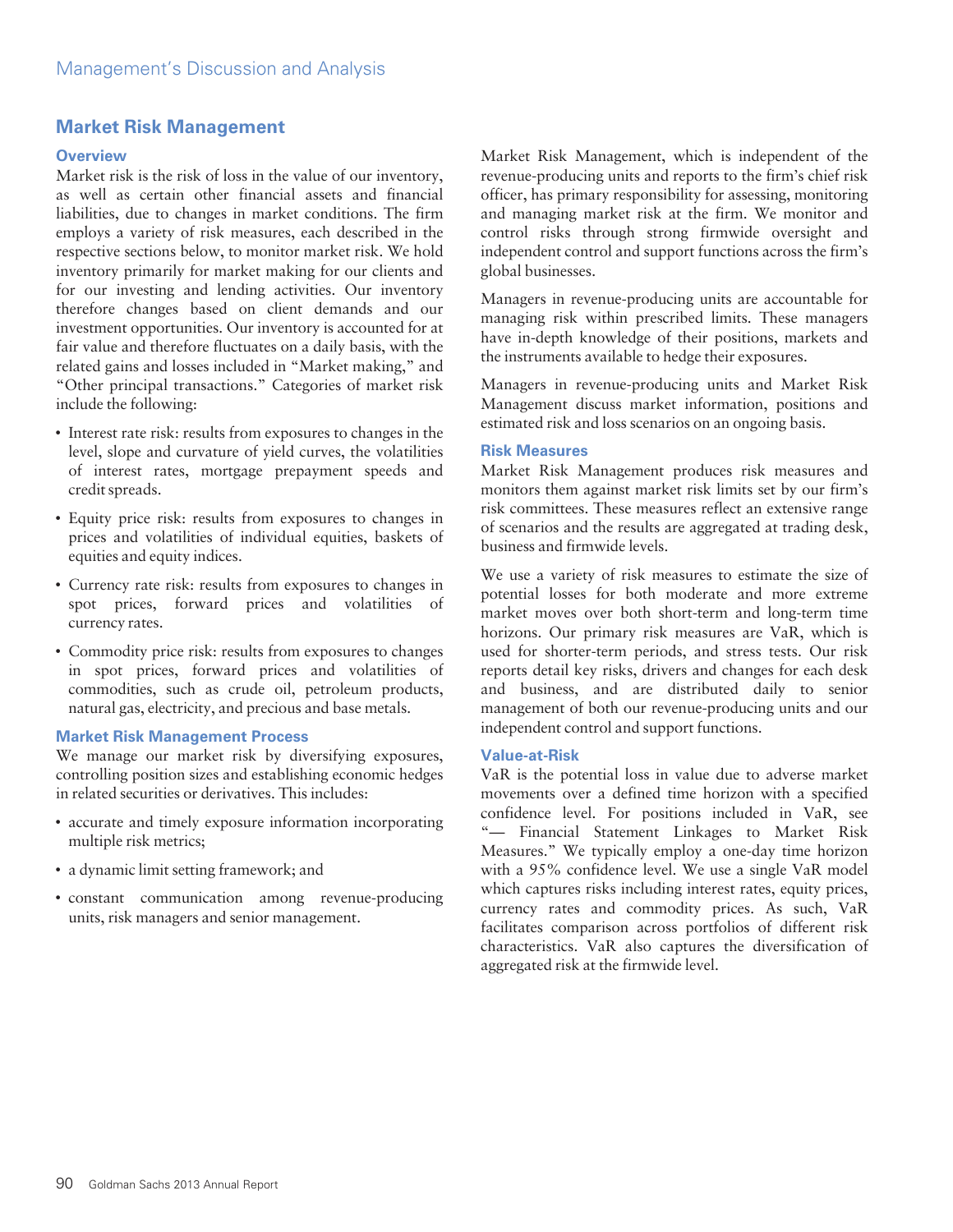We are aware of the inherent limitations to VaR and therefore use a variety of risk measures in our market risk management process. Inherent limitations to VaR include:

- ‰ VaR does not estimate potential losses over longer time horizons where moves may be extreme.
- ‰ VaR does not take account of the relative liquidity of different risk positions.
- ‰ Previous moves in market risk factors may not produce accurate predictions of all future market moves.

When calculating VaR, we use historical simulations with full valuation of approximately 70,000 market factors. VaR is calculated at a position level based on simultaneously shocking the relevant market risk factors for that position. We sample from 5 years of historical data to generate the scenarios for our VaR calculation. The historical data is weighted so that the relative importance of the data reduces over time. This gives greater importance to more recent observations and reflects current asset volatilities, which improves the accuracy of our estimates of potential loss. As a result, even if our positions included in VaR were unchanged, our VaR would increase with increasing market volatility and vice versa.

Given its reliance on historical data, VaR is most effective in estimating risk exposures in markets in which there are no sudden fundamental changes or shifts in market conditions.

Our VaR measure does not include:

- ‰ positions that are best measured and monitored using sensitivity measures; and
- the impact of changes in counterparty and our own credit spreads on derivatives, as well as changes in our own credit spreads on unsecured borrowings for which the fair value option was elected.

## **Stress Testing**

Stress testing is a method of determining the effect on the firm of various hypothetical stress scenarios. We use stress testing to examine risks of specific portfolios as well as the potential impact of significant risk exposures across the firm. We use a variety of stress testing techniques to calculate the potential loss from a wide range of market moves on the firm's portfolios, including sensitivity analysis, scenario analysis and firmwide stress tests. The results of our various stress tests are analyzed together for risk management purposes.

Sensitivity analysis is used to quantify the impact of a market move in a single risk factor across all positions (e.g., equity prices or credit spreads) using a variety of defined market shocks, ranging from those that could be expected over a one-day time horizon up to those that could take many months to occur. We also use sensitivity analysis to quantify the impact of the default of a single corporate entity, which captures the risk of large or concentrated exposures.

Scenario analysis is used to quantify the impact of a specified event, including how the event impacts multiple risk factors simultaneously. For example, for sovereign stress testing we calculate potential direct exposure associated with our sovereign inventory as well as the corresponding debt, equity and currency exposures associated with our non-sovereign inventory that may be impacted by the sovereign distress. When conducting scenario analysis, we typically consider a number of possible outcomes for each scenario, ranging from moderate to severely adverse market impacts. In addition, these stress tests are constructed using both historical events and forward-looking hypothetical scenarios.

Firmwide stress testing combines market, credit, operational and liquidity risks into a single combined scenario. Firmwide stress tests are primarily used to assess capital adequacy as part of our capital planning and stress testing process; however, we also ensure that firmwide stress testing is integrated into our risk governance framework. This includes selecting appropriate scenarios to use for our capital planning and stress testing process. See "Equity Capital — Capital Planning and Stress Testing Process" above for further information.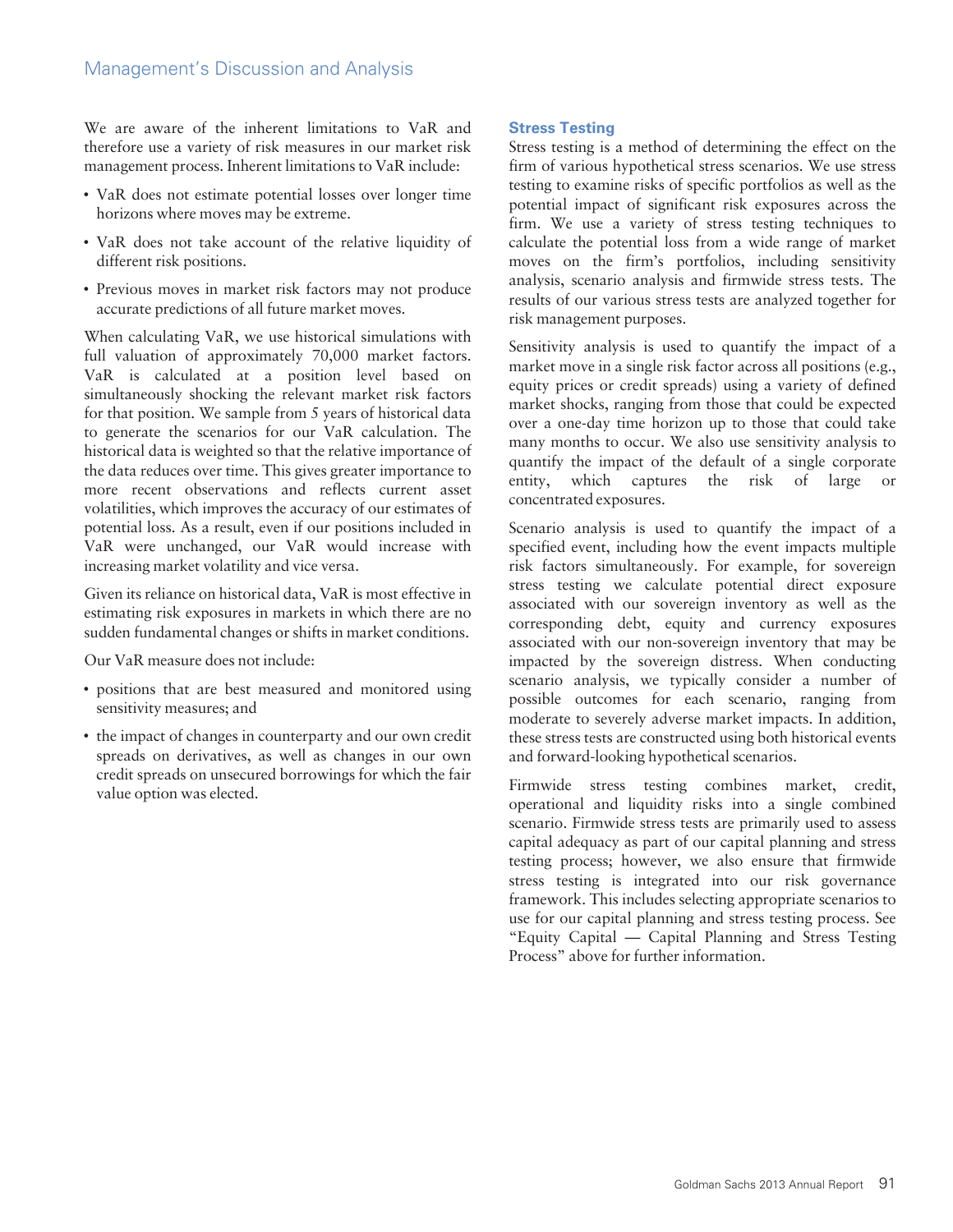# Management's Discussion and Analysis

Unlike VaR measures, which have an implied probability because they are calculated at a specified confidence level, there is generally no implied probability that our stress test scenarios will occur. Instead, stress tests are used to model both moderate and more extreme moves in underlying market factors. When estimating potential loss, we generally assume that our positions cannot be reduced or hedged (although experience demonstrates that we are generally able to do so).

Stress test scenarios are conducted on a regular basis as part of the firm's routine risk management process and on an ad hoc basis in response to market events or concerns. Stress testing is an important part of the firm's risk management process because it allows us to quantify our exposure to tail risks, highlight potential loss concentrations, undertake risk/reward analysis, and assess and mitigate our risk positions.

### **Limits**

We use risk limits at various levels in the firm (including firmwide, product and business) to govern risk appetite by controlling the size of our exposures to market risk. Limits are set based on VaR and on a range of stress tests relevant to the firm's exposures. Limits are reviewed frequently and amended on a permanent or temporary basis to reflect changing market conditions, business conditions or tolerance for risk.

The Firmwide Risk Committee sets market risk limits at firmwide and product levels and our Securities Division Risk Committee sets sub-limits for market-making and investing activities at a business level. The purpose of the firmwide limits is to assist senior management in controlling the firm's overall risk profile. Sub-limits set the desired maximum amount of exposure that may be managed by any particular business on a day-to-day basis without additional levels of senior management approval, effectively leaving day-to-day trading decisions to individual desk managers and traders. Accordingly, sublimits are a management tool designed to ensure appropriate escalation rather than to establish maximum risk tolerance. Sub-limits also distribute risk among various businesses in a manner that is consistent with their level of activity and client demand, taking into account the relative performance of each area.

Our market risk limits are monitored daily by Market Risk Management, which is responsible for identifying and escalating, on a timely basis, instances where limits have been exceeded. The business-level limits that are set by the Securities Division Risk Committee are subject to the same scrutiny and limit escalation policy as the firmwide limits.

When a risk limit has been exceeded (e.g., due to changes in market conditions, such as increased volatilities or changes in correlations), it is reported to the appropriate risk committee and a discussion takes place with the relevant desk managers, after which either the risk position is reduced or the risk limit is temporarily or permanently increased.

## **Model Review and Validation**

Our VaR and stress testing models are subject to review and validation by our independent model validation group at least annually. This review includes:

- a critical evaluation of the model, its theoretical soundness and adequacy for intended use;
- verification of the testing strategy utilized by the model developers to ensure that the model functions as intended; and
- ‰ verification of the suitability of the calculation techniques incorporated in the model.

Our VaR and stress testing models are regularly reviewed and enhanced in order to incorporate changes in the composition of positions included in the firm's market risk measures, as well as variations in market conditions. Prior to implementing significant changes to our assumptions and/or models, we perform model validation and test runs. Significant changes to our VaR and stress testing models are reviewed with the firm's chief risk officer and chief financial officer, and approved by the Firmwide Risk Committee.

We evaluate the accuracy of our VaR model through daily backtesting (i.e., comparing daily trading net revenues to the VaR measure calculated as of the prior business day) at the firmwide level and for each of our businesses and major regulated subsidiaries.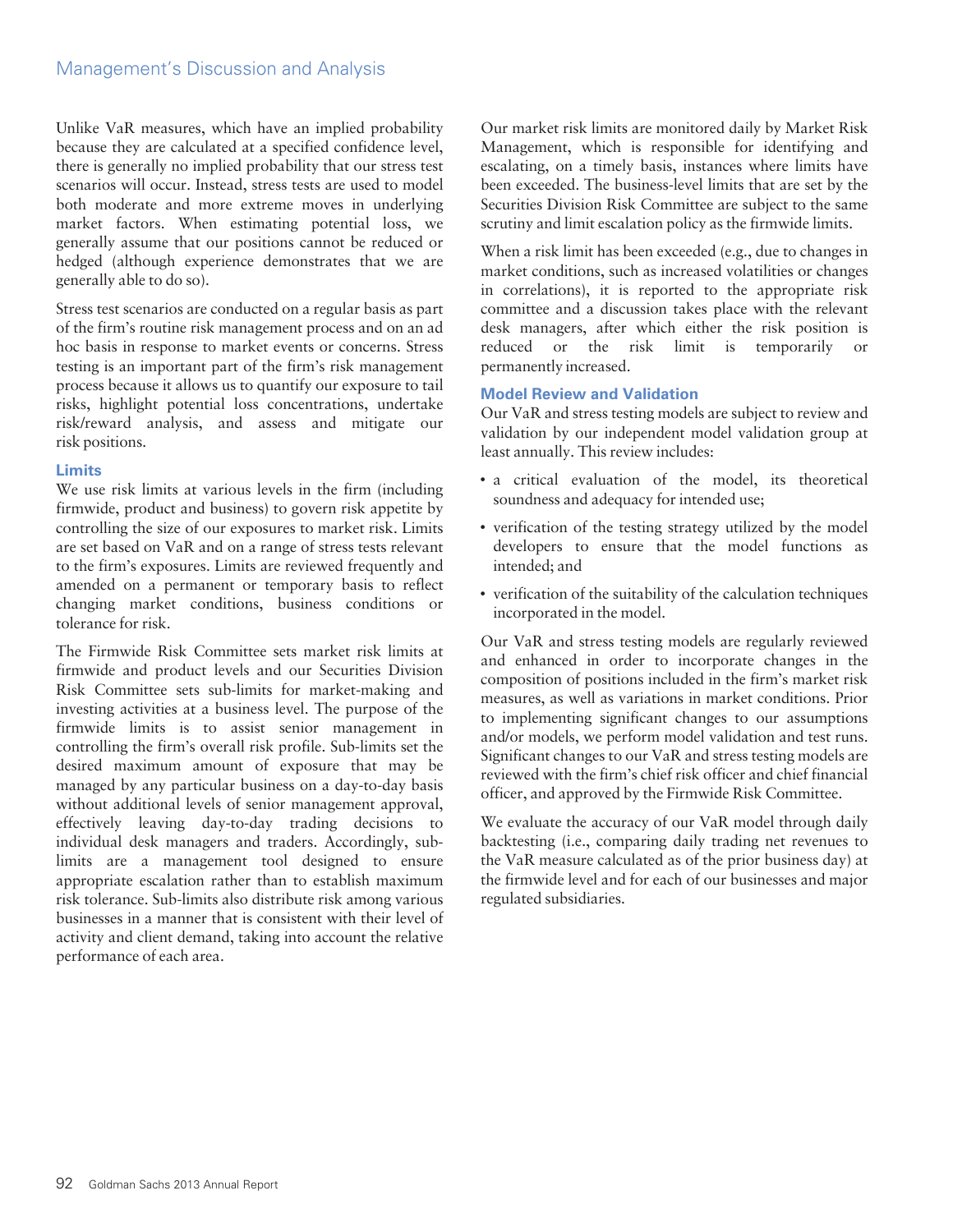### **Systems**

We have made a significant investment in technology to monitor market risk including:

- an independent calculation of VaR and stress measures;
- risk measures calculated at individual position levels;
- attribution of risk measures to individual risk factors of each position;
- the ability to report many different views of the risk measures (e.g., by desk, business, product type or legal entity); and
- the ability to produce ad hoc analyses in a timely manner.

#### **Metrics**

We analyze VaR at the firmwide level and a variety of more detailed levels, including by risk category, business, and region. The tables below present, by risk category, average daily VaR and period-end VaR, as well as the high and low VaR for the period. Diversification effect in the tables below represents the difference between total VaR and the sum of the VaRs for the four risk categories. This effect arises because the four market risk categories are not perfectly correlated.

#### **Average Daily VaR**

| in millions            | Year Ended December |       |      |  |  |  |  |  |
|------------------------|---------------------|-------|------|--|--|--|--|--|
| <b>Risk Categories</b> | 2013                | 2012  | 2011 |  |  |  |  |  |
| Interest rates         | \$ 63               | \$78  | .94  |  |  |  |  |  |
| Equity prices          | 32                  | 26    | 33   |  |  |  |  |  |
| Currency rates         | 17                  | 14    | 20   |  |  |  |  |  |
| Commodity prices       | 19                  | 22    | 32   |  |  |  |  |  |
| Diversification effect | (51)                | (54)  | (66) |  |  |  |  |  |
| Total                  | 80                  | \$ 86 |      |  |  |  |  |  |

Our average daily VaR decreased to \$80 million in 2013 from \$86 million in 2012, primarily reflecting a decrease in the interest rates category principally due to lower levels of volatility and decreased exposures. This decrease was partially offset by an increase in the equity prices category principally due to increased exposures.

Our average daily VaR decreased to \$86 million in 2012 from \$113 million in 2011, reflecting a decrease in the interest rates category due to lower levels of volatility, decreases in the commodity prices and currency rates categories due to reduced exposures and lower levels of volatility, and a decrease in the equity prices category due to reduced exposures. These decreases were partially offset by a decrease in the diversification benefit across risk categories.

#### **Year-End VaR and High and Low VaR**

| in millions            | As of December | <b>Year Ended</b><br>December 2013 |       |      |
|------------------------|----------------|------------------------------------|-------|------|
| <b>Risk Categories</b> | 2013           | 2012                               | Hiah  | Low  |
| Interest rates         | \$59           | \$64                               | 77    | \$54 |
| Equity prices          | 35             | 22                                 | 901   | 20   |
| Currency rates         | 16             | 9                                  | 37    | 9    |
| Commodity prices       | 20             | 18                                 | 25    | 13   |
| Diversification effect | (45)           | (42)                               |       |      |
| Total                  | 85<br>\$.      | \$71                               | \$127 | \$64 |

1. Reflects the impact of temporarily increased exposures as a result of equity underwriting transactions.

Our daily VaR increased to \$85 million as of December 2013 from \$71 million as of December 2012, primarily reflecting increases in the equity prices and currency rates categories, principally due to increased exposures. These increases were partially offset by a decrease in the interest rates category primarily due to decreased exposures.

During 2013 and 2012, the firmwide VaR risk limit was not exceeded and in each year it was reduced on one occasion due to lower levels of volatility.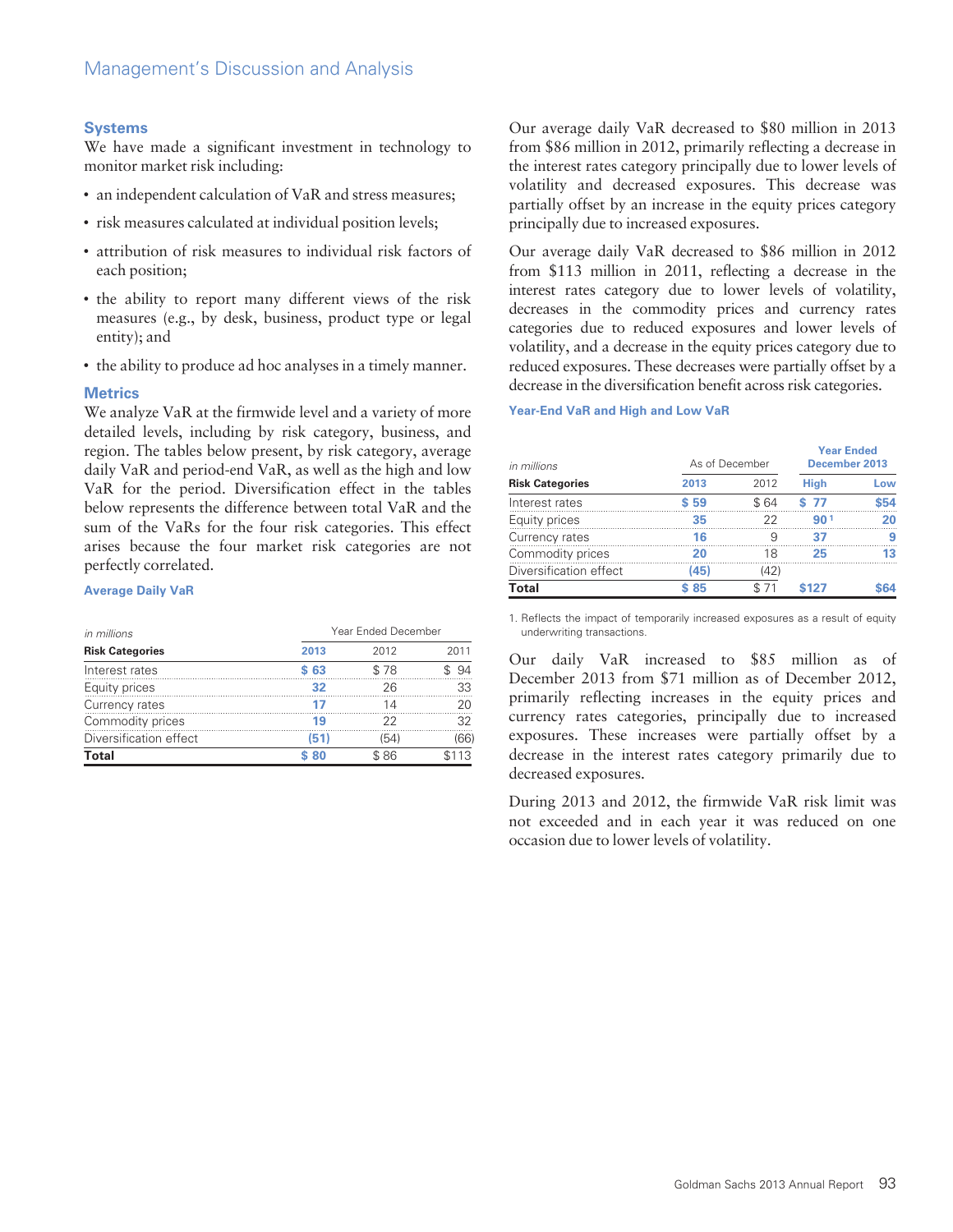# Management's Discussion and Analysis



The chart below reflects the VaR over the last four quarters.

Daily trading net revenues are compared with VaR calculated as of the end of the prior business day. Trading losses incurred on a single day did not exceed our 95% oneday VaR during 2013 or 2012 (i.e., a VaR exception).

During periods in which the firm has significantly more positive net revenue days than net revenue loss days, we expect to have fewer VaR exceptions because, under normal conditions, our business model generally produces positive net revenues. In periods in which our franchise revenues are adversely affected, we generally have more loss days, resulting in more VaR exceptions. In addition, VaR backtesting is performed against total daily market-making revenues, including bid/offer net revenues, which are more likely than not to be positive by their nature.

The chart below presents the frequency distribution of our daily trading net revenues for substantially all positions included in VaR for 2013.



# **Daily Trading Net Revenues**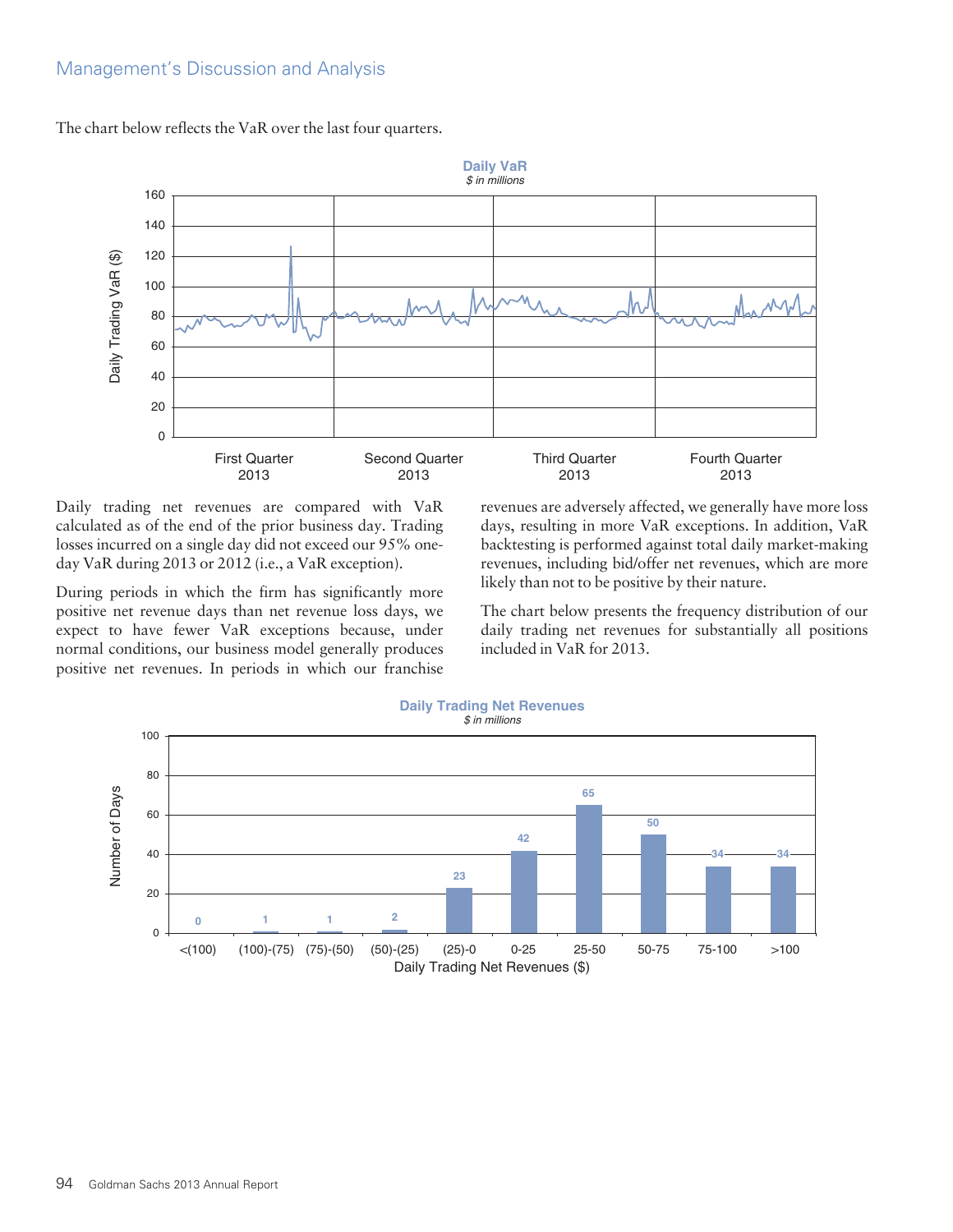#### **Sensitivity Measures**

Certain portfolios and individual positions are not included in VaR because VaR is not the most appropriate risk measure. Other sensitivity measures we use to analyze market risk are described below.

**10% Sensitivity Measures.** The table below presents market risk for inventory positions that are not included in VaR. The market risk of these positions is determined by estimating the potential reduction in net revenues of a 10% decline in the underlying asset value. Equity positions below relate to private and restricted public equity securities, including interests in funds that invest in corporate equities and real estate and interests in hedge funds, which are included in "Financial instruments owned, at fair value." Debt positions include interests in funds that invest in corporate mezzanine and senior debt instruments, loans backed by commercial and residential real estate, corporate bank loans and other corporate debt, including acquired portfolios of distressed loans. These debt positions are included in "Financial instruments owned, at fair value." See Note 6 to the consolidated financial statements for further information about cash instruments. These measures do not reflect diversification benefits across asset categories or across other market risk measures.

| <b>Asset Categories</b> | 10% Sensitivity |                       |  |  |  |
|-------------------------|-----------------|-----------------------|--|--|--|
|                         |                 | Amount as of December |  |  |  |
| in millions             | 2013            | 2012                  |  |  |  |
| Equity <sup>1</sup>     | \$2,256         | \$2,471               |  |  |  |
| Debt                    | 1.522           | 1,676                 |  |  |  |
| <b>Total</b>            | \$3,778         | \$4,147               |  |  |  |

1. December 2012 includes \$208 million related to our investment in the ordinary shares of ICBC, which was sold in the first half of 2013.

**Credit Spread Sensitivity on Derivatives and Borrowings.** VaR excludes the impact of changes in counterparty and our own credit spreads on derivatives as well as changes in our own credit spreads on unsecured borrowings for which the fair value option was elected. The estimated sensitivity to a one basis point increase in credit spreads (counterparty and our own) on derivatives was a gain of \$4 million and \$3 million (including hedges) as of December 2013 and December 2012, respectively. In addition, the estimated sensitivity to a one basis point increase in our own credit spreads on unsecured borrowings for which the fair value option was elected was a gain of \$8 million and \$7 million (including hedges) as of December 2013 and December 2012, respectively. However, the actual net impact of a change in our own credit spreads is also affected by the liquidity, duration and convexity (as the sensitivity is not linear to changes in yields) of those unsecured borrowings for which the fair value option was elected, as well as the relative performance of any hedges undertaken.

**Interest Rate Sensitivity.** As of December 2013 and December 2012, the firm had \$14.90 billion and \$6.50 billion, respectively, of loans held for investment which were accounted for at amortized cost and included in "Receivables from customers and counterparties," substantially all of which had floating interest rates. As of December 2013 and December 2012, the estimated sensitivity to a 100 basis point increase in interest rates on such loans was \$136 million and \$62 million, respectively, of additional interest income over a 12-month period, which does not take into account the potential impact of an increase in costs to fund such loans. See Note 8 to the consolidated financial statements for further information about loans held for investment.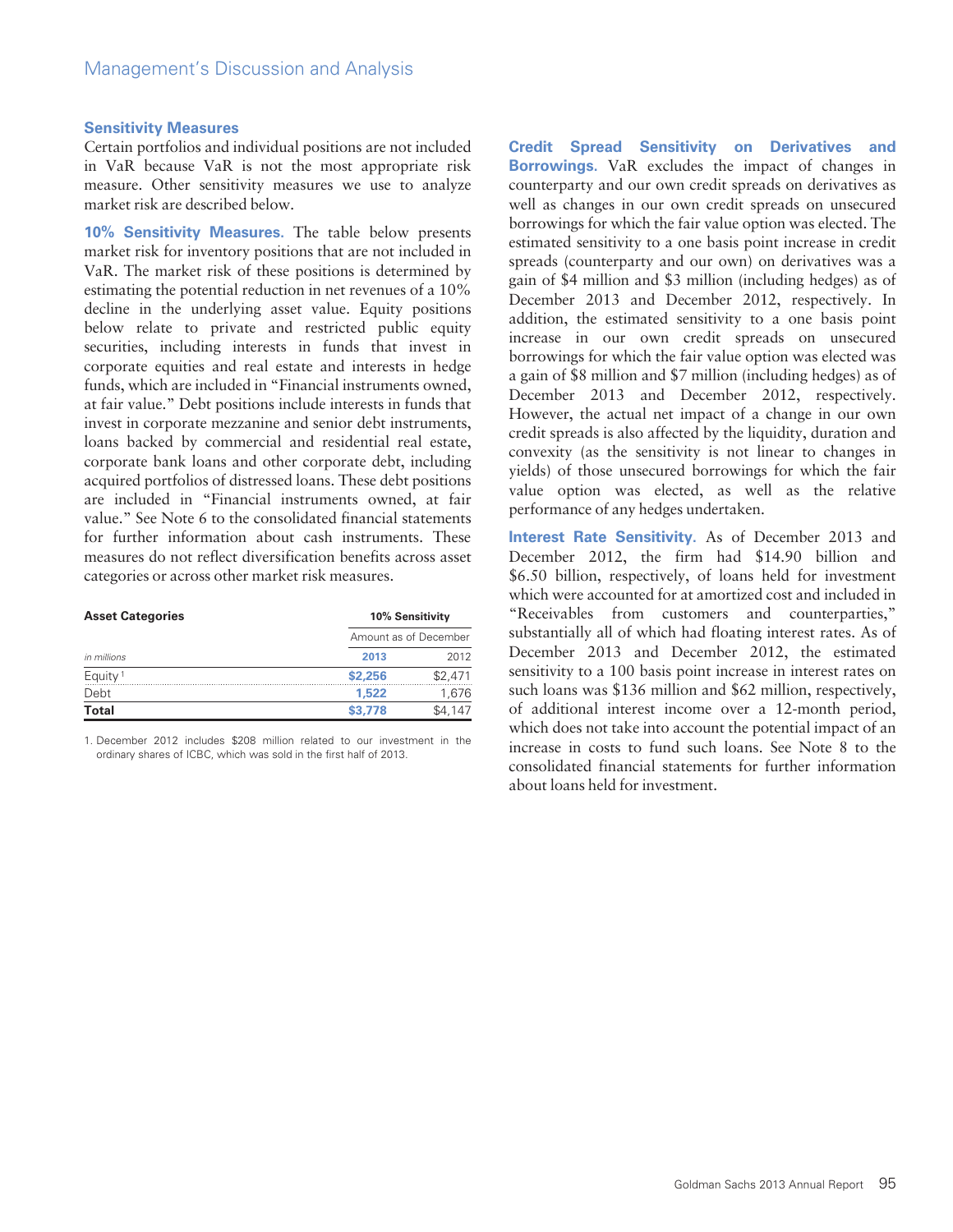## **Financial Statement Linkages to Market Risk Measures**

The firm employs a variety of risk measures, each described in the respective sections above, to monitor market risk across the consolidated statements of financial condition and consolidated statements of earnings. The related gains and losses on these positions are included in "Market making," "Other principal transactions," "Interest income" and "Interest expense." The table below presents certain categories in our consolidated statement of financial condition and the market risk measures used to assess those assets and liabilities. Certain categories on the consolidated statement of financial condition are incorporated in more than one risk measure.

| <b>Categories on the</b><br><b>Consolidated Statement of</b><br><b>Financial Condition Included</b><br>in Market Risk Measure                                                           | <b>Market Risk Measure</b>                                                                |
|-----------------------------------------------------------------------------------------------------------------------------------------------------------------------------------------|-------------------------------------------------------------------------------------------|
| Securities segregated for<br>regulatory and other purposes,<br>at fair value                                                                                                            | $\bullet$ VaR                                                                             |
| Collateralized agreements                                                                                                                                                               | $\bullet$ VaR                                                                             |
| Securities purchased under<br>agreements to resell, at<br>fair value                                                                                                                    |                                                                                           |
| Securities borrowed, at<br>fair value                                                                                                                                                   |                                                                                           |
| Receivables from customers and<br>counterparties                                                                                                                                        |                                                                                           |
| • Certain secured loans, at<br>fair value                                                                                                                                               | $\cdot$ VaR                                                                               |
| Loans held for investment,<br>at amortized cost                                                                                                                                         | Interest Rate Sensitivity                                                                 |
| Financial instruments owned,<br>at fair value                                                                                                                                           | $\bullet$ VaR<br>10% Sensitivity Measures<br>• Credit Spread<br>Sensitivity - Derivatives |
| Collateralized financings<br>Securities sold under<br>agreements to repurchase,<br>at fair value<br>• Securities loaned, at<br>fair value<br>Other secured financings,<br>at fair value | $\cdot$ VaR                                                                               |
| Financial instruments sold, but<br>not yet purchased, at fair value                                                                                                                     | $\cdot$ VaR<br>• Credit Spread<br>Sensitivity - Derivatives                               |
| Unsecured short-term<br>borrowings and unsecured<br>long-term borrowings,<br>at fair value                                                                                              | $\bullet$ VaR<br>• Credit Spread<br>Sensitivity - Borrowings                              |

### **Other Market Risk Considerations**

In addition, as of December 2013 and December 2012, we had commitments and held loans for which we have obtained credit loss protection from Sumitomo Mitsui Financial Group, Inc. See Note 18 to the consolidated financial statements for further information about such lending commitments.

Additionally, we make investments accounted for under the equity method and we also make direct investments in real estate, both of which are included in "Other assets" in the consolidated statements of financial condition. Direct investments in real estate are accounted for at cost less accumulated depreciation. See Note 12 to the consolidated financial statements for information on "Other assets."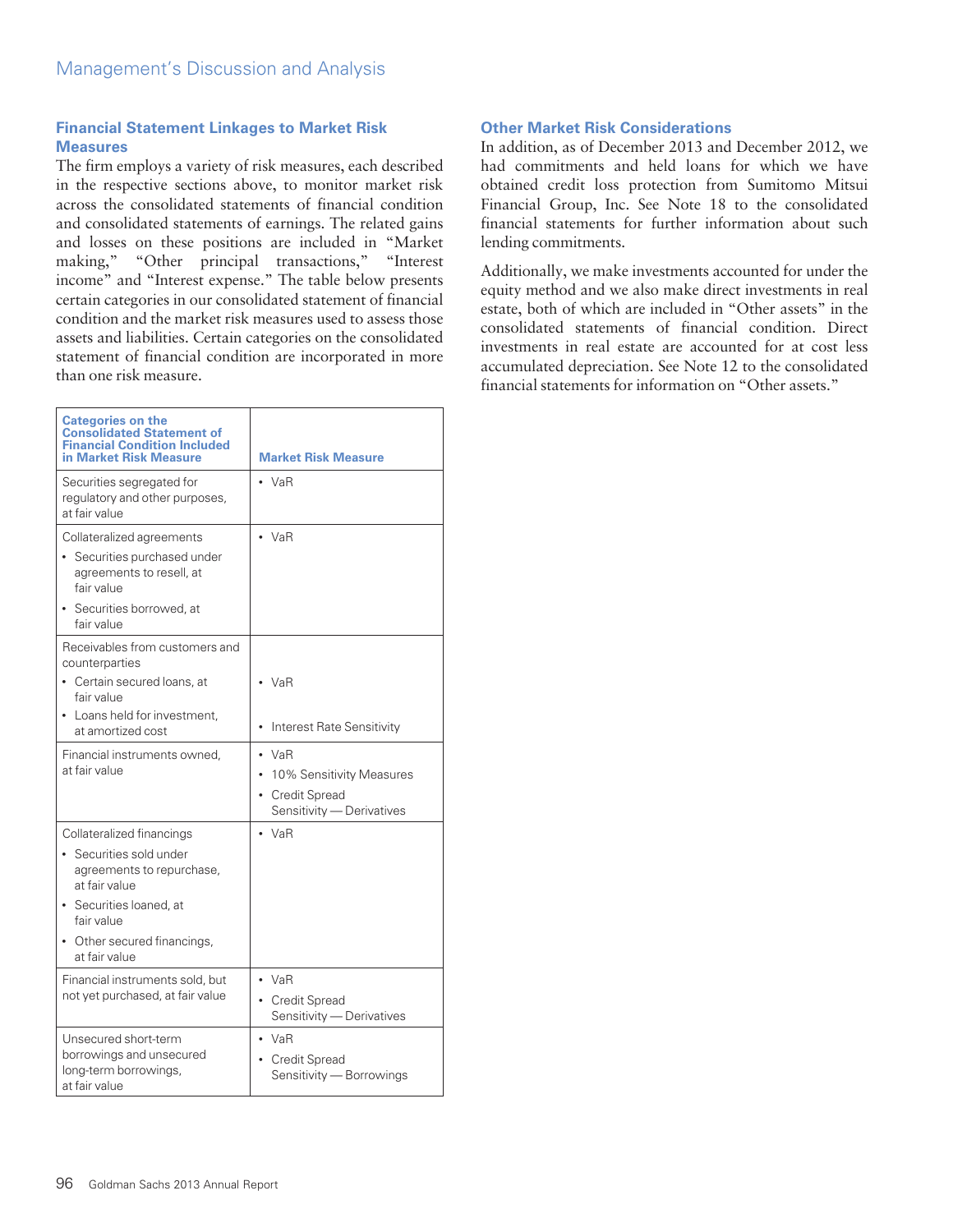# **Credit Risk Management**

## **Overview**

Credit risk represents the potential for loss due to the default or deterioration in credit quality of a counterparty (e.g., an OTC derivatives counterparty or a borrower) or an issuer of securities or other instruments we hold. Our exposure to credit risk comes mostly from client transactions in OTC derivatives and loans and lending commitments. Credit risk also comes from cash placed with banks, securities financing transactions (i.e., resale and repurchase agreements and securities borrowing and lending activities) and receivables from brokers, dealers, clearing organizations, customers and counterparties.

Credit Risk Management, which is independent of the revenue-producing units and reports to the firm's chief risk officer, has primary responsibility for assessing, monitoring and managing credit risk at the firm. The Credit Policy Committee and the Firmwide Risk Committee establish and review credit policies and parameters. In addition, we hold other positions that give rise to credit risk (e.g., bonds held in our inventory and secondary bank loans). These credit risks are captured as a component of market risk measures, which are monitored and managed by Market Risk Management, consistent with other inventory positions. The firm also enters into derivatives to manage market risk exposures. Such derivatives also give rise to credit risk which is monitored and managed by Credit RiskManagement.

Policies authorized by the Firmwide Risk Committee and the Credit Policy Committee prescribe the level of formal approval required for the firm to assume credit exposure to a counterparty across all product areas, taking into account any applicable netting provisions, collateral or other credit risk mitigants.

### **Credit Risk Management Process**

Effective management of credit risk requires accurate and timely information, a high level of communication and knowledge of customers, countries, industries and products. Our process for managing credit risk includes:

- approving transactions and setting and communicating credit exposure limits;
- ‰ monitoring compliance with established credit exposure limits;
- assessing the likelihood that a counterparty will default on its payment obligations;
- ‰ measuring the firm's current and potential credit exposure and losses resulting from counterparty default;
- reporting of credit exposures to senior management, the Board and regulators;
- use of credit risk mitigants, including collateral and hedging; and
- communication and collaboration with other independent control and support functions such as operations, legal and compliance.

As part of the risk assessment process, Credit Risk Management performs credit reviews which include initial and ongoing analyses of our counterparties. A credit review is an independent judgment about the capacity and willingness of a counterparty to meet its financial obligations. For substantially all of our credit exposures, the core of our process is an annual counterparty review. A counterparty review is a written analysis of a counterparty's business profile and financial strength resulting in an internal credit rating which represents the probability of default on financial obligations to the firm. The determination of internal credit ratings incorporates assumptions with respect to the counterparty's future business performance, the nature and outlook for the counterparty's industry, and the economic environment. Senior personnel within Credit Risk Management, with expertise in specific industries, inspect and approve credit reviews and internal credit ratings.

Our global credit risk management systems capture credit exposure to individual counterparties and on an aggregate basis to counterparties and their subsidiaries (economic groups). These systems also provide management with comprehensive information on our aggregate credit risk by product, internal credit rating, industry, country and region.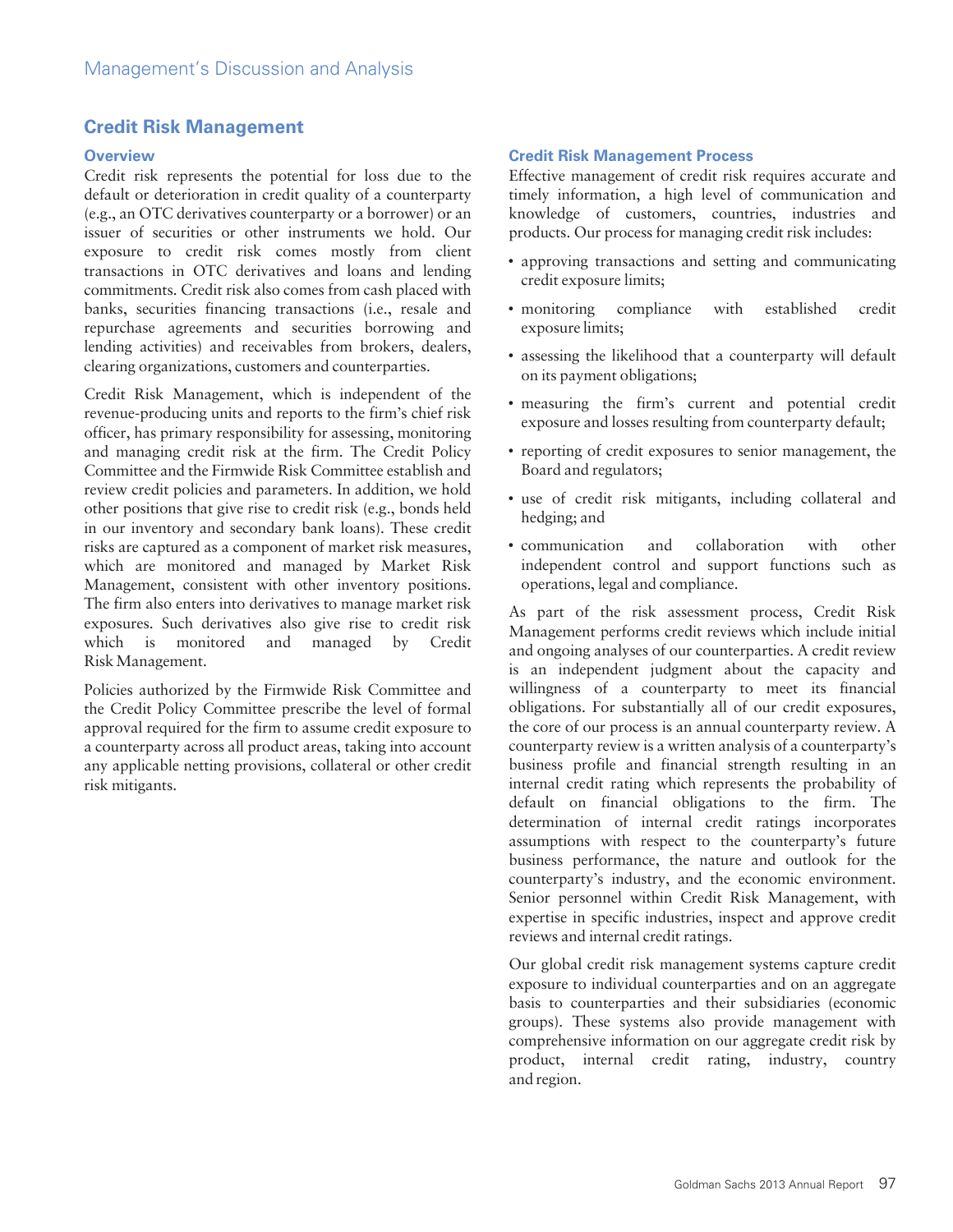### **Risk Measures and Limits**

We measure our credit risk based on the potential loss in an event of non-payment by a counterparty. For derivatives and securities financing transactions, the primary measure is potential exposure, which is our estimate of the future exposure that could arise over the life of a transaction based on market movements within a specified confidence level. Potential exposure takes into account netting and collateral arrangements. For loans and lending commitments, the primary measure is a function of the notional amount of the position. We also monitor credit risk in terms of current exposure, which is the amount presently owed to the firm after taking into account applicable netting and collateral.

We use credit limits at various levels (counterparty, economic group, industry, country) to control the size of our credit exposures. Limits for counterparties and economic groups are reviewed regularly and revised to reflect changing appetites for a given counterparty or group of counterparties. Limits for industries and countries are based on the firm's risk tolerance and are designed to allow for regular monitoring, review, escalation and management of credit risk concentrations.

### **Stress Tests/Scenario Analysis**

We use regular stress tests to calculate the credit exposures, including potential concentrations that would result from applying shocks to counterparty credit ratings or credit risk factors (e.g., currency rates, interest rates, equity prices). These shocks include a wide range of moderate and more extreme market movements. Some of our stress tests include shocks to multiple risk factors, consistent with the occurrence of a severe market or economic event. In the case of sovereign default, we estimate the direct impact of the default on our sovereign credit exposures, changes to our credit exposures arising from potential market moves in response to the default, and the impact of credit market deterioration on corporate borrowers and counterparties that may result from the sovereign default. Unlike potential exposure, which is calculated within a specified confidence level, with a stress test there is generally no assumed probability of these events occurring.

We run stress tests on a regular basis as part of our routine risk management processes and conduct tailored stress tests on an ad hoc basis in response to market developments. Stress tests are regularly conducted jointly with the firm's market and liquidity risk functions.

### **Risk Mitigants**

To reduce our credit exposures on derivatives and securities financing transactions, we may enter into netting agreements with counterparties that permit us to offset receivables and payables with such counterparties. We may also reduce credit risk with counterparties by entering into agreements that enable us to obtain collateral from them on an upfront or contingent basis and/or to terminate transactions if the counterparty's credit rating falls below a specified level. We monitor the fair value of the collateral on a daily basis to ensure that our credit exposures are appropriately collateralized. We seek to minimize exposures where there is a significant positive correlation between the creditworthiness of our counterparties and the market value of collateral we receive.

For loans and lending commitments, depending on the credit quality of the borrower and other characteristics of the transaction, we employ a variety of potential risk mitigants. Risk mitigants include: collateral provisions, guarantees, covenants, structural seniority of the bank loan claims and, for certain lending commitments, provisions in the legal documentation that allow the firm to adjust loan amounts, pricing, structure and other terms as market conditions change. The type and structure of risk mitigants employed can significantly influence the degree of credit risk involved in a loan.

When we do not have sufficient visibility into a counterparty's financial strength or when we believe a counterparty requires support from its parent company, we may obtain third-party guarantees of the counterparty's obligations. We may also mitigate our credit risk using credit derivatives or participation agreements.

### **Credit Exposures**

As of December 2013, our credit exposures decreased as compared with December 2012, primarily reflecting decreases in OTC derivatives, cash and securities financing exposures, partially offset by an increase in loans and lending commitments. The percentage of our credit exposure arising from non-investment-grade counterparties (based on our internally determined public rating agency equivalents) increased from December 2012, primarily reflecting an increase in loans and lending commitments. During 2013, counterparty defaults primarily occurred within OTC derivatives and loans and lending commitments. The number of counterparty defaults during 2013 remained low and was less than 0.5% of all counterparties. Counterparty defaults were higher in 2013 (there were approximately 10 additional defaults compared with 2012), primarily related to OTC derivatives. Estimated losses associated with these defaults were higher compared with the prior year and were not material to the firm.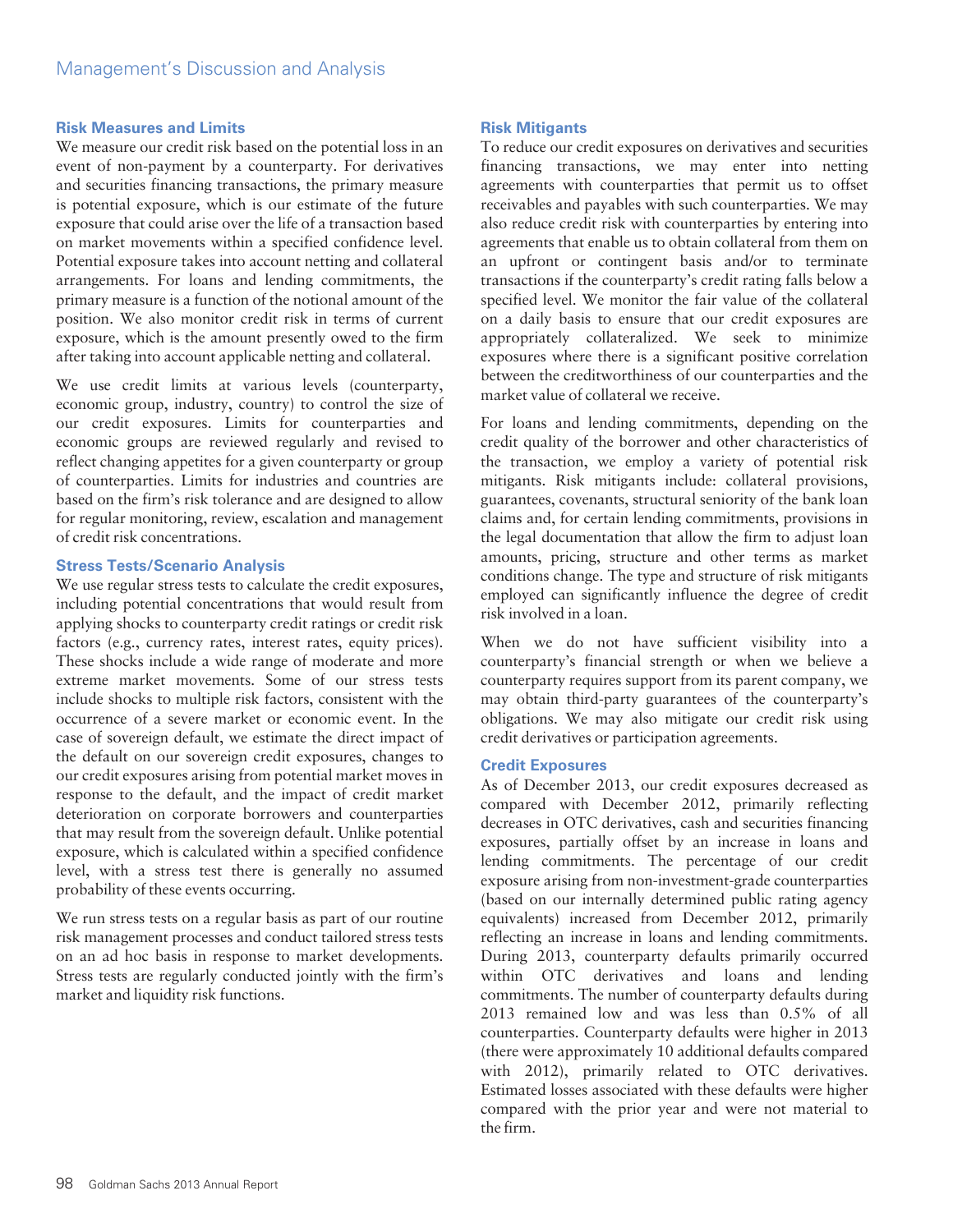The firm's credit exposures are described further below.

**Cash and Cash Equivalents.** Cash and cash equivalents include both interest-bearing and non-interest-bearing deposits. To mitigate the risk of credit loss, we place substantially all of our deposits with highly-rated banks and central banks.

**OTC Derivatives.** The firm's credit exposure on OTC derivatives arises primarily from our market-making activities. The firm, as a market maker, enters into derivative transactions to provide liquidity to clients and to facilitate the transfer and hedging of their risks. The firm also enters into derivatives to manage market risk exposures. We manage our credit exposure on OTC derivatives using the credit risk process, measures, limits and risk mitigants described above.

Derivatives are reported on a net-by-counterparty basis (i.e., the net payable or receivable for derivative assets and liabilities for a given counterparty) when a legal right of setoff exists under an enforceable netting agreement. Derivatives are accounted for at fair value, net of cash collateral received or posted under enforceable credit support agreements. We generally enter into OTC derivatives transactions under bilateral collateral arrangements with daily exchange of collateral.

As credit risk is an essential component of fair value, the firm includes a credit valuation adjustment (CVA) in the fair value of derivatives to reflect counterparty credit risk,

as described in Note 7 to the consolidated financial statements. CVA is a function of the present value of expected exposure, the probability of counterparty default and the assumed recovery upon default.

The tables below present the distribution of our exposure to OTC derivatives by tenor, based on expected duration for mortgage-related credit derivatives and generally on remaining contractual maturity for other derivatives, both before and after the effect of collateral and netting agreements. Receivable and payable balances for the same counterparty across tenor categories are netted under enforceable netting agreements, and cash collateral received is netted under enforceable credit support agreements. Receivable and payable balances with the same counterparty in the same tenor category are netted within such tenor category. Net credit exposure in the tables below represents OTC derivative assets, all of which are included in "Financial instruments owned, at fair value," less cash collateral and the fair value of securities collateral, primarily U.S. government and federal agency obligations and non-U.S. government and agency obligations, received under credit support agreements, which management considers when determining credit risk, but such collateral is not eligible for netting under U.S. GAAP. The categories shown reflect our internally determined public rating agency equivalents.

|                                                |          | As of December 2013 |                       |           |                |                                           |                                      |  |  |  |  |
|------------------------------------------------|----------|---------------------|-----------------------|-----------|----------------|-------------------------------------------|--------------------------------------|--|--|--|--|
| in millions<br><b>Credit Rating Equivalent</b> | $0 - 12$ | - 5<br>Years        | 5 Years<br>or Greater | Total     | <b>Netting</b> | <b>OTC</b><br><b>Derivative</b><br>Assets | <b>Net Credit</b><br><b>Exposure</b> |  |  |  |  |
| AAA/Aaa                                        |          | .470                | .450                  | 393       |                | 306                                       | 2.159                                |  |  |  |  |
| AA/Aa2                                         | 3.463    | 7.642               | 29,926                | .031      | (27.918)       |                                           | 3.596                                |  |  |  |  |
| A/A2                                           | 12.693   | 25.666              | 29<br>701             | 68.060    | 8031<br>.      | 19.257                                    | .188                                 |  |  |  |  |
| BBB/Baa2                                       | 377      | 10.112              | 24.013                | 38.502    | 213)           | 9.289                                     | .952                                 |  |  |  |  |
| BB/Ba2 or lower                                | 2.972    | 6.188               |                       | 3.431     |                |                                           | .381                                 |  |  |  |  |
| Unrated                                        | 1.289    |                     | 238                   | .572      | 9              | 1.563                                     | .144                                 |  |  |  |  |
| <b>Total</b>                                   | .267     | .123                |                       | \$166.989 |                | .602                                      | .420                                 |  |  |  |  |

|                                                |                    |              |                       |           | As of December 2012 |                             |                        |  |  |  |  |  |  |  |
|------------------------------------------------|--------------------|--------------|-----------------------|-----------|---------------------|-----------------------------|------------------------|--|--|--|--|--|--|--|
| in millions<br><b>Credit Rating Equivalent</b> | $0 - 12$<br>Months | - 5<br>Years | 5 Years<br>or Greater | Total     | Nettina             | OTC<br>Derivative<br>Assets | Net Credit<br>Exposure |  |  |  |  |  |  |  |
| AAA/Aaa                                        | 494                | .934         | 778                   | 206<br>R  | .476)               | .730                        | 3.443                  |  |  |  |  |  |  |  |
| AA/Aa2                                         | .631               | 483.         | .357<br>20.           | 32.471    | )26)                | 16.445                      | 10.467                 |  |  |  |  |  |  |  |
| A/A2                                           | 13.422             | 26.550       | .797<br>42            | .769      | (57)<br>.868)       | 24.901                      | 16.326                 |  |  |  |  |  |  |  |
| BBB/Baa2                                       | .032               | 173          | 27.676                | 46.881    | 962)                | 13.919                      | $+0.577$               |  |  |  |  |  |  |  |
| BB/Ba2 or lower                                | .489               | 5.762        | 1.676                 | 15.927    | 16)                 | 6.81                        | .544                   |  |  |  |  |  |  |  |
| Unrated                                        | 326                | 92           | 358                   | .61       | [13]                | 1.598                       | ,259                   |  |  |  |  |  |  |  |
| <b>Fotal</b>                                   | \$28.394           | \$54.829     | \$101,642             | \$184,865 | 461                 | 404                         | .616                   |  |  |  |  |  |  |  |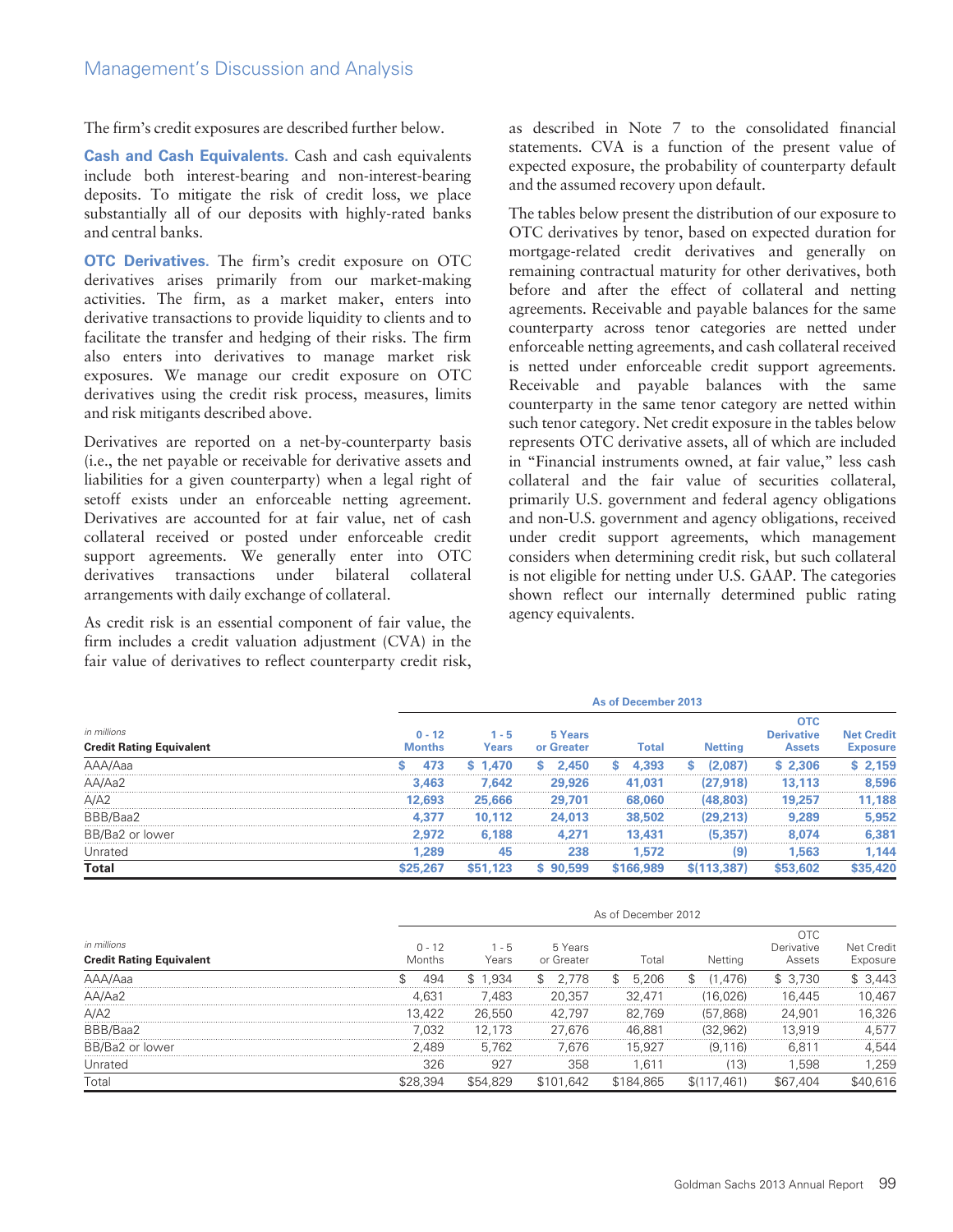**Lending and Financing Activities.** We manage the firm's lending and financing activities using the credit risk process, measures, limits and risk mitigants described above. Other lending positions, including secondary trading positions, are risk-managed as a component of market risk.

- ‰ **Lending Activities.** The firm's lending activities include lending to investment-grade and non-investment-grade corporate borrowers. Loans and lending commitments associated with these activities are principally used for operating liquidity and general corporate purposes or in connection with contingent acquisitions. The firm's lending activities also include extending loans to borrowers that are secured by commercial and other real estate. See the tables below for further information about our credit exposures associated with these lending activities.
- ‰ **Securities Financing Transactions.** The firm enters into securities financing transactions in order to, among other things, facilitate client activities, invest excess cash, acquire securities to cover short positions and finance certain firm activities. The firm bears credit risk related to resale agreements and securities borrowed only to the extent that cash advanced or the value of securities pledged or delivered to the counterparty exceeds the value of the collateral received. The firm also has credit exposure on repurchase agreements and securities loaned to the extent that the value of securities pledged or delivered to the counterparty for these transactions exceeds the amount of cash or collateral received. Securities collateral obtained for securities financing transactions primarily includes U.S. government and federal agency obligations and non-U.S. government and agency obligations. We manage our credit risk on securities financing transactions using the credit risk process, measures, limits and risk mitigants described above. We had approximately \$29 billion and \$37 billion as of December 2013 and December 2012, respectively, of credit exposure related to securities financing transactions reflecting both netting agreements and collateral that management considers when determining credit risk.
- ‰ **Other Credit Exposures.** The firm is exposed to credit risk from its receivables from brokers, dealers and clearing organizations and customers and counterparties. Receivables from brokers, dealers and clearing organizations are primarily comprised of initial cash margin placed with clearing organizations and receivables related to sales of securities which have traded, but not yet settled. These receivables generally have minimal credit risk due to the low probability of clearing organization default and the short-term nature of receivables related to securities settlements. Receivables from customers and counterparties are generally comprised of collateralized receivables related to customer securities transactions and generally have minimal credit risk due to both the value of the collateral received and the short-term nature of these receivables. Our net credit exposure related to these activities was approximately \$18 billion as of both December 2013 and December 2012, and was primarily comprised of initial margin (both cash and securities) placed with clearing organizations.

In addition, the firm extends other loans and lending commitments to its private wealth clients that are generally longer-term in nature and are primarily secured by residential real estate or other assets. The gross exposure related to such loans and lending commitments was approximately \$11 billion and \$7 billion as of December 2013 and December 2012, respectively. The fair value of the collateral received against such loans and lending commitments exceeded the gross exposure as of both December 2013 and December 2012.

## **Credit Exposure by Industry, Region and Credit Quality**

The tables below present the firm's credit exposures related to cash, OTC derivatives, and loans and lending commitments (excluding Securities Financing Transactions and Other Credit Exposures above) broken down by industry, region and credit quality.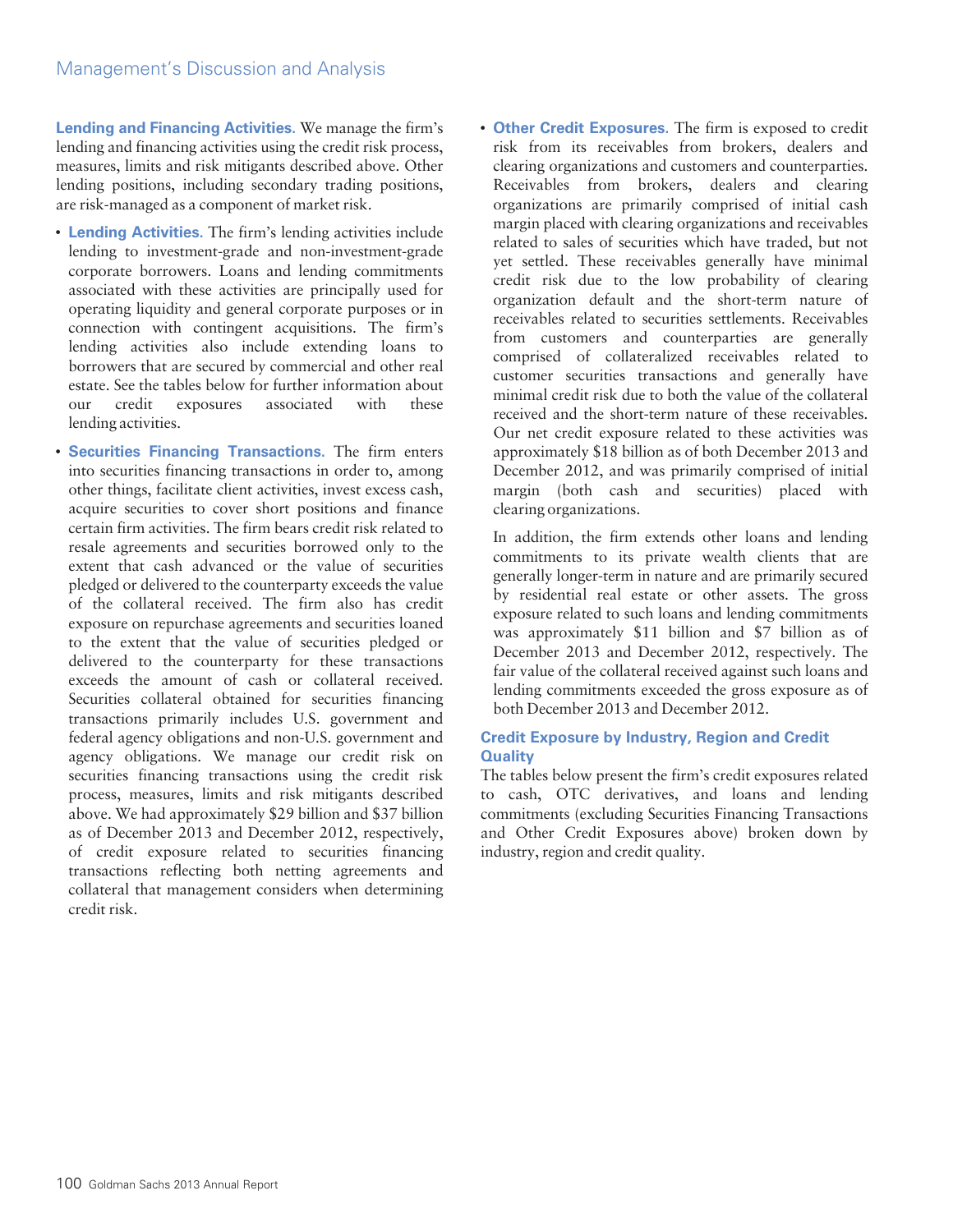## **Credit Exposure by Industry**

|                                                  |          |      | Cash           | <b>OTC</b> Derivatives | Loans and Lending<br>Commitments <sup>1</sup> |                |           |          |
|--------------------------------------------------|----------|------|----------------|------------------------|-----------------------------------------------|----------------|-----------|----------|
|                                                  |          |      | As of December |                        | As of December                                | As of December |           |          |
| in millions                                      |          | 2013 | 2012           | 2013                   | 2012                                          |                | 2013      | 2012     |
| Asset Managers & Funds                           |          | 91   |                | \$10.812               | \$10,552                                      |                | 2.075     | .673     |
| Banks, Brokers & Other Financial Institutions    | 9.742    |      | 10.507         | 11.448                 | 21,310                                        |                | 11.824    | 6.192    |
| Consumer Products, Non-Durables & Retail         |          |      |                | 3.448                  | 1.516                                         |                | 16.477    | 13.304   |
| Government & Central Banks                       | 51       | .294 | 62.162         | 13.446                 | 14.729                                        |                | 1.897     | 1,782    |
| <b>Healthcare &amp; Education</b>                |          |      |                | 2.157                  | 3.764                                         |                | 12.283    | 7.717    |
| Insurance                                        |          |      |                |                        | 4.214                                         |                | 3.085     | 3.199    |
| Natural Resources & Utilities                    |          |      |                |                        | 4.383                                         |                | 17.970    | 16.360   |
| <b>Real Estate</b>                               |          |      |                | 388                    | 381                                           |                | 8.550     | 3.796    |
| Technology, Media, Telecommunications & Services |          |      |                | 2.124                  | 2.016                                         |                | 16.740    | 7.674    |
| Transportation                                   |          |      |                | 673                    | 1.207                                         |                | 6.729     | 6.557    |
| Other                                            |          |      |                | 1.554                  | 3.332                                         |                | 7.695     | 4,650    |
| Total                                            | \$61.133 |      | \$72,669       | \$53,602               | \$67,404                                      |                | \$105,325 | \$82,904 |

#### **Credit Exposure by Region**

|                                |          | Cash<br>As of December |          | <b>OTC</b> Derivatives<br>As of December | Loans and Lending<br>Commitments <sup>1</sup><br>As of December |          |
|--------------------------------|----------|------------------------|----------|------------------------------------------|-----------------------------------------------------------------|----------|
| in millions                    | 2013     | 2012                   | 2013     | 2012                                     | 2013                                                            | 2012     |
| Americas                       | \$54,470 | \$65,193               | \$21,423 | \$32,968                                 | \$77.710                                                        | \$59,792 |
| Europe, Middle East and Africa | 2.143    | .683                   | 25,983   | 26.739                                   | 25.222                                                          | 21.104   |
| Asia                           | 4.520    | 5.793                  | 6.196    | 7.697                                    | 2.393                                                           | 2,008    |
| <b>Total</b>                   | \$61.133 | \$72,669               | \$53,602 | \$67,404                                 | \$105.325                                                       | \$82,904 |

#### **Credit Exposure by Credit Quality**

|                                 |          | Cash           |          |             | Loans and Lending<br>Commitments <sup>1</sup> |                |  |
|---------------------------------|----------|----------------|----------|-------------|-----------------------------------------------|----------------|--|
| in millions                     |          | As of December |          |             |                                               | As of December |  |
| <b>Credit Rating Equivalent</b> | 2013     | 2012           | 2013     | 2012        | 2013                                          | 2012           |  |
| AAA/Aaa                         | \$50.519 | \$59.825       | .306     | .730<br>\$3 | 3.079                                         | .179           |  |
| AA/Aa2                          | 2.748    | 6.356          | 13.113   | 16.445      | 7.001                                         | $'$ .220       |  |
| A/A2                            | 6.821    | 5.068          | 19.257   | 24.901      | 23.250                                        | .901<br>21     |  |
| BBB/Baa2                        | 527      | 326            | 9.289    | 13.919      | 30.496                                        | 26.313         |  |
| BB/Ba2 or lower                 | 518      | 094            | 8.074    | հ Զ1<br>    |                                               | 25.291         |  |
| Unrated                         |          |                | 1.563    | .598        | 385                                           |                |  |
| Total                           | \$61.133 | \$72,669       | \$53,602 | \$67,404    | \$105,325                                     | \$82.904       |  |

1. Includes approximately \$23 billion and \$12 billion of loans as of December 2013 and December 2012, respectively, and approximately \$82 billion and \$71 billion of lending commitments as of December 2013 and December 2012, respectively. Excludes certain loans and related lending commitments that are risk-managed as part of market risk using VaR and sensitivity measures.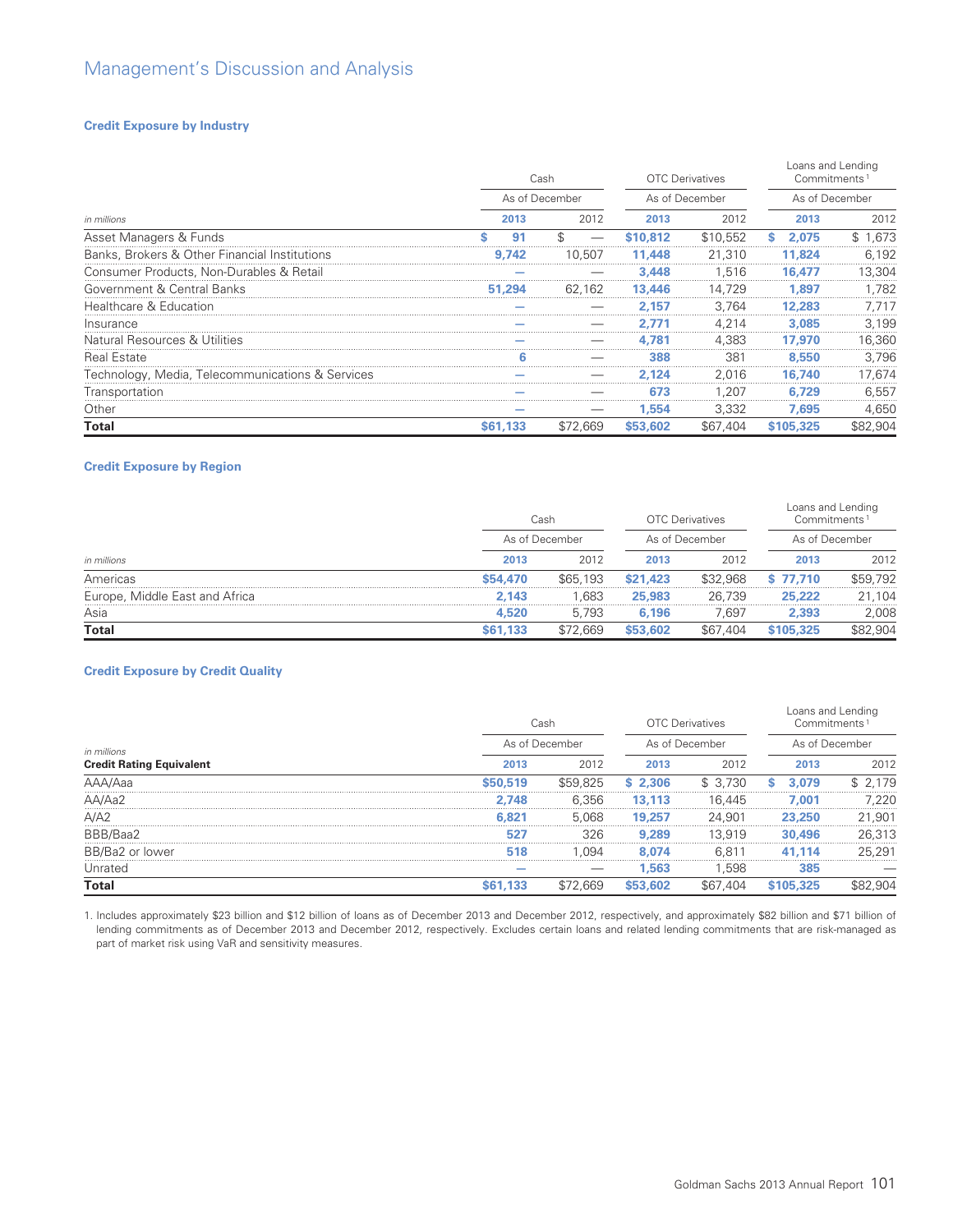### **Selected Country Exposures**

There have been continuing concerns about European sovereign debt risk and its impact on the European banking system and a number of European member states have experienced significant credit deterioration. The most pronounced market concerns relate to Greece, Ireland, Italy, Portugal and Spain. The tables below present our credit exposure (both gross and net of hedges) to all sovereigns, financial institutions and corporate counterparties or borrowers in these countries. Credit exposure represents the potential for loss due to the default or deterioration in credit quality of a counterparty or borrower. In addition, the tables include the market exposure of our long and short inventory for which the issuer or underlier is located in these countries.

Market exposure represents the potential for loss in value of our inventory due to changes in market prices. There is no overlap between the credit and market exposures in the tables below.

The country of risk is determined by the location of the counterparty, issuer or underlier's assets, where they generate revenue, the country in which they are headquartered, and/or the government whose policies affect their ability to repay their obligations.

|                       | As of December 2013    |                                        |              |                               |                |                                                                              |                                                     |                                                  |             |                        |                                           |                                                  |
|-----------------------|------------------------|----------------------------------------|--------------|-------------------------------|----------------|------------------------------------------------------------------------------|-----------------------------------------------------|--------------------------------------------------|-------------|------------------------|-------------------------------------------|--------------------------------------------------|
|                       | <b>Credit Exposure</b> |                                        |              |                               |                |                                                                              |                                                     |                                                  |             | <b>Market Exposure</b> |                                           |                                                  |
| in millions           |                        | <b>OTC</b><br><b>Loans Derivatives</b> | <b>Other</b> | <b>Gross</b><br><b>Funded</b> |                | <b>Total Net</b><br><b>Funded</b><br><b>Credit</b><br><b>Hedges Exposure</b> | <b>Unfunded</b><br><b>Credit</b><br><b>Exposure</b> | <b>Total</b><br><b>Credit</b><br><b>Exposure</b> | <b>Debt</b> | <b>Equities</b><br>and | <b>Credit</b><br><b>Other Derivatives</b> | <b>Total</b><br><b>Market</b><br><b>Exposure</b> |
| Greece                |                        |                                        |              |                               |                |                                                                              |                                                     |                                                  |             |                        |                                           |                                                  |
| Sovereign             | Ŝ                      | 233                                    | s            | \$<br>233S                    | (72)           | 161<br>s                                                                     | \$                                                  | 161<br>\$.                                       | 12<br>\$    | \$<br>۰                | (2)<br>S                                  | \$<br>10                                         |
| Non-Sovereign         |                        | 6                                      |              | 6                             | ۰              | 6                                                                            |                                                     | 6                                                | 10          | 3                      | 3                                         | 16                                               |
| <b>Total Greece</b>   |                        | 239                                    |              | 239                           | (72)           | 167                                                                          |                                                     | 167                                              | 22          | 3                      | 1                                         | 26                                               |
| Ireland<br>Sovereign  |                        | 7                                      | 125          | 132                           |                | 132                                                                          |                                                     | 132                                              | (48)        | -                      | (162)                                     | (210)                                            |
| Non-Sovereign         | 373                    | 356                                    | 127          | 856                           | (5)            | 851                                                                          | 41                                                  | 892                                              | 291         | 91                     | 108                                       | 490                                              |
| <b>Total Ireland</b>  | 373                    | 363                                    | 252          | 988                           | (5)            | 983                                                                          | 41                                                  | 1.024                                            | 243         | 91                     | (54)                                      | 280                                              |
| Italy                 |                        |                                        |              |                               |                |                                                                              |                                                     |                                                  |             |                        |                                           |                                                  |
| Sovereign             |                        | 1.704                                  | 2            | 1.706                         | (1.691)        | 15                                                                           |                                                     | 15                                               | 371         |                        | 62                                        | 433                                              |
| Non-Sovereian         | 10                     | 527                                    | 195          | 732                           | (31)           | 701                                                                          | 660                                                 | 1.361                                            | 361         | (13)                   | (794)                                     | (446)                                            |
| <b>Total Italy</b>    | 10                     | 2.231                                  | 197          | 2.438                         | (1.722)        | 716                                                                          | 660                                                 | 1.376                                            | 732         | (13)                   | (732)                                     | (13)                                             |
| Portugal              |                        |                                        |              |                               |                |                                                                              |                                                     |                                                  |             |                        |                                           |                                                  |
| Sovereign             |                        |                                        | 103          | 103                           |                | 103                                                                          |                                                     | 103                                              | (27)        |                        | (73)                                      | (100)                                            |
| Non-Sovereign         |                        | 16                                     | 20           | 36                            |                | 36                                                                           |                                                     | 36                                               | 126         | -                      | (112)                                     | 14                                               |
| <b>Total Portugal</b> |                        | 16                                     | 123          | 139                           |                | 139                                                                          |                                                     | 139                                              | 99          |                        | (185)                                     | (86)                                             |
| Spain                 |                        |                                        |              |                               |                |                                                                              |                                                     |                                                  |             |                        |                                           |                                                  |
| Sovereign             |                        | 52                                     |              | 52                            |                | 52                                                                           |                                                     | 52                                               | 930         |                        | 223                                       | 1,153                                            |
| Non-Sovereign         | 1,025                  | 230                                    | 65           | 1,320                         | (93)           | 1,227                                                                        | 855                                                 | 2,082                                            | 1,490       | 158                    | (1, 144)                                  | 504                                              |
| <b>Total Spain</b>    | 1.025                  | 282                                    | 65           | 1.372                         | (93)           | 1,279                                                                        | 855                                                 | 2,134                                            | 2,420       | 158                    | (921)                                     | 1,657                                            |
| <b>Total</b>          | \$1,4081               | \$3,131 <sup>2</sup> \$637             |              | \$5,176                       | $$(1.892)^{3}$ | \$3,284                                                                      | \$1,556                                             | \$4,840                                          | \$3,516     | \$239                  | \$(1,891) <sup>3</sup>                    | \$1,864                                          |

1. Principally consists of loans collateralized by cash, securities and real estate.

2. Includes the benefit of \$4.4 billion of cash and U.S. Treasury securities collateral and excludes non-U.S. government and agency obligations and corporate securities collateral of \$254 million.

3. Includes written and purchased credit derivative notionals reduced by the fair values of such credit derivatives.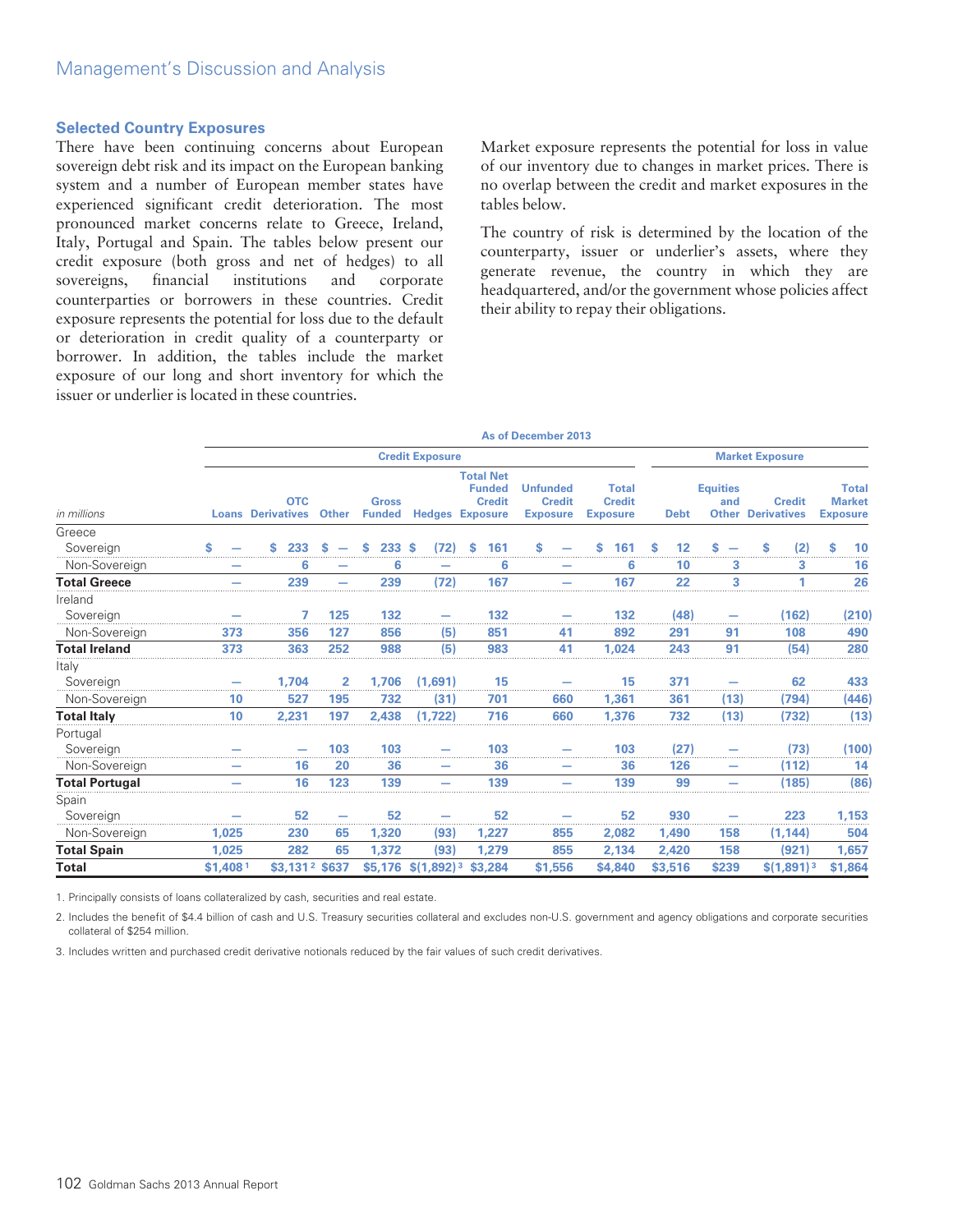|                      |                                    |             |            |                |                 |                | As of December 2012                    |                                       |                             |         |                          |                       |                             |
|----------------------|------------------------------------|-------------|------------|----------------|-----------------|----------------|----------------------------------------|---------------------------------------|-----------------------------|---------|--------------------------|-----------------------|-----------------------------|
|                      | Credit Exposure<br>Market Exposure |             |            |                |                 |                |                                        |                                       |                             |         |                          |                       |                             |
| in millions          | Loans                              | Derivatives | <b>OTC</b> | Other          | Gross<br>Funded | Hedges         | <b>Total Net</b><br>Credit<br>Exposure | Funded Unfunded<br>Credit<br>Exposure | Total<br>Credit<br>Exposure | Debt    | Equities<br>and<br>Other | Credit<br>Derivatives | Total<br>Market<br>Exposure |
| Greece               |                                    |             |            |                |                 |                |                                        |                                       |                             |         |                          |                       |                             |
| Sovereign            | \$                                 |             |            | \$             | \$              | \$             | \$                                     |                                       | \$                          | 30      | \$                       | \$                    | \$<br>30                    |
| Non-Sovereign        |                                    |             | 5          |                | 6               |                | 6                                      |                                       | 6                           | 65      | 15                       | (5)                   | 75                          |
| <b>Total Greece</b>  |                                    |             | 5          | 1              | 6               |                | 6                                      |                                       | 6                           | 95      | 15                       | (5)                   | 105                         |
| Ireland              |                                    |             |            |                |                 |                |                                        |                                       |                             |         |                          |                       |                             |
| Sovereign            |                                    |             |            | 103            | 104             |                | 104                                    |                                       | 104                         | 8       |                          | (150)                 | (142)                       |
| Non-Sovereign        |                                    |             | 126        | 36             | 162             |                | 162                                    |                                       | 162                         | 801     | 74                       | 155                   | 1,030                       |
| <b>Total Ireland</b> |                                    |             | 127        | 139            | 266             |                | 266                                    |                                       | 266                         | 809     | 74                       | 5                     | 888                         |
| Italy                |                                    |             |            |                |                 |                |                                        |                                       |                             |         |                          |                       |                             |
| Sovereign            |                                    |             | 1,756      |                | 1,757           | (1,714)        | 43                                     |                                       | 43                          | (415)   |                          | (603)                 | (1,018)                     |
| Non-Sovereign        | 43                                 |             | 560        | 129            | 732             | (33)           | 699                                    | 587                                   | 1,286                       | 434     | 65                       | (996)                 | (497)                       |
| Total Italy          | 43                                 |             | 2,316      | 130            | 2,489           | (1.747)        | 742                                    | 587                                   | 1,329                       | 19      | 65                       | (1,599)               | (1, 515)                    |
| Portugal             |                                    |             |            |                |                 |                |                                        |                                       |                             |         |                          |                       |                             |
| Sovereign            |                                    |             | 141        | 61             | 202             |                | 202                                    |                                       | 202                         | 155     |                          | (226)                 | (71)                        |
| Non-Sovereign        |                                    |             | 44         | 2              | 46              |                | 46                                     |                                       | 46                          | 168     | (6)                      | (133)                 | 29                          |
| Total Portugal       |                                    |             | 185        | 63             | 248             |                | 248                                    |                                       | 248                         | 323     | (6)                      | (359)                 | (42)                        |
| Spain                |                                    |             |            |                |                 |                |                                        |                                       |                             |         |                          |                       |                             |
| Sovereign            |                                    |             | 75         |                | 75              |                | 75                                     |                                       | 75                          | 986     |                          | (268)                 | 718                         |
| Non-Sovereign        | 1,048                              |             | 259        | 23             | 1,330           | (95)           | 1,235                                  | 733                                   | 1,968                       | 1,268   | 83                       | (186)                 | 1,165                       |
| <b>Total Spain</b>   | 1,048                              |             | 334        | 23             | 1,405           | (95)           | 1,310                                  | 733                                   | 2,043                       | 2,254   | 83                       | (454)                 | 1,883                       |
| Total                | \$1,0911                           |             |            | \$2,9672 \$356 | \$4,414         | $$(1,842)^{3}$ | \$2,572                                | \$1,320                               | \$3,892                     | \$3,500 | \$231                    | $$(2,412)^{3}$        | \$1,319                     |

1. Principally consists of loans for which the fair value of collateral exceeds the carrying value of such loans.

2. Includes the benefit of \$6.6 billion of cash and U.S. Treasury securities collateral and excludes non-U.S. government and agency obligations and corporate securities collateral of \$357 million.

3. Includes written and purchased credit derivative notionals reduced by the fair values of such credit derivatives.

We economically hedge our exposure to written credit derivatives by entering into offsetting purchased credit derivatives with identical underlyings. Where possible, we endeavor to match the tenor and credit default terms of such hedges to that of our written credit derivatives. Substantially all purchased credit derivatives included above are bought from investment-grade counterparties domiciled outside of these countries and are collateralized with cash, U.S. Treasury securities or German government agency obligations. The gross purchased and written credit derivative notionals across the above countries for singlename and index credit default swaps (included in 'Hedges' and 'Credit Derivatives' in the tables above) were \$154.6 billion and \$148.2 billion, respectively, as of December 2013, and \$179.4 billion and \$168.6 billion, respectively, as of December 2012. Including netting under legally enforceable netting agreements, within each and across all of the countries above, the purchased and written credit derivative notionals for single-name and index credit default swaps were \$22.3 billion and \$15.8 billion, respectively, as of December 2013, and \$26.0 billion and \$15.3 billion, respectively, as of December 2012. These notionals are not representative of our exposure because they exclude available netting under legally enforceable netting agreements on other derivatives outside of these countries and collateral received or posted under credit support agreements.

In credit exposure above, 'Other' principally consists of deposits, secured lending transactions and other secured receivables, net of applicable collateral. As of December 2013 and December 2012, \$11.9 billion and \$4.8 billion, respectively, of secured lending transactions and other secured receivables were fully collateralized.

For information about the nature of or payout under trigger events related to written and purchased credit protection contracts see Note 7 to the consolidated financial statements.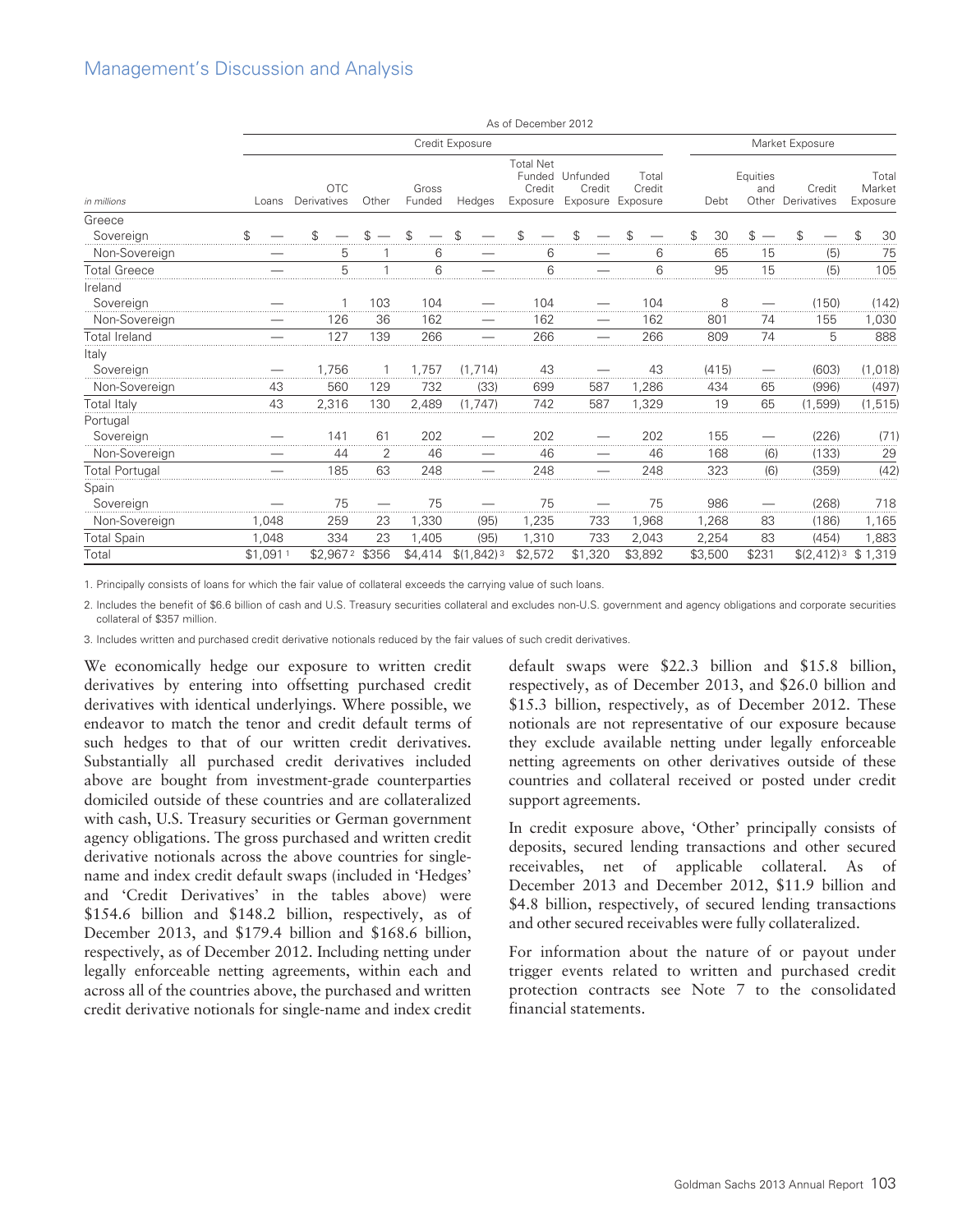# Management's Discussion and Analysis

To supplement our regular stress tests, we conduct tailored stress tests on an ad hoc basis in response to specific market events that we deem significant. For example, in response to the Euro area debt crisis, we conducted stress tests intended to estimate the direct and indirect impact that might result from a variety of possible events involving certain European member states, including sovereign defaults and the exit of one or more countries from the Euro area. In the stress tests, described in "Market Risk Management — Stress Testing" and "Credit Risk Management — Stress Tests/Scenario Analysis," we estimated the direct impact of the event on our credit and market exposures resulting from shocks to risk factors including, but not limited to, currency rates, interest rates, and equity prices. The parameters of these shocks varied based on the scenario reflected in each stress test. We also estimated the indirect impact on our exposures arising from potential market moves in response to the event, such as the impact of credit market deterioration on corporate borrowers and counterparties along with the shocks to the risk factors described above. We reviewed estimated losses produced by the stress tests in order to understand their magnitude, highlight potential loss concentrations, and assess and mitigate our exposures where necessary.

Euro area exit scenarios included analysis of the impacts on exposure that might result from the redenomination of assets in the exiting country or countries. We also tested our operational and risk management readiness and capability to respond to a redenomination event. Constructing stress tests for these scenarios requires many assumptions about how exposures might be directly impacted and how resulting secondary market moves would indirectly impact such exposures. Given the multiple parameters involved in such scenarios, losses from such events are inherently difficult to quantify and may materially differ from our estimates.

See "Liquidity Risk Management — Modeled Liquidity Outflow," "Market Risk Management — Stress Testing" and "Credit Risk Management — Stress Tests/Scenario Analysis" for further discussion.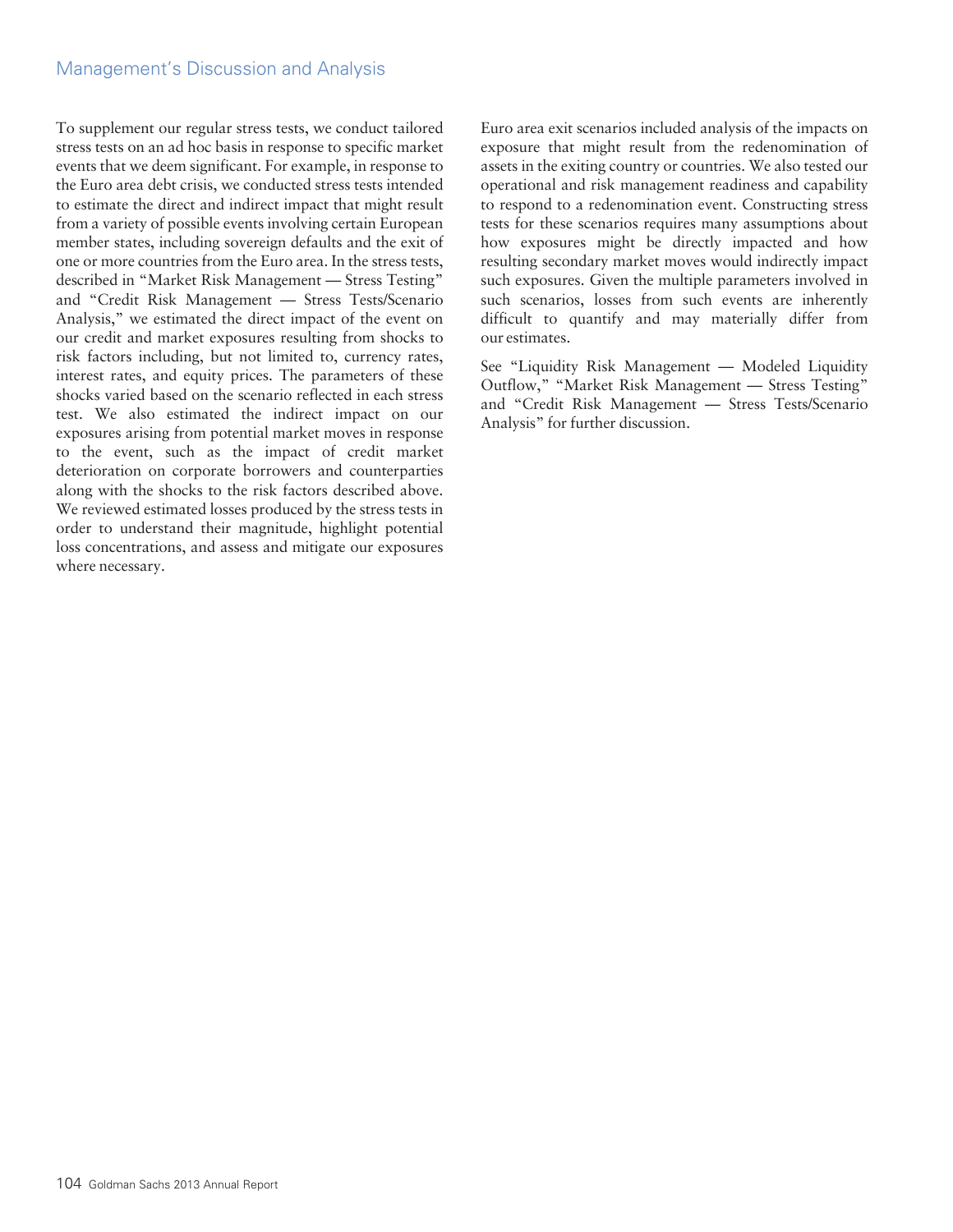# **Operational Risk Management**

## **Overview**

Operational risk is the risk of loss resulting from inadequate or failed internal processes, people and systems or from external events. Our exposure to operational risk arises from routine processing errors as well as extraordinary incidents, such as major systems failures. Potential types of loss events related to internal and external operational risk include:

- clients, products and business practices;
- execution, delivery and process management;
- ‰ business disruption and system failures;
- employment practices and workplace safety;
- damage to physical assets;
- ‰ internal fraud; and
- external fraud.

We maintain a comprehensive control framework designed to provide a well-controlled environment to minimize operational risks. The Firmwide Operational Risk Committee, along with the support of regional or entityspecific working groups or committees, provides oversight of the ongoing development and implementation of our operational risk policies and framework. Operational Risk Management is a risk management function independent of our revenue-producing units, reports to the firm's chief risk officer, and is responsible for developing and implementing policies, methodologies and a formalized framework for operational risk management with the goal of minimizing our exposure to operational risk.

## **Operational Risk Management Process**

Managing operational risk requires timely and accurate information as well as a strong control culture. We seek to manage our operational risk through:

- the training, supervision and development of our people;
- the active participation of senior management in identifying and mitigating key operational risks across the firm;
- independent control and support functions that monitor operational risk on a daily basis, and implementation of extensive policies and procedures, and controls designed to prevent the occurrence of operational risk events;
- ‰ proactive communication between our revenueproducing units and our independent control and support functions; and
- a network of systems throughout the firm to facilitate the collection of data used to analyze and assess our operational risk exposure.

We combine top-down and bottom-up approaches to manage and measure operational risk. From a top-down perspective, the firm's senior management assesses firmwide and business level operational risk profiles. From a bottom-up perspective, revenue-producing units and independent control and support functions are responsible for risk management on a day-to-day basis, including identifying, mitigating, and escalating operational risks to senior management.

Our operational risk framework is in part designed to comply with the operational risk measurement rules under Basel II and has evolved based on the changing needs of our businesses and regulatory guidance. Our framework comprises the following practices:

- risk identification and reporting;
- ‰ risk measurement; and
- risk monitoring.

Internal Audit performs an independent review of our operational risk framework, including our key controls, processes and applications, on an annual basis to assess the effectiveness of our framework.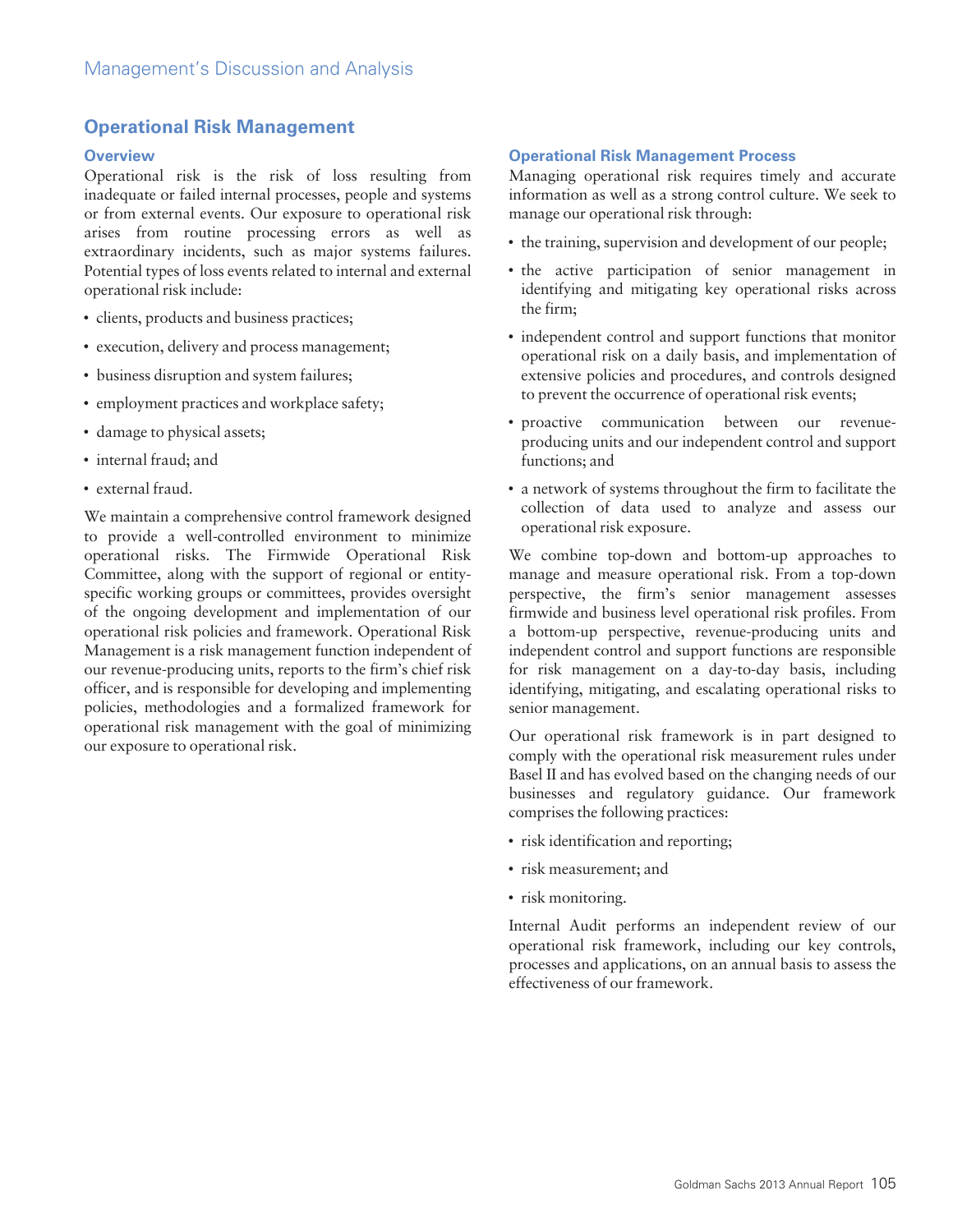## **Risk Identification and Reporting**

The core of our operational risk management framework is risk identification and reporting. We have a comprehensive data collection process, including firmwide policies and procedures, for operational risk events.

We have established policies that require managers in our revenue-producing units and our independent control and support functions to escalate operational risk events. When operational risk events are identified, our policies require that the events be documented and analyzed to determine whether changes are required in our systems and/or processes to further mitigate the risk of future events.

In addition, our firmwide systems capture internal operational risk event data, key metrics such as transaction volumes, and statistical information such as performance trends. We use an internally-developed operational risk management application to aggregate and organize this information. Managers from both revenue-producing units and independent control and support functions analyze the information to evaluate operational risk exposures and identify businesses, activities or products with heightened levels of operational risk. We also provide periodic operational risk reports to senior management, risk committees and the Board.

### **Risk Measurement**

We measure our operational risk exposure over a twelvemonth time horizon using both statistical modeling and scenario analyses, which involve qualitative assessments of the potential frequency and extent of potential operational risk losses, for each of our businesses. Operational risk measurement incorporates qualitative and quantitative assessments of factors including:

- internal and external operational risk event data;
- assessments of our internal controls:
- evaluations of the complexity of our business activities;
- the degree of and potential for automation in our processes;
- new product information;
- the legal and regulatory environment;
- ‰ changes in the markets for our products and services, including the diversity and sophistication of our customers and counterparties; and
- the liquidity of the capital markets and the reliability of the infrastructure that supports the capital markets.

The results from these scenario analyses are used to monitor changes in operational risk and to determine business lines that may have heightened exposure to operational risk. These analyses ultimately are used in the determination of the appropriate level of operational risk capital to hold.

### **Risk Monitoring**

We evaluate changes in the operational risk profile of our businesses, including changes in business mix or jurisdictions in which we operate, by monitoring the factors noted above at a firmwide level. We have both detective and preventive internal controls, which are designed to reduce the frequency and severity of operational risk losses and the probability of operational risk events. We monitor the results of assessments and independent internal audits of these internal controls.

# **Certain Risk Factors That May Affect Our Businesses**

We face a variety of risks that are substantial and inherent in our businesses, including market, liquidity, credit, operational, legal, regulatory and reputational risks. For a discussion of how management seeks to manage some of these risks, see "Overview and Structure of Risk Management." A summary of the more important factors that could affect our businesses follows. For a further discussion of these and other important factors that could affect our businesses, financial condition, results of operations, cash flows and liquidity, see "Risk Factors" in Part I, Item 1A of the 2013 Form 10-K.

- ‰ Our businesses have been and may continue to be adversely affected by conditions in the global financial markets and economic conditions generally.
- ‰ Our businesses have been and may be adversely affected by declining asset values. This is particularly true for those businesses in which we have net "long" positions, receive fees based on the value of assets managed, or receive or post collateral.
- ‰ Our businesses have been and may be adversely affected by disruptions in the credit markets, including reduced access to credit and higher costs of obtaining credit.
- ‰ Our market-making activities have been and may be affected by changes in the levels of market volatility.
- ‰ Our investment banking, client execution and investment management businesses have been adversely affected and may continue to be adversely affected by market uncertainty or lack of confidence among investors and CEOs due to general declines in economic activity and other unfavorable economic, geopolitical or market conditions.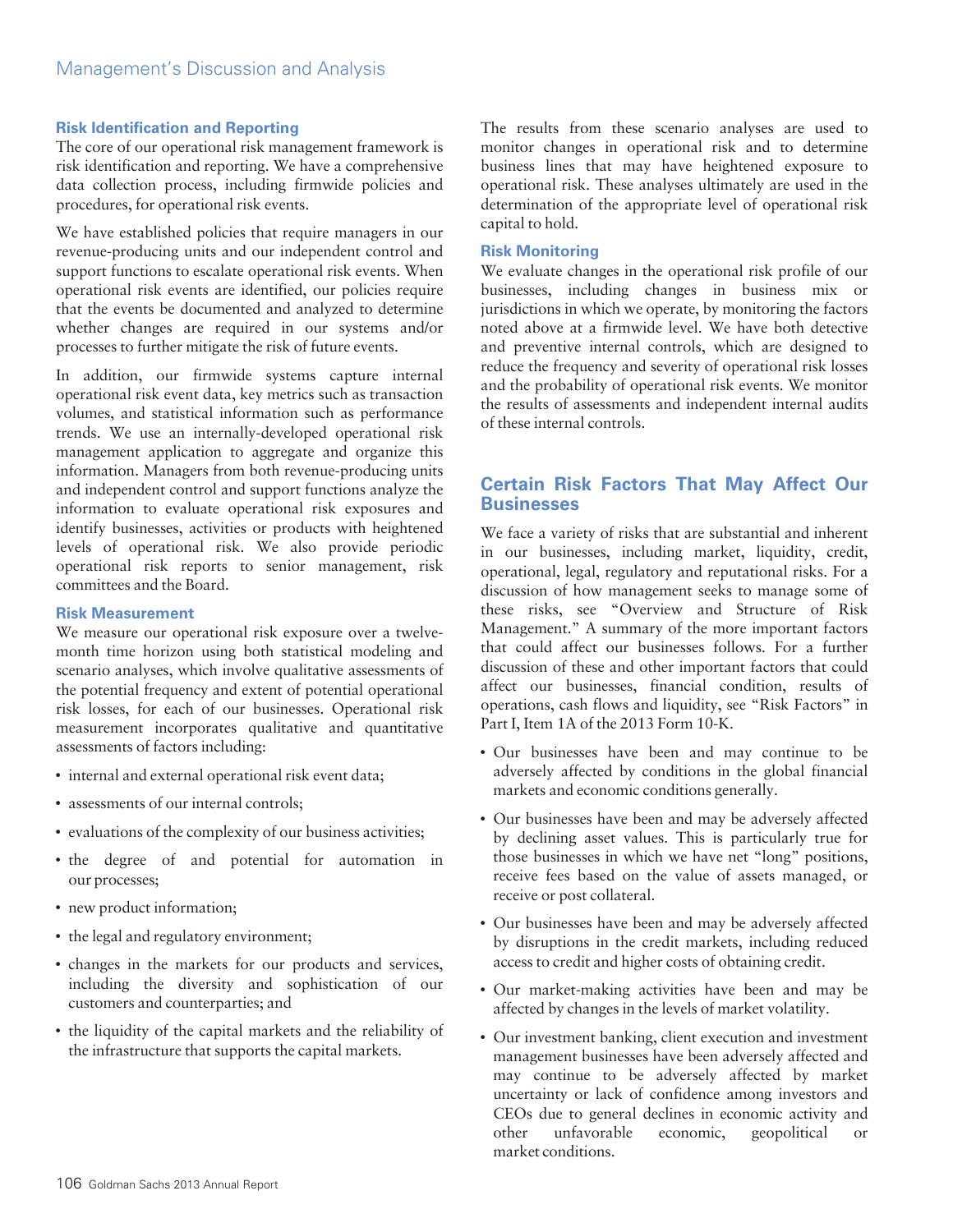- ‰ Our investment management business may be affected by the poor investment performance of our investment products.
- ‰ We may incur losses as a result of ineffective risk management processes and strategies.
- ‰ Our liquidity, profitability and businesses may be adversely affected by an inability to access the debt capital markets or to sell assets or by a reduction in our credit ratings or by an increase in our credit spreads.
- ‰ Conflicts of interest are increasing and a failure to appropriately identify and address conflicts of interest could adversely affect our businesses.
- ‰ Group Inc. is a holding company and is dependent for liquidity on payments from its subsidiaries, many of which are subject to restrictions.
- ‰ Our businesses, profitability and liquidity may be adversely affected by deterioration in the credit quality of, or defaults by, third parties who owe us money, securities or other assets or whose securities or obligations we hold.
- ‰ Concentration of risk increases the potential for significant losses in our market-making, underwriting, investing and lending activities.
- The financial services industry is both highly competitive and interrelated.
- ‰ We face enhanced risks as new business initiatives lead us to transact with a broader array of clients and counterparties and expose us to new asset classes and new markets.
- ‰ Derivative transactions and delayed settlements may expose us to unexpected risk and potential losses.
- ‰ Our businesses may be adversely affected if we are unable to hire and retain qualified employees.
- ‰ Our businesses and those of our clients are subject to extensive and pervasive regulation around the world.
- ‰ We may be adversely affected by increased governmental and regulatory scrutiny or negative publicity.
- ‰ A failure in our operational systems or infrastructure, or those of third parties, could impair our liquidity, disrupt our businesses, result in the disclosure of confidential information, damage our reputation and cause losses.
- ‰ Substantial legal liability or significant regulatory action against us could have material adverse financial effects or cause us significant reputational harm, which in turn could seriously harm our business prospects.
- The growth of electronic trading and the introduction of new trading technology may adversely affect our business and may increase competition.
- ‰ Our commodities activities, particularly our physical commodities activities, subject us to extensive regulation, potential catastrophic events and environmental, reputational and other risks that may expose us to significant liabilities and costs.
- In conducting our businesses around the world, we are subject to political, economic, legal, operational and other risks that are inherent in operating in many countries.
- ‰ We may incur losses as a result of unforeseen or catastrophic events, including the emergence of a pandemic, terrorist attacks, extreme weather events or other natural disasters.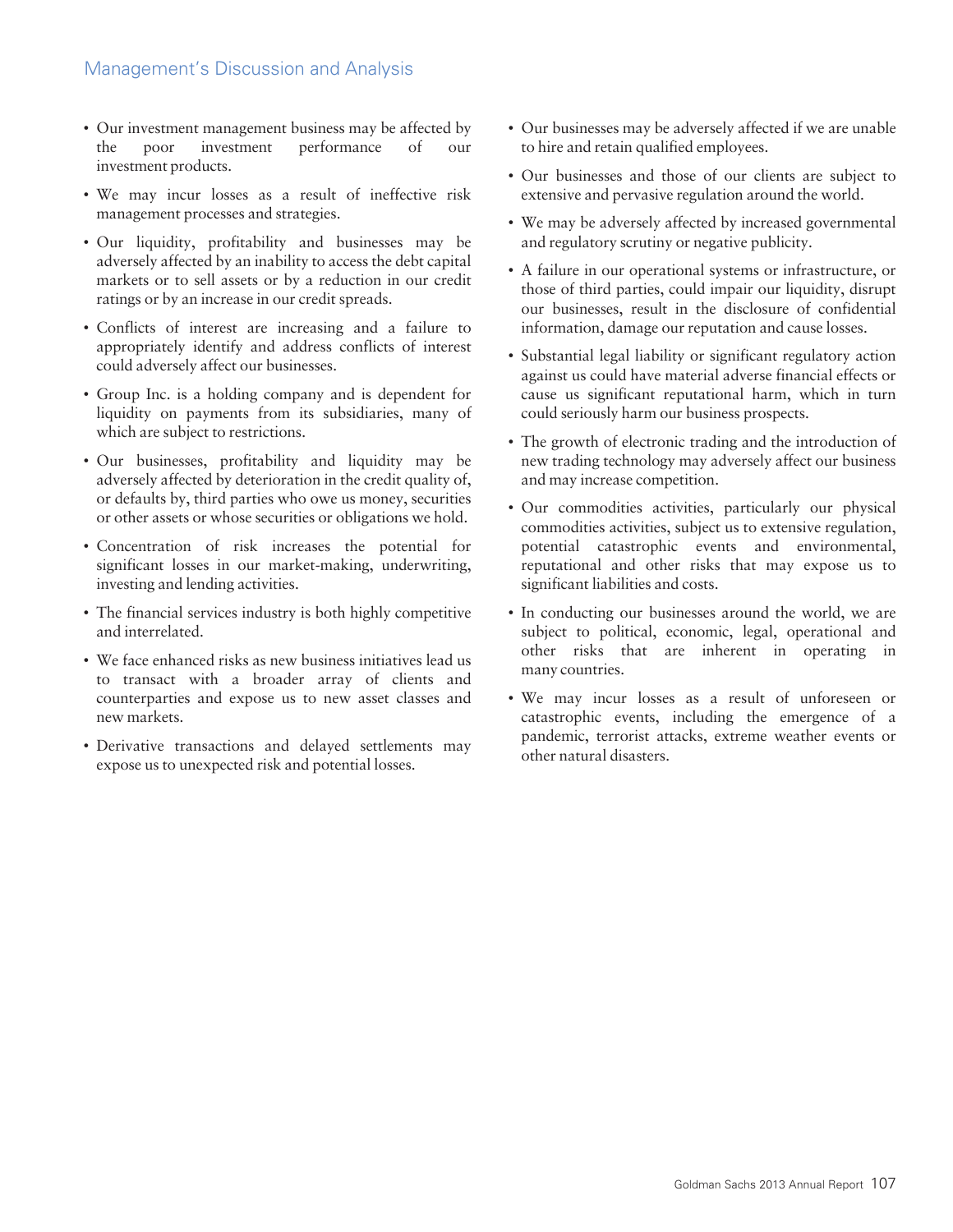# **Management's Report on Internal Control over Financial Reporting**

Management of The Goldman Sachs Group, Inc., together with its consolidated subsidiaries (the firm), is responsible for establishing and maintaining adequate internal control over financial reporting. The firm's internal control over financial reporting is a process designed under the supervision of the firm's principal executive and principal financial officers to provide reasonable assurance regarding the reliability of financial reporting and the preparation of the firm's financial statements for external reporting purposes in accordance with U.S. generally accepted accounting principles.

As of December 31, 2013, management conducted an assessment of the firm's internal control over financial reporting based on the framework established in *Internal Control — Integrated Framework (1992)* issued by the Committee of Sponsoring Organizations of the Treadway Commission (COSO). Based on this assessment, management has determined that the firm's internal control over financial reporting as of December 31, 2013 was effective.

Our internal control over financial reporting includes policies and procedures that pertain to the maintenance of records that, in reasonable detail, accurately and fairly reflect transactions and dispositions of assets; provide reasonable assurance that transactions are recorded as necessary to permit preparation of financial statements in accordance with U.S. generally accepted accounting principles, and that receipts and expenditures are being made only in accordance with authorizations of management and the directors of the firm; and provide reasonable assurance regarding prevention or timely detection of unauthorized acquisition, use or disposition of the firm's assets that could have a material effect on our financial statements.

The firm's internal control over financial reporting as of December 31, 2013 has been audited by PricewaterhouseCoopers LLP, an independent registered public accounting firm, as stated in their report appearing on page 109, which expresses an unqualified opinion on the effectiveness of the firm's internal control over financial reporting as of December 31, 2013.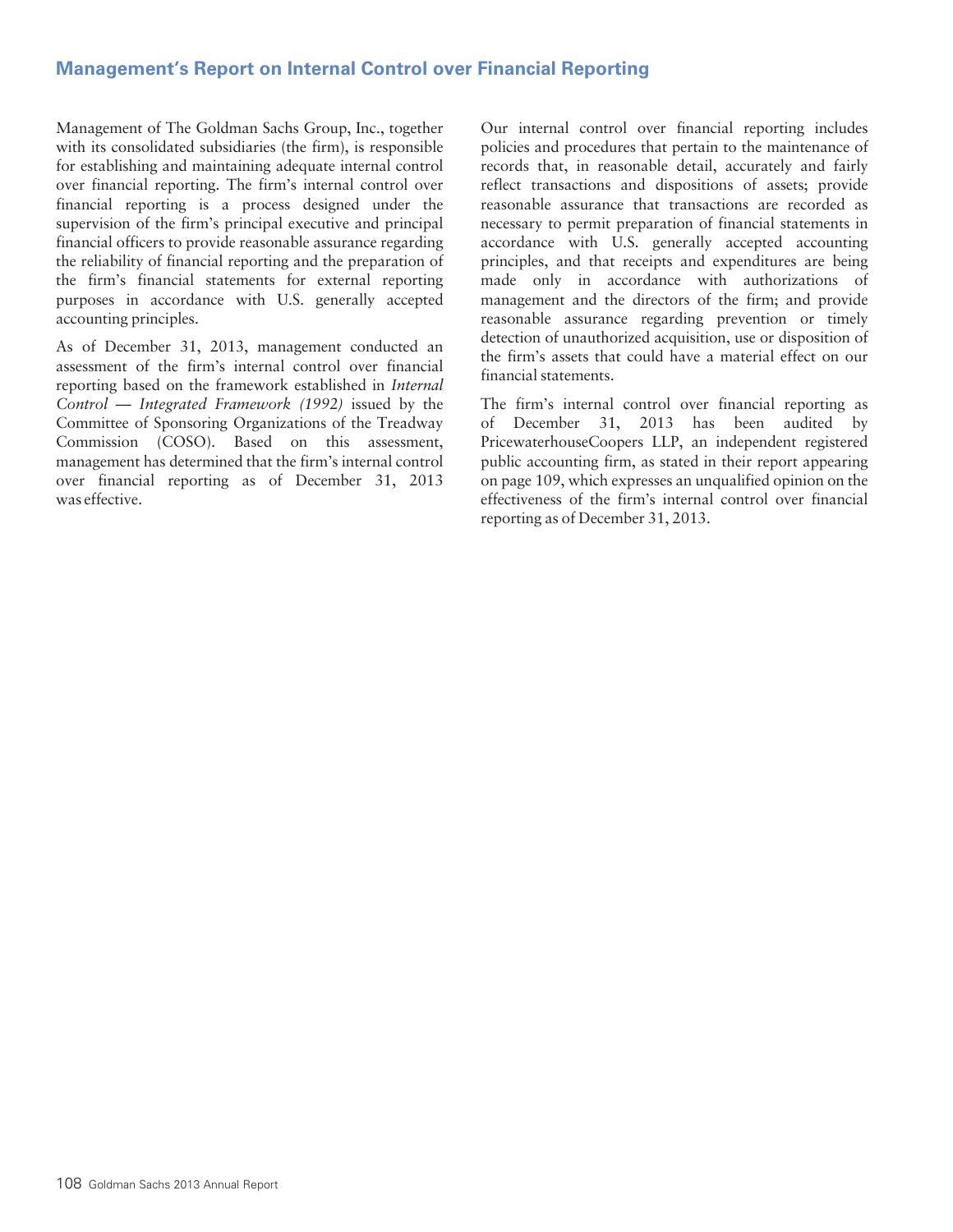# **Report of Independent Registered Public Accounting Firm**

### **To the Board of Directors and the Shareholders of The Goldman Sachs Group, Inc.:**

In our opinion, the accompanying consolidated statements of financial condition and the related consolidated statements of earnings, comprehensive income, changes in shareholders' equity and cash flows present fairly, in all material respects, the financial position of The Goldman Sachs Group, Inc. and its subsidiaries (the Company) at December 31, 2013 and 2012, and the results of its operations and its cash flows for each of the three years in the period ended December 31, 2013, in conformity with accounting principles generally accepted in the United States of America. Also in our opinion, the Company maintained, in all material respects, effective internal control over financial reporting as of December 31, 2013, based on criteria established in *Internal Control — Integrated Framework (1992)* issued by the Committee of Sponsoring Organizations of the Treadway Commission (COSO). The Company's management is responsible for these financial statements, for maintaining effective internal control over financial reporting and for its assessment of the effectiveness of internal control over financial reporting, included in Management's Report on Internal Control over Financial Reporting appearing on page 108. Our responsibility is to express opinions on these financial statements and on the Company's internal control over financial reporting based on our audits. We conducted our audits in accordance with the standards of the Public Company Accounting Oversight Board (United States). Those standards require that we plan and perform the audits to obtain reasonable assurance about whether the financial statements are free of material misstatement and whether effective internal control over financial reporting was maintained in all material respects. Our audits of the financial statements included examining, on a test basis, evidence supporting the amounts and disclosures in the financial statements, assessing the accounting principles used and significant estimates made by management, and evaluating the overall financial statement presentation. Our audit of internal control over financial reporting included obtaining an understanding of internal control over financial reporting, assessing the risk that a material weakness exists, and testing and evaluating the design and operating effectiveness of internal control based on the assessed risk. Our audits also included performing such other procedures as we considered necessary in the circumstances. We believe that our audits provide a reasonable basis for our opinions.

A company's internal control over financial reporting is a process designed to provide reasonable assurance regarding the reliability of financial reporting and the preparation of financial statements for external purposes in accordance with generally accepted accounting principles. A company's internal control over financial reporting includes those policies and procedures that (i) pertain to the maintenance of records that, in reasonable detail, accurately and fairly reflect the transactions and dispositions of the assets of the company; (ii) provide reasonable assurance that transactions are recorded as necessary to permit preparation of financial statements in accordance with generally accepted accounting principles, and that receipts and expenditures of the company are being made only in accordance with authorizations of management and directors of the company; and (iii) provide reasonable assurance regarding prevention or timely detection of unauthorized acquisition, use, or disposition of the company's assets that could have a material effect on the financial statements.

Because of its inherent limitations, internal control over financial reporting may not prevent or detect misstatements. Also, projections of any evaluation of effectiveness to future periods are subject to the risk that controls may become inadequate because of changes in conditions, or that the degree of compliance with the policies or procedures may deteriorate.

Princevaterhauselagen 22A

PricewaterhouseCoopers LLP New York, New York February 27, 2014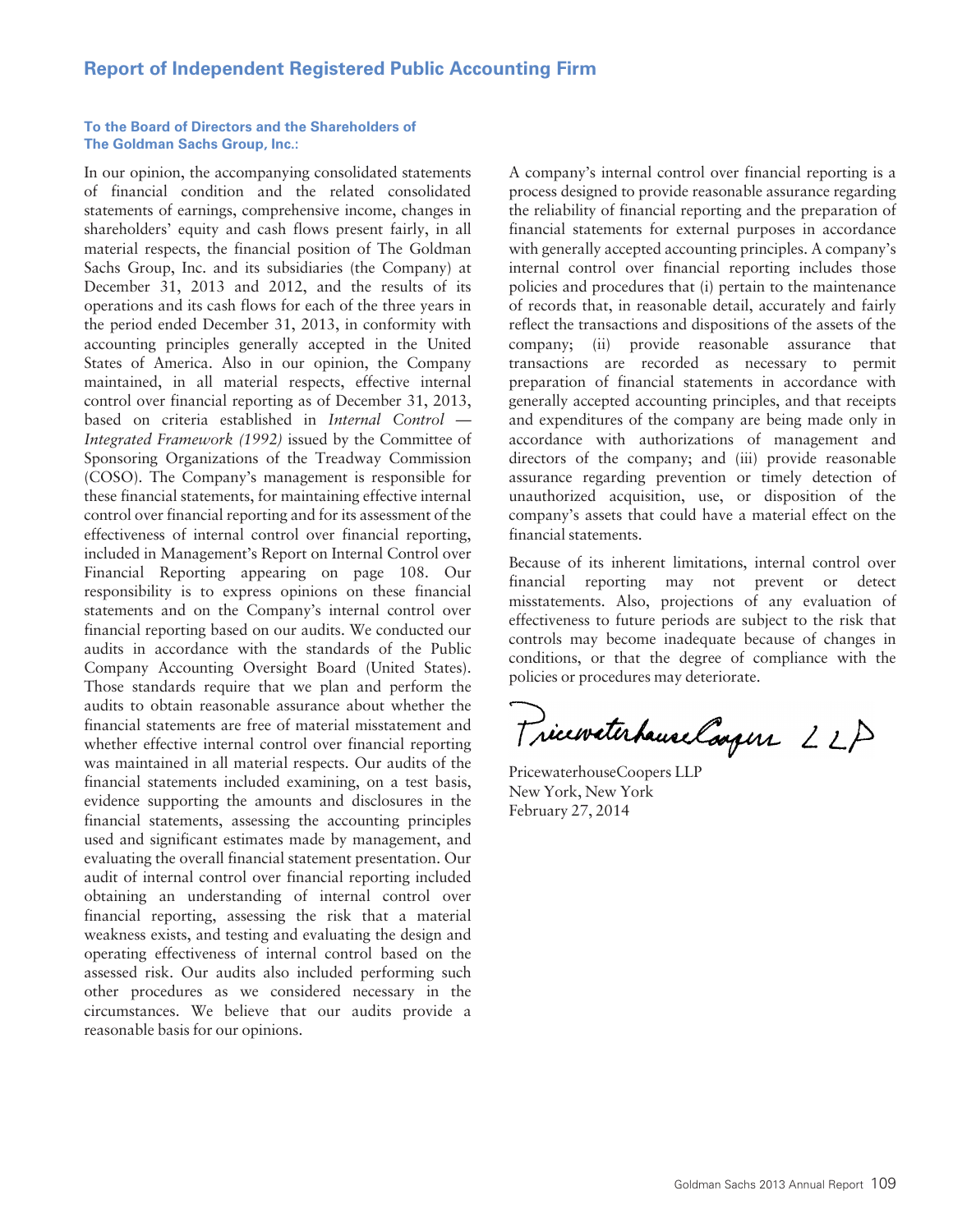# **Consolidated Statements of Earnings**

|                                                     |         | Year Ended December |             |  |  |
|-----------------------------------------------------|---------|---------------------|-------------|--|--|
| in millions, except per share amounts               | 2013    | 2012                | 2011        |  |  |
| <b>Revenues</b>                                     |         |                     |             |  |  |
| Investment banking                                  | \$6,004 | \$4,941             | \$4,361     |  |  |
| Investment management                               | 5,194   | 4,968               | 4,691       |  |  |
| Commissions and fees                                | 3,255   | 3,161               | 3,773       |  |  |
| Market making                                       | 9,368   | 11,348              | 9,287       |  |  |
| Other principal transactions                        | 6,993   | 5,865               | 1,507       |  |  |
| Total non-interest revenues                         | 30,814  | 30,283              | 23,619      |  |  |
| Interest income                                     | 10,060  | 11,381              | 13,174      |  |  |
| Interest expense                                    | 6,668   | 7,501               | 7,982       |  |  |
| Net interest income                                 | 3,392   | 3,880               | 5,192       |  |  |
| Net revenues, including net interest income         | 34,206  | 34,163              | 28,811      |  |  |
| <b>Operating expenses</b>                           |         |                     |             |  |  |
| Compensation and benefits                           | 12,613  | 12,944              | 12,223      |  |  |
| Brokerage, clearing, exchange and distribution fees | 2.341   | 2,208               | 2,463       |  |  |
| Market development                                  | 541     | 509                 | 640         |  |  |
| Communications and technology                       | 776     | 782                 | 828         |  |  |
| Depreciation and amortization                       | 1,322   | 1,738               | 1,865       |  |  |
| Occupancy                                           | 839     | 875                 | 1,030       |  |  |
| Professional fees                                   | 930     | 867                 | 992         |  |  |
| Insurance reserves                                  | 176     | 598                 | 529         |  |  |
| Other expenses                                      | 2,931   | 2,435               | 2,072       |  |  |
| Total non-compensation expenses                     | 9,856   | 10,012              | 10,419      |  |  |
| Total operating expenses                            | 22,469  | 22,956              | 22,642      |  |  |
| Pre-tax earnings                                    | 11,737  | 11,207              | 6,169       |  |  |
| Provision for taxes                                 | 3,697   | 3,732               | 1,727       |  |  |
| Net earnings                                        | 8,040   | 7,475               | 4.442       |  |  |
| Preferred stock dividends                           | 314     | 183                 | 1,932       |  |  |
| Net earnings applicable to common shareholders      | \$7,726 | \$7,292             | \$2,510     |  |  |
| Earnings per common share                           |         |                     |             |  |  |
| Basic                                               | \$16.34 | \$14.63             | \$.<br>4.71 |  |  |
| Diluted                                             | 15.46   | 14.13               | 4.51        |  |  |
| Average common shares outstanding                   |         |                     |             |  |  |
| Basic                                               | 471.3   | 496.2               | 524.6       |  |  |
| Diluted                                             | 499.6   | 516.1               | 556.9       |  |  |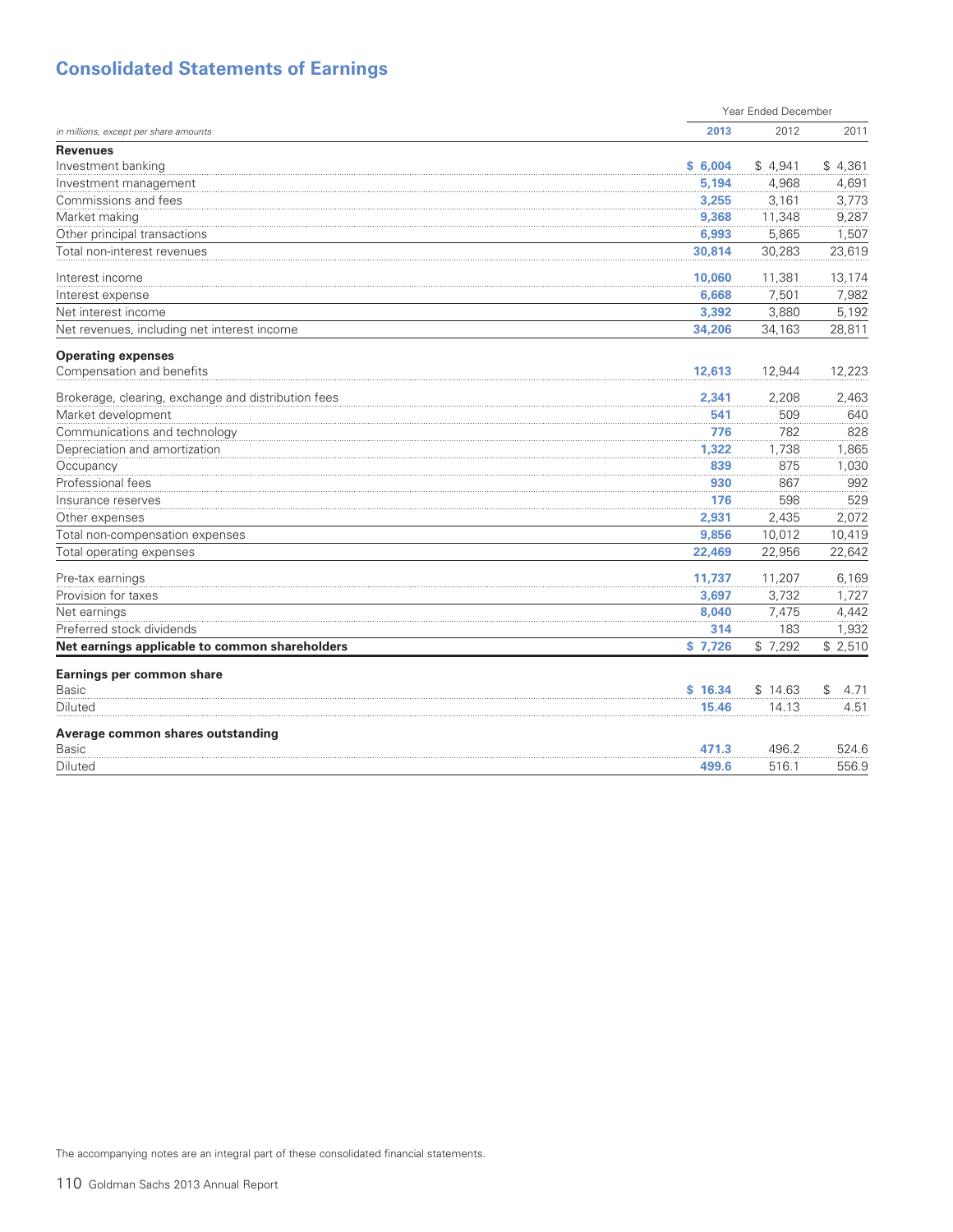# **Consolidated Statements of Comprehensive Income**

|                                                            |      | Year Ended December |       |
|------------------------------------------------------------|------|---------------------|-------|
| in millions                                                | 2013 | 2012                |       |
| Net earnings                                               |      | 475                 | 442   |
| Other comprehensive income/(loss) adjustments, net of tax: |      |                     |       |
| Currency translation                                       |      | 189                 | (bb   |
| Pension and postretirement liabilities                     | 38   | 168                 | 145   |
| ailable-for-sale securities                                |      | 244                 | ദ്രവ  |
| Cash flow hedges                                           |      |                     |       |
| Other comprehensive income/(loss)                          |      |                     | 230)  |
| comprehensive income?                                      | 709  | '98                 | 4 212 |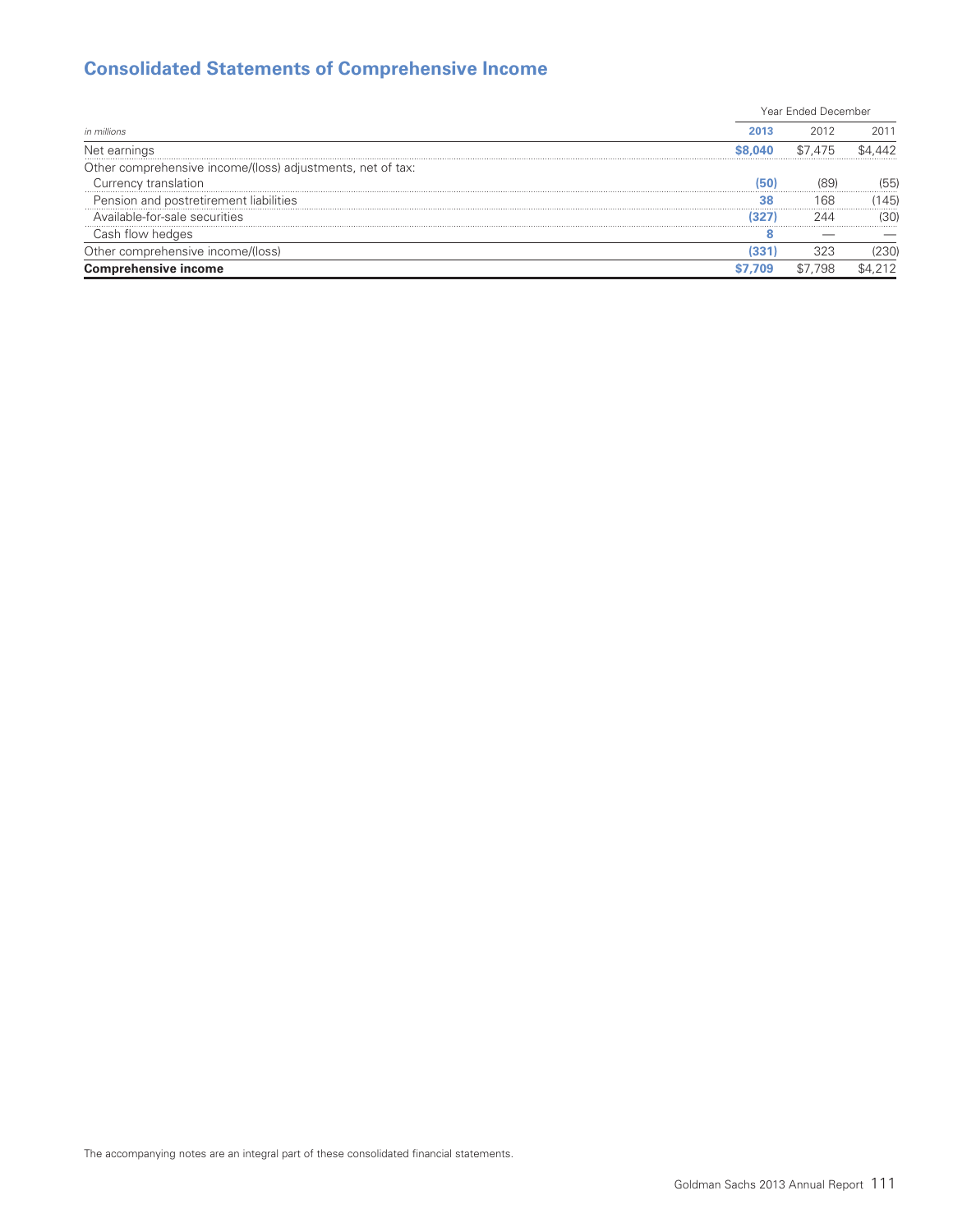# **Consolidated Statements of Financial Condition**

| 2013<br>2012<br>in millions, except share and per share amounts<br><b>Assets</b><br>Cash and cash equivalents<br>\$61,133<br>\$72,669<br>Cash and securities segregated for regulatory and other purposes (includes \$31,937 and \$30,484 at fair value as of<br>December 2013 and December 2012, respectively)<br>49,671<br>49,671<br>Collateralized agreements:<br>Securities purchased under agreements to resell and federal funds sold (includes \$161,297 and \$141,331 at fair value as<br>of December 2013 and December 2012, respectively)<br>161,732<br>141,334<br>Securities borrowed (includes \$60,384 and \$38,395 at fair value as of December 2013 and December 2012, respectively)<br>164,566<br>136,893<br>Receivables from brokers, dealers and clearing organizations<br>23,840<br>18,480<br>Receivables from customers and counterparties (includes \$7,416 and \$7,866 at fair value as of December 2013 and<br>December 2012, respectively)<br>72,874<br>88,935<br>Financial instruments owned, at fair value (includes \$62,348 and \$67,177 pledged as collateral as of December 2013 and<br>December 2012, respectively)<br>339,121<br>407,011<br>Other assets (includes \$18 and \$13,426 at fair value as of December 2013 and December 2012, respectively)<br>22,509<br>39,623<br>\$938,555<br><b>Total assets</b><br>\$911,507<br>Liabilities and shareholders' equity<br>Deposits (includes \$7,255 and \$5,100 at fair value as of December 2013 and December 2012, respectively)<br>\$70,807<br>\$70,124<br>Collateralized financings:<br>Securities sold under agreements to repurchase, at fair value<br>171,807<br>164,782<br>Securities loaned (includes \$973 and \$1,558 at fair value as of December 2013 and December 2012, respectively)<br>18,745<br>13,765<br>Other secured financings (includes \$23,591 and \$30,337 at fair value as of December 2013 and<br>December 2012, respectively)<br>32,010<br>24,814<br>Payables to brokers, dealers and clearing organizations<br>5,349<br>5,283<br>Payables to customers and counterparties<br>189,202<br>199,416<br>Financial instruments sold, but not yet purchased, at fair value<br>126,644<br>127,426<br>Unsecured short-term borrowings, including the current portion of unsecured long-term borrowings (includes \$19,067 and<br>\$17,595 at fair value as of December 2013 and December 2012, respectively)<br>44,692<br>44,304<br>Unsecured long-term borrowings (includes \$11,691 and \$12,593 at fair value as of December 2013 and<br>December 2012, respectively)<br>160,965<br>167,305<br>Other liabilities and accrued expenses (includes \$388 and \$12,043 at fair value as of December 2013 and<br>December 2012, respectively)<br>16,044<br>42,395<br><b>Total liabilities</b><br>833,040<br>862,839<br><b>Commitments, contingencies and guarantees</b><br>Shareholders' equity<br>Preferred stock, par value \$0.01 per share; aggregate liquidation preference of \$7,200 and \$6,200 as of December 2013<br>and December 2012, respectively<br>7,200<br>6,200<br>Common stock, par value \$0.01 per share; 4,000,000,000 shares authorized, 837,219,068 and 816,807,400 shares issued<br>as of December 2013 and December 2012, respectively, and 446,359,012 and 465,148,387 shares outstanding as of<br>December 2013 and December 2012, respectively<br>8<br>8<br>3,298<br>Restricted stock units and employee stock options<br>3,839<br>Nonvoting common stock, par value \$0.01 per share; 200,000,000 shares authorized, no shares issued and outstanding<br>Additional paid-in capital<br>48,998<br>48,030<br>Retained earnings<br>71,961<br>65,223<br>Accumulated other comprehensive loss<br>(524)<br>Stock held in treasury, at cost, par value \$0.01 per share; 390,860,058 and 351,659,015 shares as of December 2013 and<br>December 2012, respectively<br>(53, 015)<br>Total shareholders' equity<br>75,716<br>78,467<br>Total liabilities and shareholders' equity<br>\$911,507<br>\$938,555 |  | As of December |
|----------------------------------------------------------------------------------------------------------------------------------------------------------------------------------------------------------------------------------------------------------------------------------------------------------------------------------------------------------------------------------------------------------------------------------------------------------------------------------------------------------------------------------------------------------------------------------------------------------------------------------------------------------------------------------------------------------------------------------------------------------------------------------------------------------------------------------------------------------------------------------------------------------------------------------------------------------------------------------------------------------------------------------------------------------------------------------------------------------------------------------------------------------------------------------------------------------------------------------------------------------------------------------------------------------------------------------------------------------------------------------------------------------------------------------------------------------------------------------------------------------------------------------------------------------------------------------------------------------------------------------------------------------------------------------------------------------------------------------------------------------------------------------------------------------------------------------------------------------------------------------------------------------------------------------------------------------------------------------------------------------------------------------------------------------------------------------------------------------------------------------------------------------------------------------------------------------------------------------------------------------------------------------------------------------------------------------------------------------------------------------------------------------------------------------------------------------------------------------------------------------------------------------------------------------------------------------------------------------------------------------------------------------------------------------------------------------------------------------------------------------------------------------------------------------------------------------------------------------------------------------------------------------------------------------------------------------------------------------------------------------------------------------------------------------------------------------------------------------------------------------------------------------------------------------------------------------------------------------------------------------------------------------------------------------------------------------------------------------------------------------------------------------------------------------------------------------------------------------------------------------------------------------------------------------------------------------------------------------------------------------------------------------------------------------------------------------------------------------------------------------------------------------------------------------------------------------------------------------------------------------------------------------------------------------------------------------------------------------------------------------------------------------|--|----------------|
|                                                                                                                                                                                                                                                                                                                                                                                                                                                                                                                                                                                                                                                                                                                                                                                                                                                                                                                                                                                                                                                                                                                                                                                                                                                                                                                                                                                                                                                                                                                                                                                                                                                                                                                                                                                                                                                                                                                                                                                                                                                                                                                                                                                                                                                                                                                                                                                                                                                                                                                                                                                                                                                                                                                                                                                                                                                                                                                                                                                                                                                                                                                                                                                                                                                                                                                                                                                                                                                                                                                                                                                                                                                                                                                                                                                                                                                                                                                                                                                                                                  |  |                |
|                                                                                                                                                                                                                                                                                                                                                                                                                                                                                                                                                                                                                                                                                                                                                                                                                                                                                                                                                                                                                                                                                                                                                                                                                                                                                                                                                                                                                                                                                                                                                                                                                                                                                                                                                                                                                                                                                                                                                                                                                                                                                                                                                                                                                                                                                                                                                                                                                                                                                                                                                                                                                                                                                                                                                                                                                                                                                                                                                                                                                                                                                                                                                                                                                                                                                                                                                                                                                                                                                                                                                                                                                                                                                                                                                                                                                                                                                                                                                                                                                                  |  |                |
|                                                                                                                                                                                                                                                                                                                                                                                                                                                                                                                                                                                                                                                                                                                                                                                                                                                                                                                                                                                                                                                                                                                                                                                                                                                                                                                                                                                                                                                                                                                                                                                                                                                                                                                                                                                                                                                                                                                                                                                                                                                                                                                                                                                                                                                                                                                                                                                                                                                                                                                                                                                                                                                                                                                                                                                                                                                                                                                                                                                                                                                                                                                                                                                                                                                                                                                                                                                                                                                                                                                                                                                                                                                                                                                                                                                                                                                                                                                                                                                                                                  |  |                |
|                                                                                                                                                                                                                                                                                                                                                                                                                                                                                                                                                                                                                                                                                                                                                                                                                                                                                                                                                                                                                                                                                                                                                                                                                                                                                                                                                                                                                                                                                                                                                                                                                                                                                                                                                                                                                                                                                                                                                                                                                                                                                                                                                                                                                                                                                                                                                                                                                                                                                                                                                                                                                                                                                                                                                                                                                                                                                                                                                                                                                                                                                                                                                                                                                                                                                                                                                                                                                                                                                                                                                                                                                                                                                                                                                                                                                                                                                                                                                                                                                                  |  |                |
|                                                                                                                                                                                                                                                                                                                                                                                                                                                                                                                                                                                                                                                                                                                                                                                                                                                                                                                                                                                                                                                                                                                                                                                                                                                                                                                                                                                                                                                                                                                                                                                                                                                                                                                                                                                                                                                                                                                                                                                                                                                                                                                                                                                                                                                                                                                                                                                                                                                                                                                                                                                                                                                                                                                                                                                                                                                                                                                                                                                                                                                                                                                                                                                                                                                                                                                                                                                                                                                                                                                                                                                                                                                                                                                                                                                                                                                                                                                                                                                                                                  |  |                |
| (193)<br>(46, 850)                                                                                                                                                                                                                                                                                                                                                                                                                                                                                                                                                                                                                                                                                                                                                                                                                                                                                                                                                                                                                                                                                                                                                                                                                                                                                                                                                                                                                                                                                                                                                                                                                                                                                                                                                                                                                                                                                                                                                                                                                                                                                                                                                                                                                                                                                                                                                                                                                                                                                                                                                                                                                                                                                                                                                                                                                                                                                                                                                                                                                                                                                                                                                                                                                                                                                                                                                                                                                                                                                                                                                                                                                                                                                                                                                                                                                                                                                                                                                                                                               |  |                |
|                                                                                                                                                                                                                                                                                                                                                                                                                                                                                                                                                                                                                                                                                                                                                                                                                                                                                                                                                                                                                                                                                                                                                                                                                                                                                                                                                                                                                                                                                                                                                                                                                                                                                                                                                                                                                                                                                                                                                                                                                                                                                                                                                                                                                                                                                                                                                                                                                                                                                                                                                                                                                                                                                                                                                                                                                                                                                                                                                                                                                                                                                                                                                                                                                                                                                                                                                                                                                                                                                                                                                                                                                                                                                                                                                                                                                                                                                                                                                                                                                                  |  |                |
|                                                                                                                                                                                                                                                                                                                                                                                                                                                                                                                                                                                                                                                                                                                                                                                                                                                                                                                                                                                                                                                                                                                                                                                                                                                                                                                                                                                                                                                                                                                                                                                                                                                                                                                                                                                                                                                                                                                                                                                                                                                                                                                                                                                                                                                                                                                                                                                                                                                                                                                                                                                                                                                                                                                                                                                                                                                                                                                                                                                                                                                                                                                                                                                                                                                                                                                                                                                                                                                                                                                                                                                                                                                                                                                                                                                                                                                                                                                                                                                                                                  |  |                |
|                                                                                                                                                                                                                                                                                                                                                                                                                                                                                                                                                                                                                                                                                                                                                                                                                                                                                                                                                                                                                                                                                                                                                                                                                                                                                                                                                                                                                                                                                                                                                                                                                                                                                                                                                                                                                                                                                                                                                                                                                                                                                                                                                                                                                                                                                                                                                                                                                                                                                                                                                                                                                                                                                                                                                                                                                                                                                                                                                                                                                                                                                                                                                                                                                                                                                                                                                                                                                                                                                                                                                                                                                                                                                                                                                                                                                                                                                                                                                                                                                                  |  |                |
|                                                                                                                                                                                                                                                                                                                                                                                                                                                                                                                                                                                                                                                                                                                                                                                                                                                                                                                                                                                                                                                                                                                                                                                                                                                                                                                                                                                                                                                                                                                                                                                                                                                                                                                                                                                                                                                                                                                                                                                                                                                                                                                                                                                                                                                                                                                                                                                                                                                                                                                                                                                                                                                                                                                                                                                                                                                                                                                                                                                                                                                                                                                                                                                                                                                                                                                                                                                                                                                                                                                                                                                                                                                                                                                                                                                                                                                                                                                                                                                                                                  |  |                |
|                                                                                                                                                                                                                                                                                                                                                                                                                                                                                                                                                                                                                                                                                                                                                                                                                                                                                                                                                                                                                                                                                                                                                                                                                                                                                                                                                                                                                                                                                                                                                                                                                                                                                                                                                                                                                                                                                                                                                                                                                                                                                                                                                                                                                                                                                                                                                                                                                                                                                                                                                                                                                                                                                                                                                                                                                                                                                                                                                                                                                                                                                                                                                                                                                                                                                                                                                                                                                                                                                                                                                                                                                                                                                                                                                                                                                                                                                                                                                                                                                                  |  |                |
|                                                                                                                                                                                                                                                                                                                                                                                                                                                                                                                                                                                                                                                                                                                                                                                                                                                                                                                                                                                                                                                                                                                                                                                                                                                                                                                                                                                                                                                                                                                                                                                                                                                                                                                                                                                                                                                                                                                                                                                                                                                                                                                                                                                                                                                                                                                                                                                                                                                                                                                                                                                                                                                                                                                                                                                                                                                                                                                                                                                                                                                                                                                                                                                                                                                                                                                                                                                                                                                                                                                                                                                                                                                                                                                                                                                                                                                                                                                                                                                                                                  |  |                |
|                                                                                                                                                                                                                                                                                                                                                                                                                                                                                                                                                                                                                                                                                                                                                                                                                                                                                                                                                                                                                                                                                                                                                                                                                                                                                                                                                                                                                                                                                                                                                                                                                                                                                                                                                                                                                                                                                                                                                                                                                                                                                                                                                                                                                                                                                                                                                                                                                                                                                                                                                                                                                                                                                                                                                                                                                                                                                                                                                                                                                                                                                                                                                                                                                                                                                                                                                                                                                                                                                                                                                                                                                                                                                                                                                                                                                                                                                                                                                                                                                                  |  |                |
|                                                                                                                                                                                                                                                                                                                                                                                                                                                                                                                                                                                                                                                                                                                                                                                                                                                                                                                                                                                                                                                                                                                                                                                                                                                                                                                                                                                                                                                                                                                                                                                                                                                                                                                                                                                                                                                                                                                                                                                                                                                                                                                                                                                                                                                                                                                                                                                                                                                                                                                                                                                                                                                                                                                                                                                                                                                                                                                                                                                                                                                                                                                                                                                                                                                                                                                                                                                                                                                                                                                                                                                                                                                                                                                                                                                                                                                                                                                                                                                                                                  |  |                |
|                                                                                                                                                                                                                                                                                                                                                                                                                                                                                                                                                                                                                                                                                                                                                                                                                                                                                                                                                                                                                                                                                                                                                                                                                                                                                                                                                                                                                                                                                                                                                                                                                                                                                                                                                                                                                                                                                                                                                                                                                                                                                                                                                                                                                                                                                                                                                                                                                                                                                                                                                                                                                                                                                                                                                                                                                                                                                                                                                                                                                                                                                                                                                                                                                                                                                                                                                                                                                                                                                                                                                                                                                                                                                                                                                                                                                                                                                                                                                                                                                                  |  |                |
|                                                                                                                                                                                                                                                                                                                                                                                                                                                                                                                                                                                                                                                                                                                                                                                                                                                                                                                                                                                                                                                                                                                                                                                                                                                                                                                                                                                                                                                                                                                                                                                                                                                                                                                                                                                                                                                                                                                                                                                                                                                                                                                                                                                                                                                                                                                                                                                                                                                                                                                                                                                                                                                                                                                                                                                                                                                                                                                                                                                                                                                                                                                                                                                                                                                                                                                                                                                                                                                                                                                                                                                                                                                                                                                                                                                                                                                                                                                                                                                                                                  |  |                |
|                                                                                                                                                                                                                                                                                                                                                                                                                                                                                                                                                                                                                                                                                                                                                                                                                                                                                                                                                                                                                                                                                                                                                                                                                                                                                                                                                                                                                                                                                                                                                                                                                                                                                                                                                                                                                                                                                                                                                                                                                                                                                                                                                                                                                                                                                                                                                                                                                                                                                                                                                                                                                                                                                                                                                                                                                                                                                                                                                                                                                                                                                                                                                                                                                                                                                                                                                                                                                                                                                                                                                                                                                                                                                                                                                                                                                                                                                                                                                                                                                                  |  |                |
|                                                                                                                                                                                                                                                                                                                                                                                                                                                                                                                                                                                                                                                                                                                                                                                                                                                                                                                                                                                                                                                                                                                                                                                                                                                                                                                                                                                                                                                                                                                                                                                                                                                                                                                                                                                                                                                                                                                                                                                                                                                                                                                                                                                                                                                                                                                                                                                                                                                                                                                                                                                                                                                                                                                                                                                                                                                                                                                                                                                                                                                                                                                                                                                                                                                                                                                                                                                                                                                                                                                                                                                                                                                                                                                                                                                                                                                                                                                                                                                                                                  |  |                |
|                                                                                                                                                                                                                                                                                                                                                                                                                                                                                                                                                                                                                                                                                                                                                                                                                                                                                                                                                                                                                                                                                                                                                                                                                                                                                                                                                                                                                                                                                                                                                                                                                                                                                                                                                                                                                                                                                                                                                                                                                                                                                                                                                                                                                                                                                                                                                                                                                                                                                                                                                                                                                                                                                                                                                                                                                                                                                                                                                                                                                                                                                                                                                                                                                                                                                                                                                                                                                                                                                                                                                                                                                                                                                                                                                                                                                                                                                                                                                                                                                                  |  |                |
|                                                                                                                                                                                                                                                                                                                                                                                                                                                                                                                                                                                                                                                                                                                                                                                                                                                                                                                                                                                                                                                                                                                                                                                                                                                                                                                                                                                                                                                                                                                                                                                                                                                                                                                                                                                                                                                                                                                                                                                                                                                                                                                                                                                                                                                                                                                                                                                                                                                                                                                                                                                                                                                                                                                                                                                                                                                                                                                                                                                                                                                                                                                                                                                                                                                                                                                                                                                                                                                                                                                                                                                                                                                                                                                                                                                                                                                                                                                                                                                                                                  |  |                |
|                                                                                                                                                                                                                                                                                                                                                                                                                                                                                                                                                                                                                                                                                                                                                                                                                                                                                                                                                                                                                                                                                                                                                                                                                                                                                                                                                                                                                                                                                                                                                                                                                                                                                                                                                                                                                                                                                                                                                                                                                                                                                                                                                                                                                                                                                                                                                                                                                                                                                                                                                                                                                                                                                                                                                                                                                                                                                                                                                                                                                                                                                                                                                                                                                                                                                                                                                                                                                                                                                                                                                                                                                                                                                                                                                                                                                                                                                                                                                                                                                                  |  |                |
|                                                                                                                                                                                                                                                                                                                                                                                                                                                                                                                                                                                                                                                                                                                                                                                                                                                                                                                                                                                                                                                                                                                                                                                                                                                                                                                                                                                                                                                                                                                                                                                                                                                                                                                                                                                                                                                                                                                                                                                                                                                                                                                                                                                                                                                                                                                                                                                                                                                                                                                                                                                                                                                                                                                                                                                                                                                                                                                                                                                                                                                                                                                                                                                                                                                                                                                                                                                                                                                                                                                                                                                                                                                                                                                                                                                                                                                                                                                                                                                                                                  |  |                |
|                                                                                                                                                                                                                                                                                                                                                                                                                                                                                                                                                                                                                                                                                                                                                                                                                                                                                                                                                                                                                                                                                                                                                                                                                                                                                                                                                                                                                                                                                                                                                                                                                                                                                                                                                                                                                                                                                                                                                                                                                                                                                                                                                                                                                                                                                                                                                                                                                                                                                                                                                                                                                                                                                                                                                                                                                                                                                                                                                                                                                                                                                                                                                                                                                                                                                                                                                                                                                                                                                                                                                                                                                                                                                                                                                                                                                                                                                                                                                                                                                                  |  |                |
|                                                                                                                                                                                                                                                                                                                                                                                                                                                                                                                                                                                                                                                                                                                                                                                                                                                                                                                                                                                                                                                                                                                                                                                                                                                                                                                                                                                                                                                                                                                                                                                                                                                                                                                                                                                                                                                                                                                                                                                                                                                                                                                                                                                                                                                                                                                                                                                                                                                                                                                                                                                                                                                                                                                                                                                                                                                                                                                                                                                                                                                                                                                                                                                                                                                                                                                                                                                                                                                                                                                                                                                                                                                                                                                                                                                                                                                                                                                                                                                                                                  |  |                |
|                                                                                                                                                                                                                                                                                                                                                                                                                                                                                                                                                                                                                                                                                                                                                                                                                                                                                                                                                                                                                                                                                                                                                                                                                                                                                                                                                                                                                                                                                                                                                                                                                                                                                                                                                                                                                                                                                                                                                                                                                                                                                                                                                                                                                                                                                                                                                                                                                                                                                                                                                                                                                                                                                                                                                                                                                                                                                                                                                                                                                                                                                                                                                                                                                                                                                                                                                                                                                                                                                                                                                                                                                                                                                                                                                                                                                                                                                                                                                                                                                                  |  |                |
|                                                                                                                                                                                                                                                                                                                                                                                                                                                                                                                                                                                                                                                                                                                                                                                                                                                                                                                                                                                                                                                                                                                                                                                                                                                                                                                                                                                                                                                                                                                                                                                                                                                                                                                                                                                                                                                                                                                                                                                                                                                                                                                                                                                                                                                                                                                                                                                                                                                                                                                                                                                                                                                                                                                                                                                                                                                                                                                                                                                                                                                                                                                                                                                                                                                                                                                                                                                                                                                                                                                                                                                                                                                                                                                                                                                                                                                                                                                                                                                                                                  |  |                |
|                                                                                                                                                                                                                                                                                                                                                                                                                                                                                                                                                                                                                                                                                                                                                                                                                                                                                                                                                                                                                                                                                                                                                                                                                                                                                                                                                                                                                                                                                                                                                                                                                                                                                                                                                                                                                                                                                                                                                                                                                                                                                                                                                                                                                                                                                                                                                                                                                                                                                                                                                                                                                                                                                                                                                                                                                                                                                                                                                                                                                                                                                                                                                                                                                                                                                                                                                                                                                                                                                                                                                                                                                                                                                                                                                                                                                                                                                                                                                                                                                                  |  |                |
|                                                                                                                                                                                                                                                                                                                                                                                                                                                                                                                                                                                                                                                                                                                                                                                                                                                                                                                                                                                                                                                                                                                                                                                                                                                                                                                                                                                                                                                                                                                                                                                                                                                                                                                                                                                                                                                                                                                                                                                                                                                                                                                                                                                                                                                                                                                                                                                                                                                                                                                                                                                                                                                                                                                                                                                                                                                                                                                                                                                                                                                                                                                                                                                                                                                                                                                                                                                                                                                                                                                                                                                                                                                                                                                                                                                                                                                                                                                                                                                                                                  |  |                |
|                                                                                                                                                                                                                                                                                                                                                                                                                                                                                                                                                                                                                                                                                                                                                                                                                                                                                                                                                                                                                                                                                                                                                                                                                                                                                                                                                                                                                                                                                                                                                                                                                                                                                                                                                                                                                                                                                                                                                                                                                                                                                                                                                                                                                                                                                                                                                                                                                                                                                                                                                                                                                                                                                                                                                                                                                                                                                                                                                                                                                                                                                                                                                                                                                                                                                                                                                                                                                                                                                                                                                                                                                                                                                                                                                                                                                                                                                                                                                                                                                                  |  |                |
|                                                                                                                                                                                                                                                                                                                                                                                                                                                                                                                                                                                                                                                                                                                                                                                                                                                                                                                                                                                                                                                                                                                                                                                                                                                                                                                                                                                                                                                                                                                                                                                                                                                                                                                                                                                                                                                                                                                                                                                                                                                                                                                                                                                                                                                                                                                                                                                                                                                                                                                                                                                                                                                                                                                                                                                                                                                                                                                                                                                                                                                                                                                                                                                                                                                                                                                                                                                                                                                                                                                                                                                                                                                                                                                                                                                                                                                                                                                                                                                                                                  |  |                |
|                                                                                                                                                                                                                                                                                                                                                                                                                                                                                                                                                                                                                                                                                                                                                                                                                                                                                                                                                                                                                                                                                                                                                                                                                                                                                                                                                                                                                                                                                                                                                                                                                                                                                                                                                                                                                                                                                                                                                                                                                                                                                                                                                                                                                                                                                                                                                                                                                                                                                                                                                                                                                                                                                                                                                                                                                                                                                                                                                                                                                                                                                                                                                                                                                                                                                                                                                                                                                                                                                                                                                                                                                                                                                                                                                                                                                                                                                                                                                                                                                                  |  |                |
|                                                                                                                                                                                                                                                                                                                                                                                                                                                                                                                                                                                                                                                                                                                                                                                                                                                                                                                                                                                                                                                                                                                                                                                                                                                                                                                                                                                                                                                                                                                                                                                                                                                                                                                                                                                                                                                                                                                                                                                                                                                                                                                                                                                                                                                                                                                                                                                                                                                                                                                                                                                                                                                                                                                                                                                                                                                                                                                                                                                                                                                                                                                                                                                                                                                                                                                                                                                                                                                                                                                                                                                                                                                                                                                                                                                                                                                                                                                                                                                                                                  |  |                |
|                                                                                                                                                                                                                                                                                                                                                                                                                                                                                                                                                                                                                                                                                                                                                                                                                                                                                                                                                                                                                                                                                                                                                                                                                                                                                                                                                                                                                                                                                                                                                                                                                                                                                                                                                                                                                                                                                                                                                                                                                                                                                                                                                                                                                                                                                                                                                                                                                                                                                                                                                                                                                                                                                                                                                                                                                                                                                                                                                                                                                                                                                                                                                                                                                                                                                                                                                                                                                                                                                                                                                                                                                                                                                                                                                                                                                                                                                                                                                                                                                                  |  |                |
|                                                                                                                                                                                                                                                                                                                                                                                                                                                                                                                                                                                                                                                                                                                                                                                                                                                                                                                                                                                                                                                                                                                                                                                                                                                                                                                                                                                                                                                                                                                                                                                                                                                                                                                                                                                                                                                                                                                                                                                                                                                                                                                                                                                                                                                                                                                                                                                                                                                                                                                                                                                                                                                                                                                                                                                                                                                                                                                                                                                                                                                                                                                                                                                                                                                                                                                                                                                                                                                                                                                                                                                                                                                                                                                                                                                                                                                                                                                                                                                                                                  |  |                |
|                                                                                                                                                                                                                                                                                                                                                                                                                                                                                                                                                                                                                                                                                                                                                                                                                                                                                                                                                                                                                                                                                                                                                                                                                                                                                                                                                                                                                                                                                                                                                                                                                                                                                                                                                                                                                                                                                                                                                                                                                                                                                                                                                                                                                                                                                                                                                                                                                                                                                                                                                                                                                                                                                                                                                                                                                                                                                                                                                                                                                                                                                                                                                                                                                                                                                                                                                                                                                                                                                                                                                                                                                                                                                                                                                                                                                                                                                                                                                                                                                                  |  |                |
|                                                                                                                                                                                                                                                                                                                                                                                                                                                                                                                                                                                                                                                                                                                                                                                                                                                                                                                                                                                                                                                                                                                                                                                                                                                                                                                                                                                                                                                                                                                                                                                                                                                                                                                                                                                                                                                                                                                                                                                                                                                                                                                                                                                                                                                                                                                                                                                                                                                                                                                                                                                                                                                                                                                                                                                                                                                                                                                                                                                                                                                                                                                                                                                                                                                                                                                                                                                                                                                                                                                                                                                                                                                                                                                                                                                                                                                                                                                                                                                                                                  |  |                |
|                                                                                                                                                                                                                                                                                                                                                                                                                                                                                                                                                                                                                                                                                                                                                                                                                                                                                                                                                                                                                                                                                                                                                                                                                                                                                                                                                                                                                                                                                                                                                                                                                                                                                                                                                                                                                                                                                                                                                                                                                                                                                                                                                                                                                                                                                                                                                                                                                                                                                                                                                                                                                                                                                                                                                                                                                                                                                                                                                                                                                                                                                                                                                                                                                                                                                                                                                                                                                                                                                                                                                                                                                                                                                                                                                                                                                                                                                                                                                                                                                                  |  |                |
|                                                                                                                                                                                                                                                                                                                                                                                                                                                                                                                                                                                                                                                                                                                                                                                                                                                                                                                                                                                                                                                                                                                                                                                                                                                                                                                                                                                                                                                                                                                                                                                                                                                                                                                                                                                                                                                                                                                                                                                                                                                                                                                                                                                                                                                                                                                                                                                                                                                                                                                                                                                                                                                                                                                                                                                                                                                                                                                                                                                                                                                                                                                                                                                                                                                                                                                                                                                                                                                                                                                                                                                                                                                                                                                                                                                                                                                                                                                                                                                                                                  |  |                |
|                                                                                                                                                                                                                                                                                                                                                                                                                                                                                                                                                                                                                                                                                                                                                                                                                                                                                                                                                                                                                                                                                                                                                                                                                                                                                                                                                                                                                                                                                                                                                                                                                                                                                                                                                                                                                                                                                                                                                                                                                                                                                                                                                                                                                                                                                                                                                                                                                                                                                                                                                                                                                                                                                                                                                                                                                                                                                                                                                                                                                                                                                                                                                                                                                                                                                                                                                                                                                                                                                                                                                                                                                                                                                                                                                                                                                                                                                                                                                                                                                                  |  |                |
|                                                                                                                                                                                                                                                                                                                                                                                                                                                                                                                                                                                                                                                                                                                                                                                                                                                                                                                                                                                                                                                                                                                                                                                                                                                                                                                                                                                                                                                                                                                                                                                                                                                                                                                                                                                                                                                                                                                                                                                                                                                                                                                                                                                                                                                                                                                                                                                                                                                                                                                                                                                                                                                                                                                                                                                                                                                                                                                                                                                                                                                                                                                                                                                                                                                                                                                                                                                                                                                                                                                                                                                                                                                                                                                                                                                                                                                                                                                                                                                                                                  |  |                |
|                                                                                                                                                                                                                                                                                                                                                                                                                                                                                                                                                                                                                                                                                                                                                                                                                                                                                                                                                                                                                                                                                                                                                                                                                                                                                                                                                                                                                                                                                                                                                                                                                                                                                                                                                                                                                                                                                                                                                                                                                                                                                                                                                                                                                                                                                                                                                                                                                                                                                                                                                                                                                                                                                                                                                                                                                                                                                                                                                                                                                                                                                                                                                                                                                                                                                                                                                                                                                                                                                                                                                                                                                                                                                                                                                                                                                                                                                                                                                                                                                                  |  |                |
|                                                                                                                                                                                                                                                                                                                                                                                                                                                                                                                                                                                                                                                                                                                                                                                                                                                                                                                                                                                                                                                                                                                                                                                                                                                                                                                                                                                                                                                                                                                                                                                                                                                                                                                                                                                                                                                                                                                                                                                                                                                                                                                                                                                                                                                                                                                                                                                                                                                                                                                                                                                                                                                                                                                                                                                                                                                                                                                                                                                                                                                                                                                                                                                                                                                                                                                                                                                                                                                                                                                                                                                                                                                                                                                                                                                                                                                                                                                                                                                                                                  |  |                |
|                                                                                                                                                                                                                                                                                                                                                                                                                                                                                                                                                                                                                                                                                                                                                                                                                                                                                                                                                                                                                                                                                                                                                                                                                                                                                                                                                                                                                                                                                                                                                                                                                                                                                                                                                                                                                                                                                                                                                                                                                                                                                                                                                                                                                                                                                                                                                                                                                                                                                                                                                                                                                                                                                                                                                                                                                                                                                                                                                                                                                                                                                                                                                                                                                                                                                                                                                                                                                                                                                                                                                                                                                                                                                                                                                                                                                                                                                                                                                                                                                                  |  |                |
|                                                                                                                                                                                                                                                                                                                                                                                                                                                                                                                                                                                                                                                                                                                                                                                                                                                                                                                                                                                                                                                                                                                                                                                                                                                                                                                                                                                                                                                                                                                                                                                                                                                                                                                                                                                                                                                                                                                                                                                                                                                                                                                                                                                                                                                                                                                                                                                                                                                                                                                                                                                                                                                                                                                                                                                                                                                                                                                                                                                                                                                                                                                                                                                                                                                                                                                                                                                                                                                                                                                                                                                                                                                                                                                                                                                                                                                                                                                                                                                                                                  |  |                |
|                                                                                                                                                                                                                                                                                                                                                                                                                                                                                                                                                                                                                                                                                                                                                                                                                                                                                                                                                                                                                                                                                                                                                                                                                                                                                                                                                                                                                                                                                                                                                                                                                                                                                                                                                                                                                                                                                                                                                                                                                                                                                                                                                                                                                                                                                                                                                                                                                                                                                                                                                                                                                                                                                                                                                                                                                                                                                                                                                                                                                                                                                                                                                                                                                                                                                                                                                                                                                                                                                                                                                                                                                                                                                                                                                                                                                                                                                                                                                                                                                                  |  |                |
|                                                                                                                                                                                                                                                                                                                                                                                                                                                                                                                                                                                                                                                                                                                                                                                                                                                                                                                                                                                                                                                                                                                                                                                                                                                                                                                                                                                                                                                                                                                                                                                                                                                                                                                                                                                                                                                                                                                                                                                                                                                                                                                                                                                                                                                                                                                                                                                                                                                                                                                                                                                                                                                                                                                                                                                                                                                                                                                                                                                                                                                                                                                                                                                                                                                                                                                                                                                                                                                                                                                                                                                                                                                                                                                                                                                                                                                                                                                                                                                                                                  |  |                |
|                                                                                                                                                                                                                                                                                                                                                                                                                                                                                                                                                                                                                                                                                                                                                                                                                                                                                                                                                                                                                                                                                                                                                                                                                                                                                                                                                                                                                                                                                                                                                                                                                                                                                                                                                                                                                                                                                                                                                                                                                                                                                                                                                                                                                                                                                                                                                                                                                                                                                                                                                                                                                                                                                                                                                                                                                                                                                                                                                                                                                                                                                                                                                                                                                                                                                                                                                                                                                                                                                                                                                                                                                                                                                                                                                                                                                                                                                                                                                                                                                                  |  |                |
|                                                                                                                                                                                                                                                                                                                                                                                                                                                                                                                                                                                                                                                                                                                                                                                                                                                                                                                                                                                                                                                                                                                                                                                                                                                                                                                                                                                                                                                                                                                                                                                                                                                                                                                                                                                                                                                                                                                                                                                                                                                                                                                                                                                                                                                                                                                                                                                                                                                                                                                                                                                                                                                                                                                                                                                                                                                                                                                                                                                                                                                                                                                                                                                                                                                                                                                                                                                                                                                                                                                                                                                                                                                                                                                                                                                                                                                                                                                                                                                                                                  |  |                |
|                                                                                                                                                                                                                                                                                                                                                                                                                                                                                                                                                                                                                                                                                                                                                                                                                                                                                                                                                                                                                                                                                                                                                                                                                                                                                                                                                                                                                                                                                                                                                                                                                                                                                                                                                                                                                                                                                                                                                                                                                                                                                                                                                                                                                                                                                                                                                                                                                                                                                                                                                                                                                                                                                                                                                                                                                                                                                                                                                                                                                                                                                                                                                                                                                                                                                                                                                                                                                                                                                                                                                                                                                                                                                                                                                                                                                                                                                                                                                                                                                                  |  |                |

The accompanying notes are an integral part of these consolidated financial statements.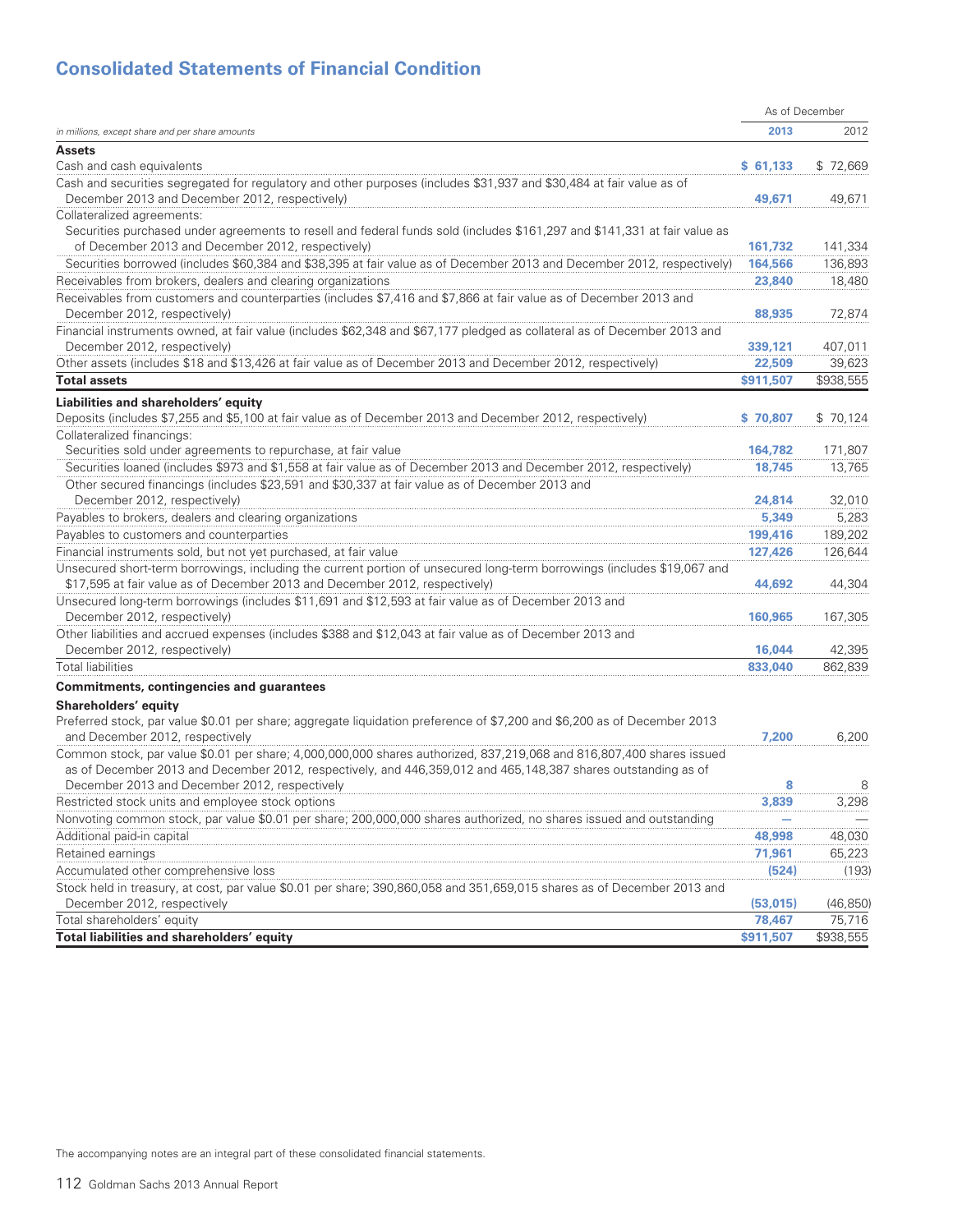# **Consolidated Statements of Changes in Shareholders' Equity**

|                                                                                        |              | Year Ended December |           |
|----------------------------------------------------------------------------------------|--------------|---------------------|-----------|
| in millions                                                                            | 2013         | 2012                | 2011      |
| <b>Preferred stock</b>                                                                 |              |                     |           |
| Balance, beginning of year                                                             | 6,200<br>\$. | \$3,100             | \$6,957   |
| Issued                                                                                 | 1,000        | 3,100               |           |
| Repurchased                                                                            |              |                     | (3,857)   |
| Balance, end of year                                                                   | 7.200        | 6,200               | 3,100     |
| <b>Common stock</b>                                                                    |              |                     |           |
| Balance, beginning of year                                                             | 8            | 8                   | 8         |
| Issued                                                                                 |              |                     |           |
| Balance, end of year                                                                   | 8            | 8                   | 8         |
| Restricted stock units and employee stock options                                      |              |                     |           |
| Balance, beginning of year                                                             | 3,298        | 5,681               | 7,706     |
| Issuance and amortization of restricted stock units and employee stock options         | 2,017        | 1,368               | 2,863     |
| Delivery of common stock underlying restricted stock units                             | (1, 378)     | (3,659)             | (4,791)   |
| Forfeiture of restricted stock units and employee stock options                        | (79)         | (90)                | (93)      |
| Exercise of employee stock options                                                     | (19)         | (2)                 | (4)       |
| Balance, end of year                                                                   | 3,839        | 3,298               | 5,681     |
| <b>Additional paid-in capital</b>                                                      |              |                     |           |
| Balance, beginning of year                                                             | 48,030       | 45,553              | 42,103    |
| Issuance of common stock                                                               |              |                     | 103       |
| Delivery of common stock underlying share-based awards                                 | 1.483        | 3,939               | 5,160     |
| Cancellation of restricted stock units in satisfaction of withholding tax requirements | (599)        | (1,437)             | (1, 911)  |
| Preferred stock issuance costs                                                         | (9)          | (13)                |           |
| Excess net tax benefit/(provision) related to share-based awards                       | 94           | (11)                | 138       |
| Cash settlement of share-based compensation                                            | (1)          | (1)                 | (40)      |
| Balance, end of year                                                                   | 48,998       | 48,030              | 45,553    |
| <b>Retained earnings</b>                                                               |              |                     |           |
| Balance, beginning of year                                                             | 65,223       | 58,834              | 57,163    |
| Net earnings                                                                           | 8,040        | 7,475               | 4,442     |
| Dividends and dividend equivalents declared on common stock and restricted stock units | (988)        | (903)               | (769)     |
| Dividends declared on preferred stock                                                  | (314)        | (183)               | (2,002)   |
| Balance, end of year                                                                   | 71.961       | 65,223              | 58,834    |
| <b>Accumulated other comprehensive loss</b>                                            |              |                     |           |
| Balance, beginning of year                                                             | (193)        | (516)               | (286)     |
| Other comprehensive income/(loss)                                                      | (331)        | 323                 | (230)     |
| Balance, end of year                                                                   | (524)        | (193)               | (516)     |
| Stock held in treasury, at cost                                                        |              |                     |           |
| Balance, beginning of year                                                             | (46, 850)    | (42, 281)           | (36, 295) |
| Repurchased                                                                            | (6, 175)     | (4,637)             | (6,036)   |
| Reissued                                                                               | 40           | 77                  | 65        |
| Other                                                                                  | (30)         | (9)                 | (15)      |
| Balance, end of year                                                                   | (53,015)     | (46, 850)           | (42, 281) |
| Total shareholders' equity                                                             | \$78,467     | \$75,716            | \$70,379  |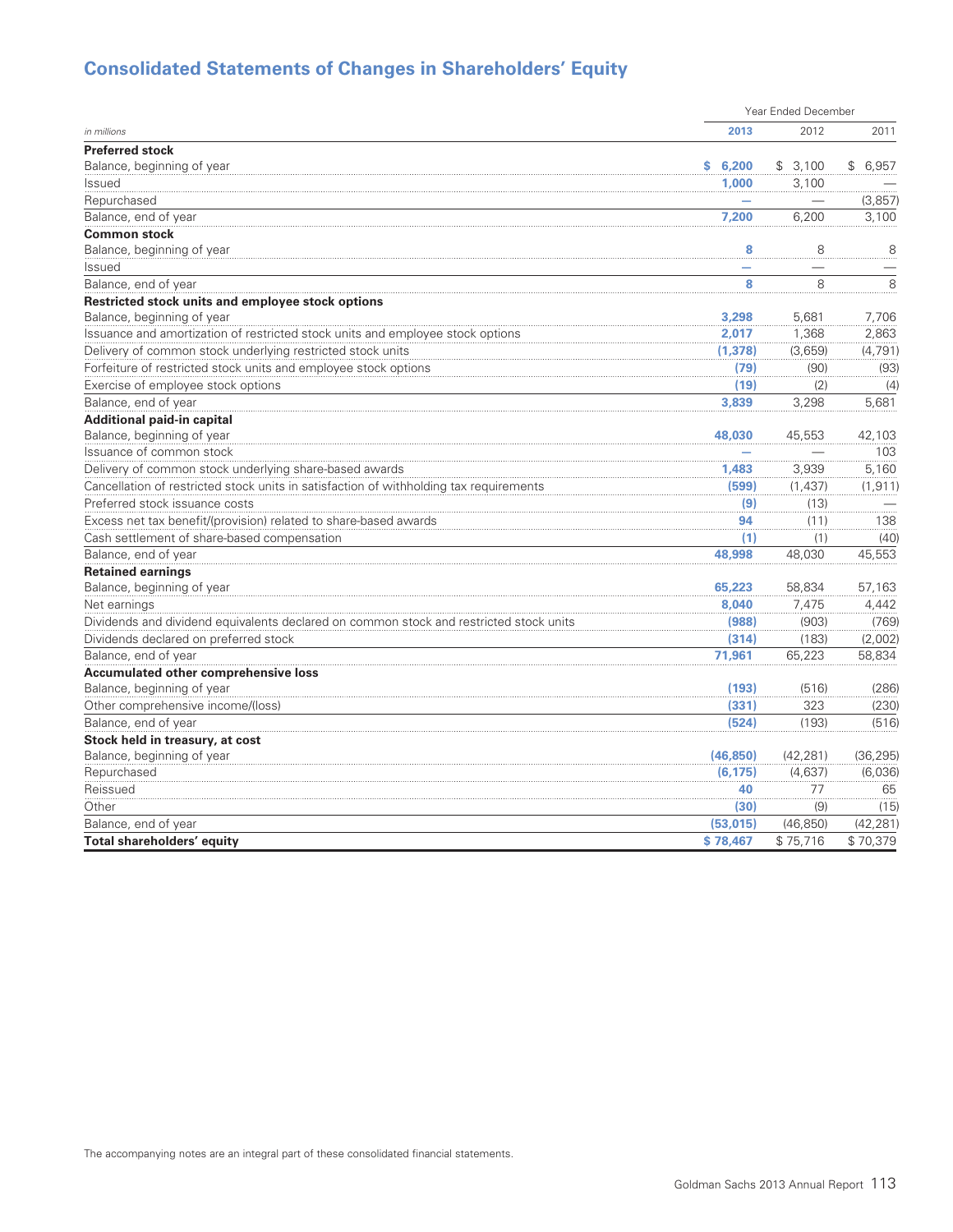# **Consolidated Statements of Cash Flows**

|                                                                                                        |           | Year Ended December |           |  |
|--------------------------------------------------------------------------------------------------------|-----------|---------------------|-----------|--|
| in millions                                                                                            | 2013      | 2012                | 2011      |  |
| <b>Cash flows from operating activities</b>                                                            |           |                     |           |  |
| Net earnings                                                                                           | \$8.040   | \$7,475             | \$4,442   |  |
| Adjustments to reconcile net earnings to net cash provided by/(used for) operating activities          |           |                     |           |  |
| Depreciation and amortization                                                                          | 1,322     | 1,738               | 1,869     |  |
| Deferred income taxes                                                                                  | 29        | (356)               | 726       |  |
| Share-based compensation                                                                               | 2,015     | 1,319               | 2,849     |  |
| Gain on sale of hedge fund administration business                                                     |           | (494)               |           |  |
| Gain on sale of European insurance business                                                            | (211)     |                     |           |  |
| Changes in operating assets and liabilities                                                            |           |                     |           |  |
| Cash and securities segregated for regulatory and other purposes                                       | (143)     | 10,817              | (10, 532) |  |
| Net receivables from brokers, dealers and clearing organizations                                       | (5, 313)  | (2,838)             | (3,780)   |  |
| Net payables to customers and counterparties                                                           | 1,631     | (17,661)            | 13,883    |  |
| Securities borrowed, net of securities loaned                                                          | (22, 698) | 23,031              | 8,940     |  |
| Securities sold under agreements to repurchase, net of securities purchased under agreements to resell |           |                     |           |  |
| and federal funds sold                                                                                 | (28, 971) | 53,527              | 122       |  |
| Financial instruments owned, at fair value                                                             | 51,079    | (48, 783)           | 5,085     |  |
| Financial instruments sold, but not yet purchased, at fair value                                       | 933       | (18, 867)           | 4,243     |  |
| Other, net                                                                                             | (3, 170)  | 3,971               | (5, 346)  |  |
| Net cash provided by operating activities                                                              | 4,543     | 12,879              | 22,501    |  |
| <b>Cash flows from investing activities</b>                                                            |           |                     |           |  |
| Purchase of property, leasehold improvements and equipment                                             | (706)     | (961)               | (1, 184)  |  |
| Proceeds from sales of property, leasehold improvements and equipment                                  | 62        | 49                  | 78        |  |
| Business acquisitions, net of cash acquired                                                            | (2, 274)  | (593)               | (431)     |  |
| Proceeds from sales of investments                                                                     | 2,503     | 1,195               | 2,645     |  |
| Purchase of available-for-sale securities                                                              | (738)     | (5, 220)            | (2,752)   |  |
| Proceeds from sales of available-for-sale securities                                                   | 817       | 4,537               | 3,129     |  |
| Loans held for investment, net                                                                         | (8, 392)  | (2,741)             | (856)     |  |
| Net cash provided by/(used for) investing activities                                                   | (8,728)   | (3,734)             | 629       |  |
| <b>Cash flows from financing activities</b>                                                            |           |                     |           |  |
| Unsecured short-term borrowings, net                                                                   | 1.336     | (1, 952)            | (3,780)   |  |
| Other secured financings (short-term), net                                                             | (7,272)   | 1,540               | (1, 195)  |  |
| Proceeds from issuance of other secured financings (long-term)                                         | 6,604     | 4,687               | 9,809     |  |
| Repayment of other secured financings (long-term), including the current portion                       | (3,630)   | (11, 576)           | (8, 878)  |  |
| Proceeds from issuance of unsecured long-term borrowings                                               | 30,851    | 27,734              | 29,169    |  |
| Repayment of unsecured long-term borrowings, including the current portion                             | (30, 473) | (36, 435)           | (29, 187) |  |
| Derivative contracts with a financing element, net                                                     | 874       | 1,696               | 1,602     |  |
| Deposits, net                                                                                          | 683       | 24,015              | 7,540     |  |
| Preferred stock repurchased                                                                            |           |                     | (3.857)   |  |
| Common stock repurchased                                                                               | (6, 175)  | (4,640)             | (6,048)   |  |
| Dividends and dividend equivalents paid on common stock, preferred stock and restricted stock units    | (1, 302)  | (1,086)             | (2,771)   |  |
| Proceeds from issuance of preferred stock, net of issuance costs                                       | 991       | 3,087               |           |  |
| Proceeds from issuance of common stock, including stock option exercises                               | 65        | 317                 | 368       |  |
| Excess tax benefit related to share-based compensation                                                 | 98        | 130                 | 358       |  |
| Cash settlement of share-based compensation                                                            | (1)       | (1)                 | (40)      |  |
| Net cash provided by/(used for) financing activities                                                   | (7, 351)  | 7,516               | (6,910)   |  |
| Net increase/(decrease) in cash and cash equivalents                                                   | (11, 536) | 16,661              | 16,220    |  |
| Cash and cash equivalents, beginning of year                                                           | 72,669    | 56,008              | 39,788    |  |
| Cash and cash equivalents, end of year                                                                 | \$61,133  | \$72,669            | \$56,008  |  |
|                                                                                                        |           |                     |           |  |

#### **SUPPLEMENTAL DISCLOSURES:**

Cash payments for interest, net of capitalized interest, were \$5.69 billion, \$9.25 billion and \$8.05 billion for 2013, 2012 and 2011, respectively.

Cash payments for income taxes, net of refunds, were \$4.07 billion, \$1.88 billion and \$1.78 billion for 2013, 2012 and 2011, respectively.

*Non-cash activities:*

During 2012, the firm assumed \$77 million of debt in connection with business acquisitions. During 2011, the firm assumed \$2.09 billion of debt and issued \$103 million of common stock in connection with the acquisition of Goldman Sachs Australia Pty Ltd (GS Australia), formerly Goldman Sachs & Partners Australia Group Holdings Pty Ltd.

The accompanying notes are an integral part of these consolidated financial statements.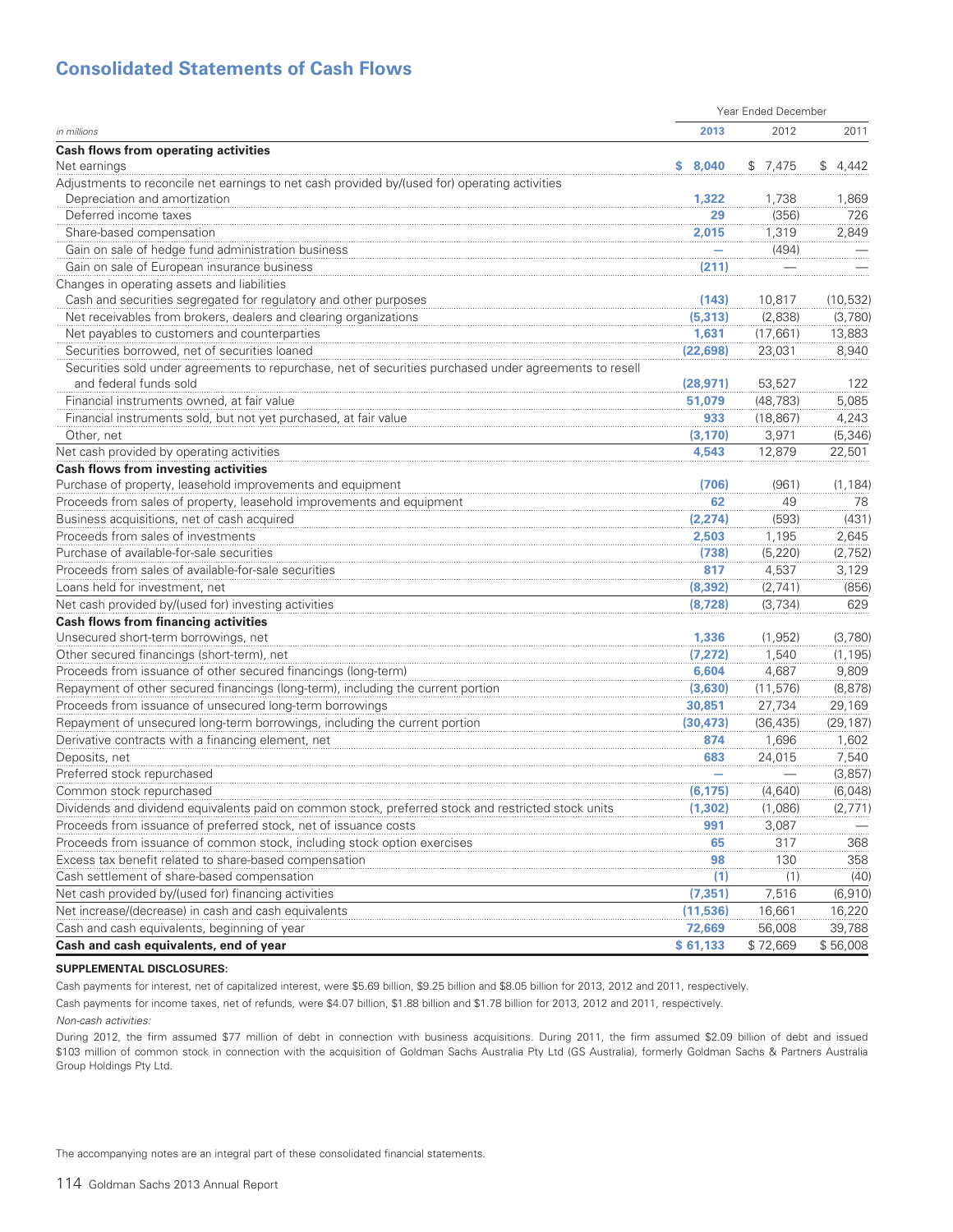#### **Note 1.**

## **Description of Business**

The Goldman Sachs Group, Inc. (Group Inc.), a Delaware corporation, together with its consolidated subsidiaries (collectively, the firm), is a leading global investment banking, securities and investment management firm that provides a wide range of financial services to a substantial and diversified client base that includes corporations, financial institutions, governments and high-net-worth individuals. Founded in 1869, the firm is headquartered in New York and maintains offices in all major financial centers around the world.

The firm reports its activities in the following four business segments:

#### **Investment Banking**

The firm provides a broad range of investment banking services to a diverse group of corporations, financial institutions, investment funds and governments. Services include strategic advisory assignments with respect to mergers and acquisitions, divestitures, corporate defense activities, risk management, restructurings and spin-offs, and debt and equity underwriting of public offerings and private placements, including domestic and cross-border transactions, as well as derivative transactions directly related to these activities.

## **Institutional Client Services**

The firm facilitates client transactions and makes markets in fixed income, equity, currency and commodity products, primarily with institutional clients such as corporations, financial institutions, investment funds and governments. The firm also makes markets in and clears client transactions on major stock, options and futures exchanges worldwide and provides financing, securities lending and other prime brokerage services to institutional clients.

#### **Investing & Lending**

The firm invests in and originates loans to provide financing to clients. These investments and loans are typically longer-term in nature. The firm makes investments, some of which are consolidated, directly and indirectly through funds that the firm manages, in debt securities and loans, public and private equity securities, and real estate entities.

#### **Investment Management**

The firm provides investment management services and offers investment products (primarily through separately managed accounts and commingled vehicles, such as mutual funds and private investment funds) across all major asset classes to a diverse set of institutional and individual clients. The firm also offers wealth advisory services, including portfolio management and financial counseling, and brokerage and other transaction services to high-net-worth individuals and families.

#### **Note 2.**

# **Basis of Presentation**

These consolidated financial statements are prepared in accordance with accounting principles generally accepted in the United States (U.S. GAAP) and include the accounts of Group Inc. and all other entities in which the firm has a controlling financial interest. Intercompany transactions and balances have been eliminated.

All references to 2013, 2012 and 2011 refer to the firm's years ended, or the dates, as the context requires, December 31, 2013, December 31, 2012 and December 31, 2011, respectively. Any reference to a future year refers to a year ending on December 31 of that year. Certain reclassifications have been made to previously reported amounts to conform to the current presentation.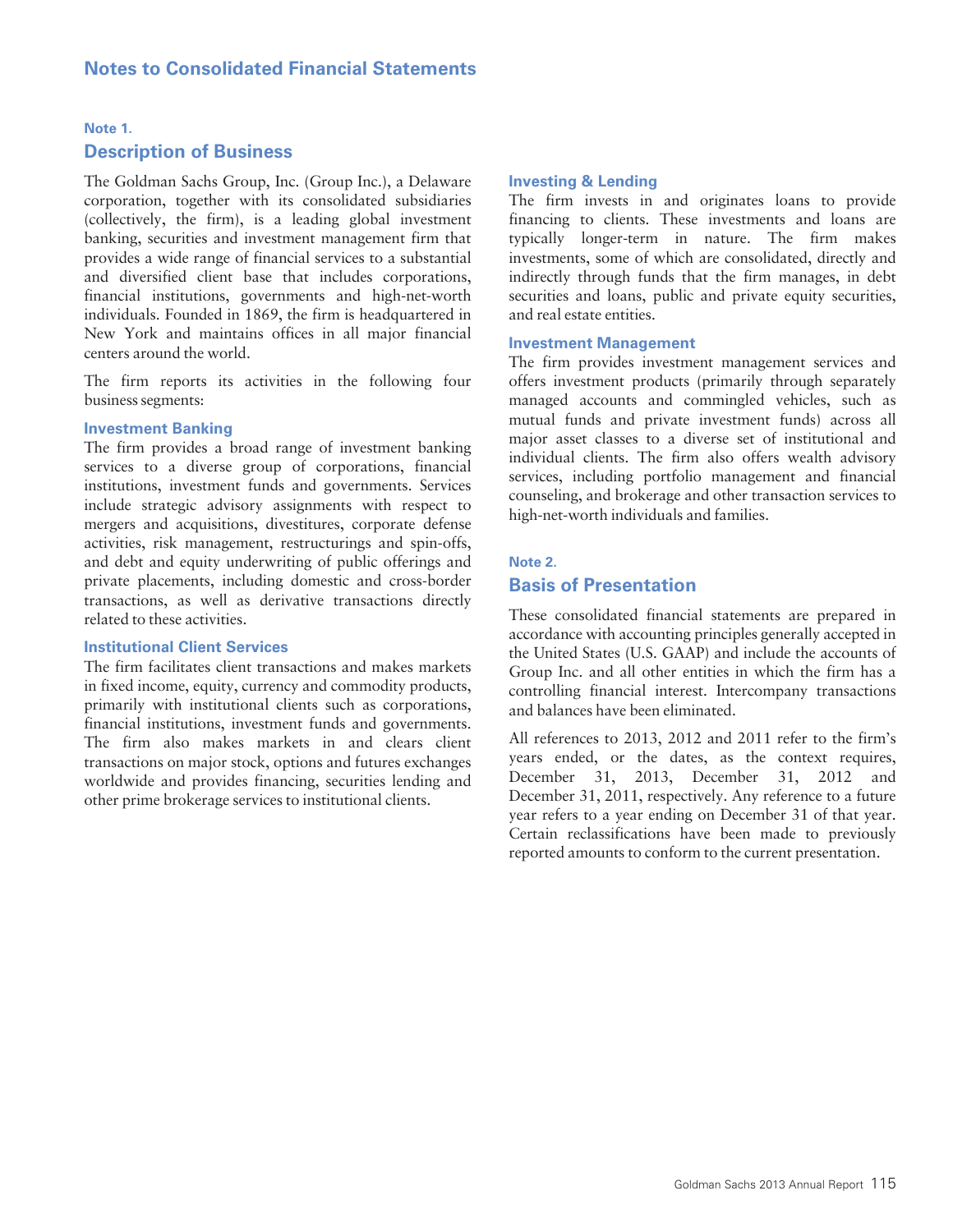# **Note 3.**

# **Significant Accounting Policies**

The firm's significant accounting policies include when and how to measure the fair value of assets and liabilities, accounting for goodwill and identifiable intangible assets, and when to consolidate an entity. See Notes 5 through 8 for policies on fair value measurements, Note 13 for policies on goodwill and identifiable intangible assets, and below and Note 11 for policies on consolidation accounting. All other significant accounting policies are either discussed below or included in the following footnotes:

Financial Instruments Owned, at Fair Value and Financial Instruments Sold, But Not Yet Purchased, at

| Fair Value                                      | Note 4  |
|-------------------------------------------------|---------|
| Fair Value Measurements                         | Note 5  |
| Cash Instruments                                | Note 6  |
| Derivatives and Hedging Activities              | Note 7  |
| Fair Value Option                               | Note 8  |
| <b>Collateralized Agreements and Financings</b> | Note 9  |
| <b>Securitization Activities</b>                | Note 10 |
| Variable Interest Entities                      | Note 11 |
| <b>Other Assets</b>                             | Note 12 |
| Goodwill and Identifiable Intangible Assets     | Note 13 |
| Deposits                                        | Note 14 |
| Short-Term Borrowings                           | Note 15 |
| Long-Term Borrowings                            | Note 16 |
| Other Liabilities and Accrued Expenses          | Note 17 |
| Commitments, Contingencies and Guarantees       | Note 18 |
| Shareholders' Equity                            | Note 19 |
| Regulation and Capital Adequacy                 | Note 20 |
| Earnings Per Common Share                       | Note 21 |
| Transactions with Affiliated Funds              | Note 22 |
| Interest Income and Interest Expense            | Note 23 |
| Income Taxes                                    | Note 24 |
| <b>Business Segments</b>                        | Note 25 |
| <b>Credit Concentrations</b>                    | Note 26 |
| Legal Proceedings                               | Note 27 |
| <b>Employee Benefit Plans</b>                   | Note 28 |
| Employee Incentive Plans                        | Note 29 |
| Parent Company                                  | Note 30 |

### **Consolidation**

The firm consolidates entities in which the firm has a controlling financial interest. The firm determines whether it has a controlling financial interest in an entity by first evaluating whether the entity is a voting interest entity or a variable interest entity (VIE).

**Voting Interest Entities.** Voting interest entities are entities in which (i) the total equity investment at risk is sufficient to enable the entity to finance its activities independently and (ii) the equity holders have the power to direct the activities of the entity that most significantly impact its economic performance, the obligation to absorb the losses of the entity and the right to receive the residual returns of the entity. The usual condition for a controlling financial interest in a voting interest entity is ownership of a majority voting interest. If the firm has a majority voting interest in a voting interest entity, the entity is consolidated.

**Variable Interest Entities.** A VIE is an entity that lacks one or more of the characteristics of a voting interest entity. The firm has a controlling financial interest in a VIE when the firm has one or more variable interests that provide it with (i) the power to direct the activities of the VIE that most significantly impact the VIE's economic performance and (ii) the obligation to absorb losses of the VIE or the right to receive benefits from the VIE that could potentially be significant to the VIE. See Note 11 for further information about VIEs.

**Equity-Method Investments.** When the firm does not have a controlling financial interest in an entity but can exert significant influence over the entity's operating and financial policies, the investment is accounted for either (i) under the equity method of accounting or (ii) at fair value by electing the fair value option available under U.S. GAAP. Significant influence generally exists when the firm owns 20% to 50% of the entity's common stock or in-substance common stock.

In general, the firm accounts for investments acquired after the fair value option became available, at fair value. In certain cases, the firm applies the equity method of accounting to new investments that are strategic in nature or closely related to the firm's principal business activities, when the firm has a significant degree of involvement in the cash flows or operations of the investee or when costbenefit considerations are less significant. See Note 12 for further information about equity-method investments.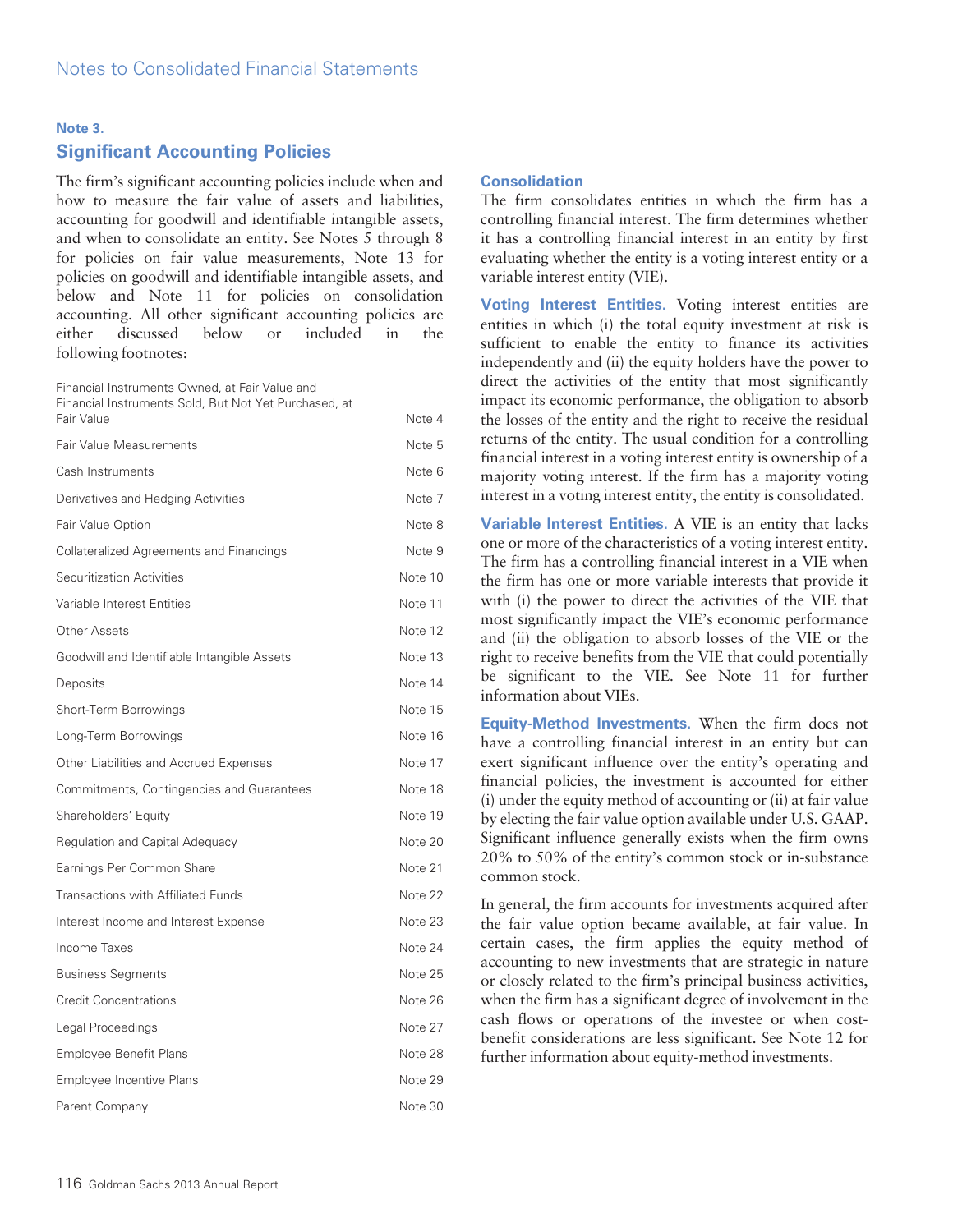**Investment Funds.** The firm has formed numerous investment funds with third-party investors. These funds are typically organized as limited partnerships or limited liability companies for which the firm acts as general partner or manager. Generally, the firm does not hold a majority of the economic interests in these funds. These funds are usually voting interest entities and generally are not consolidated because third-party investors typically have rights to terminate the funds or to remove the firm as general partner or manager. Investments in these funds are included in "Financial instruments owned, at fair value." See Notes 6, 18 and 22 for further information about investments in funds.

## **Use of Estimates**

Preparation of these consolidated financial statements requires management to make certain estimates and assumptions, the most important of which relate to fair value measurements, accounting for goodwill and identifiable intangible assets and the provisions for losses that may arise from litigation, regulatory proceedings and tax audits. These estimates and assumptions are based on the best available information but actual results could be materially different.

#### **Revenue Recognition**

**Financial Assets and Financial Liabilities at Fair Value.** Financial instruments owned, at fair value and Financial instruments sold, but not yet purchased, at fair value are recorded at fair value either under the fair value option or in accordance with other U.S. GAAP. In addition, the firm has elected to account for certain of its other financial assets and financial liabilities at fair value by electing the fair value option. The fair value of a financial instrument is the amount that would be received to sell an asset or paid to transfer a liability in an orderly transaction between market participants at the measurement date. Financial assets are marked to bid prices and financial liabilities are marked to offer prices. Fair value measurements do not include transaction costs. Fair value gains or losses are generally included in "Market making" for positions in Institutional Client Services and "Other principal transactions" for positions in Investing & Lending. See Notes 5 through 8 for further information about fair value measurements.

**Investment Banking.** Fees from financial advisory assignments and underwriting revenues are recognized in earnings when the services related to the underlying transaction are completed under the terms of the assignment. Expenses associated with such transactions are deferred until the related revenue is recognized or the assignment is otherwise concluded. Expenses associated with financial advisory assignments are recorded as noncompensation expenses, net of client reimbursements. Underwriting revenues are presented net of related expenses.

**Investment Management.** The firm earns management fees and incentive fees for investment management services. Management fees for mutual funds are calculated as a percentage of daily net asset value and are received monthly. Management fees for hedge funds and separately managed accounts are calculated as a percentage of monthend net asset value and are generally received quarterly. Management fees for private equity funds are calculated as a percentage of monthly invested capital or commitments and are received quarterly, semi-annually or annually, depending on the fund. All management fees are recognized over the period that the related service is provided. Incentive fees are calculated as a percentage of a fund's or separately managed account's return, or excess return above a specified benchmark or other performance target. Incentive fees are generally based on investment performance over a 12-month period or over the life of a fund. Fees that are based on performance over a 12-month period are subject to adjustment prior to the end of the measurement period. For fees that are based on investment performance over the life of the fund, future investment underperformance may require fees previously distributed to the firm to be returned to the fund. Incentive fees are recognized only when all material contingencies have been resolved. Management and incentive fee revenues are included in "Investment management" revenues.

The firm makes payments to brokers and advisors related to the placement of the firm's investment funds. These payments are computed based on either a percentage of the management fee or the investment fund's net asset value. Where the firm is principal to the arrangement, such costs are recorded on a gross basis and included in "Brokerage, clearing, exchange and distribution fees," and where the firm is agent to the arrangement, such costs are recorded on a net basis in "Investment management" revenues.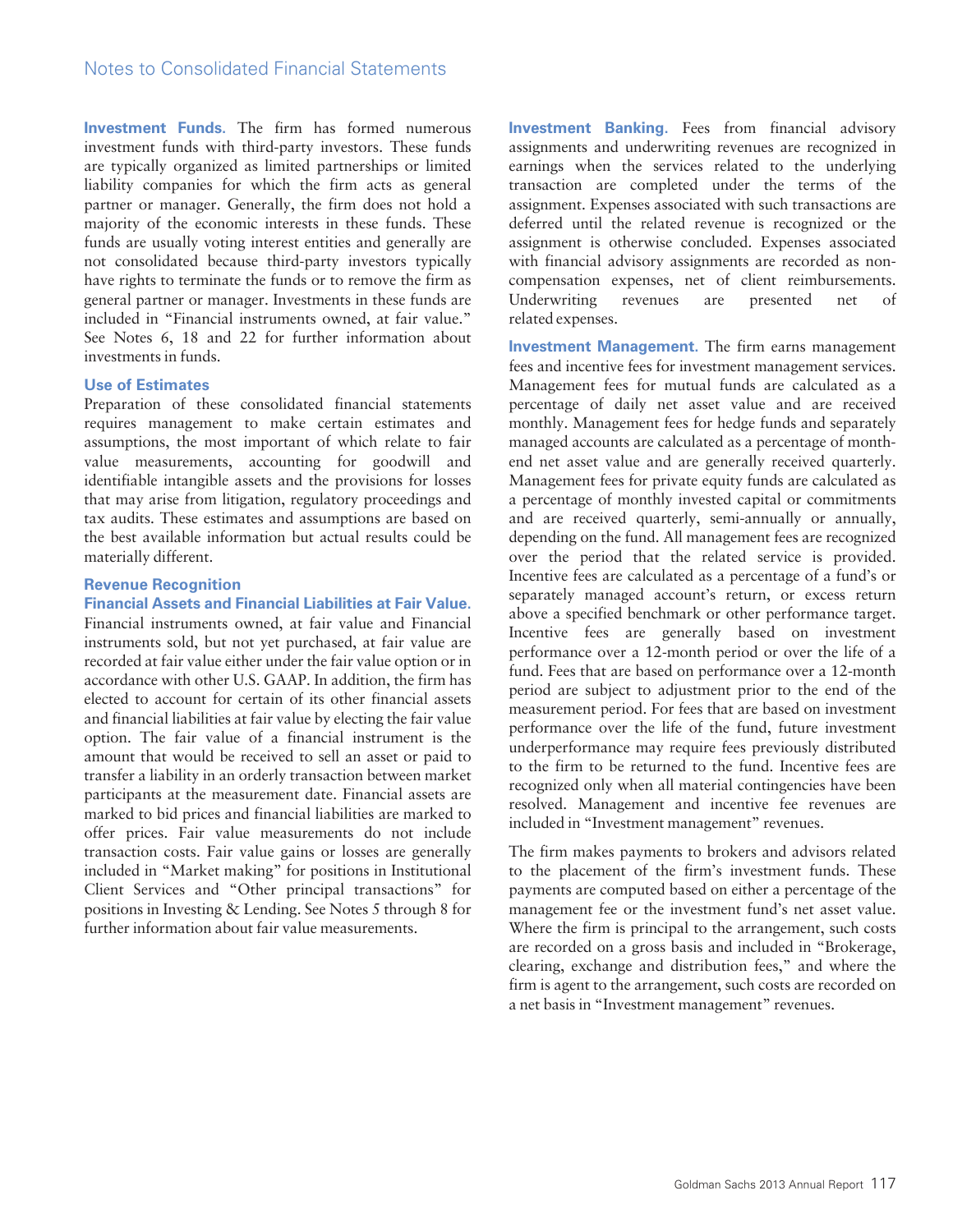**Commissions and Fees.** The firm earns "Commissions and fees" from executing and clearing client transactions on stock, options and futures markets. Commissions and fees are recognized on the day the trade is executed.

# **Transfers of Assets**

Transfers of assets are accounted for as sales when the firm has relinquished control over the assets transferred. For transfers of assets accounted for as sales, any related gains or losses are recognized in net revenues. Assets or liabilities that arise from the firm's continuing involvement with transferred assets are measured at fair value. For transfers of assets that are not accounted for as sales, the assets remain in "Financial instruments owned, at fair value" and the transfer is accounted for as a collateralized financing, with the related interest expense recognized over the life of the transaction. See Note 9 for further information about transfers of assets accounted for as collateralized financings and Note 10 for further information about transfers of assets accounted for as sales.

# **Cash and Cash Equivalents**

The firm defines cash equivalents as highly liquid overnight deposits held in the ordinary course of business. As of December 2013 and December 2012, "Cash and cash equivalents" included \$4.14 billion and \$6.75 billion, respectively, of cash and due from banks, and \$56.99 billion and \$65.92 billion, respectively, of interestbearing deposits with banks.

## **Receivables from Customers and Counterparties**

Receivables from customers and counterparties generally relate to collateralized transactions. Such receivables are primarily comprised of customer margin loans, certain transfers of assets accounted for as secured loans rather than purchases at fair value, collateral posted in connection with certain derivative transactions, and loans held for investment. Certain of the firm's receivables from customers and counterparties are accounted for at fair value under the fair value option, with changes in fair value generally included in "Market making" revenues. Receivables from customers and counterparties not accounted for at fair value, including loans held for investment, are accounted for at amortized cost net of estimated uncollectible amounts. Interest on receivables from customers and counterparties is recognized over the life of the transaction and included in "Interest income." See Note 8 for further information about receivables from customers and counterparties.

# **Receivables from and Payables to Brokers, Dealers and Clearing Organizations**

Receivables from and payables to brokers, dealers and clearing organizations are accounted for at cost plus accrued interest, which generally approximates fair value. While these receivables and payables are carried at amounts that approximate fair value, they are not accounted for at fair value under the fair value option or at fair value in accordance with other U.S. GAAP and therefore are not included in the firm's fair value hierarchy in Notes 6, 7 and 8. Had these receivables and payables been included in the firm's fair value hierarchy, substantially all would have been classified in level 2 as of December 2013.

# **Payables to Customers and Counterparties**

Payables to customers and counterparties primarily consist of customer credit balances related to the firm's prime brokerage activities. Payables to customers and counterparties are accounted for at cost plus accrued interest, which generally approximates fair value. While these payables are carried at amounts that approximate fair value, they are not accounted for at fair value under the fair value option or at fair value in accordance with other U.S. GAAP and therefore are not included in the firm's fair value hierarchy in Notes 6, 7 and 8. Had these payables been included in the firm's fair value hierarchy, substantially all would have been classified in level 2 as of December 2013.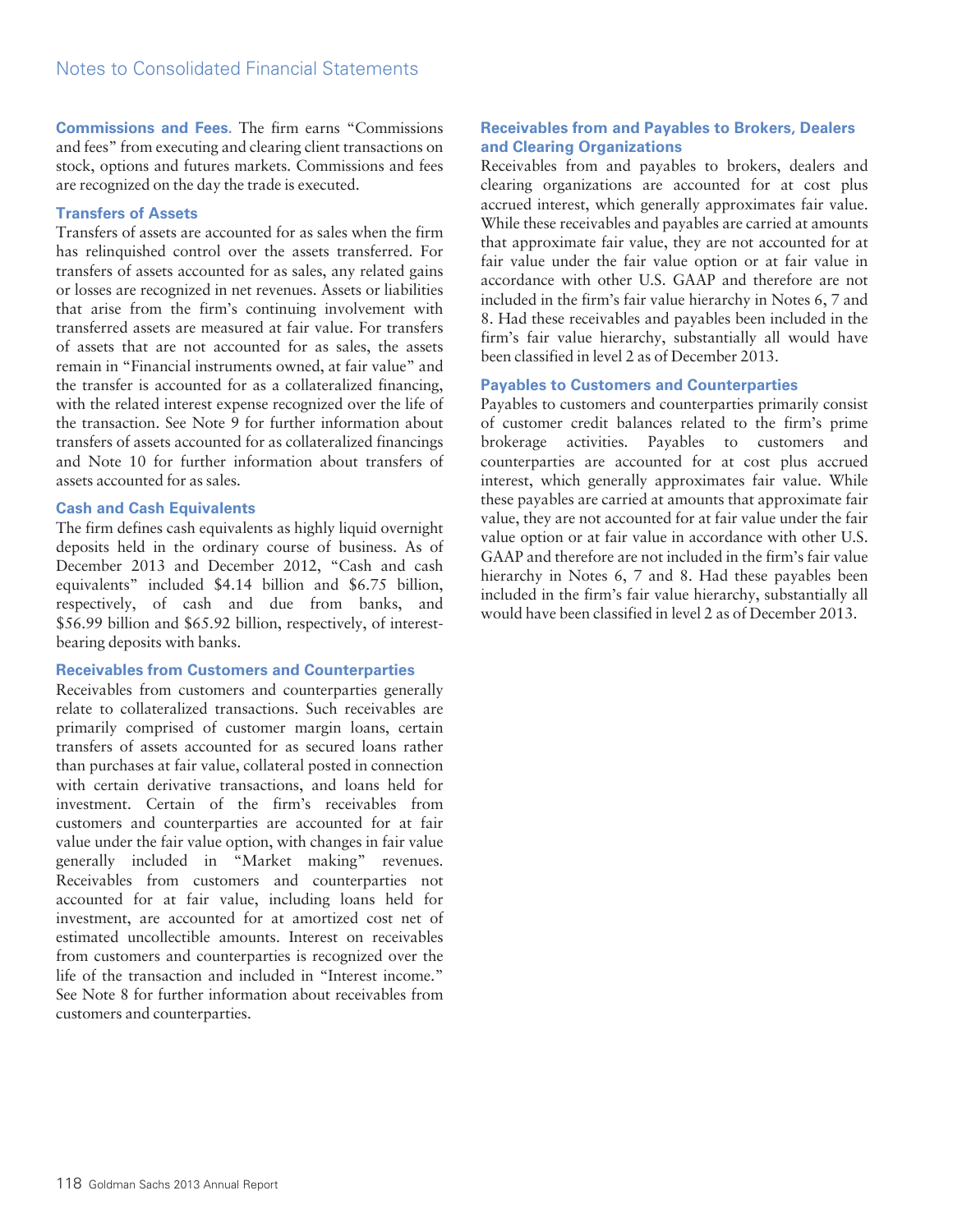#### **Offsetting Assets and Liabilities**

To reduce credit exposures on derivatives and securities financing transactions, the firm may enter into master netting agreements or similar arrangements (collectively, netting agreements) with counterparties that permit it to offset receivables and payables with such counterparties. A netting agreement is a contract with a counterparty that permits net settlement of multiple transactions with that counterparty, including upon the exercise of termination rights by a non-defaulting party. Upon exercise of such termination rights, all transactions governed by the netting agreement are terminated and a net settlement amount is calculated. In addition, the firm receives and posts cash and securities collateral with respect to its derivatives and securities financing transactions, subject to the terms of the related credit support agreements or similar arrangements (collectively, credit support agreements). An enforceable credit support agreement grants the non-defaulting party exercising termination rights the right to liquidate the collateral and apply the proceeds to any amounts owed. In order to assess enforceability of the firm's right of setoff under netting and credit support agreements, the firm evaluates various factors including applicable bankruptcy laws, local statutes and regulatory provisions in the jurisdiction of the parties to the agreement.

Derivatives are reported on a net-by-counterparty basis (i.e., the net payable or receivable for derivative assets and liabilities for a given counterparty) in the consolidated statements of financial condition when a legal right of setoff exists under an enforceable netting agreement. Resale and repurchase agreements and securities borrowed and loaned transactions with the same term and currency are presented on a net-by-counterparty basis in the consolidated statements of financial condition when such transactions meet certain settlement criteria and are subject to netting agreements.

In the consolidated statements of financial condition, derivatives are reported net of cash collateral received and posted under enforceable credit support agreements, when transacted under an enforceable netting agreement. In the consolidated statements of financial condition, resale and repurchase agreements, and securities borrowed and loaned are not reported net of the related cash and securities received or posted as collateral. See Note 9 for further information about collateral received and pledged, including rights to deliver or repledge collateral. See Notes 7 and 9 for further information about offsetting.

#### **Insurance Activities**

The firm sold a majority stake in each of its Americas reinsurance business (April 2013) and its European insurance business (December 2013). As a result, the firm no longer consolidates these businesses. The remaining investments of approximately 20% in the Americas reinsurance business and approximately 36% in the European insurance business are accounted for at fair value under the fair value option and are included in "Financial instruments owned, at fair value" as of December 2013. Results from these remaining investments are included in the Investing & Lending segment.

Prior to the sales, certain of the firm's insurance contracts were accounted for at fair value under the fair value option, with changes in fair value included in "Market making" revenues. See Note 8 for further information about the fair values of these insurance contracts. Revenues from variable annuity and life insurance and reinsurance contracts not accounted for at fair value generally consisted of fees assessed on contract holder account balances for mortality charges, policy administration fees and surrender charges. These revenues were recognized in earnings over the period that services were provided and were included in "Market making" revenues. Changes in reserves, including interest credited to policyholder account balances, were recognized in "Insurance reserves." Premiums earned for underwriting property catastrophe reinsurance were recognized in earnings over the coverage period, net of premiums ceded for the cost of reinsurance, and were included in "Market making" revenues. Expenses for liabilities related to property catastrophe reinsurance claims, including estimates of losses that have been incurred but not reported, were included in "Insurance reserves."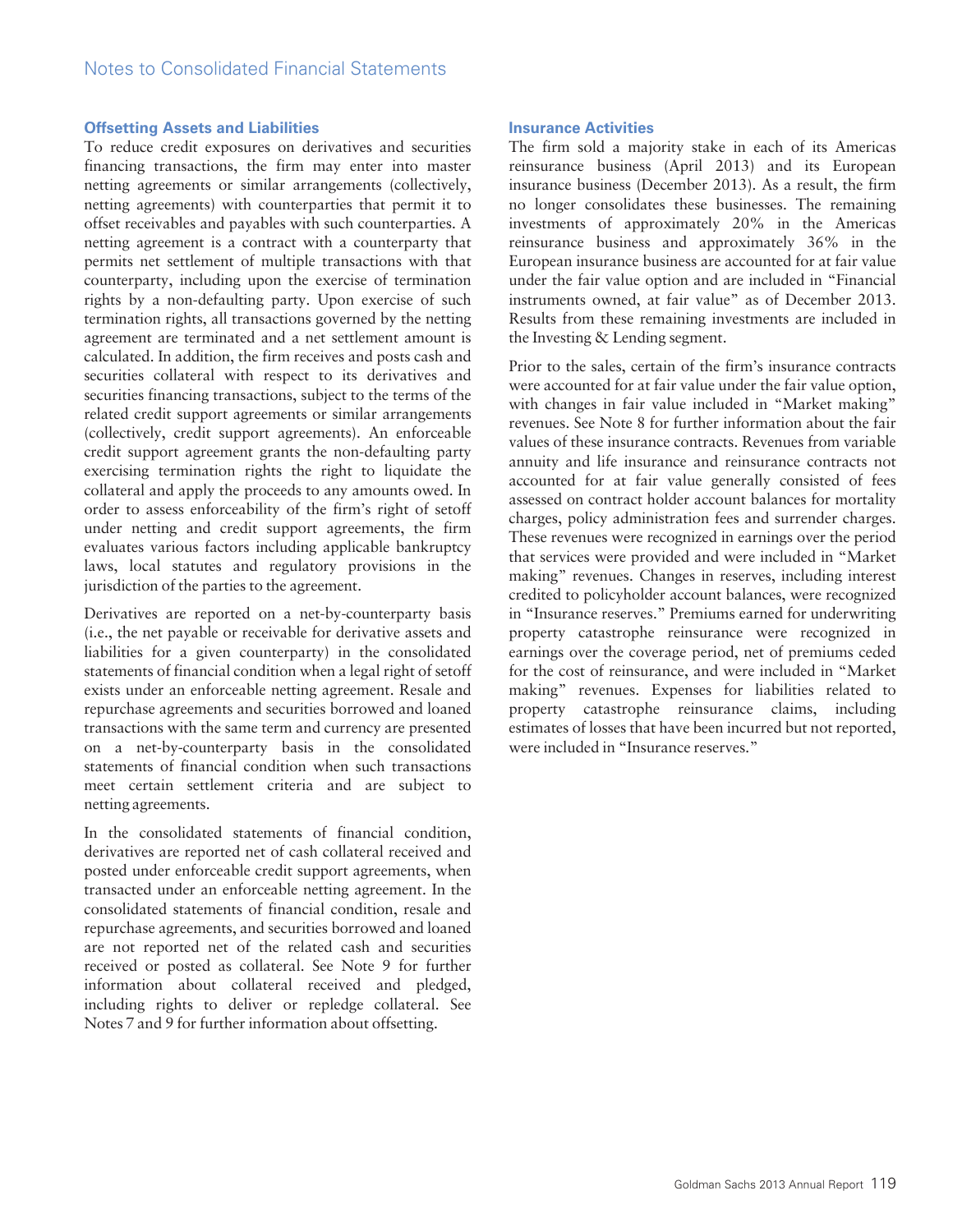## **Foreign Currency Translation**

Assets and liabilities denominated in non-U.S. currencies are translated at rates of exchange prevailing on the date of the consolidated statements of financial condition and revenues and expenses are translated at average rates of exchange for the period. Foreign currency remeasurement gains or losses on transactions in nonfunctional currencies are recognized in earnings. Gains or losses on translation of the financial statements of a non-U.S. operation, when the functional currency is other than the U.S. dollar, are included, net of hedges and taxes, in the consolidated statements of comprehensive income.

## **Recent Accounting Developments**

**Derecognition of in Substance Real Estate (ASC 360).** In December 2011, the FASB issued ASU No. 2011-10, "Property, Plant, and Equipment (Topic 360) — Derecognition of in Substance Real Estate — a Scope Clarification." ASU No. 2011-10 clarifies that in order to deconsolidate a subsidiary (that is in substance real estate due to a default on the subsidiary's nonrecourse debt), the parent must no longer control the subsidiary and also must satisfy the sale criteria in ASC 360-20, "Property, Plant, and Equipment — Real Estate Sales." The ASU was effective for fiscal years beginning on or after June 15, 2012. The firm applied the provisions of the ASU to such events occurring on or after January 1, 2013. Adoption of ASU No. 2011-10 did not materially affect the firm's financial condition, results of operations or cash flows.

**Disclosures about Offsetting Assets and Liabilities (ASC 210).** In December 2011, the FASB issued ASU No. 2011-11, "Balance Sheet (Topic 210) — Disclosures about Offsetting Assets and Liabilities." ASU No. 2011-11, as amended by ASU 2013-01, "Balance Sheet (Topic 210): Clarifying the Scope of Disclosures about Offsetting Assets and Liabilities," requires disclosure of the effect or potential effect of offsetting arrangements on the firm's financial position as well as enhanced disclosure of the rights of setoff associated with the firm's recognized derivative instruments, resale and repurchase agreements, and securities borrowing and lending transactions. ASU No. 2011-11 was effective for periods beginning on or after January 1, 2013. Since these amended principles require only additional disclosures concerning offsetting and related arrangements, adoption did not affect the firm's financial condition, results of operations or cash flows. See Notes 7 and 9 for further information about the firm's offsetting and related arrangements.

**Investment Companies (ASC 946).** In June 2013, the FASB issued ASU No. 2013-08, "Financial Services — Investment Companies (Topic 946) — Amendments to the Scope, Measurement, and Disclosure Requirements." ASU No. 2013-08 clarifies the approach to be used for determining whether an entity is an investment company and provides new measurement and disclosure requirements. ASU No. 2013-08 is effective for interim and annual reporting periods in fiscal years that begin after December 15, 2013. Earlier application is prohibited. Adoption of ASU No. 2013-08 did not affect the firm's financial condition, results of operations, or cash flows.

**Inclusion of the Fed Funds Effective Swap Rate (or Overnight Index Swap Rate) as a Benchmark Interest Rate for Hedge Accounting Purposes (ASC 815).** In July 2013, the FASB issued ASU No. 2013-10, "Derivatives and Hedging (Topic 815) — Inclusion of the Fed Funds Effective Swap Rate (or Overnight Index Swap Rate) as a Benchmark Interest Rate for Hedge Accounting Purposes." ASU No. 2013-10 permits the use of the Fed Funds Effective Swap Rate (OIS) as a U.S. benchmark interest rate for hedge accounting purposes. The ASU also removes the restriction on using different benchmark rates for similar hedges. ASU No. 2013-10 was effective for qualifying new or redesignated hedging relationships entered into on or after July 17, 2013 and adoption did not materially affect the firm's financial condition, results of operations, or cash flows.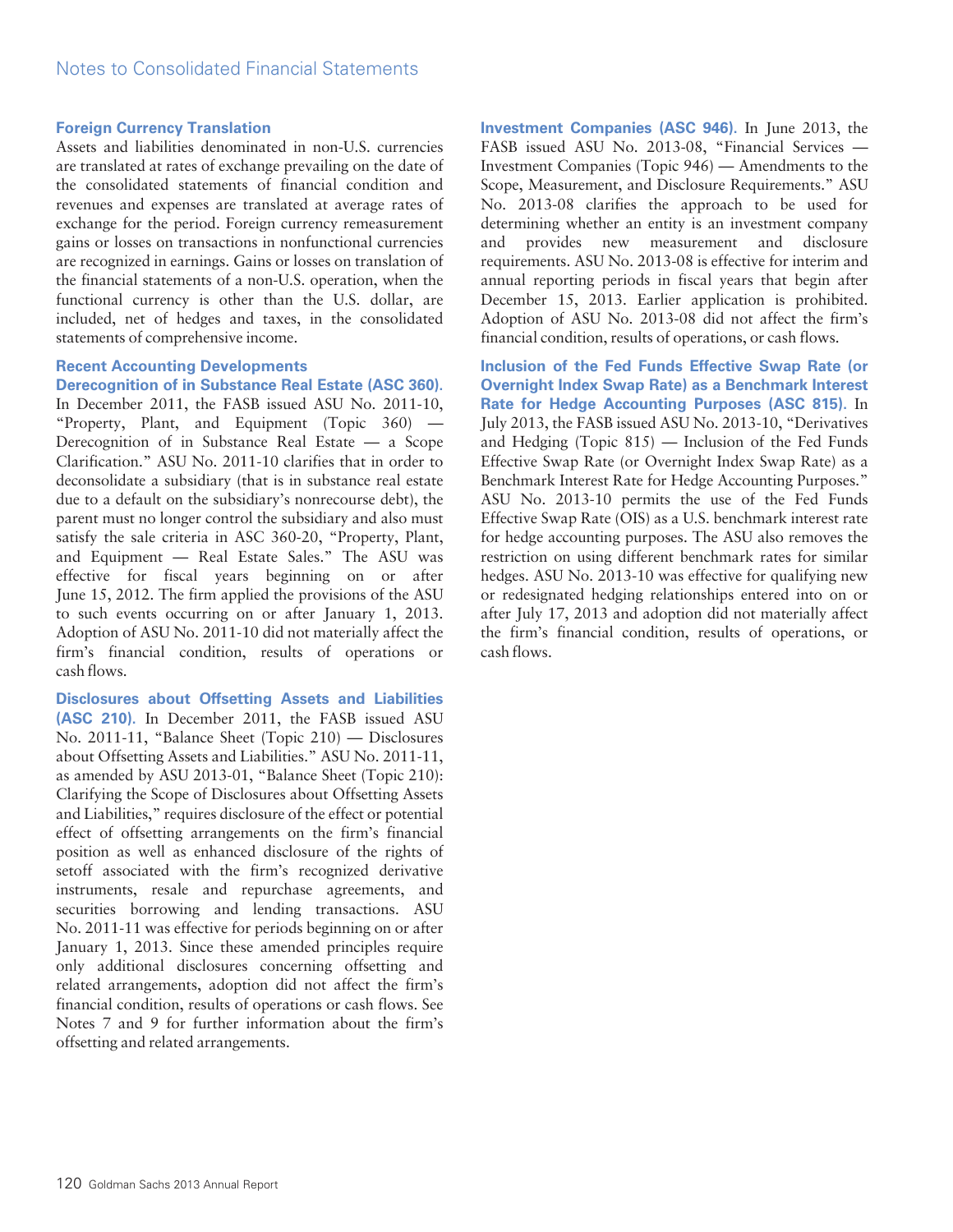#### **Note 4.**

# **Financial Instruments Owned, at Fair Value and Financial Instruments Sold, But Not Yet Purchased, at Fair Value**

Financial instruments owned, at fair value and financial instruments sold, but not yet purchased, at fair value are accounted for at fair value either under the fair value option or in accordance with other U.S. GAAP. See Note 8 for further information about the fair value option. The table below presents the firm's financial instruments owned, at fair value, including those pledged as collateral, and financial instruments sold, but not yet purchased, at fair value.

|                                                                                                                | As of December 2013                             |                                                                                           | As of December 2012               |                                                               |
|----------------------------------------------------------------------------------------------------------------|-------------------------------------------------|-------------------------------------------------------------------------------------------|-----------------------------------|---------------------------------------------------------------|
| in millions                                                                                                    | <b>Financial</b><br><b>Instruments</b><br>Owned | <b>Financial</b><br><b>Instruments</b><br>Sold, But<br><b>Not Yet</b><br><b>Purchased</b> | Financial<br>Instruments<br>Owned | Financial<br>Instruments<br>Sold, But<br>Not Yet<br>Purchased |
| Commercial paper, certificates of deposit, time deposits and other                                             |                                                 |                                                                                           |                                   |                                                               |
| money market instruments                                                                                       | 8.608                                           |                                                                                           | 6.057                             |                                                               |
| U.S. government and federal agency obligations                                                                 | 71.072                                          | 20,920                                                                                    | 93,241                            | 15,905                                                        |
| Non-U.S. government and agency obligations                                                                     | 40,944                                          | 26,999                                                                                    | 62.250                            | 32,361                                                        |
| Mortgage and other asset-backed loans and securities:<br>Loans and securities backed by commercial real estate | 6,596                                           |                                                                                           | 9,805                             |                                                               |
| Loans and securities backed by residential real estate                                                         | 9,025                                           |                                                                                           | 8.216                             |                                                               |
| Bank loans and bridge loans                                                                                    | 17.400                                          | 9252                                                                                      | 22,407                            |                                                               |
| Corporate debt securities                                                                                      | 17.412                                          | 5.253                                                                                     | 20,981                            | 5.761                                                         |
| State and municipal obligations                                                                                | 1,476                                           | 51                                                                                        | 2,477                             |                                                               |
| Other debt obligations                                                                                         | 3,129                                           |                                                                                           | 2,251                             |                                                               |
| Equities and convertible debentures                                                                            | 101,024                                         | 22,583                                                                                    | 96,454                            | 20,406                                                        |
| Commodities <sup>1</sup>                                                                                       | 4,556                                           | 966                                                                                       | 11,696                            |                                                               |
| Derivatives                                                                                                    | 57,879                                          | 49,722                                                                                    | 71,176                            | 50,427                                                        |
| Total                                                                                                          | \$339.121                                       | \$127.426                                                                                 | \$407,011                         | \$126,644                                                     |

1. As of December 2012, includes \$4.29 billion of commodities that have been transferred to third parties, which were accounted for as collateralized financings rather than sales. No such transactions related to commodities included in "Financial instruments owned, at fair value" were outstanding as of December 2013.

2. Primarily relates to the fair value of unfunded lending commitments for which the fair value option was elected.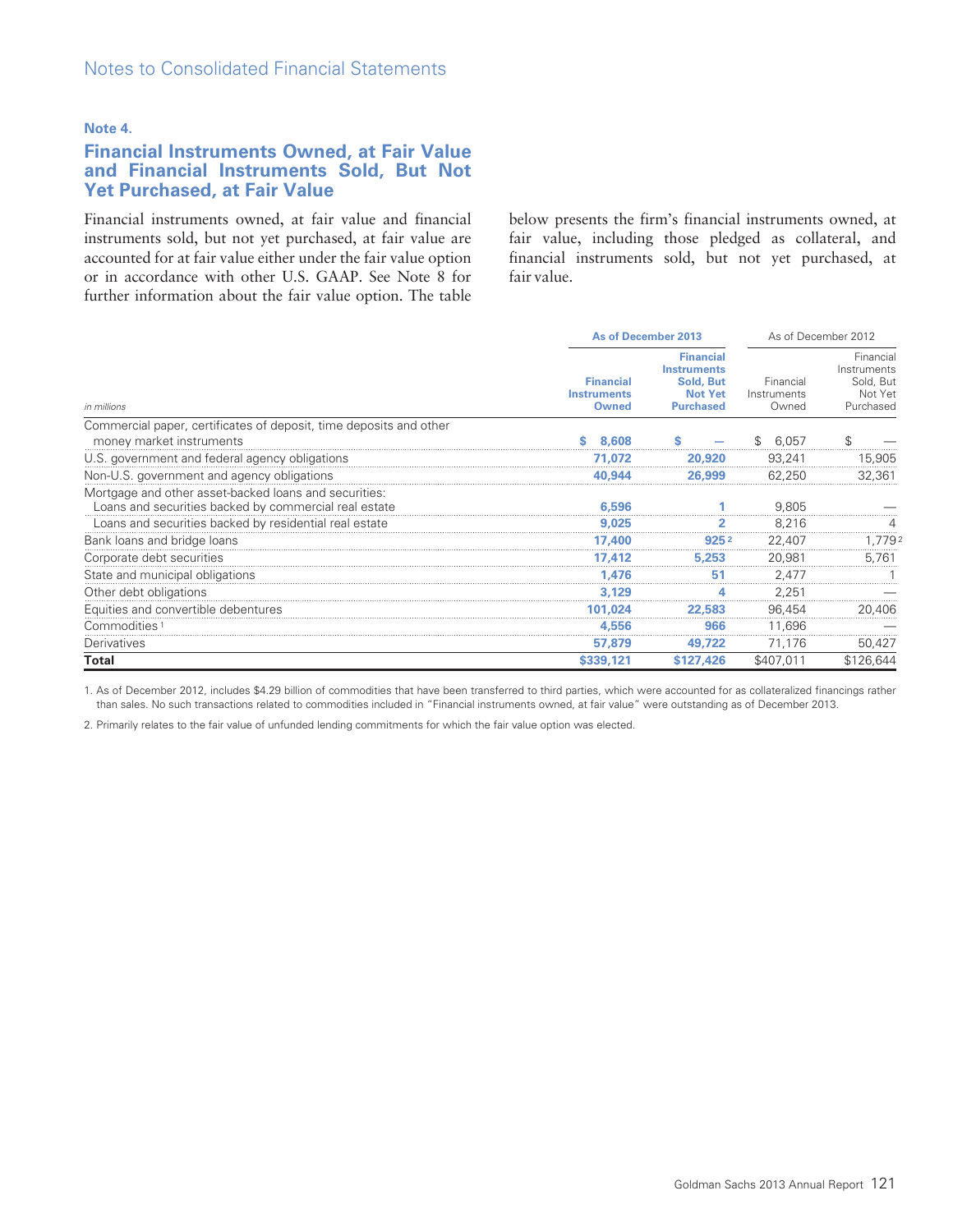# **Gains and Losses from Market Making and Other Principal Transactions**

The table below presents "Market making" revenues by major product type, as well as "Other principal transactions" revenues. These gains/(losses) are primarily related to the firm's financial instruments owned, at fair value and financial instruments sold, but not yet purchased, at fair value, including both derivative and non-derivative financial instruments. These gains/(losses) exclude related interest income and interest expense. See Note 23 for further information about interest income and interest expense.

The gains/(losses) in the table are not representative of the manner in which the firm manages its business activities because many of the firm's market-making and client facilitation strategies utilize financial instruments across various product types. Accordingly, gains or losses in one product type frequently offset gains or losses in other product types. For example, most of the firm's longer-term derivatives are sensitive to changes in interest rates and may be economically hedged with interest rate swaps. Similarly, a significant portion of the firm's cash instruments and derivatives has exposure to foreign currencies and may be economically hedged with foreign currency contracts.

| <b>Product Type</b>                       |          | Year Ended December |       |  |  |
|-------------------------------------------|----------|---------------------|-------|--|--|
| in millions                               |          | 2012                | 2011  |  |  |
| Interest rates                            |          |                     | .580  |  |  |
| Credit                                    | <br>.845 |                     | 454   |  |  |
| Currencies                                | 446      |                     | 958   |  |  |
| Equities                                  |          | 2.482               |       |  |  |
| difies                                    |          |                     | .573  |  |  |
| Other                                     | 5902     | 6673                | 292)  |  |  |
| <b>Market making</b>                      | .368     | .348                | 0.287 |  |  |
| Other principal transactions <sup>1</sup> | 6.993    | 5865                | .507  |  |  |
|                                           |          |                     | 794   |  |  |

1. Other principal transactions are included in the firm's Investing & Lending segment. See Note 25 for net revenues, including net interest income, by product type for Investing & Lending, as well as the amount of net interest income included in Investing & Lending. The "Other" category in Note 25 relates to the firm's consolidated investment entities, and primarily includes commodities-related net revenues.

2. Includes a gain of \$211 million on the sale of a majority stake in the firm's European insurance business.

3. Includes a gain of \$494 million on the sale of the firm's hedge fund administration business.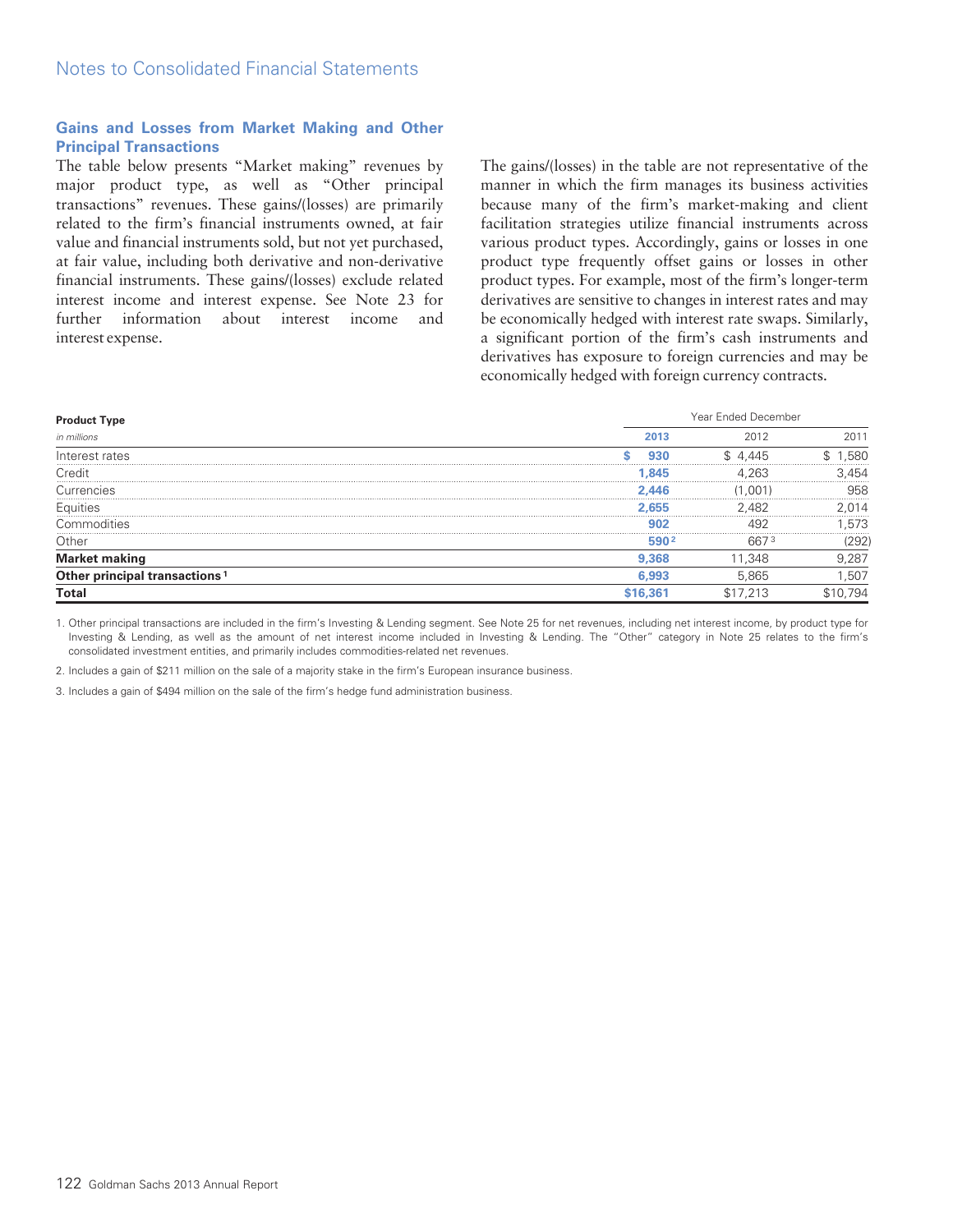#### **Note 5.**

# **Fair Value Measurements**

The fair value of a financial instrument is the amount that would be received to sell an asset or paid to transfer a liability in an orderly transaction between market participants at the measurement date. Financial assets are marked to bid prices and financial liabilities are marked to offer prices. Fair value measurements do not include transaction costs. The firm measures certain financial assets and financial liabilities as a portfolio (i.e., based on its net exposure to market and/or credit risks).

The best evidence of fair value is a quoted price in an active market. If quoted prices in active markets are not available, fair value is determined by reference to prices for similar instruments, quoted prices or recent transactions in less active markets, or internally developed models that primarily use market-based or independently sourced parameters as inputs including, but not limited to, interest rates, volatilities, equity or debt prices, foreign exchange rates, commodity prices, credit spreads and funding spreads (i.e., the spread, or difference, between the interest rate at which a borrower could finance a given financial instrument relative to a benchmark interest rate).

U.S. GAAP has a three-level fair value hierarchy for disclosure of fair value measurements. The fair value hierarchy prioritizes inputs to the valuation techniques used to measure fair value, giving the highest priority to level 1 inputs and the lowest priority to level 3 inputs. A financial instrument's level in the fair value hierarchy is based on the lowest level of input that is significant to its fair value measurement.

The fair value hierarchy is as follows:

**Level 1.** Inputs are unadjusted quoted prices in active markets to which the firm had access at the measurement date for identical, unrestricted assets or liabilities.

**Level 2.** Inputs to valuation techniques are observable, either directly or indirectly.

**Level 3.** One or more inputs to valuation techniques are significant and unobservable.

The fair values for substantially all of the firm's financial assets and financial liabilities are based on observable prices and inputs and are classified in levels 1 and 2 of the fair value hierarchy. Certain level 2 and level 3 financial assets and financial liabilities may require appropriate valuation adjustments that a market participant would require to arrive at fair value for factors such as counterparty and the firm's credit quality, funding risk, transfer restrictions, liquidity and bid/offer spreads. Valuation adjustments are generally based on market evidence.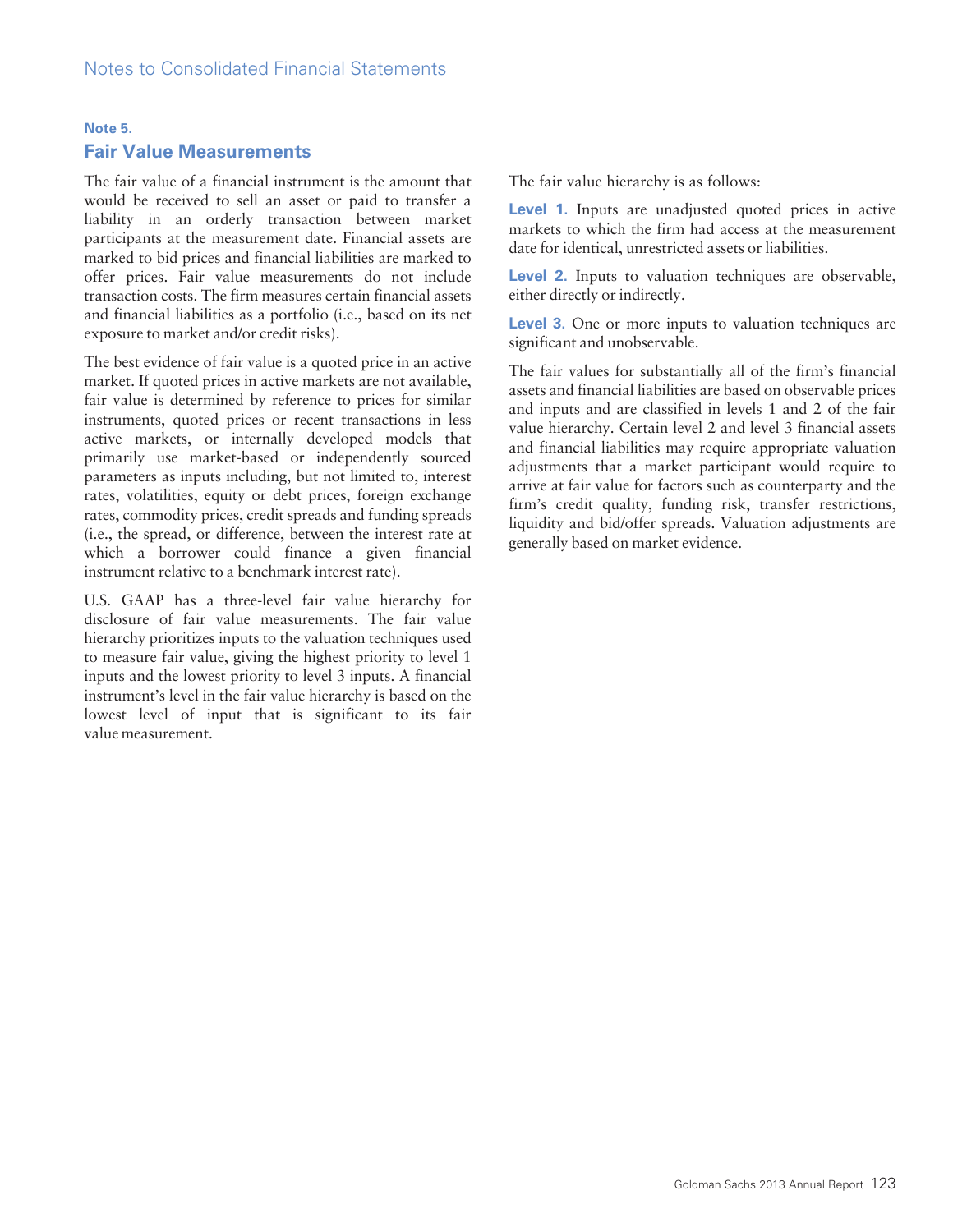# Notes to Consolidated Financial Statements

See Notes 6 and 7 for further information about fair value measurements of cash instruments and derivatives, respectively, included in "Financial instruments owned, at fair value" and "Financial instruments sold, but not yet purchased, at fair value," and Note 8 for further information about fair value measurements of other financial assets and financial liabilities accounted for at fair value under the fair value option.

The table below presents financial assets and financial liabilities accounted for at fair value under the fair value option or in accordance with other U.S. GAAP. In the table below, cash collateral and counterparty netting represents the impact on derivatives of netting across levels of the fair value hierarchy. Netting among positions classified in the same level is included in that level.

|                                                                                                  | As of December |           |
|--------------------------------------------------------------------------------------------------|----------------|-----------|
| \$ in millions                                                                                   | 2013           | 2012      |
| Total level 1 financial assets                                                                   | \$156,030      | \$190.737 |
| Total level 2 financial assets                                                                   | 499,480        | 502,293   |
| Total level 3 financial assets                                                                   | 40,013         | 47.095    |
| Cash collateral and counterparty netting                                                         | (95.350)       | (101.612) |
| Total financial assets at fair value                                                             | \$600.173      | \$638,513 |
| Total assets                                                                                     | \$911.507      | \$938,555 |
| Total level 3 financial assets as a percentage of lotal assets                                   |                | 50%       |
| Total level 3 financial assets as a percentage of Total financial assets at fair value           | 6 7%           | 74%       |
| Total level 1 financial liabilities                                                              | \$68.412       | 65.994    |
| Total level 2 financial liabilities                                                              | 300,583        | 318,764   |
| Total level 3 financial liabilities                                                              | 12,046         | 25.679    |
| Cash collateral and counterparty netting                                                         | (25.868)       | (32.760)  |
| Total financial liabilities at fair value                                                        | \$355.173      | \$377.677 |
| Total level 3 financial liabilities as a percentage of Total financial liabilities at fair value | $3.4\%$        | 68%       |

1. Includes approximately \$890 billion and \$915 billion as of December 2013 and December 2012, respectively, that is carried at fair value or at amounts that generally approximate fair value.

Level 3 financial assets as of December 2013 decreased compared with December 2012, primarily reflecting a decrease in derivative assets, bank loans and bridge loans, and loans and securities backed by commercial real estate. The decrease in derivative assets primarily reflected a decline in credit derivative assets, principally due to settlements and unrealized losses. The decrease in bank loans and bridge loans, and loans and securities backed by commercial real estate primarily reflected settlements and sales, partially offset by purchases and transfers into level 3. Level 3 financial liabilities as of December 2013 decreased compared with December 2012, primarily reflecting a decrease in other liabilities and accrued expenses, principally due to the sale of a majority stake in the firm's European insurance business in December 2013.

See Notes 6, 7 and 8 for further information about level 3 cash instruments, derivatives and other financial assets and financial liabilities accounted for at fair value under the fair value option, respectively, including information about significant unrealized gains and losses, and transfers in and out of level 3.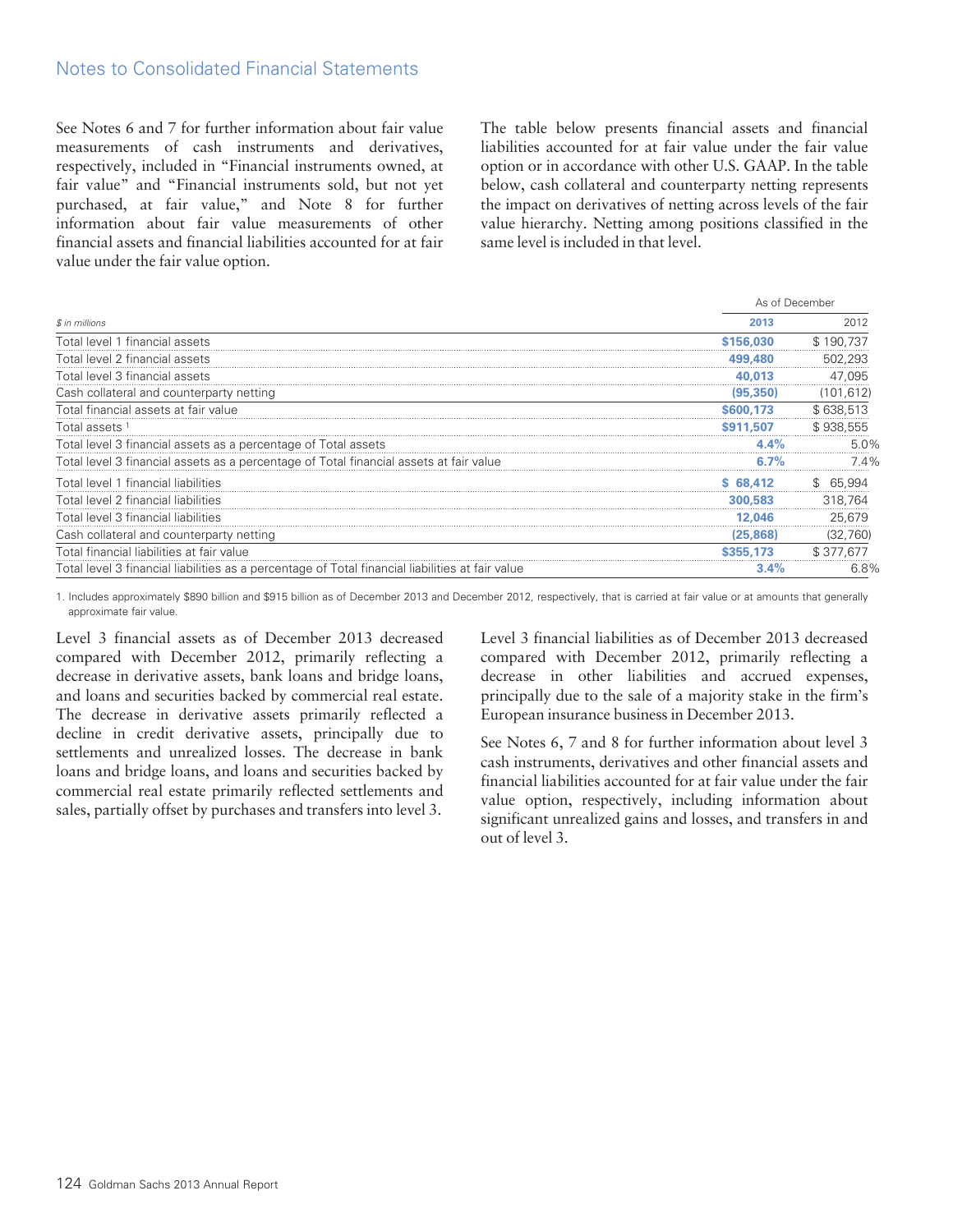# **Note 6.**

# **Cash Instruments**

Cash instruments include U.S. government and federal agency obligations, non-U.S. government and agency obligations, bank loans and bridge loans, corporate debt securities, equities and convertible debentures, and other non-derivative financial instruments owned and financial instruments sold, but not yet purchased. See below for the types of cash instruments included in each level of the fair value hierarchy and the valuation techniques and significant inputs used to determine their fair values. See Note 5 for an overview of the firm's fair value measurement policies.

#### **Level 1 Cash Instruments**

Level 1 cash instruments include U.S. government obligations and most non-U.S. government obligations, actively traded listed equities, certain government agency obligations and money market instruments. These instruments are valued using quoted prices for identical unrestricted instruments in active markets.

The firm defines active markets for equity instruments based on the average daily trading volume both in absolute terms and relative to the market capitalization for the instrument. The firm defines active markets for debt instruments based on both the average daily trading volume and the number of days with trading activity.

## **Level 2 Cash Instruments**

Level 2 cash instruments include commercial paper, certificates of deposit, time deposits, most government agency obligations, certain non-U.S. government obligations, most corporate debt securities, commodities, certain mortgage-backed loans and securities, certain bank loans and bridge loans, restricted or less liquid listed equities, most state and municipal obligations and certain lending commitments.

Valuations of level 2 cash instruments can be verified to quoted prices, recent trading activity for identical or similar instruments, broker or dealer quotations or alternative pricing sources with reasonable levels of price transparency. Consideration is given to the nature of the quotations (e.g., indicative or firm) and the relationship of recent market activity to the prices provided from alternative pricing sources.

Valuation adjustments are typically made to level 2 cash instruments (i) if the cash instrument is subject to transfer restrictions and/or (ii) for other premiums and liquidity discounts that a market participant would require to arrive at fair value. Valuation adjustments are generally based on market evidence.

#### **Level 3 Cash Instruments**

Level 3 cash instruments have one or more significant valuation inputs that are not observable. Absent evidence to the contrary, level 3 cash instruments are initially valued at transaction price, which is considered to be the best initial estimate of fair value. Subsequently, the firm uses other methodologies to determine fair value, which vary based on the type of instrument. Valuation inputs and assumptions are changed when corroborated by substantive observable evidence, including values realized on sales of financial assets.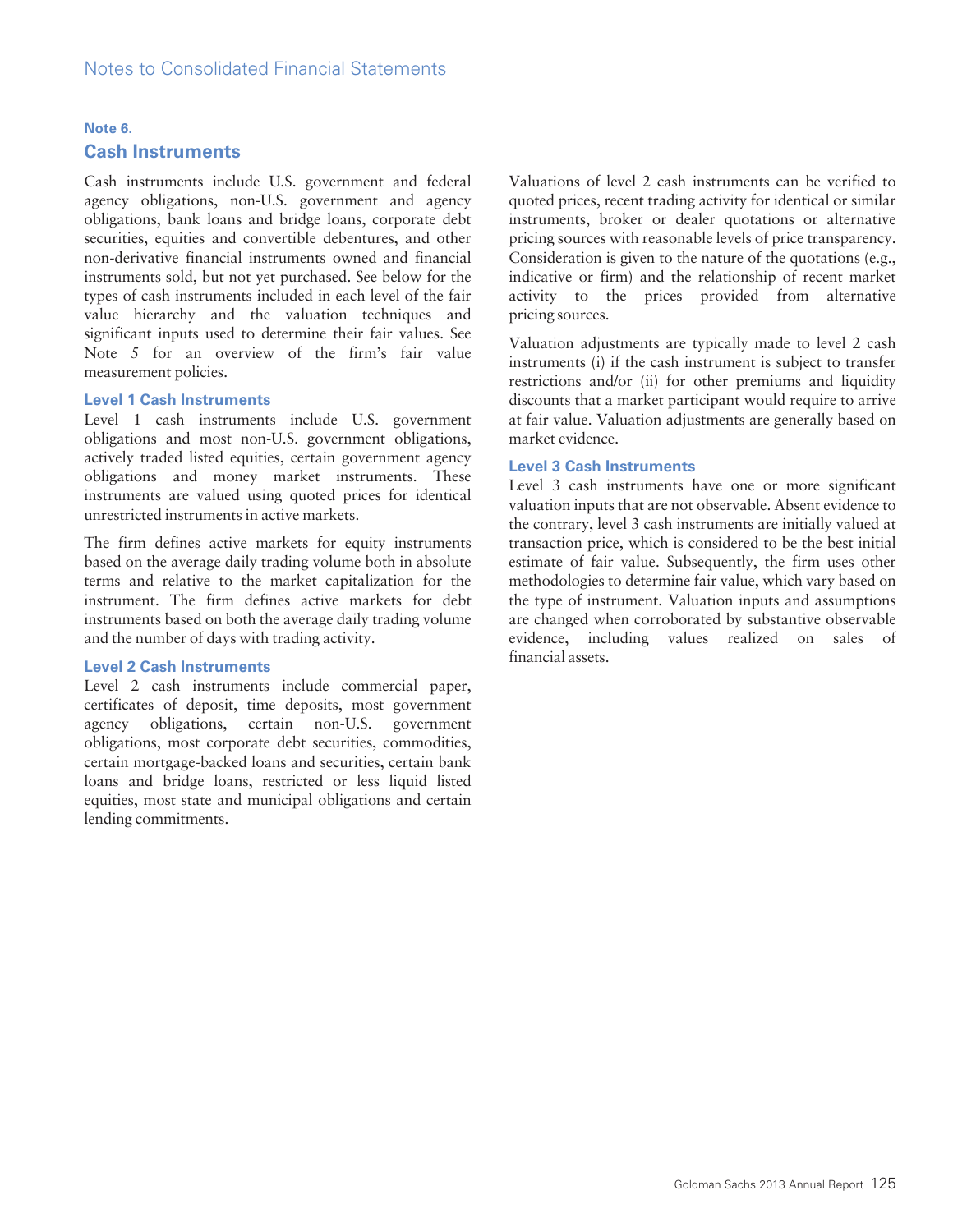# **Valuation Techniques and Significant Inputs**

The table below presents the valuation techniques and the nature of significant inputs. These valuation techniques and significant inputs are generally used to determine the fair values of each type of level 3 cash instrument.

| <b>Level 3 Cash Instruments</b>                                                                                                                                                                                        | <b>Valuation Techniques and Significant Inputs</b>                                                                                                                                                                                                                                                                                                                                                                                                                                                                                                                                                                                                                                                                                                                                                                                                                                                                                                                                                                                                                                                                                                                                             |
|------------------------------------------------------------------------------------------------------------------------------------------------------------------------------------------------------------------------|------------------------------------------------------------------------------------------------------------------------------------------------------------------------------------------------------------------------------------------------------------------------------------------------------------------------------------------------------------------------------------------------------------------------------------------------------------------------------------------------------------------------------------------------------------------------------------------------------------------------------------------------------------------------------------------------------------------------------------------------------------------------------------------------------------------------------------------------------------------------------------------------------------------------------------------------------------------------------------------------------------------------------------------------------------------------------------------------------------------------------------------------------------------------------------------------|
| Loans and securities backed by commercial<br>real estate<br>• Collateralized by a single commercial real<br>estate property or a portfolio of properties<br>May include tranches of varying levels<br>of subordination | Valuation techniques vary by instrument, but are generally based on discounted cash flow techniques.<br>Significant inputs are generally determined based on relative value analyses and include:<br>Transaction prices in both the underlying collateral and instruments with the same or similar underlying collateral<br>and the basis, or price difference, to such prices<br>Market yields implied by transactions of similar or related assets and/or current levels and changes in market<br>indices such as the CMBX (an index that tracks the performance of commercial mortgage bonds)<br>A measure of expected future cash flows in a default scenario (recovery rates) implied by the value of the underlying<br>collateral, which is mainly driven by current performance of the underlying collateral, capitalization rates and<br>multiples. Recovery rates are expressed as a percentage of notional or face value of the instrument and reflect the<br>benefit of credit enhancements on certain instruments<br>Timing of expected future cash flows (duration) which, in certain cases, may incorporate the impact of other<br>unobservable inputs (e.g., prepayment speeds) |
| Loans and securities backed by residential<br>real estate<br>• Collateralized by portfolios of residential<br>real estate<br>May include tranches of varying levels<br>of subordination                                | Valuation techniques vary by instrument, but are generally based on discounted cash flow techniques.<br>Significant inputs are generally determined based on relative value analyses, which incorporate comparisons to<br>instruments with similar collateral and risk profiles, including relevant indices such as the ABX (an index that tracks the<br>performance of subprime residential mortgage bonds). Significant inputs include:<br>• Transaction prices in both the underlying collateral and instruments with the same or similar underlying collateral<br>Market yields implied by transactions of similar or related assets<br>Cumulative loss expectations, driven by default rates, home price projections, residential property liquidation<br>timelines and related costs<br>• Duration, driven by underlying loan prepayment speeds and residential property liquidation timelines                                                                                                                                                                                                                                                                                           |
| Bank loans and bridge loans                                                                                                                                                                                            | Valuation techniques vary by instrument, but are generally based on discounted cash flow techniques.<br>Significant inputs are generally determined based on relative value analyses, which incorporate comparisons both to<br>prices of credit default swaps that reference the same or similar underlying instrument or entity and to other debt<br>instruments for the same issuer for which observable prices or broker quotations are available. Significant inputs<br>include:<br>• Market yields implied by transactions of similar or related assets and/or current levels and trends of market indices<br>such as CDX and LCDX (indices that track the performance of corporate credit and loans, respectively)<br>Current performance and recovery assumptions and, where the firm uses credit default swaps to value the related<br>cash instrument, the cost of borrowing the underlying reference obligation<br>Duration                                                                                                                                                                                                                                                          |
| Non-U.S. government and agency obligations<br>Corporate debt securities<br>State and municipal obligations<br>Other debt obligations                                                                                   | Valuation techniques vary by instrument, but are generally based on discounted cash flow techniques.<br>Significant inputs are generally determined based on relative value analyses, which incorporate comparisons both to<br>prices of credit default swaps that reference the same or similar underlying instrument or entity and to other debt<br>instruments for the same issuer for which observable prices or broker quotations are available. Significant inputs<br>include:<br>• Market yields implied by transactions of similar or related assets and/or current levels and trends of market indices<br>such as CDX, LCDX and MCDX (an index that tracks the performance of municipal obligations)<br>Current performance and recovery assumptions and, where the firm uses credit default swaps to value the related<br>cash instrument, the cost of borrowing the underlying reference obligation<br>• Duration                                                                                                                                                                                                                                                                   |
| Equities and convertible debentures (including<br>private equity investments and investments in<br>real estate entities)                                                                                               | Recent third-party completed or pending transactions (e.g., merger proposals, tender offers, debt restructurings) are<br>considered to be the best evidence for any change in fair value. When these are not available, the following valuation<br>methodologies are used, as appropriate:<br>Industry multiples (primarily EBITDA multiples) and public comparables<br>$\bullet$<br>Transactions in similar instruments<br>$\bullet$<br>Discounted cash flow techniques<br>Third-party appraisals<br>$\bullet$<br>• Net asset value per share (NAV)<br>The firm also considers changes in the outlook for the relevant industry and financial performance of the issuer as<br>compared to projected performance. Significant inputs include:<br>• Market and transaction multiples<br>• Discount rates, long-term growth rates, earnings compound annual growth rates and capitalization rates<br>For equity instruments with debt-like features: market yields implied by transactions of similar or related assets,<br>current performance and recovery assumptions, and duration                                                                                                           |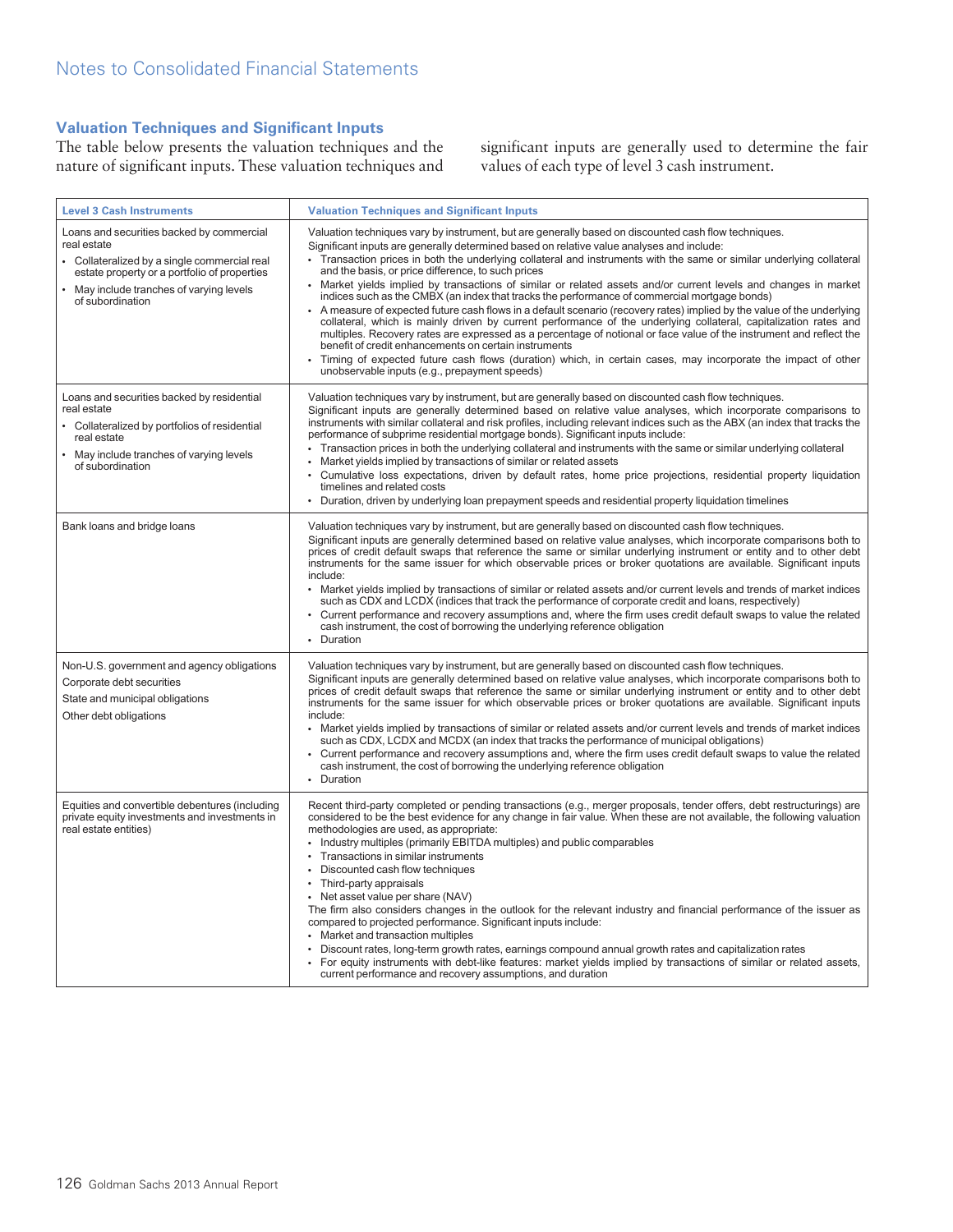## **Significant Unobservable Inputs**

The tables below present the ranges of significant unobservable inputs used to value the firm's level 3 cash instruments. These ranges represent the significant unobservable inputs that were used in the valuation of each type of cash instrument. Weighted averages in the tables below are calculated by weighting each input by the relative fair value of the respective financial instruments. The ranges and weighted averages of these inputs are not representative of the appropriate inputs to use when calculating the fair value of any one cash instrument. For example, the highest multiple presented in the tables below for private equity investments is appropriate for valuing a specific private equity investment but may not be appropriate for valuing any other private equity investment. Accordingly, the ranges of inputs presented below do not represent uncertainty in, or possible ranges of, fair value measurements of the firm's level 3 cash instruments.

| <b>Level 3 Cash Instruments</b>                                        | <b>Level 3 Assets</b><br>as of December 2013<br>(in millions) | <b>Valuation Techniques and</b><br><b>Significant Unobservable Inputs</b> | <b>Range of Significant Unobservable</b><br><b>Inputs (Weighted Average)</b><br>as of December 2013 |
|------------------------------------------------------------------------|---------------------------------------------------------------|---------------------------------------------------------------------------|-----------------------------------------------------------------------------------------------------|
| Loans and securities backed by commercial                              | \$2,692                                                       | Discounted cash flows:                                                    |                                                                                                     |
| real estate                                                            |                                                               | • Yield                                                                   | 2.7% to 29.1% (10.1%)                                                                               |
| • Collateralized by a single commercial real estate                    |                                                               | • Recovery rate                                                           | 26.2% to 88.1% (74.4%)                                                                              |
| property or a portfolio of properties                                  |                                                               | • Duration (years)                                                        | $0.6$ to 5.7 (2.0)                                                                                  |
| • May include tranches of varying levels<br>of subordination           |                                                               | • Basis                                                                   | (9) points to 20 points (5 points)                                                                  |
| Loans and securities backed by residential real estate                 | \$1.961                                                       | Discounted cash flows:                                                    |                                                                                                     |
| • Collateralized by portfolios of residential real estate              |                                                               | • Yield                                                                   | 2.6% to 25.8% (10.1%)                                                                               |
| • May include tranches of varying levels                               |                                                               | • Cumulative loss rate                                                    | 9.8% to 56.6% (24.9%)                                                                               |
| of subordination                                                       |                                                               | • Duration (years)                                                        | 1.4 to 16.7 (3.6)                                                                                   |
|                                                                        |                                                               |                                                                           |                                                                                                     |
| Bank loans and bridge loans                                            | \$9,324                                                       | Discounted cash flows:                                                    |                                                                                                     |
|                                                                        |                                                               | • Yield                                                                   | 1.0% to 39.6% (9.3%)                                                                                |
|                                                                        |                                                               | • Recovery rate                                                           | 40.0% to 85.0% (54.9%)                                                                              |
|                                                                        |                                                               | • Duration (years)                                                        | $0.5$ to $5.3$ (2.1)                                                                                |
| Non-U.S. government and agency obligations                             | \$3,977                                                       | Discounted cash flows:                                                    |                                                                                                     |
| Corporate debt securities                                              |                                                               | • Yield                                                                   | 1.5% to 40.2% (8.9%)                                                                                |
| State and municipal obligations                                        |                                                               | • Recovery rate                                                           | 0.0% to 70.0% (61.9%)                                                                               |
| Other debt obligations                                                 |                                                               | • Duration (years)                                                        | 0.6 to 16.1 (4.2)                                                                                   |
| Equities and convertible debentures (including                         | \$14,6851                                                     | Comparable multiples:                                                     |                                                                                                     |
| private equity investments and investments in real<br>estate entities) |                                                               | • Multiples                                                               | 0.6x to 18.8x (6.9x)                                                                                |
|                                                                        |                                                               | Discounted cash flows:                                                    |                                                                                                     |
|                                                                        |                                                               | • Discount rate/yield                                                     | 6.0% to 29.1% (14.6%)                                                                               |
|                                                                        |                                                               | • Long-term growth rate/                                                  | 1.0% to 19.0% (8.1%)                                                                                |
|                                                                        |                                                               | compound annual growth rate                                               |                                                                                                     |
|                                                                        |                                                               | • Capitalization rate                                                     | 4.6% to 11.3% (7.1%)                                                                                |

1. The fair value of any one instrument may be determined using multiple valuation techniques. For example, market comparables and discounted cash flows may be used together to determine fair value. Therefore, the level 3 balance encompasses both of these techniques.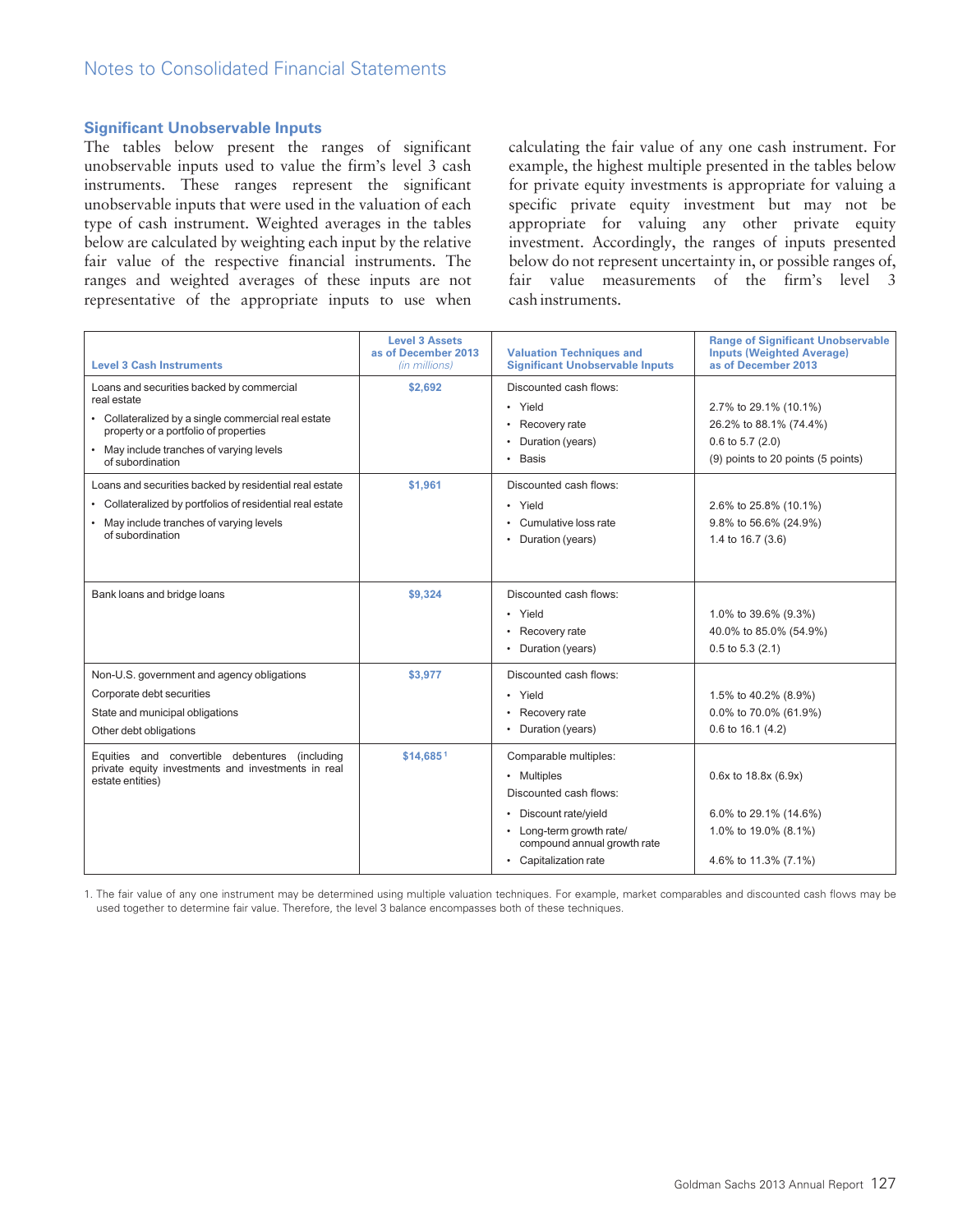| <b>Level 3 Cash Instruments</b>                                                                                                                                                                                          | <b>Level 3 Assets</b><br>as of December 2012<br>(in millions) | <b>Valuation Techniques and</b><br><b>Significant Unobservable Inputs</b>                                                                                                   | <b>Range of Significant Unobservable</b><br><b>Inputs (Weighted Average)</b><br>as of December 2012             |
|--------------------------------------------------------------------------------------------------------------------------------------------------------------------------------------------------------------------------|---------------------------------------------------------------|-----------------------------------------------------------------------------------------------------------------------------------------------------------------------------|-----------------------------------------------------------------------------------------------------------------|
| Loans and securities backed by commercial real<br>estate<br>• Collateralized by a single commercial real estate<br>property or a portfolio of properties<br>• May include tranches of varying levels of<br>subordination | \$3,389                                                       | Discounted cash flows:<br>• Yield<br>• Recovery rate<br>• Duration (years)<br>• Basis                                                                                       | 4.0% to 43.3% (9.8%)<br>37.0% to 96.2% (81.7%)<br>$0.1$ to $7.0$ $(2.6)$<br>(13) points to 18 points (2 points) |
| Loans and securities backed by residential real estate<br>· Collateralized by portfolios of residential real<br>estate<br>• May include tranches of varying levels of<br>subordination                                   | \$1.619                                                       | Discounted cash flows:<br>• Yield<br>• Cumulative loss rate<br>• Duration (years)                                                                                           | 3.1% to 17.0% (9.7%)<br>0.0% to 61.6% (31.6%)<br>1.3 to 5.9 (3.7)                                               |
| Bank loans and bridge loans                                                                                                                                                                                              | \$11.235                                                      | Discounted cash flows:<br>• Yield<br>• Recovery rate<br>• Duration (years)                                                                                                  | 0.3% to 34.5% (8.3%)<br>16.5% to 85.0% (56.0%)<br>$0.2$ to 4.4 (1.9)                                            |
| Non-U.S. government and agency obligations<br>Corporate debt securities<br>State and municipal obligations<br>Other debt obligations                                                                                     | \$4,651                                                       | Discounted cash flows:<br>• Yield<br>• Recovery rate<br>• Duration (years)                                                                                                  | 0.6% to 33.7% (8.6%)<br>0.0% to 70.0% (53.4%)<br>$0.5$ to 15.5 (4.0)                                            |
| Equities and convertible debentures (including<br>private equity investments and investments in real<br>estate entities)                                                                                                 | \$14,8551                                                     | Comparable multiples:<br>• Multiples<br>Discounted cash flows:<br>• Discount rate/yield<br>• Long-term growth rate/<br>compound annual growth rate<br>• Capitalization rate | 0.7x to 21.0x (7.2x)<br>10.0% to 25.0% (14.3%)<br>0.7% to 25.0% (9.3%)<br>3.9% to 11.4% (7.3%)                  |

1. The fair value of any one instrument may be determined using multiple valuation techniques. For example, market comparables and discounted cash flows may be used together to determine fair value. Therefore, the level 3 balance encompasses both of these techniques.

Increases in yield, discount rate, capitalization rate, duration or cumulative loss rate used in the valuation of the firm's level 3 cash instruments would result in a lower fair value measurement, while increases in recovery rate, basis, multiples, long-term growth rate or compound annual

growth rate would result in a higher fair value measurement. Due to the distinctive nature of each of the firm's level 3 cash instruments, the interrelationship of inputs is not necessarily uniform within each product type.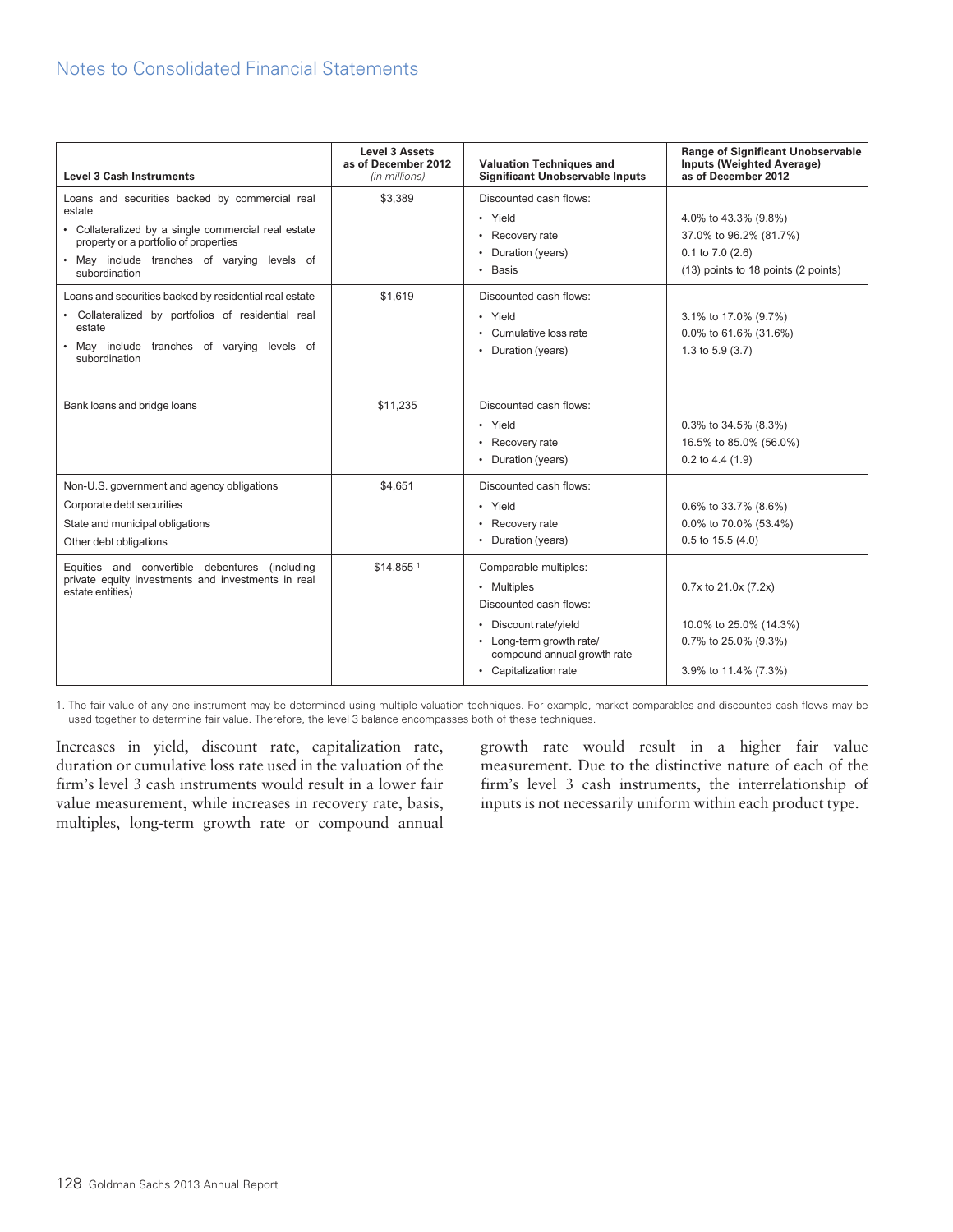# **Fair Value of Cash Instruments by Level**

The tables below present, by level within the fair value hierarchy, cash instrument assets and liabilities, at fair value. Cash instrument assets and liabilities are included in

"Financial instruments owned, at fair value" and "Financial instruments sold, but not yet purchased, at fair value," respectively.

|                                                                          | Cash Instrument Assets at Fair Value as of December 2013 |           |         |           |  |  |  |  |
|--------------------------------------------------------------------------|----------------------------------------------------------|-----------|---------|-----------|--|--|--|--|
| in millions                                                              | Level 1                                                  | Level 2   | Level 3 | Total     |  |  |  |  |
| Commercial paper, certificates of deposit, time deposits and other money |                                                          |           |         |           |  |  |  |  |
| market instruments                                                       |                                                          | 8.392     |         |           |  |  |  |  |
| U.S. government and federal agency obligations                           | 29.582                                                   | 41.490    |         | 71.072    |  |  |  |  |
| Non-U.S. government and agency obligations                               | 29,451                                                   | 11.453    |         | 40.944    |  |  |  |  |
| Mortgage and other asset-backed loans and securities 1:                  |                                                          |           |         |           |  |  |  |  |
| Loans and securities backed by commercial real estate                    |                                                          | 3.904     | 2.692   | 6.596     |  |  |  |  |
| Loans and securities backed by residential real estate                   |                                                          | 7.064     | I 961   | 9.025     |  |  |  |  |
| Bank loans and bridge loans                                              |                                                          | 8.076     | 9.324   | 17.400    |  |  |  |  |
| Corporate debt securities 2                                              |                                                          | 14.299    | 2.873   | 17.412    |  |  |  |  |
| State and municipal obligations                                          |                                                          | .219      | 257     | .476      |  |  |  |  |
| Other debt obligations <sup>2</sup>                                      |                                                          | 2.322     |         | 3.129     |  |  |  |  |
| Equities and convertible debentures                                      | 76.945                                                   | 9.394     |         | 101.024   |  |  |  |  |
| Commodities                                                              |                                                          | 4.556     |         | 4.556     |  |  |  |  |
| Total                                                                    | \$136.434                                                | \$112.169 |         | \$281.242 |  |  |  |  |

|                                                                                                                |         | <b>Cash Instrument Liabilities at Fair Value as of December 2013</b> |         |              |  |  |  |
|----------------------------------------------------------------------------------------------------------------|---------|----------------------------------------------------------------------|---------|--------------|--|--|--|
| in millions                                                                                                    | Level 1 | Level 2                                                              | Level 3 | <b>Total</b> |  |  |  |
| U.S. government and federal agency obligations                                                                 |         |                                                                      |         |              |  |  |  |
| Non-U.S. government and agency obligations                                                                     | 25.325  |                                                                      |         |              |  |  |  |
| Mortgage and other asset-backed loans and securities:<br>Loans and securities backed by commercial real estate |         |                                                                      |         |              |  |  |  |
| Loans and securities backed by residential real estate                                                         |         |                                                                      |         |              |  |  |  |
| Bank loans and bridge loans                                                                                    |         |                                                                      |         |              |  |  |  |
| Corporate debt securities                                                                                      |         |                                                                      |         |              |  |  |  |
| State and municipal obligations                                                                                |         |                                                                      |         |              |  |  |  |
| Other debt obligations                                                                                         |         |                                                                      |         |              |  |  |  |
| Equities and convertible debentures                                                                            |         |                                                                      |         | .583         |  |  |  |
| Commodities.                                                                                                   |         | 966                                                                  |         | 966          |  |  |  |
|                                                                                                                |         |                                                                      |         |              |  |  |  |

1. Includes \$295 million and \$411 million of collateralized debt obligations (CDOs) backed by real estate in level 2 and level 3, respectively.

2. Includes \$451 million and \$1.62 billion of CDOs and collateralized loan obligations (CLOs) backed by corporate obligations in level 2 and level 3, respectively.

3. Includes \$12.82 billion of private equity investments, \$1.37 billion of investments in real estate entities and \$491 million of convertible debentures.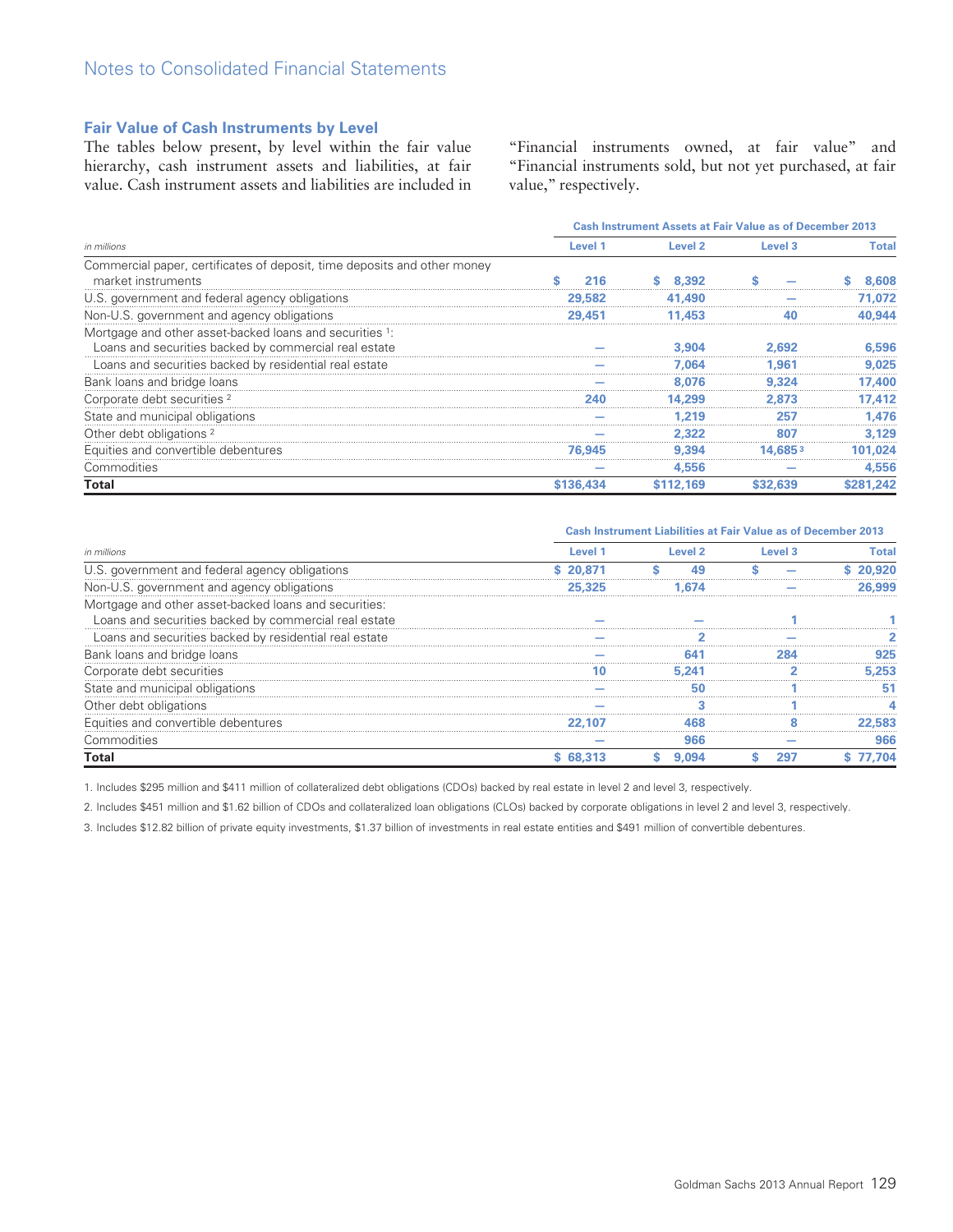# Notes to Consolidated Financial Statements

|                                                                                                                  | Cash Instrument Assets at Fair Value as of December 2012 |           |                |           |  |  |  |  |
|------------------------------------------------------------------------------------------------------------------|----------------------------------------------------------|-----------|----------------|-----------|--|--|--|--|
| in millions                                                                                                      | Level 1                                                  | Level $2$ | Level 3        | Total     |  |  |  |  |
| Commercial paper, certificates of deposit, time deposits and other money<br>market instruments                   | 2.155                                                    | 3.902     |                | 6.057     |  |  |  |  |
| U.S. government and federal agency obligations                                                                   | 42.856                                                   | 50.385    |                | 93.241    |  |  |  |  |
| Non-U.S. government and agency obligations                                                                       | 46.715                                                   | 15,509    | 2ĥ             | 62.250    |  |  |  |  |
| Mortgage and other asset-backed loans and securities 1:<br>Loans and securities backed by commercial real estate |                                                          | 6.416     | 3.389          | 9.805     |  |  |  |  |
| Loans and securities backed by residential real estate                                                           |                                                          | 6.597     | 1.619          | 8.216     |  |  |  |  |
| Bank loans and bridge loans                                                                                      |                                                          | 11.172    | 11.235         | 22,407    |  |  |  |  |
| Corporate debt securities 2                                                                                      |                                                          | 18.049    | $2.82^{\circ}$ | 20.981    |  |  |  |  |
| State and municipal obligations                                                                                  |                                                          | 1.858     | 619            | 2.477     |  |  |  |  |
| Other debt obligations <sup>2</sup>                                                                              |                                                          | 1.066     | 1.185          | 2.251     |  |  |  |  |
| Equities and convertible debentures                                                                              | 72.875                                                   | 8.724     | 14.8553        | 96.454    |  |  |  |  |
| Commodities                                                                                                      |                                                          | 11.696    |                | 11,696    |  |  |  |  |
| Total                                                                                                            | \$164,712                                                | \$135,374 | \$35,749       | \$335.835 |  |  |  |  |

|                                                                                                                 |        | Cash Instrument Liabilities at Fair Value as of December 2012 |       |  |      |      |  |
|-----------------------------------------------------------------------------------------------------------------|--------|---------------------------------------------------------------|-------|--|------|------|--|
| in millions                                                                                                     | l evel |                                                               |       |  | evel | ntal |  |
| U.S. government and federal agency obligations                                                                  | 5475   |                                                               |       |  |      |      |  |
| Non-U.S. government and agency obligations                                                                      |        |                                                               | 350   |  |      | 36   |  |
| Mortgage and other asset-backed loans and securities:<br>Loans and securities backed by residential real estate |        |                                                               |       |  |      |      |  |
| Bank loans and bridge loans                                                                                     |        |                                                               | 143   |  |      |      |  |
| Corporate debt securities                                                                                       |        |                                                               | 5 731 |  |      |      |  |
| State and municipal obligations                                                                                 |        |                                                               |       |  |      |      |  |
| Equities and convertible debentures                                                                             | 19416  |                                                               |       |  |      | -406 |  |
|                                                                                                                 |        |                                                               |       |  |      |      |  |

1. Includes \$489 million and \$446 million of CDOs backed by real estate in level 2 and level 3, respectively.

2. Includes \$284 million and \$1.76 billion of CDOs and CLOs backed by corporate obligations in level 2 and level 3, respectively.

3. Includes \$12.67 billion of private equity investments, \$1.58 billion of investments in real estate entities and \$600 million of convertible debentures.

#### **Transfers Between Levels of the Fair Value Hierarchy**

Transfers between levels of the fair value hierarchy are reported at the beginning of the reporting period in which they occur. During 2013, transfers into level 2 from level 1 of cash instruments were \$1 million, reflecting transfers of public equity securities due to decreased market activity in these instruments. Transfers into level 1 from level 2 of cash instruments were \$79 million, reflecting transfers of public equity securities, primarily due to increased market activity in these instruments.

During 2012, transfers into level 2 from level 1 of cash instruments were \$1.85 billion, including transfers of non-U.S. government obligations of \$1.05 billion, reflecting the level of market activity in these instruments, and transfers of equity securities of \$806 million, primarily reflecting the impact of transfer restrictions. Transfers into level 1 from level 2 of cash instruments were \$302 million, including transfers of non-U.S. government obligations of \$180 million, reflecting the level of market activity in these instruments, and transfers of equity securities of \$102 million, where the firm was able to obtain quoted prices for certain actively traded instruments.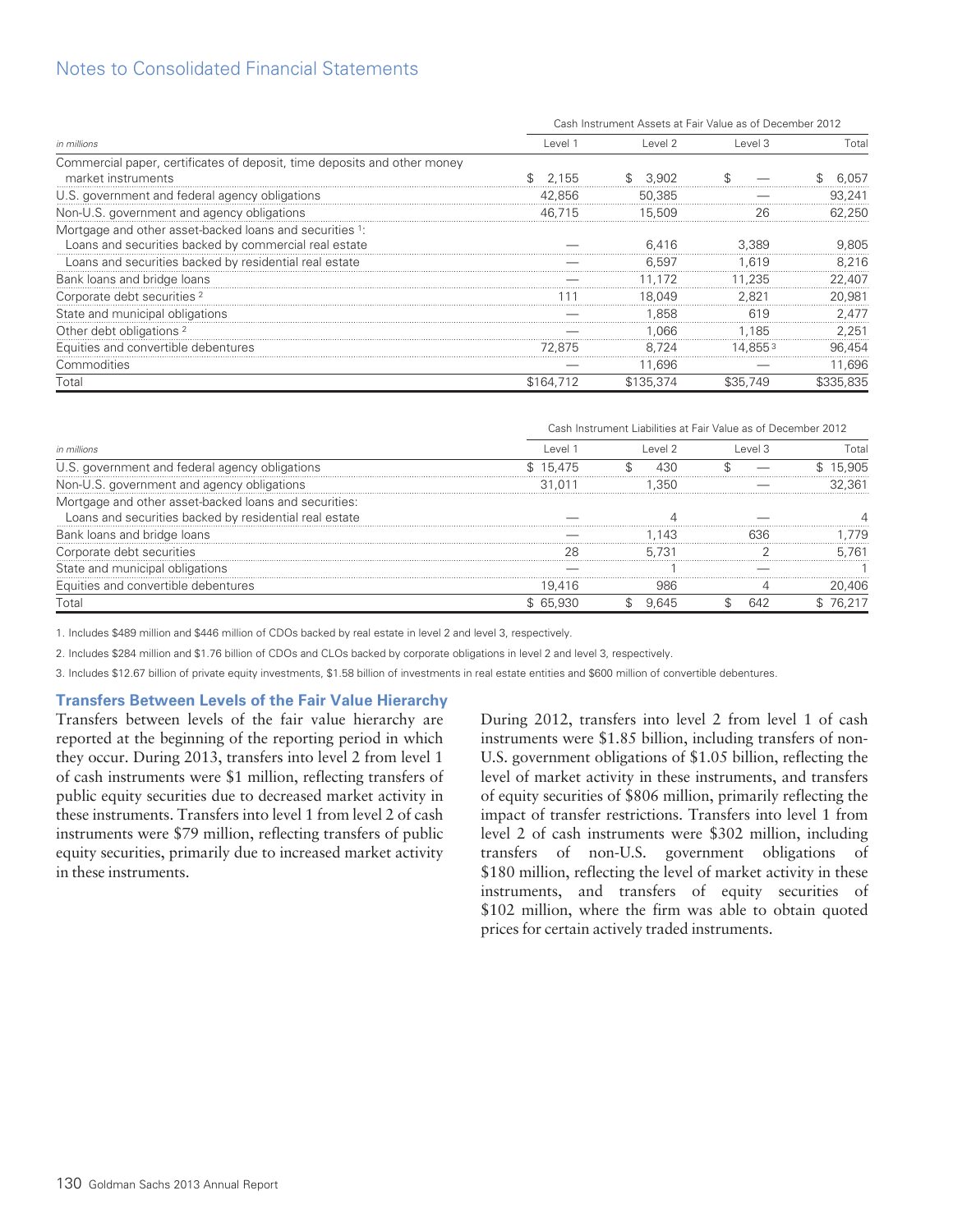#### **Level 3 Rollforward**

If a cash instrument asset or liability was transferred to level 3 during a reporting period, its entire gain or loss for the period is included in level 3.

Level 3 cash instruments are frequently economically hedged with level 1 and level 2 cash instruments and/or level 1, level 2 or level 3 derivatives. Accordingly, gains or losses that are reported in level 3 can be partially offset by gains or losses attributable to level 1 or level 2 cash instruments and/or level 1, level 2 or level 3 derivatives. As a result, gains or losses included in the level 3 rollforward below do not necessarily represent the overall impact on the firm's results of operations, liquidity or capital resources.

The tables below present changes in fair value for all cash instrument assets and liabilities categorized as level 3 as of the end of the year. Purchases in the tables below include both originations and secondary market purchases.

|                                                                                                                      | Level 3 Cash Instrument Assets at Fair Value for the Year Ended December 2013 |                                              |                                                                                                           |                  |              |                    |                                     |                                                  |                            |  |
|----------------------------------------------------------------------------------------------------------------------|-------------------------------------------------------------------------------|----------------------------------------------|-----------------------------------------------------------------------------------------------------------|------------------|--------------|--------------------|-------------------------------------|--------------------------------------------------|----------------------------|--|
| in millions                                                                                                          | <b>Balance.</b><br>beginning<br>of year                                       | <b>Net</b><br>realized<br>qains/<br>(losses) | <b>Net unrealized</b><br>gains/(losses)<br>relating to<br><b>instruments</b><br>still held at<br>vear-end | <b>Purchases</b> | <b>Sales</b> | <b>Settlements</b> | <b>Transfers</b><br>into<br>level 3 | <b>Transfers</b><br>out of<br>level <sub>3</sub> | Balance,<br>end of<br>year |  |
| Non-U.S. government and                                                                                              |                                                                               |                                              |                                                                                                           |                  |              |                    |                                     |                                                  |                            |  |
| agency obligations                                                                                                   | 26                                                                            |                                              |                                                                                                           | 12               | (20)         |                    | 10                                  |                                                  |                            |  |
| Mortgage and other asset-backed<br>loans and securities:<br>Loans and securities backed by<br>commercial real estate | 3,389                                                                         | 206                                          | 224                                                                                                       | 733              | (894)        | (1.055)            | 262                                 | (173)                                            | 2.692                      |  |
| Loans and securities backed by<br>residential real estate                                                            | 1,619                                                                         | 143                                          | 150                                                                                                       | 660              | (467)        | (269)              | 209                                 | (84)                                             | 1,961                      |  |
| Bank loans and bridge loans                                                                                          | 11.235                                                                        | 529                                          | 444                                                                                                       | 3,725            | (2,390)      | (4.778)            | 942                                 | (383)                                            | 9,324                      |  |
| Corporate debt securities                                                                                            | 2.821                                                                         | 407                                          | 398                                                                                                       | 1.140            | (1.584)      | (576)              | 404                                 | (137)                                            | 2.873                      |  |
| State and municipal obligations                                                                                      | 619                                                                           |                                              | (2)                                                                                                       | 134              | (492)        | $\mathbf{2}$       |                                     | (12)                                             | 257                        |  |
| Other debt obligations                                                                                               | 1.185                                                                         | 47                                           | 38                                                                                                        | 648              | (445)        | (161)              | 14                                  | (519)                                            | 807                        |  |
| Equities and convertible debentures                                                                                  | 14,855                                                                        | 189                                          | 1,709                                                                                                     | 1,866            | (862)        | (1,610)            | 882                                 | (2, 344)                                         | 14,685                     |  |
| Total                                                                                                                | \$35,749                                                                      | \$1,5341                                     | \$2,9661                                                                                                  | \$8,918          | \$(7, 154)   | \$ (8, 451)        | \$2,729                             | \$(3,652)                                        | \$32,639                   |  |

|              |                                  |                                                                  | Level 3 Cash Instrument Liabilities at Fair Value for the Year Ended December 2013                        |                  |              |                    |                                     |                                       |                            |
|--------------|----------------------------------|------------------------------------------------------------------|-----------------------------------------------------------------------------------------------------------|------------------|--------------|--------------------|-------------------------------------|---------------------------------------|----------------------------|
| in millions  | Balance.<br>beginning<br>of year | <b>Net</b><br>realized<br>$(_{\text{qains}})$ /<br><b>losses</b> | <b>Net unrealized</b><br>(gains)/losses<br>relating to<br><b>instruments</b><br>still held at<br>vear-end | <b>Purchases</b> | <b>Sales</b> | <b>Settlements</b> | <b>Transfers</b><br>into<br>level 3 | <b>Transfers</b><br>out of<br>level 3 | Balance,<br>end of<br>vear |
| <b>Total</b> | 642                              | (1)                                                              | (64)                                                                                                      | \$ (432)         | 269<br>-S    |                    | 35                                  | (160) \$<br>S                         | 297                        |

1. The aggregate amounts include gains of approximately \$1.09 billion, \$2.69 billion and \$723 million reported in "Market making," "Other principal transactions" and "Interest income," respectively.

The net unrealized gain on level 3 cash instruments of \$3.03 billion (reflecting \$2.97 billion on cash instrument assets and \$64 million on cash instrument liabilities) for 2013 primarily consisted of gains on private equity investments, principally driven by strong corporate performance, bank loans and bridge loans, primarily due to tighter credit spreads and favorable company-specific events, and corporate debt securities, primarily due to tighter credit spreads.

Transfers into level 3 during 2013 primarily reflected transfers of certain bank loans and bridge loans and private equity investments from level 2, principally due to a lack of market transactions in these instruments.

Transfers out of level 3 during 2013 primarily reflected transfers of certain private equity investments to level 2, principally due to increased transparency of market prices as a result of market transactions in these instruments.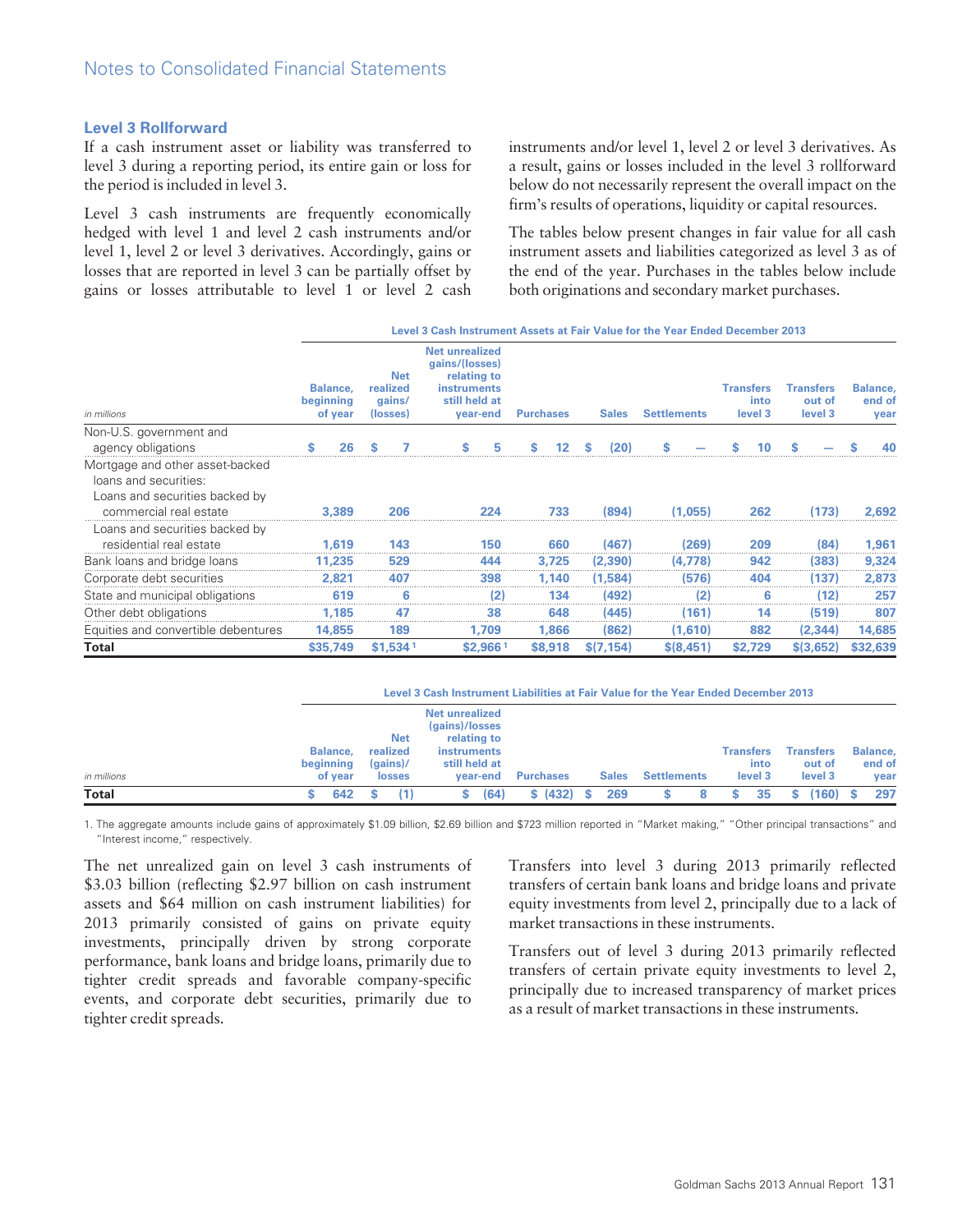| in millions                                                                                                          | Balance.<br>beginning<br>of year | Net<br>realized<br>aains/<br>(losses) | Net unrealized<br>qains/(losses)<br>relating to<br>instruments<br>still held at<br>year-end | Purchases | Sales     | Settlements | Transfers<br>into<br>level 3 | <b>Transfers</b><br>out of<br>level 3 | Balance,<br>end of<br>year |
|----------------------------------------------------------------------------------------------------------------------|----------------------------------|---------------------------------------|---------------------------------------------------------------------------------------------|-----------|-----------|-------------|------------------------------|---------------------------------------|----------------------------|
| Non-U.S. government and<br>agency obligations                                                                        | 148                              |                                       | 152                                                                                         | 16        | (40)      | (45)        |                              | (4)                                   | 26                         |
| Mortgage and other asset-backed<br>loans and securities:<br>Loans and securities backed by<br>commercial real estate | 3.346                            | 238                                   | 232                                                                                         | 1.613     | (910)     | (1.389)     | 337                          | (78)                                  | 3,389                      |
| Loans and securities backed by<br>residential real estate                                                            | 1.709                            | 146                                   | 276                                                                                         | 703       | (844)     | (380)       | 65                           | (56)                                  | 1,619                      |
| Bank loans and bridge loans                                                                                          | 11.285                           | 592                                   | 322                                                                                         | 4,595     | (2,794)   | (2.738)     | 1,178                        | (1,205)                               | 11,235                     |
| Corporate debt securities                                                                                            | 2.480                            | 331                                   | 266                                                                                         | 1.143     | (961)     | (438)       | 197                          | (197)                                 | 2,821                      |
| State and municipal obligations                                                                                      | 599                              | 26                                    |                                                                                             | 96        | (90)      | (22)        | 8                            |                                       | 619                        |
| Other debt obligations                                                                                               | 1.451                            | 64                                    | (25                                                                                         | 759       | (355)     | (125)       | 39                           | (623)                                 | 1,185                      |
| Equities and convertible debentures                                                                                  | 13,667                           | 292                                   | 992                                                                                         | 3,071     | (702)     | (1, 278)    | 965                          | (2, 152)                              | 14,855                     |
| Total                                                                                                                | \$34,685                         | \$1.691 <sup>2</sup>                  | \$2,013 <sup>2</sup>                                                                        | \$11,996  | \$(6,696) | \$(6, 415)  | \$2,790                      | \$(4,315)                             | \$35,749                   |

Level 3 Cash Instrument Assets at Fair Value for the Year Ended December 2012

Level 3 Cash Instrument Liabilities at Fair Value for the Year Ended December 2012

| in millions | Balance.<br>beginning<br>of year | Net<br>realized<br>(gains)/<br>losses | Net unrealized<br>(gains)/losses<br>relating to<br>instruments<br>still held at<br>vear-end | Purchases   | Sales    | Settlements | Transfers<br>into<br>level 3 | Transfers<br>out of<br>level 3 | Balance,<br>end of<br>vear |
|-------------|----------------------------------|---------------------------------------|---------------------------------------------------------------------------------------------|-------------|----------|-------------|------------------------------|--------------------------------|----------------------------|
| Total       | 905                              | (19)                                  | (54)<br>\$                                                                                  | (530)<br>\$ | 366<br>S | \$<br>45    | 63<br>\$                     | (134)                          | 642                        |

1. Primarily reflects transfers related to the firm's reinsurance business of level 3 "Other debt obligations" within cash instruments at fair value to level 3 "Other assets," within other financial assets at fair value, as this business was classified as held for sale as of December 2012. See Note 8 for further information.

2. The aggregate amounts include gains of approximately \$617 million, \$2.13 billion and \$962 million reported in "Market making," "Other principal transactions" and "Interest income," respectively.

The net unrealized gain on level 3 cash instruments of \$2.07 billion (reflecting \$2.01 billion of gains on cash instrument assets and \$54 million of gains on cash instrument liabilities) for 2012 primarily consisted of gains on private equity investments, mortgage and other assetbacked loans and securities, bank loans and bridge loans, and corporate debt securities. Unrealized gains for 2012 primarily reflected the impact of an increase in global equity prices and tighter credit spreads.

Transfers into level 3 during 2012 primarily reflected transfers from level 2 of certain bank loans and bridge loans, and private equity investments, principally due to a lack of market transactions in these instruments.

Transfers out of level 3 during 2012 primarily reflected transfers to level 2 of certain private equity investments and bank loans and bridge loans. Transfers of private equity investments to level 2 were principally due to improved transparency of market prices as a result of market transactions in these instruments. Transfers of bank loans and bridge loans to level 2 were principally due to market transactions in these instruments and unobservable inputs no longer being significant to the valuation of certain loans.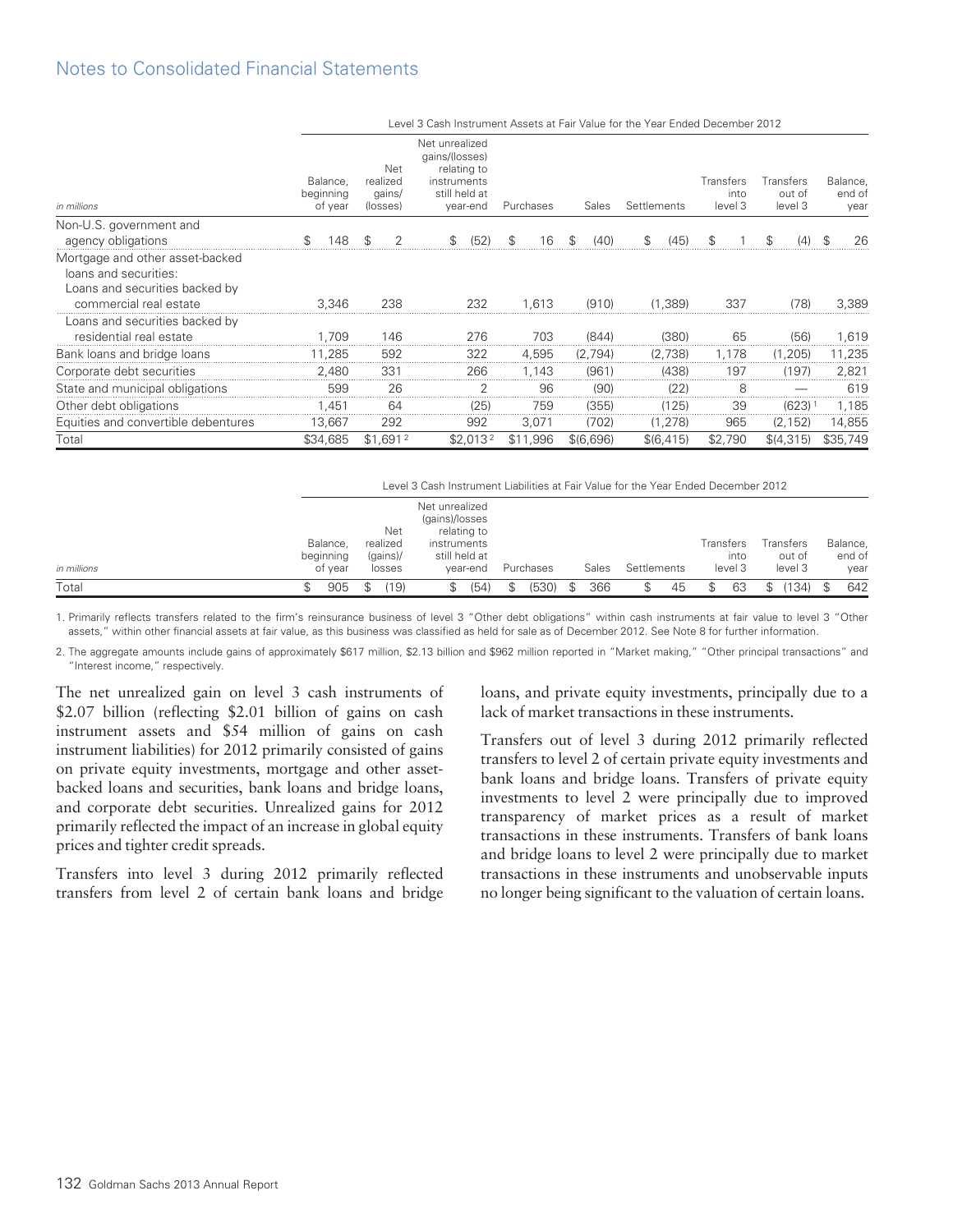# **Investments in Funds That Calculate Net Asset Value Per Share**

Cash instruments at fair value include investments in funds that are valued based on the net asset value per share (NAV) of the investment fund. The firm uses NAV as its measure of fair value for fund investments when (i) the fund investment does not have a readily determinable fair value and (ii) the NAV of the investment fund is calculated in a manner consistent with the measurement principles of investment company accounting, including measurement of the underlying investments at fair value.

The firm's investments in funds that calculate NAV primarily consist of investments in firm-sponsored private equity, credit, real estate and hedge funds where the firm co-invests with third-party investors.

Private equity funds primarily invest in a broad range of industries worldwide in a variety of situations, including leveraged buyouts, recapitalizations, growth investments and distressed investments. Credit funds generally invest in loans and other fixed income instruments and are focused on providing private high-yield capital for mid- to largesized leveraged and management buyout transactions, recapitalizations, financings, refinancings, acquisitions and restructurings for private equity firms, private family companies and corporate issuers. Real estate funds invest globally, primarily in real estate companies, loan portfolios, debt recapitalizations and property. The private equity, credit and real estate funds are primarily closed-end funds in which the firm's investments are not eligible for redemption. Distributions will be received from these funds as the underlying assets are liquidated.

The firm also invests in hedge funds, primarily multidisciplinary hedge funds that employ a fundamental bottom-up investment approach across various asset classes and strategies including long/short equity, credit, convertibles, risk arbitrage, special situations and capital structure arbitrage. These investments in hedge funds are generally redeemable on a quarterly basis with 91 days' notice, subject to a maximum redemption level of 25% of the firm's initial investments at any quarter-end; however, these investments also include interests where the underlying assets are illiquid in nature, and proceeds from redemptions will not be distributed until the underlying assets are liquidated.

Many of the funds described above are "covered funds" as defined by the Volcker Rule of the U.S. Dodd-Frank Wall Street Reform and Consumer Protection Act (Dodd-Frank Act) which has a conformance period that ends in July 2015 subject to possible extensions through 2017.

The firm continues to manage its existing funds, taking into account the transition periods under the Volcker Rule. The firm is currently redeeming certain of its interests in hedge funds to comply with the Volcker Rule. Since March 2012, the firm has redeemed approximately \$2.21 billion of these interests in hedge funds, including approximately \$1.15 billion during 2013 and \$1.06 billion during 2012.

For certain of the firm's covered funds, in order to be compliant with the Volcker Rule by the prescribed compliance date, to the extent that the underlying investments of the particular funds are not sold, the firm may be required to sell its investments in such funds. If that occurs, the firm could receive a value for its investments that is less than the then carrying value, as there could be a limited secondary market for these investments and the firm may be unable to sell them in orderly transactions.

The tables below present the fair value of the firm's investments in, and unfunded commitments to, funds that calculate NAV.

|                      |                                            | As of December 2013                   |
|----------------------|--------------------------------------------|---------------------------------------|
| in millions          | <b>Fair Value of</b><br><b>Investments</b> | <b>Unfunded</b><br><b>Commitments</b> |
| Private equity funds | \$7,446                                    | \$2,575                               |
| Credit funds         | 3.624                                      | 2.515                                 |
| Hedge funds          | 1.394                                      |                                       |
| Real estate funds    | 1.908                                      |                                       |
| Total                | \$14,372                                   | \$5,561                               |

|                      |                              | As of December 2012     |
|----------------------|------------------------------|-------------------------|
| in millions          | Fair Value of<br>Investments | Unfunded<br>Commitments |
| Private equity funds | \$7.680                      | \$2,778                 |
| Credit funds         | 3.927                        | 2.843                   |
| Hedge funds          | 2.167                        |                         |
| Real estate funds    | 2,006                        |                         |
| Г∩tal                | \$15,780                     |                         |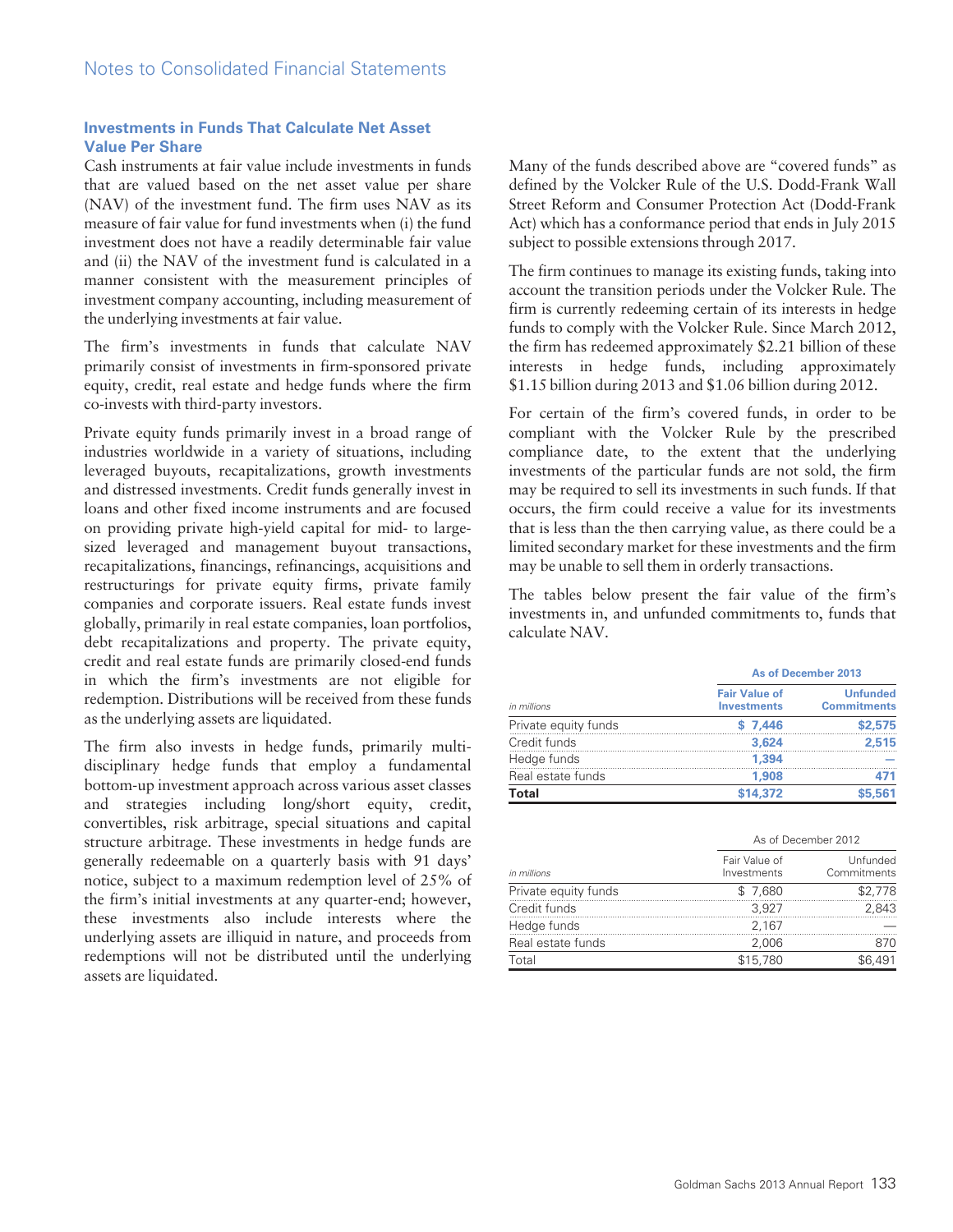## **Note 7.**

# **Derivatives and Hedging Activities**

## **Derivative Activities**

Derivatives are instruments that derive their value from underlying asset prices, indices, reference rates and other inputs, or a combination of these factors. Derivatives may be traded on an exchange (exchange-traded) or they may be privately negotiated contracts, which are usually referred to as over-the-counter (OTC) derivatives. Certain of the firm's OTC derivatives are cleared and settled through central clearing counterparties (OTC-cleared), while others are bilateral contracts between two counterparties (bilateral OTC).

**Market-Making.** As a market maker, the firm enters into derivative transactions to provide liquidity to clients and to facilitate the transfer and hedging of their risks. In this capacity, the firm typically acts as principal and is consequently required to commit capital to provide execution. As a market maker, it is essential to maintain an inventory of financial instruments sufficient to meet expected client and market demands.

**Risk Management.** The firm also enters into derivatives to actively manage risk exposures that arise from its marketmaking and investing and lending activities in derivative and cash instruments. The firm's holdings and exposures are hedged, in many cases, on either a portfolio or riskspecific basis, as opposed to an instrument-by-instrument basis. The offsetting impact of this economic hedging is reflected in the same business segment as the related revenues. In addition, the firm may enter into derivatives designated as hedges under U.S. GAAP. These derivatives are used to manage interest rate exposure in certain fixedrate unsecured long-term and short-term borrowings, and deposits, to manage foreign currency exposure on the net investment in certain non-U.S. operations, and to manage the exposure to the variability in cash flows associated with the forecasted sales of certain energy commodities by one of the firm's consolidated investments.

The firm enters into various types of derivatives, including:

- ‰ **Futures and Forwards.** Contracts that commit counterparties to purchase or sell financial instruments, commodities or currencies in the future.
- ‰ **Swaps.** Contracts that require counterparties to exchange cash flows such as currency or interest payment streams. The amounts exchanged are based on the specific terms of the contract with reference to specified rates, financial instruments, commodities, currencies or indices.
- **Options.** Contracts in which the option purchaser has the right, but not the obligation, to purchase from or sell to the option writer financial instruments, commodities or currencies within a defined time period for a specified price.

Derivatives are reported on a net-by-counterparty basis (i.e., the net payable or receivable for derivative assets and liabilities for a given counterparty) when a legal right of setoff exists under an enforceable netting agreement (counterparty netting). Derivatives are accounted for at fair value, net of cash collateral received or posted under enforceable credit support agreements (collateral netting). Derivative assets and liabilities are included in "Financial instruments owned, at fair value" and "Financial instruments sold, but not yet purchased, at fair value," respectively. Substantially all gains and losses on derivatives not designated as hedges under ASC 815 are included in "Market making" and "Other principal transactions."

The table below presents the fair value of derivatives on a net-by-counterparty basis.

|                 |                                    | As of December 2013                     |
|-----------------|------------------------------------|-----------------------------------------|
| in millions     | <b>Derivative</b><br><b>Assets</b> | <b>Derivative</b><br><b>Liabilities</b> |
| Exchange-traded | \$4.277                            | 6,366                                   |
| OTC             | 53,602                             | 43,356                                  |
| Total           | \$57,879                           | \$49,722                                |

|                 | As of December 2012  |                           |  |
|-----------------|----------------------|---------------------------|--|
| in millions     | Derivative<br>Assets | Derivative<br>Liabilities |  |
| Exchange-traded | \$3,772              | \$2,937                   |  |
| <b>OTC</b>      | 67.404               | 47.490                    |  |
| Total           | \$71.176             | \$50,427                  |  |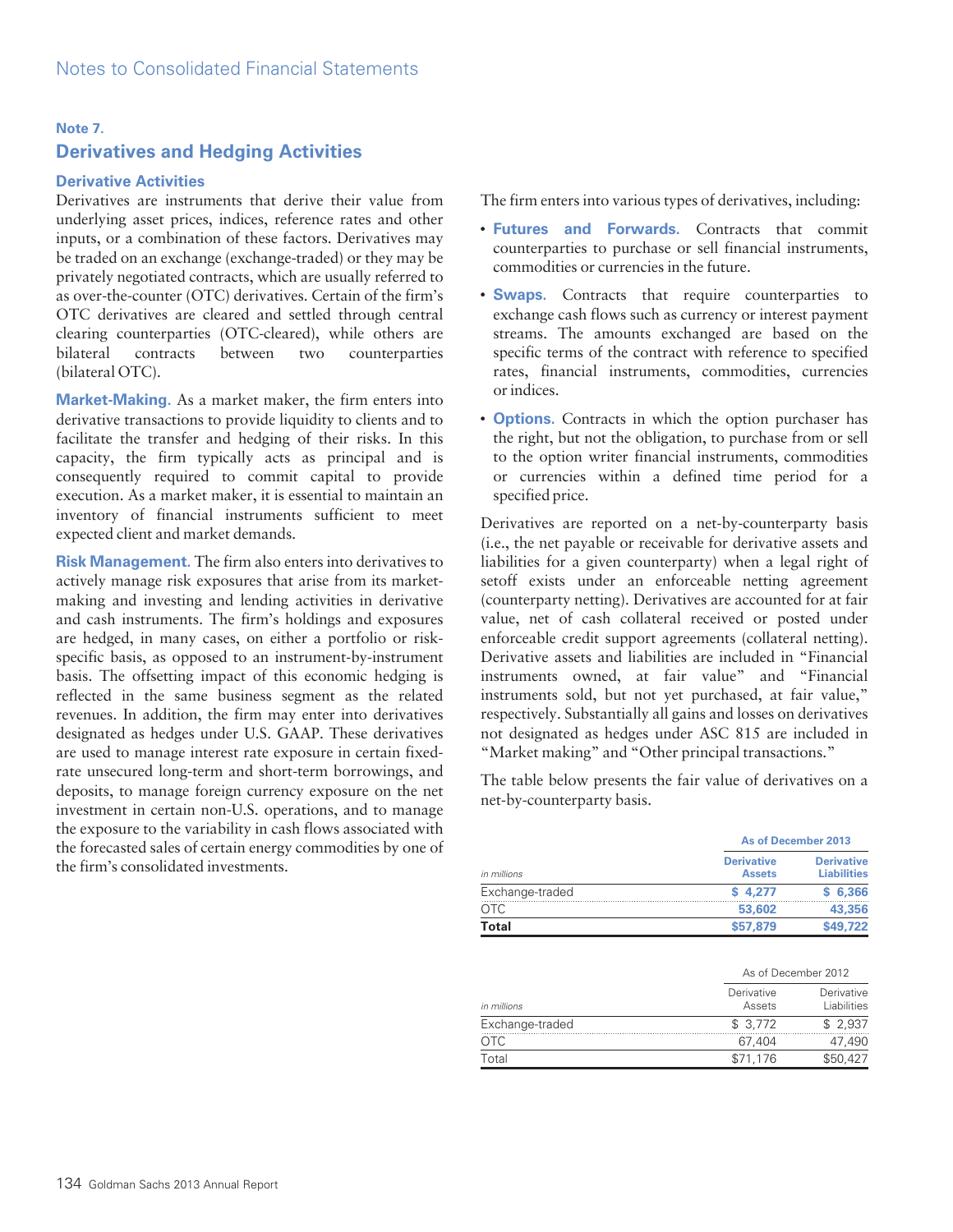# Notes to Consolidated Financial Statements

The table below presents the fair value and the notional amount of derivative contracts by major product type on a gross basis. Gross fair values exclude the effects of both counterparty netting and collateral, and therefore are not representative of the firm's exposure. The table below also presents the amounts of counterparty netting and cash collateral that have been offset in the consolidated statements of financial condition, as well as cash and securities collateral posted and received under enforceable credit support agreements that do not meet the criteria for netting under U.S. GAAP. Where the firm has received or posted collateral under credit support agreements, but has not yet determined such agreements are enforceable, the related collateral has not been netted in the table below. Notional amounts, which represent the sum of gross long and short derivative contracts, provide an indication of the volume of the firm's derivative activity and do not represent anticipated losses.

|                                                                     | <b>As of December 2013</b> |                    |                 | As of December 2012 |              |              |
|---------------------------------------------------------------------|----------------------------|--------------------|-----------------|---------------------|--------------|--------------|
|                                                                     | <b>Derivative</b>          | <b>Derivative</b>  | <b>Notional</b> | Derivative          | Derivative   | Notional     |
| in millions                                                         | <b>Assets</b>              | <b>Liabilities</b> | <b>Amount</b>   | Assets              | Liabilities  | Amount       |
| Derivatives not accounted for as hedges                             |                            |                    |                 |                     |              |              |
| Interest rates                                                      | \$641.186                  | \$587.110          | \$44,110,483    | \$584,584           | \$545,605    | \$34,891,763 |
| Exchange-traded                                                     | 157                        | 271                | 2,366,448       | 47                  | 26           | 2,502,867    |
| OTC-cleared <sup>1</sup>                                            | 266,230                    | 252,596            | 24,888,301      | 8,847               | 11,011       | 14,678,349   |
| <b>Bilateral OTC</b>                                                | 374,799                    | 334,243            | 16,855,734      | 575,690             | 534,568      | 17,710,547   |
| Credit                                                              | 60,751                     | 56,340             | 2,946,376       | 85,816              | 74,927       | 3,615,757    |
| OTC-cleared                                                         | 3,943                      | 4.482              | 348,848         | 3,359               | 2,638        | 304,100      |
| <b>Bilateral OTC</b>                                                | 56,808                     | 51,858             | 2,597,528       | 82,457              | 72,289       | 3,311,657    |
| Currencies                                                          | 70,757                     | 63,659             | 4,311,971       | 72,128              | 60,808       | 3,833,114    |
| Exchange-traded                                                     | 98                         | 122                | 23,908          | 31                  | 82           | 12,341       |
| OTC-cleared                                                         | 88                         | 97                 | 11,319          | 14                  | 14           | 5,487        |
| <b>Bilateral OTC</b>                                                | 70,571                     | 63,440             | 4,276,744       | 72,083              | 60,712       | 3,815,286    |
| Commodities                                                         | 18,007                     | 18,228             | 701,101         | 23,320              | 24,350       | 774,115      |
| Exchange-traded                                                     | 4,323                      | 3,661              | 346,057         | 5,360               | 5,040        | 344,823      |
| OTC-cleared                                                         | 11                         | 12                 | 135             | 26                  | 23           | 327          |
| <b>Bilateral OTC</b>                                                | 13,673                     | 14,555             | 354,909         | 17,934              | 19,287       | 428,965      |
| Equities                                                            | 56,719                     | 55,472             | 1,406,499       | 49,483              | 43,681       | 1,202,181    |
| Exchange-traded                                                     | 10,544                     | 13.157             | 534,840         | 9,409               | 8,864        | 441,494      |
| <b>Bilateral OTC</b>                                                | 46,175                     | 42,315             | 871,659         | 40,074              | 34,817       | 760,687      |
| Subtotal                                                            | 847.420                    | 780,809            | 53,476,430      | 815,331             | 749,371      | 44,316,930   |
| Derivatives accounted for as hedges                                 |                            |                    |                 |                     |              |              |
| Interest rates                                                      | 11,403                     | 429                | 132,879         | 23,772              | 66           | 128,302      |
| OTC-cleared <sup>1</sup>                                            | 1,327                      | 27                 | 10,637          |                     |              |              |
| <b>Bilateral OTC</b>                                                | 10,076                     | 402                | 122,242         | 23,772              | 66           | 128,302      |
| Currencies                                                          | 74                         | 56                 | 9.296           | 21                  | 86           | 8,452        |
| OTC-cleared                                                         | 1                          | 10                 | 869             |                     |              | 3            |
| <b>Bilateral OTC</b>                                                | 73                         | 46                 | 8,427           | 21                  | 86           | 8,449        |
| Commodities                                                         | 36                         |                    | 335             |                     | $\cdots$     |              |
| Exchange-traded                                                     |                            |                    | 23              | .                   | .            |              |
| <b>Bilateral OTC</b>                                                | 36                         |                    | 312             |                     |              |              |
| Subtotal                                                            | 11,513                     | 485                | 142,510         | 23,793              | 152          | 136,754      |
| Gross fair value/notional amount of derivatives                     | \$858,9332                 | \$781,2942         | \$53,618,940    | \$839,1242          | \$749,5232   | \$44,453,684 |
| Amounts that have been offset in the consolidated statements of     |                            |                    |                 |                     |              |              |
| financial condition                                                 |                            |                    |                 |                     |              |              |
| Counterparty netting                                                | (707, 411)                 | (707, 411)         |                 | (668, 460)          | (668, 460)   |              |
| Exchange-traded                                                     | (10, 845)                  | (10, 845)          |                 | (11, 075)           | (11, 075)    |              |
| OTC-cleared <sup>1</sup>                                            | (254, 756)                 | (254, 756)         |                 | (11, 507)           | (11,507)     |              |
| <b>Bilateral OTC</b>                                                | (441, 810)                 | (441, 810)         |                 | (645, 878)          | (645, 878)   |              |
| Cash collateral                                                     | (93, 643)                  | (24, 161)          |                 | (99, 488)           | (30, 636)    |              |
| OTC-cleared <sup>1</sup>                                            | (16, 353)                  | (2,515)            |                 | (468)               | (2, 160)     |              |
| <b>Bilateral OTC</b>                                                | (77, 290)                  | (21, 646)          |                 | (99, 020)           | (28, 476)    |              |
| Fair value included in financial instruments owned/financial        |                            |                    |                 |                     |              |              |
| instruments sold, but not yet purchased                             | \$57,879                   | \$49,722           |                 | \$71.176            | \$50.427     |              |
| Amounts that have not been offset in the consolidated statements of |                            |                    |                 |                     |              |              |
| financial condition<br>Cash collateral received/posted              | (636)                      | (2,806)            |                 | (812)               | (2,994)      |              |
| Securities collateral received/posted                               | (13, 225)                  | (10, 521)          |                 | (17, 225)           | (14, 262)    |              |
| Total                                                               | \$44,018                   | \$.<br>36,395      |                 | \$53,139            | \$<br>33,171 |              |
|                                                                     |                            |                    |                 |                     |              |              |

1. Pursuant to the rule changes at a clearing organization, effective December 31, 2013, transactions with this clearing organization are no longer considered settled each day. This change resulted in an increase of gross interest rate derivative assets and liabilities of \$251.76 billion and \$235.07 billion, respectively, as of December 2013, and a corresponding increase in counterparty netting and cash collateral with no impact to the consolidated statements of financial condition. The impact of reflecting transactions with this clearing organization as settled as of December 2012 resulted in a reduction of gross interest rate derivative assets and liabilities of \$315.40 billion and \$298.69 billion, respectively.

2. Includes derivative assets and derivative liabilities of \$23.18 billion and \$23.46 billion, respectively, as of December 2013, and derivative assets and derivative liabilities of \$24.62 billion and \$25.73 billion, respectively, as of December 2012, which are not subject to an enforceable netting agreement or are subject to a netting agreement that the firm has not yet determined to be enforceable.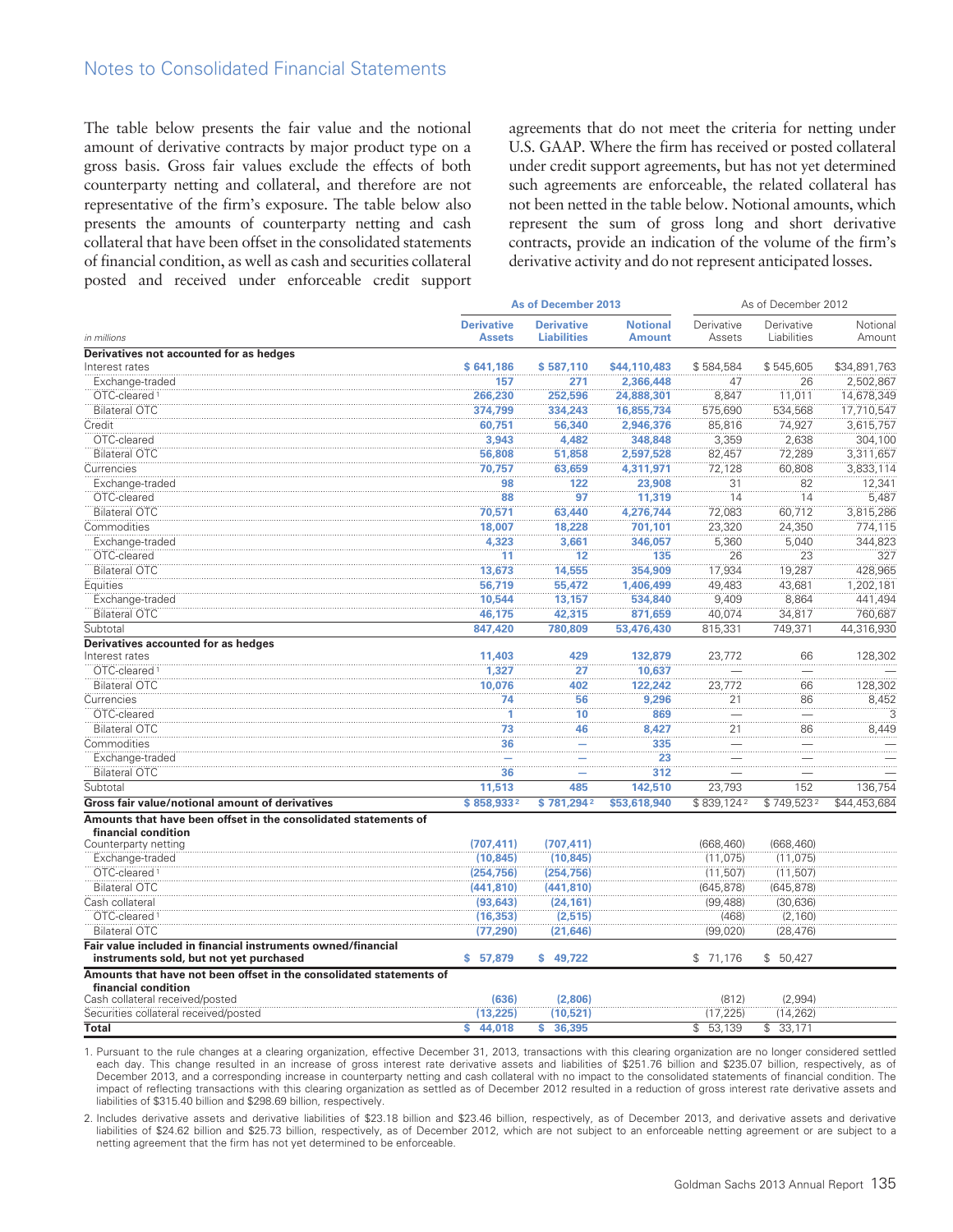## **Valuation Techniques for Derivatives**

The firm's level 2 and level 3 derivatives are valued using derivative pricing models (e.g., discounted cash flow models, correlation models, and models that incorporate option pricing methodologies, such as Monte Carlo simulations). Price transparency of derivatives can generally be characterized by product type.

**Interest Rate.** In general, the prices and other inputs used to value interest rate derivatives are transparent, even for long-dated contracts. Interest rate swaps and options denominated in the currencies of leading industrialized nations are characterized by high trading volumes and tight bid/offer spreads. Interest rate derivatives that reference indices, such as an inflation index, or the shape of the yield curve (e.g., 10-year swap rate vs. 2-year swap rate) are more complex, but the prices and other inputs are generally observable.

**Credit.** Price transparency for credit default swaps, including both single names and baskets of credits, varies by market and underlying reference entity or obligation. Credit default swaps that reference indices, large corporates and major sovereigns generally exhibit the most price transparency. For credit default swaps with other underliers, price transparency varies based on credit rating, the cost of borrowing the underlying reference obligations, and the availability of the underlying reference obligations for delivery upon the default of the issuer. Credit default swaps that reference loans, asset-backed securities and emerging market debt instruments tend to have less price transparency than those that reference corporate bonds. In addition, more complex credit derivatives, such as those sensitive to the correlation between two or more underlying reference obligations, generally have less price transparency.

**Currency.** Prices for currency derivatives based on the exchange rates of leading industrialized nations, including those with longer tenors, are generally transparent. The primary difference between the price transparency of developed and emerging market currency derivatives is that emerging markets tend to be observable for contracts with shorter tenors.

**Commodity.** Commodity derivatives include transactions referenced to energy (e.g., oil and natural gas), metals (e.g., precious and base) and soft commodities (e.g., agricultural). Price transparency varies based on the underlying commodity, delivery location, tenor and product quality (e.g., diesel fuel compared to unleaded gasoline). In general, price transparency for commodity derivatives is greater for contracts with shorter tenors and contracts that are more closely aligned with major and/or benchmark commodity indices.

**Equity.** Price transparency for equity derivatives varies by market and underlier. Options on indices and the common stock of corporates included in major equity indices exhibit the most price transparency. Equity derivatives generally have observable market prices, except for contracts with long tenors or reference prices that differ significantly from current market prices. More complex equity derivatives, such as those sensitive to the correlation between two or<br>more individual stocks, generally have less more individual stocks, generally have price transparency.

Liquidity is essential to observability of all product types. If transaction volumes decline, previously transparent prices and other inputs may become unobservable. Conversely, even highly structured products may at times have trading volumes large enough to provide observability of prices and other inputs. See Note 5 for an overview of the firm's fair value measurement policies.

# **Level 1 Derivatives**

Level 1 derivatives include short-term contracts for future delivery of securities when the underlying security is a level 1 instrument, and exchange-traded derivatives if they are actively traded and are valued at their quoted market price.

# **Level 2 Derivatives**

Level 2 derivatives include OTC derivatives for which all significant valuation inputs are corroborated by market evidence and exchange-traded derivatives that are not actively traded and/or that are valued using models that calibrate to market-clearing levels of OTC derivatives. In evaluating the significance of a valuation input, the firm considers, among other factors, a portfolio's net risk exposure to that input.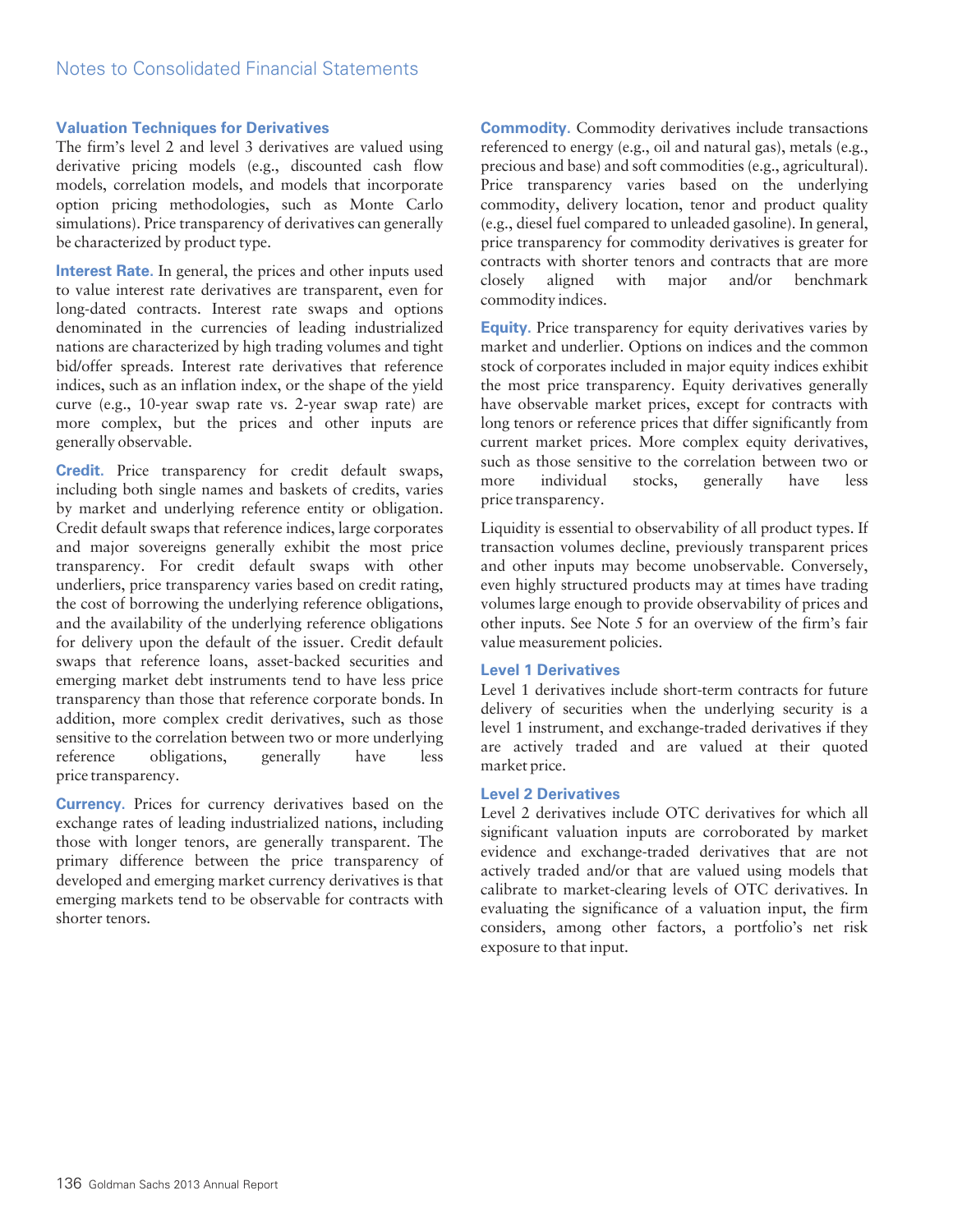The selection of a particular model to value a derivative depends on the contractual terms of and specific risks inherent in the instrument, as well as the availability of pricing information in the market. For derivatives that trade in liquid markets, model selection does not involve significant management judgment because outputs of models can be calibrated to market-clearing levels.

Valuation models require a variety of inputs, such as contractual terms, market prices, yield curves, discount rates (including those derived from interest rates on collateral received and posted as specified in credit support agreements for collateralized derivatives), credit curves, measures of volatility, prepayment rates, loss severity rates and correlations of such inputs. Significant inputs to the valuations of level 2 derivatives can be verified to market transactions, broker or dealer quotations or other alternative pricing sources with reasonable levels of price transparency. Consideration is given to the nature of the quotations (e.g., indicative or firm) and the relationship of recent market activity to the prices provided from alternative pricing sources.

# **Level 3 Derivatives**

Level 3 derivatives are valued using models which utilize observable level 1 and/or level 2 inputs, as well as unobservable level 3 inputs.

- ‰ For the majority of the firm's interest rate and currency derivatives classified within level 3, significant unobservable inputs include correlations of certain currencies and interest rates (e.g., the correlation between Euro inflation and Euro interest rates) and specific interest rate volatilities.
- ‰ For level 3 credit derivatives, significant unobservable inputs include illiquid credit spreads and upfront credit points, which are unique to specific reference obligations and reference entities, recovery rates and certain correlations required to value credit and mortgage derivatives (e.g., the likelihood of default of the underlying reference obligation relative to one another).
- ‰ For level 3 equity derivatives, significant unobservable inputs generally include equity volatility inputs for options that are very long-dated and/or have strike prices that differ significantly from current market prices. In addition, the valuation of certain structured trades requires the use of level 3 correlation inputs, such as the correlation of the price performance of two or more individual stocks or the correlation of the price performance for a basket of stocks to another asset class such as commodities.
- ‰ For level 3 commodity derivatives, significant unobservable inputs include volatilities for options with strike prices that differ significantly from current market prices and prices or spreads for certain products for which the product quality or physical location of the commodity is not aligned with benchmark indices.

Subsequent to the initial valuation of a level 3 derivative, the firm updates the level 1 and level 2 inputs to reflect observable market changes and any resulting gains and losses are recorded in level 3. Level 3 inputs are changed when corroborated by evidence such as similar market transactions, third-party pricing services and/or broker or dealer quotations or other empirical market data. In circumstances where the firm cannot verify the model value by reference to market transactions, it is possible that a different valuation model could produce a materially different estimate of fair value. See below for further information about significant unobservable inputs used in the valuation of level 3 derivatives.

# **Valuation Adjustments**

Valuation adjustments are integral to determining the fair value of derivative portfolios and are used to adjust the mid-market valuations produced by derivative pricing models to the appropriate exit price valuation. These adjustments incorporate bid/offer spreads, the cost of liquidity, credit valuation adjustments and funding valuation adjustments, which account for the credit and funding risk inherent in the uncollateralized portion of derivative portfolios. The firm also makes funding valuation adjustments to collateralized derivatives where the terms of the agreement do not permit the firm to deliver or repledge collateral received. Market-based inputs are generally used when calibrating valuation adjustments to market-clearing levels.

In addition, for derivatives that include significant unobservable inputs, the firm makes model or exit price adjustments to account for the valuation uncertainty present in the transaction.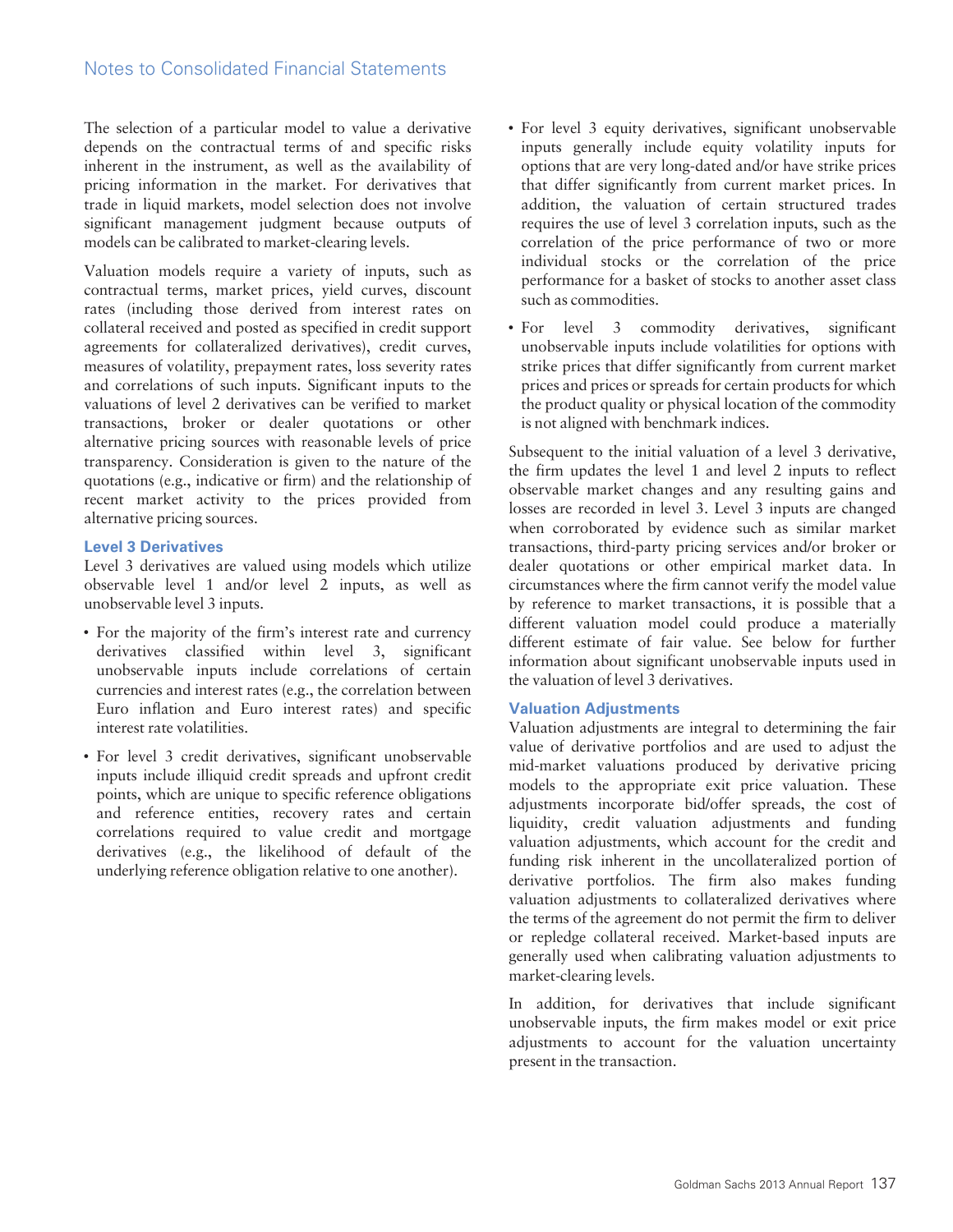### **Significant Unobservable Inputs**

The tables below present the ranges of significant unobservable inputs used to value the firm's level 3 derivatives as well as the averages and medians of these inputs. The ranges represent the significant unobservable inputs that were used in the valuation of each type of derivative. Averages represent the arithmetic average of the inputs and are not weighted by the relative fair value or notional of the respective financial instruments. An average greater than the median indicates that the majority of inputs are below the average. The ranges, averages and

medians of these inputs are not representative of the appropriate inputs to use when calculating the fair value of any one derivative. For example, the highest correlation presented in the tables below for interest rate derivatives is appropriate for valuing a specific interest rate derivative but may not be appropriate for valuing any other interest rate derivative. Accordingly, the ranges of inputs presented below do not represent uncertainty in, or possible ranges of, fair value measurements of the firm's level 3 derivatives.

| <b>Level 3 Derivative</b> | <b>Net Level 3</b><br><b>Assets/(Liabilities)</b><br>as of December 2013 | <b>Valuation Techniques and</b>                                                | <b>Range of Significant Unobservable Inputs</b>                   |
|---------------------------|--------------------------------------------------------------------------|--------------------------------------------------------------------------------|-------------------------------------------------------------------|
| <b>Product Type</b>       | (in millions)                                                            | <b>Significant Unobservable Inputs</b>                                         | (Average / Median) as of December 2013                            |
| Interest rates            | \$(86)                                                                   | Option pricing models:                                                         |                                                                   |
|                           |                                                                          | Correlation <sup>2</sup>                                                       | 22% to 84% (58% / 60%)                                            |
|                           |                                                                          | Volatility                                                                     | 36 basis points per annum (bpa) to<br>165 bpa (107 bpa / 112 bpa) |
| Credit                    | \$4,1761                                                                 | Option pricing models, correlation models and<br>discounted cash flows models: |                                                                   |
|                           |                                                                          | Correlation <sup>2</sup>                                                       | 5% to 93% (61% / 61%)                                             |
|                           |                                                                          | Credit spreads                                                                 | 1 basis points (bps) to 1,395 bps (153 bps / 116 bps) 3           |
|                           |                                                                          | Upfront credit points                                                          | 0 points to 100 points (46 points / 43 points)                    |
|                           |                                                                          | Recovery rates                                                                 | 20% to 85% (50% / 40%)                                            |
| Currencies                | \$(200)                                                                  | Option pricing models:                                                         |                                                                   |
|                           |                                                                          | Correlation <sup>2</sup>                                                       | 65% to 79% (72% / 72%)                                            |
| Commodities               | \$601                                                                    | Option pricing models and discounted cash<br>flows models:                     |                                                                   |
|                           |                                                                          | Volatility                                                                     | 15% to 52% (23% / 21%)                                            |
|                           |                                                                          | Spread per million British Thermal units<br>(MMBTU) of natural gas             | $$(1.74)$ to $$5.62$ ( $$(0.11)$ / $$(0.04)$ )                    |
|                           |                                                                          | Spread per Metric Tonne (MT) of coal                                           | $$(17.00)$ to $$0.50$ ( $$(6.54) / $(5.00)$ )                     |
| Equities                  | \$(959)                                                                  | Option pricing models:                                                         |                                                                   |
|                           |                                                                          | Correlation <sup>2</sup>                                                       | 23% to 99% (58% / 59%)                                            |
|                           |                                                                          | Volatility                                                                     | 6% to 63% (20% / 20%)                                             |

1. The fair value of any one instrument may be determined using multiple valuation techniques. For example, option pricing models and discounted cash flows models are typically used together to determine fair value. Therefore, the level 3 balance encompasses both of these techniques.

2. The range of unobservable inputs for correlation across derivative product types (i.e., cross-asset correlation) was (42)% to 78% (Average: 25% / Median: 30%) as of December 2013.

3. The difference between the average and the median for the credit spreads input indicates that the majority of the inputs fall in the lower end of the range.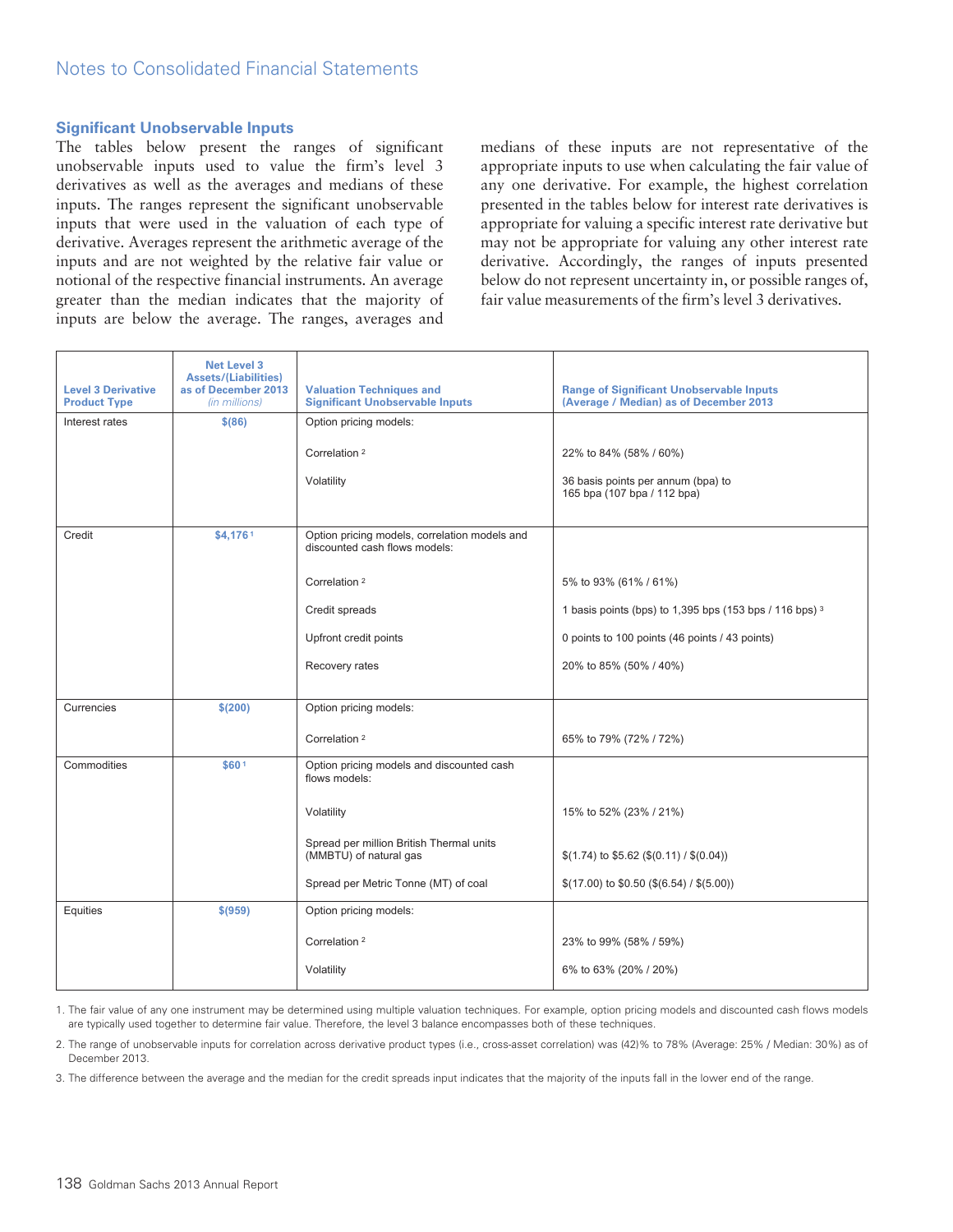| <b>Level 3 Derivative</b><br><b>Product Type</b> | Net Level 3<br><b>Assets/(Liabilities)</b><br>as of December 2012<br>(in millions) | <b>Valuation Techniques and</b><br><b>Significant Unobservable Inputs</b>      | <b>Range of Significant Unobservable</b><br>Inputs (Average / Median) as of<br>December 2012 |
|--------------------------------------------------|------------------------------------------------------------------------------------|--------------------------------------------------------------------------------|----------------------------------------------------------------------------------------------|
| Interest rates                                   | \$(355)                                                                            | Option pricing models:                                                         |                                                                                              |
|                                                  |                                                                                    | Correlation <sup>2</sup>                                                       | 22% to 97% (67% / 68%)                                                                       |
|                                                  |                                                                                    | Volatility                                                                     | 37 bpa to 59 bpa (48 bpa / 47 bpa)                                                           |
| Credit                                           | \$6,2281                                                                           | Option pricing models, correlation models and<br>discounted cash flows models: |                                                                                              |
|                                                  |                                                                                    | Correlation <sup>2</sup>                                                       | 5% to 95% (50% / 50%)                                                                        |
|                                                  |                                                                                    | Credit spreads                                                                 | 9 bps to 2,341 bps<br>(225 bps / 140 bps) 3                                                  |
|                                                  |                                                                                    | Recovery rates                                                                 | 15% to 85% (54% / 53%)                                                                       |
| Currencies                                       | \$35                                                                               | Option pricing models:                                                         |                                                                                              |
|                                                  |                                                                                    | Correlation <sup>2</sup>                                                       | 65% to 87% (76% / 79%)                                                                       |
| Commodities                                      | \$(304) <sup>1</sup>                                                               | Option pricing models and discounted cash<br>flows models:                     |                                                                                              |
|                                                  |                                                                                    | Volatility                                                                     | 13% to 53% (30% / 29%)                                                                       |
|                                                  |                                                                                    | Spread per MMBTU of natural gas                                                | $$(0.61)$ to $$(6.07)$ (\$0.02 / \$0.00)                                                     |
|                                                  |                                                                                    | Price per megawatt hour of power                                               | \$17.30 to \$57.39 (\$33.17 / \$32.80)                                                       |
|                                                  |                                                                                    | Price per barrel of oil                                                        | \$86.64 to \$98.43 (\$92.76 / \$93.62)                                                       |
| Equities                                         | \$(1,248)                                                                          | Option pricing models:                                                         |                                                                                              |
|                                                  |                                                                                    | Correlation <sup>2</sup>                                                       | 48% to 98% (68% / 67%)                                                                       |
|                                                  |                                                                                    | Volatility                                                                     | 15% to 73% (31% / 30%)                                                                       |

1. The fair value of any one instrument may be determined using multiple valuation techniques. For example, option pricing models and discounted cash flows models are typically used together to determine fair value. Therefore, the level 3 balance encompasses both of these techniques.

2. The range of unobservable inputs for correlation across derivative product types (i.e., cross-asset correlation) was (51)% to 66% (Average: 30% / Median: 35%) as of December 2012.

3. The difference between the average and the median for the credit spreads input indicates that the majority of the inputs fall in the lower end of the range.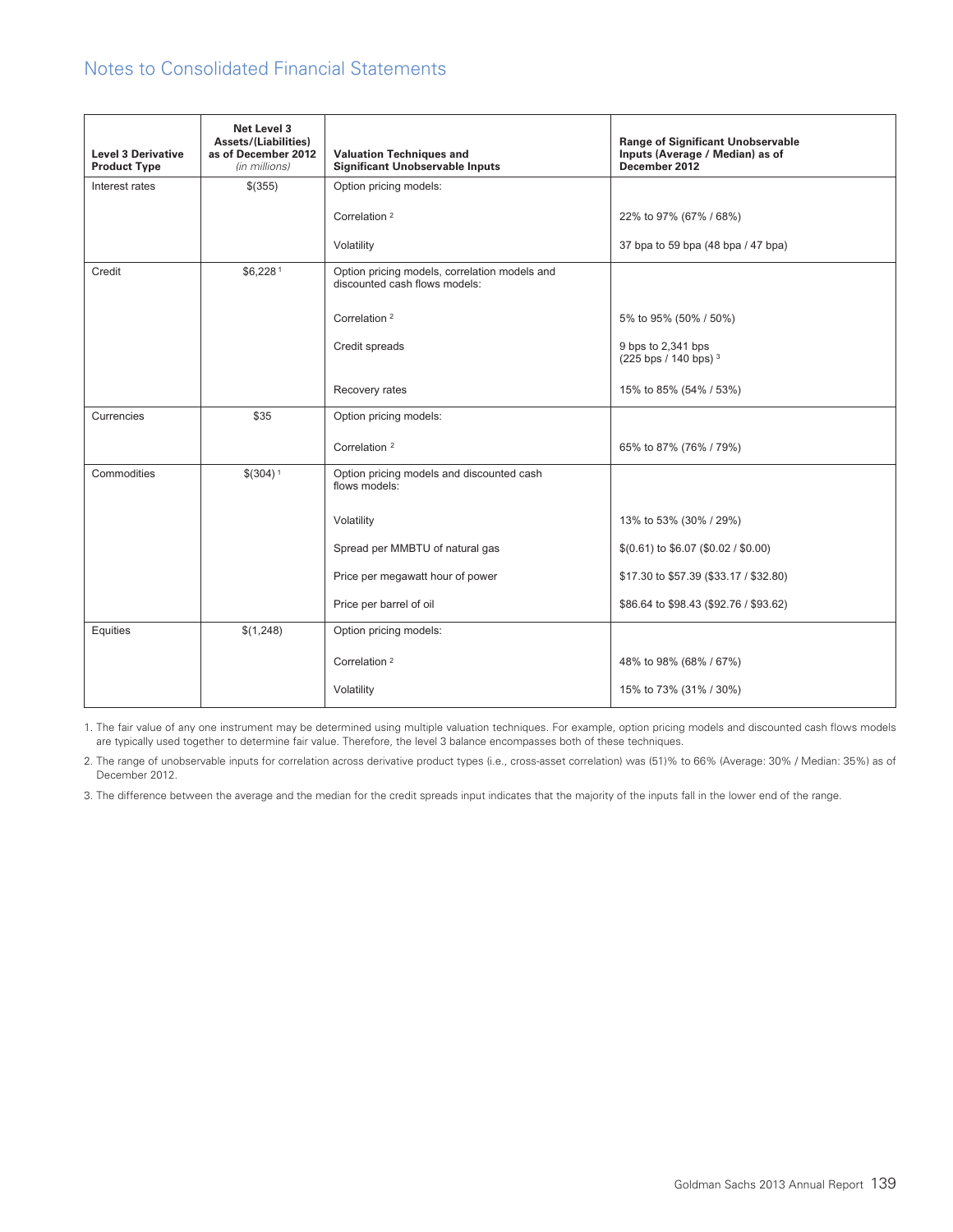### **Range of Significant Unobservable Inputs**

The following provides further information about the ranges of significant unobservable inputs used to value the firm's level 3 derivative instruments.

- ‰ Correlation: Ranges for correlation cover a variety of underliers both within one market (e.g., equity index and equity single stock names) and across markets (e.g., correlation of a commodity price and a foreign exchange rate), as well as across regions. Generally, cross-asset correlation inputs are used to value more complex instruments and are lower than correlation inputs on assets within the same derivative product type.
- ‰ Volatility: Ranges for volatility cover numerous underliers across a variety of markets, maturities and strike prices. For example, volatility of equity indices is generally lower than volatility of single stocks.
- Credit spreads, upfront credit points and recovery rates: The ranges for credit spreads, upfront credit points and recovery rates cover a variety of underliers (index and single names), regions, sectors, maturities and credit qualities (high-yield and investment-grade). The broad range of this population gives rise to the width of the ranges of significant unobservable inputs.
- ‰ Commodity prices and spreads: The ranges for commodity prices and spreads cover variability in products, maturities and locations, as well as peak and off-peak prices.

## **Sensitivity of Fair Value Measurement to Changes in Significant Unobservable Inputs**

The following provides a description of the directional sensitivity of the firm's level 3 fair value measurements to changes in significant unobservable inputs, in isolation. Due to the distinctive nature of each of the firm's level 3 derivatives, the interrelationship of inputs is not necessarily uniform within each product type.

- ‰ Correlation: In general, for contracts where the holder benefits from the convergence of the underlying asset or index prices (e.g., interest rates, credit spreads, foreign exchange rates, inflation rates and equity prices), an increase in correlation results in a higher fair value measurement.
- ‰ Volatility: In general, for purchased options an increase in volatility results in a higher fair value measurement.
- Credit spreads, upfront credit points and recovery rates: In general, the fair value of purchased credit protection increases as credit spreads or upfront credit points increase or recovery rates decrease. Credit spreads, upfront credit points and recovery rates are strongly related to distinctive risk factors of the underlying reference obligations, which include reference entityspecific factors such as leverage, volatility and industry, market-based risk factors, such as borrowing costs or liquidity of the underlying reference obligation, and macroeconomic conditions.
- ‰ Commodity prices and spreads: In general, for contracts where the holder is receiving a commodity, an increase in the spread (price difference from a benchmark index due to differences in quality or delivery location) or price results in a higher fair value measurement.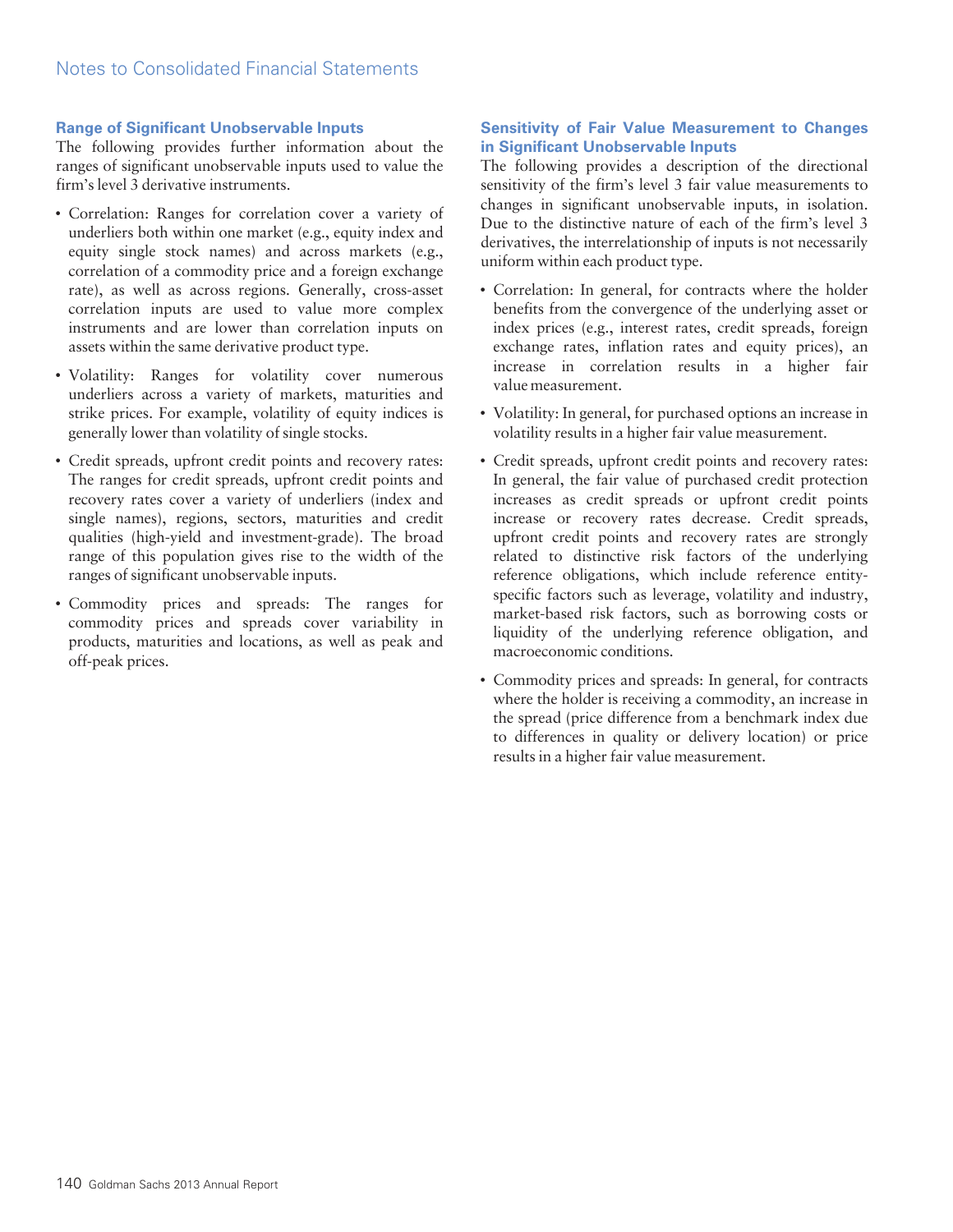### **Fair Value of Derivatives by Level**

The tables below present the fair value of derivatives on a gross basis by level and major product type as well as the impact of netting. The gross fair values exclude the effects of both counterparty netting and collateral netting, and therefore are not representative of the firm's exposure.

Counterparty netting is reflected in each level to the extent that receivable and payable balances are netted within the same level. Where the netting of receivable and payable balances is across levels, the counterparty netting is reflected in "Cross-level netting." Cash collateral netting is reflected in "Cash collateral."

| <b>Derivative Assets at Fair Value as of December 2013</b> |           |          |                               |         |  |  |  |
|------------------------------------------------------------|-----------|----------|-------------------------------|---------|--|--|--|
| l evel 1                                                   | Level 2   | l evel 3 | Cross-Level<br><b>Netting</b> | Total   |  |  |  |
| \$91                                                       | \$652.104 | ر20      |                               |         |  |  |  |
|                                                            | 52.834    |          |                               | 751.    |  |  |  |
|                                                            | 70.481    | 350      |                               | 831.    |  |  |  |
|                                                            | 17.517    | 526      |                               | 18.043  |  |  |  |
|                                                            | 55,826    | 890      |                               | 56,719  |  |  |  |
|                                                            | 848.762   |          |                               | 358.933 |  |  |  |
|                                                            | 702.703   |          | כסי                           |         |  |  |  |
| \$94                                                       | 059       |          |                               |         |  |  |  |
|                                                            |           |          |                               | 93.6431 |  |  |  |
|                                                            |           |          |                               |         |  |  |  |
|                                                            |           |          |                               |         |  |  |  |

#### **Derivative Liabilities at Fair Value as of December 2013**

| in millions                                                                 | l evel | <b>AVAL2</b> | l evel 3 | Cross-Level<br><b>Netting</b> | Total   |
|-----------------------------------------------------------------------------|--------|--------------|----------|-------------------------------|---------|
| Interest rates                                                              | 693    | \$586.966    | 491      |                               |         |
| Credit                                                                      |        | 52.599       | 3 741    |                               | 340     |
| Currencies                                                                  |        | 63.165       | 551      |                               | 715     |
| Commodities.                                                                |        | 17.762       | 466      |                               | 228     |
| Equities                                                                    | b      | 53,617       | .849     |                               | .472    |
| Gross fair value of derivative liabilities                                  | 99     | 774.109      | .086     |                               | 294     |
| Counterparty netting                                                        |        | 702.703)     |          | 707                           |         |
|                                                                             | cac    | 406          |          |                               |         |
| Cash collateral                                                             |        |              |          |                               | 24.161) |
| Fair value included in financial instruments sold,<br>but not yet purchased |        |              |          |                               |         |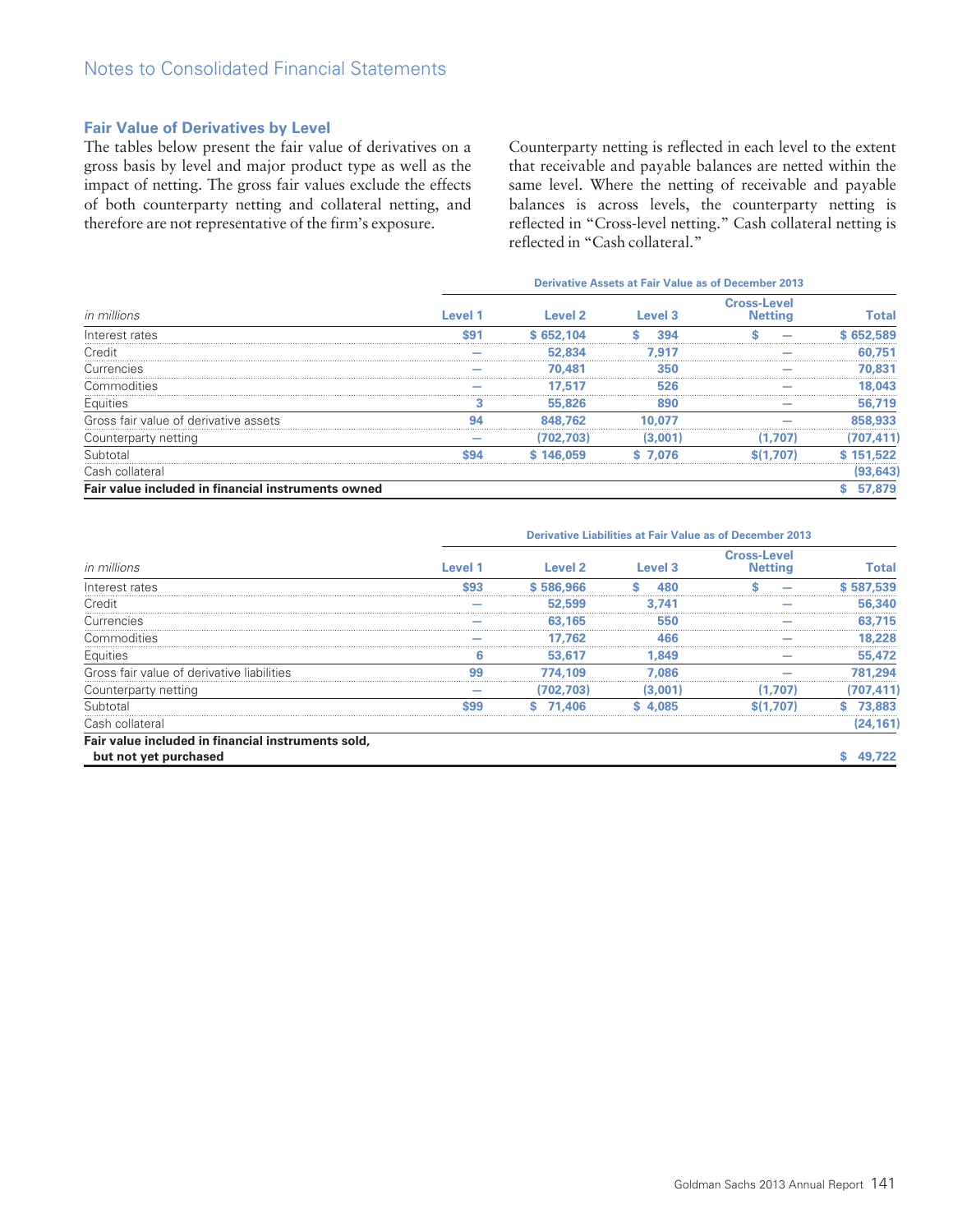|                                                    | Derivative Assets at Fair Value as of December 2012 |            |         |                        |           |  |  |  |  |
|----------------------------------------------------|-----------------------------------------------------|------------|---------|------------------------|-----------|--|--|--|--|
| in millions                                        | Level                                               | Level 2    | evel 3  | Cross-Level<br>Nettino | Total     |  |  |  |  |
| Interest rates                                     | \$13                                                | \$608.151  | 192     |                        | 3.356     |  |  |  |  |
| Credit                                             |                                                     | 74.907     | 10.909  |                        | 85,816    |  |  |  |  |
| Currencies                                         |                                                     | 71,157     | 992     |                        | 72,149    |  |  |  |  |
| Commodities                                        |                                                     | 22.697     | 623     |                        | 23.320    |  |  |  |  |
| Equities                                           | 43                                                  | 48.698     | 742     |                        | 49,483    |  |  |  |  |
| Gross fair value of derivative assets              | 56                                                  | 825.610    | 3.458   |                        | 839.124   |  |  |  |  |
| Counterparty netting                               |                                                     | (662, 798) | (3.538) | 124)                   | (668,460) |  |  |  |  |
| Subtota                                            | ፍ56                                                 |            | -920    |                        |           |  |  |  |  |
| lash collateral                                    |                                                     |            |         |                        | (99.488)  |  |  |  |  |
| Fair value included in financial instruments owned |                                                     |            |         |                        |           |  |  |  |  |

#### Derivative Liabilities at Fair Value as of December 2012

| in millions                                        | Level | evel 2     | evel 3         | Cross-Level<br>Nettina | Total    |
|----------------------------------------------------|-------|------------|----------------|------------------------|----------|
| Interest rates                                     | \$14  | \$545.110  | 547            |                        |          |
| Credit                                             |       | 70.246     | $4.68^{\circ}$ |                        | 92.      |
| Currencies                                         |       | 59.937     | 957            |                        | 894      |
| modifies                                           |       | 23.423     | 92             |                        | .350     |
| Equities                                           | 50    | 41.641     | l.990          |                        | 43,681   |
| Gross fair value of derivative liabilities         | ĥΔ    | 740.357    | 9.102          |                        | 749.523  |
| Counterparty netting                               |       | (662, 798) | .<br>(3.538)   | (2.124)                | .4601    |
|                                                    |       | .559       | .564           |                        |          |
| Cash collateral                                    |       |            |                |                        | (30.636) |
| Fair value included in financial instruments sold, |       |            |                |                        |          |
| but not yet purchased                              |       |            |                |                        |          |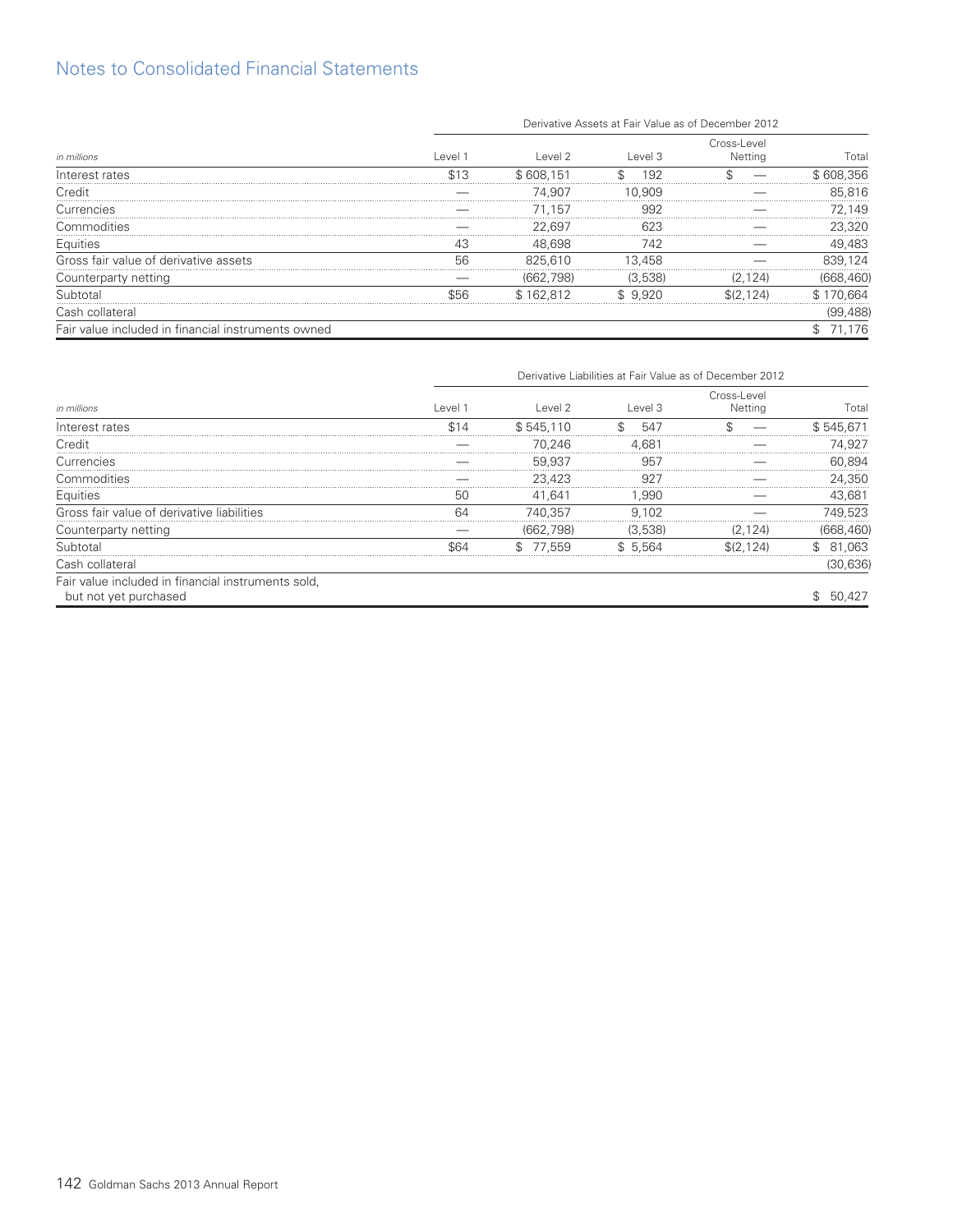## **Level 3 Rollforward**

If a derivative was transferred to level 3 during a reporting period, its entire gain or loss for the period is included in level 3. Transfers between levels are reported at the beginning of the reporting period in which they occur. In the tables below, negative amounts for transfers into level 3 and positive amounts for transfers out of level 3 represent net transfers of derivative liabilities.

Gains and losses on level 3 derivatives should be considered in the context of the following:

‰ A derivative with level 1 and/or level 2 inputs is classified in level 3 in its entirety if it has at least one significant level 3 input.

- ‰ If there is one significant level 3 input, the entire gain or loss from adjusting only observable inputs (i.e., level 1 and level 2 inputs) is classified as level 3.
- ‰ Gains or losses that have been reported in level 3 resulting from changes in level 1 or level 2 inputs are frequently offset by gains or losses attributable to level 1 or level 2 derivatives and/or level 1, level 2 and level 3 cash instruments. As a result, gains/(losses) included in the level 3 rollforward below do not necessarily represent the overall impact on the firm's results of operations, liquidity or capital resources.

The tables below present changes in fair value for all derivatives categorized as level 3 as of the end of the year.

|                         | Level 3 Derivative Assets and Liabilities at Fair Value for the Year Ended December 2013 |                                              |                                                                                                           |                  |              |                    |                                     |                                       |                                                     |  |
|-------------------------|------------------------------------------------------------------------------------------|----------------------------------------------|-----------------------------------------------------------------------------------------------------------|------------------|--------------|--------------------|-------------------------------------|---------------------------------------|-----------------------------------------------------|--|
| in millions             | Asset/<br>(liability)<br>balance.<br>beginning<br>of year                                | <b>Net</b><br>realized<br>gains/<br>(losses) | <b>Net unrealized</b><br>gains/(losses)<br>relating to<br><b>instruments</b><br>still held at<br>year-end | <b>Purchases</b> | <b>Sales</b> | <b>Settlements</b> | <b>Transfers</b><br>into<br>level 3 | <b>Transfers</b><br>out of<br>level 3 | Asset/<br>(liability)<br>balance,<br>end of<br>year |  |
| Interest rates – net    | (355)                                                                                    | 178                                          | 168                                                                                                       |                  | (8)          | 196                | (9                                  |                                       | (86)                                                |  |
| Credit — net            | 228                                                                                      |                                              | 1977                                                                                                      | 201              | (315)        | .5081              | 695                                 | 147                                   | 4.176                                               |  |
| Currencies — net        | 35                                                                                       | 193                                          | (419)                                                                                                     | 22               | 16           | 169                | 139                                 | 47                                    | (200                                                |  |
| Commodities — net       | 304                                                                                      | 16                                           | 58                                                                                                        | 21               | (48)         | 281                | 50                                  |                                       | 60                                                  |  |
| Equities — net          | (1.248)                                                                                  | (67                                          | 202                                                                                                       |                  | (472)        | .020               | 15                                  | 52                                    | (959)                                               |  |
| Total derivatives - net | \$4.356                                                                                  | \$(245)                                      | $.372)$ <sup>1</sup>                                                                                      | \$322            | \$ (849)     | 158                | \$860                               | \$ (239)                              | \$2,991                                             |  |

1. The aggregate amounts include losses of approximately \$1.29 billion and \$324 million reported in "Market making" and "Other principal transactions," respectively.

The net unrealized loss on level 3 derivatives of \$1.37 billion for 2013 principally resulted from changes in level 2 inputs and was primarily attributable to losses on certain credit derivatives, principally due to the impact of tighter credit spreads, and losses on certain currency derivatives, primarily due to changes in foreign exchange rates.

Transfers into level 3 derivatives during 2013 primarily reflected transfers of credit derivative assets from level 2, principally due to reduced transparency of upfront credit points and correlation inputs used to value these derivatives.

Transfers out of level 3 derivatives during 2013 primarily reflected transfers of certain credit derivatives to level 2, principally due to unobservable credit spread and correlation inputs no longer being significant to the valuation of these derivatives and unobservable inputs not being significant to the net risk of certain portfolios.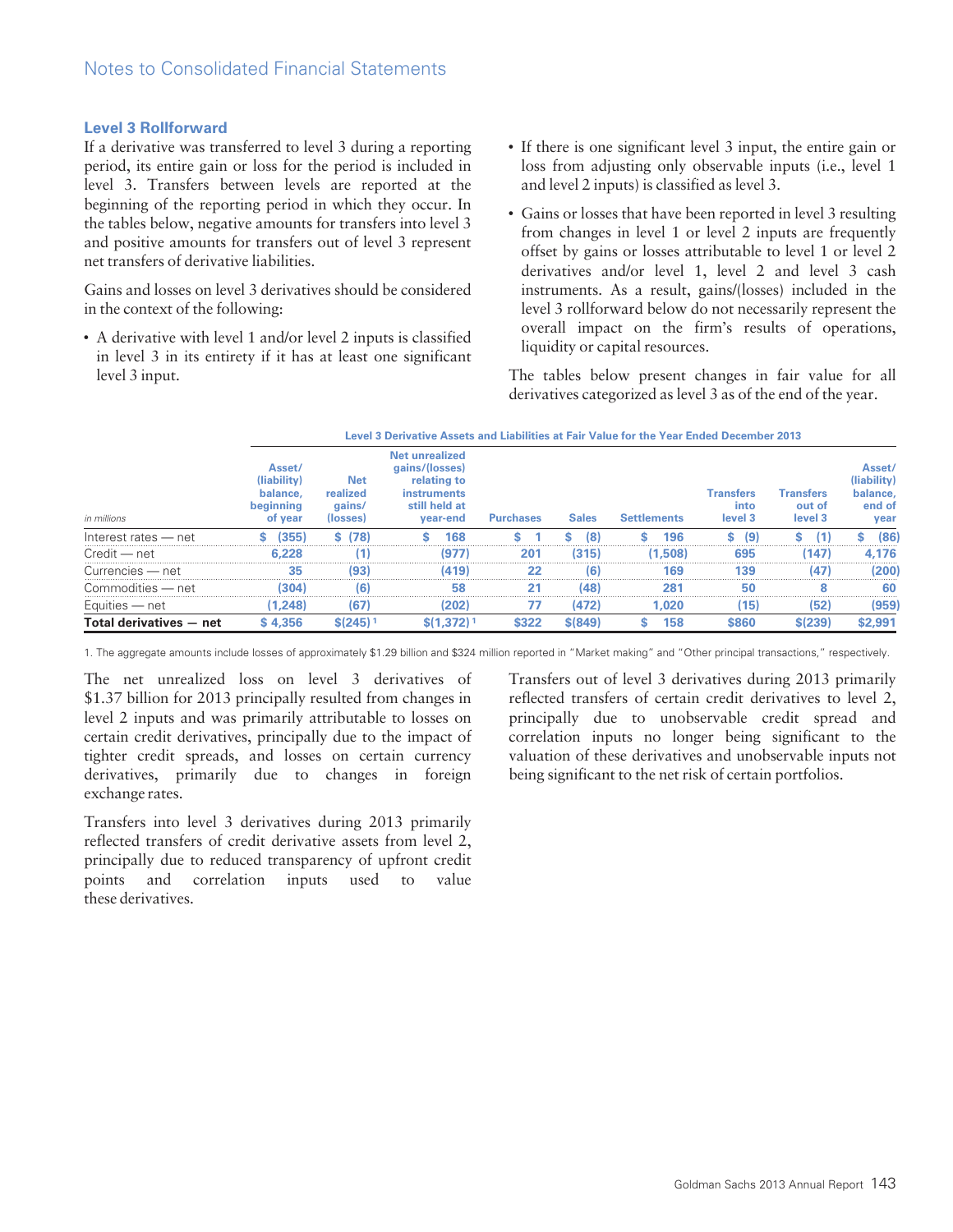| in millions             | Asset/<br>(liability)<br>balance.<br>beginning<br>of year | Net<br>realized<br>gains/<br>(losses) | Net unrealized<br>gains/(losses)<br>relating to<br>instruments<br>still held at<br>vear-end | Purchases | sales    | Settlements | Transfers<br>into<br>level 3 | Transfers<br>out of<br>level 3 | Asset/<br>(liability)<br>balance,<br>end of<br>year |
|-------------------------|-----------------------------------------------------------|---------------------------------------|---------------------------------------------------------------------------------------------|-----------|----------|-------------|------------------------------|--------------------------------|-----------------------------------------------------|
| Interest rates – net    | (371)                                                     | (60)                                  | 19                                                                                          |           | (28      |             | 68                           | - 161                          | (355)                                               |
| Credit — net            | 6.300                                                     | 246                                   | 701'                                                                                        | 138       | 270)     | (1.597)     | .503                         | 391                            | 6.228                                               |
| Currencies - net        | 842                                                       |                                       | (502)                                                                                       |           | (5       | 144         | 65                           |                                | 35                                                  |
| Commodities — net       | 605)                                                      |                                       | 228                                                                                         | 63        | $\Omega$ | 307         | (41                          | 165                            | (304)                                               |
| Equities — net          |                                                           | (80)                                  | 276)                                                                                        | 123       | 724)     | 267         | (50)                         | (76)                           | 1,248)                                              |
| Total derivatives - net | \$5.734                                                   | 78.                                   | .232)                                                                                       | 5348      | .437)    | .096)       | \$2,545                      |                                | \$4,356                                             |

Level 3 Derivative Assets and Liabilities at Fair Value for the Year Ended December 2012

1. The aggregate amounts include losses of approximately \$903 million and \$251 million reported in "Market making" and "Other principal transactions," respectively.

The net unrealized loss on level 3 derivatives of \$1.23 billion for 2012 principally resulted from changes in level 2 inputs and was primarily attributable to the impact of tighter credit spreads, changes in foreign exchange rates and increases in global equity prices on certain derivatives, partially offset by the impact of a decline in volatility on certain commodity derivatives.

Transfers into level 3 derivatives during 2012 primarily reflected transfers from level 2 of certain credit derivative assets, principally due to unobservable inputs becoming significant to the valuation of these derivatives, and transfers from level 2 of other credit derivative assets, principally due to reduced transparency of correlation inputs used to value these derivatives.

Transfers out of level 3 derivatives during 2012 primarily reflected transfers to level 2 of certain credit derivative assets, principally due to unobservable inputs no longer being significant to the valuation of these derivatives, transfers to level 2 of certain currency derivative assets, principally due to unobservable correlation inputs no longer being significant to the valuation of these derivatives, and transfers to level 2 of certain commodity derivative liabilities, principally due to increased transparency of volatility inputs used to value these derivatives.

## **Impact of Credit Spreads on Derivatives**

On an ongoing basis, the firm realizes gains or losses relating to changes in credit risk through the unwind of derivative contracts and changes in credit mitigants.

The net gain/(loss), including hedges, attributable to the impact of changes in credit exposure and credit spreads (counterparty and the firm's) on derivatives was \$(66) million for 2013, \$(735) million for 2012 and \$573 million for 2011.

## **Bifurcated Embedded Derivatives**

The table below presents the fair value and the notional amount of derivatives that have been bifurcated from their related borrowings. These derivatives, which are recorded at fair value, primarily consist of interest rate, equity and commodity products and are included in "Unsecured shortterm borrowings" and "Unsecured long-term borrowings" with the related borrowings. See Note 8 for further information.

|                           | As of December |         |     |          |  |  |
|---------------------------|----------------|---------|-----|----------|--|--|
| in millions               |                | 2013    |     | 2012     |  |  |
| Fair value of assets      |                | 285     | \$. | 320      |  |  |
| Fair value of liabilities |                | 373     |     | 398      |  |  |
| Net liability             |                | 88      | \$. | 78       |  |  |
| Notional amount           |                | \$7,580 |     | \$10.567 |  |  |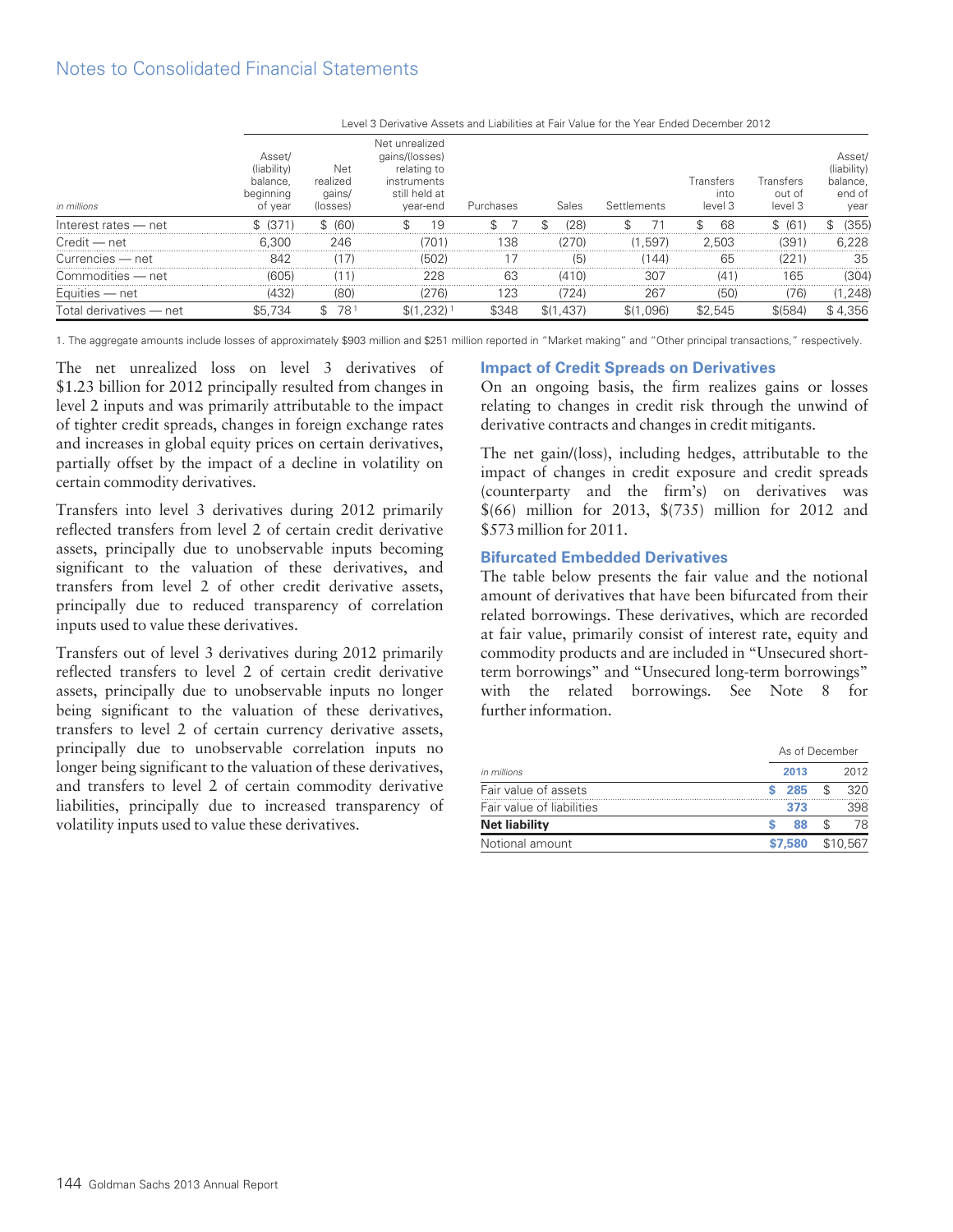## **OTC Derivatives**

The tables below present the fair values of OTC derivative assets and liabilities by tenor and by product type. Tenor is based on expected duration for mortgage-related credit derivatives and generally on remaining contractual maturity for other derivatives. Counterparty netting is reflected in the tables below as follows:

- ‰ Counterparty netting within the same product type and tenor category is included within such product type and tenor category;
- ‰ Counterparty netting across product types within a tenor category is reflected in "Netting across product types;" and
- ‰ Counterparty netting across tenor categories is reflected in "Cross maturity netting."

| in millions                          | <b>OTC Derivatives as of December 2013</b> |              |                       |         |  |  |
|--------------------------------------|--------------------------------------------|--------------|-----------------------|---------|--|--|
| <b>Assets</b><br><b>Product Type</b> | $0 - 12$                                   | - 5<br>Years | 5 Years or<br>Greater | Total   |  |  |
| Interest rates                       | 235                                        |              |                       |         |  |  |
| Credit                               | .233                                       |              |                       | 430     |  |  |
| Currencies                           | 9.499                                      | 478          | 1.361                 | 338     |  |  |
| commodifies                          | 2.843                                      | .040         |                       | .026    |  |  |
| Equities                             | .016                                       |              |                       |         |  |  |
| Netting across product types         | (2.559)                                    |              | .395                  |         |  |  |
| Subtotal                             |                                            |              |                       |         |  |  |
| Cross maturity netting               |                                            |              |                       | 19.744) |  |  |
| Cash collateral                      |                                            |              |                       |         |  |  |
| <sup>-</sup> otal                    |                                            |              |                       |         |  |  |

| <b>Product Type</b>          |      | - 5<br>/ears | 5 Years or<br>Greater | Total |
|------------------------------|------|--------------|-----------------------|-------|
| Interest rates               | 019  |              |                       |       |
| Credit                       | 339  |              |                       |       |
| Currencies                   | 843  |              |                       |       |
| Commodities                  | )62  |              |                       |       |
| Equities                     | 125  |              |                       | 357   |
| Netting across product types | .559 |              | 395                   |       |
|                              |      |              |                       |       |
| Cross maturity netting       |      |              |                       |       |
| :ash collateral              |      |              |                       | .161) |
|                              |      |              |                       |       |

1. Represents the netting of cash collateral received and posted on a counterparty basis under enforceable credit support agreements.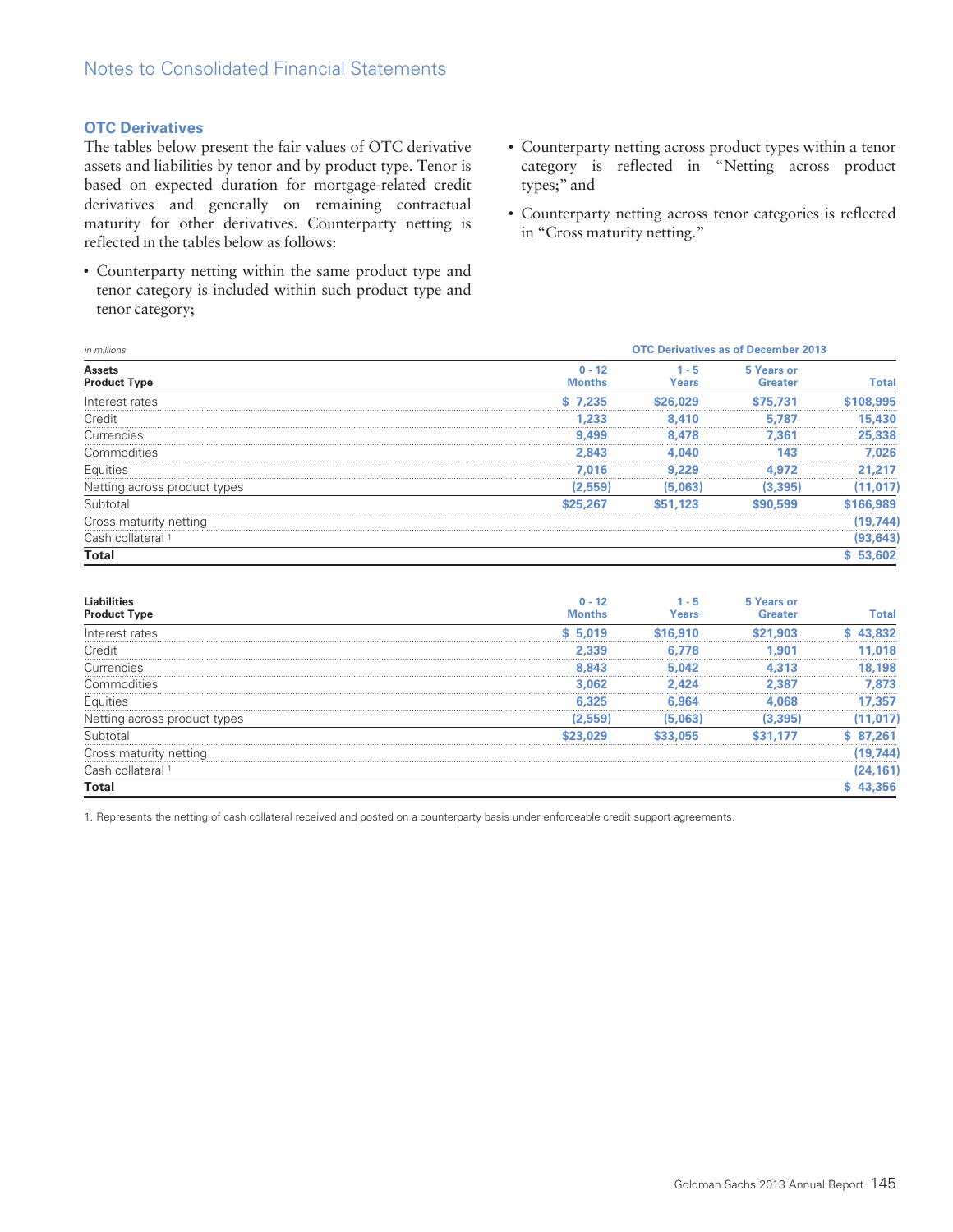| in millions                          | OTC Derivatives as of December 2012 |              |                       |           |  |  |
|--------------------------------------|-------------------------------------|--------------|-----------------------|-----------|--|--|
| <b>Assets</b><br><b>Product Type</b> | $0 - 12$<br>Months                  | - 5<br>'ears | 5 Years or<br>Greater | Total     |  |  |
| Interest rates                       | \$10.318                            | \$28.445     | 449                   |           |  |  |
| Credit                               | 190                                 | 244          | 7 970                 | .404      |  |  |
| Currencies                           | 100                                 |              | N44                   | <br>.523  |  |  |
| Commodities                          | 3.840                               | 3.862        |                       | 8.006     |  |  |
| Equities                             | 3.757                               | 7.730        | 6.957                 | 8.444     |  |  |
| Netting across product types         | (2.811)                             |              | 082)                  | 3,724     |  |  |
|                                      |                                     |              | 642                   | 865       |  |  |
| Cross maturity netting               |                                     |              |                       | '.973)    |  |  |
| Cash collateral                      |                                     |              |                       | (99, 488) |  |  |
| Total                                |                                     |              |                       | .404      |  |  |

| <b>Product Type</b>          |         | - 5<br>ears) | rears or<br>5 Y<br>Greater | Total   |
|------------------------------|---------|--------------|----------------------------|---------|
| Interest rates               | \$6.266 | 860          |                            |         |
| Credit                       | 809     | 1.537        | 3.168                      | 514     |
|                              | .586    |              | 5 782                      |         |
|                              | 970     |              | 2 267                      | 356     |
|                              | <br>/5  |              |                            | 188     |
| Netting across product types |         |              |                            | 724)    |
|                              | .595    |              |                            |         |
| Cross maturity netting       |         |              |                            | .973)   |
| Cash collateral              |         |              |                            | 30,636) |
|                              |         |              |                            |         |

1. Represents the netting of cash collateral received and posted on a counterparty basis under enforceable credit support agreements.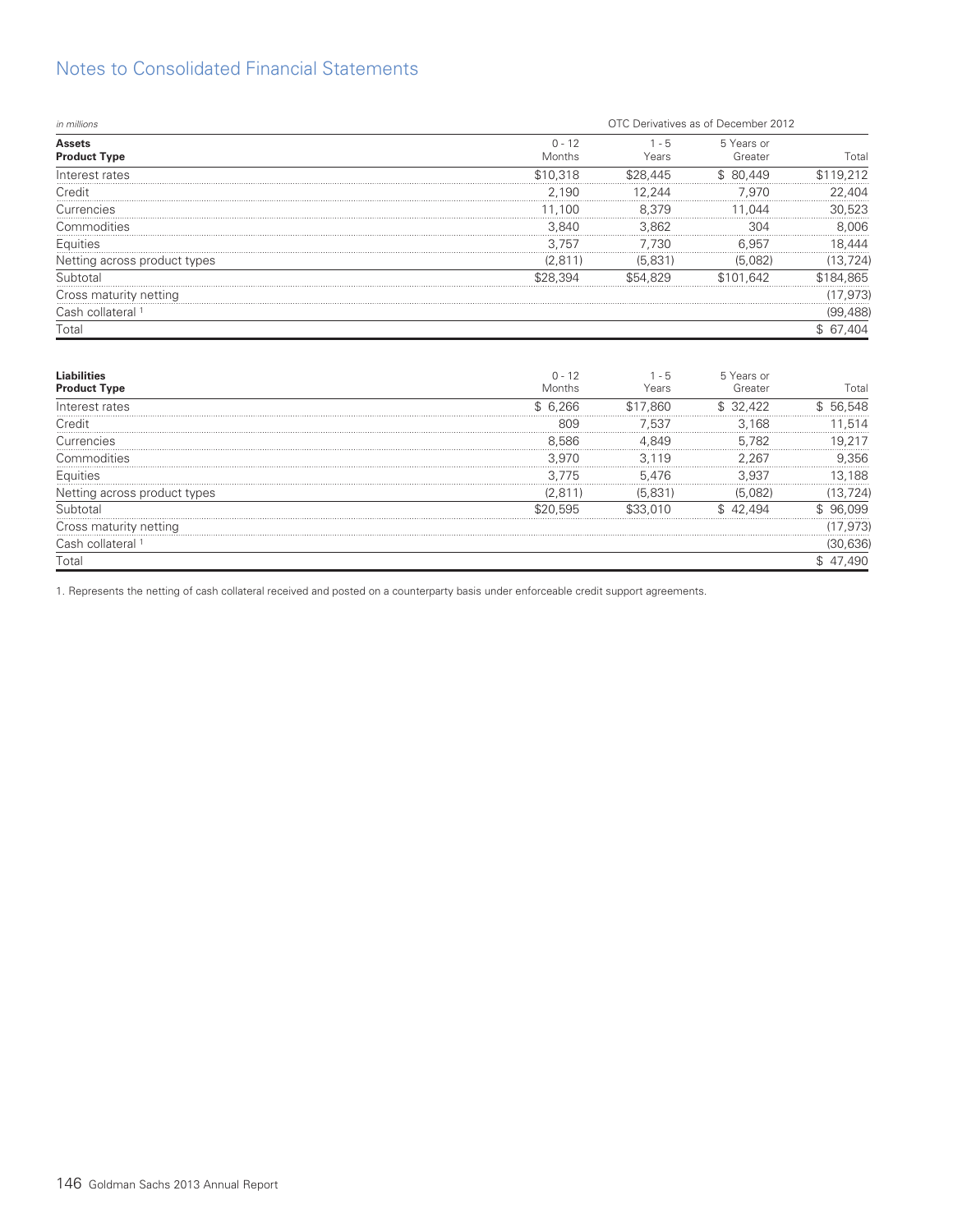**Derivatives with Credit-Related Contingent Features**

Certain of the firm's derivatives have been transacted under bilateral agreements with counterparties who may require the firm to post collateral or terminate the transactions based on changes in the firm's credit ratings. The firm assesses the impact of these bilateral agreements by determining the collateral or termination payments that would occur assuming a downgrade by all rating agencies. A downgrade by any one rating agency, depending on the agency's relative ratings of the firm at the time of the downgrade, may have an impact which is comparable to the impact of a downgrade by all rating agencies. The table below presents the aggregate fair value of net derivative liabilities under such agreements (excluding application of collateral posted to reduce these liabilities), the related aggregate fair value of the assets posted as collateral, and the additional collateral or termination payments that could have been called at the reporting date by counterparties in the event of a one-notch and two-notch downgrade in the firm's credit ratings.

|                                               | As of December |          |  |  |  |  |
|-----------------------------------------------|----------------|----------|--|--|--|--|
| in millions                                   | 2013           | 2012     |  |  |  |  |
| Net derivative liabilities under              |                |          |  |  |  |  |
| bilateral agreements                          | \$22,176       | \$27,885 |  |  |  |  |
| Collateral posted                             | 18,178         | 24,296   |  |  |  |  |
| Additional collateral or termination payments |                |          |  |  |  |  |
| for a one-notch downgrade                     | 911            | 1,534    |  |  |  |  |
| Additional collateral or termination payments |                |          |  |  |  |  |
| for a two-notch downgrade                     | 2.989          | 2,500    |  |  |  |  |

### **Credit Derivatives**

The firm enters into a broad array of credit derivatives in locations around the world to facilitate client transactions and to manage the credit risk associated with marketmaking and investing and lending activities. Credit derivatives are actively managed based on the firm's net risk position.

Credit derivatives are individually negotiated contracts and can have various settlement and payment conventions. Credit events include failure to pay, bankruptcy, acceleration of indebtedness, restructuring, repudiation and dissolution of the reference entity.

**Credit Default Swaps.** Single-name credit default swaps protect the buyer against the loss of principal on one or more bonds, loans or mortgages (reference obligations) in the event the issuer (reference entity) of the reference obligations suffers a credit event. The buyer of protection pays an initial or periodic premium to the seller and receives protection for the period of the contract. If there is no credit event, as defined in the contract, the seller of protection makes no payments to the buyer of protection. However, if a credit event occurs, the seller of protection is required to make a payment to the buyer of protection, which is calculated in accordance with the terms of the contract.

**Credit Indices, Baskets and Tranches.** Credit derivatives may reference a basket of single-name credit default swaps or a broad-based index. If a credit event occurs in one of the underlying reference obligations, the protection seller pays the protection buyer. The payment is typically a pro-rata portion of the transaction's total notional amount based on the underlying defaulted reference obligation. In certain transactions, the credit risk of a basket or index is separated into various portions (tranches), each having different levels of subordination. The most junior tranches cover initial defaults and once losses exceed the notional amount of these junior tranches, any excess loss is covered by the next most senior tranche in the capital structure.

**Total Return Swaps.** A total return swap transfers the risks relating to economic performance of a reference obligation from the protection buyer to the protection seller. Typically, the protection buyer receives from the protection seller a floating rate of interest and protection against any reduction in fair value of the reference obligation, and in return the protection seller receives the cash flows associated with the reference obligation, plus any increase in the fair value of the reference obligation.

**Credit Options.** In a credit option, the option writer assumes the obligation to purchase or sell a reference obligation at a specified price or credit spread. The option purchaser buys the right, but does not assume the obligation, to sell the reference obligation to, or purchase it from, the option writer. The payments on credit options depend either on a particular credit spread or the price of the reference obligation.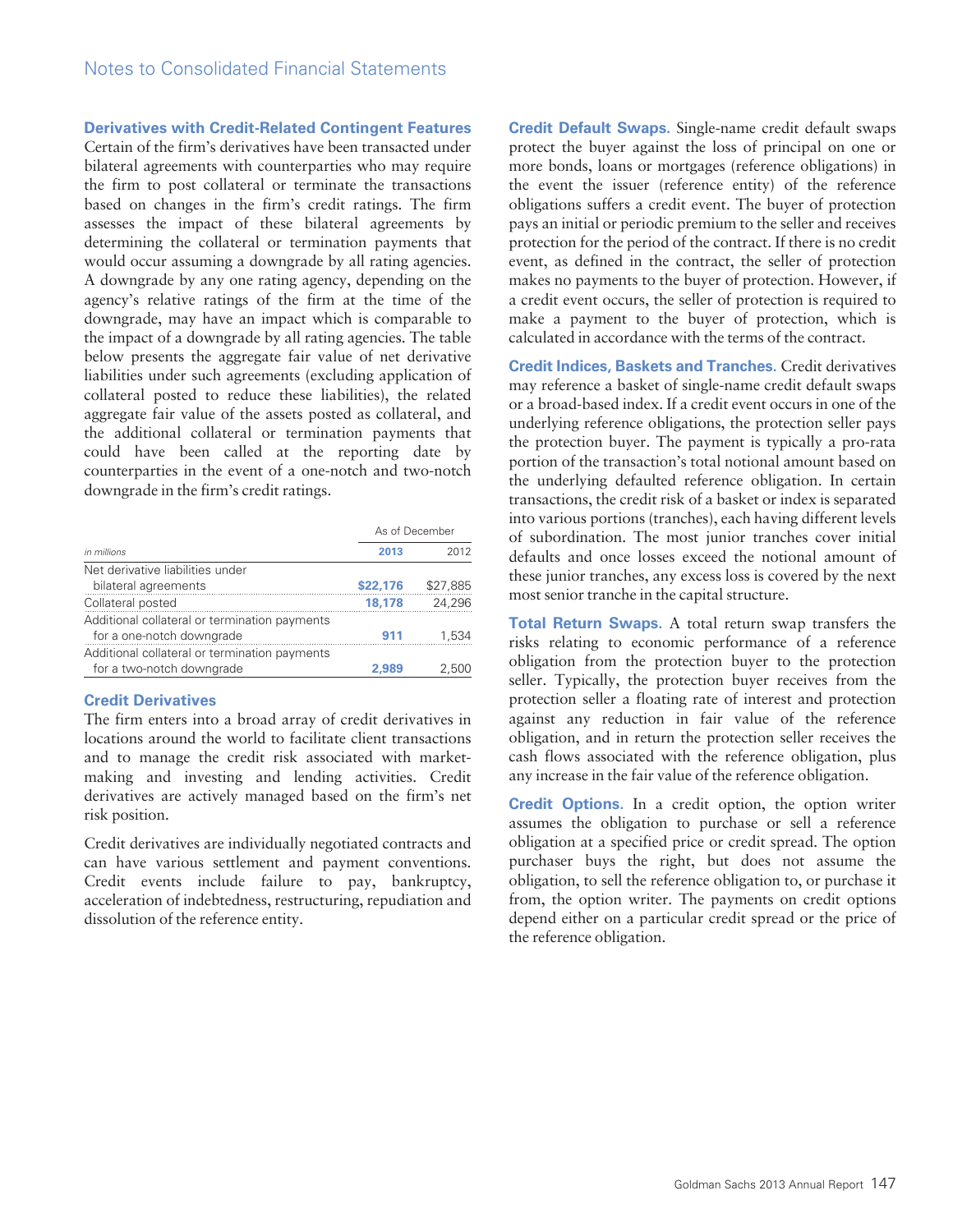The firm economically hedges its exposure to written credit derivatives primarily by entering into offsetting purchased credit derivatives with identical underlyings. Substantially all of the firm's purchased credit derivative transactions are with financial institutions and are subject to stringent collateral thresholds. In addition, upon the occurrence of a specified trigger event, the firm may take possession of the reference obligations underlying a particular written credit derivative, and consequently may, upon liquidation of the reference obligations, recover amounts on the underlying reference obligations in the event of default.

As of December 2013, written and purchased credit derivatives had total gross notional amounts of \$1.43 trillion and \$1.52 trillion, respectively, for total net notional purchased protection of \$81.55 billion. As of December 2012, written and purchased credit derivatives had total gross notional amounts of \$1.76 trillion and \$1.86 trillion, respectively, for total net notional purchased protection of \$98.33 billion.

The table below presents certain information about credit derivatives. In the table below:

- fair values exclude the effects of both netting of receivable balances with payable balances under enforceable netting agreements, and netting of cash received or posted under enforceable credit support agreements, and therefore are not representative of the firm's credit exposure;
- ‰ tenor is based on expected duration for mortgage-related credit derivatives and on remaining contractual maturity for other credit derivatives; and
- the credit spread on the underlying, together with the tenor of the contract, are indicators of payment/performance risk. The firm is less likely to pay or otherwise be required to perform where the credit spread and the tenor are lower.

|                                                                      |                    | Maximum Payout/Notional Amount<br>of Written Credit Derivatives by Tenor |                  |  |                       |             |                                                  | Maximum Payout/Notional<br>Amount of Purchased<br><b>Credit Derivatives</b> | Fair Value of<br><b>Written Credit Derivatives</b> |           |                              |  |
|----------------------------------------------------------------------|--------------------|--------------------------------------------------------------------------|------------------|--|-----------------------|-------------|--------------------------------------------------|-----------------------------------------------------------------------------|----------------------------------------------------|-----------|------------------------------|--|
| \$ in millions                                                       | $0 - 12$<br>Months |                                                                          | $1 - 5$<br>Years |  | 5 Years<br>or Greater | Total       | Offsetting<br>Purchased<br>Credit<br>Derivatives | Other<br>Purchased<br>Credit<br>Derivatives <sup>2</sup>                    | Asset                                              | Liability | Net<br>Asset/<br>(Liability) |  |
| As of December 2013                                                  |                    |                                                                          |                  |  |                       |             |                                                  |                                                                             |                                                    |           |                              |  |
| Credit spread on underlying<br>(basis points)<br>$0 - 250$           | \$286.029          |                                                                          | 950.126          |  | \$79,241              | \$1,315,396 | \$1,208,334                                      | \$183,665                                                                   | \$32,508                                           | \$4.396   | \$28,112                     |  |
| $251 - 500$                                                          | 7.148              |                                                                          | 42,570           |  | 10,086                | 59,804      | 44,642                                           | 16,884                                                                      | 2,837                                              | 1,147     | 1,690                        |  |
| $501 - 1,000$                                                        | 3.968              |                                                                          | 18,637           |  | 1,854                 | 24,459      | 22,748                                           | 2,992                                                                       | 101                                                | 1,762     | (1,661)                      |  |
| Greater than 1,000                                                   | 5,600              |                                                                          | 27,911           |  | 1,226                 | 34,737      | 30,510                                           | 6,169                                                                       | 514                                                | 12,436    | (11, 922)                    |  |
| Total                                                                | \$302,745          |                                                                          | \$1,039,244      |  | \$92,407              | \$1,434,396 | \$1,306,234                                      | \$209,710                                                                   | \$35,960                                           | \$19,741  | \$16,219                     |  |
| As of December 2012<br>Credit spread on underlying<br>(basis points) |                    |                                                                          |                  |  |                       |             |                                                  |                                                                             |                                                    |           |                              |  |
| $0 - 250$                                                            | \$360.289          |                                                                          | 989.941          |  | \$103,481             | \$1,453,711 | \$1,343,561                                      | \$201,459                                                                   | \$28.817                                           | \$8,249   | \$20,568                     |  |

| $251 - 500$            | 3.876     | 126.659     | 35,086    | 175.621 | 157.371                 | 19.063    | 4.284    | 7.848    | .564)    |
|------------------------|-----------|-------------|-----------|---------|-------------------------|-----------|----------|----------|----------|
| $501 - 1,000$          | 9.209     | 52.012      | 5.619     | 66840   | 60.456                  | 8.799     | 769      | 4.499    | (3.730)  |
| .000<br>Greater than 1 | 1.453     | 49.721      | 3.622     | 64.796  | 51/14                   | 10.812    | 568      | 21,970   | (21,402) |
| Total                  | \$394.827 | \$1,218,333 | \$147.808 |         | \$1,760,968 \$1,619,162 | \$240,133 | \$34,438 | \$42,566 | .128     |

1. Offsetting purchased credit derivatives represent the notional amount of purchased credit derivatives that economically hedge written credit derivatives with identical underlyings.

2. This purchased protection represents the notional amount of all other purchased credit derivatives not included in "Offsetting Purchased Credit Derivatives."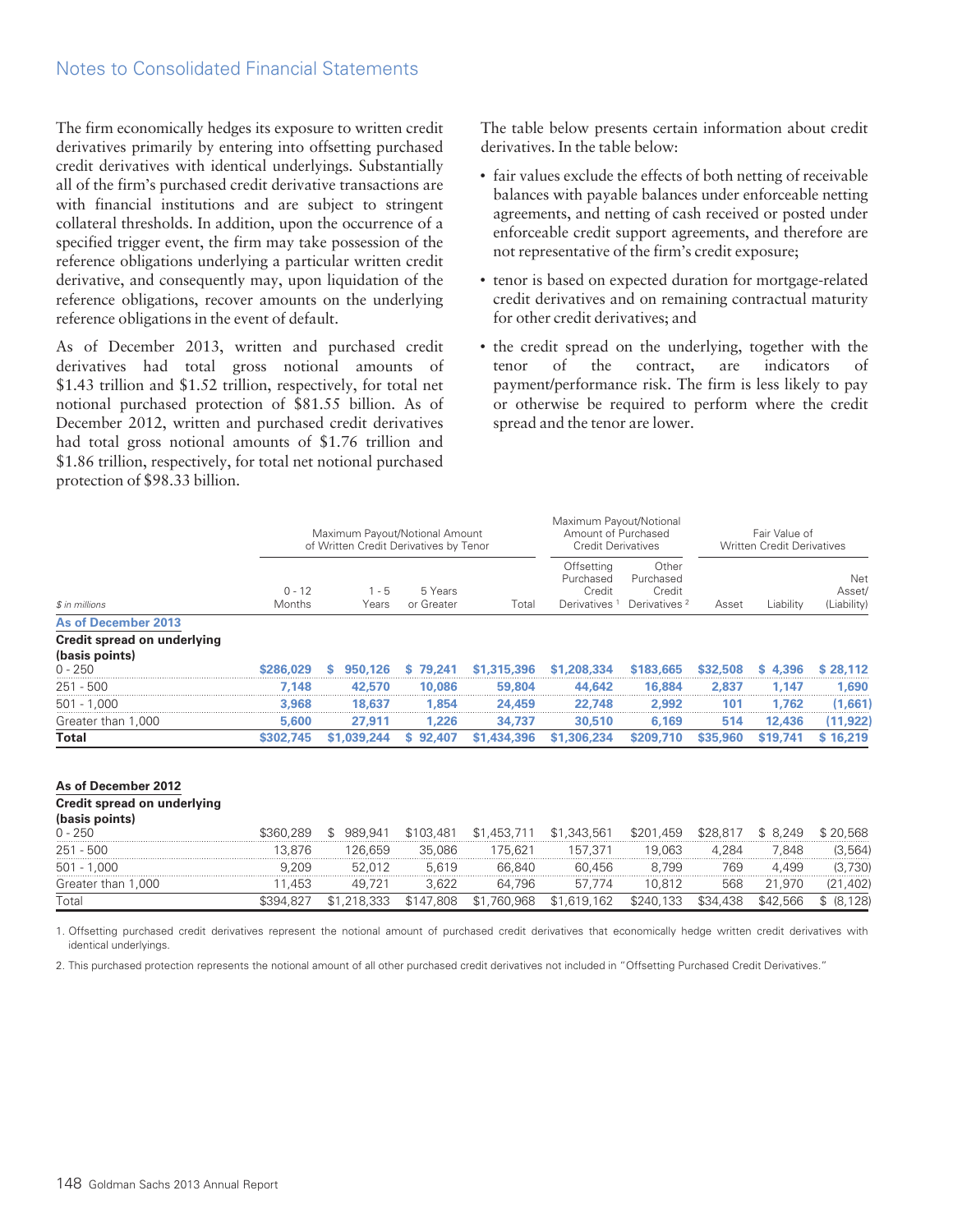### **Hedge Accounting**

The firm applies hedge accounting for (i) certain interest rate swaps used to manage the interest rate exposure of certain fixed-rate unsecured long-term and short-term borrowings and certain fixed-rate certificates of deposit, (ii) certain foreign currency forward contracts and foreign currency-denominated debt used to manage foreign currency exposures on the firm's net investment in certain non-U.S. operations and (iii) certain commodities-related swap and forward contracts used to manage the exposure to the variability in cash flows associated with the forecasted sales of certain energy commodities by one of the firm's consolidated investments.

To qualify for hedge accounting, the derivative hedge must be highly effective at reducing the risk from the exposure being hedged. Additionally, the firm must formally document the hedging relationship at inception and test the hedging relationship at least on a quarterly basis to ensure the derivative hedge continues to be highly effective over the life of the hedging relationship.

### **Fair Value Hedges**

The firm designates certain interest rate swaps as fair value hedges. These interest rate swaps hedge changes in fair value attributable to the designated benchmark interest rate (e.g., London Interbank Offered Rate (LIBOR) or OIS), effectively converting a substantial portion of fixed-rate obligations into floating-rate obligations.

The firm applies a statistical method that utilizes regression analysis when assessing the effectiveness of its fair value hedging relationships in achieving offsetting changes in the fair values of the hedging instrument and the risk being hedged (i.e., interest rate risk). An interest rate swap is considered highly effective in offsetting changes in fair value attributable to changes in the hedged risk when the regression analysis results in a coefficient of determination of 80% or greater and a slope between 80% and 125%.

For qualifying fair value hedges, gains or losses on derivatives are included in "Interest expense." The change in fair value of the hedged item attributable to the risk being hedged is reported as an adjustment to its carrying value and is subsequently amortized into interest expense over its remaining life. Gains or losses resulting from hedge ineffectiveness are included in "Interest expense." When a derivative is no longer designated as a hedge, any remaining difference between the carrying value and par value of the hedged item is amortized to interest expense over the remaining life of the hedged item using the effective interest method. See Note 23 for further information about interest income and interest expense.

The table below presents the gains/(losses) from interest rate derivatives accounted for as hedges, the related hedged borrowings and bank deposits, and the hedge ineffectiveness on these derivatives, which primarily consists of amortization of prepaid credit spreads resulting from the passage of time.

|                                     | Year Ended December |                                  |         |  |  |  |  |  |
|-------------------------------------|---------------------|----------------------------------|---------|--|--|--|--|--|
| in millions                         | 2013                | 2012                             | 2011    |  |  |  |  |  |
| Interest rate hedges                |                     | $$ (8,683) \$ (2,383) \$ 4,679$  |         |  |  |  |  |  |
| Hedged borrowings and bank deposits | 6,999               | 665                              | (6.300) |  |  |  |  |  |
| Hedge ineffectiveness               |                     | $$(1,684)$ $$(1,718)$ $$(1,621)$ |         |  |  |  |  |  |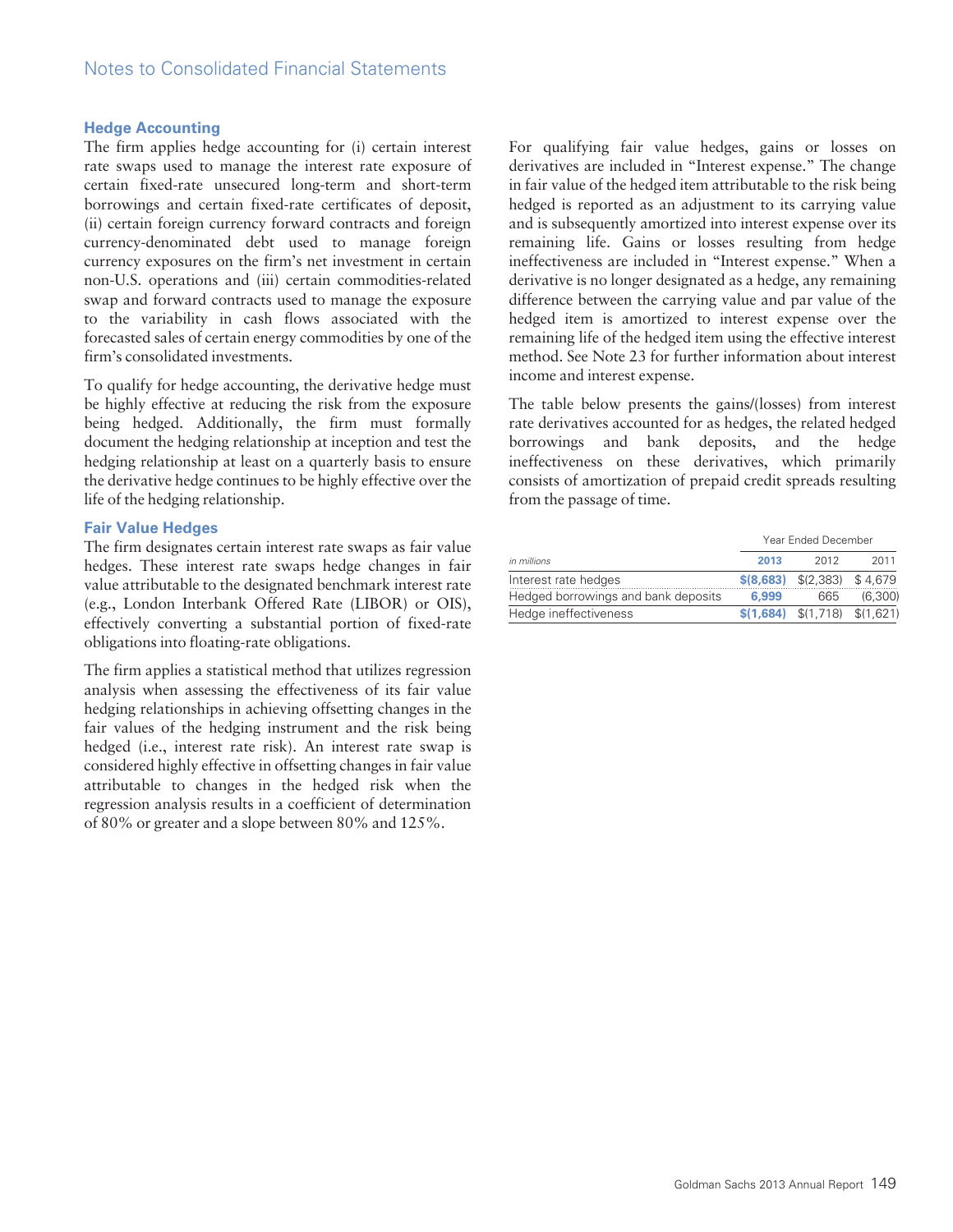#### **Net Investment Hedges**

The firm seeks to reduce the impact of fluctuations in foreign exchange rates on its net investment in certain non-U.S. operations through the use of foreign currency forward contracts and foreign currency-denominated debt. For foreign currency forward contracts designated as hedges, the effectiveness of the hedge is assessed based on the overall changes in the fair value of the forward contracts (i.e., based on changes in forward rates). For foreign currency-denominated debt designated as a hedge, the effectiveness of the hedge is assessed based on changes in spot rates.

For qualifying net investment hedges, the gains or losses on the hedging instruments, to the extent effective, are included in "Currency translation" within the consolidated statements of comprehensive income.

The table below presents the gains/(losses) from net investment hedging.

|                                          |      | Year Ended December   |       |
|------------------------------------------|------|-----------------------|-------|
| in millions                              | 2013 | 2012                  | 2011  |
| Currency hedges                          |      | $$150$ $$1233$ $$160$ |       |
| Foreign currency-denominated debt hedges | 470  | -347                  | (147) |

The gain/(loss) related to ineffectiveness was not material for 2013, 2012 or 2011. The loss reclassified to earnings from accumulated other comprehensive income was not material for 2013 or 2012, and was \$186 million for 2011.

As of December 2013 and December 2012, the firm had designated \$1.97 billion and \$2.77 billion, respectively, of foreign currency-denominated debt, included in "Unsecured long-term borrowings" and "Unsecured shortterm borrowings," as hedges of net investments in non-U.S. subsidiaries.

### **Cash Flow Hedges**

Beginning in the third quarter of 2013, the firm designated certain commodities-related swap and forward contracts as cash flow hedges. These swap and forward contracts hedge the firm's exposure to the variability in cash flows associated with the forecasted sales of certain energy commodities by one of the firm's consolidated investments.

The firm applies a statistical method that utilizes regression analysis when assessing hedge effectiveness. A cash flow hedge is considered highly effective in offsetting changes in forecasted cash flows attributable to the hedged risk when the regression analysis results in a coefficient of determination of 80% or greater and a slope between 80% and 125%.

For qualifying cash flow hedges, the gains or losses on derivatives, to the extent effective, are included in "Cash flow hedges" within the consolidated statements of comprehensive income. Gains or losses resulting from hedge ineffectiveness are included in "Other principal transactions" in the consolidated statements of earnings.

The effective portion of the gains, before taxes, recognized on these cash flow hedges was \$14 million for 2013. The gain/(loss) related to hedge ineffectiveness was not material for 2013. There were no gains/(losses) excluded from the assessment of hedge effectiveness or reclassified to earnings from accumulated other comprehensive income during 2013.

The amounts recorded in "Cash flow hedges" will be reclassified to "Other principal transactions" in the same periods as the corresponding gain or loss on the sale of the hedged energy commodities, which is also recorded in "Other principal transactions." The firm expects to reclassify \$5 million of gains, net of taxes, related to cash flow hedges from "Cash flow hedges" to earnings within the next twelve months. The length of time over which the firm is hedging its exposure to the variability in future cash flows for forecasted transactions is approximately two years.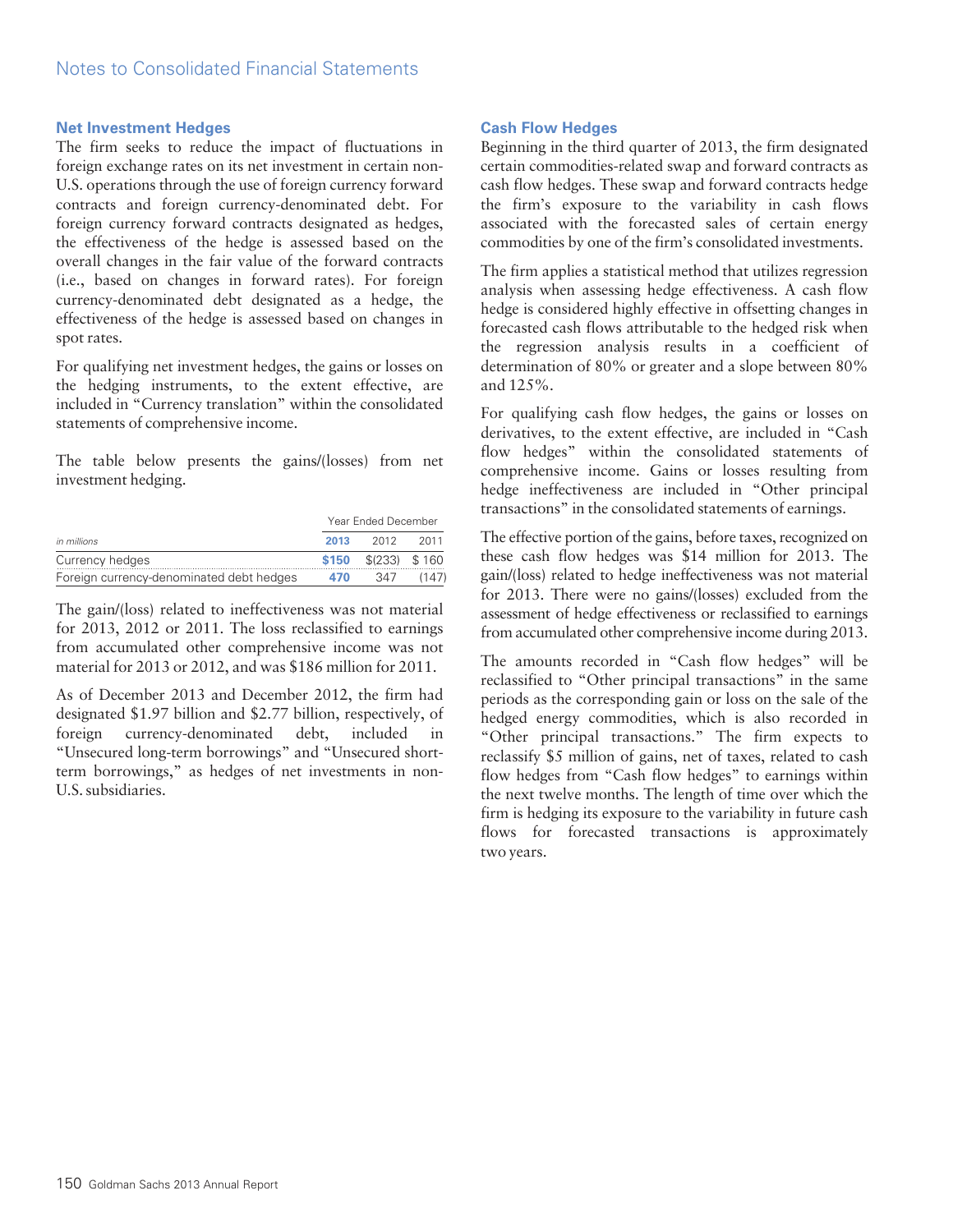### **Note 8.**

## **Fair Value Option**

## **Other Financial Assets and Financial Liabilities at Fair Value**

In addition to all cash and derivative instruments included in "Financial instruments owned, at fair value" and "Financial instruments sold, but not yet purchased, at fair value," the firm accounts for certain of its other financial assets and financial liabilities at fair value primarily under the fair value option.

The primary reasons for electing the fair value option are to:

- reflect economic events in earnings on a timely basis;
- ‰ mitigate volatility in earnings from using different measurement attributes (e.g., transfers of financial instruments owned accounted for as financings are recorded at fair value whereas the related secured financing would be recorded on an accrual basis absent electing the fair value option); and
- address simplification and cost-benefit considerations (e.g., accounting for hybrid financial instruments at fair value in their entirety versus bifurcation of embedded derivatives and hedge accounting for debt hosts).

Hybrid financial instruments are instruments that contain bifurcatable embedded derivatives and do not require settlement by physical delivery of non-financial assets (e.g., physical commodities). If the firm elects to bifurcate the embedded derivative from the associated debt, the derivative is accounted for at fair value and the host contract is accounted for at amortized cost, adjusted for the effective portion of any fair value hedges. If the firm does not elect to bifurcate, the entire hybrid financial instrument is accounted for at fair value under the fair value option.

Other financial assets and financial liabilities accounted for at fair value under the fair value option include:

- repurchase agreements and substantially all resale agreements;
- ‰ securities borrowed and loaned within Fixed Income, Currency and Commodities Client Execution;
- ‰ substantially all other secured financings, including transfers of assets accounted for as financings rather than sales;
- certain unsecured short-term borrowings, consisting of all promissory notes and commercial paper and certain hybrid financial instruments;
- ‰ certain unsecured long-term borrowings, including certain prepaid commodity transactions and certain hybrid financial instruments;
- ‰ certain insurance contract assets and liabilities and certain guarantees;
- ‰ certain receivables from customers and counterparties, including transfers of assets accounted for as secured loans rather than purchases and certain margin loans;
- ‰ certain time deposits issued by the firm's bank subsidiaries (deposits with no stated maturity are not eligible for a fair value option election), including structured certificates of deposit, which are hybrid financial instruments; and
- certain subordinated liabilities issued by consolidated VIEs.

These financial assets and financial liabilities at fair value are generally valued based on discounted cash flow techniques, which incorporate inputs with reasonable levels of price transparency, and are generally classified as level 2 because the inputs are observable. Valuation adjustments may be made for liquidity and for counterparty and the firm's credit quality.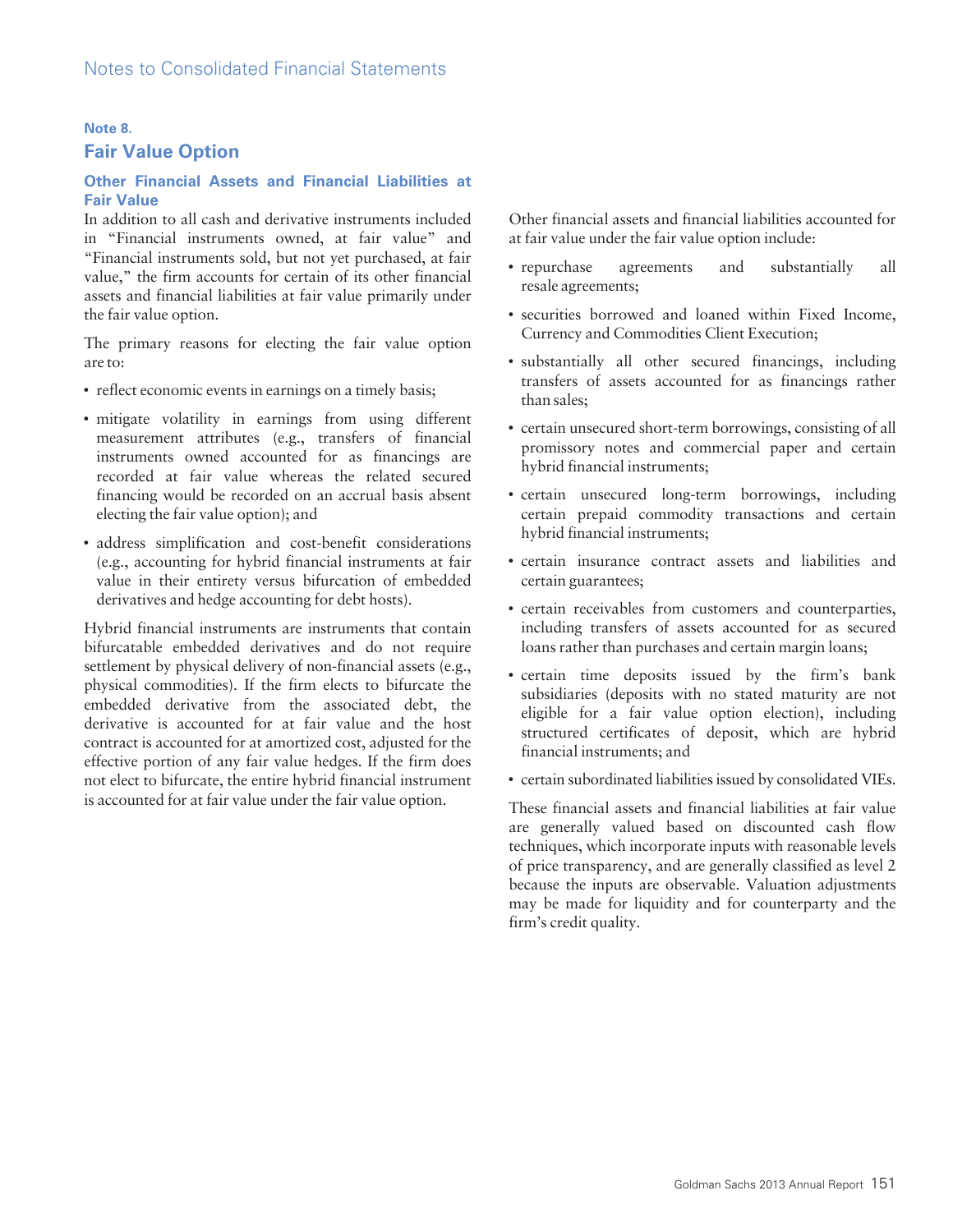See below for information about the significant inputs used to value other financial assets and financial liabilities at fair value, including the ranges of significant unobservable inputs used to value the level 3 instruments within these categories. These ranges represent the significant unobservable inputs that were used in the valuation of each type of other financial assets and financial liabilities at fair value. The ranges and weighted averages of these inputs are not representative of the appropriate inputs to use when calculating the fair value of any one instrument. For example, the highest yield presented below for resale and repurchase agreements is appropriate for valuing a specific agreement in that category but may not be appropriate for valuing any other agreements in that category. Accordingly, the ranges of inputs presented below do not represent uncertainty in, or possible ranges of, fair value measurements of the firm's level 3 other financial assets and financial liabilities.

**Resale and Repurchase Agreements and Securities Borrowed and Loaned.** The significant inputs to the valuation of resale and repurchase agreements and securities borrowed and loaned are funding spreads, the amount and timing of expected future cash flows and interest rates. The ranges of significant unobservable inputs used to value level 3 resale and repurchase agreements are as follows:

As of December 2013:

- Yield:  $1.3\%$  to  $3.9\%$  (weighted average:  $1.4\%$ )
- Duration: 0.2 to 2.7 years (weighted average: 2.5 years)

As of December 2012:

- Yield:  $1.7\%$  to  $5.4\%$  (weighted average:  $1.9\%$ )
- ‰ Duration: 0.4 to 4.5 years (weighted average: 4.1 years)

Generally, increases in yield or duration, in isolation, would result in a lower fair value measurement. Due to the distinctive nature of each of the firm's level 3 resale and repurchase agreements, the interrelationship of inputs is not necessarily uniform across such agreements.

See Note 9 for further information about collateralized agreements.

**Other Secured Financings.** The significant inputs to the valuation of other secured financings at fair value are the amount and timing of expected future cash flows, interest rates, funding spreads, the fair value of the collateral delivered by the firm (which is determined using the amount and timing of expected future cash flows, market prices, market yields and recovery assumptions) and the frequency of additional collateral calls. The ranges of significant unobservable inputs used to value level 3 other secured financings are as follows:

As of December 2013:

- ‰ Funding spreads: 40 bps to 250 bps (weighted average: 162 bps)
- Yield:  $0.9\%$  to 14.3% (weighted average:  $5.0\%$ )
- Duration: 0.8 to 16.1 years (weighted average: 3.7 years)

As of December 2012:

- Yield:  $0.3\%$  to 20.0% (weighted average:  $4.2\%$ )
- ‰ Duration: 0.3 to 10.8 years (weighted average: 2.4 years)

Generally, increases in funding spreads, yield or duration, in isolation, would result in a lower fair value measurement. Due to the distinctive nature of each of the firm's level 3 other secured financings, the interrelationship of inputs is not necessarily uniform across such financings.

See Note 9 for further information about collateralized financings.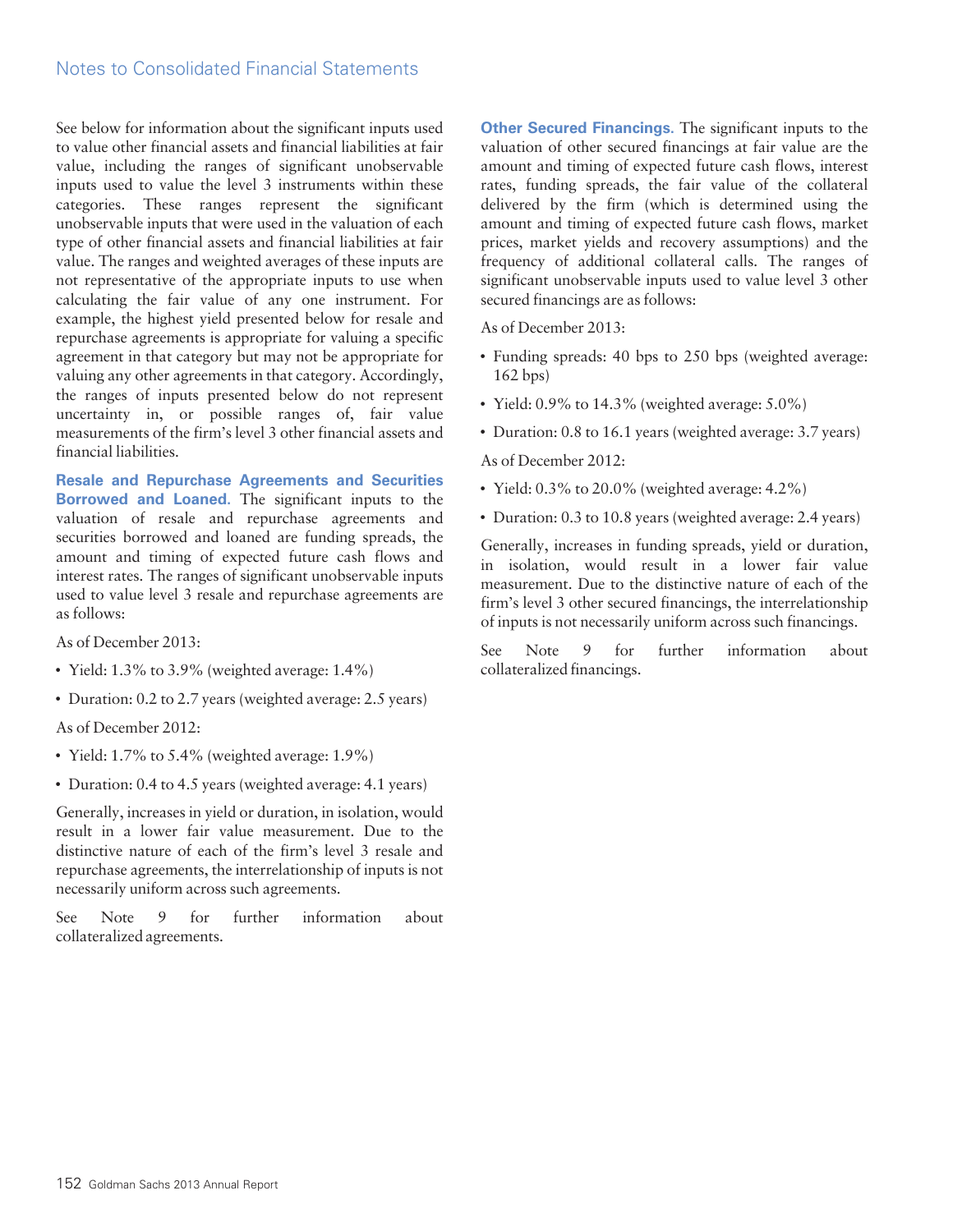**Unsecured Short-term and Long-term Borrowings.**

The significant inputs to the valuation of unsecured shortterm and long-term borrowings at fair value are the amount and timing of expected future cash flows, interest rates, the credit spreads of the firm, as well as commodity prices in the case of prepaid commodity transactions. The inputs used to value the embedded derivative component of hybrid financial instruments are consistent with the inputs used to value the firm's other derivative instruments. See Note 7 for further information about derivatives. See Notes 15 and 16 for further information about unsecured short-term and long-term borrowings, respectively.

Certain of the firm's unsecured short-term and long-term instruments are included in level 3, substantially all of which are hybrid financial instruments. As the significant unobservable inputs used to value hybrid financial instruments primarily relate to the embedded derivative component of these borrowings, these inputs are incorporated in the firm's derivative disclosures related to unobservable inputs in Note 7.

**Insurance Contracts.** During 2013, the firm sold a majority stake in both its Americas reinsurance business (April 2013) and its European insurance business (December 2013). See Note 3 for further information about these sales. Prior to selling these businesses, the firm had elected the fair value option on certain insurance contracts. These contracts could be settled only in cash and qualified for the fair value option because they were recognized financial instruments. These contracts were valued using market transactions and other market evidence where possible, including market-based inputs to models, calibration to market-clearing transactions or other alternative pricing sources with reasonable levels of price transparency. Significant inputs were interest rates, inflation rates, volatilities, funding spreads, yield and duration, which incorporated policy lapse and projected mortality assumptions. When unobservable inputs to a valuation model were significant to the fair value measurement of an instrument, the instrument was classified in level 3. As of December 2012, assets and liabilities related to the European insurance business were included in "Receivables from customers and counterparties" and "Other liabilities and accrued expenses," respectively, and assets and liabilities related to the Americas reinsurance business, which was classified as held for sale as of December 2012, were included in "Other assets" and "Other liabilities and accrued expenses," respectively. The ranges of significant unobservable inputs used to value level 3 insurance contracts as of December 2012 were as follows:

- ‰ Funding spreads: 39 bps to 61 bps (weighted average: 49 bps)
- Yield:  $4.4\%$  to  $15.1\%$  (weighted average:  $6.2\%$ )
- ‰ Duration: 5.3 to 8.8 years (weighted average: 7.6 years)

Generally, increases in funding spreads, yield or duration, in isolation, would result in a lower fair value measurement.

Due to the distinctive nature of each of the firm's level 3 insurance contracts, the interrelationship of inputs was not necessarily uniform across such contracts.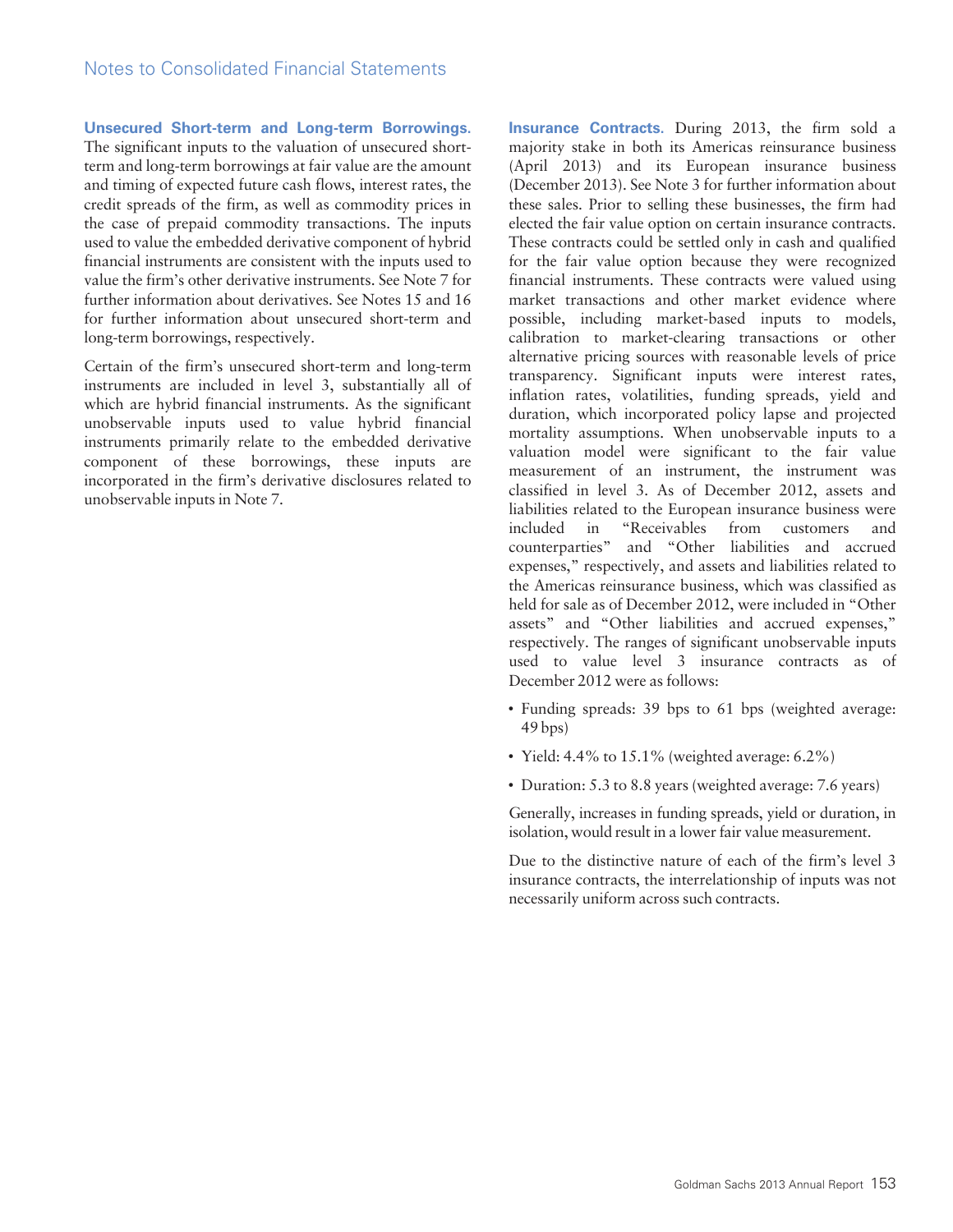**Receivables from Customers and Counterparties.**

Receivables from customers and counterparties at fair value, excluding insurance contracts, are primarily comprised of transfers of assets accounted for as secured loans rather than purchases. The significant inputs to the valuation of such receivables are commodity prices, interest rates, the amount and timing of expected future cash flows and funding spreads. As of December 2012, level 3 secured loans were primarily related to the firm's European insurance business, in which a majority stake was sold in December 2013. See Note 3 for further information about this sale. The ranges of significant unobservable inputs used to value the level 3 secured loans are as follows:

As of December 2013:

- ‰ Funding spreads: 40 bps to 477 bps (weighted average: 142 bps)
- As of December 2012:
- ‰ Funding spreads: 85 bps to 99 bps (weighted average: 99 bps)

Generally, an increase in funding spreads would result in a lower fair value measurement.

Receivables from customers and counterparties not accounted for at fair value are accounted for at amortized cost net of estimated uncollectible amounts, which generally approximates fair value. Such receivables are primarily comprised of customer margin loans and collateral posted in connection with certain derivative transactions. While these items are carried at amounts that approximate fair value, they are not accounted for at fair value under the fair value option or at fair value in accordance with other U.S. GAAP and therefore are not included in the firm's fair value hierarchy in Notes 6, 7 and 8. Had these items been included in the firm's fair value hierarchy, substantially all would have been classified in level 2 as of December 2013.

Receivables from customers and counterparties not accounted for at fair value also includes loans held for investment, which are primarily comprised of collateralized loans to private wealth management clients and corporate loans. As of December 2013 and December 2012, the carrying value of such loans was \$14.90 billion and \$6.50 billion, respectively, which generally approximated fair value. As of December 2013, had these loans been carried at fair value and included in the fair value hierarchy, \$6.16 billion and \$8.75 billion would have been classified in level 2 and level 3, respectively. As of December 2012, had these loans been carried at fair value and included in the fair value hierarchy, \$2.41 billion and \$4.06 billion would have been classified in level 2 and level 3, respectively.

**Deposits.** The significant inputs to the valuation of time deposits are interest rates and the amount and timing of future cash flows. The inputs used to value the embedded derivative component of hybrid financial instruments are consistent with the inputs used to value the firm's other derivative instruments. See Note 7 for further information about derivatives. See Note 14 for further information about deposits.

The firm's deposits that are included in level 3 are hybrid financial instruments. As the significant unobservable inputs used to value hybrid financial instruments primarily relate to the embedded derivative component of these deposits, these inputs are incorporated in the firm's derivative disclosures related to unobservable inputs in Note 7.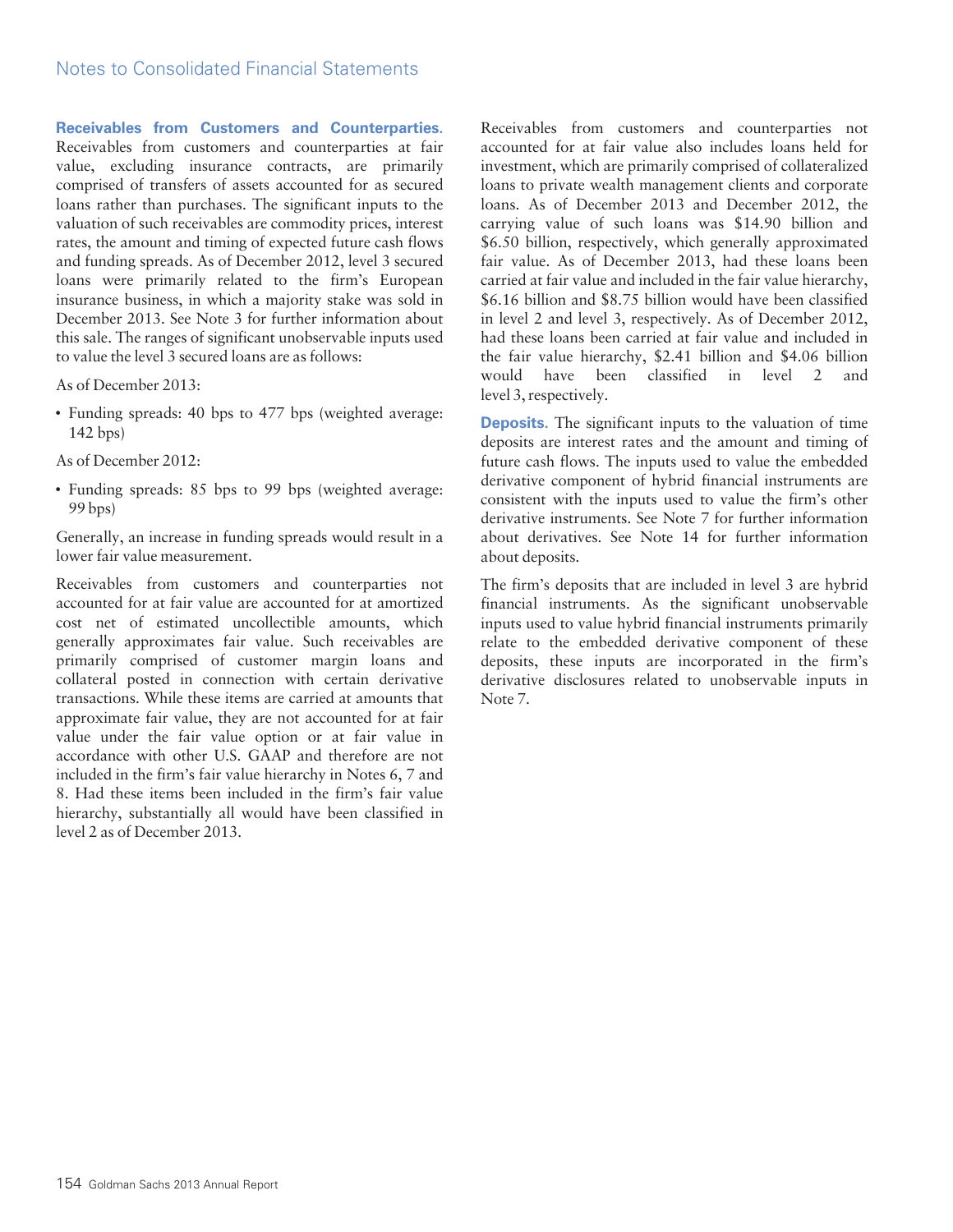## **Fair Value of Other Financial Assets and Financial Liabilities by Level**

The tables below present, by level within the fair value hierarchy, other financial assets and financial liabilities accounted for at fair value primarily under the fair value option.

|                                                                      | Other Financial Assets at Fair Value as of December 2013 |               |          |         |  |  |  |  |  |  |
|----------------------------------------------------------------------|----------------------------------------------------------|---------------|----------|---------|--|--|--|--|--|--|
| in millions                                                          | Level '                                                  | <b>AVAL</b> 2 | l evel 3 |         |  |  |  |  |  |  |
| Securities segregated for regulatory and other purposes <sup>1</sup> | \$19.502                                                 | 12.435        |          |         |  |  |  |  |  |  |
| Securities purchased under agreements to resell                      |                                                          | 161.234       |          | 161.297 |  |  |  |  |  |  |
| Securities borrowed                                                  |                                                          |               |          | 0.384   |  |  |  |  |  |  |
| Receivables from customers and counterparties                        |                                                          | 1 1 8 1       |          | 416     |  |  |  |  |  |  |
| Other assets                                                         |                                                          |               |          |         |  |  |  |  |  |  |
|                                                                      |                                                          |               |          |         |  |  |  |  |  |  |

|                                                | <b>Other Financial Liabilities at Fair Value as of December 2013</b> |      |  |              |             |  |  |  |  |  |  |
|------------------------------------------------|----------------------------------------------------------------------|------|--|--------------|-------------|--|--|--|--|--|--|
| in millions                                    |                                                                      | evel |  | <b>AVAL3</b> | <b>otal</b> |  |  |  |  |  |  |
|                                                |                                                                      |      |  |              | -255        |  |  |  |  |  |  |
| Securities sold under agreements to repurchase |                                                                      |      |  |              |             |  |  |  |  |  |  |
| ities Ioaned                                   |                                                                      |      |  |              |             |  |  |  |  |  |  |
| Other secured financings                       |                                                                      |      |  |              |             |  |  |  |  |  |  |
| Jnsecured short-term borrowings                |                                                                      |      |  |              |             |  |  |  |  |  |  |
| Jnsecured long-term borrowings                 |                                                                      |      |  |              | 69'         |  |  |  |  |  |  |
| Other liabilities and accrued expenses         |                                                                      |      |  |              |             |  |  |  |  |  |  |
|                                                |                                                                      |      |  |              |             |  |  |  |  |  |  |

1. Includes securities segregated for regulatory and other purposes accounted for at fair value under the fair value option, which consists of securities borrowed and resale agreements. The table above includes \$19.50 billion of level 1 securities segregated for regulatory and other purposes accounted for at fair value under other U.S. GAAP, consisting of U.S. Treasury securities and money market instruments.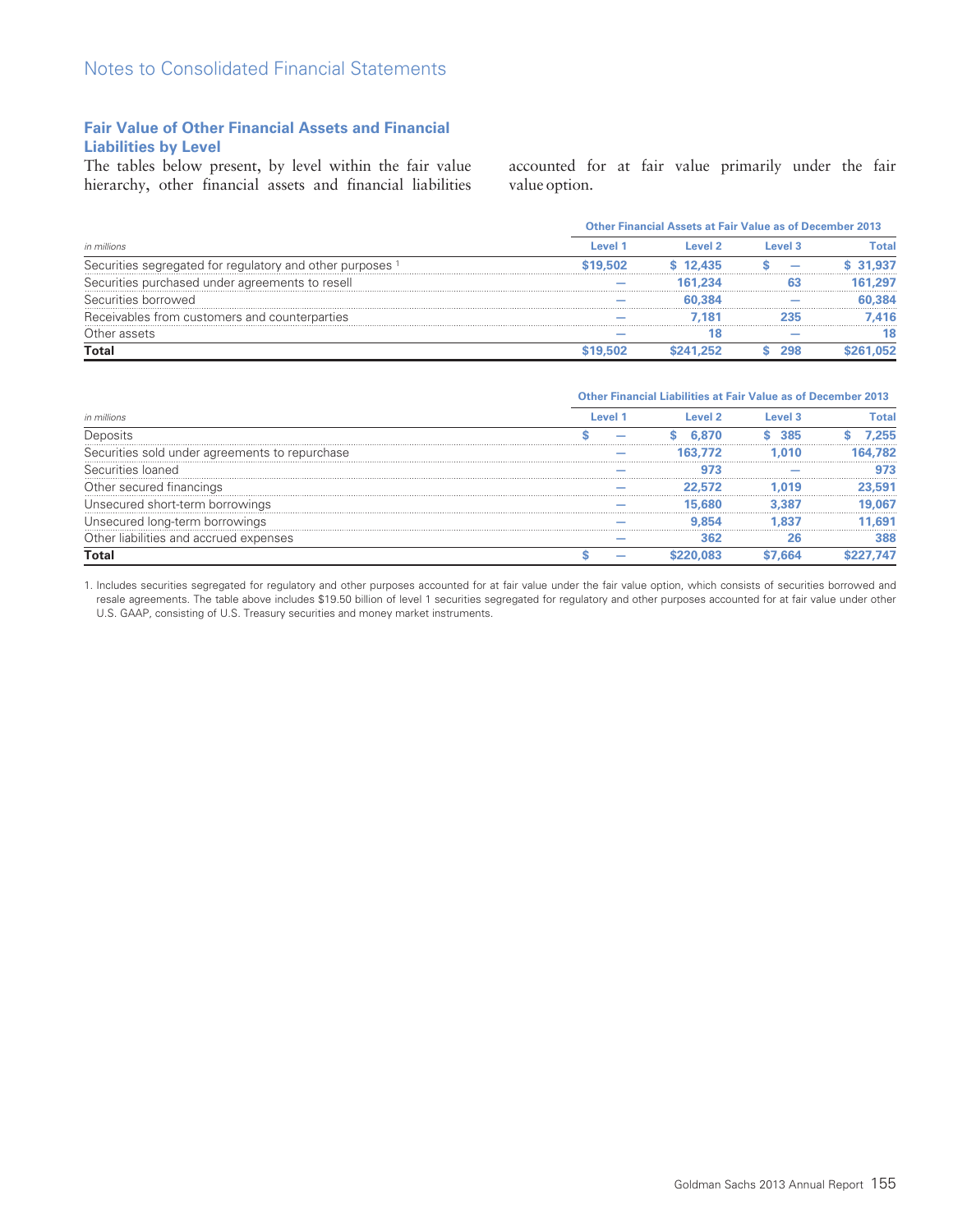|                                                         | Other Financial Assets at Fair Value as of December 2012 |          |          |         |  |  |  |  |  |  |  |
|---------------------------------------------------------|----------------------------------------------------------|----------|----------|---------|--|--|--|--|--|--|--|
| in millions                                             | l evel 1                                                 | l evel 2 | l evel 3 | Total   |  |  |  |  |  |  |  |
| Securities segregated for regulatory and other purposes | \$21.549                                                 | 8935     |          | 484     |  |  |  |  |  |  |  |
| Securities purchased under agreements to resell         |                                                          | 141.053  | 278      | 141.331 |  |  |  |  |  |  |  |
| Securities borrowed                                     |                                                          | 38.395   |          | 8 395   |  |  |  |  |  |  |  |
| Receivables from customers and counterparties           |                                                          | 1 225    | 64       | .866    |  |  |  |  |  |  |  |
| Other assets <sup>2</sup>                               | 12 C                                                     | 8 499    |          | .426    |  |  |  |  |  |  |  |
|                                                         |                                                          |          | 426      | -502    |  |  |  |  |  |  |  |

|                                                | Other Financial Liabilities at Fair Value as of December 2012 |  |         |          |        |  |  |  |  |  |  |
|------------------------------------------------|---------------------------------------------------------------|--|---------|----------|--------|--|--|--|--|--|--|
| in millions                                    | evel                                                          |  |         | l evel 3 | Total  |  |  |  |  |  |  |
| Deposits                                       |                                                               |  |         | 359      | 10C    |  |  |  |  |  |  |
| Securities sold under agreements to repurchase |                                                               |  | 169 880 | 927      | -807   |  |  |  |  |  |  |
| Securities Ioaned                              |                                                               |  | .558    |          | .558   |  |  |  |  |  |  |
| Other secured financings                       |                                                               |  | 925     |          | .337   |  |  |  |  |  |  |
| Unsecured short-term borrowinas                |                                                               |  |         | .584     | '.595  |  |  |  |  |  |  |
| Unsecured long-term borrowings                 |                                                               |  | በ 676   |          | .593   |  |  |  |  |  |  |
| Other liabilities and accrued expenses         |                                                               |  | 769     |          | 2.043  |  |  |  |  |  |  |
| l otal                                         |                                                               |  | '31.560 | \$19 473 | 51.033 |  |  |  |  |  |  |

1. Includes securities segregated for regulatory and other purposes accounted for at fair value under the fair value option, which consists of securities borrowed and resale agreements. The table above includes \$21.55 billion of level 1 securities segregated for regulatory and other purposes accounted for at fair value under other U.S. GAAP, consisting of U.S. Treasury securities and money market instruments.

- 2. Consists of assets classified as held for sale related to the firm's Americas reinsurance business, primarily consisting of securities accounted for as available-for-sale and insurance separate account assets which are accounted for at fair value under other U.S. GAAP.
- 3. Consists of insurance contracts and derivatives classified as held for sale related to the firm's Americas reinsurance business. See "Insurance Contracts" above and Note 7 for further information about valuation techniques and inputs related to insurance contracts and derivatives, respectively.
- 4. Includes \$692 million of liabilities classified as held for sale related to the firm's Americas reinsurance business accounted for at fair value under the fair value option.

### **Transfers Between Levels of the Fair Value Hierarchy**

Transfers between levels of the fair value hierarchy are reported at the beginning of the reporting period in which they occur. There were no transfers of other financial assets and financial liabilities between level 1 and level 2 during 2013 or 2012. The tables below present information about transfers between level 2 and level 3.

### **Level 3 Rollforward**

If a financial asset or financial liability was transferred to level 3 during a reporting year, its entire gain or loss for the year is included in level 3.

The tables below present changes in fair value for other financial assets and financial liabilities accounted for at fair value categorized as level 3 as of the end of the year. Level 3 other financial assets and liabilities are frequently economically hedged with cash instruments and derivatives. Accordingly, gains or losses that are reported in level 3 can be partially offset by gains or losses attributable to level 1, 2 or 3 cash instruments or derivatives. As a result, gains or losses included in the level 3 rollforward below do not necessarily represent the overall impact on the firm's results of operations, liquidity or capital resources.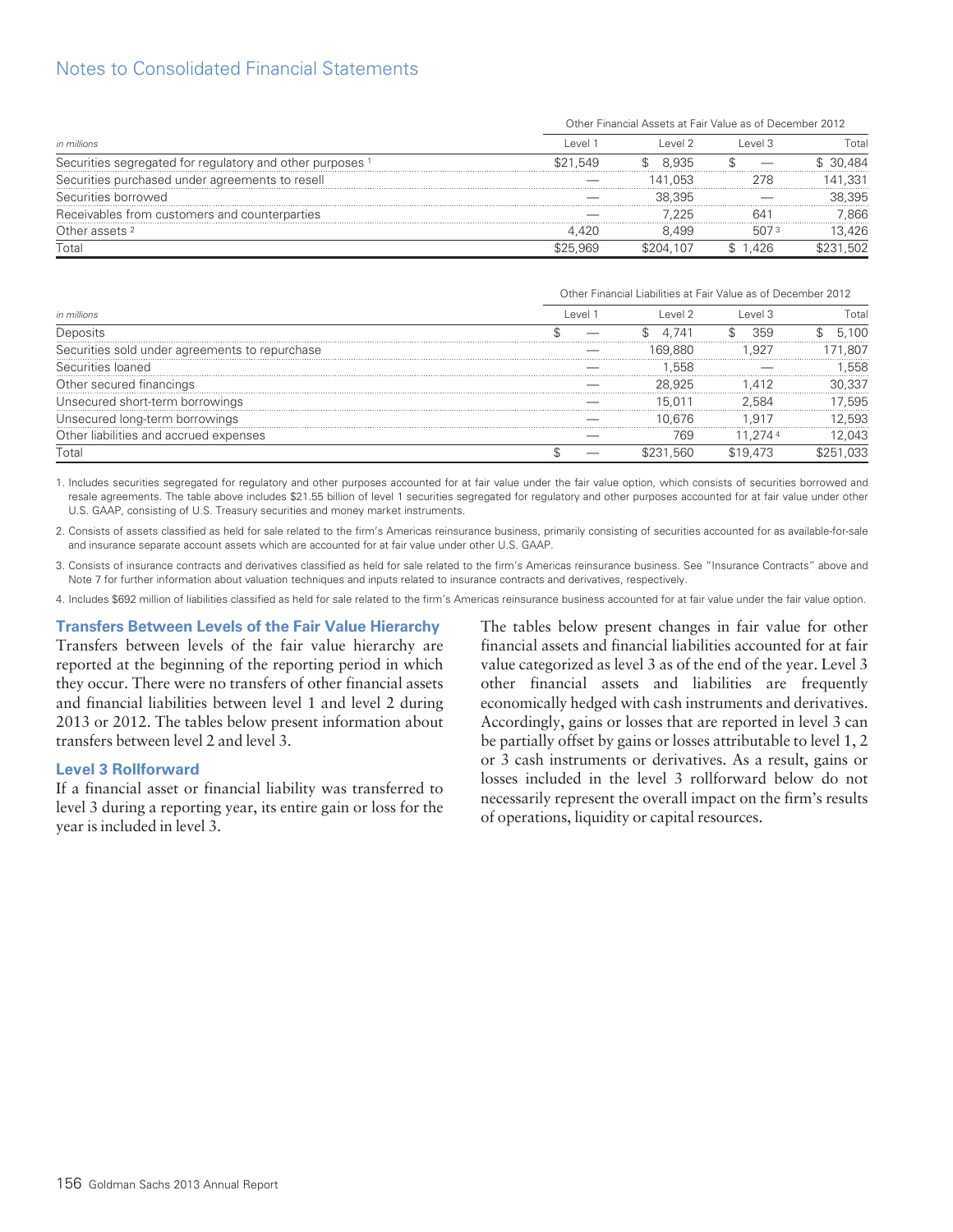|                                                    |                                  |                                |            | Level 3 Other Financial Assets at Fair Value for the Year Ended December 2013                 |                           |                 |  |                    |  |                                     |                                       |          |                |
|----------------------------------------------------|----------------------------------|--------------------------------|------------|-----------------------------------------------------------------------------------------------|---------------------------|-----------------|--|--------------------|--|-------------------------------------|---------------------------------------|----------|----------------|
| in millions                                        | Balance.<br>beginning<br>of year | realized<br>gains/<br>(losses) | <b>Net</b> | <b>Net unrealized</b><br>gains/(losses)<br>relating to<br><b>instruments</b><br>still held at | <b>year-end</b> Purchases | Sales Issuances |  | <b>Settlements</b> |  | <b>Transfers</b><br>into<br>level 3 | <b>Transfers</b><br>out of<br>level 3 | Balance, | end of<br>year |
| Securities purchased under<br>agreements to resell | 278                              |                                |            |                                                                                               |                           |                 |  |                    |  |                                     |                                       |          | 63             |
| Receivables from customers<br>and counterparties   | 641                              |                                |            |                                                                                               | 54                        | (474)           |  |                    |  |                                     |                                       |          |                |
| Other assets                                       | 507                              |                                |            |                                                                                               |                           | (507)           |  |                    |  |                                     |                                       |          |                |
| Total                                              | 1.426                            |                                | 51         | 14 <sup>1</sup>                                                                               | S54                       | (981            |  |                    |  |                                     | 2031                                  |          | 298            |

1. The aggregate amounts include gains of approximately \$14 million, \$1 million and \$4 million reported in "Market making," "Other principal transactions" and "Interest income," respectively.

|                                                                     | Level 3 Other Financial Liabilities at Fair Value for the Year Ended December 2013 |                                                     |                                                                                                           |                  |              |                  |                    |                                     |                                       |                            |  |  |  |  |
|---------------------------------------------------------------------|------------------------------------------------------------------------------------|-----------------------------------------------------|-----------------------------------------------------------------------------------------------------------|------------------|--------------|------------------|--------------------|-------------------------------------|---------------------------------------|----------------------------|--|--|--|--|
| in millions                                                         | Balance.<br>beginning<br>of year                                                   | <b>Net</b><br>realized<br>(gains)/<br><b>losses</b> | <b>Net unrealized</b><br>(gains)/losses<br>relating to<br><b>instruments</b><br>still held at<br>year-end | <b>Purchases</b> | <b>Sales</b> | <b>Issuances</b> | <b>Settlements</b> | <b>Transfers</b><br>into<br>level 3 | <b>Transfers</b><br>out of<br>level 3 | Balance,<br>end of<br>year |  |  |  |  |
| Deposits                                                            | 359                                                                                |                                                     | (6)                                                                                                       |                  |              | 109              | (6)                |                                     |                                       | 385                        |  |  |  |  |
| Securities sold under<br>agreements to repurchase,<br>at fair value | 1.927                                                                              |                                                     |                                                                                                           |                  |              |                  | (917)              |                                     |                                       | 1.010                      |  |  |  |  |
| Other secured financings                                            | 1.412                                                                              | 10                                                  |                                                                                                           |                  |              | 708              | (894)              | 126                                 | (345)                                 | 1.019                      |  |  |  |  |
| Unsecured short-term<br>borrowings                                  | 2.584                                                                              |                                                     | 239                                                                                                       |                  |              | 1.624            | (1.502)            | 714                                 | (273)                                 | 3,387                      |  |  |  |  |
| Unsecured long-term<br>borrowings                                   | 1.917                                                                              | 22                                                  | 43                                                                                                        | (3               |              | 470              | (558)              | 671                                 | (725)                                 | 1.837                      |  |  |  |  |
| Other liabilities and<br>accrued expenses                           | 11.274                                                                             | (29)                                                | (2)                                                                                                       |                  | (10,288)     |                  | (426)              |                                     | (503)                                 | 26                         |  |  |  |  |
| Total                                                               | \$19,473                                                                           | 4 <sup>1</sup><br>S                                 | \$2761                                                                                                    | \$(3)            | \$(10, 288)  | \$2,911          | \$(4,303)          | \$1,511                             | \$(1,917)                             | \$7,664                    |  |  |  |  |

1. The aggregate amounts include losses of approximately \$184 million, \$88 million and \$8 million reported in "Market making," "Other principal transactions" and "Interest expense," respectively.

The net unrealized loss on level 3 other financial liabilities of \$276 million for 2013 primarily reflected losses on certain hybrid financial instruments included in unsecured short-term borrowings, principally due to an increase in global equity prices.

Sales of other liabilities and accrued expenses during 2013 primarily reflected the sale of a majority stake in the firm's European insurance business.

Transfers out of level 3 of other financial assets during 2013 primarily reflected transfers of certain resale agreements to level 2, principally due to increased price transparency as a result of market transactions in similar instruments.

Transfers into level 3 of other financial liabilities during 2013 primarily reflected transfers of certain hybrid financial instruments included in unsecured short-term and long-term borrowings from level 2, principally due to decreased transparency of certain correlation and volatility inputs used to value these instruments.

Transfers out of level 3 of other financial liabilities during 2013 primarily reflected transfers of certain hybrid financial instruments included in unsecured short-term and long-term borrowings to level 2, principally due to increased transparency of certain correlation and volatility inputs used to value these instruments, and transfers of subordinated liabilities included in other liabilities and accrued expenses to level 2, principally due to increased price transparency as a result of market transactions in the related underlying investments.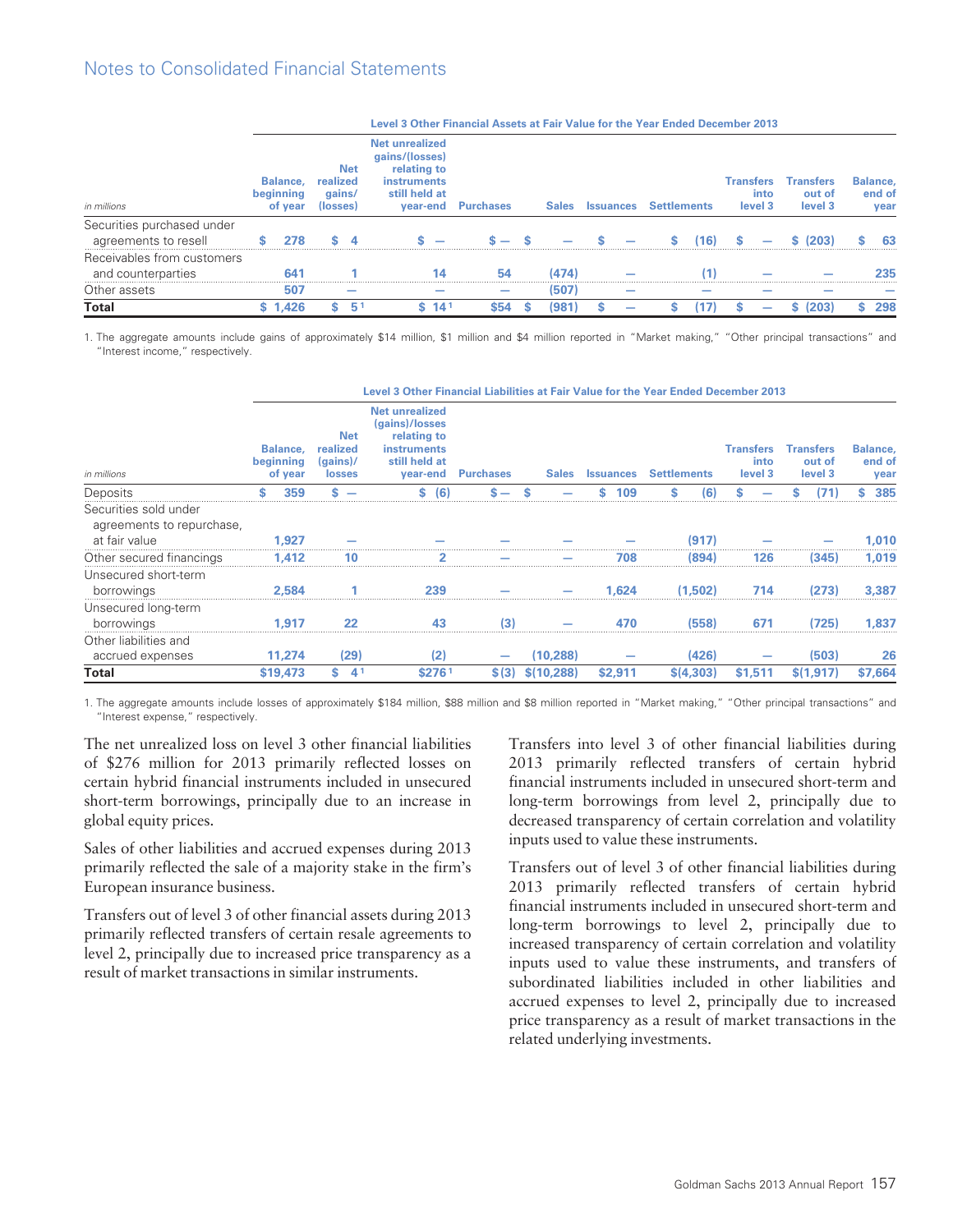| in millions                                        | Balance,<br>beginning<br>of year | Net<br>realized<br>qains/<br>(losses) | Net unrealized<br>gains/(losses)<br>relating to<br>instruments<br>still held at<br>year-end | Purchases | Sales | <b>Issuances</b> | Settlements | Transfers<br>into<br>level 3 | Transfers<br>out of<br>level 3 | Balance,<br>end of<br>year |  |  |  |  |
|----------------------------------------------------|----------------------------------|---------------------------------------|---------------------------------------------------------------------------------------------|-----------|-------|------------------|-------------|------------------------------|--------------------------------|----------------------------|--|--|--|--|
| Securities purchased under<br>agreements to resell | 557<br>\$.                       | \$.                                   |                                                                                             | 116       |       |                  | (402)       |                              |                                | 278                        |  |  |  |  |
| Receivables from customers<br>and counterparties   | 795                              |                                       | 37                                                                                          | 199       |       |                  |             |                              | 373)                           | 641                        |  |  |  |  |
| Other assets                                       |                                  |                                       | 82                                                                                          |           |       |                  | 23)         | 448                          |                                | 507                        |  |  |  |  |
| Total                                              | .352                             | 71<br>\$.                             | 19 <sup>1</sup><br>\$.                                                                      | \$<br>315 |       |                  | (442)       | \$448                        |                                |                            |  |  |  |  |
|                                                    |                                  |                                       |                                                                                             |           |       |                  |             |                              |                                |                            |  |  |  |  |

Level 3 Other Financial Assets at Fair Value for the Year Ended December 2012

1. The aggregate amounts include gains/(losses) of approximately \$119 million, \$(3) million and \$10 million reported in "Market making," "Other principal transactions" and "Interest Income," respectively.

|                                                                     |                                  |                                                 | Level 3 Other Financial Liabilities at Fair Value for the Year Ended December 2012          |           |       |                  |             |                 |                                          |                            |  |  |  |  |  |
|---------------------------------------------------------------------|----------------------------------|-------------------------------------------------|---------------------------------------------------------------------------------------------|-----------|-------|------------------|-------------|-----------------|------------------------------------------|----------------------------|--|--|--|--|--|
| in millions                                                         | Balance,<br>beginning<br>of year | Net<br>realized<br>$\frac{1}{\tan x}$<br>losses | Net unrealized<br>(gains)/losses<br>relating to<br>instruments<br>still held at<br>year-end | Purchases | Sales | <b>Issuances</b> | Settlements | into<br>level 3 | Transfers Transfers<br>out of<br>level 3 | Balance,<br>end of<br>year |  |  |  |  |  |
| Deposits                                                            | 13                               | \$                                              | 5                                                                                           |           |       | 326              |             | \$.<br>16       |                                          | 359                        |  |  |  |  |  |
| Securities sold under<br>agreements to repurchase,<br>at fair value | 2.181                            |                                                 |                                                                                             |           |       |                  | (254)       |                 |                                          | .927                       |  |  |  |  |  |
| Other secured financings                                            | 1.752                            |                                                 | (51                                                                                         |           |       | 854              | (1.155)     |                 |                                          | .412                       |  |  |  |  |  |
| Unsecured short-term<br>borrowings                                  | 3.294                            | (13)                                            | 204                                                                                         |           |       | 762              | (1.206)     | 240             | (684)                                    | 2.584                      |  |  |  |  |  |
| Unsecured long-term<br>borrowings                                   | 2.191                            | 31                                              | 286                                                                                         |           |       | 329              | (344)       | 225             | (801)                                    | 1.917                      |  |  |  |  |  |
| Other liabilities and accrued<br>expenses                           | 8,996                            | 78                                              | 941                                                                                         | 1,617     |       |                  | (360)       |                 |                                          | 11,274                     |  |  |  |  |  |
| Total                                                               | \$18,427                         | \$1081                                          | \$1.385 <sup>1</sup>                                                                        | \$1,604   |       | \$2,271          | \$(3,320)   | \$483           | \$(1,485)                                | \$19,473                   |  |  |  |  |  |

1. The aggregate amounts include losses of approximately \$1.37 billion, \$113 million and \$15 million reported in "Market making," "Other principal transactions" and "Interest expense," respectively.

The net unrealized loss on level 3 other financial liabilities of \$1.39 billion for 2012 primarily reflected the impact of tighter funding spreads and changes in foreign exchange rates on certain insurance liabilities, and an increase in global equity prices and tighter credit spreads on certain hybrid financial instruments.

Transfers into level 3 of other financial assets during 2012 reflected transfers of level 3 assets classified as held for sale related to the firm's reinsurance business, which were previously included in level 3 "Financial instruments owned, at fair value."

Transfers out of level 3 of other financial assets during 2012 reflected transfers to level 2 of certain insurance receivables primarily due to increased transparency of the mortality inputs used to value these receivables.

Transfers into level 3 of other financial liabilities during 2012 primarily reflected transfers from level 2 of certain hybrid financial instruments, principally due to decreased transparency of certain correlation and volatility inputs used to value these instruments.

Transfers out of level 3 of other financial liabilities during 2012 primarily reflected transfers to level 2 of certain hybrid financial instruments, principally due to increased transparency of certain correlation and volatility inputs used to value these instruments, and unobservable inputs no longer being significant to the valuation of other instruments.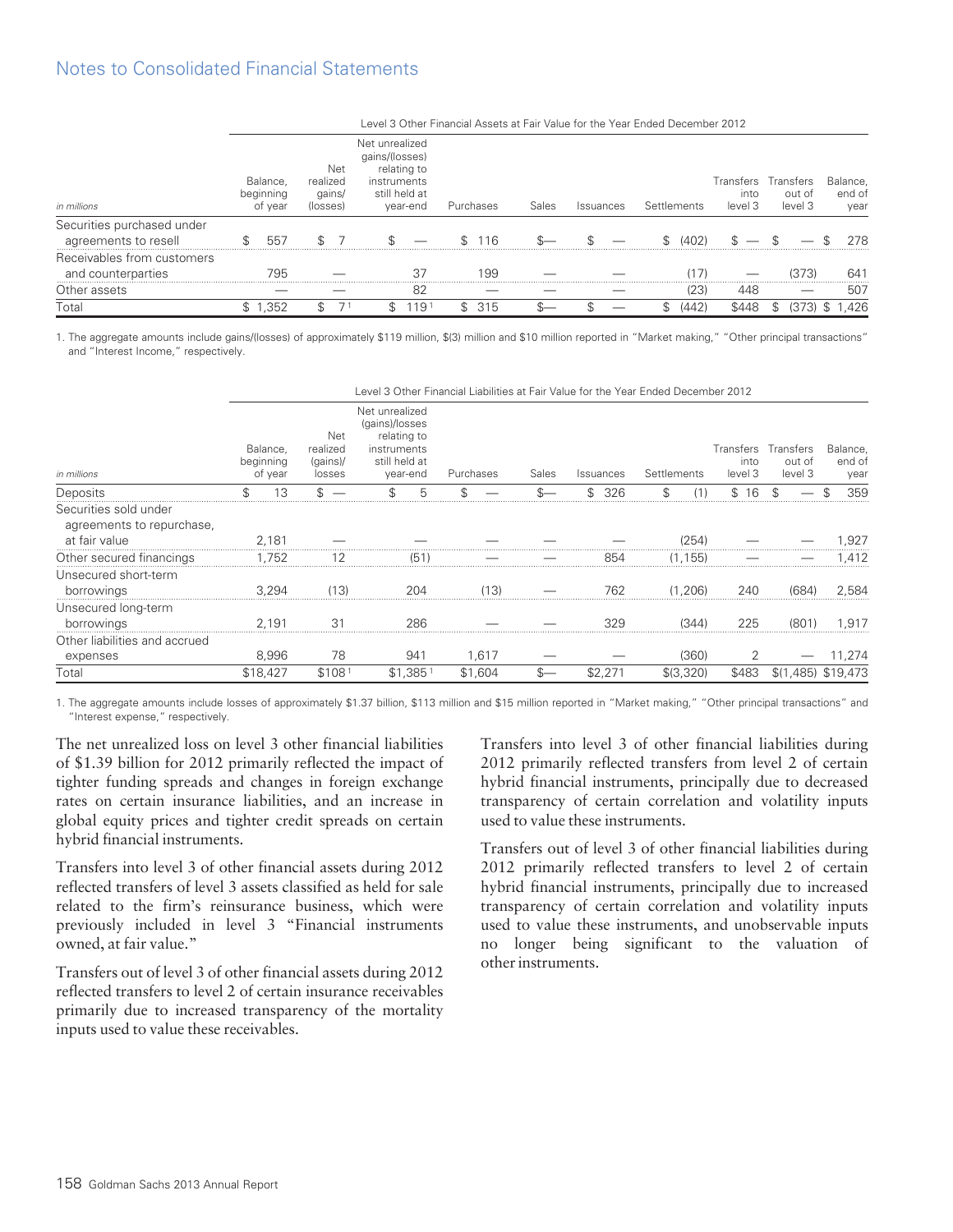## **Gains and Losses on Financial Assets and Financial Liabilities Accounted for at Fair Value Under the Fair Value Option**

The table below presents the gains and losses recognized as a result of the firm electing to apply the fair value option to certain financial assets and financial liabilities. These gains and losses are included in "Market making" and "Other principal transactions." The table below also includes gains and losses on the embedded derivative component of hybrid financial instruments included in unsecured short-term borrowings, unsecured long-term borrowings and deposits. These gains and losses would have been recognized under other U.S. GAAP even if the firm had not elected to account for the entire hybrid financial instrument at fair value.

The amounts in the table exclude contractual interest, which is included in "Interest income" and "Interest expense," for all instruments other than hybrid financial instruments. See Note 23 for further information about interest income and interest expense.

|                                                               | Gains/(Losses) on Financial<br>Assets and Financial Liabilities<br>at Fair Value<br>Under the Fair Value Option |                     |          |  |  |  |
|---------------------------------------------------------------|-----------------------------------------------------------------------------------------------------------------|---------------------|----------|--|--|--|
|                                                               |                                                                                                                 | Year Ended December |          |  |  |  |
| in millions                                                   | 2013                                                                                                            | 2012                | 2011     |  |  |  |
| Receivables from customers and<br>counterparties <sup>1</sup> | - 25<br>s                                                                                                       | 190<br>\$.          | \$<br>97 |  |  |  |
| Other secured financings                                      | (412)                                                                                                           | (190)               | (63)     |  |  |  |
| Unsecured short-term borrowings <sup>2</sup>                  | (151)                                                                                                           | (973)               | 2,149    |  |  |  |
| Unsecured long-term borrowings 3                              | 683                                                                                                             | (1,523)             | 2,336    |  |  |  |
| Other liabilities and accrued expenses 4                      | (167)                                                                                                           | (1,486)             | (911)    |  |  |  |
| Other <sup>5</sup>                                            | (56)                                                                                                            | (81)                | 90       |  |  |  |
| Total                                                         | (78)                                                                                                            | \$(4.063)           | \$3.698  |  |  |  |

1. Primarily consists of gains/(losses) on certain insurance contracts and certain transfers accounted for as receivables rather than purchases.

- 2. Includes gains/(losses) on the embedded derivative component of hybrid financial instruments of \$(46) million for 2013, \$(814) million for 2012 and \$2.01 billion for 2011.
- 3. Includes gains/(losses) on the embedded derivative component of hybrid financial instruments of \$902 million for 2013, \$(887) million for 2012 and \$1.80 billion for 2011.
- 4. Primarily consists of gains/(losses) on certain insurance contracts and subordinated liabilities issued by consolidated VIEs.
- 5. Primarily consists of gains/(losses) on deposits, resale and repurchase agreements, securities borrowed and loaned and other assets.

Excluding the gains and losses on the instruments accounted for under the fair value option described above, "Market making" and "Other principal transactions" primarily represent gains and losses on "Financial instruments owned, at fair value" and "Financial instruments sold, but not yet purchased, at fair value."

## **Loans and Lending Commitments**

The table below presents the difference between the aggregate fair value and the aggregate contractual principal amount for loans and long-term receivables for which the fair value option was elected.

|                                                                                                                                                     |         | As of December |
|-----------------------------------------------------------------------------------------------------------------------------------------------------|---------|----------------|
| in millions                                                                                                                                         | 2013    | 2012           |
| Performing loans and long-term receivables<br>Aggregate contractual principal in excess of the<br>related fair value                                | \$3,106 | \$2.742        |
| Loans on nonaccrual status and/or more than<br>90 days past due 1<br>Aggregate contractual principal in excess of the<br>related fair value         | 18,715  | 22,610         |
| Aggregate contractual principal in excess of the<br>related fair value (excluding loans carried at zero<br>fair value and considered uncollectible) | 11,041  | 13,298         |
| Aggregate fair value of loans on nonaccrual status<br>and/or more than 90 days past due                                                             | 2.781   | 1,832          |

1. The aggregate contractual principal amount of these loans exceeds the related fair value primarily because the firm regularly purchases loans, such as distressed loans, at values significantly below contractual principal amounts.

As of December 2013 and December 2012, the fair value of unfunded lending commitments for which the fair value option was elected was a liability of \$1.22 billion and \$1.99 billion, respectively, and the related total contractual amount of these lending commitments was \$51.54 billion and \$59.29 billion, respectively. See Note 18 for further information about lending commitments.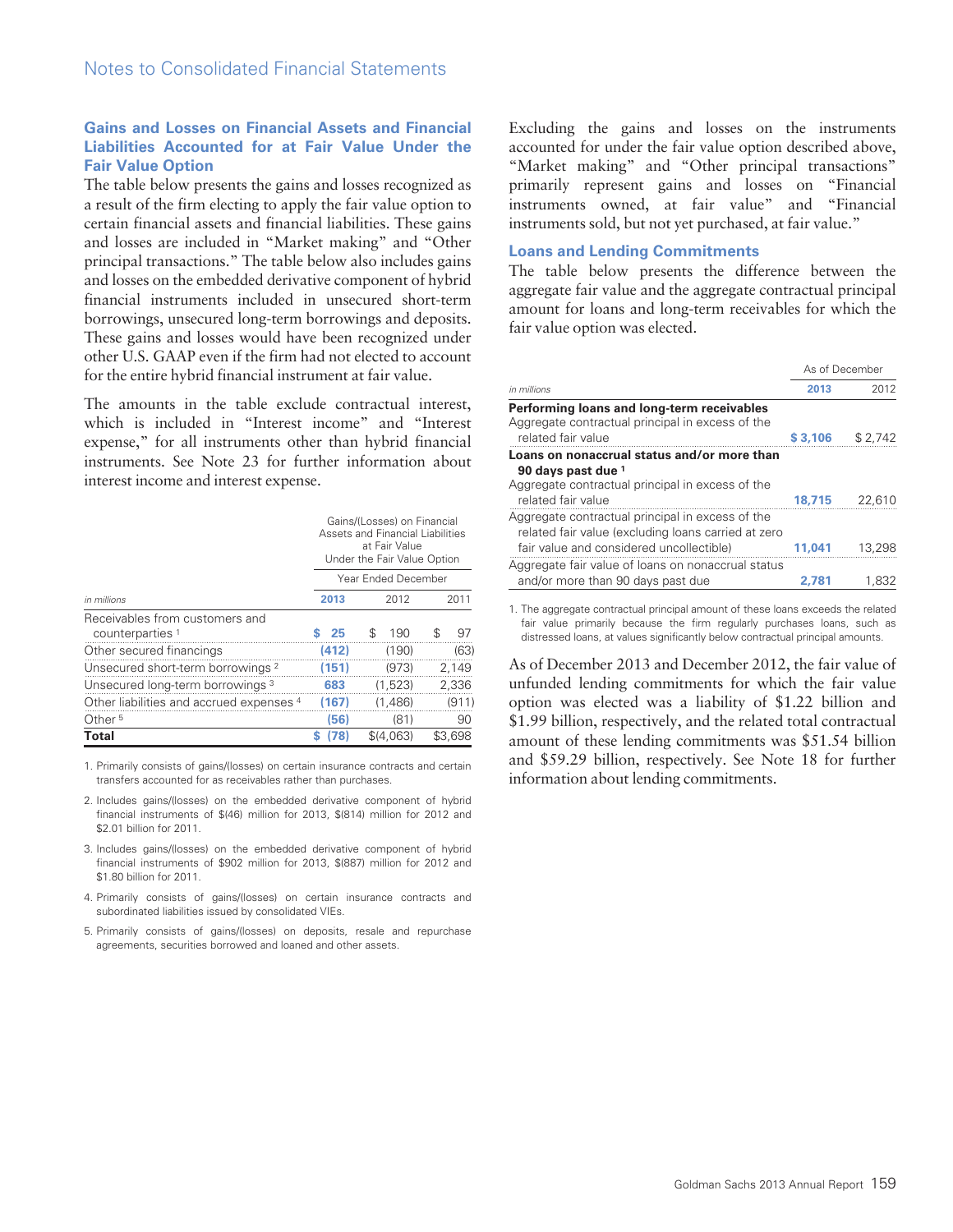## **Long-Term Debt Instruments**

The aggregate contractual principal amount of long-term other secured financings for which the fair value option was elected exceeded the related fair value by \$154 million and \$115 million as of December 2013 and December 2012, respectively. The aggregate contractual principal amount of unsecured long-term borrowings for which the fair value option was elected exceeded the related fair value by \$92 million as of December 2013, whereas the fair value exceeded the related aggregate contractual principal amount by \$379 million as of December 2012. The amounts above include both principal and non-principalprotected long-term borrowings.

## **Impact of Credit Spreads on Loans and Lending Commitments**

The estimated net gain/(loss) attributable to changes in instrument-specific credit spreads on loans and lending commitments for which the fair value option was elected was \$2.69 billion for 2013, \$3.07 billion for 2012 and \$(805) million for 2011. Changes in the fair value of loans and lending commitments are primarily attributable to changes in instrument-specific credit spreads. Substantially all of the firm's performing loans and lending commitments are floating-rate.

#### **Impact of Credit Spreads on Borrowings**

The table below presents the net gains/(losses) attributable to the impact of changes in the firm's own credit spreads on borrowings for which the fair value option was elected. The firm calculates the fair value of borrowings by discounting future cash flows at a rate which incorporates the firm's credit spreads.

|                                     | Year Ended December |                          |      |  |  |
|-------------------------------------|---------------------|--------------------------|------|--|--|
| in millions                         | 2013                | 2012                     | 2011 |  |  |
| Net gains/(losses) including hedges |                     | \$ (296) \$ (714) \$ 596 |      |  |  |
| Net gains/(losses) excluding hedges | (317)               | (800)                    | 714  |  |  |

#### **Note 9.**

## **Collateralized Agreements and Financings**

Collateralized agreements are securities purchased under agreements to resell (resale agreements) and securities borrowed. Collateralized financings are securities sold under agreements to repurchase (repurchase agreements), securities loaned and other secured financings. The firm enters into these transactions in order to, among other things, facilitate client activities, invest excess cash, acquire securities to cover short positions and finance certain firm activities.

Collateralized agreements and financings are presented on a net-by-counterparty basis when a legal right of setoff exists. Interest on collateralized agreements and collateralized financings is recognized over the life of the transaction and included in "Interest income" and "Interest expense," respectively. See Note 23 for further information about interest income and interest expense.

The table below presents the carrying value of resale and repurchase agreements and securities borrowed and loaned transactions.

|                                       |           | As of December |  |  |  |
|---------------------------------------|-----------|----------------|--|--|--|
| in millions                           | 2013      | 2012           |  |  |  |
| Securities purchased under agreements |           |                |  |  |  |
| to resell <sup>1</sup>                | \$161,732 | \$141.334      |  |  |  |
| Securities borrowed <sup>2</sup>      | 164,566   | 136.893        |  |  |  |
| Securities sold under agreements      |           |                |  |  |  |
| to repurchase <sup>1</sup>            | 164,782   | 171.807        |  |  |  |
| Securities loaned <sup>2</sup>        | 18.745    | 13.765         |  |  |  |

1. Substantially all resale agreements and all repurchase agreements are carried at fair value under the fair value option. See Note 8 for further information about the valuation techniques and significant inputs used to determine fair value.

2. As of December 2013 and December 2012, \$60.38 billion and \$38.40 billion of securities borrowed and \$973 million and \$1.56 billion of securities loaned were at fair value, respectively.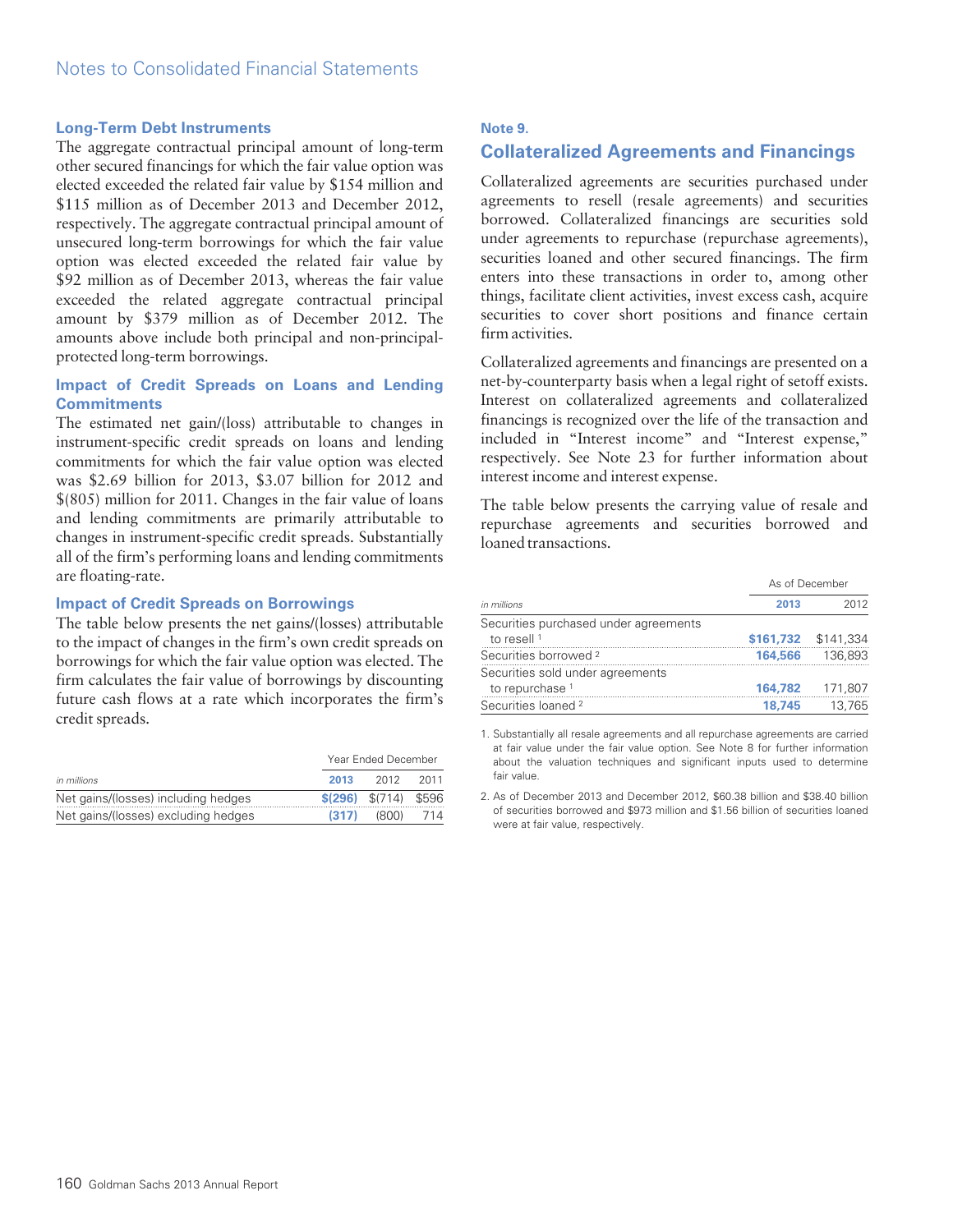#### **Resale and Repurchase Agreements**

A resale agreement is a transaction in which the firm purchases financial instruments from a seller, typically in exchange for cash, and simultaneously enters into an agreement to resell the same or substantially the same financial instruments to the seller at a stated price plus accrued interest at a future date.

A repurchase agreement is a transaction in which the firm sells financial instruments to a buyer, typically in exchange for cash, and simultaneously enters into an agreement to repurchase the same or substantially the same financial instruments from the buyer at a stated price plus accrued interest at a future date.

The financial instruments purchased or sold in resale and repurchase agreements typically include U.S. government and federal agency, and investment-grade sovereign obligations.

The firm receives financial instruments purchased under resale agreements, makes delivery of financial instruments sold under repurchase agreements, monitors the market value of these financial instruments on a daily basis, and delivers or obtains additional collateral due to changes in the market value of the financial instruments, as appropriate. For resale agreements, the firm typically requires delivery of collateral with a fair value approximately equal to the carrying value of the relevant assets in the consolidated statements of financial condition.

Even though repurchase and resale agreements involve the legal transfer of ownership of financial instruments, they are accounted for as financing arrangements because they require the financial instruments to be repurchased or resold at the maturity of the agreement. However, "repos to maturity" are accounted for as sales. A repo to maturity is a transaction in which the firm transfers a security under an agreement to repurchase the security where the maturity date of the repurchase agreement matches the maturity date of the underlying security. Therefore, the firm effectively no longer has a repurchase obligation and has relinquished control over the underlying security and, accordingly, accounts for the transaction as a sale. The firm had no repos to maturity outstanding as of December 2013 or December 2012.

## **Securities Borrowed and Loaned Transactions**

In a securities borrowed transaction, the firm borrows securities from a counterparty in exchange for cash or securities. When the firm returns the securities, the counterparty returns the cash or securities. Interest is generally paid periodically over the life of the transaction.

In a securities loaned transaction, the firm lends securities to a counterparty typically in exchange for cash or securities. When the counterparty returns the securities, the firm returns the cash or securities posted as collateral. Interest is generally paid periodically over the life of the transaction.

The firm receives securities borrowed, makes delivery of securities loaned, monitors the market value of these securities on a daily basis, and delivers or obtains additional collateral due to changes in the market value of the securities, as appropriate. For securities borrowed transactions, the firm typically requires collateral with a fair value approximately equal to the carrying value of the securities borrowed transaction.

Securities borrowed and loaned within Fixed Income, Currency and Commodities Client Execution are recorded at fair value under the fair value option. See Note 8 for further information about securities borrowed and loaned accounted for at fair value.

Securities borrowed and loaned within Securities Services are recorded based on the amount of cash collateral advanced or received plus accrued interest. As these arrangements generally can be terminated on demand, they exhibit little, if any, sensitivity to changes in interest rates. Therefore, the carrying value of such arrangements approximates fair value. While these arrangements are carried at amounts that approximate fair value, they are not accounted for at fair value under the fair value option or at fair value in accordance with other U.S. GAAP and therefore are not included in the firm's fair value hierarchy in Notes 6, 7 and 8. Had these arrangements been included in the firm's fair value hierarchy, they would have been classified in level 2 as of December 2013 and December 2012.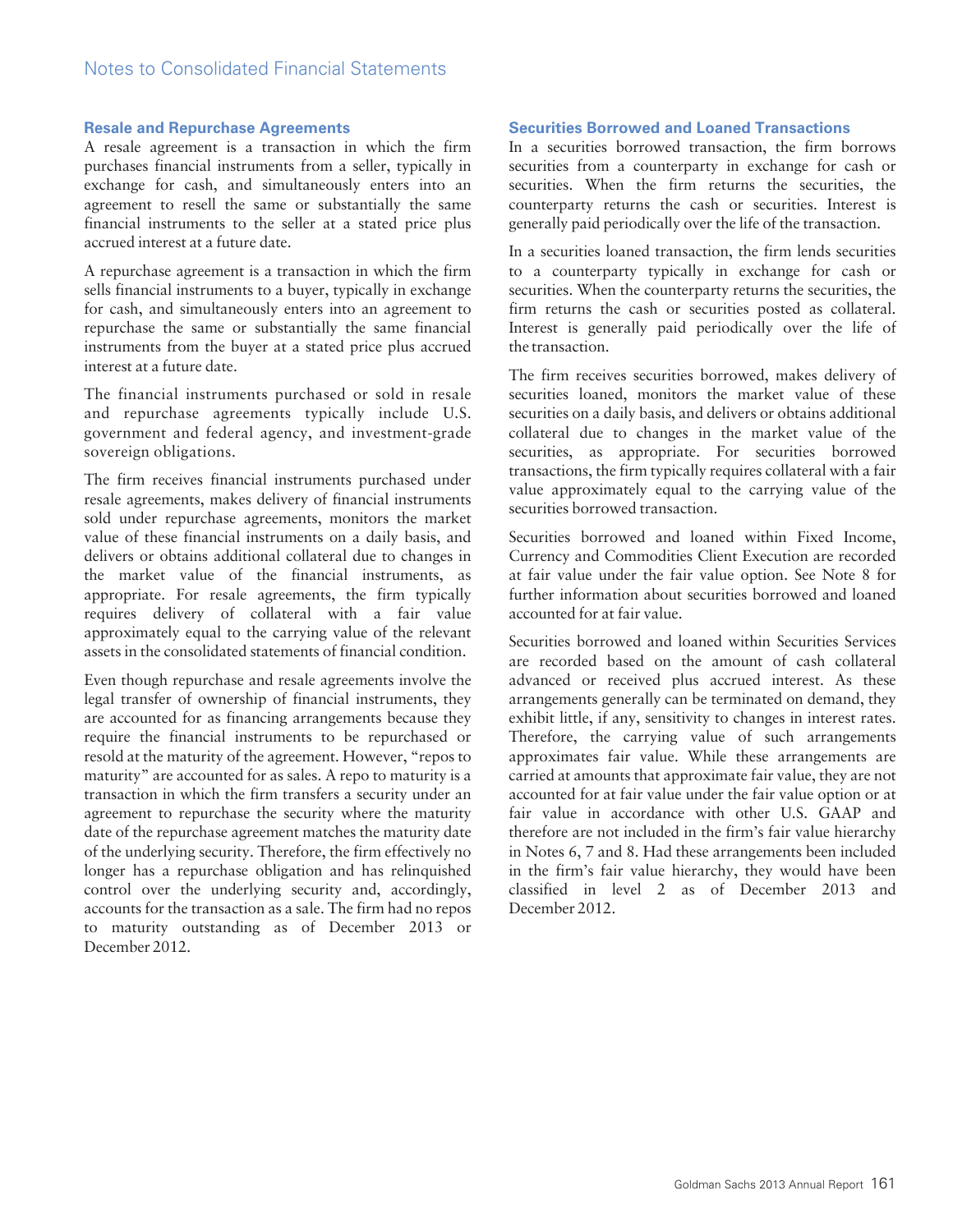#### **Offsetting Arrangements**

The tables below present the gross and net resale and repurchase agreements and securities borrowed and loaned transactions, and the related amount of netting with the same counterparty under enforceable netting agreements (i.e., counterparty netting) included in the consolidated statements of financial condition. Substantially all of the gross carrying values of these arrangements are subject to enforceable netting agreements. The tables below also present the amounts not offset in the consolidated

statements of financial condition including counterparty netting that does not meet the criteria for netting under U.S. GAAP and the fair value of cash or securities collateral received or posted subject to enforceable credit support agreements. Where the firm has received or posted collateral under credit support agreements, but has not yet determined such agreements are enforceable, the related collateral has not been netted in the table below.

|                                                                                            | As of December 2013                                                |                               |                                                                |                                    |  |  |  |
|--------------------------------------------------------------------------------------------|--------------------------------------------------------------------|-------------------------------|----------------------------------------------------------------|------------------------------------|--|--|--|
|                                                                                            | <b>Assets</b>                                                      |                               | <b>Liabilities</b>                                             |                                    |  |  |  |
| in millions                                                                                | <b>Securities</b><br>purchased<br>under<br>agreements<br>to resell | <b>Securities</b><br>borrowed | <b>Securities</b><br>sold under<br>agreements to<br>repurchase | <b>Securities</b><br><b>loaned</b> |  |  |  |
| Amounts included in the consolidated<br>statements of financial condition                  |                                                                    |                               |                                                                |                                    |  |  |  |
| Gross carrying value                                                                       | \$190,536                                                          | \$172,283                     | \$183.913                                                      | \$23.700                           |  |  |  |
| Counterparty netting                                                                       | (19,131)                                                           | (4,955)                       | (19, 131)                                                      | (4, 955)                           |  |  |  |
| <b>Total</b>                                                                               | 171.405 1                                                          | 167.3281                      | 164.782                                                        | 18,745                             |  |  |  |
| Amounts that have not been offset in the<br>consolidated statements of financial condition |                                                                    |                               |                                                                |                                    |  |  |  |
| Counterparty netting                                                                       | (10.725)                                                           | (2.224)                       | (10.725)                                                       | (2,224)                            |  |  |  |
| Collateral                                                                                 | (152.914)                                                          | (147.223)                     | (141.300)                                                      | (16, 278)                          |  |  |  |
| <b>Total</b>                                                                               | 7.766                                                              | 17,881                        | 12.757                                                         | 243                                |  |  |  |

|                                                                                            |                                                             | As of December 2012    |                                                         |                      |  |  |  |  |
|--------------------------------------------------------------------------------------------|-------------------------------------------------------------|------------------------|---------------------------------------------------------|----------------------|--|--|--|--|
|                                                                                            |                                                             | Assets                 |                                                         |                      |  |  |  |  |
| in millions                                                                                | Securities<br>purchased<br>under<br>agreements<br>to resell | Securities<br>borrowed | Securities<br>sold under<br>agreements to<br>repurchase | Securities<br>loaned |  |  |  |  |
| Amounts included in the consolidated                                                       |                                                             |                        |                                                         |                      |  |  |  |  |
| statements of financial condition                                                          |                                                             |                        |                                                         |                      |  |  |  |  |
| Gross carrying value                                                                       | \$175,656                                                   | \$151,162              | \$201,688                                               | \$23,509             |  |  |  |  |
| Counterparty netting                                                                       | (29, 766)                                                   | (9,744)                | (29, 766)                                               | (9,744)              |  |  |  |  |
| Total                                                                                      | 145,890 1,2                                                 | 141,4181               | 171.9222                                                | 13,765               |  |  |  |  |
| Amounts that have not been offset in the<br>consolidated statements of financial condition |                                                             |                        |                                                         |                      |  |  |  |  |
| Counterparty netting                                                                       | (27, 512)                                                   | (2,583)                | (27, 512)                                               | (2,583)              |  |  |  |  |
| Collateral                                                                                 | (104, 344)                                                  | (117, 552)             | (106, 638)                                              | (10,990)             |  |  |  |  |
| <b>Total</b>                                                                               | \$14,034                                                    | \$21,283               | \$37.772                                                | 192<br>\$            |  |  |  |  |

1. As of December 2013 and December 2012, the firm had \$9.67 billion and \$4.41 billion, respectively, of securities received under resale agreements and \$2.77 billion and \$4.53 billion, respectively, of securities borrowed transactions that were segregated to satisfy certain regulatory requirements. These securities are included in "Cash and securities segregated for regulatory and other purposes."

2. As of December 2012, the firm classified \$148 million of resale agreements and \$115 million of repurchase agreements related to the firm's Americas reinsurance business as held for sale. See Note 3 for further information about this sale.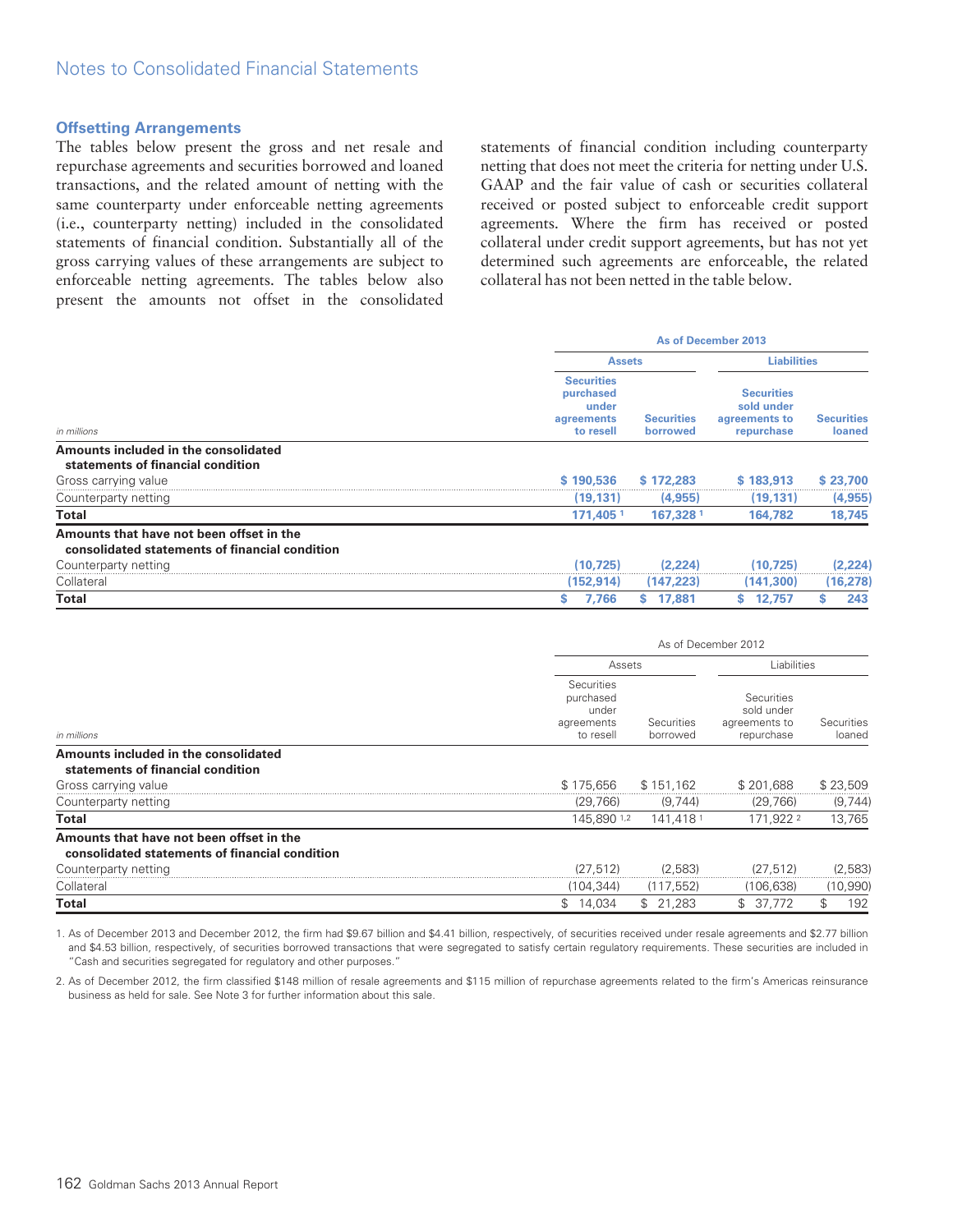#### **Other Secured Financings**

In addition to repurchase agreements and securities lending transactions, the firm funds certain assets through the use of other secured financings and pledges financial instruments and other assets as collateral in these transactions. These other secured financings consist of:

- liabilities of consolidated VIEs;
- transfers of assets accounted for as financings rather than sales (primarily collateralized central bank financings, pledged commodities, bank loans and mortgage whole loans); and
- other structured financing arrangements.

Other secured financings include arrangements that are nonrecourse. As of December 2013 and December 2012, nonrecourse other secured financings were \$1.54 billion and \$1.76 billion, respectively.

The firm has elected to apply the fair value option to substantially all other secured financings because the use of fair value eliminates non-economic volatility in earnings that would arise from using different measurement attributes. See Note 8 for further information about other secured financings that are accounted for at fair value.

Other secured financings that are not recorded at fair value are recorded based on the amount of cash received plus accrued interest, which generally approximates fair value. While these financings are carried at amounts that approximate fair value, they are not accounted for at fair value under the fair value option or at fair value in accordance with other U.S. GAAP and therefore are not included in the firm's fair value hierarchy in Notes 6, 7 and 8. Had these financings been included in the firm's fair value hierarchy, they would have primarily been classified in level 2 and level 3 as of December 2013 and December 2012, respectively.

The table below presents information about other secured financings. In the table below:

- short-term secured financings include financings maturing within one year of the financial statement date and financings that are redeemable within one year of the financial statement date at the option of the holder;
- ‰ long-term secured financings that are repayable prior to maturity at the option of the firm are reflected at their contractual maturity dates;
- ‰ long-term secured financings that are redeemable prior to maturity at the option of the holders are reflected at the dates such options become exercisable; and
- ‰ weighted average interest rates exclude secured financings at fair value and include the effect of hedging activities. See Note 7 for further information about hedging activities.

1. Includes \$1.54 billion and \$8.68 billion related to transfers of financial assets accounted for as financings rather than sales as of December 2013 and December 2012, respectively. Such financings were collateralized by financial assets included in "Financial instruments owned, at fair value" of \$1.58 billion and \$8.92 billion as of December 2013 and December 2012, respectively.

2. Includes \$14.75 billion and \$17.24 billion of other secured financings collateralized by financial instruments owned, at fair value as of December 2013 and December 2012, respectively, and includes \$9.50 billion and \$13.53 billion of other secured financings collateralized by financial instruments received as collateral and repledged as of December 2013 and December 2012, respectively.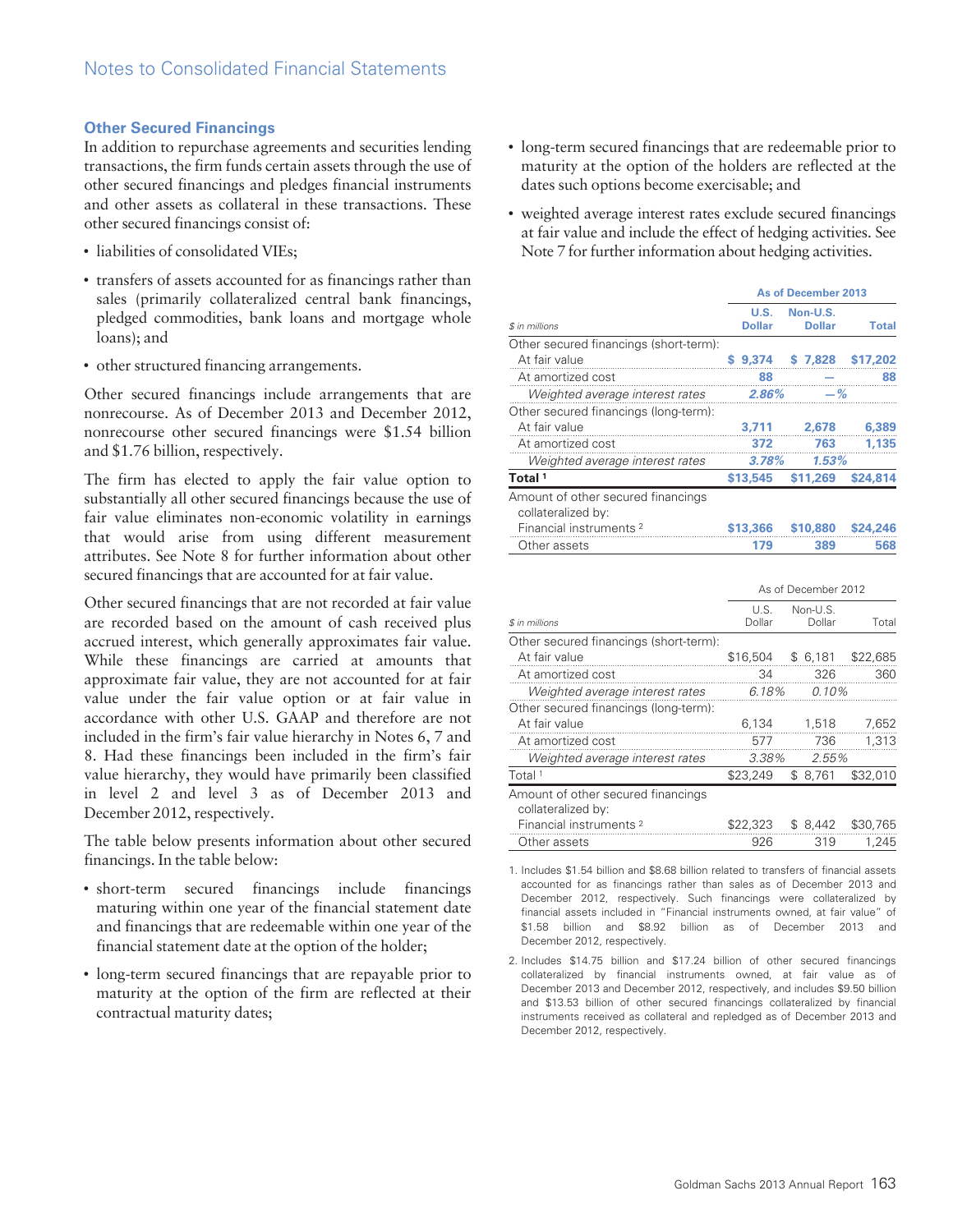The table below presents other secured financings by maturity.

| in millions                                | As of<br>December 2013 |
|--------------------------------------------|------------------------|
| Other secured financings (short-term)      | \$17,290               |
| Other secured financings (long-term):      |                        |
| 2015                                       | 3,896                  |
| 2016                                       | 1.951                  |
| 2017                                       | 162                    |
| 2018                                       | 781                    |
| 2019-thereafter                            | 734                    |
| Total other secured financings (long-term) | 7.524                  |
| <b>Total other secured financings</b>      | \$24,814               |

## **Collateral Received and Pledged**

The firm receives cash and securities (e.g., U.S. government and federal agency, other sovereign and corporate obligations, as well as equities and convertible debentures) as collateral, primarily in connection with resale agreements, securities borrowed, derivative transactions and customer margin loans. The firm obtains cash and securities as collateral on an upfront or contingent basis for derivative instruments and collateralized agreements to reduce its credit exposure to individual counterparties.

In many cases, the firm is permitted to deliver or repledge financial instruments received as collateral when entering into repurchase agreements and securities lending agreements, primarily in connection with secured client financing activities. The firm is also permitted to deliver or repledge these financial instruments in connection with other secured financings, collateralizing derivative transactions and meeting firm or customer settlement requirements.

The firm also pledges certain financial instruments owned, at fair value in connection with repurchase agreements, securities lending agreements and other secured financings, and other assets (primarily real estate and cash) in connection with other secured financings to counterparties who may or may not have the right to deliver or repledge them.

The table below presents financial instruments at fair value received as collateral that were available to be delivered or repledged and were delivered or repledged by the firm.

|                                                             | As of December |           |  |
|-------------------------------------------------------------|----------------|-----------|--|
| in millions                                                 | 2013           | 2012      |  |
| Collateral available to be delivered or repledged \$608,390 |                | \$540.949 |  |
| Collateral that was delivered or repledged                  | 450.127        | 397.652   |  |

The table below presents information about assets pledged.

|                                                                               | As of December |          |  |  |
|-------------------------------------------------------------------------------|----------------|----------|--|--|
| in millions                                                                   | 2013           | 2012     |  |  |
| Financial instruments owned, at fair value<br>pledged to counterparties that: |                |          |  |  |
| Had the right to deliver or repledge                                          | 62,348         | \$67.177 |  |  |
| Did not have the right to deliver or repledge                                 | 84.799         | 120.980  |  |  |
| Other assets pledged to counterparties that:                                  |                |          |  |  |
| Did not have the right to deliver or repledge                                 | 769            | 2.031    |  |  |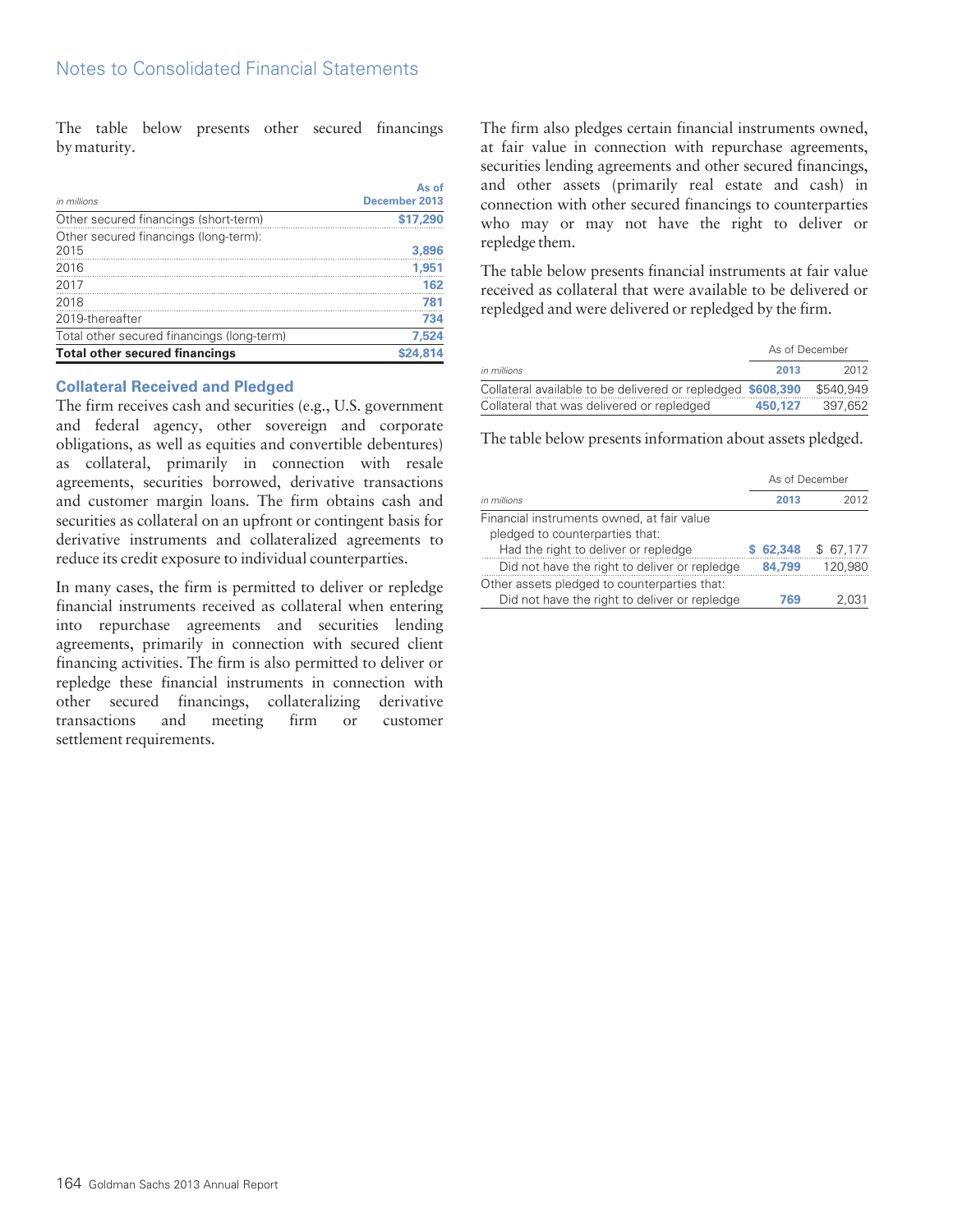## **Note 10. Securitization Activities**

The firm securitizes residential and commercial mortgages, corporate bonds, loans and other types of financial assets by selling these assets to securitization vehicles (e.g., trusts, corporate entities and limited liability companies) or through a resecuritization. The firm acts as underwriter of the beneficial interests that are sold to investors. The firm's residential mortgage securitizations are substantially all in connection with government agency securitizations.

Beneficial interests issued by securitization entities are debt or equity securities that give the investors rights to receive all or portions of specified cash inflows to a securitization vehicle and include senior and subordinated interests in principal, interest and/or other cash inflows. The proceeds from the sale of beneficial interests are used to pay the transferor for the financial assets sold to the securitization vehicle or to purchase securities which serve as collateral.

The firm accounts for a securitization as a sale when it has relinquished control over the transferred assets. Prior to securitization, the firm accounts for assets pending transfer at fair value and therefore does not typically recognize significant gains or losses upon the transfer of assets. Net revenues from underwriting activities are recognized in connection with the sales of the underlying beneficial interests to investors.

For transfers of assets that are not accounted for as sales, the assets remain in "Financial instruments owned, at fair value" and the transfer is accounted for as a collateralized financing, with the related interest expense recognized over the life of the transaction. See Notes 9 and 23 for further information about collateralized financings and interest expense, respectively.

The firm generally receives cash in exchange for the transferred assets but may also have continuing involvement with transferred assets, including ownership of beneficial interests in securitized financial assets, primarily in the form of senior or subordinated securities. The firm may also purchase senior or subordinated securities issued by securitization vehicles (which are typically VIEs) in connection with secondary market-making activities.

The primary risks included in beneficial interests and other interests from the firm's continuing involvement with securitization vehicles are the performance of the underlying collateral, the position of the firm's investment in the capital structure of the securitization vehicle and the market yield for the security. These interests are accounted for at fair value and are included in "Financial instruments owned, at fair value" and are generally classified in level 2 of the fair value hierarchy. See Notes 5 through 8 for further information about fair value measurements.

The table below presents the amount of financial assets securitized and the cash flows received on retained interests in securitization entities in which the firm had continuing involvement.

|                                  | Year Ended December |       |    |          |    |          |  |
|----------------------------------|---------------------|-------|----|----------|----|----------|--|
| in millions                      |                     | 2013  |    | 2012     |    | 2011     |  |
| Residential mortgages            | \$29,772            |       |    | \$33,755 |    | \$40.131 |  |
| Commercial mortgages             |                     | 6.086 |    | 300      |    |          |  |
| Other financial assets           |                     |       |    |          |    | 269      |  |
| Total                            | \$35,858            |       |    | \$34,055 |    | \$40,400 |  |
| Cash flows on retained interests |                     | 249   | \$ | 389      | \$ | 569      |  |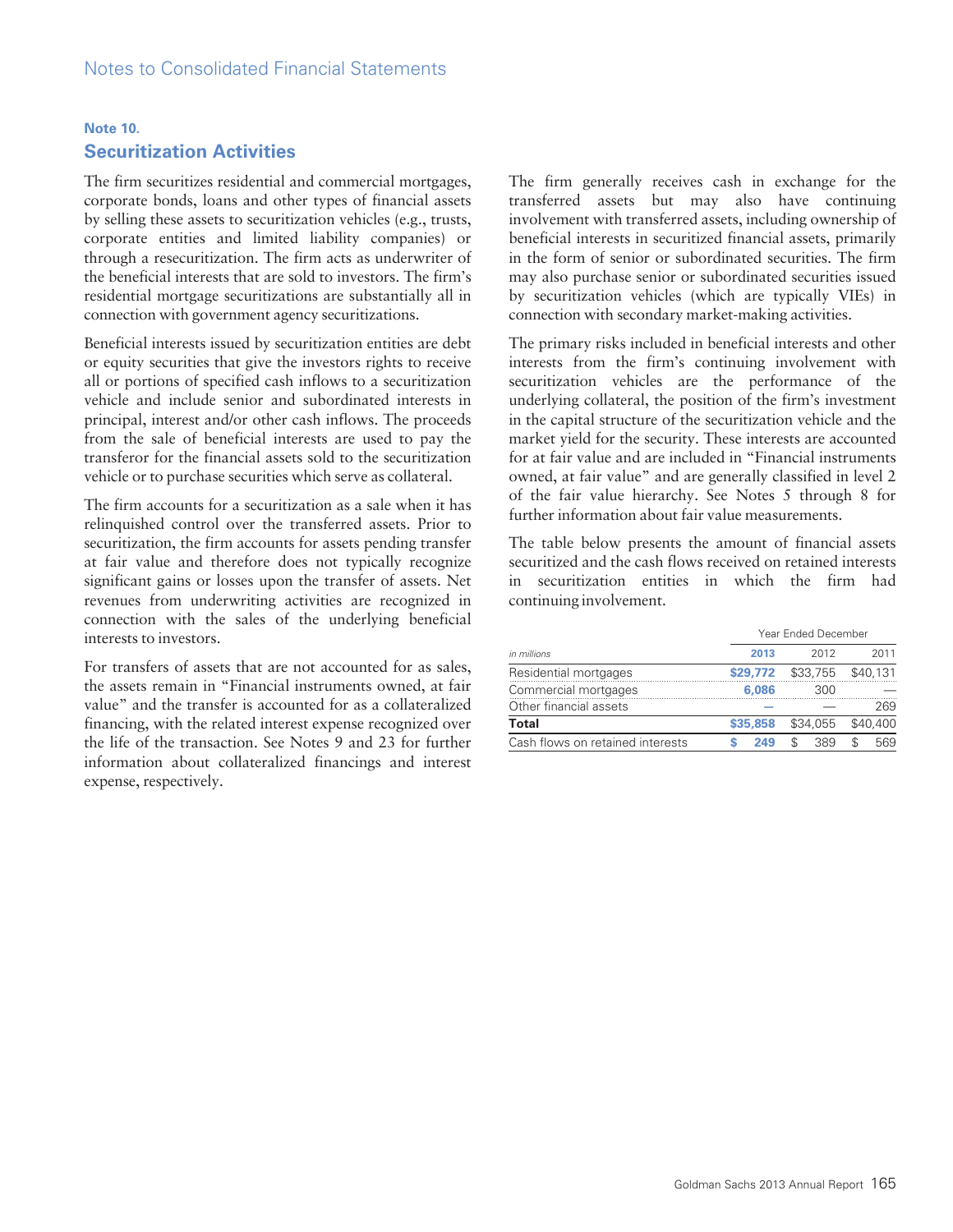The tables below present the firm's continuing involvement in nonconsolidated securitization entities to which the firm sold assets, as well as the total outstanding principal amount of transferred assets in which the firm has continuing involvement. In these tables:

- the outstanding principal amount is presented for the purpose of providing information about the size of the securitization entities in which the firm has continuing involvement and is not representative of the firm's risk of loss;
- ‰ for retained or purchased interests, the firm's risk of loss is limited to the fair value of these interests; and
- ‰ purchased interests represent senior and subordinated interests, purchased in connection with secondary market-making activities, in securitization entities in which the firm also holds retained interests.

|                                                  |                                                         | As of December 2013                                         |                                                              |  |
|--------------------------------------------------|---------------------------------------------------------|-------------------------------------------------------------|--------------------------------------------------------------|--|
| in millions                                      | <b>Outstanding</b><br><b>Principal</b><br><b>Amount</b> | <b>Fair Value of</b><br><b>Retained</b><br><b>Interests</b> | <b>Fair Value of</b><br><b>Purchased</b><br><b>Interests</b> |  |
| U.S. government agency-<br>issued collateralized |                                                         |                                                             |                                                              |  |
| mortgage obligations                             | \$61,543                                                | \$3,455                                                     |                                                              |  |
| Other residential                                |                                                         |                                                             |                                                              |  |
| mortgage-backed                                  | 2.072                                                   | 46                                                          |                                                              |  |
| Other commercial                                 |                                                         |                                                             |                                                              |  |
| mortgage-backed                                  | 7,087                                                   | 140                                                         | 153                                                          |  |
| CDOs, CLOs and other                             | 6,861                                                   | 86                                                          | 8                                                            |  |
| Total <sup>1</sup>                               | \$77.563                                                | \$3,727                                                     | \$161                                                        |  |

|                                                                          |                                    | As of December 2012                    |                                         |
|--------------------------------------------------------------------------|------------------------------------|----------------------------------------|-----------------------------------------|
| in millions                                                              | Outstanding<br>Principal<br>Amount | Fair Value of<br>Retained<br>Interests | Fair Value of<br>Purchased<br>Interests |
| U.S. government agency-<br>issued collateralized<br>mortgage obligations | \$57,685                           | \$4.654                                |                                         |
| Other residential<br>mortgage-backed                                     | 3,656                              | 106                                    |                                         |
| Other commercial<br>mortgage-backed                                      | 1,253                              |                                        | 56                                      |
| CDOs, CLOs and other                                                     | 8.866                              | 51                                     | 331                                     |
| Total <sup>1</sup>                                                       | \$71.460                           | \$4.812                                | \$387                                   |

1. Outstanding principal amount includes \$418 million and \$835 million as of December 2013 and December 2012, respectively, related to securitization entities in which the firm's only continuing involvement is retained servicing which is not a variable interest.

In addition, the outstanding principal and fair value of retained interests in the tables above relate to the following types of securitizations and vintage as described:

- the outstanding principal amount and fair value of retained interests for U.S. government agency-issued collateralized mortgage obligations as of December 2013 primarily relate to securitizations during 2013 and 2012, and as of December 2012 primarily relate to securitizations during 2012 and 2011;
- the outstanding principal amount and fair value of retained interests for other residential mortgage-backed obligations as of both December 2013 and December 2012 primarily relate to prime and Alt-A securitizations during 2007 and 2006;
- the outstanding principal amount and fair value of retained interests for other commercial mortgage-backed obligations as of December 2013 primarily relate to securitizations during 2013. As of December 2012, the outstanding principal amount primarily relates to securitizations during 2012 and 2007 and the fair value of retained interests primarily relates to securitizations during 2012; and
- the outstanding principal amount and fair value of retained interests for CDOs, CLOs and other as of December 2013 primarily relate to CDO and CLO securitizations during 2007 and as of December 2012 primarily relate to securitizations during 2007 and 2006.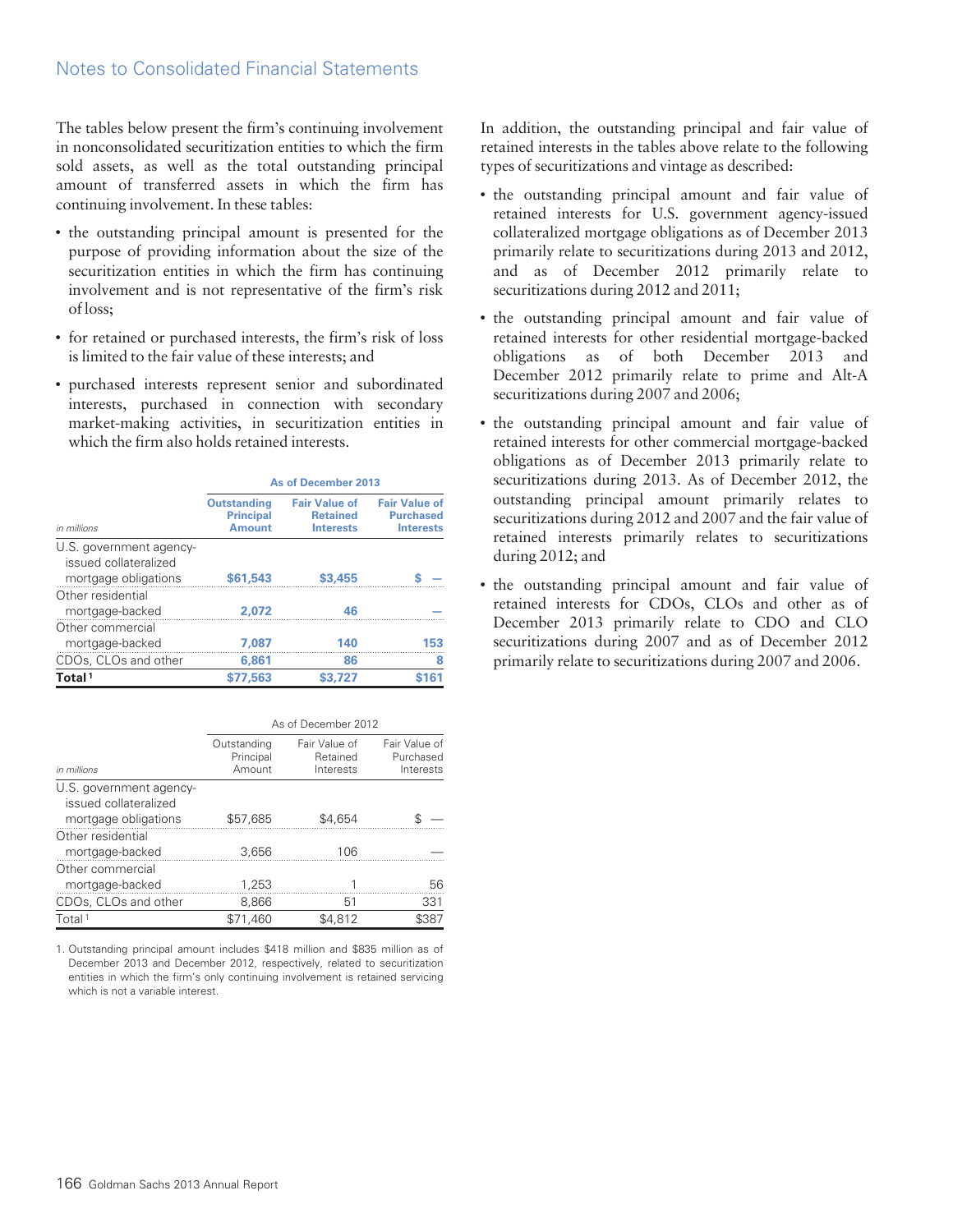In addition to the interests in the table above, the firm had other continuing involvement in the form of derivative transactions and guarantees with certain nonconsolidated VIEs. The carrying value of these derivatives and guarantees was a net asset of \$26 million and \$45 million as of December 2013 and December 2012, respectively. The notional amounts of these derivatives and guarantees are included in maximum exposure to loss in the nonconsolidated VIE tables in Note 11.

The tables below do not give effect to the offsetting benefit of other financial instruments that are held to mitigate risks inherent in these retained interests. Changes in fair value based on an adverse variation in assumptions generally cannot be extrapolated because the relationship of the change in assumptions to the change in fair value is not usually linear. In addition, the impact of a change in a particular assumption in the below tables are calculated independently of changes in any other assumption. In practice, simultaneous changes in assumptions might magnify or counteract the sensitivities disclosed below.

The tables below present the weighted average key economic assumptions used in measuring the fair value of retained interests and the sensitivity of this fair value to immediate adverse changes of 10% and 20% in those assumptions. In the tables below, the constant prepayment rate is included only for positions for which it is a key assumption in the determination of fair value. The discount rate for retained interests that relate to U.S. government agency-issued collateralized mortgage obligations does not include any credit loss. Expected credit loss assumptions are reflected in the discount rate for the remainder of retained interests.

|                                  | As of December 2013               |                    |  |
|----------------------------------|-----------------------------------|--------------------|--|
|                                  | <b>Type of Retained Interests</b> |                    |  |
| \$ in millions                   | <b>Mortgage-Backed</b>            | Other <sup>1</sup> |  |
| Fair value of retained interests | \$3,641                           | 86<br>S            |  |
| Weighted average life (years)    | 8.3                               | 1.9                |  |
| Constant prepayment rate         | 7.5%                              | N.M.               |  |
| Impact of 10% adverse change     | (36)<br>S                         | N.M.               |  |
| Impact of 20% adverse change     | (64)                              | N.M.               |  |
| Discount rate                    | 3.9%                              | N.M.               |  |
| Impact of 10% adverse change     | (85)<br>s                         | N.M.               |  |
| Impact of 20% adverse change     | (164)                             | N.M.               |  |

|                                  | As of December 2012        |                    |
|----------------------------------|----------------------------|--------------------|
|                                  | Type of Retained Interests |                    |
| \$ in millions                   | Mortgage-Backed            | Other <sup>1</sup> |
| Fair value of retained interests | \$4.761                    | 51<br>\$           |
| Weighted average life (years)    | 82                         | 2.0                |
| Constant prepayment rate         | 10.9%                      | N.M.               |
| Impact of 10% adverse change     | (57)<br>S                  | N.M.               |
| Impact of 20% adverse change     | (110)                      | N.M.               |
| Discount rate                    | 4.6%                       | N.M.               |
| Impact of 10% adverse change     | \$<br>(96)                 | N.M.               |
| Impact of 20% adverse change     | (180)                      | N.M.               |

1. Due to the nature and current fair value of certain of these retained interests, the weighted average assumptions for constant prepayment and discount rates and the related sensitivity to adverse changes are not meaningful as of December 2013 and December 2012. The firm's maximum exposure to adverse changes in the value of these interests is the carrying value of \$86 million and \$51 million as of December 2013 and December 2012, respectively.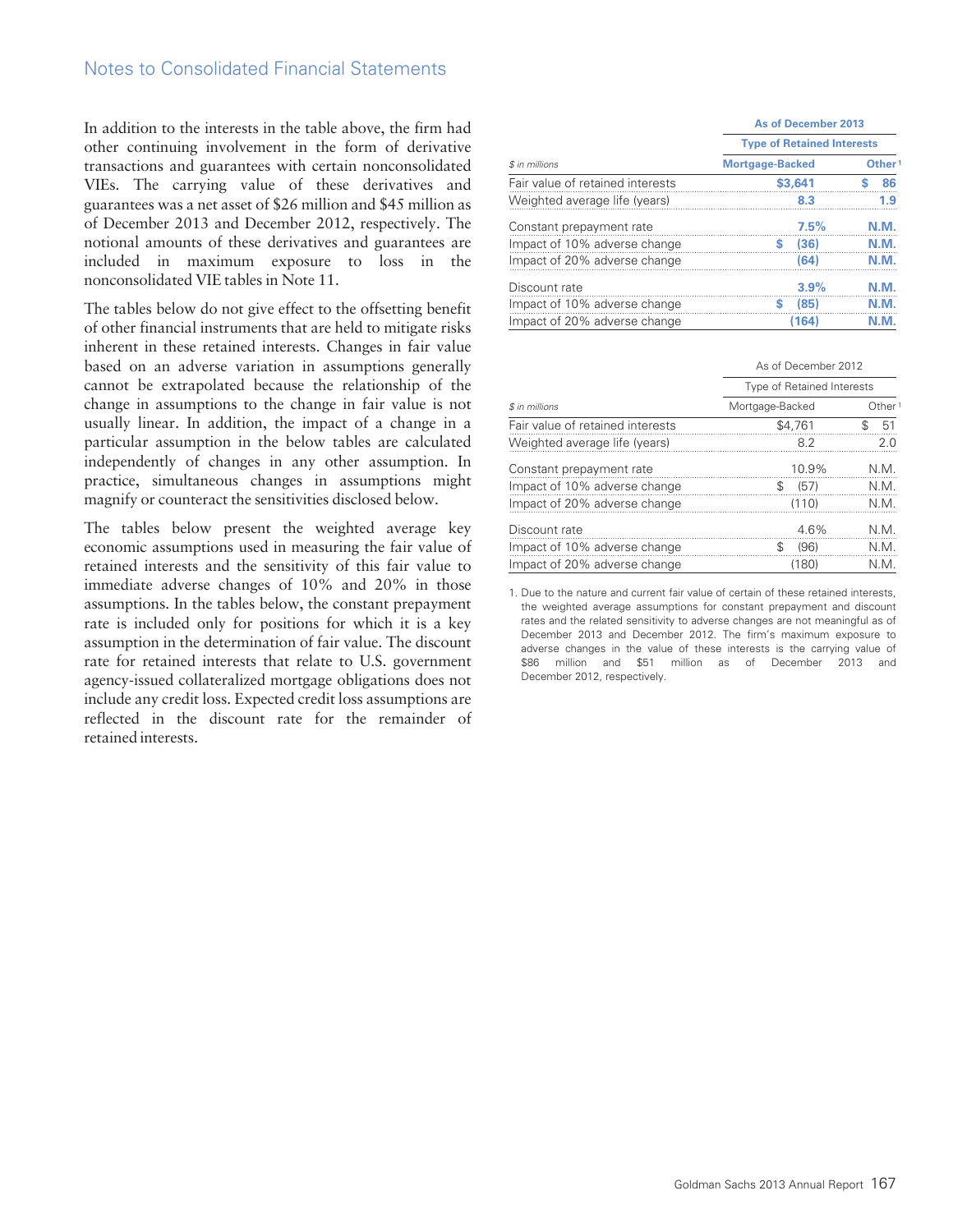## **Note 11. Variable Interest Entities**

VIEs generally finance the purchase of assets by issuing debt and equity securities that are either collateralized by or indexed to the assets held by the VIE. The debt and equity securities issued by a VIE may include tranches of varying levels of subordination. The firm's involvement with VIEs includes securitization of financial assets, as described in Note 10, and investments in and loans to other types of VIEs, as described below. See Note 10 for additional information about securitization activities, including the definition of beneficial interests. See Note 3 for the firm's consolidation policies, including the definition of a VIE.

The firm is principally involved with VIEs through the following business activities:

**Mortgage-Backed VIEs and Corporate CDO and CLO VIEs.** The firm sells residential and commercial mortgage loans and securities to mortgage-backed VIEs and corporate bonds and loans to corporate CDO and CLO VIEs and may retain beneficial interests in the assets sold to these VIEs. The firm purchases and sells beneficial interests issued by mortgage-backed and corporate CDO and CLO VIEs in connection with market-making activities. In addition, the firm may enter into derivatives with certain of these VIEs, primarily interest rate swaps, which are typically not variable interests. The firm generally enters into derivatives with other counterparties to mitigate its risk from derivatives with these VIEs.

Certain mortgage-backed and corporate CDO and CLO VIEs, usually referred to as synthetic CDOs or credit-linked note VIEs, synthetically create the exposure for the beneficial interests they issue by entering into credit derivatives, rather than purchasing the underlying assets. These credit derivatives may reference a single asset, an index, or a portfolio/basket of assets or indices. See Note 7 for further information about credit derivatives. These VIEs use the funds from the sale of beneficial interests and the premiums received from credit derivative counterparties to purchase securities which serve to collateralize the beneficial interest holders and/or the credit derivative counterparty. These VIEs may enter into other derivatives, primarily interest rate swaps, which are typically not variable interests. The firm may be a counterparty to derivatives with these VIEs and generally enters into derivatives with other counterparties to mitigate its risk.

# **Real Estate, Credit-Related and Other Investing VIEs.**

The firm purchases equity and debt securities issued by and makes loans to VIEs that hold real estate, performing and nonperforming debt, distressed loans and equity securities. The firm typically does not sell assets to, or enter into derivatives with, these VIEs.

**Other Asset-Backed VIEs.** The firm structures VIEs that issue notes to clients, and purchases and sells beneficial interests issued by other asset-backed VIEs in connection with market-making activities. In addition, the firm may enter into derivatives with certain other asset-backed VIEs, primarily total return swaps on the collateral assets held by these VIEs under which the firm pays the VIE the return due to the note holders and receives the return on the collateral assets owned by the VIE. The firm generally can be removed as the total return swap counterparty. The firm generally enters into derivatives with other counterparties to mitigate its risk from derivatives with these VIEs. The firm typically does not sell assets to the other asset-backed VIEs it structures.

**Power-Related VIEs.** The firm purchases debt and equity securities issued by, and may provide commitments to, VIEs that hold power-related assets. The firm typically does not sell assets to, or enter into derivatives with, these VIEs.

**Investment Fund VIEs.** The firm makes equity investments in, and is entitled to receive fees from, certain of the investment fund VIEs it manages. The firm typically does not sell assets to, or enter into derivatives with, these VIEs.

**Principal-Protected Note VIEs.** The firm structures VIEs that issue principal-protected notes to clients. These VIEs own portfolios of assets, principally with exposure to hedge funds. Substantially all of the principal protection on the notes issued by these VIEs is provided by the asset portfolio rebalancing that is required under the terms of the notes. The firm enters into total return swaps with these VIEs under which the firm pays the VIE the return due to the principal-protected note holders and receives the return on the assets owned by the VIE. The firm may enter into derivatives with other counterparties to mitigate the risk it has from the derivatives it enters into with these VIEs. The firm also obtains funding through these VIEs.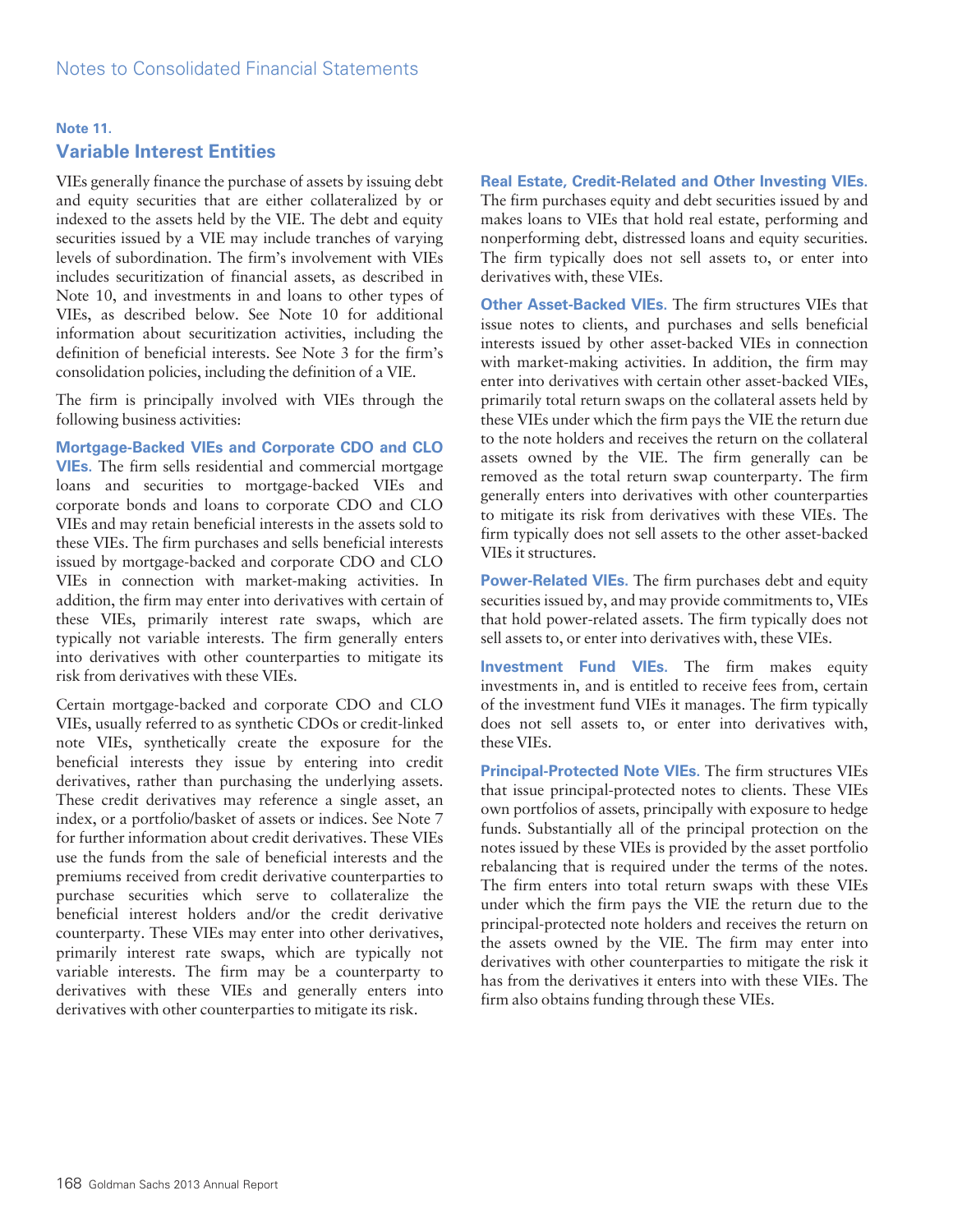### **VIE Consolidation Analysis**

A variable interest in a VIE is an investment (e.g., debt or equity securities) or other interest (e.g., derivatives or loans and lending commitments) in a VIE that will absorb portions of the VIE's expected losses and/or receive portions of the VIE's expected residual returns.

The firm's variable interests in VIEs include senior and subordinated debt in residential and commercial mortgagebacked and other asset-backed securitization entities, CDOs and CLOs; loans and lending commitments; limited and general partnership interests; preferred and common equity; derivatives that may include foreign currency, equity and/or credit risk; guarantees; and certain of the fees the firm receives from investment funds. Certain interest rate, foreign currency and credit derivatives the firm enters into with VIEs are not variable interests because they create rather than absorb risk.

The enterprise with a controlling financial interest in a VIE is known as the primary beneficiary and consolidates the VIE. The firm determines whether it is the primary beneficiary of a VIE by performing an analysis that principally considers:

- which variable interest holder has the power to direct the activities of the VIE that most significantly impact the VIE's economic performance;
- ‰ which variable interest holder has the obligation to absorb losses or the right to receive benefits from the VIE that could potentially be significant to the VIE;
- the VIE's purpose and design, including the risks the VIE was designed to create and pass through to its variable interest holders;
- the VIE's capital structure;
- the terms between the VIE and its variable interest holders and other parties involved with the VIE; and
- related-party relationships.

The firm reassesses its initial evaluation of whether an entity is a VIE when certain reconsideration events occur. The firm reassesses its determination of whether it is the primary beneficiary of a VIE on an ongoing basis based on current facts and circumstances.

## **Nonconsolidated VIEs**

The firm's exposure to the obligations of VIEs is generally limited to its interests in these entities. In certain instances, the firm provides guarantees, including derivative guarantees, to VIEs or holders of variable interests in VIEs.

The tables below present information about nonconsolidated VIEs in which the firm holds variable interests. Nonconsolidated VIEs are aggregated based on principal business activity. The nature of the firm's variable interests can take different forms, as described in the rows under maximum exposure to loss. In the tables below:

- ‰ The maximum exposure to loss excludes the benefit of offsetting financial instruments that are held to mitigate the risks associated with these variable interests.
- ‰ For retained and purchased interests, and loans and investments, the maximum exposure to loss is the carrying value of these interests.
- ‰ For commitments and guarantees, and derivatives, the maximum exposure to loss is the notional amount, which does not represent anticipated losses and also has not been reduced by unrealized losses already recorded. As a result, the maximum exposure to loss exceeds liabilities recorded for commitments and guarantees, and derivatives provided to VIEs.

The carrying values of the firm's variable interests in nonconsolidated VIEs are included in the consolidated statement of financial condition as follows:

- ‰ Substantially all assets held by the firm related to mortgage-backed, corporate CDO and CLO, other assetbacked, and investment fund VIEs are included in "Financial instruments owned, at fair value." Substantially all liabilities held by the firm related to corporate CDO and CLO and other asset-backed VIEs are included in "Financial instruments sold, but not yet purchased, at fair value."
- ‰ Assets held by the firm related to real estate, credit-related and other investing VIEs are primarily included in "Financial instruments owned, at fair value" and "Receivables from customers and counterparties," and liabilities are substantially all included in "Financial Instruments sold, but not yet purchased, at fair value."
- ‰ Assets held by the firm related to power-related VIEs are primarily included in "Financial instruments owned, at fair value" and "Other assets."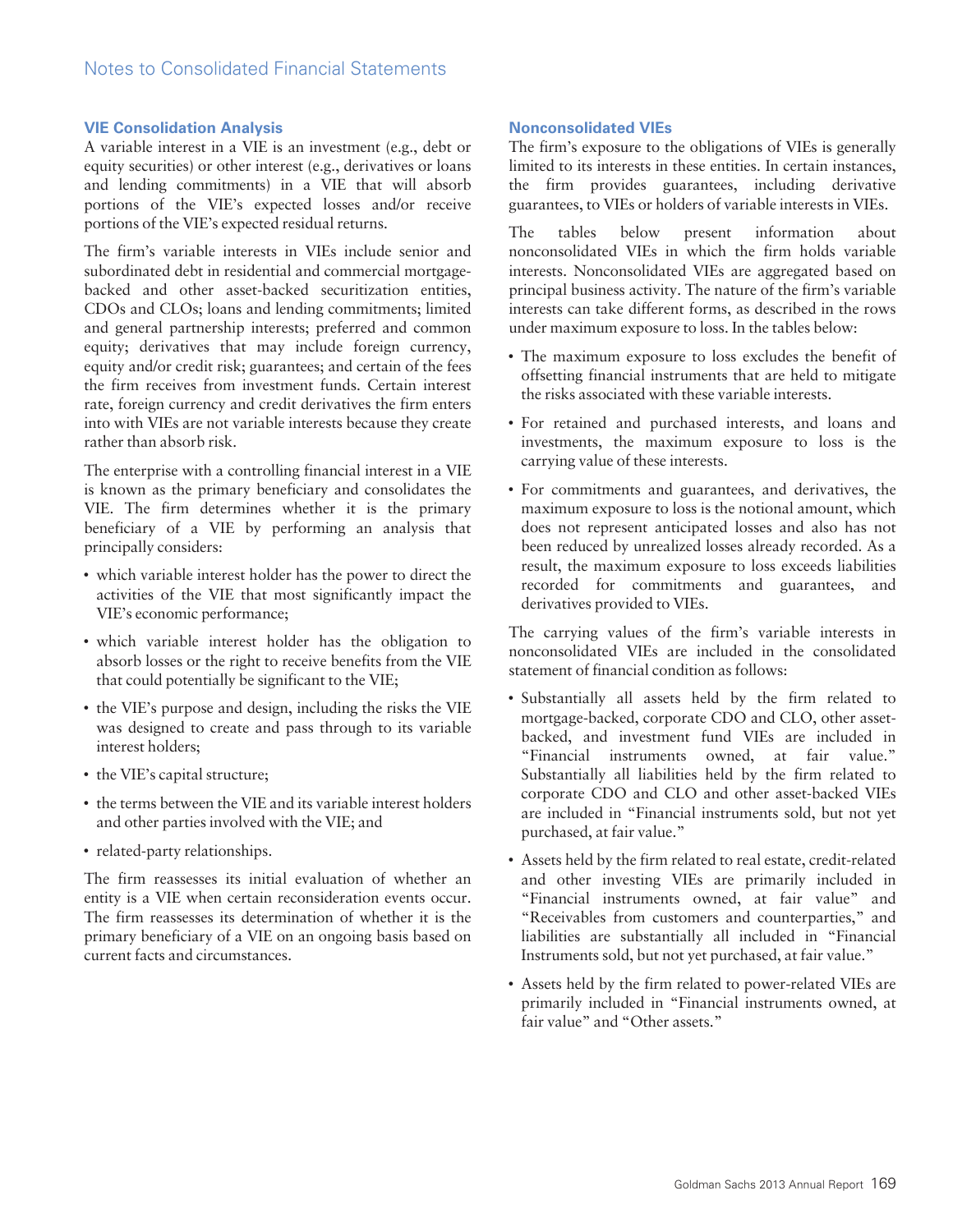|                                                         |                       |                                                    |                                                          | <b>Nonconsolidated VIEs</b>             |                   |                     |              |
|---------------------------------------------------------|-----------------------|----------------------------------------------------|----------------------------------------------------------|-----------------------------------------|-------------------|---------------------|--------------|
|                                                         |                       | As of December 2013                                |                                                          |                                         |                   |                     |              |
| in millions                                             | Mortgage-<br>backed   | <b>Corporate</b><br><b>CDOs and</b><br><b>CLOs</b> | Real estate,<br>credit-related<br>and other<br>investing | <b>Other</b><br>asset-<br><b>backed</b> | Power-<br>related | Investment<br>funds | <b>Total</b> |
| <b>Assets in VIE</b>                                    | \$86.562 <sup>2</sup> | \$19.761                                           | \$8.599                                                  | \$4,401                                 | \$593             | \$2.332             | \$122 248    |
| <b>Carrying Value of the Firm's Variable Interests</b>  |                       |                                                    |                                                          |                                         |                   |                     |              |
| Assets                                                  | 5.269                 | 1.063                                              | 2.756                                                    | 284                                     |                   |                     | 9.537        |
| Liabilities                                             |                       |                                                    |                                                          | 40                                      |                   |                     |              |
| <b>Maximum Exposure to Loss in Nonconsolidated VIEs</b> |                       |                                                    |                                                          |                                         |                   |                     |              |
| Retained interests                                      | 3.641                 |                                                    |                                                          |                                         |                   |                     | 3.727        |
| Purchased interests                                     | 1.627                 | 659                                                |                                                          | 142                                     |                   |                     | 2,428        |
| Commitments and guarantees 1                            |                       |                                                    | 485                                                      |                                         | 279               |                     | 766          |
| Derivatives                                             | 586                   | 4.809                                              |                                                          | 2.115                                   |                   |                     | 7.510        |
| Loans and investments                                   |                       |                                                    | 2.756                                                    |                                         | 116               | 49                  | 2,921        |
| Total                                                   | \$5.854 <sup>2</sup>  | \$5.548                                            | \$3,241                                                  | \$2,263                                 | \$394             | 52                  | 17.352       |

|                                                         |                        |                                           |                                                          | Nonconsolidated VIEs      |                   |                     |       |
|---------------------------------------------------------|------------------------|-------------------------------------------|----------------------------------------------------------|---------------------------|-------------------|---------------------|-------|
|                                                         | As of December 2012    |                                           |                                                          |                           |                   |                     |       |
| in millions                                             | Mortgage-<br>backed    | Corporate<br>CDO <sub>s</sub> and<br>CLOs | Real estate,<br>credit-related<br>and other<br>investing | Other<br>asset-<br>backed | Power-<br>related | Investment<br>funds | Total |
| <b>Assets in VIE</b>                                    | $$79.171$ <sup>2</sup> | \$23.842                                  | \$9,244                                                  | \$3.510                   | \$147             | \$1.898             | .812  |
| <b>Carrying Value of the Firm's Variable Interests</b>  |                        |                                           |                                                          |                           |                   |                     |       |
| Assets                                                  | 6.269                  | 1,193                                     | .801                                                     | 220                       |                   |                     | 9.519 |
| Liabilities                                             |                        |                                           |                                                          | 30                        |                   |                     |       |
| <b>Maximum Exposure to Loss in Nonconsolidated VIEs</b> |                        |                                           |                                                          |                           |                   |                     |       |
| Retained interests                                      | 4.761                  |                                           |                                                          |                           |                   |                     | 1.812 |
| Purchased interests                                     | 1.162                  | 659                                       |                                                          | 204                       |                   |                     | 2.025 |
| Commitments and guarantees 1                            |                        |                                           | 438                                                      |                           |                   |                     | 440   |
| Derivatives <sup>1</sup>                                | .574                   | 6.761                                     |                                                          | 952                       |                   |                     | 9,287 |
| Loans and investments                                   | 39                     |                                           | 1.801                                                    |                           | 32                | 4                   | .876  |
| l otal                                                  | $$7,536^2$             | \$7.472                                   | \$2,239                                                  | \$1,156                   | \$32              | $\mathbb{S}$<br>5   | 8.440 |

1. The aggregate amounts include \$2.01 billion and \$3.25 billion as of December 2013 and December 2012, respectively, related to guarantees and derivative transactions with VIEs to which the firm transferred assets.

2. Assets in VIE and maximum exposure to loss include \$4.55 billion and \$900 million, respectively, as of December 2013, and \$3.57 billion and \$1.72 billion, respectively, as of December 2012, related to CDOs backed by mortgage obligations.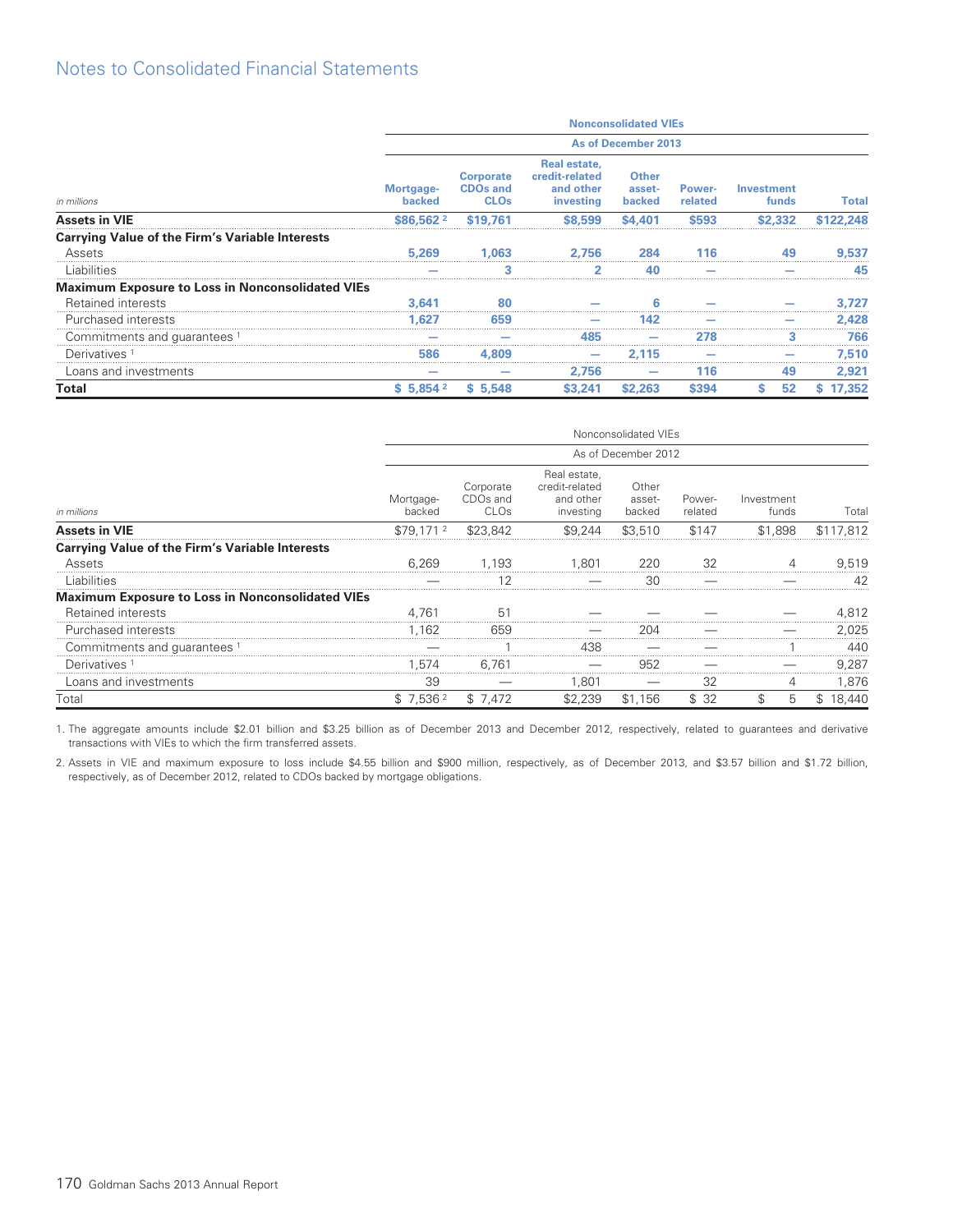#### **Consolidated VIEs**

The tables below present the carrying amount and classification of assets and liabilities in consolidated VIEs, excluding the benefit of offsetting financial instruments that are held to mitigate the risks associated with the firm's variable interests. Consolidated VIEs are aggregated based on principal business activity and their assets and liabilities are presented net of intercompany eliminations. The majority of the assets in principal-protected notes VIEs are intercompany and are eliminated in consolidation.

Substantially all the assets in consolidated VIEs can only be used to settle obligations of the VIE.

The tables below exclude VIEs in which the firm holds a majority voting interest if (i) the VIE meets the definition of a business and (ii) the VIE's assets can be used for purposes other than the settlement of its obligations.

The liabilities of real estate, credit-related and other investing VIEs and CDOs, mortgage-backed and other asset-backed VIEs do not have recourse to the general credit of the firm.

|                                                                                                     | <b>Consolidated VIEs</b>                                 |                                                                         |                                         |              |  |  |  |
|-----------------------------------------------------------------------------------------------------|----------------------------------------------------------|-------------------------------------------------------------------------|-----------------------------------------|--------------|--|--|--|
|                                                                                                     |                                                          | As of December 2013                                                     |                                         |              |  |  |  |
| in millions                                                                                         | Real estate,<br>credit-related<br>and other<br>investing | CDO <sub>s</sub> .<br>mortgage-<br>backed and<br>other asset-<br>backed | <b>Principal-</b><br>protected<br>notes | <b>Total</b> |  |  |  |
| <b>Assets</b>                                                                                       |                                                          |                                                                         |                                         |              |  |  |  |
| Cash and cash equivalents                                                                           | 183                                                      |                                                                         |                                         | 183          |  |  |  |
| Cash and securities segregated for regulatory and other purposes                                    | 84                                                       |                                                                         | 63                                      | 147          |  |  |  |
| Receivables from customers and counterparties                                                       | 50                                                       |                                                                         |                                         | 50           |  |  |  |
| Financial instruments owned, at fair value                                                          | 1.309                                                    | 310                                                                     | 155                                     | .774         |  |  |  |
| Other assets                                                                                        | 921                                                      |                                                                         |                                         | 921          |  |  |  |
| Total                                                                                               | \$2,547                                                  | \$310                                                                   | S.<br>218                               | \$3,075      |  |  |  |
| <b>Liabilities</b><br>Other secured financings                                                      | 417                                                      | \$198                                                                   |                                         | \$1,019      |  |  |  |
| Unsecured short-term borrowings, including the current portion of unsecured<br>long-term borrowings |                                                          |                                                                         | 1.258                                   | 1,258        |  |  |  |
| Unsecured long-term borrowings                                                                      |                                                          |                                                                         | 193                                     | 250          |  |  |  |
| Other liabilities and accrued expenses                                                              | 556                                                      |                                                                         |                                         | 556          |  |  |  |
| Total                                                                                               | \$1,030                                                  | \$198                                                                   | \$1,855                                 | \$3,083      |  |  |  |

|                                                                                                     |                                                          | <b>Consolidated VIEs</b>                                                |                                  |             |  |  |
|-----------------------------------------------------------------------------------------------------|----------------------------------------------------------|-------------------------------------------------------------------------|----------------------------------|-------------|--|--|
|                                                                                                     | As of December 2012                                      |                                                                         |                                  |             |  |  |
| in millions                                                                                         | Real estate,<br>credit-related<br>and other<br>investing | CDO <sub>s</sub> .<br>mortgage-<br>backed and<br>other asset-<br>backed | Principal-<br>protected<br>notes | Total       |  |  |
| <b>Assets</b>                                                                                       |                                                          |                                                                         |                                  |             |  |  |
| Cash and cash equivalents                                                                           | 236                                                      | \$107                                                                   |                                  | 343         |  |  |
| Cash and securities segregated for regulatory and other purposes                                    | 134                                                      |                                                                         | 92                               | 226         |  |  |
| Receivables from brokers, dealers and clearing organizations                                        | 5                                                        |                                                                         |                                  |             |  |  |
| Financial instruments owned, at fair value                                                          | 2,958                                                    | 763                                                                     | 124                              | 3,845       |  |  |
| Other assets                                                                                        | 1,080                                                    |                                                                         |                                  | 1,080       |  |  |
| Total                                                                                               | \$4,413                                                  | \$870                                                                   | \$216                            | \$5,499     |  |  |
| <b>Liabilities</b><br>Other secured financings                                                      | 594                                                      | \$699                                                                   | 301                              | .594<br>\$1 |  |  |
| Financial instruments sold, but not yet purchased, at fair value                                    |                                                          | 107                                                                     |                                  | 107         |  |  |
| Unsecured short-term borrowings, including the current portion of unsecured<br>long-term borrowings |                                                          |                                                                         | 1.584                            | .584        |  |  |
| Unsecured long-term borrowings                                                                      |                                                          |                                                                         | 334                              | 338         |  |  |
| Other liabilities and accrued expenses                                                              | 1,478                                                    |                                                                         |                                  | 1,478       |  |  |
| Total                                                                                               | \$2,076                                                  | \$806                                                                   | \$2,219                          | \$5,101     |  |  |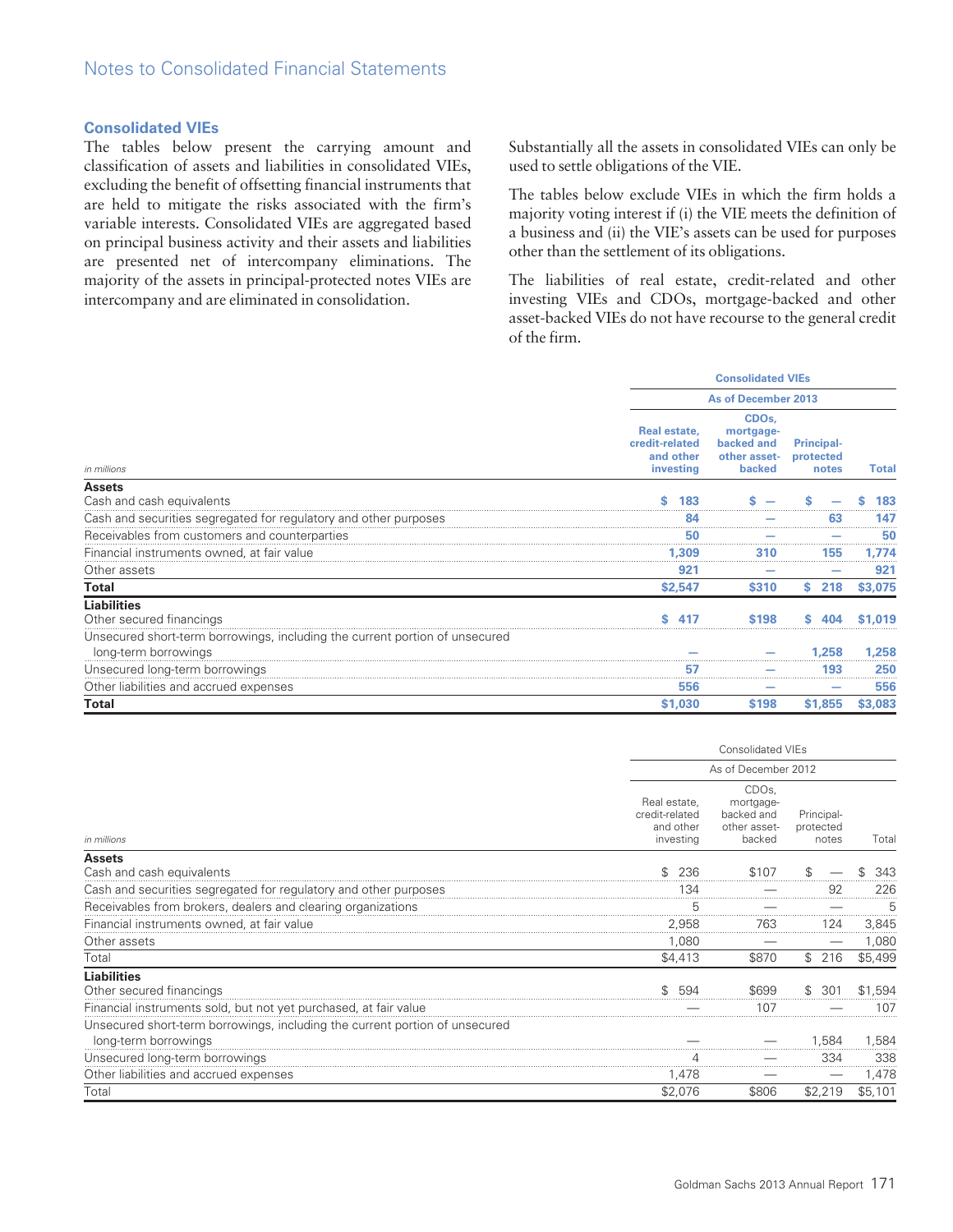## **Note 12. Other Assets**

Other assets are generally less liquid, non-financial assets. The table below presents other assets by type.

|                                                        | As of December |          |  |
|--------------------------------------------------------|----------------|----------|--|
| in millions                                            | 2013           | 2012     |  |
| Property, leasehold improvements and equipment \$9,196 |                | \$8,217  |  |
| Goodwill and identifiable intangible assets            | 4.376          | 5,099    |  |
| Income tax-related assets 1                            | 5.241          | 5,620    |  |
| Equity-method investments <sup>2</sup>                 | 417            | 453      |  |
| Miscellaneous receivables and other                    | 3.279          | 20.234   |  |
| Total                                                  | \$22,509       | \$39.623 |  |

1. See Note 24 for further information about income taxes.

2. Excludes investments accounted for at fair value under the fair value option where the firm would otherwise apply the equity method of accounting of \$6.07 billion and \$5.54 billion as of December 2013 and December 2012, respectively, which are included in "Financial instruments owned, at fair value." The firm has generally elected the fair value option for such investments acquired after the fair value option became available.

## **Assets Held for Sale**

In the fourth quarter of 2012, the firm classified its Americas reinsurance business within its Institutional Client Services segment as held for sale. As of December 2012, assets related to this business were \$16.92 billion. In the table above, \$16.77 billion of such assets were included in "Miscellaneous receivables and other" (primarily available-for-sale securities and separate account assets) and \$149 million were included in "Goodwill and identifiable intangible assets." Liabilities related to this business of \$14.62 billion as of December 2012 were included in "Other liabilities and accrued expenses."

The firm completed the sale of a majority stake in its Americas reinsurance business in April 2013. See Note 3 for further information.

### **Property, Leasehold Improvements and Equipment**

Property, leasehold improvements and equipment in the table above is presented net of accumulated depreciation and amortization of \$9.04 billion and \$9.05 billion as of December 2013 and December 2012, respectively. Property, leasehold improvements and equipment included \$6.02 billion and \$6.20 billion as of December 2013 and December 2012, respectively, related to property, leasehold improvements and equipment that the firm uses in connection with its operations. The remainder is held by investment entities, including VIEs, consolidated by the firm.

Substantially all property and equipment are depreciated on a straight-line basis over the useful life of the asset. Leasehold improvements are amortized on a straight-line basis over the useful life of the improvement or the term of the lease, whichever is shorter. Certain costs of software developed or obtained for internal use are capitalized and amortized on a straight-line basis over the useful life of the software.

## **Impairments**

The firm tests property, leasehold improvements and equipment, identifiable intangible assets and other assets for impairment whenever events or changes in circumstances suggest that an asset's or asset group's carrying value may not be fully recoverable. To the extent the carrying value of an asset exceeds the projected undiscounted cash flows expected to result from the use and eventual disposal of the asset or asset group, the firm determines the asset is impaired and records an impairment loss equal to the difference between the estimated fair value and the carrying value of the asset or asset group. In addition, the firm will recognize an impairment loss prior to the sale of an asset if the carrying value of the asset exceeds its estimated fair value.

Primarily as a result of a decline in the market conditions in which certain of the firm's consolidated investments operate, during 2013 and 2012, the firm determined certain assets were impaired and recorded impairment losses of \$216 million (\$160 million related to property, leasehold improvements and equipment and \$56 million related to identifiable intangible assets) for 2013 and \$404 million (\$253 million related to property, leasehold improvements and equipment and \$151 million related to identifiable intangible and other assets) for 2012.

These impairment losses, substantially all of which were included in "Depreciation and amortization" within the firm's Investing & Lending segment, represented the excess of the carrying values of these assets over their estimated fair values, which are primarily level 3 measurements, using a combination of discounted cash flow analyses and relative value analyses, including the estimated cash flows expected to result from the use and eventual disposition of these assets.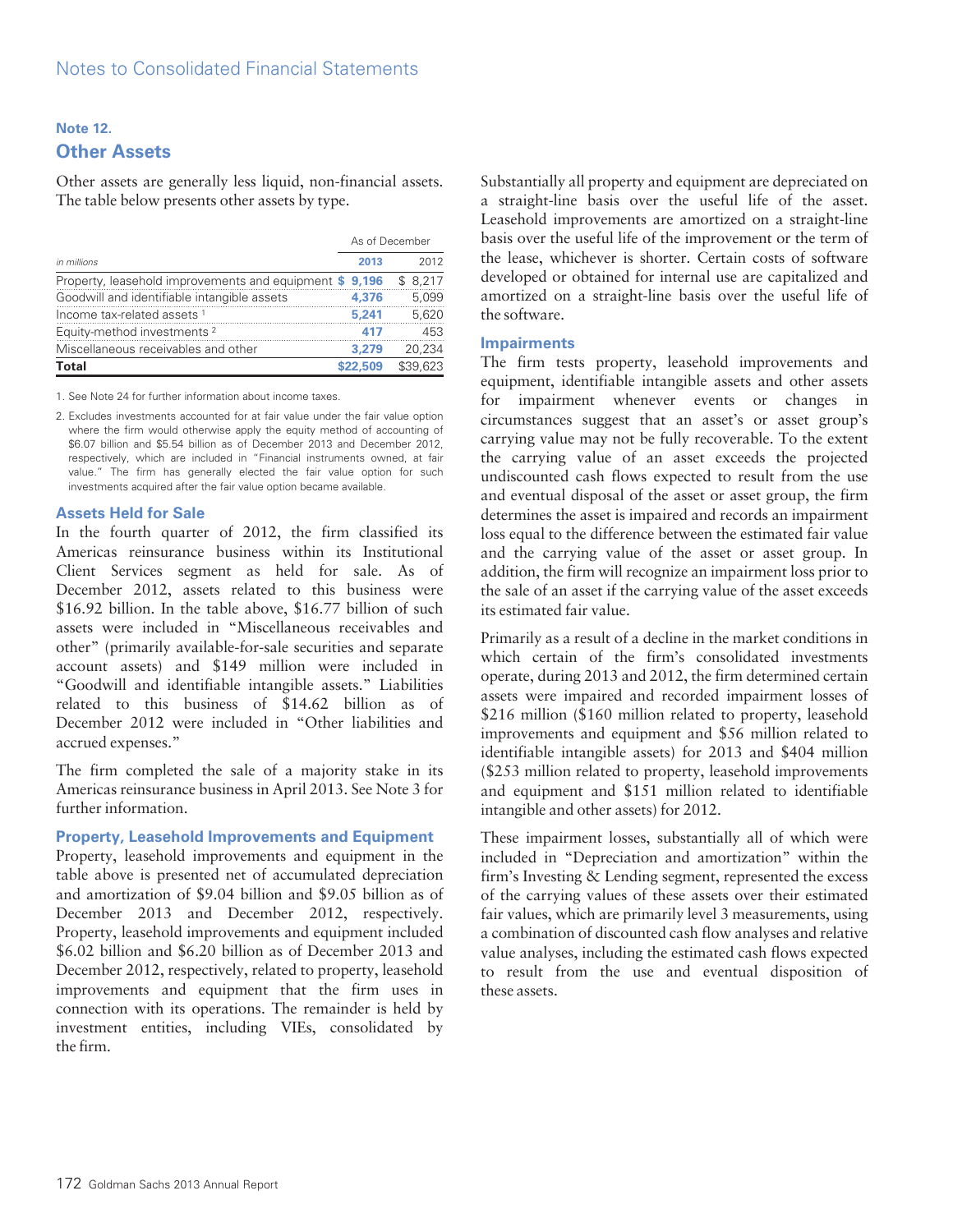#### **Note 13.**

# **Goodwill and Identifiable Intangible Assets**

The tables below present the carrying values of goodwill and identifiable intangible assets, which are included in "Other assets."

|                                  |         | Goodwill       |  |  |  |  |
|----------------------------------|---------|----------------|--|--|--|--|
|                                  |         | As of December |  |  |  |  |
| in millions                      | 2013    | 2012           |  |  |  |  |
| Investment Banking:              |         |                |  |  |  |  |
| <b>Financial Advisory</b>        | 98      | S<br>98        |  |  |  |  |
| Underwriting                     | 183     | 183            |  |  |  |  |
| Institutional Client Services:   |         |                |  |  |  |  |
| Fixed Income, Currency and       |         |                |  |  |  |  |
| Commodities Client Execution     | 269     | 269            |  |  |  |  |
| <b>Equities Client Execution</b> | 2,404   | 2,402          |  |  |  |  |
| Securities Services              | 105     | 105            |  |  |  |  |
| Investing & Lending              | 60      | 59             |  |  |  |  |
| Investment Management            | 586     | 586            |  |  |  |  |
| Total                            | \$3,705 | \$3,702        |  |  |  |  |

|                                        | Identifiable<br>Intangible Assets |                |  |  |
|----------------------------------------|-----------------------------------|----------------|--|--|
|                                        |                                   | As of December |  |  |
| in millions                            | 2013                              | 2012           |  |  |
| Investment Banking:                    |                                   |                |  |  |
| <b>Financial Advisory</b>              | S                                 |                |  |  |
| Institutional Client Services:         |                                   |                |  |  |
| Fixed Income, Currency and             |                                   |                |  |  |
| Commodities Client Execution 1         | 35                                | 421            |  |  |
| Equities Client Execution <sup>2</sup> | 348                               | 565            |  |  |
| Investing & Lending                    | 180                               | 281            |  |  |
| Investment Management                  | 108                               | 129            |  |  |
| <b>Total</b>                           |                                   | \$1.397        |  |  |

1. The decrease from December 2012 to December 2013 is related to the sale of the firm's television broadcast royalties in the first quarter of 2013.

2. The decrease from December 2012 to December 2013 is primarily related to the sale of a majority stake in the firm's Americas reinsurance business in April 2013. See Note 3 for further information about this sale.

#### **Goodwill**

Goodwill is the cost of acquired companies in excess of the fair value of net assets, including identifiable intangible assets, at the acquisition date.

Goodwill is assessed annually in the fourth quarter for impairment or more frequently if events occur or circumstances change that indicate impairment may exist. First, qualitative factors are assessed to determine whether it is more likely than not that the fair value of a reporting unit is less than its carrying amount. If results of the qualitative assessment are not conclusive, a quantitative test would be performed.

The quantitative goodwill impairment test consists of two steps.

- The first step compares the estimated fair value of each reporting unit with its estimated net book value (including goodwill and identifiable intangible assets). If the reporting unit's fair value exceeds its estimated net book value, goodwill is not impaired.
- If the estimated fair value of a reporting unit is less than its estimated net book value, the second step of the goodwill impairment test is performed to measure the amount of impairment loss, if any. An impairment loss is equal to the excess of the carrying amount of goodwill over its fair value.

The firm performed a quantitative goodwill impairment test during the fourth quarter of 2012 (2012 quantitative goodwill test) and determined that goodwill was not impaired.

When performing the quantitative test in 2012, the firm estimated the fair value of each reporting unit and compared it to the respective reporting unit's net book value (estimated carrying value). The reporting units were valued using relative value and residual income valuation techniques because the firm believes market participants would use these techniques to value the firm's reporting units. The net book value of each reporting unit reflected an allocation of total shareholders' equity and represented the estimated amount of shareholders' equity required to support the activities of the reporting unit under guidelines issued by the Basel Committee on Banking Supervision (Basel Committee) in December 2010. In performing its 2012 quantitative goodwill test, the firm determined that goodwill was not impaired, and the estimated fair value of the firm's reporting units, in which substantially all of the firm's goodwill is held, significantly exceeded their estimated carrying values.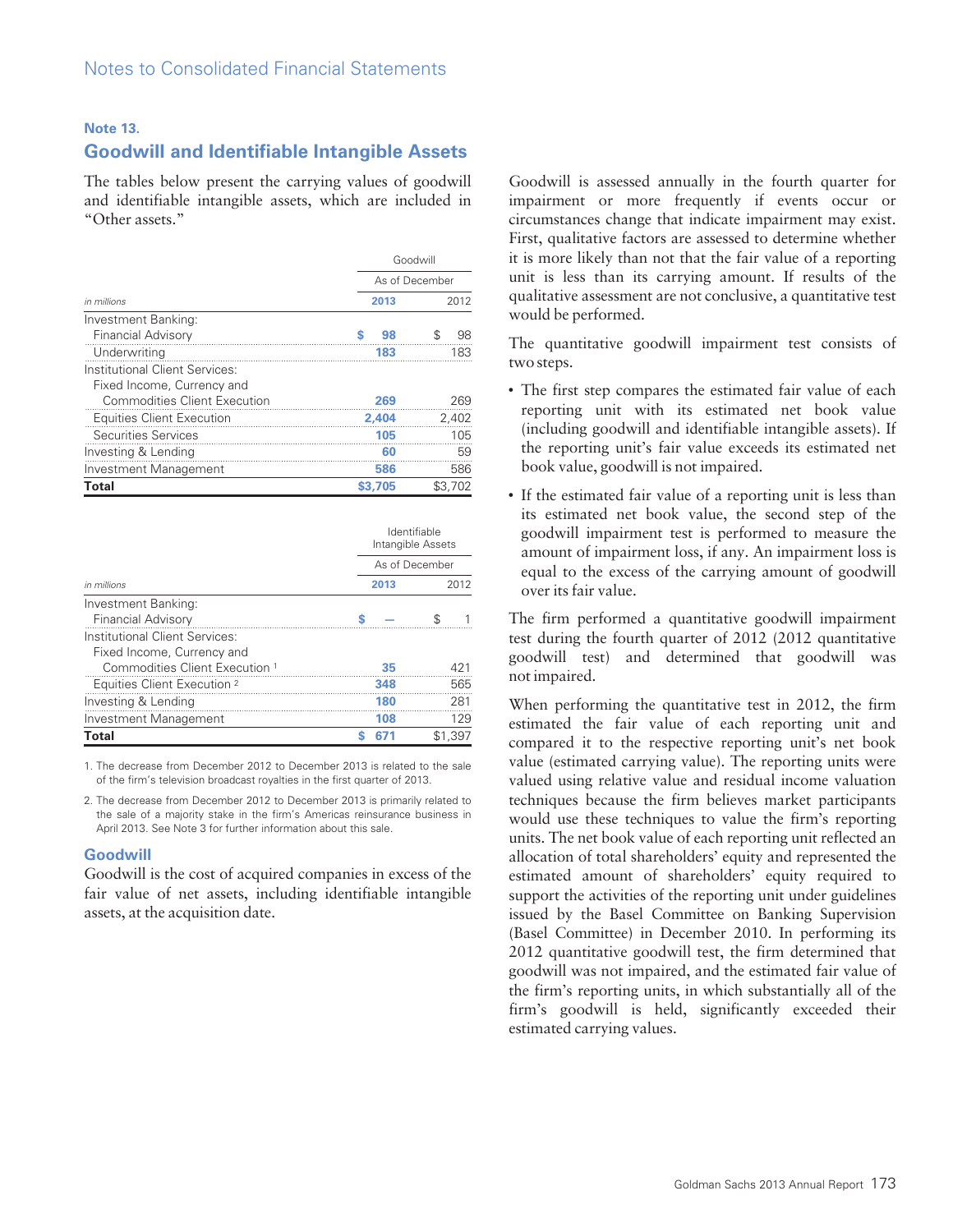During the fourth quarter of 2013, the firm assessed goodwill for impairment. Multiple factors were assessed with respect to each of the firm's reporting units to determine whether it was more likely than not that the fair value of any of the reporting units was less than its carrying amount. The qualitative assessment considered changes since the 2012 quantitative goodwill test.

In accordance with ASC 350, the firm considered the following factors in the 2013 qualitative assessment performed in the fourth quarter when evaluating whether it was more likely than not that the fair value of a reporting unit was less than its carrying amount:

- **Macroeconomic** conditions. Since the 2012 quantitative goodwill test was performed, the firm's general operating environment improved as credit spreads tightened, global equity prices increased significantly, levels of volatility were generally lower and industry-wide equity underwriting activity improved.
- ‰ **Industry and market considerations.** Since the 2012 quantitative goodwill test was performed, industry-wide metrics have trended positively and many industry participants, including the firm, experienced increases in stock price, price-to-book multiples and price-to-earnings multiples. In addition, clarity was obtained on a number of regulations. It is early in the process of determining the impact of these regulations, the rules are highly complex and their full impact will not be known until market practices are fully developed. However, the firm does not expect compliance to have a significant negative impact on reporting unit results.
- ‰ **Cost factors.** Although certain expenses increased, there were no significant negative changes to the firm's overall cost structure since the 2012 quantitative goodwill test was performed.
- ‰ **Overall financial performance.** During 2013, the firm's net earnings, pre-tax margin, diluted earnings per share, return on average common shareholders' equity and book value per common share increased as compared with 2012.
- ‰ **Entity-specific events.** There were no entity-specific events since the 2012 quantitative goodwill test was performed that would have had a significant negative impact on the valuation of the firm's reporting units.
- ‰ **Events affecting reporting units.** There were no events since the 2012 quantitative goodwill test was performed that would have had a significant negative impact on the valuation of the firm's reporting units.
- ‰ **Sustained changes in stock price.** Since the 2012 quantitative goodwill test was performed, the firm's stock price has increased significantly. In addition, the stock price exceeded book value per common share throughout most of 2013.

The firm also considered other factors in its qualitative assessment, including changes in the book value of reporting units, the estimated excess of the fair values as compared with the carrying values for the reporting units in the 2012 quantitative goodwill test, projected earnings and the cost of equity. The firm considered all of the above factors in the aggregate as part of its qualitative assessment.

As a result of the 2013 qualitative assessment, the firm determined that it was more likely than not that the fair value of each of the reporting units exceeded its respective carrying amount. Therefore, the firm determined that goodwill was not impaired and that a quantitative goodwill impairment test was not required.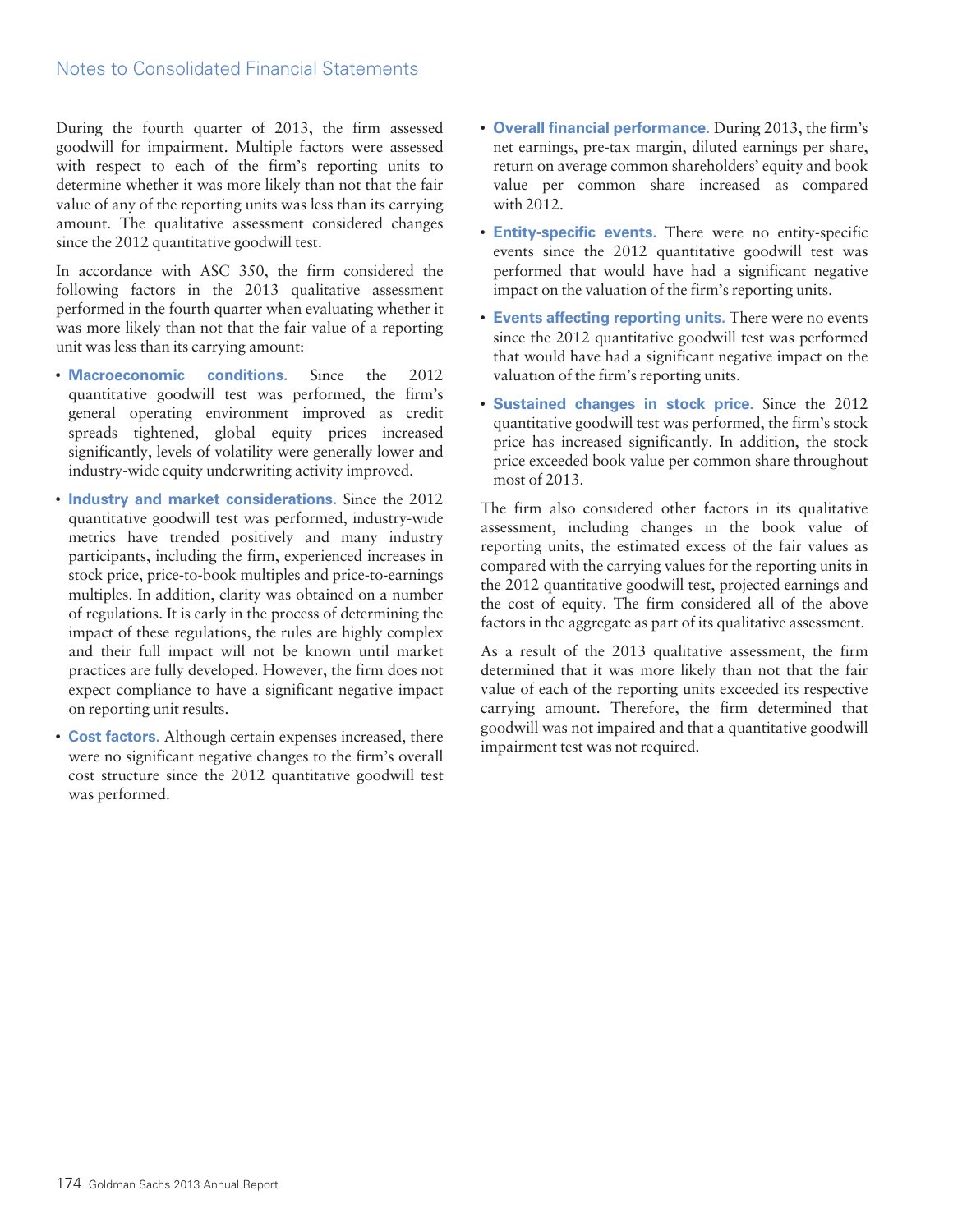#### **Identifiable Intangible Assets**

The table below presents the gross carrying amount, accumulated amortization and net carrying amount of identifiable intangible assets and their weighted average remaining lives.

|                                 |         | As of December                                        |          |
|---------------------------------|---------|-------------------------------------------------------|----------|
|                                 | 2013    | <b>Weighted Average</b><br>Remaining Lives<br>(years) | 2012     |
| Gross carrying amount           | \$1,102 |                                                       | \$1,099  |
| Accumulated amortization        | (706)   |                                                       | (643)    |
| Net carrying amount             | 396     |                                                       | 456      |
| Gross carrying amount           | 510     |                                                       | 513      |
| Accumulated amortization        | (341)   |                                                       | (226)    |
| Net carrying amount             | 169     |                                                       | 287      |
| Gross carrying amount           |         |                                                       | 560      |
| Accumulated amortization        |         |                                                       | (186)    |
| Net carrying amount             |         | $N/\Delta$ 2                                          | 374      |
| Gross carrying amount           |         |                                                       | 380      |
| Accumulated amortization        |         |                                                       | (231)    |
| Net carrying amount             |         | $N/A$ 3                                               | 149      |
| Gross carrying amount           | 906     |                                                       | 950      |
| Accumulated amortization        | (800)   |                                                       | (819)    |
| Net carrying amount             | 106     | 11                                                    | 131      |
| <b>Gross carrying amount</b>    | 2.518   |                                                       | 3,502    |
| <b>Accumulated amortization</b> | (1,847) |                                                       | (2, 105) |
| Net carrying amount             | 671     | 8                                                     | \$1,397  |
|                                 |         |                                                       |          |

1. Primarily includes commodities-related customer contracts and relationships, permits and access rights.

2. These assets were sold in the first quarter of 2013 and total proceeds received approximated carrying value.

3. These assets were related to the firm's Americas reinsurance business, in which a majority stake was sold in April 2013. See Note 3 for further information about this sale.

4. Primarily includes the firm's exchange-traded fund lead market maker rights.

Substantially all of the firm's identifiable intangible assets are considered to have finite lives and are amortized over their estimated lives or based on economic usage for certain commodities-related intangibles. Substantially all of the amortization expense for identifiable intangible assets is included in "Depreciation and amortization."

The tables below present amortization expense for identifiable intangible assets for 2013, 2012 and 2011, and the estimated future amortization expense through 2018 for identifiable intangible assets as of December 2013.

|                      |       | Year Ended December |           |
|----------------------|-------|---------------------|-----------|
| in millions          | 2013  |                     | 2012 2011 |
| Amortization expense | \$205 | \$338 \$389         |           |

| in millions                                           | As of<br>December 2013 |
|-------------------------------------------------------|------------------------|
| <b>Estimated future amortization expense:</b><br>2014 |                        |
| 2015                                                  | 95                     |
| 2016                                                  |                        |
| 2017                                                  |                        |
| 2018                                                  |                        |

See Note 12 for information about impairment testing and impairments of the firm's identifiable intangible assets.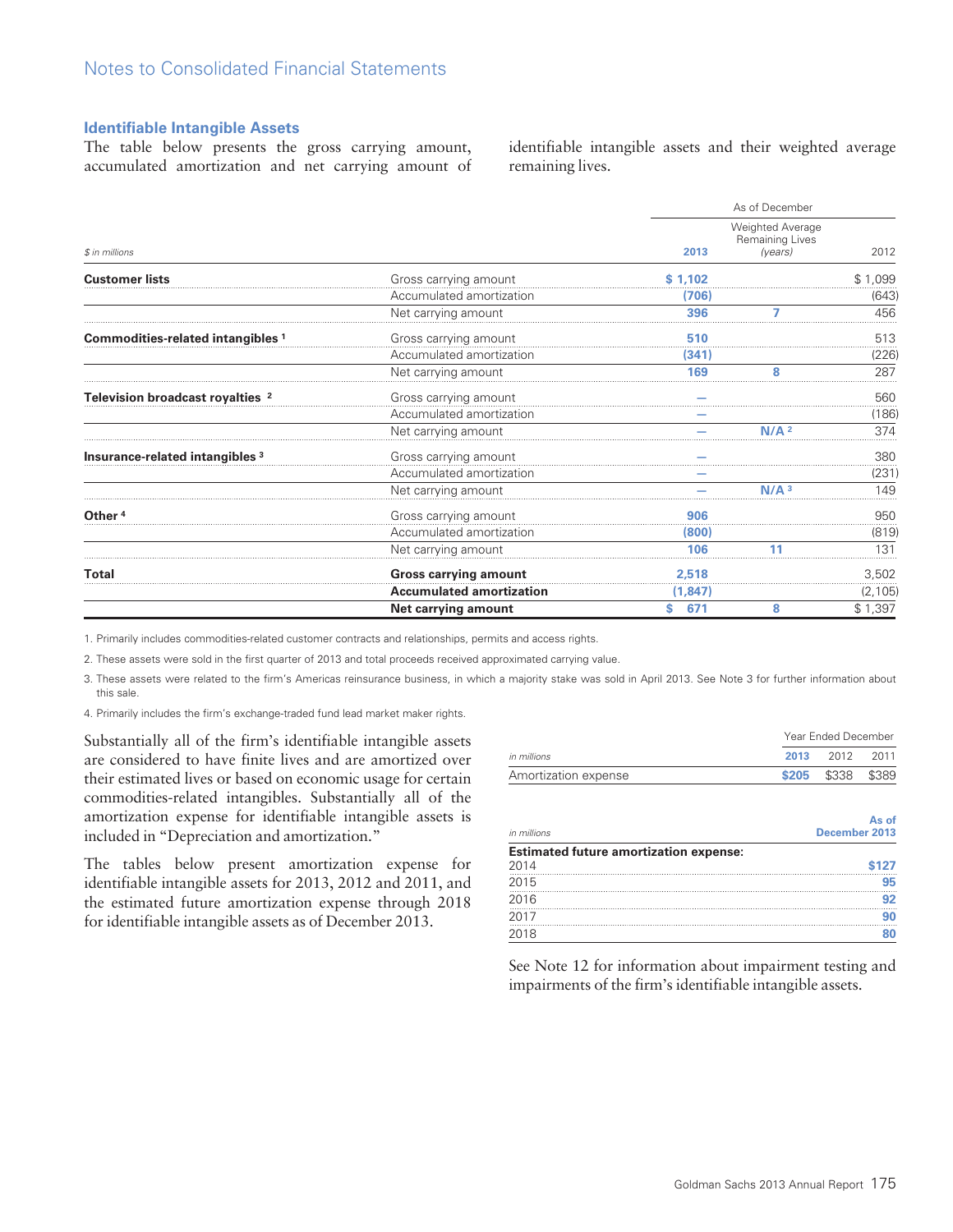### **Note 14. Deposits**

The table below presents deposits held in U.S. and non-U.S. offices, substantially all of which were interest-bearing. Substantially all U.S. deposits were held at Goldman Sachs Bank USA (GS Bank USA) as of December 2013 and December 2012. Substantially all non-U.S. deposits were held at Goldman Sachs International Bank (GSIB) as of December 2013 and held at Goldman Sachs Bank (Europe) plc (GS Bank Europe) and GSIB as of December 2012. On January 18, 2013, GS Bank Europe surrendered its banking license to the Central Bank of Ireland after transferring its deposits to GSIB and subsequently changed its name to Goldman Sachs Ireland Finance plc.

|                  | As of December            |       |
|------------------|---------------------------|-------|
| in millions      | 2013                      | 2012  |
| U.S. offices     | \$61,016 \$62,377         |       |
| Non-U.S. offices | 9.791                     | 7 747 |
| <b>Total</b>     | \$70.807 $1$ \$70.124 $1$ |       |

The table below presents maturities of time deposits held in U.S. and non-U.S. offices.

| in millions       |            | As of December 2013 |              |  |  |
|-------------------|------------|---------------------|--------------|--|--|
|                   | U.S.       | Non-U.S.            | <b>Total</b> |  |  |
| 2014              | 4.047      | \$5,080             | 9.127        |  |  |
| 2015              | 4.269      |                     | 4.269        |  |  |
| 2016              | 2.285      |                     | 2.285        |  |  |
| 2017              | 2,796      |                     | 2,796        |  |  |
| 2018              | 1,830      |                     | 1.830        |  |  |
| 2019 - thereafter | 4,481      |                     | 4.481        |  |  |
| <b>Total</b>      | \$19,708 2 | \$5,080<br>3        | \$24,7881    |  |  |

1. Includes \$7.26 billion and \$5.10 billion as of December 2013 and December 2012, respectively, of time deposits accounted for at fair value under the fair value option. See Note 8 for further information about deposits accounted for at fair value.

2. Includes \$42 million greater than \$100,000, of which \$31 million matures within three months, \$4 million matures within three to six months, \$4 million matures within six to twelve months, and \$3 million matures after twelve months.

3. Substantially all were greater than \$100,000.

As of December 2013 and December 2012, savings and demand deposits, which represent deposits with no stated maturity, were \$46.02 billion and \$46.51 billion, respectively, which were recorded based on the amount of cash received plus accrued interest, which approximates fair value. In addition, the firm designates certain derivatives as fair value hedges on substantially all of its time deposits for which it has not elected the fair value option. Accordingly, \$17.53 billion and \$18.52 billion as of December 2013 and December 2012, respectively, of time deposits were effectively converted from fixed-rate obligations to floating-rate obligations and were recorded at amounts that generally approximate fair value. While these savings and demand deposits and time deposits are carried at amounts that approximate fair value, they are not accounted for at fair value under the fair value option or at fair value in accordance with other U.S. GAAP and therefore are not included in the firm's fair value hierarchy in Notes 6, 7 and 8. Had these deposits been included in the firm's fair value hierarchy, they would have been classified in level 2.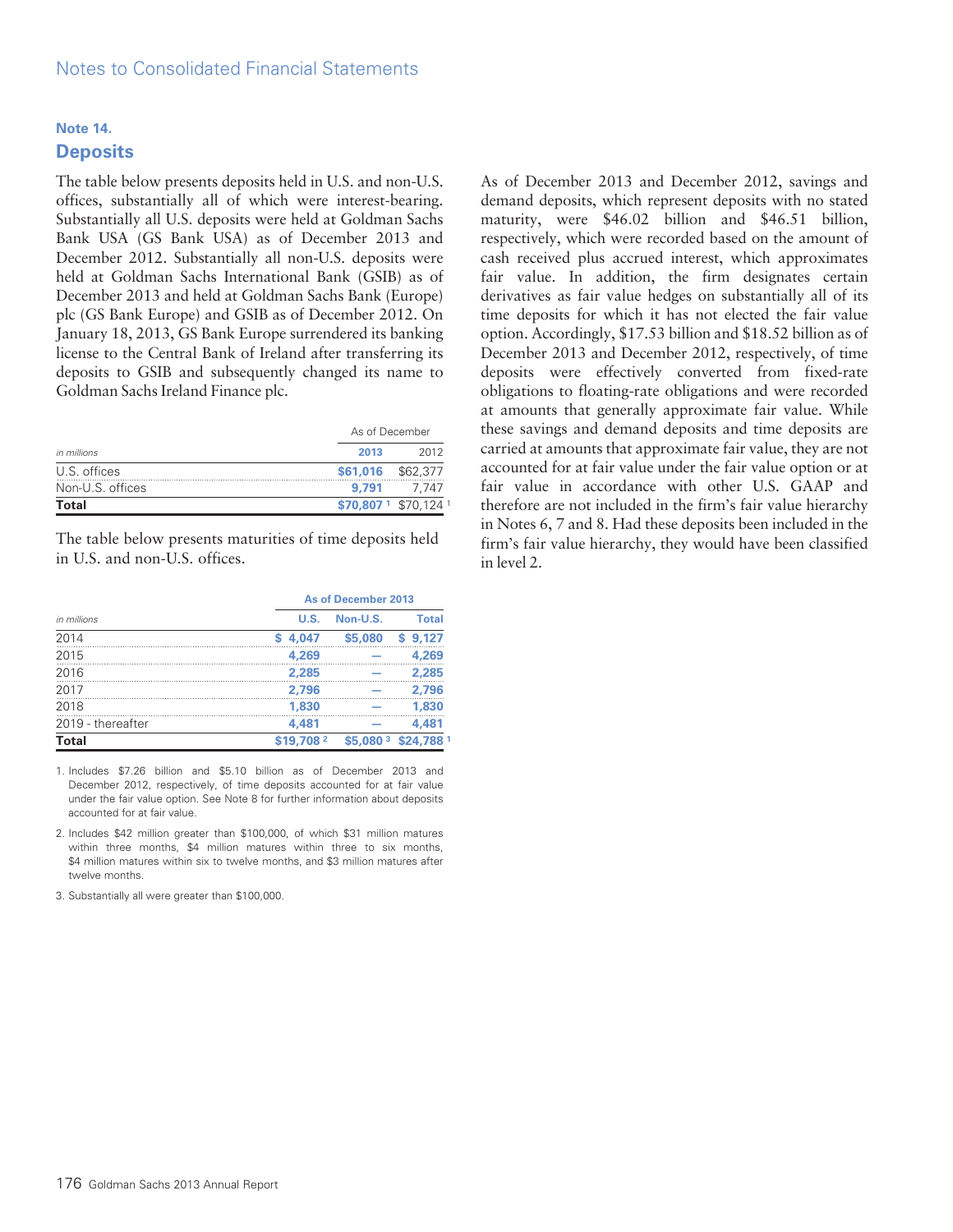## **Note 15. Short-Term Borrowings**

Short-term borrowings were comprised of the following:

|                                       |          | As of December |
|---------------------------------------|----------|----------------|
| in millions                           | 2013     | 2012           |
| Other secured financings (short-term) | \$17,290 | \$23,045       |
| Unsecured short-term borrowings       | 44.692   | 44,304         |
| Total                                 | \$61,982 | \$67,349       |

See Note 9 for further information about other secured financings.

Unsecured short-term borrowings include the portion of unsecured long-term borrowings maturing within one year of the financial statement date and unsecured long-term borrowings that are redeemable within one year of the financial statement date at the option of the holder.

The firm accounts for promissory notes, commercial paper and certain hybrid financial instruments at fair value under the fair value option. See Note 8 for further information about unsecured short-term borrowings that are accounted for at fair value. The carrying value of unsecured short-term borrowings that are not recorded at fair value generally approximates fair value due to the short-term nature of the obligations. While these unsecured short-term borrowings are carried at amounts that approximate fair value, they are not accounted for at fair value under the fair value option or at fair value in accordance with other U.S. GAAP and therefore are not included in the firm's fair value hierarchy in Notes 6, 7 and 8. Had these borrowings been included in the firm's fair value hierarchy, substantially all would have been classified in level 2 as of December 2013 and December 2012.

The table below presents unsecured short-term borrowings.

|                                                                   | As of December |          |  |
|-------------------------------------------------------------------|----------------|----------|--|
| \$ in millions                                                    | 2013           | 2012     |  |
| Current portion of unsecured<br>long-term borrowings <sup>1</sup> | \$25,312       | \$25,344 |  |
| Hybrid financial instruments                                      | 13,391         | 12,295   |  |
| Promissory notes                                                  | 292            | 260      |  |
| Commercial paper                                                  | 1.011          | 884      |  |
| Other short-term borrowings                                       | 4.686          | 5,521    |  |
| <b>Total</b>                                                      | \$44,692       | \$44,304 |  |
| Weighted average interest rate <sup>2</sup>                       | 1.65%          | 1.57%    |  |

1. Includes \$24.20 billion and \$24.65 billion as of December 2013 and December 2012, respectively, issued by Group Inc.

2. The weighted average interest rates for these borrowings include the effect of hedging activities and exclude financial instruments accounted for at fair value under the fair value option. See Note 7 for further information about hedging activities.

## **Note 16. Long-Term Borrowings**

Long-term borrowings were comprised of the following:

|                                      | As of December |           |
|--------------------------------------|----------------|-----------|
| in millions                          | 2013           | 2012      |
| Other secured financings (long-term) | 7.524          | 8.965     |
| Unsecured long-term borrowings       | 160.965        | 167,305   |
| Total                                | \$168,489      | \$176,270 |

See Note 9 for further information about other secured financings. The table below presents unsecured long-term borrowings extending through 2061 and consisting principally of senior borrowings.

|                                        |                       | As of December 2013       |           |  |  |
|----------------------------------------|-----------------------|---------------------------|-----------|--|--|
| in millions                            | U.S.<br><b>Dollar</b> | Non-U.S.<br><b>Dollar</b> | Total     |  |  |
| Fixed-rate obligations <sup>1</sup>    |                       |                           |           |  |  |
| Group Inc.                             | 83,537<br>S           | \$34,362                  | \$117,899 |  |  |
| <b>Subsidiaries</b>                    | 1.978                 | 989                       | 2.967     |  |  |
| Floating-rate obligations <sup>2</sup> |                       |                           |           |  |  |
| Group Inc.                             | 19,446                | 16,168                    | 35,614    |  |  |
| Subsidiaries                           | 3.144                 | 1.341                     | 4,485     |  |  |
| Total                                  | \$108,105             | \$52,860                  | \$160,965 |  |  |

|                                        |                | As of December 2012 |           |  |
|----------------------------------------|----------------|---------------------|-----------|--|
| in millions                            | U.S.<br>Dollar | Non-U.S.<br>Dollar  | Total     |  |
| Fixed-rate obligations <sup>1</sup>    |                |                     |           |  |
| Group Inc.                             | 86,170<br>\$   | \$36,207            | \$122,377 |  |
| Subsidiaries                           | 2,391          | 662                 | 3,053     |  |
| Floating-rate obligations <sup>2</sup> |                |                     |           |  |
| Group Inc.                             | 17,075         | 19,227              | 36,302    |  |
| Subsidiaries                           | 3.719          | 1,854               | 5,573     |  |
| Total                                  | \$109.355      | \$57,950            | \$167,305 |  |

1. Interest rates on U.S. dollar-denominated debt ranged from 1.35% to 10.04% (with a weighted average rate of 5.19%) and 0.20% to 10.04% (with a weighted average rate of 5.48%) as of December 2013 and December 2012, respectively. Interest rates on non-U.S. dollar-denominated debt ranged from 0.33% to 13.00% (with a weighted average rate of 4.29%) and 0.10% to 14.85% (with a weighted average rate of 4.66%) as of December 2013 and December 2012, respectively.

2. Floating interest rates generally are based on LIBOR or OIS. Equity-linked and indexed instruments are included in floating-rate obligations.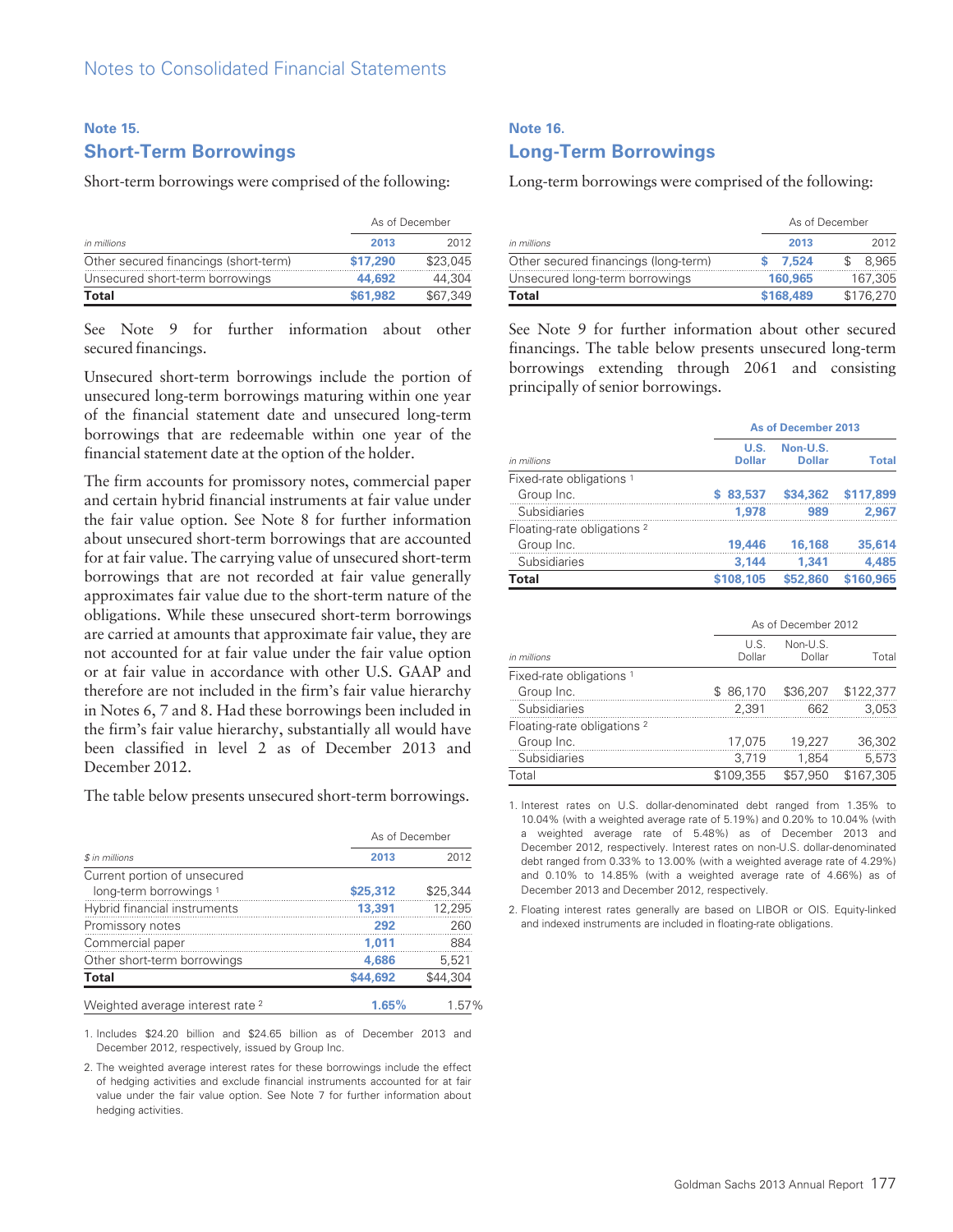The table below presents unsecured long-term borrowings by maturity date and reflects the following:

- unsecured long-term borrowings maturing within one year of the financial statement date and unsecured longterm borrowings that are redeemable within one year of the financial statement date at the option of the holders are excluded from the table as they are included as unsecured short-term borrowings;
- unsecured long-term borrowings that are repayable prior to maturity at the option of the firm are reflected at their contractual maturity dates; and
- unsecured long-term borrowings that are redeemable prior to maturity at the option of the holders are reflected at the dates such options become exercisable.

|                    | As of December 2013 |                     |              |  |
|--------------------|---------------------|---------------------|--------------|--|
| in millions        | Group Inc.          | <b>Subsidiaries</b> | <b>Total</b> |  |
| 2015               | \$23,170            | 682                 | \$23.852     |  |
| 2016               | 21,634              | 220                 | 21.854       |  |
| 2017               | 20.044              | 489                 | 20,533       |  |
| 2018               | 21,843              | 1.263               | 23,106       |  |
| 2019 - thereafter  | 66,822              | 4.798               | 71,620       |  |
| Total <sup>1</sup> | \$153,513           | \$7.452             | \$160,965    |  |

1. Includes \$7.48 billion of adjustments to the carrying value of certain unsecured long-term borrowings resulting from the application of hedge accounting by year of maturity as follows: \$301 million in 2015, \$775 million in 2016, \$999 million in 2017, \$970 million in 2018 and \$4.43 billion in 2019 and thereafter.

The firm designates certain derivatives as fair value hedges to effectively convert a substantial portion of its fixed-rate unsecured long-term borrowings which are not accounted for at fair value into floating-rate obligations. Accordingly, excluding the cumulative impact of changes in the firm's credit spreads, the carrying value of unsecured long-term borrowings approximated fair value as of December 2013 and December 2012. See Note 7 for further information about hedging activities. For unsecured long-term borrowings for which the firm did not elect the fair value option, the cumulative impact due to changes in the firm's own credit spreads would be an increase of approximately 3% and 1% in the carrying value of total unsecured longterm borrowings as of December 2013 and December 2012, respectively. As these borrowings are not accounted for at fair value under the fair value option or at fair value in accordance with other U.S. GAAP, their fair value is not included in the firm's fair value hierarchy in Notes 6, 7 and 8. Had these borrowings been included in the firm's fair value hierarchy, substantially all would have been classified in level 2 as of December 2013 and December 2012.

The table below presents unsecured long-term borrowings, after giving effect to hedging activities that converted a substantial portion of fixed-rate obligations to floatingrate obligations.

|                                            | As of December 2013 |                     |              |  |
|--------------------------------------------|---------------------|---------------------|--------------|--|
| Group Inc.<br>in millions                  |                     | <b>Subsidiaries</b> | <b>Total</b> |  |
| Fixed-rate obligations<br>At fair value    | S                   | 471                 | S<br>471     |  |
| At amortized cost 1                        | 31.741              | 1.959               | 33,700       |  |
| Floating-rate obligations<br>At fair value | 8.671               | 2.549               | 11,220       |  |
| At amortized cost 1                        | 113,101             | 2,473               | 115,574      |  |
| Total                                      | \$153,513           | \$7.452             | \$160,965    |  |

|                                            | As of December 2012 |            |              |         |     |           |
|--------------------------------------------|---------------------|------------|--------------|---------|-----|-----------|
| in millions                                |                     | Group Inc. | Subsidiaries |         |     | Total     |
| Fixed-rate obligations<br>At fair value    | \$                  | 28         | £.           | 94      | \$. | 122       |
| At amortized cost 1                        |                     | 22,500     |              | 2.047   |     | 24.547    |
| Floating-rate obligations<br>At fair value |                     | 8,166      |              | 4,305   |     | 12,471    |
| At amortized cost 1                        |                     | 127,985    |              | 2,180   |     | 130,165   |
| Total                                      |                     | \$158.679  |              | \$8,626 |     | \$167,305 |

1. The weighted average interest rates on the aggregate amounts were 2.73% (5.23% related to fixed-rate obligations and 2.04% related to floating-rate obligations) and 2.47% (5.26% related to fixed-rate obligations and 1.98% related to floating-rate obligations) as of December 2013 and December 2012, respectively. These rates exclude financial instruments accounted for at fair value under the fair value option.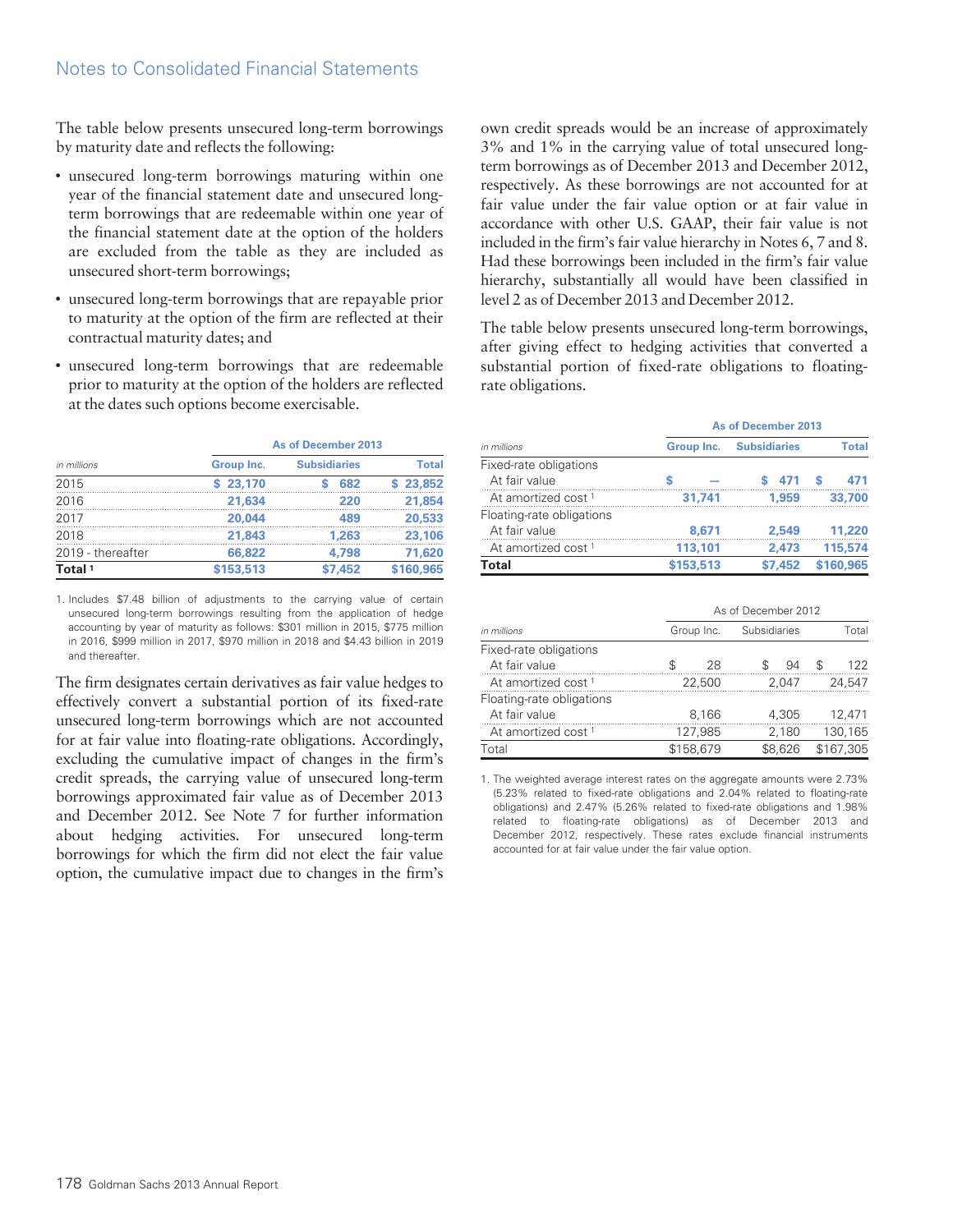#### **Subordinated Borrowings**

Unsecured long-term borrowings include subordinated debt and junior subordinated debt. Junior subordinated debt is junior in right of payment to other subordinated borrowings, which are junior to senior borrowings. As of both December 2013 and December 2012, subordinated debt had maturities ranging from 2015 to 2038. The table below presents subordinated borrowings.

|                                      | As of December 2013  |                                  |                   |  |
|--------------------------------------|----------------------|----------------------------------|-------------------|--|
| \$ in millions                       | Par<br><b>Amount</b> | <b>Carrying</b><br><b>Amount</b> | Rate <sup>1</sup> |  |
| Subordinated debt <sup>2</sup>       | \$14,508             | \$16,982                         | 4.16%             |  |
| Junior subordinated debt             | 2.835                | 3.760                            | 4.79%             |  |
| <b>Total subordinated borrowings</b> | \$17,343             | \$20.742                         | 4.26%             |  |

|                                |               | As of December 2012 |                   |
|--------------------------------|---------------|---------------------|-------------------|
| \$ in millions                 | Par<br>Amount | Carrying<br>Amount  | Rate <sup>1</sup> |
| Subordinated debt <sup>2</sup> | \$14,409      | \$17,358            | 4.24%             |
| Junior subordinated debt       | 2.835         | 4.228               | 3.16%             |
| Total subordinated borrowings  | \$17,244      | \$21,586            | 4.06%             |

1. Weighted average interest rates after giving effect to fair value hedges used to convert these fixed-rate obligations into floating-rate obligations. See Note 7 for further information about hedging activities. See below for information about interest rates on junior subordinated debt.

2. Par amount and carrying amount of subordinated debt issued by Group Inc. was \$13.94 billion and \$16.41 billion, respectively, as of December 2013, and \$13.85 billion and \$16.80 billion, respectively, as of December 2012.

# **Junior Subordinated Debt**

**Junior Subordinated Debt Held by 2012 Trusts.** In 2012, the Vesey Street Investment Trust I and the Murray Street Investment Trust I (together, the 2012 Trusts) issued an aggregate of \$2.25 billion of senior guaranteed trust securities to third parties. The proceeds of that offering were used to fund purchases of \$1.75 billion of junior subordinated debt securities issued by Group Inc. that pay interest semi-annually at a fixed annual rate of 4.647% and mature on March 9, 2017, and \$500 million of junior subordinated debt securities issued by Group Inc. that pay interest semi-annually at a fixed annual rate of 4.404% and mature on September 1, 2016.

The 2012 Trusts purchased the junior subordinated debt from Goldman Sachs Capital II and Goldman Sachs Capital III (APEX Trusts). The APEX Trusts used the proceeds from such sales to purchase shares of Group Inc.'s Perpetual Non-Cumulative Preferred Stock, Series E (Series E Preferred Stock) and Perpetual Non-Cumulative Preferred Stock, Series F (Series F Preferred Stock). See Note 19 for more information about the Series E and Series F Preferred Stock.

The 2012 Trusts are required to pay distributions on their senior guaranteed trust securities in the same amounts and on the same dates that they are scheduled to receive interest on the junior subordinated debt they hold, and are required to redeem their respective senior guaranteed trust securities upon the maturity or earlier redemption of the junior subordinated debt they hold.

The firm has the right to defer payments on the junior subordinated debt, subject to limitations. During any such deferral period, the firm will not be permitted to, among other things, pay dividends on or make certain repurchases of its common or preferred stock. However, as Group Inc. fully and unconditionally guarantees the payment of the distribution and redemption amounts when due on a senior basis on the senior guaranteed trust securities issued by the 2012 Trusts, if the 2012 Trusts are unable to make scheduled distributions to the holders of the senior guaranteed trust securities, under the guarantee, Group Inc. would be obligated to make those payments. As such, the \$2.25 billion of junior subordinated debt held by the 2012 Trusts for the benefit of investors is not classified as junior subordinated debt.

The APEX Trusts and the 2012 Trusts are Delaware statutory trusts sponsored by the firm and wholly-owned finance subsidiaries of the firm for regulatory and legal purposes but are not consolidated for accounting purposes.

The firm has covenanted in favor of the holders of Group Inc.'s 6.345% Junior Subordinated Debentures due February 15, 2034, that, subject to certain exceptions, the firm will not redeem or purchase the capital securities issued by the APEX Trusts or shares of Group Inc.'s Series E or Series F Preferred Stock prior to specified dates in 2022 for a price that exceeds a maximum amount determined by reference to the net cash proceeds that the firm has received from the sale of qualifying securities.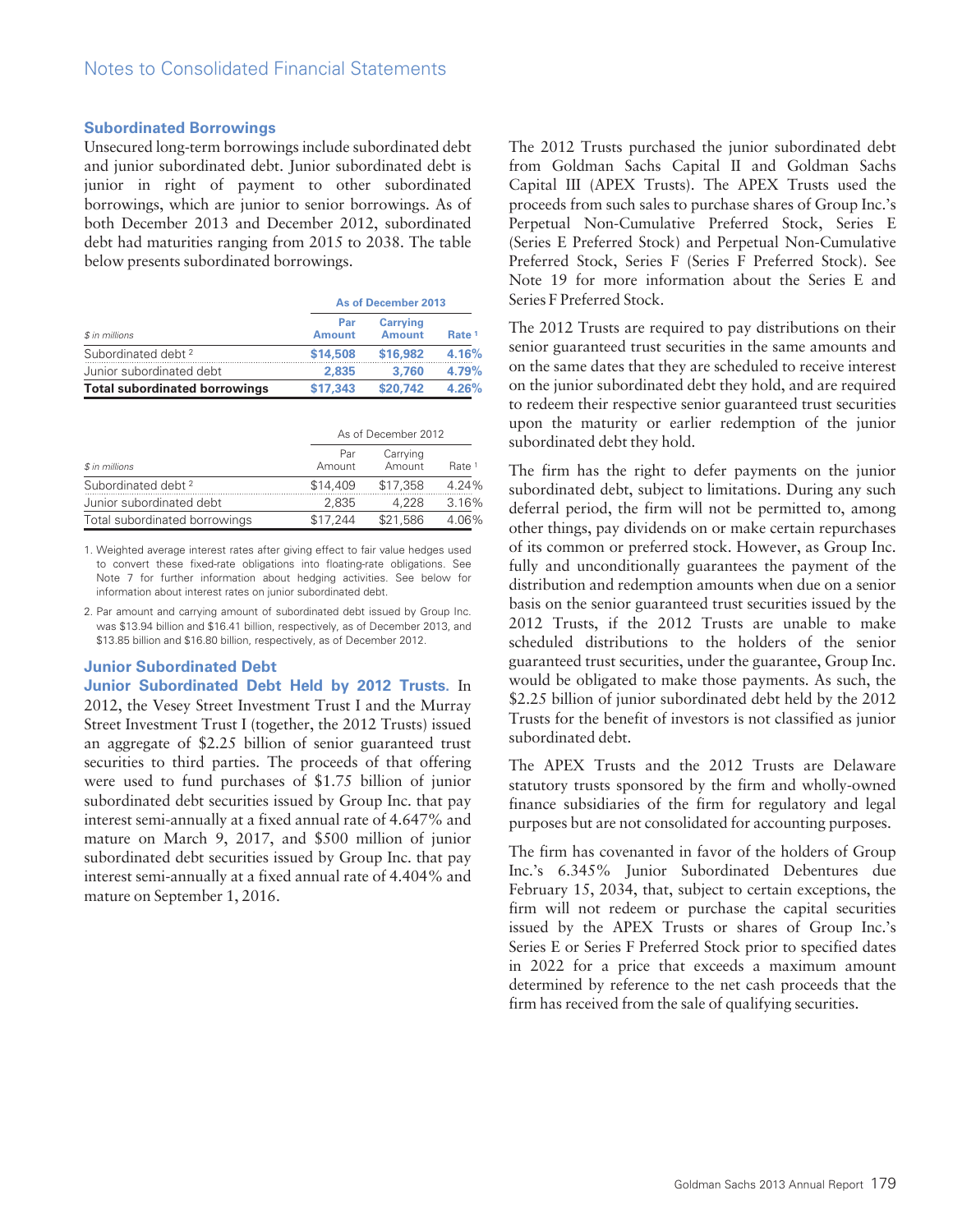### Notes to Consolidated Financial Statements

**Junior Subordinated Debt Issued in Connection with Trust Preferred Securities.** Group Inc. issued \$2.84 billion of junior subordinated debentures in 2004 to Goldman Sachs Capital I (Trust), a Delaware statutory trust. The Trust issued \$2.75 billion of guaranteed preferred beneficial interests to third parties and \$85 million of common beneficial interests to Group Inc. and used the proceeds from the issuances to purchase the junior subordinated debentures from Group Inc. The Trust is a wholly-owned finance subsidiary of the firm for regulatory and legal purposes but is not consolidated for accounting purposes.

The firm pays interest semi-annually on the debentures at an annual rate of 6.345% and the debentures mature on February 15, 2034. The coupon rate and the payment dates applicable to the beneficial interests are the same as the interest rate and payment dates for the debentures. The firm has the right, from time to time, to defer payment of interest on the debentures, and therefore cause payment on the Trust's preferred beneficial interests to be deferred, in each case up to ten consecutive semi-annual periods. During any such deferral period, the firm will not be permitted to, among other things, pay dividends on or make certain repurchases of its common stock. The Trust is not permitted to pay any distributions on the common beneficial interests held by Group Inc. unless all dividends payable on the preferred beneficial interests have been paid in full.

## **Note 17.**

## **Other Liabilities and Accrued Expenses**

The table below presents other liabilities and accrued expenses by type.

|                                          |          | As of December |
|------------------------------------------|----------|----------------|
| in millions                              | 2013     | 2012           |
| Compensation and benefits                | \$7,874  | \$8,292        |
| Insurance-related liabilities 1          |          | 10.274         |
| Noncontrolling interests <sup>2</sup>    | 326      | 508            |
| Income tax-related liabilities 3         | 1,974    | 2,724          |
| Employee interests in consolidated funds | 210      | 246            |
| Subordinated liabilities issued by       |          |                |
| consolidated VIEs                        | 477      | 1,360          |
| Accrued expenses and other               | 5.183    | 18,9914        |
| <b>Total</b>                             | \$16,044 | \$42,395       |

1. Represents liabilities for future benefits and unpaid claims carried at fair value under the fair value option related to the firm's European insurance business, in which a majority stake was sold in December 2013. See Note 3 for further information.

2. Primarily relates to consolidated investment funds.

3. See Note 24 for further information about income taxes.

<sup>4.</sup> Includes \$14.62 billion of liabilities classified as held for sale as of December 2012 related to the firm's Americas reinsurance business, in which a majority stake was sold in April 2013. See Note 12 for further information.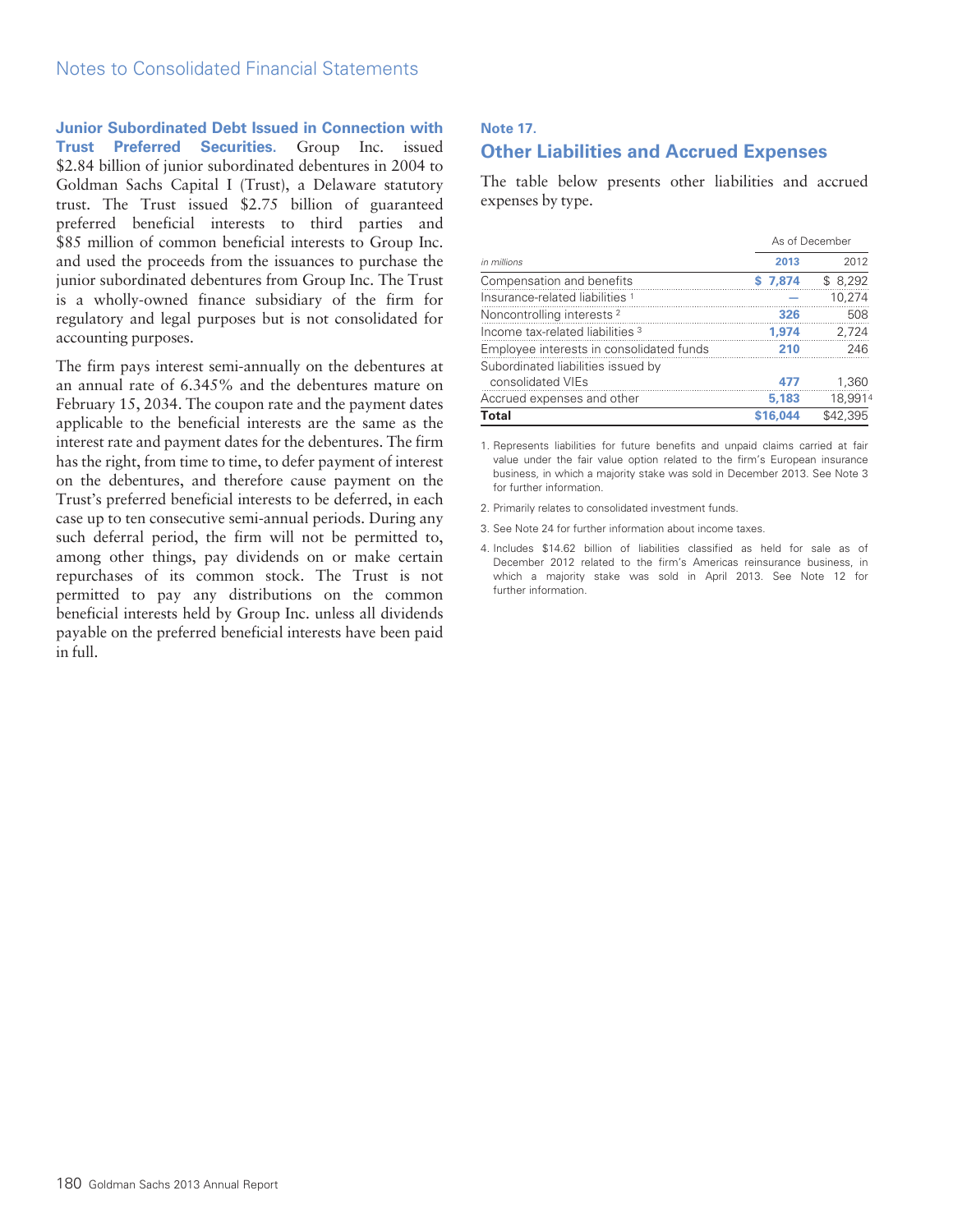#### **Note 18.**

## **Commitments, Contingencies and Guarantees**

### **Commitments**

The table below presents the firm's commitments.

| in millions                                                | <b>Commitment Amount by Period</b><br>of Expiration as of December 2013 |                  |                  |                            | <b>Total Commitments</b><br>as of December |           |
|------------------------------------------------------------|-------------------------------------------------------------------------|------------------|------------------|----------------------------|--------------------------------------------|-----------|
|                                                            | 2014                                                                    | $2015 -$<br>2016 | $2017 -$<br>2018 | 2019-<br><b>Thereafter</b> | 2013                                       | 2012      |
| Commitments to extend credit                               |                                                                         |                  |                  |                            |                                            |           |
| Commercial lending:                                        |                                                                         |                  |                  |                            |                                            |           |
| Investment-grade                                           | 9.735                                                                   | \$16,903         | \$32,960         | 901                        | \$60,499                                   | \$53,736  |
| Non-investment-grade                                       | 4.339                                                                   | 6.590            | 10.396           | 4.087                      | 25.412                                     | 21,102    |
| Warehouse financing                                        | 995                                                                     | 721              |                  |                            | 1.716                                      | 784       |
| Total commitments to extend credit                         | 15,069                                                                  | 24.214           | 43.356           | 4.988                      | 87.627                                     | 75.622    |
| Contingent and forward starting resale and securities      |                                                                         |                  |                  |                            |                                            |           |
| borrowing agreements                                       | 34,410                                                                  |                  |                  |                            | 34,410                                     | 47,599    |
| Forward starting repurchase and secured lending agreements | 8.256                                                                   |                  |                  |                            | 8.256                                      | 6.144     |
| Letters of credit 1                                        | 465                                                                     |                  | 10               |                            | 501                                        | 789       |
| Investment commitments                                     | 1.359                                                                   | 5.387            | 20               | 350                        | 7.116                                      | 7.339     |
| Other                                                      | 3,734                                                                   | 102              | 54               | 65                         | 3,955                                      | 4,624     |
| <b>Total commitments</b>                                   | \$63,293                                                                | \$29,724         | \$43,440         | \$5,408                    | \$141,865                                  | \$142.117 |

1. Consists of commitments under letters of credit issued by various banks which the firm provides to counterparties in lieu of securities or cash to satisfy various collateral and margin deposit requirements.

#### **Commitments to Extend Credit**

The firm's commitments to extend credit are agreements to lend with fixed termination dates and depend on the satisfaction of all contractual conditions to borrowing. These commitments are presented net of amounts syndicated to third parties. The total commitment amount does not necessarily reflect actual future cash flows because the firm may syndicate all or substantial additional portions of these commitments. In addition, commitments can expire unused or be reduced or cancelled at the counterparty's request.

The firm generally accounts for commitments to extend credit at fair value. Losses, if any, are generally recorded, net of any fees in "Other principal transactions."

As of December 2013 and December 2012, approximately \$35.66 billion and \$16.09 billion, respectively, of the firm's lending commitments were held for investment and were accounted for on an accrual basis. The carrying value and the estimated fair value of such lending commitments were liabilities of \$132 million and \$1.02 billion, respectively, as of December 2013, and \$63 million and \$523 million, respectively, as of December 2012. As these lending commitments are not accounted for at fair value under the fair value option or at fair value in accordance with other U.S. GAAP, their fair value is not included in the firm's fair value hierarchy in Notes 6, 7 and 8. Had these commitments been included in the firm's fair value hierarchy, they would have primarily been classified in level 3 as of December 2013 and December 2012.

**Commercial Lending.** The firm's commercial lending commitments are extended to investment-grade and noninvestment-grade corporate borrowers. Commitments to investment-grade corporate borrowers are principally used for operating liquidity and general corporate purposes. The firm also extends lending commitments in connection with contingent acquisition financing and other types of corporate lending as well as commercial real estate financing. Commitments that are extended for contingent acquisition financing are often intended to be short-term in nature, as borrowers often seek to replace them with other funding sources.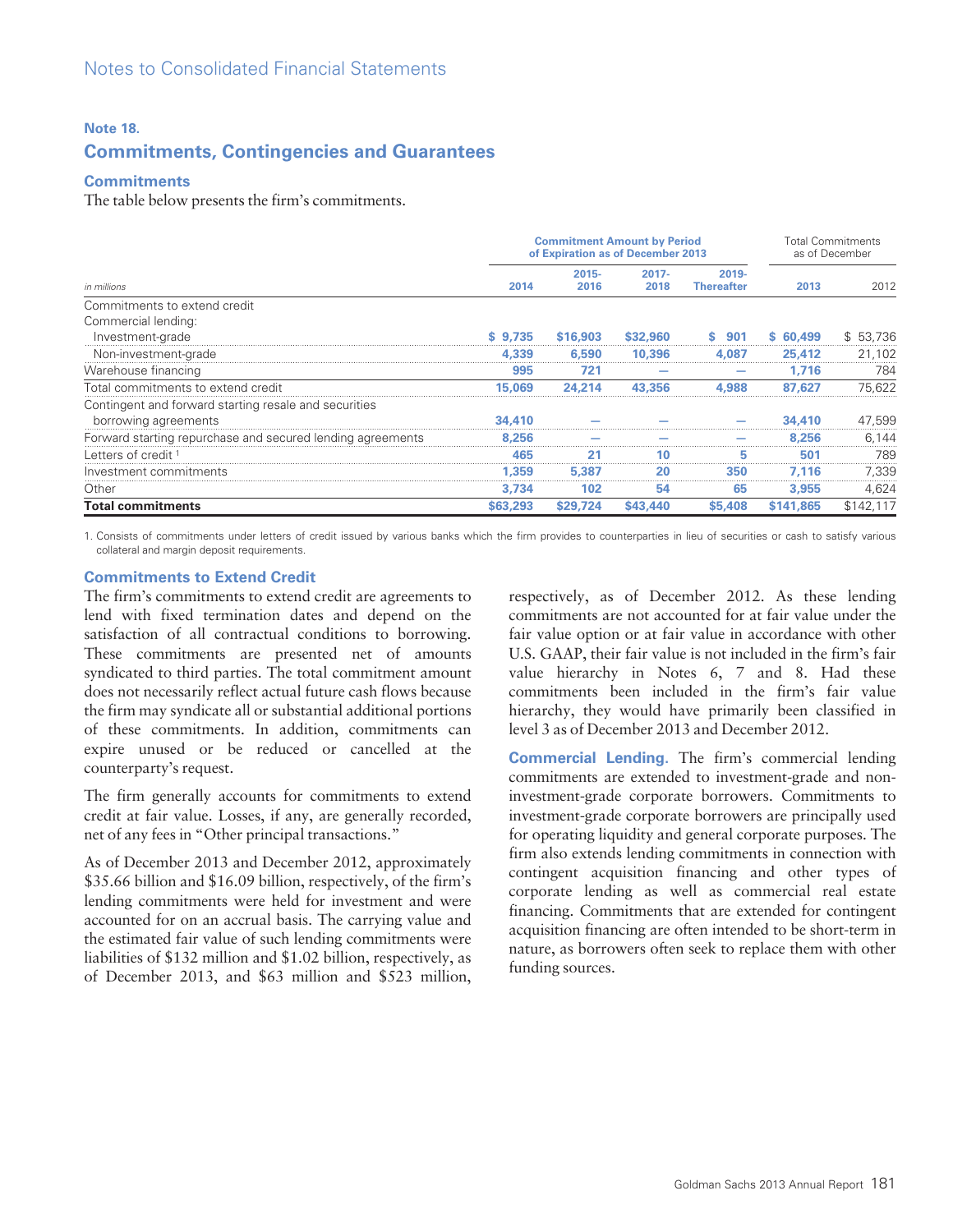### Notes to Consolidated Financial Statements

Sumitomo Mitsui Financial Group, Inc. (SMFG) provides the firm with credit loss protection on certain approved loan commitments (primarily investment-grade commercial lending commitments). The notional amount of such loan commitments was \$29.24 billion and \$32.41 billion as of December 2013 and December 2012, respectively. The credit loss protection on loan commitments provided by SMFG is generally limited to 95% of the first loss the firm realizes on such commitments, up to a maximum of approximately \$950 million. In addition, subject to the satisfaction of certain conditions, upon the firm's request, SMFG will provide protection for 70% of additional losses on such commitments, up to a maximum of \$1.13 billion, of which \$870 million and \$300 million of protection had been provided as of December 2013 and December 2012, respectively. The firm also uses other financial instruments to mitigate credit risks related to certain commitments not covered by SMFG. These instruments primarily include credit default swaps that reference the same or similar underlying instrument or entity, or credit default swaps that reference a market index.

**Warehouse Financing.** The firm provides financing to clients who warehouse financial assets. These arrangements are secured by the warehoused assets, primarily consisting of corporate loans and commercial mortgage loans.

### **Contingent and Forward Starting Resale and Securities Borrowing Agreements/Forward Starting Repurchase and Secured Lending Agreements**

The firm enters into resale and securities borrowing agreements and repurchase and secured lending agreements that settle at a future date, generally within three business days. The firm also enters into commitments to provide contingent financing to its clients and counterparties through resale agreements. The firm's funding of these commitments depends on the satisfaction of all contractual conditions to the resale agreement and these commitments can expire unused.

#### **Investment Commitments**

The firm's investment commitments consist of commitments to invest in private equity, real estate and other assets directly and through funds that the firm raises and manages. These commitments include \$659 million and \$872 million as of December 2013 and December 2012, respectively, related to real estate private investments and \$6.46 billion and \$6.47 billion as of December 2013 and December 2012, respectively, related to corporate and other private investments. Of these amounts, \$5.48 billion and \$6.21 billion as of December 2013 and December 2012, respectively, relate to commitments to invest in funds managed by the firm. If these commitments are called, they would be funded at market value on the date of investment.

#### **Leases**

The firm has contractual obligations under long-term noncancelable lease agreements, principally for office space, expiring on various dates through 2069. Certain agreements are subject to periodic escalation provisions for increases in real estate taxes and other charges. The table below presents future minimum rental payments, net of minimum sublease rentals.

|                   | As of         |  |  |
|-------------------|---------------|--|--|
| in millions       | December 2013 |  |  |
| 2014              | 387           |  |  |
| 2015              | 340           |  |  |
| 2016              | 280           |  |  |
| 2017              | 271           |  |  |
| 2018              | 222           |  |  |
| 2019 - thereafter | 1,195         |  |  |
| <b>Total</b>      | \$2,695       |  |  |

Rent charged to operating expense was \$324 million for 2013, \$374 million for 2012 and \$475 million for 2011.

Operating leases include office space held in excess of current requirements. Rent expense relating to space held for growth is included in "Occupancy." The firm records a liability, based on the fair value of the remaining lease rentals reduced by any potential or existing sublease rentals, for leases where the firm has ceased using the space and management has concluded that the firm will not derive any future economic benefits. Costs to terminate a lease before the end of its term are recognized and measured at fair value on termination.

### **Contingencies**

**Legal Proceedings.** See Note 27 for information about legal proceedings, including certain mortgage-related matters.

**Certain Mortgage-Related Contingencies.** There are multiple areas of focus by regulators, governmental agencies and others within the mortgage market that may impact originators, issuers, servicers and investors. There remains significant uncertainty surrounding the nature and extent of any potential exposure for participants in this market.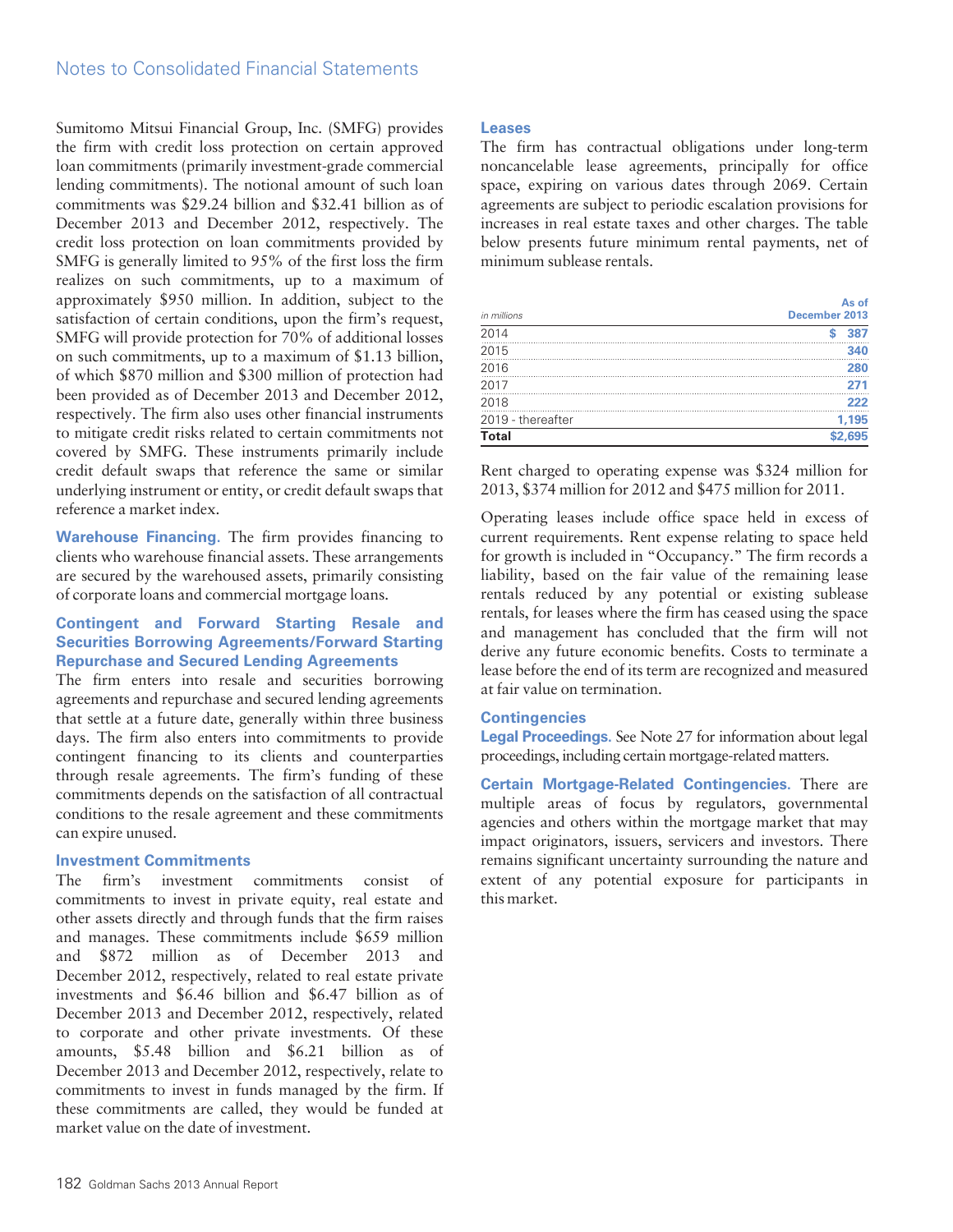‰ **Representations and Warranties.** The firm has not been a significant originator of residential mortgage loans. The firm did purchase loans originated by others and generally received loan-level representations of the type described below from the originators. During the period 2005 through 2008, the firm sold approximately \$10 billion of loans to government-sponsored enterprises and approximately \$11 billion of loans to other third parties. In addition, the firm transferred loans to trusts and other mortgage securitization vehicles. As of December 2013 and December 2012, the outstanding balance of the loans transferred to trusts and other mortgage securitization vehicles during the period 2005 through 2008 was approximately \$29 billion and \$35 billion, respectively. These amounts reflect paydowns and cumulative losses of approximately \$96 billion (\$22 billion of which are cumulative losses) as of December 2013 and approximately \$90 billion (\$20 billion of which are cumulative losses) as of December 2012. A small number of these Goldman Sachs-issued securitizations with an outstanding principal balance of \$463 million and total paydowns and cumulative losses of \$1.60 billion (\$534 million of which are cumulative losses) as of December 2013, and an outstanding principal balance of \$540 million and total paydowns and cumulative losses of \$1.52 billion (\$508 million of which are cumulative losses) as of December 2012, were structured with credit protection obtained from monoline insurers. In connection with both sales of loans and securitizations, the firm provided loan level representations of the type described below and/or assigned the loan level representations from the party from whom the firm purchased the loans.

The loan level representations made in connection with the sale or securitization of mortgage loans varied among transactions but were generally detailed representations applicable to each loan in the portfolio and addressed matters relating to the property, the borrower and the note. These representations generally included, but were not limited to, the following: (i) certain attributes of the borrower's financial status; (ii) loan-to-value ratios, owner occupancy status and certain other characteristics of the property; (iii) the lien position; (iv) the fact that the loan was originated in compliance with law; and (v) completeness of the loan documentation.

The firm has received repurchase claims for residential mortgage loans based on alleged breaches of representations from government-sponsored enterprises, other third parties, trusts and other mortgage securitization vehicles, which have not been significant. During the years ended December 2013 and December 2012, the firm repurchased loans with an unpaid principal balance of less than \$10 million. The loss related to the repurchase of these loans was not material for 2013 or 2012. The firm has received a communication from counsel purporting to represent certain institutional investors in portions of Goldman Sachs-issued securitizations between 2003 and 2007, such securitizations having a total original notional face amount of approximately \$150 billion, offering to enter into a "settlement dialogue" with respect to alleged breaches of representations made by Goldman Sachs in connection with such offerings.

Ultimately, the firm's exposure to claims for repurchase of residential mortgage loans based on alleged breaches of representations will depend on a number of factors including the following: (i) the extent to which these claims are actually made within the statute of limitations taking into consideration the agreements to toll the statute of limitations the firm has entered into with trustees representing trusts; (ii) the extent to which there are underlying breaches of representations that give rise to valid claims for repurchase; (iii) in the case of loans originated by others, the extent to which the firm could be held liable and, if it is, the firm's ability to pursue and collect on any claims against the parties who made representations to the firm; (iv) macroeconomic factors, including developments in the residential real estate market; and (v) legal and regulatory developments. See Note 27 for more information about the agreements the firm has entered into to toll the statute of limitations.

Based upon the large number of defaults in residential mortgages, including those sold or securitized by the firm, there is a potential for increasing claims for repurchases. However, the firm is not in a position to make a meaningful estimate of that exposure at this time.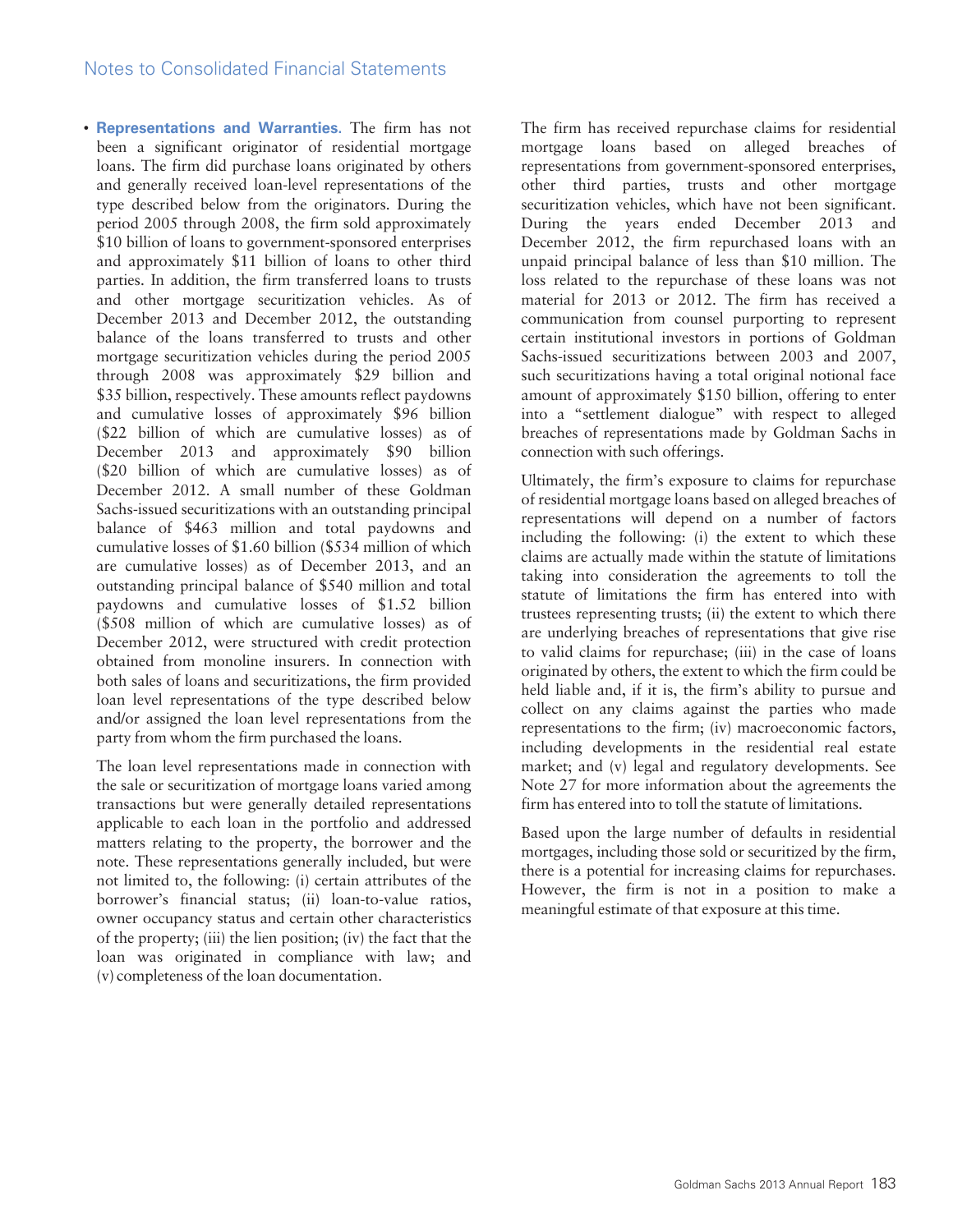‰ **Foreclosure and Other Mortgage Loan Servicing Practices and Procedures.** The firm had received a number of requests for information from regulators and other agencies, including state attorneys general and banking regulators, as part of an industry-wide focus on the practices of lenders and servicers in connection with foreclosure proceedings and other aspects of mortgage loan servicing practices and procedures. The requests sought information about the foreclosure and servicing protocols and activities of Litton, a residential mortgage servicing subsidiary sold by the firm to Ocwen Financial Corporation (Ocwen) in the third quarter of 2011. The firm is cooperating with the requests and these inquiries may result in the imposition of fines or other regulatory action.

In connection with the sale of Litton, the firm provided customary representations and warranties, and indemnities for breaches of these representations and warranties, to Ocwen. These indemnities are subject to various limitations, and are capped at approximately \$50 million. The firm has not yet received any claims under these indemnities. The firm also agreed to provide specific indemnities to Ocwen related to claims made by third parties with respect to servicing activities during the period that Litton was owned by the firm and which are in excess of the related reserves accrued for such matters by Litton at the time of the sale. These indemnities are capped at approximately \$125 million. The firm has recorded a reserve for the portion of these potential losses that it believes is probable and can be reasonably estimated. As of December 2013, claims under these indemnities, and payments made in connection with these claims, were not material to the firm.

The firm further agreed to provide indemnities to Ocwen not subject to a cap, which primarily relate to potential liabilities constituting fines or civil monetary penalties which could be imposed in settlements with certain terms with U.S. states' attorneys general or in consent orders with certain terms with the Federal Reserve, the Office of Thrift Supervision, the Office of the Comptroller of the Currency, the FDIC or the New York State Department of Financial Services, in each case relating to Litton's foreclosure and servicing practices while it was owned by the firm. The firm has entered into a settlement with the Board of Governors of the Federal Reserve System (Federal Reserve Board) relating to foreclosure and servicing matters as described below.

Under the Litton sale agreement the firm also retained liabilities associated with claims related to Litton's failure to maintain lender-placed mortgage insurance, obligations to repurchase certain loans from governmentsponsored enterprises, subpoenas from one of Litton's regulators, and fines or civil penalties imposed by the Federal Reserve or the New York State Department of Financial Services in connection with certain compliance matters. Management is unable to develop an estimate of the maximum potential amount of future payments under these indemnities because the firm has received no claims under these indemnities other than an immaterial amount with respect to government-sponsored enterprises. However, management does not believe, based on currently available information, that any payments under these indemnities will have a material adverse effect on the firm's financial condition.

On September 1, 2011, Group Inc. and GS Bank USA entered into a Consent Order (the Order) with the Federal Reserve Board relating to the servicing of residential mortgage loans. The terms of the Order were substantially similar and, in many respects, identical to the orders entered into with the Federal Reserve Board by other large U.S. financial institutions. The Order set forth various allegations of improper conduct in servicing by Litton, requires that Group Inc. and GS Bank USA cease and desist such conduct, and required that Group Inc. and GS Bank USA, and their boards of directors, take various affirmative steps. The Order required (i) Group Inc. and GS Bank USA to engage a third-party consultant to conduct a review of certain foreclosure actions or proceedings that occurred or were pending between January 1, 2009 and December 31, 2010; (ii) the adoption of policies and procedures related to management of third parties used to outsource residential mortgage servicing, loss mitigation or foreclosure; (iii) a "validation report" from an independent third-party consultant regarding compliance with the Order for the first year; and (iv) submission of quarterly progress reports as to compliance with the Order by the boards of directors (or committees thereof) of Group Inc. and GS Bank USA.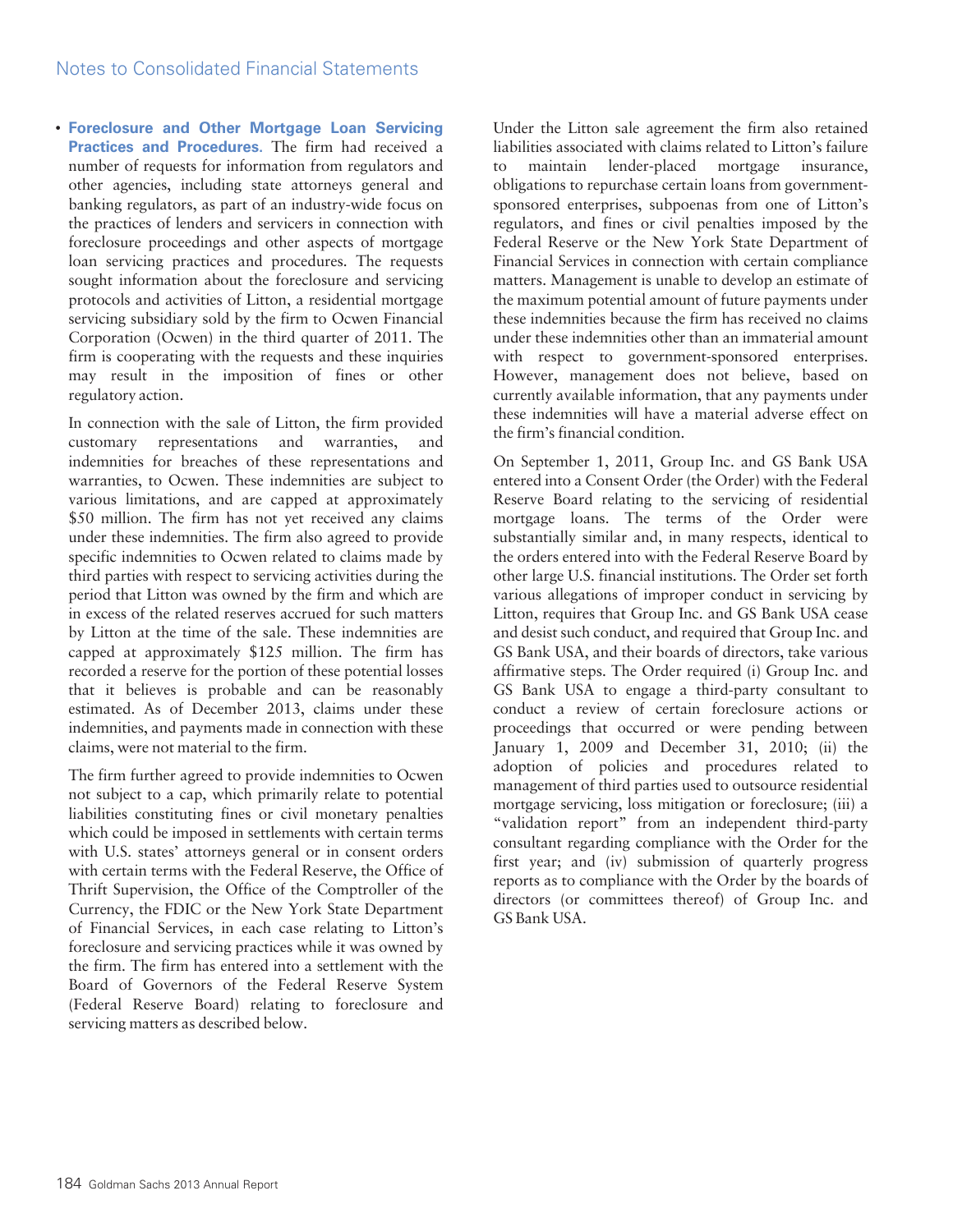In February 2013, Group Inc. and GS Bank USA entered into a settlement with the Federal Reserve Board relating to the servicing of residential mortgage loans and foreclosure processing. This settlement amends the Order which is described above, provides for the termination of the independent foreclosure review under the Order and calls for Group Inc. and GS Bank USA collectively to: (i) make cash payments into a settlement fund for distribution to eligible borrowers; and (ii) provide other assistance for foreclosure prevention and loss mitigation through January 2015. The other provisions of the Order will remain in effect.

### **Guarantees**

The firm enters into various derivatives that meet the definition of a guarantee under U.S. GAAP, including written equity and commodity put options, written currency contracts and interest rate caps, floors and swaptions. Disclosures about derivatives are not required if they may be cash settled and the firm has no basis to conclude it is probable that the counterparties held the underlying instruments at inception of the contract. The firm has concluded that these conditions have been met for certain large, internationally active commercial and investment bank counterparties, central clearing counterparties and certain other counterparties. Accordingly, the firm has not included such contracts in the table below.

The firm, in its capacity as an agency lender, indemnifies most of its securities lending customers against losses incurred in the event that borrowers do not return securities and the collateral held is insufficient to cover the market value of the securities borrowed.

In the ordinary course of business, the firm provides other financial guarantees of the obligations of third parties (e.g., standby letters of credit and other guarantees to enable clients to complete transactions and fund-related guarantees). These guarantees represent obligations to make payments to beneficiaries if the guaranteed party fails to fulfill its obligation under a contractual arrangement with that beneficiary.

The table below presents certain information about derivatives that meet the definition of a guarantee and certain other guarantees. The maximum payout in the table below is based on the notional amount of the contract and therefore does not represent anticipated losses. See Note 7 for further information about credit derivatives that meet the definition of a guarantee which are not included below.

Because derivatives are accounted for at fair value, the carrying value is considered the best indication of payment/ performance risk for individual contracts. However, the carrying values below exclude the effect of a legal right of setoff that may exist under an enforceable netting agreement and the effect of netting of collateral posted under enforceable credit support agreements.

|                                                  |                                              | As of December 2013                                           |               |                  |                     |        |  |  |
|--------------------------------------------------|----------------------------------------------|---------------------------------------------------------------|---------------|------------------|---------------------|--------|--|--|
|                                                  |                                              | <b>Maximum Payout/Notional Amount by Period of Expiration</b> |               |                  |                     |        |  |  |
| in millions                                      | Carrying<br>Value of<br><b>Net Liability</b> | 2014                                                          | 2015-<br>2016 | $2017 -$<br>2018 | 2019-<br>Thereafter | Total  |  |  |
| <b>Derivatives</b>                               | \$7.634                                      | \$517,634                                                     | \$180.543     | \$39.367         | \$57,736            | 5.280  |  |  |
| Securities lending indemnifications <sup>2</sup> |                                              | 26 384                                                        |               |                  |                     | 26.384 |  |  |
| Other financial guarantees <sup>3</sup>          |                                              |                                                               |               | 140              | 046                 | .167   |  |  |

1. These derivatives are risk managed together with derivatives that do not meet the definition of a guarantee, and therefore these amounts do not reflect the firm's overall risk related to its derivative activities. As of December 2012, the carrying value of the net liability and the notional amount related to derivative guarantees were \$8.58 billion and \$663.15 billion, respectively.

2. Collateral held by the lenders in connection with securities lending indemnifications was \$27.14 billion as of December 2013. Because the contractual nature of these arrangements requires the firm to obtain collateral with a market value that exceeds the value of the securities lent to the borrower, there is minimal performance risk associated with these guarantees. As of December 2012, the maximum payout and collateral held related to securities lending indemnifications were \$27.12 billion and \$27.89 billion, respectively.

3. Other financial guarantees excludes certain commitments to issue standby letters of credit that are included in "Commitments to extend credit." See table in "Commitments" above for a summary of the firm's commitments. As of December 2012, the carrying value of the net liability and the maximum payout related to other financial guarantees were \$152 million and \$3.48 billion, respectively.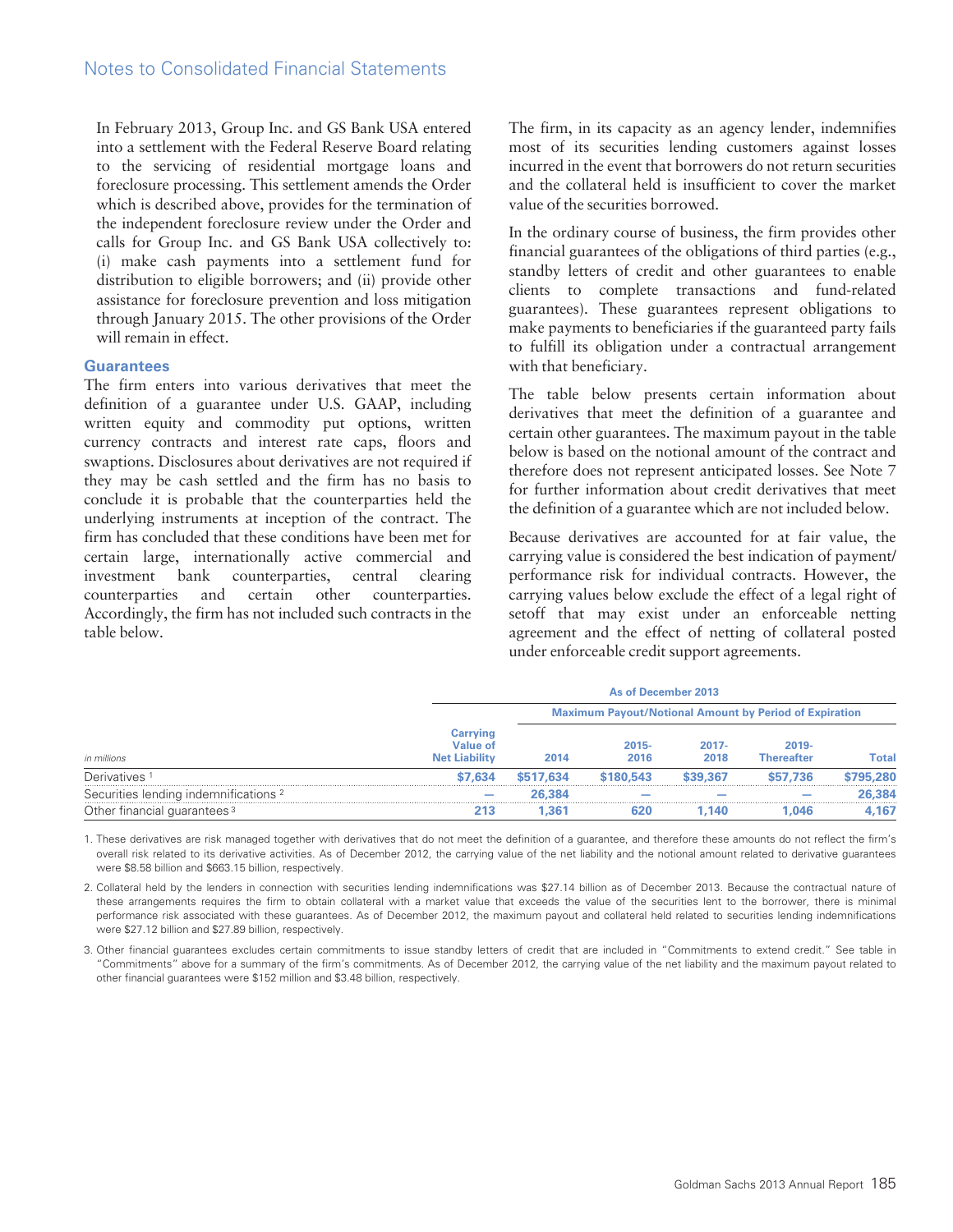**Guarantees of Securities Issued by Trusts.** The firm has established trusts, including Goldman Sachs Capital I, the APEX Trusts, the 2012 Trusts, and other entities for the limited purpose of issuing securities to third parties, lending the proceeds to the firm and entering into contractual arrangements with the firm and third parties related to this purpose. The firm does not consolidate these entities. See Note 16 for further information about the transactions involving Goldman Sachs Capital I, the APEX Trusts, and the 2012 Trusts.

The firm effectively provides for the full and unconditional guarantee of the securities issued by these entities. Timely payment by the firm of amounts due to these entities under the guarantee, borrowing, preferred stock and related contractual arrangements will be sufficient to cover payments due on the securities issued by these entities.

Management believes that it is unlikely that any circumstances will occur, such as nonperformance on the part of paying agents or other service providers, that would make it necessary for the firm to make payments related to these entities other than those required under the terms of the guarantee, borrowing, preferred stock and related contractual arrangements and in connection with certain expenses incurred by these entities.

**Indemnities and Guarantees of Service Providers.** In the ordinary course of business, the firm indemnifies and guarantees certain service providers, such as clearing and custody agents, trustees and administrators, against specified potential losses in connection with their acting as an agent of, or providing services to, the firm or its affiliates.

The firm may also be liable to some clients for losses caused by acts or omissions of third-party service providers, including sub-custodians and third-party brokers. In addition, the firm is a member of payment, clearing and settlement networks as well as securities exchanges around the world that may require the firm to meet the obligations of such networks and exchanges in the event of member defaults.

In connection with its prime brokerage and clearing businesses, the firm agrees to clear and settle on behalf of its clients the transactions entered into by them with other brokerage firms. The firm's obligations in respect of such transactions are secured by the assets in the client's account as well as any proceeds received from the transactions cleared and settled by the firm on behalf of the client. In connection with joint venture investments, the firm may issue loan guarantees under which it may be liable in the event of fraud, misappropriation, environmental liabilities and certain other matters involving the borrower.

The firm is unable to develop an estimate of the maximum payout under these guarantees and indemnifications. However, management believes that it is unlikely the firm will have to make any material payments under these arrangements, and no material liabilities related to these guarantees and indemnifications have been recognized in the consolidated statements of financial condition as of December 2013 and December 2012.

**Other Representations, Warranties and Indemnifications.** The firm provides representations and warranties to counterparties in connection with a variety of commercial transactions and occasionally indemnifies them against potential losses caused by the breach of those representations and warranties. The firm may also provide indemnifications protecting against changes in or adverse application of certain U.S. tax laws in connection with ordinary-course transactions such as securities issuances, borrowings or derivatives.

In addition, the firm may provide indemnifications to some counterparties to protect them in the event additional taxes are owed or payments are withheld, due either to a change in or an adverse application of certain non-U.S. tax laws.

These indemnifications generally are standard contractual terms and are entered into in the ordinary course of business. Generally, there are no stated or notional amounts included in these indemnifications, and the contingencies triggering the obligation to indemnify are not expected to occur. The firm is unable to develop an estimate of the maximum payout under these guarantees and indemnifications. However, management believes that it is unlikely the firm will have to make any material payments under these arrangements, and no material liabilities related to these arrangements have been recognized in the consolidated statements of financial condition as of December 2013 or December 2012.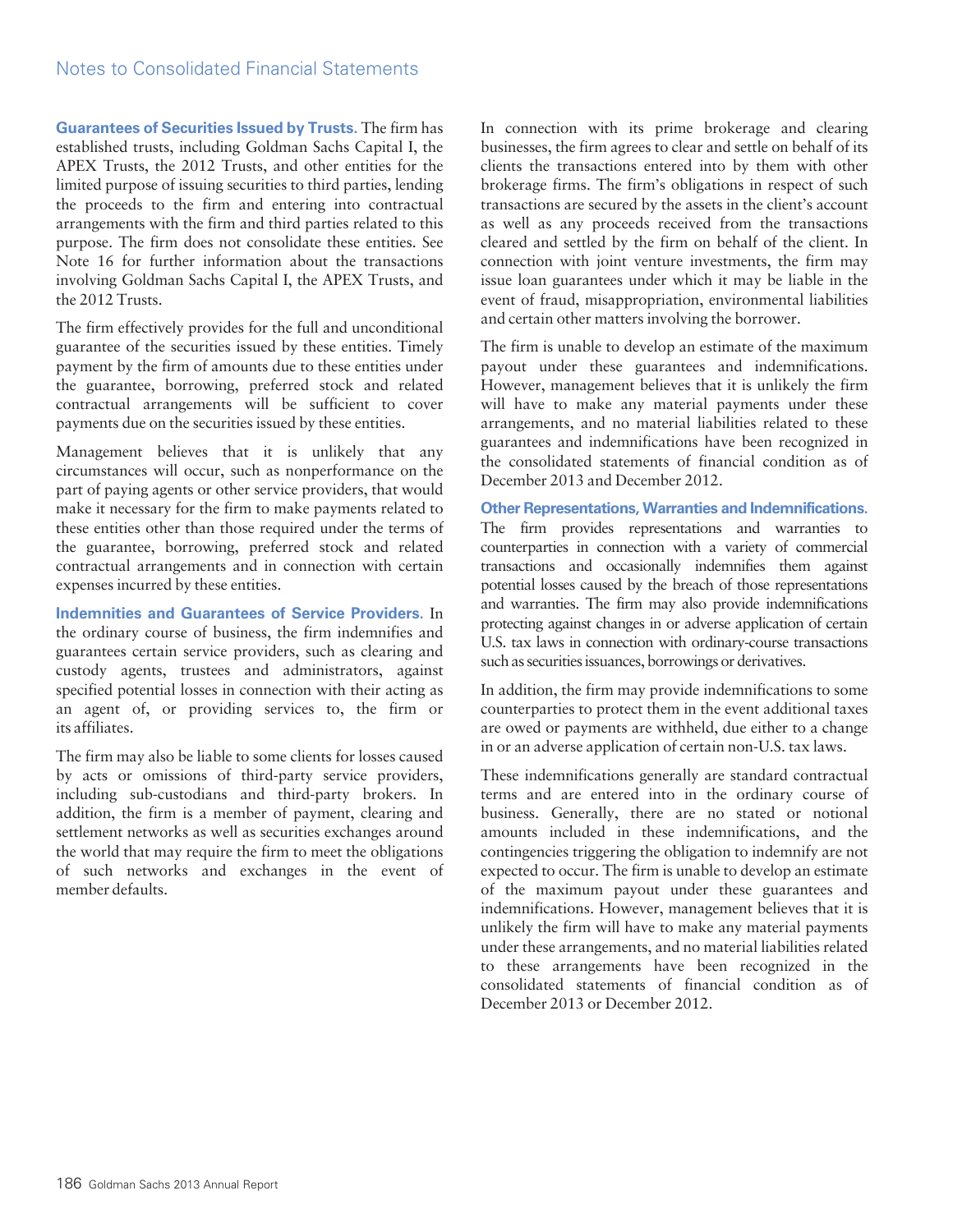**Guarantees of Subsidiaries.** Group Inc. fully and unconditionally guarantees the securities issued by GS Finance Corp., a wholly-owned finance subsidiary of the firm.

Group Inc. has guaranteed the payment obligations of Goldman, Sachs & Co. (GS&Co.), GS Bank USA and Goldman Sachs Execution & Clearing, L.P. (GSEC), subject to certain exceptions.

In November 2008, the firm contributed subsidiaries into GS Bank USA, and Group Inc. agreed to guarantee the reimbursement of certain losses, including credit-related losses, relating to assets held by the contributed entities. In connection with this guarantee, Group Inc. also agreed to pledge to GS Bank USA certain collateral, including interests in subsidiaries and other illiquid assets.

In addition, Group Inc. guarantees many of the obligations of its other consolidated subsidiaries on a transaction-bytransaction basis, as negotiated with counterparties. Group Inc. is unable to develop an estimate of the maximum payout under its subsidiary guarantees; however, because these guaranteed obligations are also obligations of consolidated subsidiaries, Group Inc.'s liabilities as guarantor are not separately disclosed.

### **Note 19.**

### **Shareholders' Equity**

### **Common Equity**

Dividends declared per common share were \$2.05 in 2013, \$1.77 in 2012 and \$1.40 in 2011. On January 15, 2014, Group Inc. declared a dividend of \$0.55 per common share to be paid on March 28, 2014 to common shareholders of record on February 28, 2014.

The firm's share repurchase program is intended to help maintain the appropriate level of common equity. The repurchase program is effected primarily through regular open-market purchases, the amounts and timing of which are determined primarily by the firm's current and projected capital positions (i.e., comparisons of the firm's desired level and composition of capital to its actual level and composition of capital), but which may also be influenced by general market conditions and the prevailing price and trading volumes of the firm's common stock. Any repurchase of the firm's common stock requires approval by the Federal Reserve Board.

During 2013, 2012 and 2011, the firm repurchased 39.3 million, 42.0 million and 47.0 million shares of its common stock at an average cost per share of \$157.11, \$110.31 and \$128.33, for a total cost of \$6.17 billion, \$4.64 billion and \$6.04 billion, respectively, under the share repurchase program. In addition, pursuant to the terms of certain share-based compensation plans, employees may remit shares to the firm or the firm may cancel restricted stock units (RSUs) to satisfy minimum statutory employee tax withholding requirements. Under these plans, during 2013, 2012 and 2011, employees remitted 161,211 shares, 33,477 shares and 75,517 shares with a total value of \$25 million, \$3 million and \$12 million, and the firm cancelled 4.0 million, 12.7 million and 12.0 million of RSUs with a total value of \$599 million, \$1.44 billion and \$1.91 billion, respectively.

On October 1, 2013, Berkshire Hathaway Inc. and certain of its subsidiaries (collectively, Berkshire Hathaway) exercised in full a warrant to purchase shares of the firm's common stock. The warrant, as amended in March 2013, required net share settlement, and the firm delivered 13.1 million shares of common stock to Berkshire Hathaway on October 4, 2013. The number of shares delivered represented the value of the difference between the average closing price of the firm's common stock over the 10 trading days preceding October 1, 2013 and the exercise price of \$115.00 multiplied by the number of shares of common stock (43.5 million) covered by the warrant.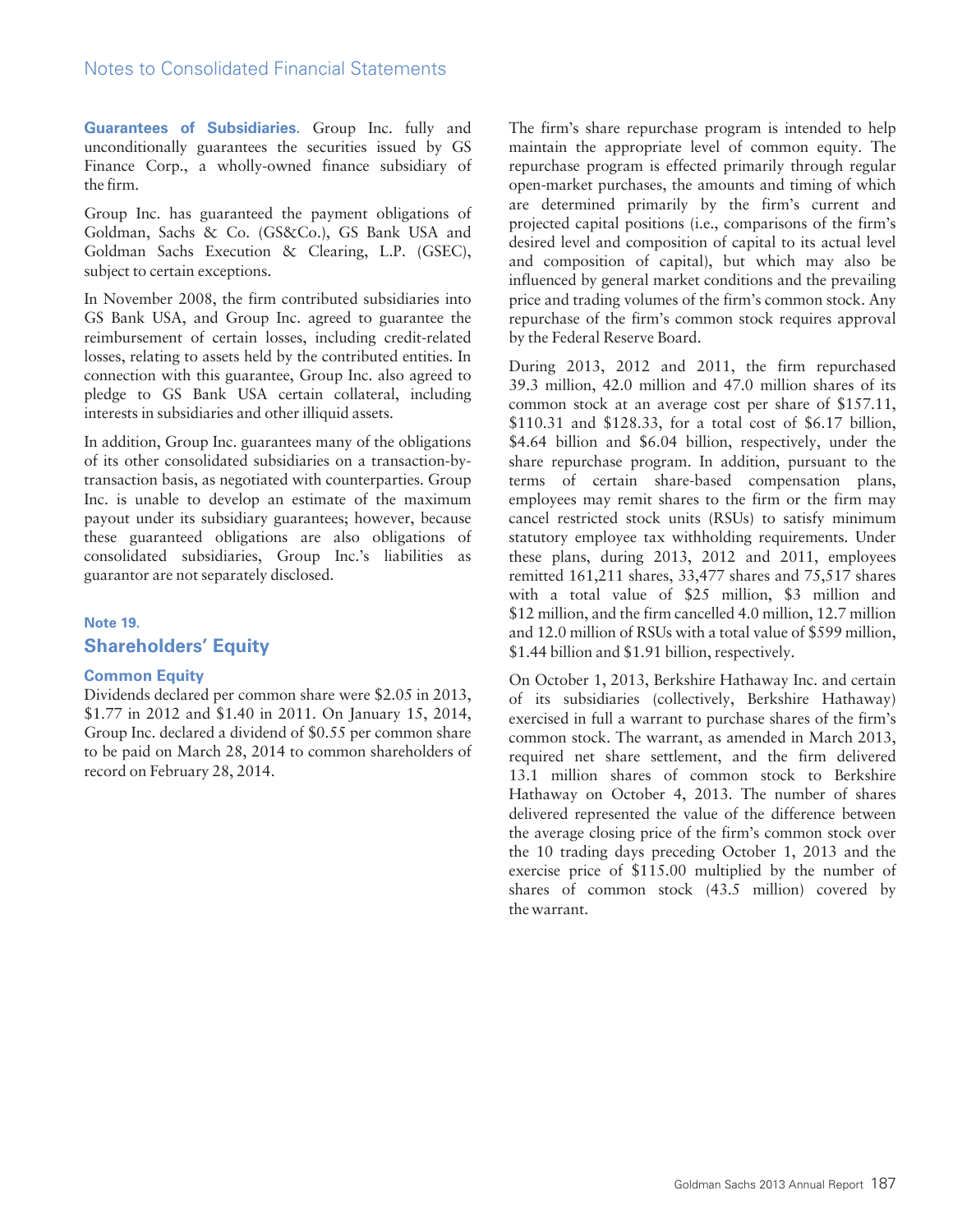### **Preferred Equity**

The table below presents perpetual preferred stock issued and outstanding as of December 2013.

| <b>Series</b> | <b>Shares</b><br><b>Authorized</b> | <b>Shares</b><br><b>Issued</b> | <b>Shares</b><br><b>Outstanding</b> | <b>Dividend Rate</b>                                                                                   | <b>Redemption</b><br>Value<br>(in millions) |
|---------------|------------------------------------|--------------------------------|-------------------------------------|--------------------------------------------------------------------------------------------------------|---------------------------------------------|
|               | 50,000                             | 30,000                         | 29,999                              | 3 month LIBOR + 0.75%,<br>with floor of 3.75% per annum                                                | 750                                         |
| в             | 50,000                             | 32,000                         | 32,000                              | 6.20% per annum                                                                                        | 800                                         |
|               | 25,000                             | 8,000                          | 8,000                               | 3 month LIBOR + 0.75%,<br>with floor of 4.00% per annum                                                | 200                                         |
| D             | 60,000                             | 54.000                         | 53,999                              | 3 month LIBOR + $0.67\%$ .<br>with floor of 4.00% per annum                                            | 1.350                                       |
| Е             | 17.500                             | 17.500                         | 17,500                              | 3 month LIBOR + 0.77%,<br>with floor of 4.00% per annum                                                | 1.750                                       |
| E             | 5.000                              | 5.000                          | 5,000                               | 3 month LIBOR + 0.77%,<br>with floor of 4.00% per annum                                                | 500                                         |
|               | 34,500                             | 34,000                         | 34,000                              | 5.95% per annum                                                                                        | 850                                         |
|               | 46,000                             | 40,000                         | 40,000                              | 5.50% per annum to,<br>but excluding, May 10, 2023;<br>3 month LIBOR $+3.64\%$<br>per annum thereafter | 1.000                                       |
| Total         | 288,000                            | 220,500                        | 220,498                             |                                                                                                        | \$7,200                                     |

Each share of non-cumulative Series A Preferred Stock, Series B Preferred Stock, Series C Preferred Stock and Series D Preferred Stock issued and outstanding has a par value of \$0.01, has a liquidation preference of \$25,000, is represented by 1,000 depositary shares and is redeemable at the firm's option at a redemption price equal to \$25,000 plus declared and unpaid dividends.

Each share of non-cumulative Series E and Series F Preferred Stock issued and outstanding has a par value of \$0.01, has a liquidation preference of \$100,000 and is redeemable at the option of the firm at any time, subject to certain covenant restrictions governing the firm's ability to redeem or purchase the preferred stock without issuing common stock or other instruments with equity-like characteristics, at a redemption price equal to \$100,000 plus declared and unpaid dividends. See Note 16 for further information about the replacement capital covenants applicable to the Series E and Series F Preferred Stock.

Each share of non-cumulative Series I Preferred Stock issued and outstanding has a par value of \$0.01, has a liquidation preference of \$25,000, is represented by 1,000 depositary shares and is redeemable at the firm's option beginning November 10, 2017 at a redemption price equal to \$25,000 plus accrued and unpaid dividends.

On April 25, 2013, Group Inc. issued 40,000 shares of perpetual 5.50% Fixed-to-Floating Rate Non-Cumulative Preferred Stock, Series J, par value \$0.01 per share (Series J Preferred Stock), out of a total of 46,000 shares of Series J Preferred Stock authorized for issuance. Each share of Series J Preferred Stock issued and outstanding has a liquidation preference of \$25,000, is represented by 1,000 depositary shares and is redeemable at the firm's option beginning May 10, 2023 at a redemption price equal to \$25,000 plus accrued and unpaid dividends.

Any redemption of preferred stock by the firm requires the approval of the Federal Reserve Board. All series of preferred stock are pari passu and have a preference over the firm's common stock on liquidation. Dividends on each series of preferred stock, if declared, are payable quarterly in arrears. The firm's ability to declare or pay dividends on, or purchase, redeem or otherwise acquire, its common stock is subject to certain restrictions in the event that the firm fails to pay or set aside full dividends on the preferred stock for the latest completed dividend period.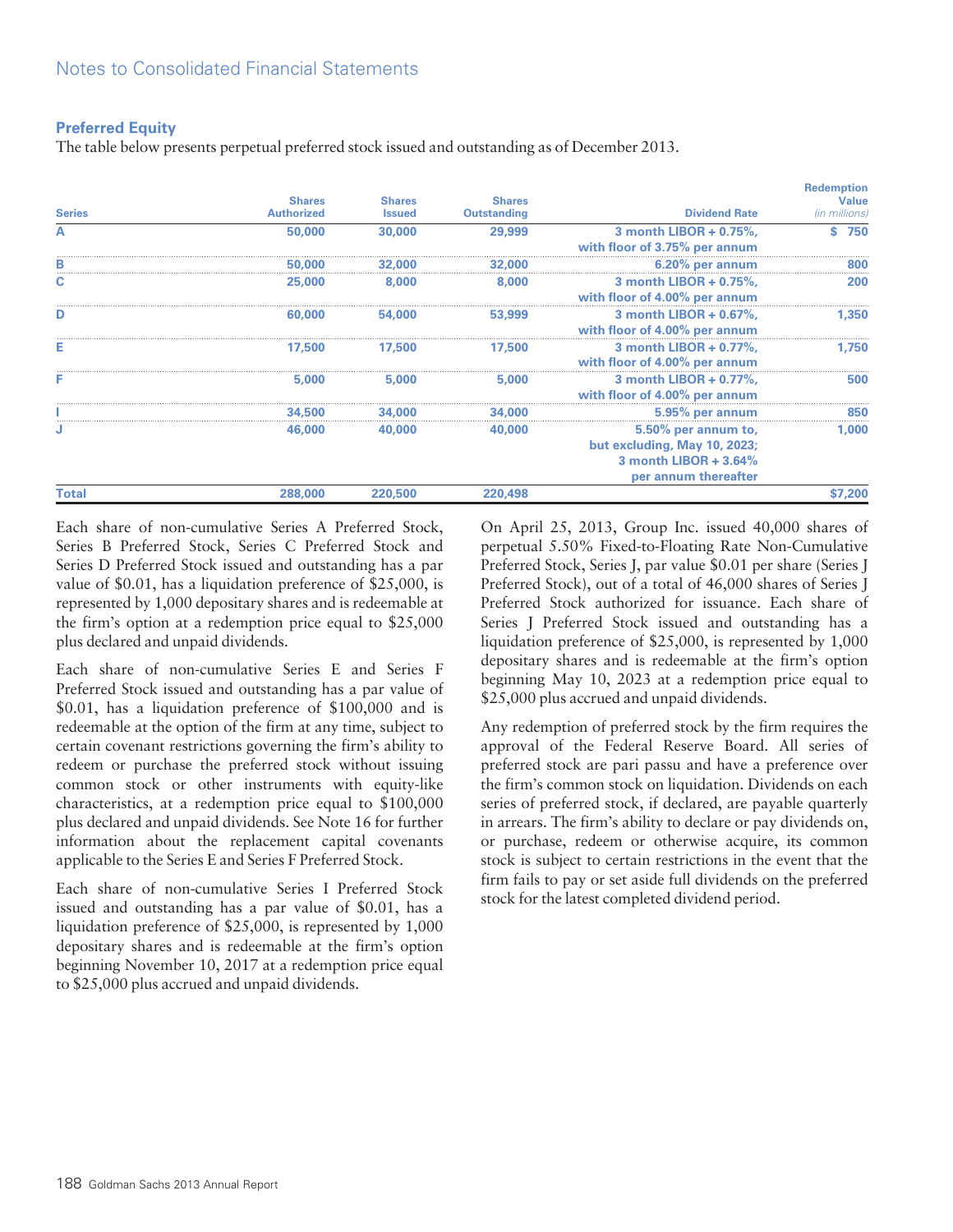The tables below present preferred dividends declared on preferred stock.

|              |             | <b>Year Ended December</b> |  |  |
|--------------|-------------|----------------------------|--|--|
|              | 2013        |                            |  |  |
|              | per share   | in millions                |  |  |
| Series A     | 947.92<br>S | 28<br>S                    |  |  |
| Series B     | 1,550.00    | 50                         |  |  |
| Series C     | 1,011.11    | 8                          |  |  |
| Series D     | 1,011.11    | 54                         |  |  |
| Series E     | 4,044.44    | 71                         |  |  |
| Series F     | 4.044.44    | 20                         |  |  |
| Series I     | 1.553.63    | 53                         |  |  |
| Series J     | 744.79      | 30                         |  |  |
| <b>Total</b> |             | \$3                        |  |  |

|          | Year Ended December |             |
|----------|---------------------|-------------|
|          | 2012                |             |
|          | per share           | in millions |
| Series A | 960.94<br>S         | -29<br>ደ    |
| Series B | 1,550.00            | 50          |
| Series C | 1,025.01            | 8           |
| Series D | 1,025.01            | 55          |
| Series E | 2,055.56            | 36          |
| Series F | 1,000.00            | 5           |
| Total    |                     | \$183       |

|                       | Year Ended December |             |
|-----------------------|---------------------|-------------|
|                       | 2011                |             |
|                       | per share           | in millions |
| Series A              | 950.51<br>S         | 28          |
| Series B              | 1,550.00            | 50          |
| Series C              | 1,013.90            | 8           |
| Series D              | 1,013.90            | 55          |
| Series G <sup>1</sup> | 2,500.00            | 125         |
| Total                 |                     | CORR        |

1. Excludes preferred dividends related to the redemption of the firm's Series G Preferred Stock.

### **Accumulated Other Comprehensive Income/(Loss)**

The tables below present accumulated other comprehensive income/(loss), net of tax by type.

|                                                                   |                                  | As of December 2013                                                          |                                   |  |  |
|-------------------------------------------------------------------|----------------------------------|------------------------------------------------------------------------------|-----------------------------------|--|--|
| in millions                                                       | Balance.<br>beginning<br>of year | <b>Other</b><br>comprehensive<br>income/(loss)<br>adjustments,<br>net of tax | <b>Balance.</b><br>end of<br>year |  |  |
| Currency translation                                              | \$ (314)                         | \$ (50)                                                                      | \$ (364)                          |  |  |
| Pension and                                                       |                                  |                                                                              |                                   |  |  |
| postretirement liabilities                                        | (206)                            | 38                                                                           | (168)                             |  |  |
| Available-for-sale securities                                     | 327                              | (327)                                                                        |                                   |  |  |
| Cash flow hedges                                                  |                                  | 8                                                                            | 8                                 |  |  |
| <b>Accumulated</b><br>comprehensive income/<br>(loss), net of tax | \$(193)                          | \$ (331)                                                                     | \$(524)                           |  |  |

|                               |                                  | As of December 2012                                                   |                            |
|-------------------------------|----------------------------------|-----------------------------------------------------------------------|----------------------------|
| in millions                   | Balance,<br>beginning<br>of year | Other<br>comprehensive<br>income/(loss)<br>adjustments,<br>net of tax | Balance.<br>end of<br>year |
| Currency translation          | \$ (225)                         | (89)<br>\$                                                            | \$ (314)                   |
| Pension and                   |                                  |                                                                       |                            |
| postretirement liabilities    | (374)                            | 168                                                                   | (206)                      |
| Available-for-sale securities | 83                               | 244                                                                   | 327 <sup>1</sup>           |
| <b>Accumulated</b>            |                                  |                                                                       |                            |
| comprehensive income/         |                                  |                                                                       |                            |
| (loss), net of tax            | \$ (516)                         | \$ 323                                                                | \$(193)                    |

1. As of December 2012, substantially all consisted of net unrealized gains on securities held by the firm's Americas reinsurance business, in which a majority stake was sold in April 2013. See Note 12 for further information about this sale.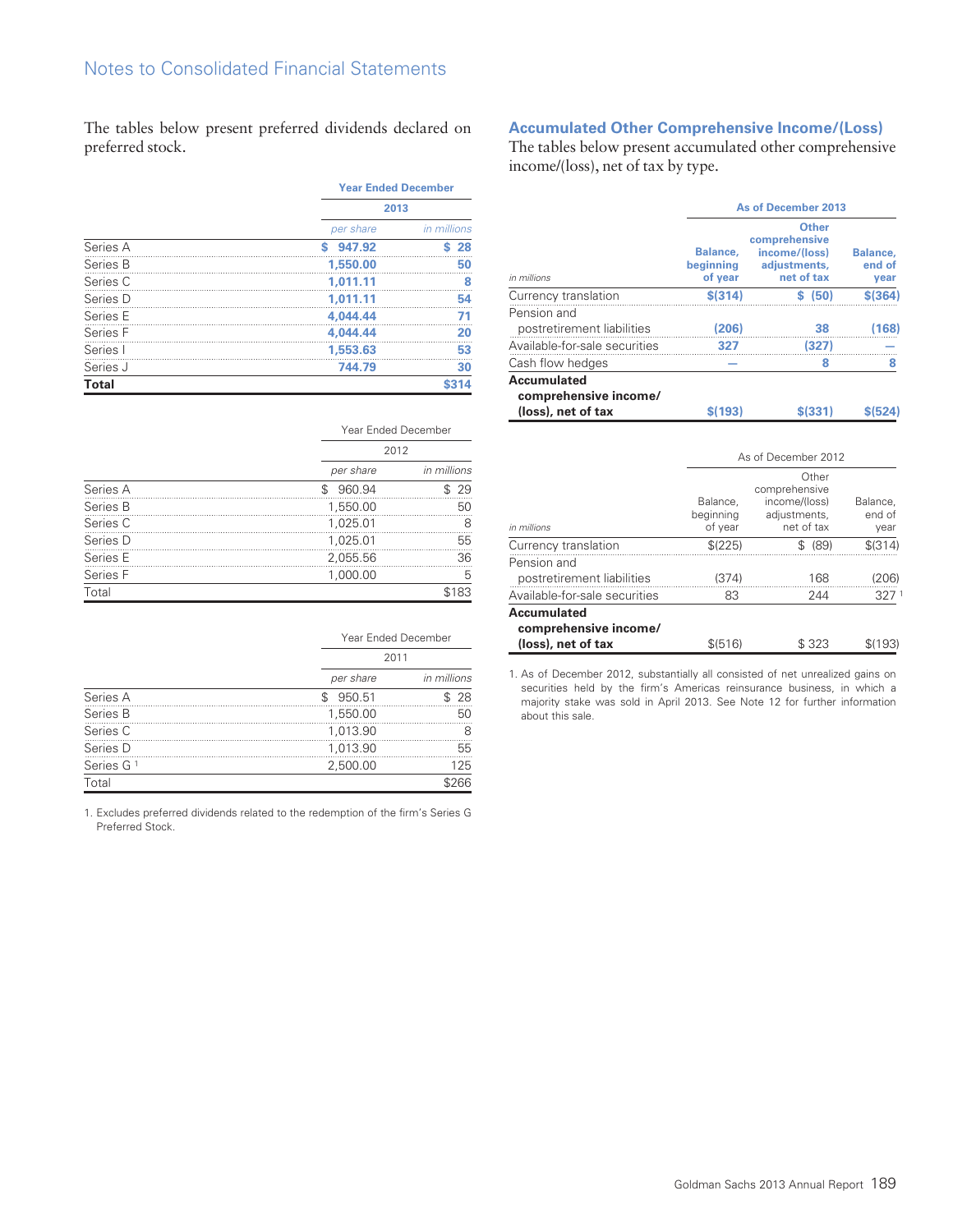#### **Note 20.**

### **Regulation and Capital Adequacy**

The Federal Reserve Board is the primary regulator of Group Inc., a bank holding company under the Bank Holding Company Act of 1956 (BHC Act) and a financial holding company under amendments to the BHC Act effected by the U.S. Gramm-Leach-Bliley Act of 1999. As a bank holding company, the firm is subject to consolidated risk-based regulatory capital requirements. These requirements are computed in accordance with the Federal Reserve Board's risk-based capital regulations which, as of December 2013, were based on the Basel I Capital Accord of the Basel Committee and also reflected the Federal Reserve Board's revised market risk regulatory capital requirements which became effective on January 1, 2013. These capital requirements are expressed as capital ratios that compare measures of capital to risk-weighted assets (RWAs). The capital regulations also include requirements with respect to leverage. The firm's capital levels are also subject to qualitative judgments by its regulators about components of capital, risk weightings and other factors. Beginning January 1, 2014, the Federal Reserve Board implemented revised consolidated regulatory capital and leverage requirements discussed below.

The firm's U.S. bank depository institution subsidiary, GS Bank USA, is subject to similar capital and leverage regulations. Under the Federal Reserve Board's capital adequacy requirements and the regulatory framework for prompt corrective action, the firm and GS Bank USA must meet specific capital requirements. The firm's and GS Bank USA's capital levels, as well as GS Bank USA's prompt corrective action classification, are also subject to qualitative judgments by the regulators about components of capital, risk weightings and other factors.

Many of the firm's subsidiaries, including GS&Co. and the firm's other broker-dealer subsidiaries, are subject to separate regulation and capital requirements as described below.

#### **Group Inc.**

As of December 2013, Federal Reserve Board regulations required bank holding companies to maintain a minimum Tier 1 capital ratio of 4% and a minimum Total capital ratio of 8%. The required minimum Tier 1 capital ratio and Total capital ratio in order to meet the quantitative requirements for being a "well-capitalized" bank holding company under the Federal Reserve Board guidelines are 6% and 10%, respectively. Bank holding companies may be expected to maintain ratios well above the minimum levels, depending on their particular condition, risk profile and growth plans. As of December 2013, the minimum Tier 1 leverage ratio was 3% for bank holding companies that had received the highest supervisory rating under Federal Reserve Board guidelines or that had implemented the Federal Reserve Board's risk-based capital measure for market risk. Beginning January 1, 2014, all bank holding companies became subject to a minimum Tier 1 leverage ratio of 4%.

Tier 1 leverage ratio is defined as Tier 1 capital divided by average adjusted total assets (which includes adjustments for goodwill and identifiable intangible assets, and the carrying value of certain equity investments in nonconsolidated entities that are subject to deduction from Tier 1 capital).

RWAs under the Federal Reserve Board's risk-based capital requirements are calculated based on measures of credit risk and market risk. Credit risk requirements for onbalance-sheet assets are generally based on the balance sheet value. For off-balance-sheet exposures, including OTC derivatives, commitments and guarantees, a credit equivalent amount is calculated based on the notional amount of each trade and, to the extent applicable, positive net exposure. All such assets and exposures are then assigned a risk weight depending on, among other things, whether the counterparty is a sovereign, bank or a qualifying securities firm or other entity (or if collateral is held, depending on the nature of the collateral).

As of December 2012, RWAs for market risk were determined by reference to the firm's Value-at-Risk (VaR) model, supplemented by the standardized measurement method used to determine RWAs for specific risk for certain positions. Under the Federal Reserve Board's revised market risk regulatory capital requirements, which became effective on January 1, 2013, RWAs for market risk are determined using VaR, stressed VaR, incremental risk, comprehensive risk and a standardized measurement method for specific risk.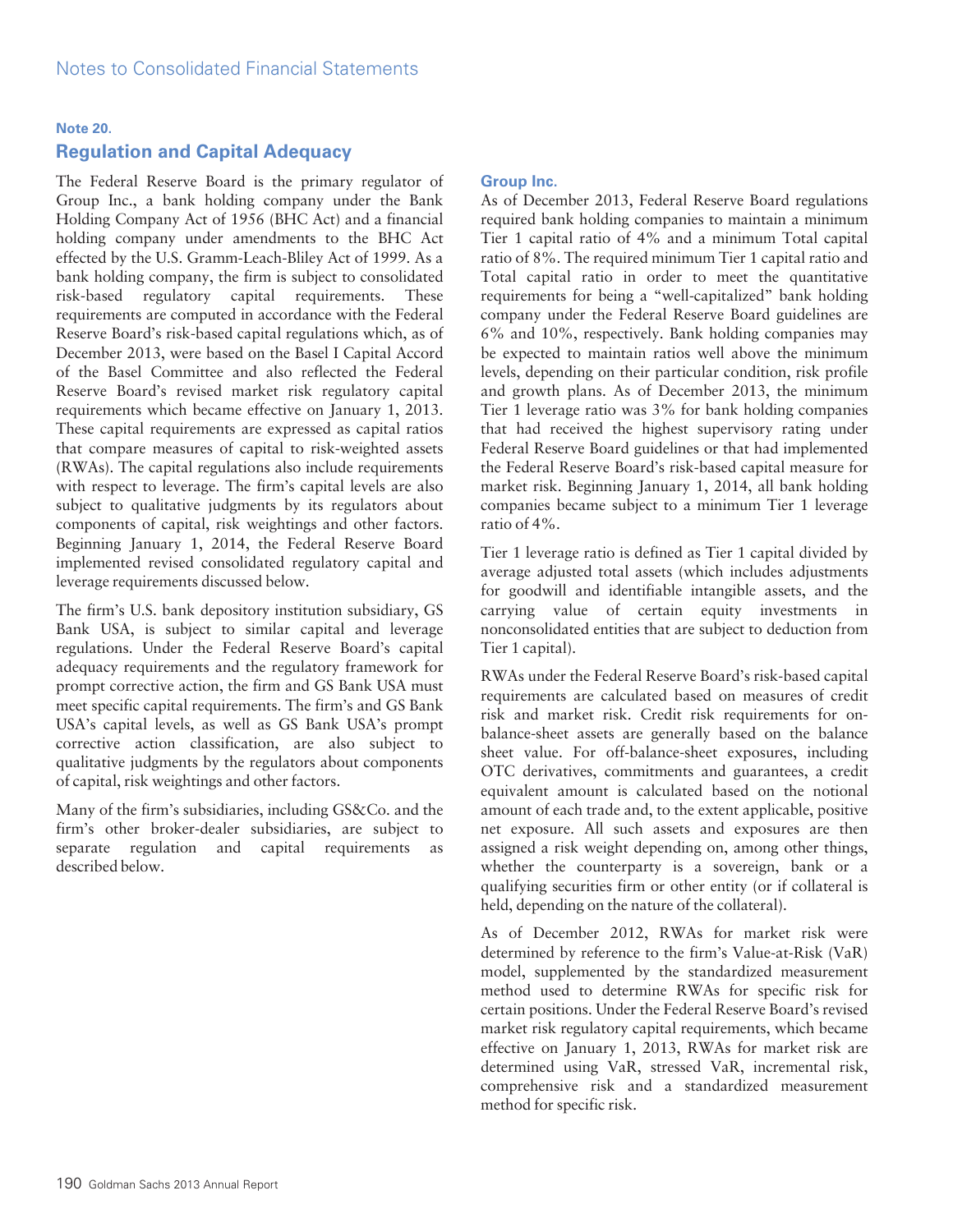### Notes to Consolidated Financial Statements

The table below presents information regarding Group Inc.'s regulatory capital ratios and Tier 1 leverage ratio under Basel I, as implemented by the Federal Reserve Board. The information as of December 2013 reflects the revised market risk regulatory capital requirements. These changes resulted in increased regulatory capital requirements for market risk. The information as of December 2012 is prior to the implementation of these revised market risk regulatory capital requirements.

|                       | As of December |           |
|-----------------------|----------------|-----------|
| \$ in millions        | 2013           | 2012      |
| Tier 1 capital        | \$72,471       | \$ 66,977 |
| Tier 2 capital        | \$13,632       | \$13,429  |
| Total capital         | \$86,103       | \$ 80,406 |
| Risk-weighted assets  | \$433,226      | \$399,928 |
| Tier 1 capital ratio  | 16.7%          | 16.7%     |
| Total capital ratio   | 19.9%          | 20.1%     |
| Tier 1 leverage ratio | 8.1%           | 7.3%      |

### **Revised Capital Framework**

The U.S. federal bank regulatory agencies (Agencies) have approved revised risk-based capital and leverage ratio regulations establishing a new comprehensive capital framework for U.S. banking organizations (Revised Capital Framework). These regulations are largely based on the Basel Committee's December 2010 final capital framework for strengthening international capital standards (Basel III) and also implement certain provisions of the Dodd-Frank Act.

Under the Revised Capital Framework, Group Inc. is an "Advanced approach" banking organization. Below are the aspects of the rules that are most relevant to the firm, as an Advanced approach banking organization.

**Definition of Capital and Capital Ratios.** The Revised Capital Framework introduced changes to the definition of regulatory capital, which, subject to transitional provisions, became effective across the firm's regulatory capital and leverage ratios on January 1, 2014. These changes include the introduction of a new capital measure called Common Equity Tier 1 (CET1), and the related regulatory capital ratio of CET1 to RWAs (CET1 ratio). In addition, the definition of Tier 1 capital has been narrowed to include only CET1 and instruments such as perpetual noncumulative preferred stock, which meet certain criteria.

Certain aspects of the revised requirements phase in over time. These include increases in the minimum capital ratio requirements and the introduction of new capital buffers and certain deductions from regulatory capital (such as investments in nonconsolidated financial institutions). In addition, junior subordinated debt issued to trusts is being phased out of regulatory capital.

The minimum CET1 ratio is 4.0% as of January 1, 2014 and will increase to 4.5% on January 1, 2015. The minimum Tier 1 capital ratio increased from 4.0% to 5.5% on January 1, 2014 and will increase to 6.0% beginning January 1, 2015. The minimum Total capital ratio remains unchanged at 8.0%. These minimum ratios will be supplemented by a new capital conservation buffer that phases in, beginning January 1, 2016, in increments of 0.625% per year until it reaches 2.5% on January 1, 2019. The Revised Capital Framework also introduces a new counter-cyclical capital buffer, to be imposed in the event that national supervisors deem it necessary in order to counteract excessive credit growth.

**Risk-Weighted Assets.** In February 2014, the Federal Reserve Board informed us that we have completed a satisfactory "parallel run," as required of Advanced approach banking organizations under the Revised Capital Framework, and therefore changes to RWAs will take effect beginning with the second quarter of 2014. Accordingly, the calculation of RWAs in future quarters will be based on the following methodologies:

- ‰ During the first quarter of 2014 the Basel I risk-based capital framework adjusted for certain items related to existing capital deductions and the phase-in of new capital deductions (Basel I Adjusted);
- During the remaining quarters of 2014 the higher of RWAs computed under the Basel III Advanced approach or the Basel I Adjusted calculation; and
- Beginning in the first quarter of 2015 the higher of RWAs computed under the Basel III Advanced or Standardized approach.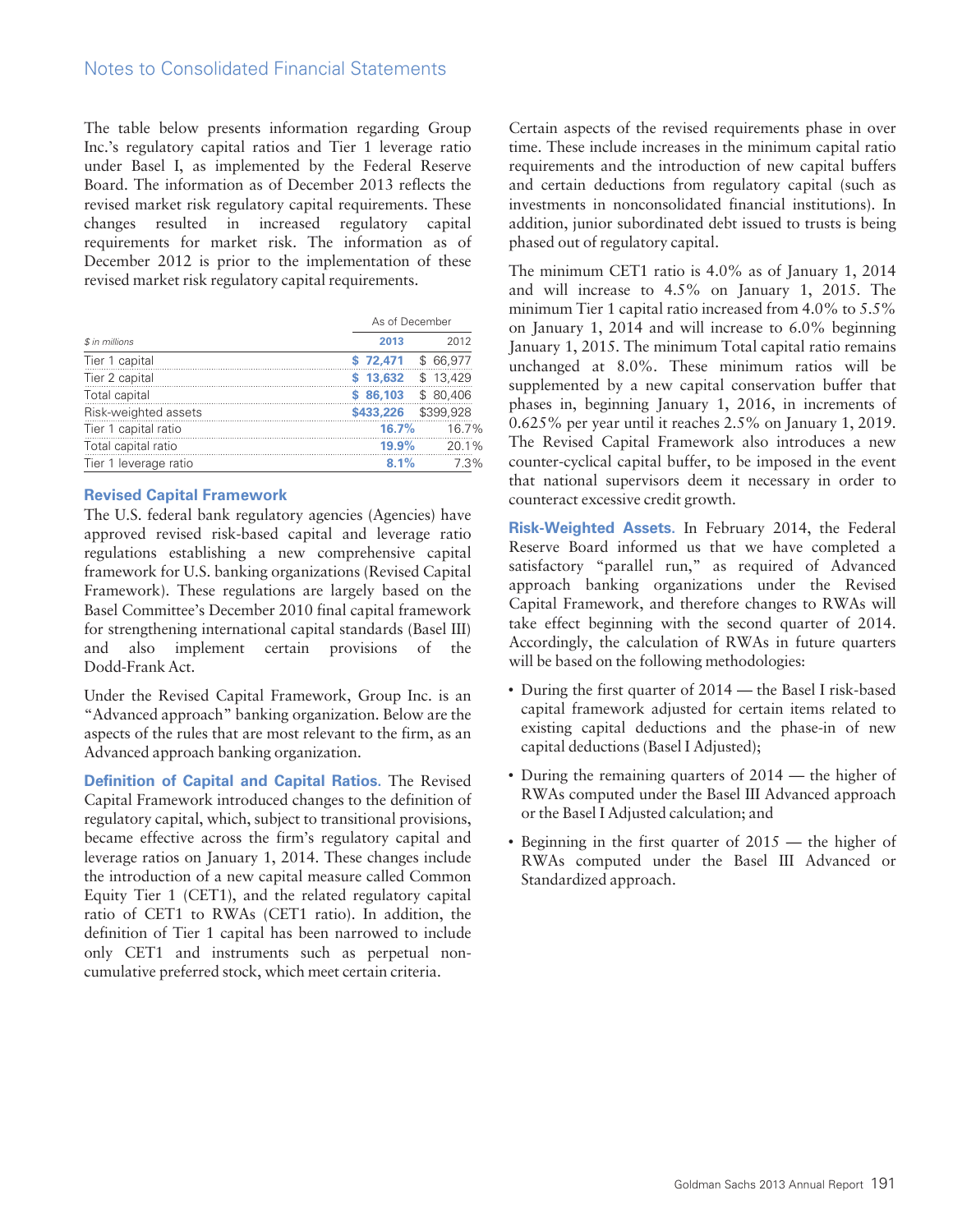The primary difference between the Standardized approach and the Basel III Advanced approach is that the Standardized approach utilizes prescribed risk-weightings and does not contemplate the use of internal models to compute exposure for credit risk on derivatives and securities financing transactions, whereas the Basel III Advanced approach permits the use of such models, subject to supervisory approval. In addition, RWAs under the Standardized approach depend largely on the type of counterparty (e.g., whether the counterparty is a sovereign, bank, broker-dealer or other entity), rather than on assessments of each counterparty's creditworthiness. Furthermore, the Standardized approach does not include a capital requirement for operational risk. RWAs for market risk under both the Standardized and Basel III Advanced approaches are based on the Federal Reserve Board's revised market risk regulatory capital requirements described above.

**Regulatory Leverage Ratios.** The Revised Capital Framework increased the minimum Tier 1 leverage ratio applicable to the firm from 3% to 4% effective January 1, 2014.

In addition, the Revised Capital Framework will introduce a new Tier 1 supplementary leverage ratio (supplementary leverage ratio) for Advanced approach banking organizations, which compares Tier 1 capital (as defined under the Revised Capital Framework) to a measure of leverage exposure (defined as the sum of the firm's assets less certain CET1 deductions plus certain off-balance-sheet exposures). Effective January 1, 2018, the minimum supplementary leverage ratio requirement will be 3%; however, disclosure will be required beginning in the first quarter of 2015. While a definition of the leverage exposure measure was set out in the Revised Capital Framework, this measure and/or the minimum requirement applicable may be amended by the regulatory authorities prior to the January 2018 effective date.

### **Global Systemically Important Banking Institutions (G-SIBs)**

The Basel Committee has updated its methodology for assessing the global systemic importance of banking institutions and determining the range of additional CET1 that should be maintained by those deemed to be G-SIBs. The required amount of additional CET1 for these institutions will initially range from 1% to 2.5% and could be higher in the future for a banking institution that increases its systemic footprint (e.g., by increasing total assets). In November 2013, the Financial Stability Board (established at the direction of the leaders of the Group of 20) indicated that the firm, based on its 2012 financial data, would be required to hold an additional 1.5% of CET1 as a G-SIB. The final determination of the amount of additional CET1 that the firm will be required to hold will initially be based on the firm's 2013 financial data and the manner and timing of the U.S. banking regulators' implementation of the Basel Committee's methodology. The Basel Committee indicated that G-SIBs will be required to meet the capital surcharges on a phased-in basis beginning in 2016 through 2019.

### **Bank Subsidiaries**

GS Bank USA, an FDIC-insured, New York State-chartered bank and a member of the Federal Reserve System, is supervised and regulated by the Federal Reserve Board, the FDIC, the New York State Department of Financial Services and the Consumer Financial Protection Bureau, and is subject to minimum capital requirements (described below) that are calculated in a manner similar to those applicable to bank holding companies. For purposes of assessing the adequacy of its capital, GS Bank USA computes its risk-based capital ratios in accordance with the regulatory capital requirements applicable to state member banks, which, as of December 2013, were based on Basel I and also reflected the revised market risk regulatory capital requirements as implemented by the Federal Reserve Board. Beginning January 1, 2014, the Federal Reserve Board implemented the Revised Capital Framework discussed above.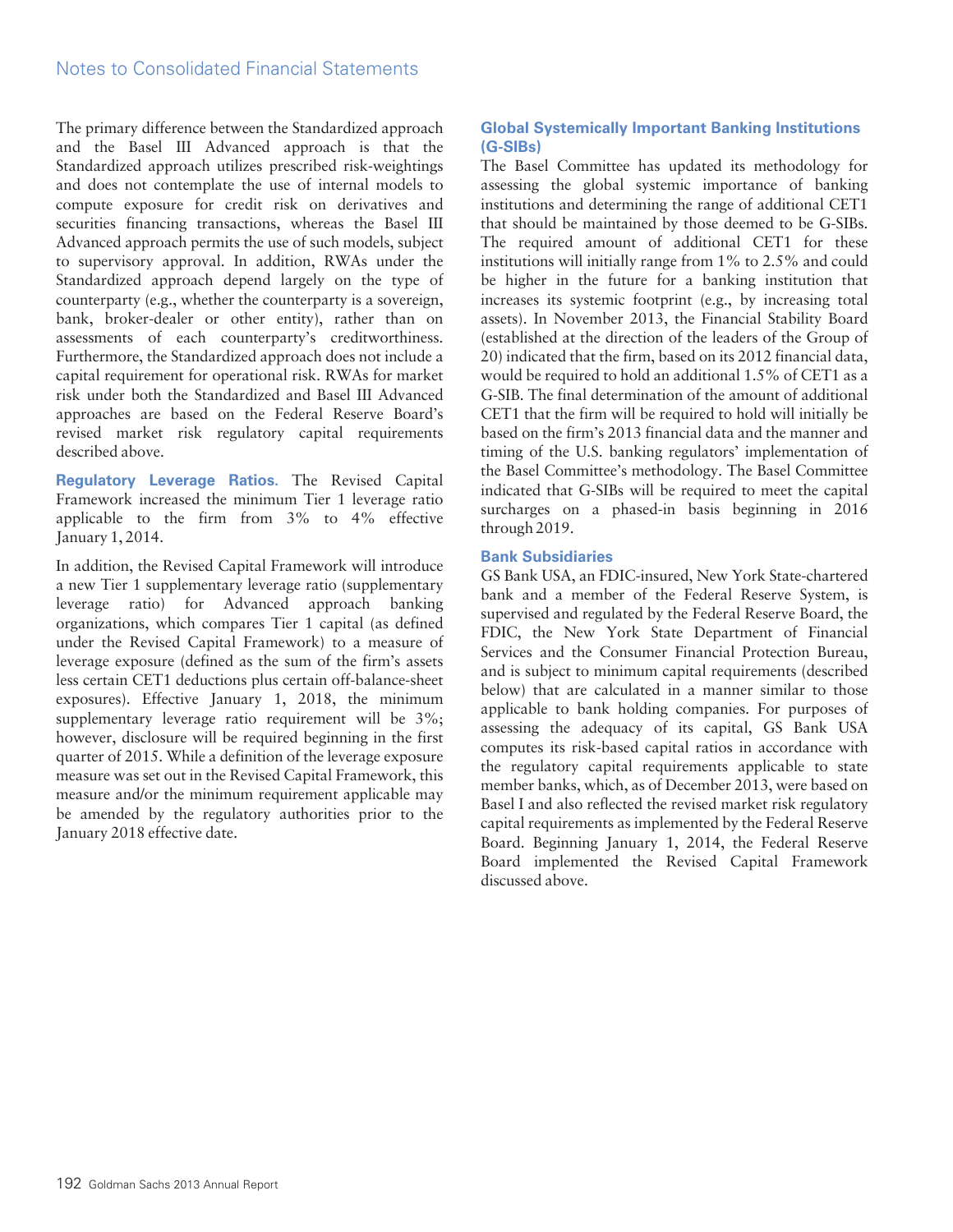Under the regulatory framework for prompt corrective action applicable to GS Bank USA, in order to meet the quantitative requirements for being a "well-capitalized" depository institution, GS Bank USA is required to maintain a Tier 1 capital ratio of at least 6%, a Total capital ratio of at least 10% and a Tier 1 leverage ratio of at least 5%. GS Bank USA agreed with the Federal Reserve Board to maintain minimum capital ratios in excess of these "wellcapitalized" levels. Accordingly, for a period of time, GS Bank USA is expected to maintain a Tier 1 capital ratio of at least 8%, a Total capital ratio of at least 11% and a Tier 1 leverage ratio of at least 6%. As noted in the table below, GS Bank USA was in compliance with these minimum capital requirements as of December 2013 and December 2012.

The table below presents information regarding GS Bank USA's regulatory capital ratios under Basel I, as implemented by the Federal Reserve Board. The information as of December 2013 reflects the revised market risk regulatory capital requirements, which became effective on January 1, 2013. These changes resulted in increased regulatory capital requirements for market risk. The information as of December 2012 is prior to the implementation of these revised market risk regulatory capital requirements.

|                       | As of December |  |           |    |           |
|-----------------------|----------------|--|-----------|----|-----------|
| \$ in millions        |                |  | 2013      |    | 2012      |
| Tier 1 capital        |                |  | \$20.086  |    | \$20.704  |
| Tier 2 capital        | S              |  | 116       | \$ | 39        |
| Total capital         |                |  | \$20.202  |    | \$ 20.743 |
| Risk-weighted assets  |                |  | \$134,935 |    | \$109.669 |
| Tier 1 capital ratio  |                |  | 14.9%     |    | 18.9%     |
| Total capital ratio   |                |  | 15.0%     |    | 18.9%     |
| Tier 1 leverage ratio |                |  | 16.9%     |    | 17.6%     |

The Revised Capital Framework described above is also applicable to GS Bank USA, which is an Advanced approach banking organization under this framework. GS Bank USA has also been informed by the Federal Reserve Board that it has completed a satisfactory parallel run, as required of Advanced approach banking organizations under the Revised Capital Framework, and therefore changes to its calculations of RWAs will take effect beginning with the second quarter of 2014. Under the Revised Capital Framework, as of January 1, 2014, GS

Bank USA became subject to a new minimum CET1 ratio requirement of 4%, increasing to 4.5% in 2015. In addition, the Revised Capital Framework changes the standards for "well-capitalized" status under prompt corrective action regulations beginning January 1, 2015 by, among other things, introducing a CET1 ratio requirement of 6.5% and increasing the Tier 1 capital ratio requirement from 6% to 8%. In addition, commencing January 1, 2018, Advanced approach banking organizations must have a supplementary leverage ratio of 3% or greater.

The Basel Committee published its final guidelines for calculating incremental capital requirements for domestic systemically important banking institutions (D-SIBs). These guidelines are complementary to the framework outlined above for G-SIBs. The impact of these guidelines on the regulatory capital requirements of GS Bank USA will depend on how they are implemented by the banking regulators in the United States.

The deposits of GS Bank USA are insured by the FDIC to the extent provided by law. The Federal Reserve Board requires depository institutions to maintain cash reserves with a Federal Reserve Bank. The amount deposited by the firm's depository institution held at the Federal Reserve Bank was approximately \$50.39 billion and \$58.67 billion as of December 2013 and December 2012, respectively, which exceeded required reserve amounts by \$50.29 billion and \$58.59 billion as of December 2013 and December 2012, respectively.

Transactions between GS Bank USA and its subsidiaries and Group Inc. and its subsidiaries and affiliates (other than, generally, subsidiaries of GS Bank USA) are regulated by the Federal Reserve Board. These regulations generally limit the types and amounts of transactions (including credit extensions from GS Bank USA) that may take place and generally require those transactions to be on market terms or better to GS Bank USA.

The firm's principal non-U.S. bank subsidiary, GSIB, is a wholly-owned credit institution, regulated by the Prudential Regulation Authority (PRA) and the Financial Conduct Authority (FCA) and is subject to minimum capital requirements. As of December 2013 and December 2012, GSIB was in compliance with all regulatory capital requirements.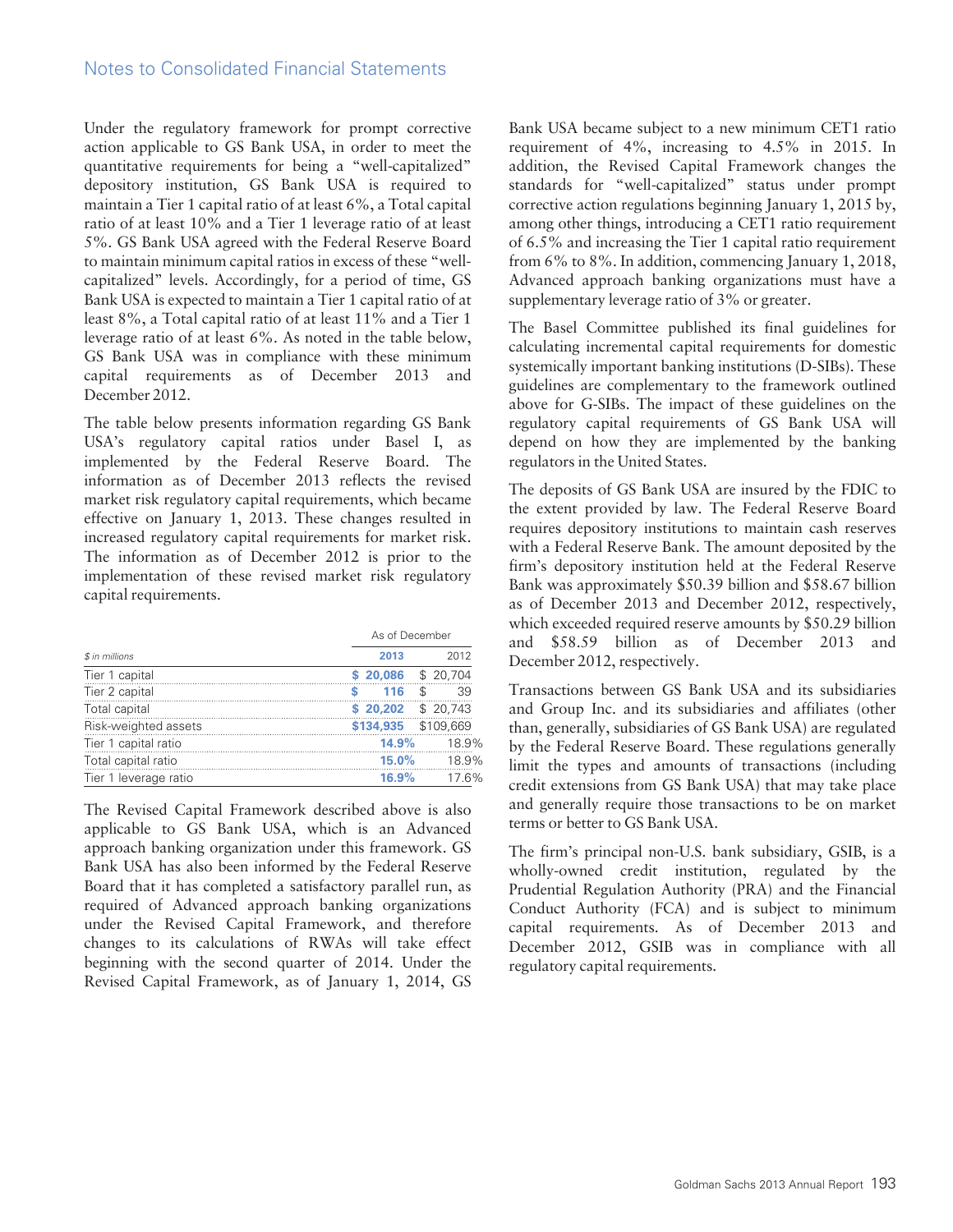### **Broker-Dealer Subsidiaries**

The firm's U.S. regulated broker-dealer subsidiaries include GS&Co. and GSEC. GS&Co. and GSEC are registered U.S. broker-dealers and futures commission merchants, and are subject to regulatory capital requirements, including those imposed by the SEC, the U.S. Commodity Futures Trading Commission (CFTC), the Chicago Mercantile Exchange, the Financial Industry Regulatory Authority, Inc. (FINRA) and the National Futures Association. Rule 15c3-1 of the SEC and Rule 1.17 of the CFTC specify uniform minimum net capital requirements, as defined, for their registrants, and also effectively require that a significant part of the registrants' assets be kept in relatively liquid form. GS&Co. and GSEC have elected to compute their minimum capital requirements in accordance with the "Alternative Net Capital Requirement" as permitted by Rule 15c3-1.

As of December 2013 and December 2012, GS&Co. had regulatory net capital, as defined by Rule 15c3-1, of \$15.81 billion and \$14.12 billion, respectively, which exceeded the amount required by \$13.76 billion and \$12.42 billion, respectively. As of December 2013 and December 2012, GSEC had regulatory net capital, as defined by Rule 15c3-1, of \$1.38 billion and \$2.02 billion, respectively, which exceeded the amount required by \$1.21 billion and \$1.92 billion, respectively.

In addition to its alternative minimum net capital requirements, GS&Co. is also required to hold tentative net capital in excess of \$1 billion and net capital in excess of \$500 million in accordance with the market and credit risk standards of Appendix E of Rule 15c3-1. GS&Co. is also required to notify the SEC in the event that its tentative net capital is less than \$5 billion. As of December 2013 and December 2012, GS&Co. had tentative net capital and net capital in excess of both the minimum and the notification requirements.

#### **Other Non-U.S. Regulated Subsidiaries**

The firm's principal non-U.S. regulated subsidiaries include Goldman Sachs International (GSI) and Goldman Sachs Japan Co., Ltd. (GSJCL). GSI, the firm's regulated U.K. broker-dealer, is regulated by the PRA and the FCA. GSJCL, the firm's Japanese broker-dealer, is regulated by Japan's Financial Services Agency. These and certain other non-U.S. subsidiaries of the firm are also subject to capital adequacy requirements promulgated by authorities of the countries in which they operate. As of December 2013 and December 2012, these subsidiaries were in compliance with their local capital adequacy requirements.

The Basel Committee's guidelines for calculating incremental capital requirements for D-SIBs may also impact certain of the firm's non-U.S. regulated subsidiaries, including GSI. However, the impact of these guidelines will depend on how they are implemented in local jurisdictions.

#### **Restrictions on Payments**

The regulatory requirements referred to above restrict Group Inc.'s ability to withdraw capital from its regulated subsidiaries. As of December 2013 and December 2012, Group Inc. was required to maintain approximately \$31.20 billion and \$31.01 billion, respectively, of minimum equity capital in these regulated subsidiaries. This minimum equity capital requirement includes certain restrictions imposed by federal and state laws as to the payment of dividends to Group Inc. by its regulated subsidiaries. In addition to limitations on the payment of dividends imposed by federal and state laws, the Federal Reserve Board, the FDIC and the New York State Department of Financial Services have authority to prohibit or to limit the payment of dividends by the banking organizations they supervise (including GS Bank USA) if, in the relevant regulator's opinion, payment of a dividend would constitute an unsafe or unsound practice in the light of the financial condition of the banking organization.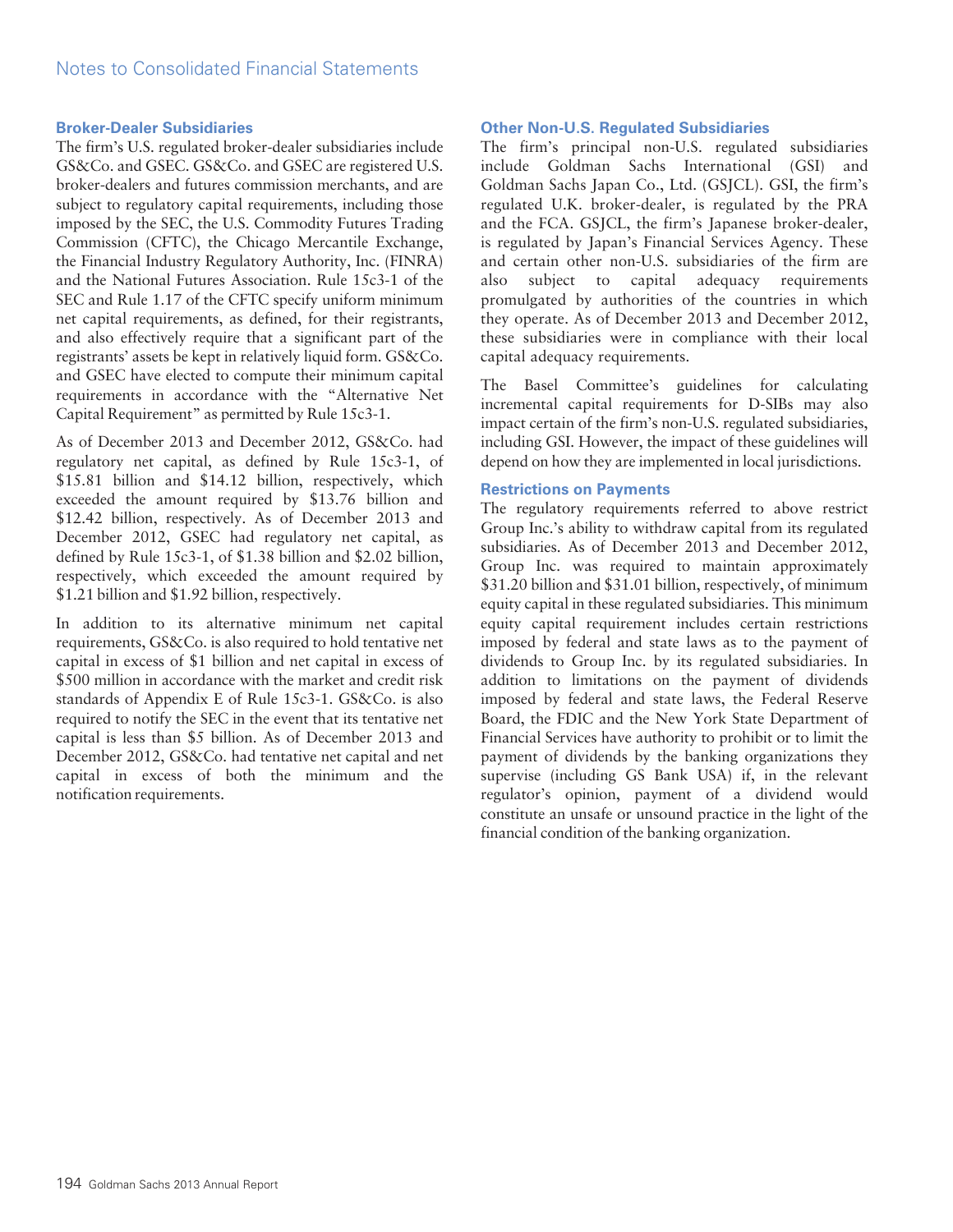### **Note 21. Earnings Per Common Share**

Basic earnings per common share (EPS) is calculated by dividing net earnings applicable to common shareholders by the weighted average number of common shares outstanding. Common shares outstanding includes common stock and RSUs for which no future service is required as a condition to the delivery of the underlying common stock. Diluted EPS includes the determinants of basic EPS and, in addition, reflects the dilutive effect of the common stock deliverable for stock warrants and options and for RSUs for which future service is required as a condition to the delivery of the underlying common stock.

The table below presents the computations of basic and diluted EPS.

|                                       | Year Ended December |         |         |  |
|---------------------------------------|---------------------|---------|---------|--|
| in millions, except per share amounts | 2013                | 2012    | 2011    |  |
| Numerator for basic and diluted       |                     |         |         |  |
| EPS – net earnings applicable         |                     |         |         |  |
| to common shareholders                | \$7,726             | \$7,292 | \$2,510 |  |
| Denominator for basic EPS -           |                     |         |         |  |
| weighted average number of            |                     |         |         |  |
| common shares                         | 471.3               | 496.2   | 524.6   |  |
| Effect of dilutive securities:        |                     |         |         |  |
| <b>RSUs</b>                           | 7.2                 | 11.3    | 14.6    |  |
| Stock options and warrants            | 21.1                | 8.6     | 17.7    |  |
| Dilutive potential common shares      | 28.3                | 19.9    | 32.3    |  |
| Denominator for diluted EPS -         |                     |         |         |  |
| weighted average number of            |                     |         |         |  |
| common shares and dilutive            |                     |         |         |  |
| potential common shares               | 499.6               | 516.1   | 556.9   |  |
| <b>Basic EPS</b>                      | \$16.34             | \$14.63 | \$4.71  |  |
| Diluted EPS                           | 15.46               | 14.13   | 4.51    |  |

In the table above, unvested share-based payment awards that have non-forfeitable rights to dividends or dividend equivalents are treated as a separate class of securities in calculating EPS. The impact of applying this methodology was a reduction in basic EPS of \$0.05 for 2013 and \$0.07 for both 2012 and 2011.

The diluted EPS computations in the table above do not include antidilutive RSUs and common shares underlying antidilutive stock options and warrants of 6.0 million for 2013, 52.4 million for 2012 and 9.2 million for 2011.

### **Note 22.**

### **Transactions with Affiliated Funds**

The firm has formed numerous nonconsolidated investment funds with third-party investors. As the firm generally acts as the investment manager for these funds, it is entitled to receive management fees and, in certain cases, advisory fees or incentive fees from these funds. Additionally, the firm invests alongside the third-party investors in certain funds.

The tables below present fees earned from affiliated funds, fees receivable from affiliated funds and the aggregate carrying value of the firm's interests in affiliated funds.

|                                   |         | Year Ended December |          |
|-----------------------------------|---------|---------------------|----------|
| in millions                       | 2013    | 2012                | 2011     |
| Fees earned from affiliated funds | \$2,897 | \$2.935             | \$ 2,789 |
|                                   |         |                     |          |
|                                   |         |                     |          |

|                             | As of December |        |  |        |
|-----------------------------|----------------|--------|--|--------|
| in millions                 |                | 2013   |  | 2012   |
| Fees receivable from funds  |                | 817    |  | 704    |
| Aggregate carrying value of |                |        |  |        |
| interests in funds          |                | 13,124 |  | 14.725 |

As of December 2013 and December 2012, the firm had outstanding guarantees to its funds of \$147 million and outstanding loans and guarantees to its funds of \$582 million, respectively. The amount as of December 2013 primarily relates to a guarantee that the firm has voluntarily provided in connection with a financing agreement with a third-party lender executed by one of the firm's real estate funds that is not covered by the Volcker Rule. The amount of the guarantee could be increased up to a maximum of \$300 million. The amount as of December 2012 was collateralized by certain fund assets and primarily related to certain real estate funds for which the firm voluntarily provided financial support to alleviate liquidity constraints during the financial crisis and to enable them to fund certain investment opportunities. As of December 2013 and December 2012, the firm had no outstanding commitments to extend credit or other guarantees to its funds.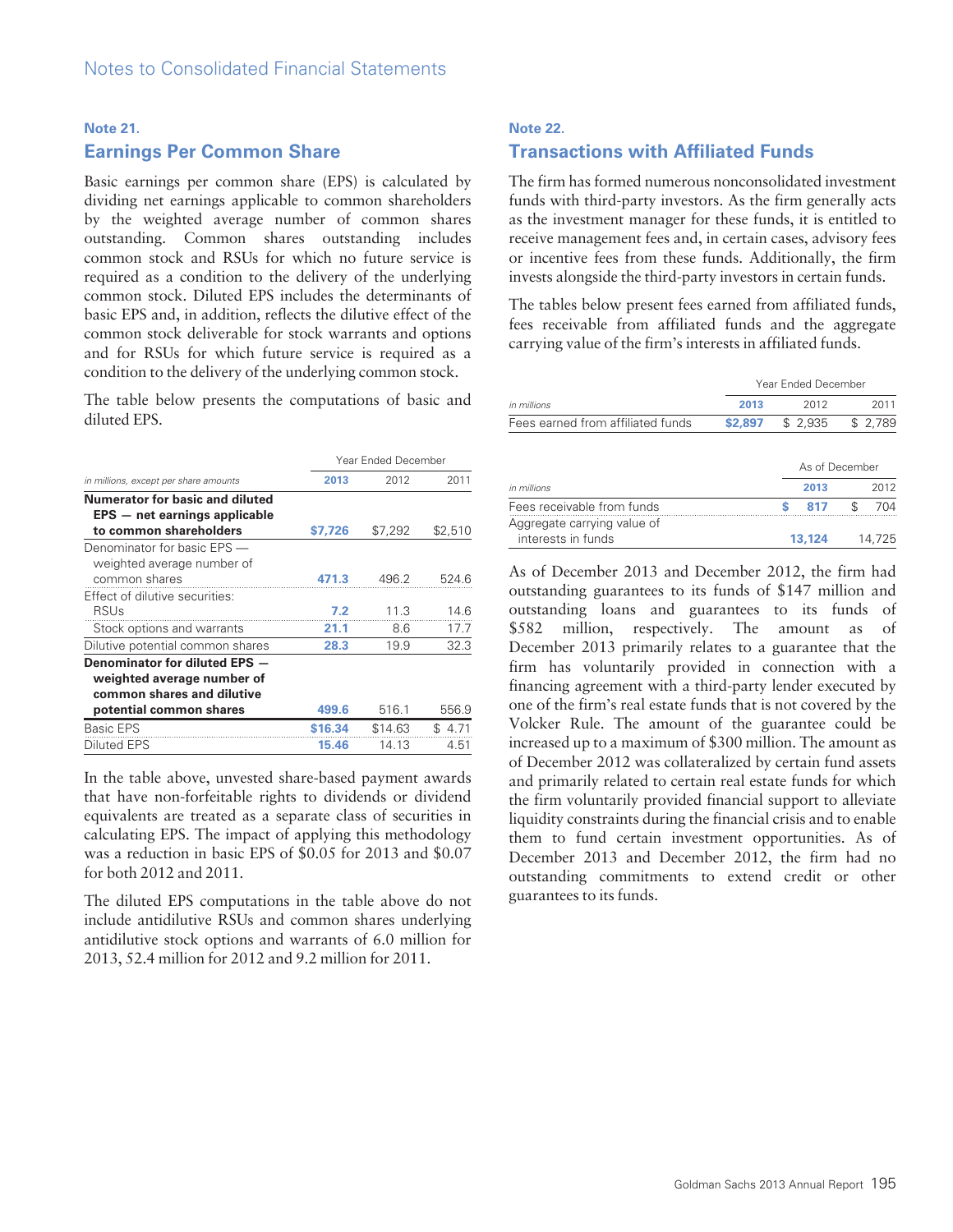### Notes to Consolidated Financial Statements

The Volcker Rule will restrict the firm from providing financial support to covered funds (as defined in the rule) after the expiration of the transition period in July 2015, subject to possible extensions through July 2017. As a general matter, in the ordinary course of business, the firm does not expect to provide additional voluntary financial support to any covered funds but may choose to do so with respect to funds that are not subject to the Volcker Rule; however, in the event that such support is provided, the amount of any such support is not expected to be material.

In addition, in the ordinary course of business, the firm may also engage in other activities with its affiliated funds including, among others, securities lending, trade execution, market making, custody, and acquisition and bridge financing. See Note 18 for the firm's investment commitments related to these funds.

#### **Note 23.**

### **Interest Income and Interest Expense**

Interest income is recorded on an accrual basis based on contractual interest rates. The table below presents the firm's sources of interest income and interest expense.

|                                                                  | Year Ended December |        |    |         |    |        |
|------------------------------------------------------------------|---------------------|--------|----|---------|----|--------|
| in millions                                                      |                     | 2013   |    | 2012    |    | 2011   |
| Interest income                                                  |                     |        |    |         |    |        |
| Deposits with banks                                              | \$                  | 186    | \$ | 156     | \$ | 125    |
| Securities borrowed, securities<br>purchased under agreements to |                     |        |    |         |    |        |
| resell and federal funds sold 1                                  |                     | 43     |    | (77)    |    | 666    |
| Financial instruments owned, at                                  |                     |        |    |         |    |        |
| fair value                                                       |                     | 8,159  |    | 9,817   |    | 10,718 |
| Other interest <sup>2</sup>                                      |                     | 1,672  |    | 1,485   |    | 1,665  |
| <b>Total interest income</b>                                     |                     | 10,060 |    | 11,381  |    | 13,174 |
| Interest expense                                                 |                     |        |    |         |    |        |
| Deposits                                                         |                     | 387    |    | 399     |    | 280    |
| Securities loaned and securities sold                            |                     |        |    |         |    |        |
| under agreements to repurchase                                   |                     | 576    |    | 822     |    | 905    |
| Financial instruments sold, but not                              |                     |        |    |         |    |        |
| yet purchased, at fair value                                     |                     | 2,054  |    | 2,438   |    | 2,464  |
| Short-term borrowings <sup>3</sup>                               |                     | 394    |    | 581     |    | 526    |
| Long-term borrowings <sup>3</sup>                                |                     | 3,752  |    | 3,736   |    | 3,439  |
| Other interest <sup>4</sup>                                      |                     | (495)  |    | (475)   |    | 368    |
| <b>Total interest expense</b>                                    |                     | 6,668  |    | 7,501   |    | 7,982  |
| Net interest income                                              | s                   | 3,392  |    | \$3,880 | \$ | 5,192  |

1. Includes rebates paid and interest income on securities borrowed.

2. Includes interest income on customer debit balances and other interestearning assets.

3. Includes interest on unsecured borrowings and other secured financings.

4. Includes rebates received on other interest-bearing liabilities and interest expense on customer credit balances.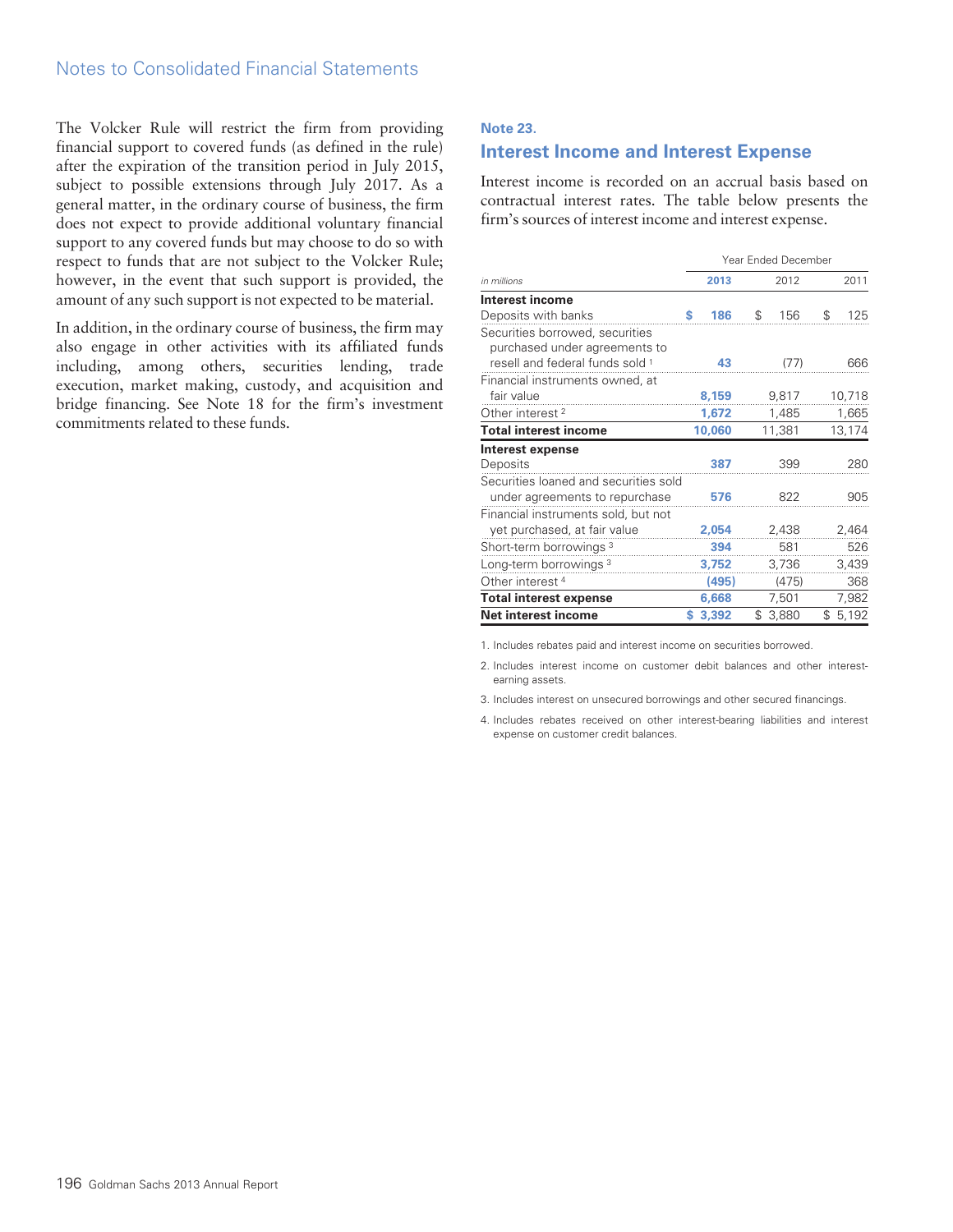### **Note 24. Income Taxes**

#### **Provision for Income Taxes**

Income taxes are provided for using the asset and liability method under which deferred tax assets and liabilities are recognized for temporary differences between the financial reporting and tax bases of assets and liabilities. The firm reports interest expense related to income tax matters in "Provision for taxes" and income tax penalties in "Other expenses."

The tables below present the components of the provision/ (benefit) for taxes and a reconciliation of the U.S. federal statutory income tax rate to the firm's effective income tax rate.

|                                      | Year Ended December |         |          |  |  |
|--------------------------------------|---------------------|---------|----------|--|--|
| in millions                          | 2013                | 2012    | 2011     |  |  |
| <b>Current taxes</b>                 |                     |         |          |  |  |
| U.S. federal                         | \$2,589             | \$3,013 | 405<br>S |  |  |
| State and local                      | 466                 | 628     | 392      |  |  |
| Non-U.S.                             | 613                 | 447     | 204      |  |  |
| <b>Total current tax expense</b>     | 3,668               | 4,088   | 1,001    |  |  |
| <b>Deferred taxes</b>                |                     |         |          |  |  |
| U.S. federal                         | (188)               | (643)   | 683      |  |  |
| State and local                      | 67                  | 38      | 24       |  |  |
| Non-U.S.                             | 150                 | 249     | 19       |  |  |
| Total deferred tax (benefit)/expense | 29                  | (356)   | 726      |  |  |
| <b>Provision for taxes</b>           | \$3,697             | \$3.732 | \$1,727  |  |  |

|                                                                  | Year Ended December |       |       |  |
|------------------------------------------------------------------|---------------------|-------|-------|--|
|                                                                  | 2013                | 2012  | 2011  |  |
| U.S. federal statutory income tax rate                           | 35.0%               | 35.0% | 350%  |  |
| State and local taxes, net of U.S. federal<br>income tax effects | 4.1                 | 38    | 44    |  |
| Tax credits                                                      | (1.0)               | (1.0) | (1.6) |  |
| Non-U.S. operations <sup>1</sup>                                 | (5.6)               | (4.8) | (6.7) |  |
| Tax-exempt income, including dividends                           | (0.5)               | (0.5) | (2.4) |  |
| Other                                                            | (0.5)               | 0.8   | (0.7) |  |
| <b>Effective income tax rate</b>                                 | 31.5%               | 33.3% | 28.0% |  |

1. Includes the impact of permanently reinvested earnings.

### **Deferred Income Taxes**

Deferred income taxes reflect the net tax effects of temporary differences between the financial reporting and tax bases of assets and liabilities. These temporary differences result in taxable or deductible amounts in future years and are measured using the tax rates and laws that will be in effect when such differences are expected to reverse. Valuation allowances are established to reduce deferred tax assets to the amount that more likely than not will be realized and primarily relate to the ability to utilize losses in various tax jurisdictions. Tax assets and liabilities are presented as a component of "Other assets" and "Other liabilities and accrued expenses," respectively.

The table below presents the significant components of deferred tax assets and liabilities, excluding the impact of netting within tax jurisdictions.

|                                                    |         | As of December |
|----------------------------------------------------|---------|----------------|
| in millions                                        | 2013    | 2012           |
| Deferred tax assets                                |         |                |
| Compensation and benefits                          | \$2,740 | \$2,447        |
| Unrealized losses                                  | 309     | 1,477          |
| ASC 740 asset related to unrecognized tax benefits | 475     | 685            |
| Non-U.S. operations                                | 1,318   | 965            |
| Net operating losses                               | 232     | 222            |
| Occupancy-related                                  | 108     | 119            |
| Other comprehensive income-related                 | 69      | 114            |
| Other, net                                         | 729     | 435            |
|                                                    | 5.980   | 6,464          |
| Valuation allowance                                | (183)   | (168)          |
| Total deferred tax assets                          | \$5,797 | \$6,296        |
| Depreciation and amortization                      | 1.269   | 1,230          |
| Other comprehensive income-related                 | 68      | 85             |
| Total deferred tax liabilities                     | \$1,337 | \$1,315        |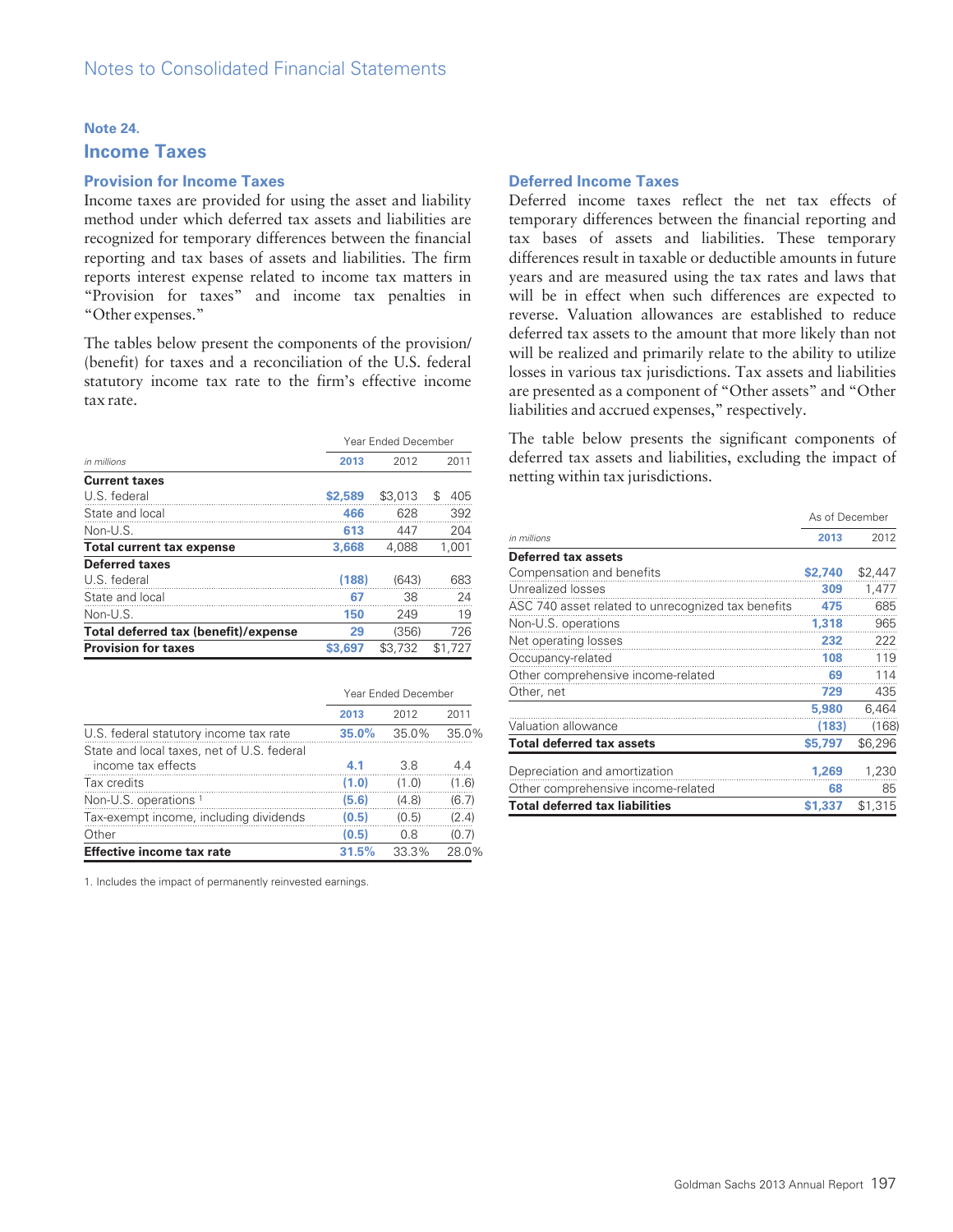The firm has recorded deferred tax assets of \$232 million and \$222 million as of December 2013 and December 2012, respectively, in connection with U.S. federal, state and local and foreign net operating loss carryforwards. The firm also recorded a valuation allowance of \$45 million and \$60 million as of December 2013 and December 2012, respectively, related to these net operating loss carryforwards.

As of December 2013, the U.S. federal and foreign net operating loss carryforwards were \$38 million and \$854 million, respectively. If not utilized, the U.S. federal net operating loss carryforward will begin to expire in 2014. The foreign net operating loss carryforwards can be carried forward indefinitely. State and local net operating loss carryforwards of \$781 million will begin to expire in 2014. If these carryforwards expire, they will not have a material impact on the firm's results of operations. The firm had no foreign tax credit carryforwards and no related net deferred income tax assets as of December 2013 or December 2012.

The firm had no capital loss carryforwards and no related net deferred income tax assets as of December 2013 or December 2012.

The valuation allowance increased by \$15 million and \$103 million during 2013 and 2012, respectively. The increase in 2013 was primarily due to an increase in deferred tax assets from which the firm does not expect to realize any benefit. The increase in 2012 was primarily due to the acquisition of deferred tax assets considered more likely than not to be unrealizable.

The firm permanently reinvests eligible earnings of certain foreign subsidiaries and, accordingly, does not accrue any U.S. income taxes that would arise if such earnings were repatriated. As of December 2013 and December 2012, this policy resulted in an unrecognized net deferred tax liability of \$4.06 billion and \$3.75 billion, respectively, attributable to reinvested earnings of \$22.54 billion and \$21.69 billion, respectively.

### **Unrecognized Tax Benefits**

The firm recognizes tax positions in the financial statements only when it is more likely than not that the position will be sustained on examination by the relevant taxing authority based on the technical merits of the position. A position that meets this standard is measured at the largest amount of benefit that will more likely than not be realized on settlement. A liability is established for differences between positions taken in a tax return and amounts recognized in the financial statements.

As of December 2013 and December 2012, the accrued liability for interest expense related to income tax matters and income tax penalties was \$410 million and \$374 million, respectively. The firm recognized \$53 million for 2013, \$95 million for 2012 and \$21 million for 2011 of interest and income tax penalties. It is reasonably possible that unrecognized tax benefits could change significantly during the twelve months subsequent to December 2013 due to potential audit settlements, however, at this time it is not possible to estimate any potential change.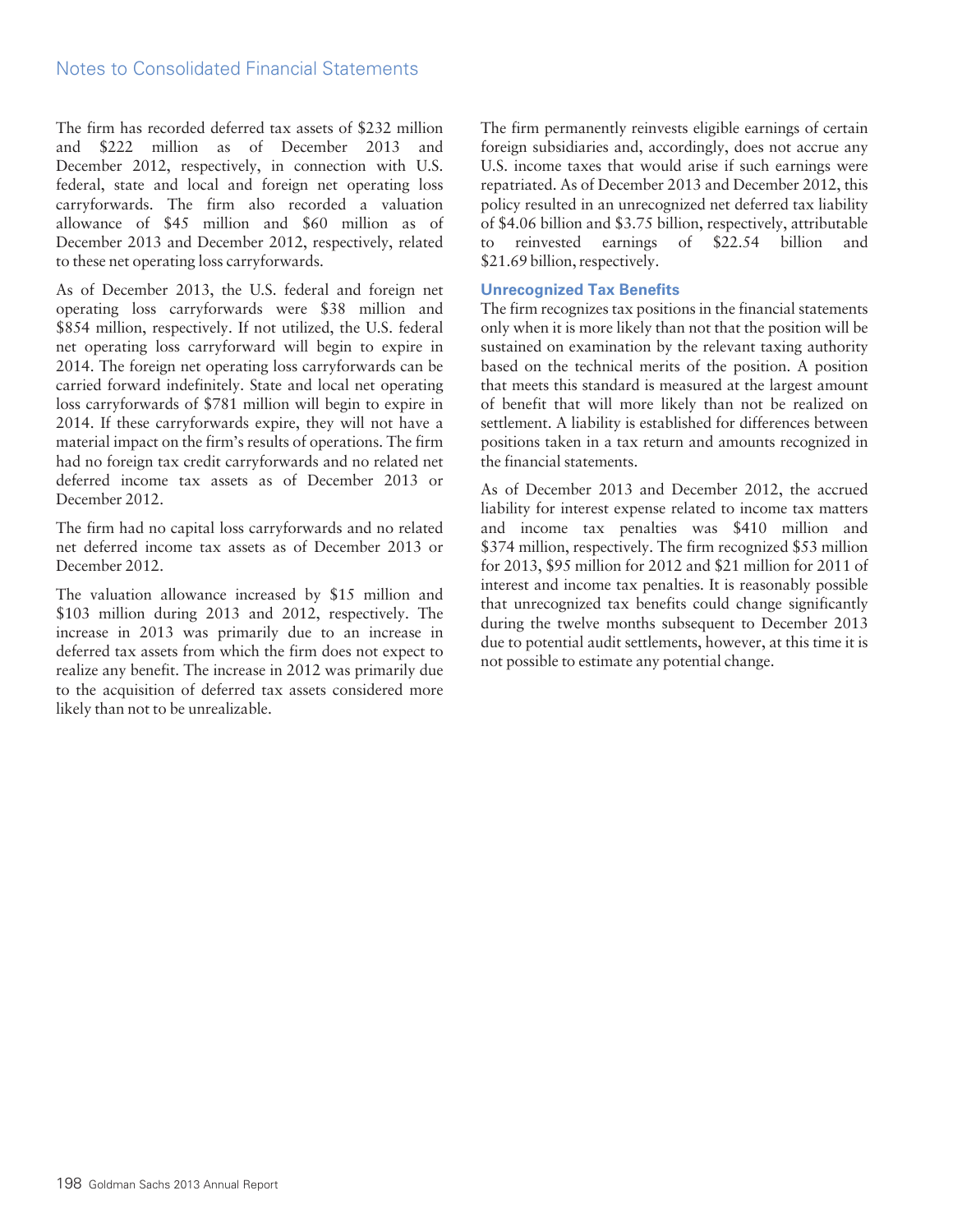The table below presents the changes in the liability for unrecognized tax benefits. This liability is included in "Other liabilities and accrued expenses." See Note 17 for further information.

|                                                            | As of December |         |         |  |
|------------------------------------------------------------|----------------|---------|---------|--|
| in millions                                                | 2013           | 2012    | 2011    |  |
| Balance, beginning of year                                 | \$2,237        | \$1,887 | \$2,081 |  |
| Increases based on tax positions                           |                |         |         |  |
| related to the current year                                | 144            | 190     | 171     |  |
| Increases based on tax positions<br>related to prior years | 149            | 336     | 278     |  |
| Decreases related to tax positions<br>of prior years       | (471)          | (109)   | (41)    |  |
| Decreases related to settlements                           | (299)          | (35)    | (638)   |  |
| Acquisitions/(dispositions)                                |                | (47)    | 47      |  |
| Exchange rate fluctuations                                 | 5              | 15      | (11)    |  |
| Balance, end of year                                       | \$1,765        | \$2,237 | \$1,887 |  |
| Related deferred income tax asset 1                        | 475            | 685     | 569     |  |
| Net unrecognized tax benefit <sup>2</sup>                  | \$1,290        | \$1.552 | \$1,318 |  |

1. Included in "Other assets." See Note 12.

2. If recognized, the net tax benefit would reduce the firm's effective income tax rate.

### **Regulatory Tax Examinations**

The firm is subject to examination by the U.S. Internal Revenue Service (IRS) and other taxing authorities in jurisdictions where the firm has significant business operations, such as the United Kingdom, Japan, Hong Kong, Korea and various states, such as New York. The tax years under examination vary by jurisdiction. The firm does not expect completion of these audits to have a material impact on the firm's financial condition but it may be material to operating results for a particular period, depending, in part, on the operating results for that period.

The table below presents the earliest tax years that remain subject to examination by major jurisdiction.

| <b>Jurisdiction</b>     | As of<br>December 2013 |
|-------------------------|------------------------|
| U.S. Federal            | 2008                   |
| New York State and City | 2004                   |
| United Kingdom          | 2008                   |
| Japan                   | 2010                   |
| Hong Kong               | 2006                   |
| Korea                   | 2010                   |

For U.S. Federal, IRS examinations of fiscal 2008 through calendar 2010 began in 2011. IRS examinations of fiscal 2005 through 2007 were finalized during the third quarter of 2013. The field work for the examinations of 2008 through 2010 has been completed but the examinations have not been administratively finalized. The examinations of 2011 and 2012 began in 2013.

New York State and City examinations of fiscal 2004 through 2006 began in 2008. The examinations of fiscal 2007 through 2010 began in 2013.

All years subsequent to the years in the table above remain open to examination by the taxing authorities. The firm believes that the liability for unrecognized tax benefits it has established is adequate in relation to the potential for additional assessments.

In January 2013, the firm was accepted into the Compliance Assurance Process program by the IRS. This program allows the firm to work with the IRS to identify and resolve potential U.S. federal tax issues before the filing of tax returns. The 2013 tax year is the first year being examined under the program. The firm was accepted into the program again for the 2014 tax year.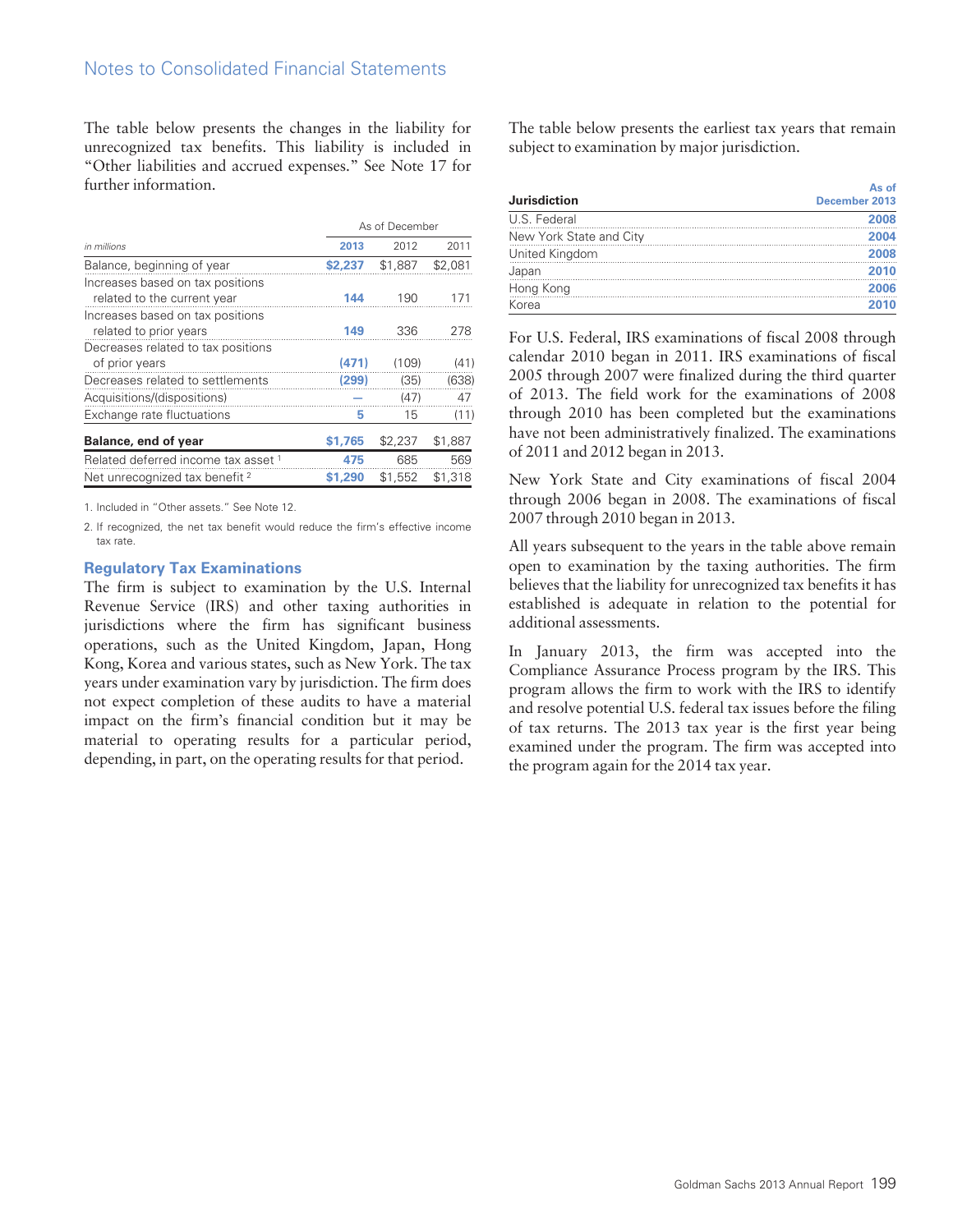## **Note 25.**

### **Business Segments**

The firm reports its activities in the following four business segments: Investment Banking, Institutional Client Services, Investing & Lending and Investment Management.

### **Basis of Presentation**

In reporting segments, certain of the firm's business lines have been aggregated where they have similar economic characteristics and are similar in each of the following areas: (i) the nature of the services they provide, (ii) their methods of distribution, (iii) the types of clients they serve and (iv) the regulatory environments in which they operate.

The cost drivers of the firm taken as a whole compensation, headcount and levels of business activity are broadly similar in each of the firm's business segments. Compensation and benefits expenses in the firm's segments reflect, among other factors, the overall performance of the firm as well as the performance of individual businesses. Consequently, pre-tax margins in one segment of the firm's business may be significantly affected by the performance of the firm's other business segments.

The firm allocates assets (including allocations of excess liquidity and cash, secured client financing and other assets), revenues and expenses among the four business segments. Due to the integrated nature of these segments, estimates and judgments are made in allocating certain assets, revenues and expenses. The allocation process is based on the manner in which management currently views the performance of the segments. Transactions between segments are based on specific criteria or approximate third-party rates. Total operating expenses include corporate items that have not been allocated to individual business segments.

The segment information presented in the table below is prepared according to the following methodologies:

- ‰ Revenues and expenses directly associated with each segment are included in determining pre-tax earnings.
- ‰ Net revenues in the firm's segments include allocations of interest income and interest expense to specific securities, commodities and other positions in relation to the cash generated by, or funding requirements of, such underlying positions. Net interest is included in segment net revenues as it is consistent with the way in which management assesses segment performance.
- ‰ Overhead expenses not directly allocable to specific segments are allocated ratably based on direct segment expenses.

Management believes that the following information provides a reasonable representation of each segment's contribution to consolidated pre-tax earnings and total assets.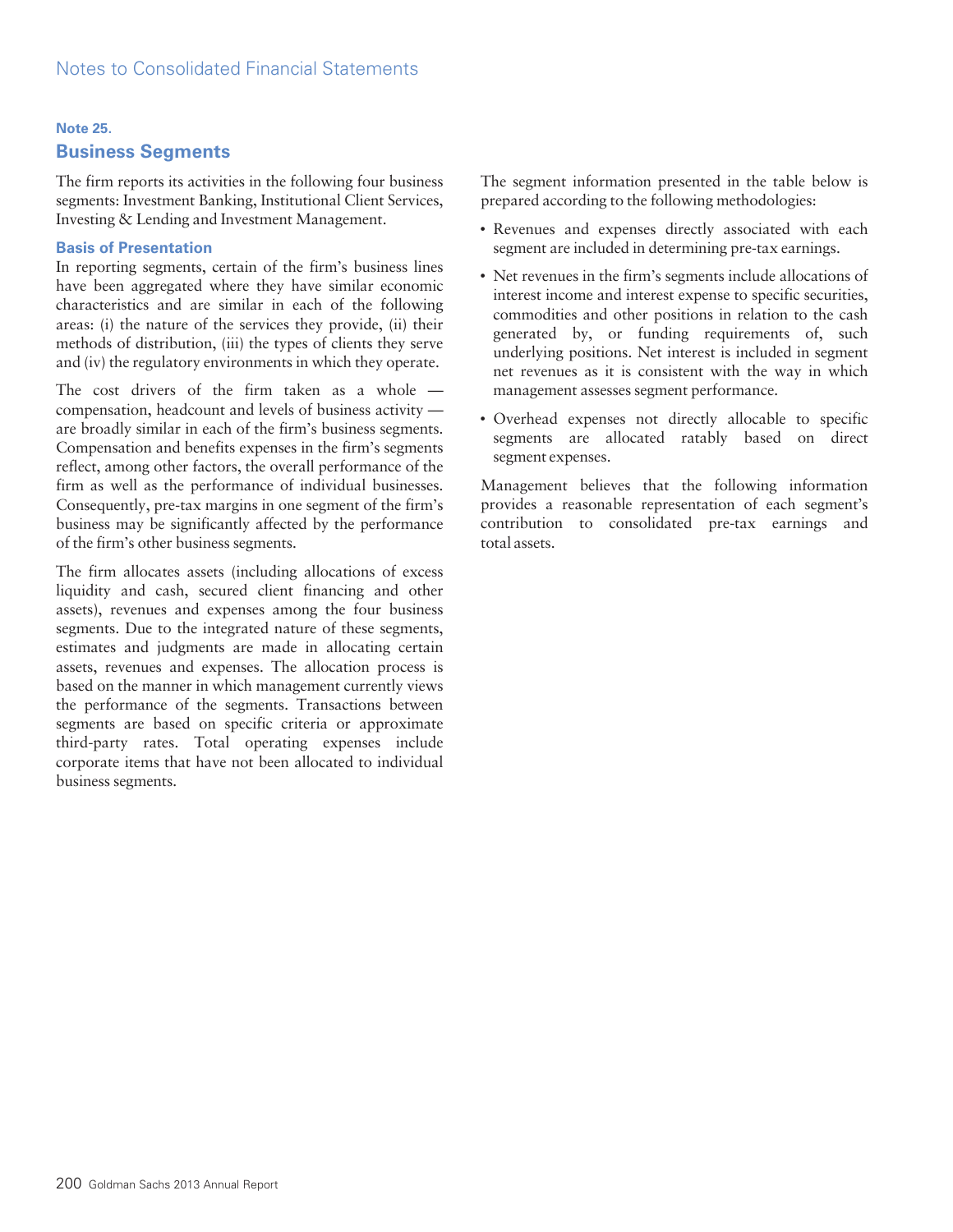## Notes to Consolidated Financial Statements

|                                      |                                        | For the Year Ended or as of December |           |                |           |                |           |
|--------------------------------------|----------------------------------------|--------------------------------------|-----------|----------------|-----------|----------------|-----------|
| in millions                          |                                        |                                      | 2013      |                | 2012      |                | 2011      |
| <b>Investment Banking</b>            | <b>Financial Advisory</b>              | \$.                                  | 1,978     | \$             | 1,975     | \$             | 1,987     |
|                                      | Equity underwriting                    |                                      | 1.659     |                | 987       |                | 1,085     |
|                                      | Debt underwriting                      |                                      | 2,367     |                | 1,964     |                | 1,283     |
|                                      | <b>Total Underwriting</b>              |                                      | 4,026     |                | 2,951     |                | 2,368     |
|                                      | Total net revenues                     |                                      | 6,004     |                | 4,926     |                | 4,355     |
|                                      | Operating expenses                     |                                      | 3,475     |                | 3,330     |                | 2,995     |
|                                      | Pre-tax earnings                       | \$                                   | 2,529     | $\mathfrak{P}$ | 1,596     | \$             | 1,360     |
|                                      | <b>Segment assets</b>                  | \$                                   | 1,901     | $\mathfrak{L}$ | 1,712     | \$             | 1,983     |
| <b>Institutional Client Services</b> | Fixed Income, Currency and Commodities |                                      |           |                |           |                |           |
|                                      | <b>Client Execution</b>                | \$.                                  | 8,651     | \$             | 9,914     | \$             | 9,018     |
|                                      | Equities client execution              |                                      | 2,594     |                | 3,171     |                | 3,031     |
|                                      | Commissions and fees                   |                                      | 3,103     |                | 3,053     |                | 3,633     |
|                                      | Securities services                    |                                      | 1,373     |                | 1,986     |                | 1,598     |
|                                      | <b>Total Equities</b>                  |                                      | 7,070     |                | 8,210     |                | 8,262     |
|                                      | Total net revenues <sup>1</sup>        |                                      | 15.721    |                | 18,124    |                | 17,280    |
|                                      | Operating expenses                     |                                      | 11,782    |                | 12,480    |                | 12,837    |
|                                      | Pre-tax earnings                       |                                      | \$3,939   | $$\tilde$$     | 5,644     | $$\mathbb{S}$$ | 4,443     |
|                                      | Segment assets                         |                                      | \$788,238 |                | \$825,496 |                | \$813,660 |
| <b>Investing &amp; Lending</b>       | Equity securities                      | S.                                   | 3,930     | $\mathbb{S}$   | 2,800     | \$             | 603       |
|                                      | Debt securities and loans              |                                      | 1,947     |                | 1,850     |                | 96        |
|                                      | Other                                  |                                      | 1,141     |                | 1,241     |                | 1,443     |
|                                      | Total net revenues                     |                                      | 7.018     |                | 5,891     |                | 2,142     |
|                                      | Operating expenses                     |                                      | 2,684     |                | 2,666     |                | 2,673     |
|                                      | Pre-tax earnings/(loss)                | s.                                   | 4,334     | $\mathbb S$    | 3,225     | \$             | (531)     |
|                                      | <b>Segment assets</b>                  |                                      | \$109,285 |                | \$98,600  |                | \$94,330  |
| <b>Investment Management</b>         | Management and other fees              | \$.                                  | 4,386     | \$             | 4,105     | \$             | 4,188     |
|                                      | Incentive fees                         |                                      | 662       |                | 701       |                | 323       |
|                                      | <b>Transaction revenues</b>            |                                      | 415       |                | 416       |                | 523       |
|                                      | Total net revenues                     |                                      | 5,463     |                | 5.222     |                | 5,034     |
|                                      | Operating expenses                     |                                      | 4,354     |                | 4,294     |                | 4,020     |
|                                      | Pre-tax earnings                       | \$                                   | 1,109     | $\mathbb S$    | 928       | \$             | 1,014     |
|                                      | <b>Segment assets</b>                  |                                      | \$12,083  |                | \$12,747  |                | \$13,252  |
| Total                                | <b>Net revenues</b>                    |                                      | \$34,206  |                | \$34,163  |                | \$28,811  |
|                                      | <b>Operating expenses</b>              |                                      | 22,469    |                | 22,956    |                | 22,642    |
|                                      | Pre-tax earnings                       |                                      | \$11,737  |                | \$11,207  | $\mathbb{S}$   | 6,169     |
|                                      | <b>Total assets</b>                    |                                      | \$911,507 |                | \$938,555 |                | \$923,225 |

1. Includes \$37 million for 2013, \$121 million for 2012 and \$115 million for 2011 of realized gains on available-for-sale securities held in the firm's Americas reinsurance business, in which a majority stake was sold in April 2013.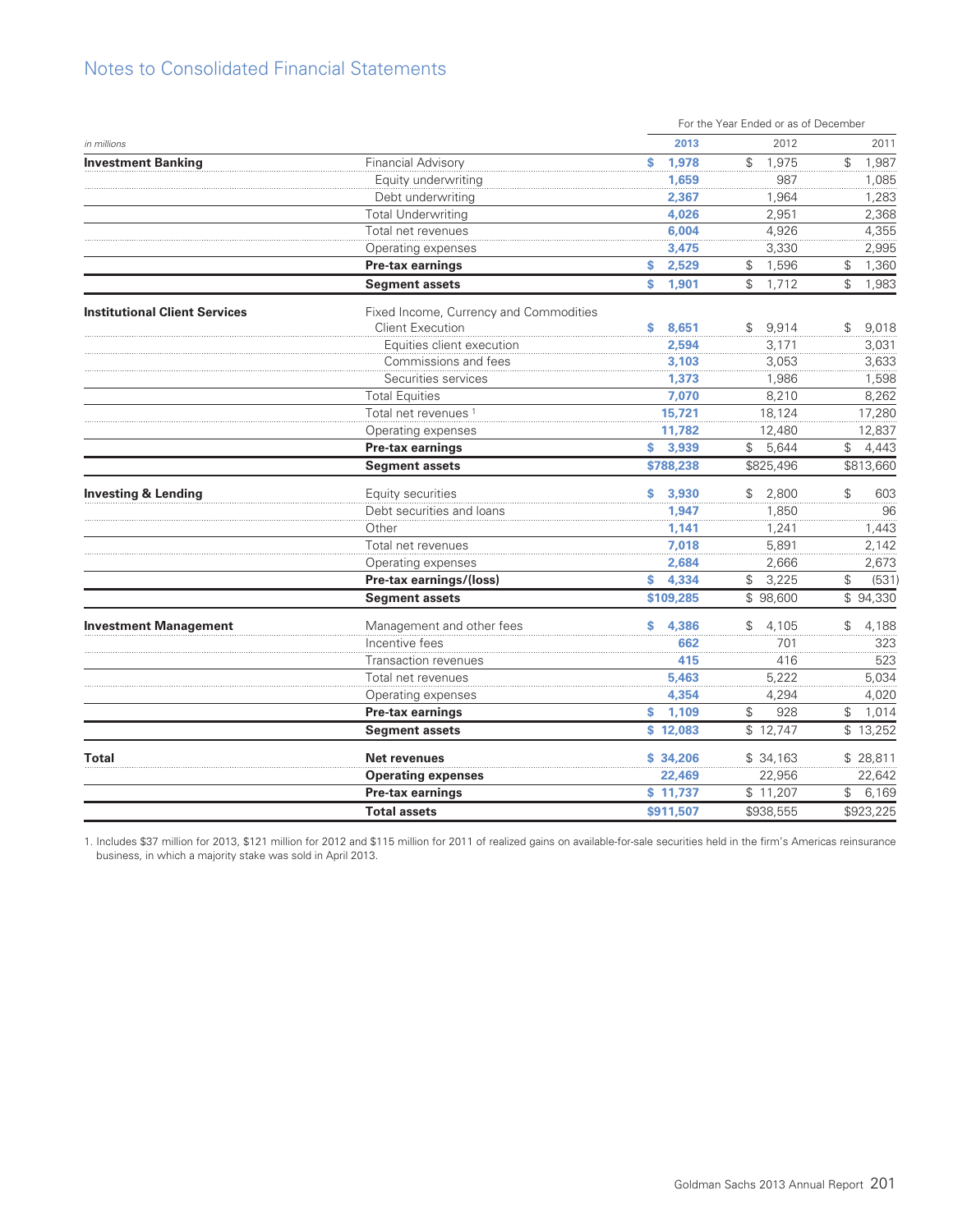Total operating expenses in the table above include the following expenses that have not been allocated to the firm's segments:

- ‰ charitable contributions of \$155 million for 2013, \$169 million for 2012 and \$103 million for 2011; and
- ‰ real estate-related exit costs of \$19 million for 2013, \$17 million for 2012 and \$14 million for 2011. Real estate-related exit costs are included in "Depreciation and amortization" and "Occupancy" in the consolidated statements of earnings.

The tables below present the amounts of net interest income or interest expense included in net revenues, and the amounts of depreciation and amortization expense included in pre-tax earnings.

|                                  | Year Ended December |         |         |  |  |  |
|----------------------------------|---------------------|---------|---------|--|--|--|
| in millions                      | 2013                | 2012    | 2011    |  |  |  |
| Investment Banking               |                     | (15)    | (6)     |  |  |  |
| Institutional Client Services    | 3,250               | 3.723   | 4.360   |  |  |  |
| Investing & Lending              | 25                  | 26      | 635     |  |  |  |
| Investment Management            | 117                 | 146     | 203     |  |  |  |
| <b>Total net interest income</b> | \$3,392             | \$3.880 | \$5,192 |  |  |  |

|                                                  | Year Ended December |  |         |  |         |  |  |
|--------------------------------------------------|---------------------|--|---------|--|---------|--|--|
| in millions                                      | 2013                |  | 2012    |  | 2011    |  |  |
| Investment Banking                               | 143                 |  | 164     |  | 174     |  |  |
| Institutional Client Services                    | 567                 |  | 796     |  | 944     |  |  |
| Investing & Lending                              | 440                 |  | 564     |  | 563     |  |  |
| Investment Management                            | 165                 |  | 204     |  | 188     |  |  |
| Total depreciation and amortization <sup>1</sup> | \$1,322             |  | \$1,738 |  | \$1,869 |  |  |

1. Includes real estate-related exit costs of \$7 million for 2013 and \$10 million for 2012 that have not been allocated to the firm's segments.

### **Geographic Information**

Due to the highly integrated nature of international financial markets, the firm manages its businesses based on the profitability of the enterprise as a whole. The methodology for allocating profitability to geographic regions is dependent on estimates and management judgment because a significant portion of the firm's activities require cross-border coordination in order to facilitate the needs of the firm's clients.

Geographic results are generally allocated as follows:

- ‰ Investment Banking: location of the client and investment banking team.
- ‰ Institutional Client Services: Fixed Income, Currency and Commodities Client Execution, and Equities (excluding Securities Services): location of the market-making desk; Securities Services: location of the primary market for the underlying security.
- Investing & Lending: Investing: location of the investment; Lending: location of the client.
- ‰ Investment Management: location of the sales team.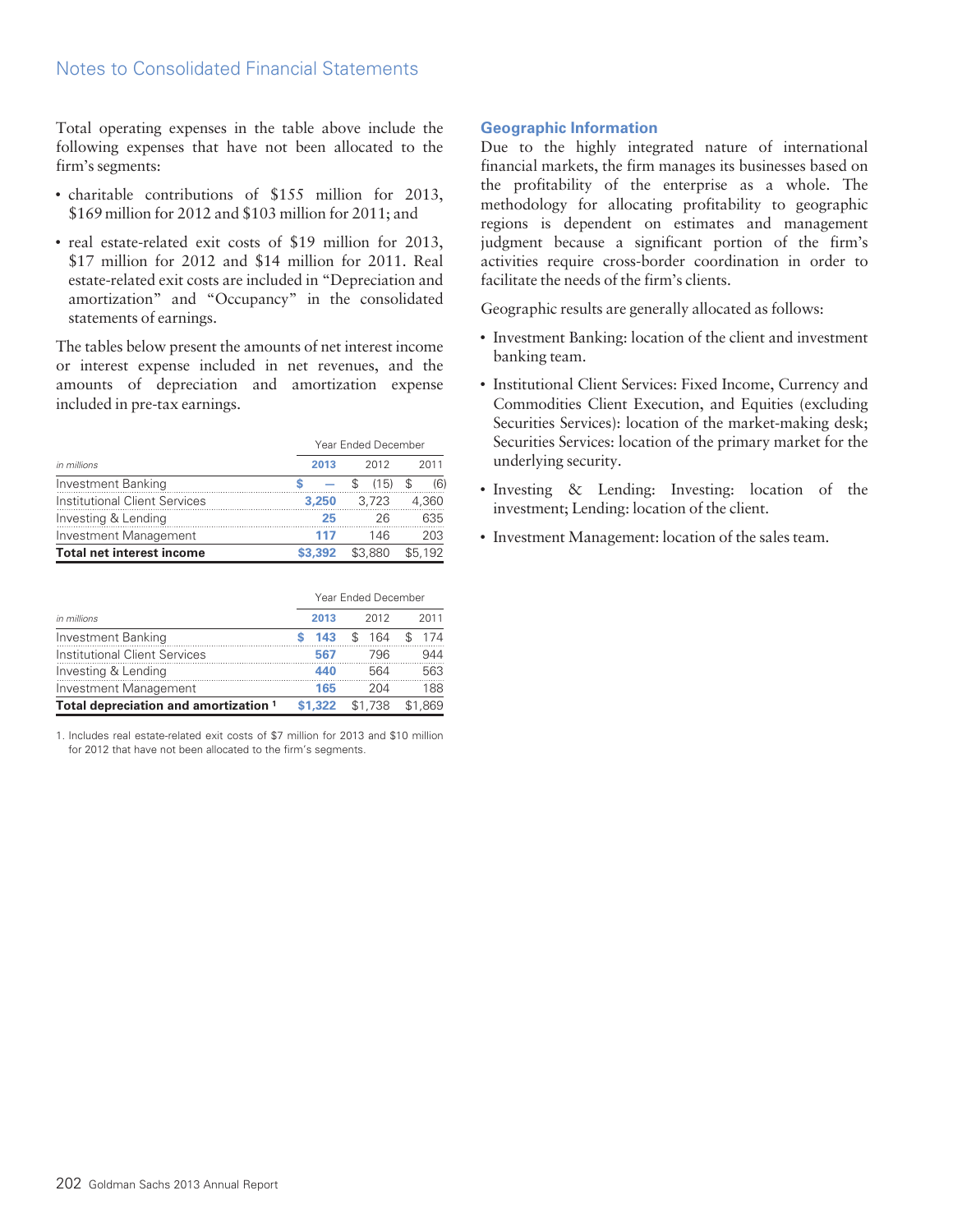The table below presents the total net revenues, pre-tax earnings and net earnings of the firm by geographic region allocated based on the methodology referred to above, as well as the percentage of total net revenues, pre-tax earnings and net earnings (excluding Corporate) for each geographic region.

|                                             | Year Ended December |      |          |      |          |      |  |  |
|---------------------------------------------|---------------------|------|----------|------|----------|------|--|--|
| \$ in millions                              | 2013                |      | 2012     |      | 2011     |      |  |  |
| <b>Net revenues</b>                         |                     |      |          |      |          |      |  |  |
| Americas                                    | \$19,858            | 58%  | \$20,159 | 59%  | \$17,873 | 62%  |  |  |
| Europe, Middle East and Africa              | 8,828               | 26   | 8,612    | 25   | 7,074    | 25   |  |  |
| Asia 1 (includes Australia and New Zealand) | 5,520               | 16   | 5,392    | 16   | 3,864    | 13   |  |  |
| <b>Total net revenues</b>                   | \$34,206            | 100% | \$34,163 | 100% | \$28,811 | 100% |  |  |
| Pre-tax earnings/(loss)                     |                     |      |          |      |          |      |  |  |
| Americas                                    | 6.794               | 57%  | \$6,960  | 61%  | \$5,307  | 85%  |  |  |
| Europe, Middle East and Africa              | 3,237               | 27   | 2,943    | 26   | 1,210    | 19   |  |  |
| Asia (includes Australia and New Zealand)   | 1,880               | 16   | 1,490    | 13   | (231)    | (4)  |  |  |
| Subtotal                                    | 11.911              | 100% | 11.393   | 100% | 6,286    | 100% |  |  |
| Corporate <sup>2</sup>                      | (174)               |      | (186)    |      | (117)    |      |  |  |
| <b>Total pre-tax earnings</b>               | \$11,737            |      | \$11,207 |      | \$6,169  |      |  |  |
| Net earnings/(loss)                         |                     |      |          |      |          |      |  |  |
| Americas                                    | 4.425               | 54%  | \$4,259  | 56%  | \$3,522  | 78%  |  |  |
| Europe, Middle East and Africa              | 2.382               | 29   | 2.369    | 31   | 1.103    | 24   |  |  |
| Asia (includes Australia and New Zealand)   | 1,353               | 17   | 972      | 13   | (103)    | (2)  |  |  |
| Subtotal                                    | 8,160               | 100% | 7.600    | 100% | 4,522    | 100% |  |  |
| Corporate                                   | (120)               |      | (125)    |      | (80)     |      |  |  |
| <b>Total net earnings</b>                   | \$8,040             |      | \$7,475  |      | \$4,442  |      |  |  |

1. Net revenues in Asia in 2011 primarily reflect lower net revenues in Investing & Lending, principally due to losses from public equities, reflecting a significant decline in equity markets in Asia during 2011.

2. Consists of charitable contributions of \$155 million for 2013, \$169 million for 2012 and \$103 million for 2011; and real estate-related exit costs of \$19 million for 2013, \$17 million for 2012 and \$14 million for 2011.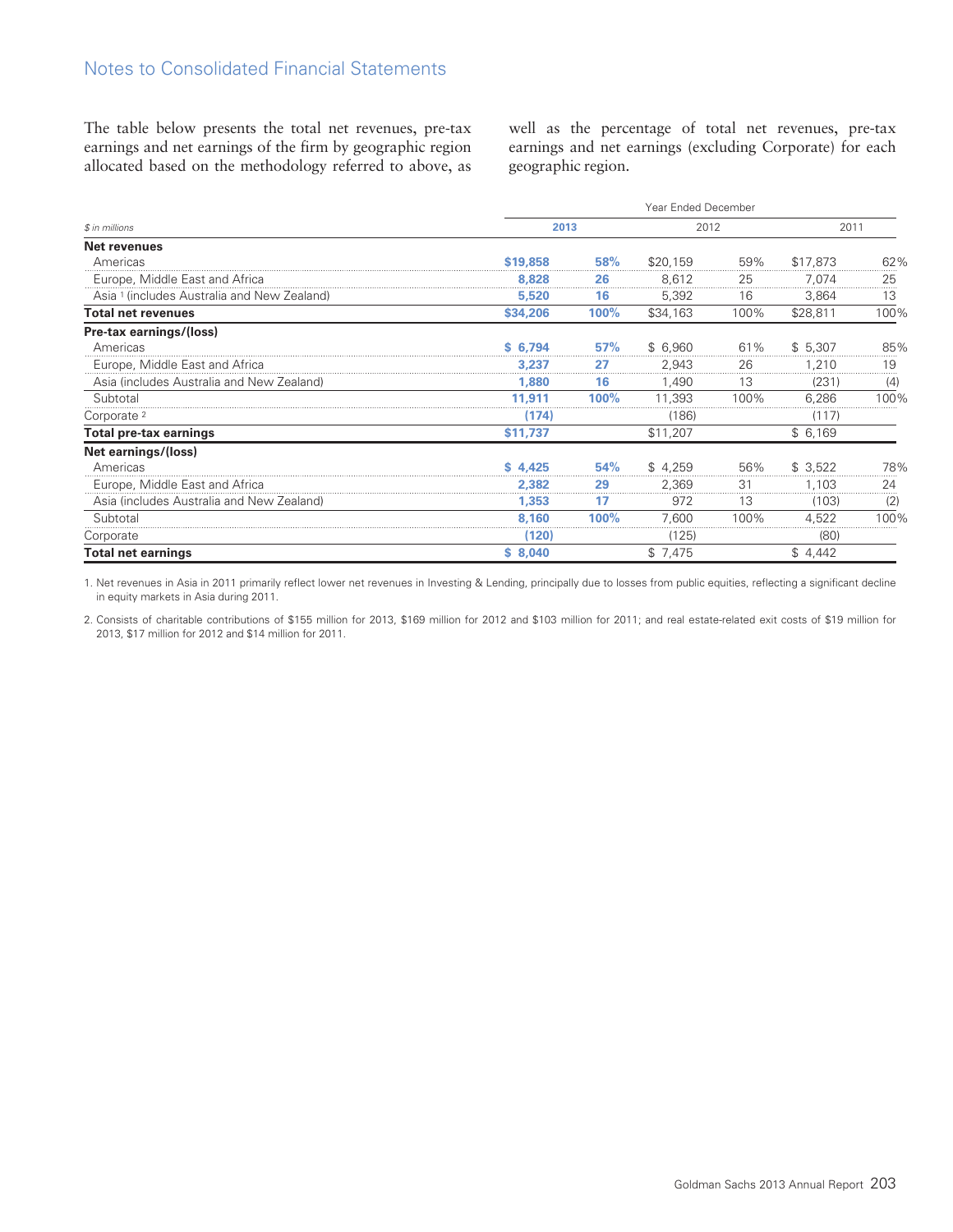### **Note 26. Credit Concentrations**

Credit concentrations may arise from market making, client facilitation, investing, underwriting, lending and collateralized transactions and may be impacted by changes in economic, industry or political factors. The firm seeks to mitigate credit risk by actively monitoring exposures and obtaining collateral from counterparties as deemed appropriate.

While the firm's activities expose it to many different industries and counterparties, the firm routinely executes a high volume of transactions with asset managers, investment funds, commercial banks, brokers and dealers, clearing houses and exchanges, which results in significant credit concentrations.

In the ordinary course of business, the firm may also be subject to a concentration of credit risk to a particular counterparty, borrower or issuer, including sovereign issuers, or to a particular clearing house or exchange.

The table below presents the credit concentrations in cash instruments held by the firm.

|                                 | As of December |           |  |  |
|---------------------------------|----------------|-----------|--|--|
| \$ in millions                  | 2013           | 2012      |  |  |
| U.S. government and federal     |                |           |  |  |
| agency obligations <sup>1</sup> | \$90,118       | \$114,418 |  |  |
| % of total assets               | 9.9%           | $12.2\%$  |  |  |
| Non-U.S. government and         |                |           |  |  |
| agency obligations <sup>1</sup> | \$40,944       | \$62,252  |  |  |
| % of total assets               | 4.5%           | 66%       |  |  |

1. Substantially all included in "Financial instruments owned, at fair value" and "Cash and securities segregated for regulatory and other purposes."

As of December 2013 and December 2012, the firm did not have credit exposure to any other counterparty that exceeded 2% of total assets.

To reduce credit exposures, the firm may enter into agreements with counterparties that permit the firm to offset receivables and payables with such counterparties and/or enable the firm to obtain collateral on an upfront or contingent basis. Collateral obtained by the firm related to derivative assets is principally cash and is held by the firm or a third-party custodian. Collateral obtained by the firm related to resale agreements and securities borrowed transactions is primarily U.S. government and federal agency obligations and non-U.S. government and agency obligations. See Note 9 for further information about collateralized agreements and financings.

The table below presents U.S. government and federal agency obligations, and non-U.S. government and agency obligations, that collateralize resale agreements and securities borrowed transactions (including those in "Cash and securities segregated for regulatory and other purposes"). Because the firm's primary credit exposure on such transactions is to the counterparty to the transaction, the firm would be exposed to the collateral issuer only in the event of counterparty default.

|                                                            | As of December |          |  |  |
|------------------------------------------------------------|----------------|----------|--|--|
| in millions                                                | 2013           | 2012     |  |  |
| U.S. government and federal<br>agency obligations          | \$100,672      | \$73,477 |  |  |
| Non-U.S. government and<br>agency obligations <sup>1</sup> | 79.021         | 64,724   |  |  |

1. Principally consists of securities issued by the governments of Germany, France and the United Kingdom.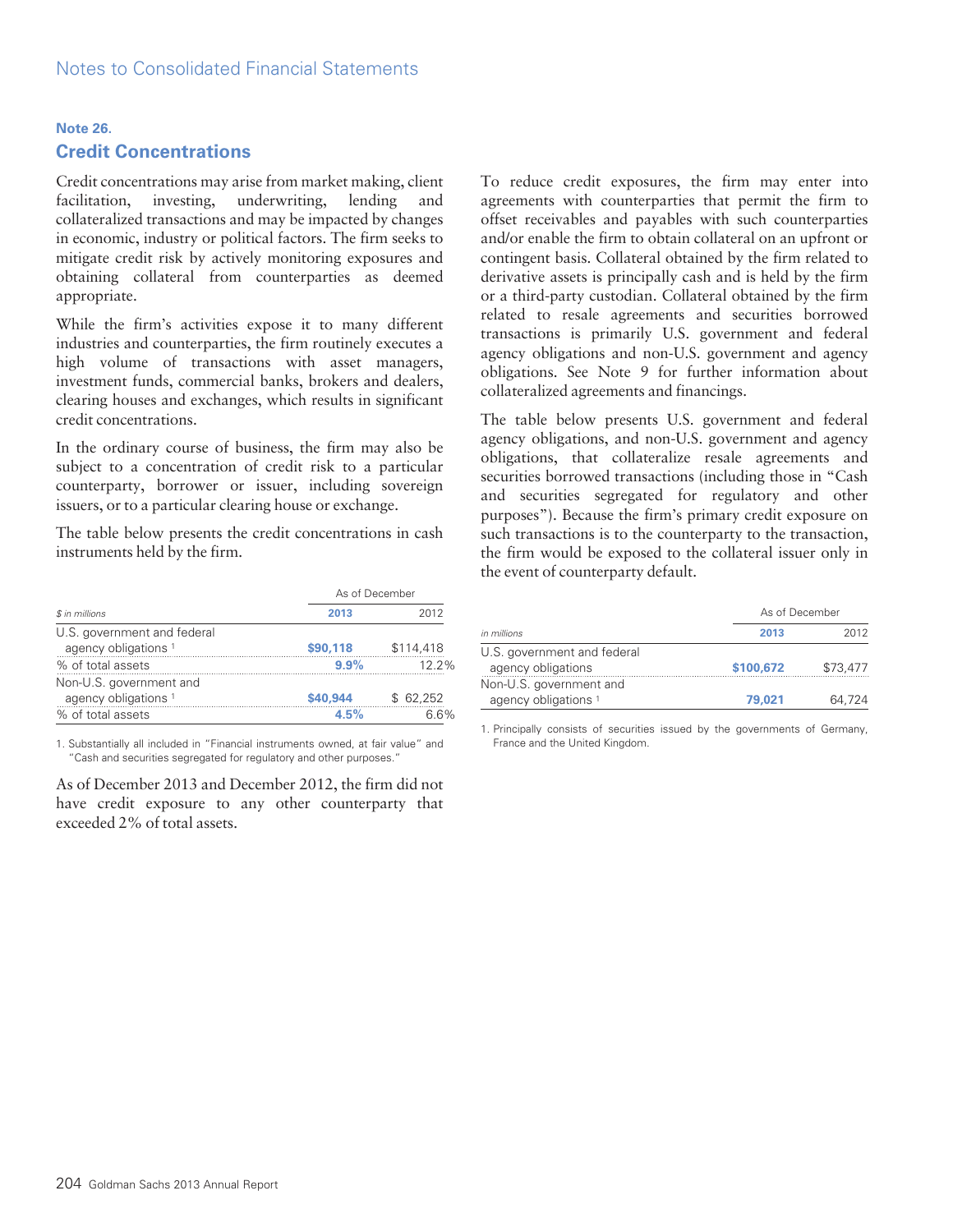## **Note 27. Legal Proceedings**

The firm is involved in a number of judicial, regulatory and arbitration proceedings (including those described below) concerning matters arising in connection with the conduct of the firm's businesses. Many of these proceedings are in early stages, and many of these cases seek an indeterminate amount of damages.

Under ASC 450, an event is "reasonably possible" if "the chance of the future event or events occurring is more than remote but less than likely" and an event is "remote" if "the chance of the future event or events occurring is slight." Thus, references to the upper end of the range of reasonably possible loss for cases in which the firm is able to estimate a range of reasonably possible loss mean the upper end of the range of loss for cases for which the firm believes the risk of loss is more than slight.

With respect to matters described below for which management has been able to estimate a range of reasonably possible loss where (i) actual or potential plaintiffs have claimed an amount of money damages, (ii) the firm is being, or threatened to be, sued by purchasers in an underwriting and is not being indemnified by a party that the firm believes will pay any judgment, or (iii) the purchasers are demanding that the firm repurchase securities, management has estimated the upper end of the range of reasonably possible loss as being equal to (a) in the case of (i), the amount of money damages claimed, (b) in the case of (ii), the amount of securities that the firm sold in the underwritings and (c) in the case of (iii), the price that purchasers paid for the securities less the estimated value, if any, as of December 2013 of the relevant securities, in each of cases (i), (ii) and (iii), taking into account any factors believed to be relevant to the particular matter or matters of that type. As of the date hereof, the firm has estimated the upper end of the range of reasonably possible aggregate loss for such matters and for any other matters described below where management has been able to estimate a range of reasonably possible aggregate loss to be approximately \$3.6 billion in excess of the aggregate reserves for such matters.

Management is generally unable to estimate a range of reasonably possible loss for matters other than those included in the estimate above, including where (i) actual or potential plaintiffs have not claimed an amount of money damages, unless management can otherwise determine an appropriate amount, (ii) the matters are in early stages (such as the action filed by the Libyan Investment Authority discussed below), (iii) there is uncertainty as to the likelihood of a class being certified or the ultimate size of the class, (iv) there is uncertainty as to the outcome of pending appeals or motions, (v) there are significant factual issues to be resolved, and/or (vi) there are novel legal issues presented. For example, the firm's potential liability with respect to future mortgage-related "put-back" claims and any future claims arising from the ongoing investigations by members of the Residential Mortgage-Backed Securities Working Group of the U.S. Financial Fraud Enforcement Task Force (RMBS Working Group) may ultimately result in a significant increase in the firm's liabilities for mortgagerelated matters, but is not included in management's estimate of reasonably possible loss. However, management does not believe, based on currently available information, that the outcomes of such matters will have a material adverse effect on the firm's financial condition, though the outcomes could be material to the firm's operating results for any particular period, depending, in part, upon the operating results for such period. See Note 18 for further information on mortgagerelated contingencies.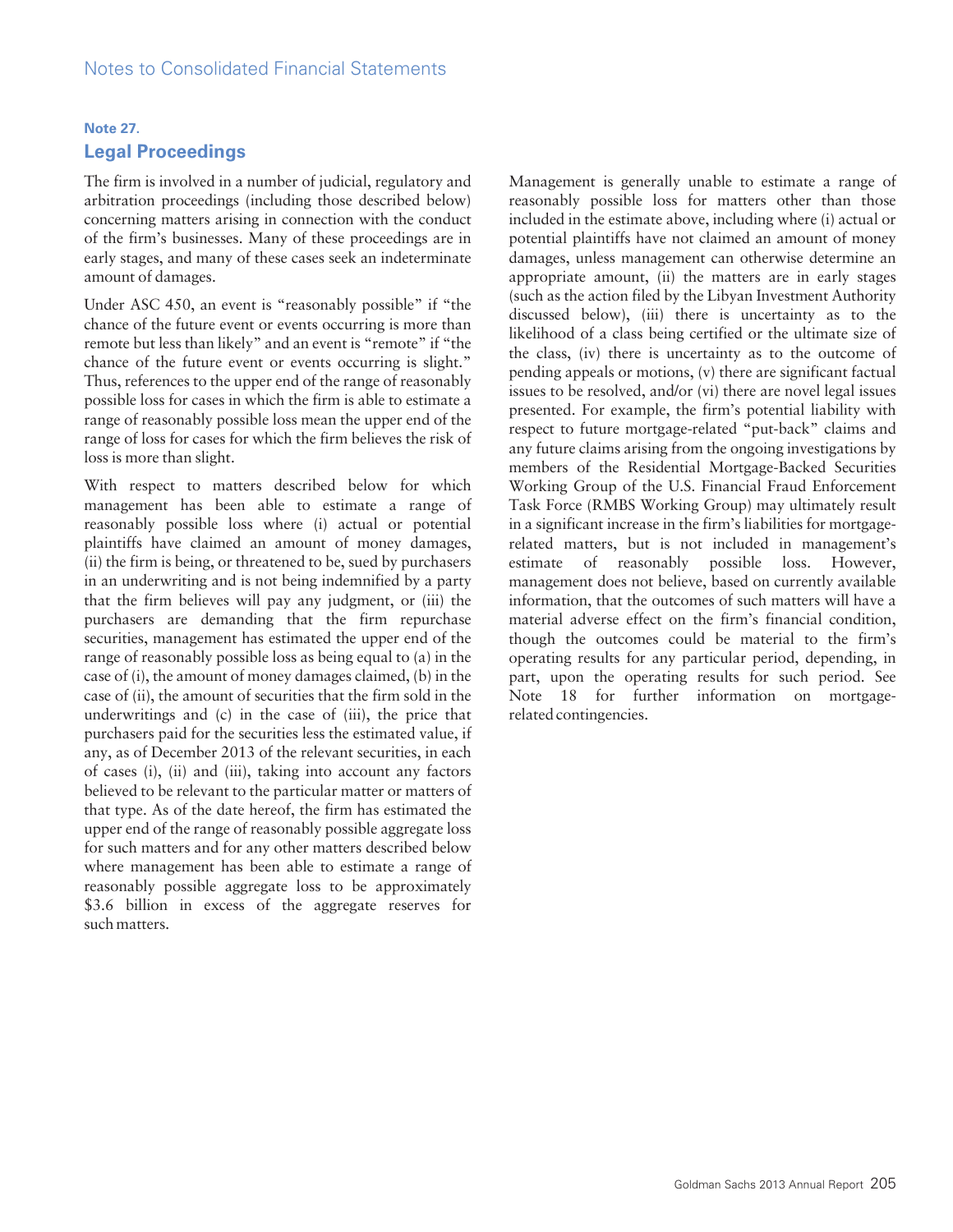### Notes to Consolidated Financial Statements

**Mortgage-Related Matters.** Beginning in April 2010, a number of purported securities law class actions were filed in the U.S. District Court for the Southern District of New York challenging the adequacy of Group Inc.'s public disclosure of, among other things, the firm's activities in the CDO market, the firm's conflict of interest management, and the SEC investigation that led to GS&Co. entering into a consent agreement with the SEC, settling all claims made against GS&Co. by the SEC in connection with the ABACUS 2007-AC1 CDO offering (ABACUS 2007-AC1 transaction), pursuant to which GS&Co. paid \$550 million of disgorgement and civil penalties. The consolidated amended complaint filed on July 25, 2011, which names as defendants Group Inc. and certain officers and employees of Group Inc. and its affiliates, generally alleges violations of Sections 10(b) and 20(a) of the Exchange Act and seeks unspecified damages. On June 21, 2012, the district court dismissed the claims based on Group Inc.'s not disclosing that it had received a "Wells" notice from the staff of the SEC related to the ABACUS 2007-AC1 transaction, but permitted the plaintiffs' other claims to proceed.

On February 1, 2013, a putative shareholder derivative action was filed in the U.S. District Court for the Southern District of New York against Group Inc. and certain of its officers and directors in connection with mortgage-related activities during 2006 and 2007, including three CDO offerings. The derivative complaint, which is based on similar allegations to those at issue in the consolidated class action discussed above and purported shareholder derivative actions that were previously dismissed, includes allegations of breach of fiduciary duty, challenges the accuracy and adequacy of Group Inc.'s disclosure and seeks, among other things, declaratory relief, unspecified compensatory and punitive damages and restitution from the individual defendants and certain corporate governance reforms. On May 20, 2013, the defendants moved to dismiss the action.

In June 2012, the Board received a demand from a shareholder that the Board investigate and take action relating to the firm's mortgage-related activities and to stock sales by certain directors and executives of the firm. On February 15, 2013, this shareholder filed a putative shareholder derivative action in New York Supreme Court, New York County, against Group Inc. and certain current or former directors and employees, based on these activities and stock sales. The derivative complaint includes allegations of breach of fiduciary duty, unjust enrichment, abuse of control, gross mismanagement and corporate waste, and seeks, among other things, unspecified monetary damages, disgorgement of profits and certain corporate governance and disclosure reforms. On May 28, 2013, Group Inc. informed the shareholder that the Board completed its investigation and determined to refuse the demand. On June 20, 2013, the shareholder made a books and records demand requesting materials relating to the Board's determination. The parties have agreed to stay proceedings in the putative derivative action pending resolution of the books and records demand.

In addition, the Board has received books and records demands from several shareholders for materials relating to, among other subjects, the firm's mortgage servicing and foreclosure activities, participation in federal programs providing assistance to financial institutions and homeowners, loan sales to Fannie Mae and Freddie Mac, mortgage-related activities and conflicts management.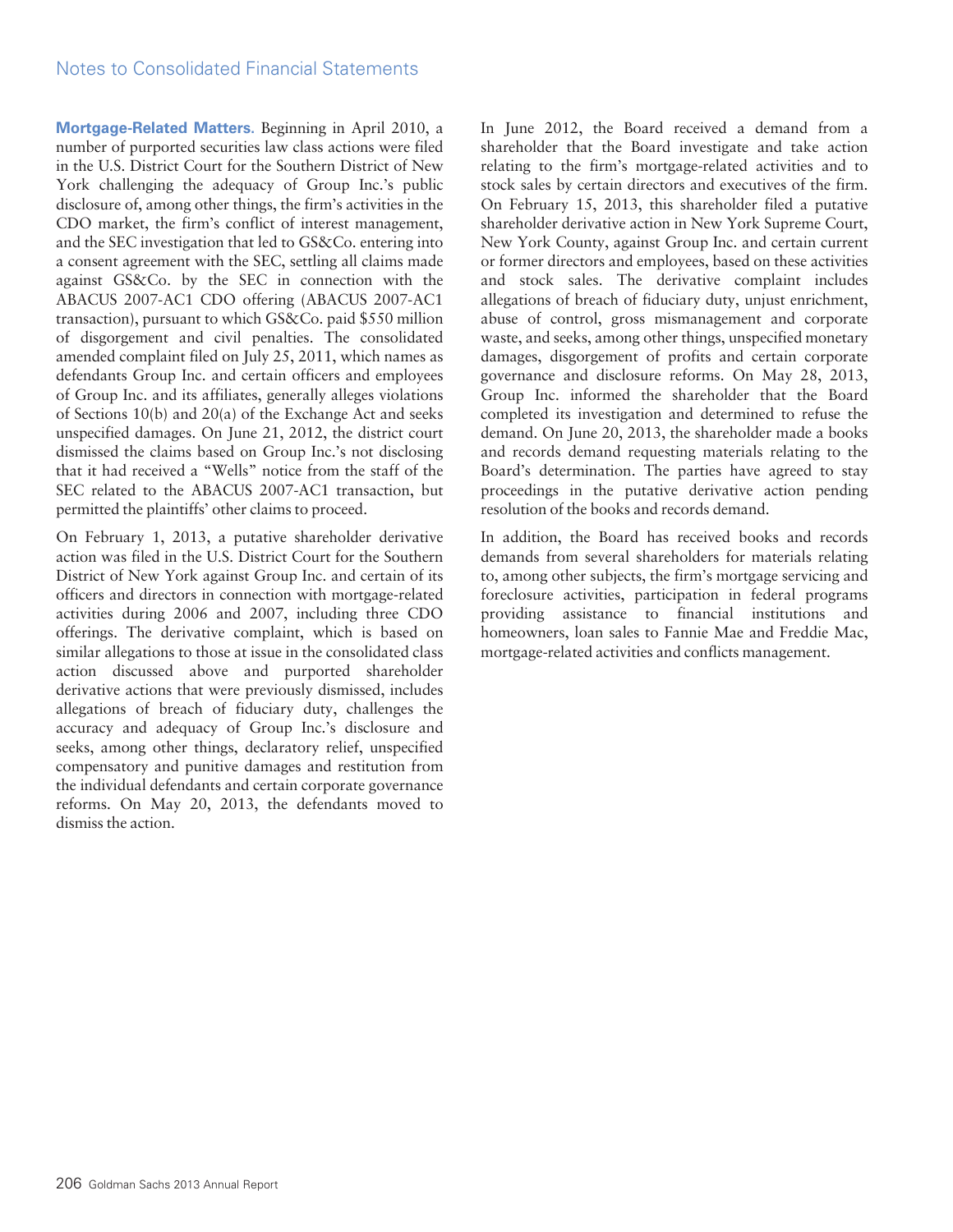GS&Co., Goldman Sachs Mortgage Company (GSMC) and GS Mortgage Securities Corp. (GSMSC) and three current or former Goldman Sachs employees are defendants in a putative class action commenced on December 11, 2008 in the U.S. District Court for the Southern District of New York brought on behalf of purchasers of various mortgage pass-through certificates and asset-backed certificates issued by various securitization trusts established by the firm and underwritten by GS&Co. in 2007. The complaint generally alleges that the registration statement and prospectus supplements for the certificates violated the federal securities laws, and seeks unspecified compensatory damages and rescission or rescissionary damages. By a decision dated September 6, 2012, the U.S. Court of Appeals for the Second Circuit affirmed the district court's dismissal of plaintiff's claims with respect to 10 of the 17 offerings included in plaintiff's original complaint but vacated the dismissal and remanded the case to the district court with instructions to reinstate the plaintiff's claims with respect to the other seven offerings. On October 31, 2012, the plaintiff served a fourth amended complaint relating to those seven offerings, plus seven additional offerings (additional offerings). On June 3, 2010, another investor (who had unsuccessfully sought to intervene in the action) filed a separate putative class action asserting substantively similar allegations relating to one of the additional offerings. The district court twice granted defendants' motions to dismiss this separate action, both times with leave to replead. That separate plaintiff has filed an amended complaint and has moved to further amend this complaint to add claims with respect to two more of the additional offerings; defendants have moved to dismiss and opposed the amendment. The securitization trusts issued, and GS&Co. underwrote, approximately \$11 billion principal amount of certificates to all purchasers in the fourteen offerings at issue in the complaints.

On September 30, 2010, a putative class action was filed in the U.S. District Court for the Southern District of New York against GS&Co., Group Inc. and two former GS&Co. employees on behalf of investors in \$823 million of notes issued in 2006 and 2007 by two synthetic CDOs (Hudson Mezzanine 2006-1 and 2006-2). The amended complaint asserts federal securities law and common law claims, and seeks unspecified compensatory, punitive and other damages. The defendants' motion to dismiss was granted as to plaintiff's claim of market manipulation and denied as to the remainder of plaintiff's claims by a decision dated March 21, 2012. On May 21, 2012, the defendants counterclaimed for breach of contract and fraud. By a decision dated January 22, 2014, the court granted the plaintiff's motion for class certification. On February 6, 2014, defendants petitioned for leave to appeal the class certification order.

Various alleged purchasers of, and counterparties and providers of credit enhancement involved in transactions relating to, mortgage pass-through certificates, CDOs and other mortgage-related products (including Aozora Bank, Ltd., Basis Yield Alpha Fund (Master), the Charles Schwab Corporation, CIFG Assurance of North America, Inc., CMFG Life Insurance Company and related parties, Deutsche Zentral-Genossenschaftbank, the FDIC (as receiver for Guaranty Bank), the Federal Home Loan Banks of Chicago and Seattle, the FHFA (as conservator for Fannie Mae and Freddie Mac), HSH Nordbank, IKB Deutsche Industriebank AG, Joel I. Sher (Chapter 11 Trustee) on behalf of TMST, Inc. (TMST), f/k/a Thornburg Mortgage, Inc. and certain TMST affiliates, John Hancock and related parties, Massachusetts Mutual Life Insurance Company, MoneyGram Payment Systems, Inc., National Australia Bank, the National Credit Union Administration (as conservator or liquidating agent for several failed credit unions), Phoenix Light SF Limited and related parties, Royal Park Investments SA/NV, The Union Central Life Insurance Company, Ameritas Life Insurance Corp., Acacia Life Insurance Company, Watertown Savings Bank and Commerzbank) have filed complaints or summonses with notice in state and federal court or initiated arbitration proceedings against firm affiliates, generally alleging that the offering documents for the securities that they purchased contained untrue statements of material fact and material omissions and generally seeking rescission and/or damages. Certain of these complaints allege fraud and seek punitive damages. Certain of these complaints also name other firms as defendants.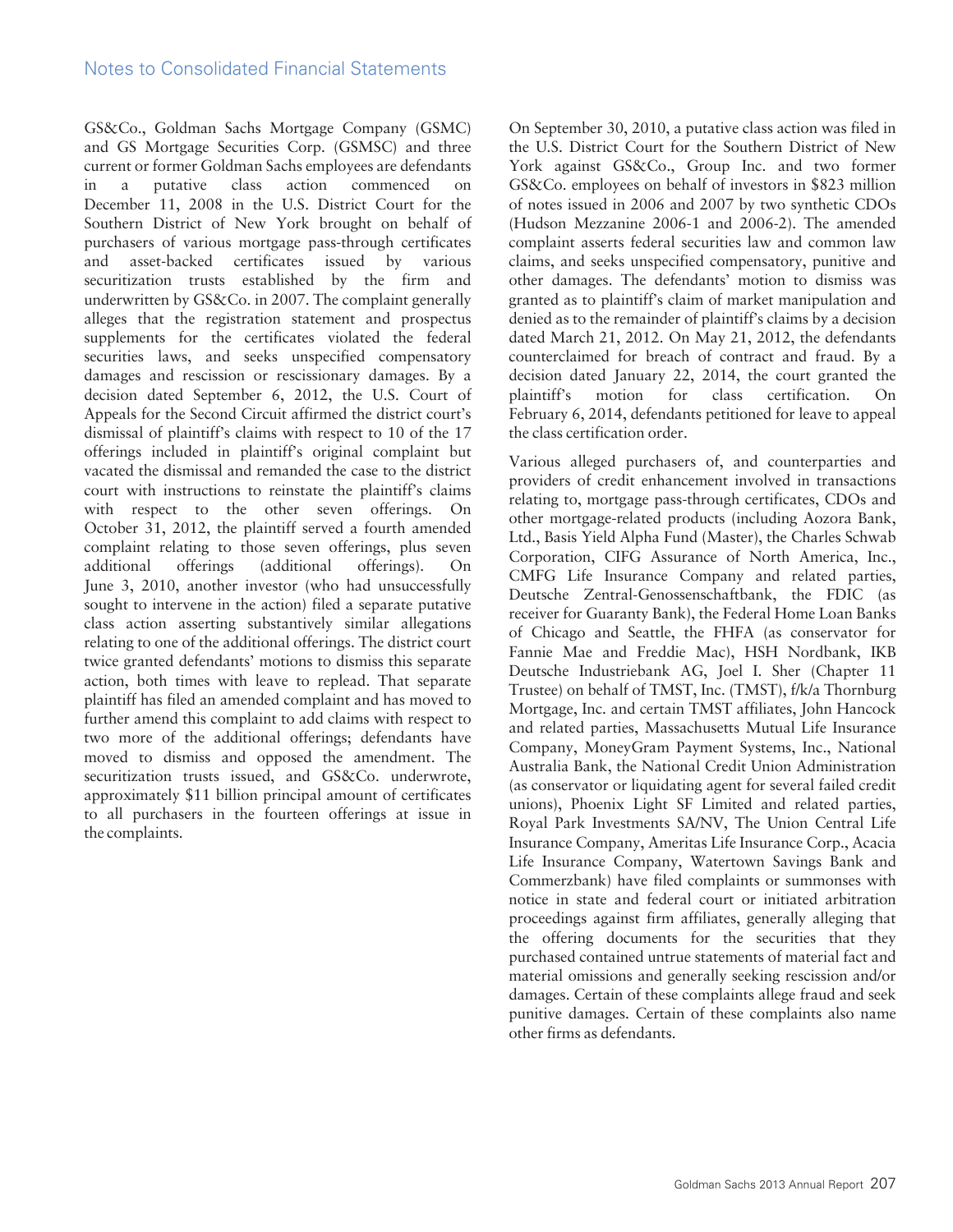A number of other entities (including John Hancock and related parties, Norges Bank Investment Management, Selective Insurance Company and Texas County & District Retirement System) have threatened to assert claims of various types against the firm in connection with the sale of mortgage-related securities. The firm has entered into agreements with a number of these entities to toll the relevant statute of limitations.

As of the date hereof, the aggregate amount of mortgagerelated securities sold to plaintiffs in active and threatened cases described in the preceding two paragraphs where those plaintiffs are seeking rescission of such securities was approximately \$17.9 billion (which does not reflect adjustment for any subsequent paydowns or distributions or any residual value of such securities, statutory interest or any other adjustments that may be claimed). This amount does not include the potential claims by these or other purchasers in the same or other mortgage-related offerings that have not been described above, or claims that have been dismissed.

The firm has entered into agreements with Deutsche Bank National Trust Company and U.S. Bank National Association to toll the relevant statute of limitations with respect to claims for repurchase of residential mortgage loans based on alleged breaches of representations related to \$11.4 billion original notional face amount of securitizations issued by trusts for which they act as trustees.

Group Inc., Litton, Ocwen and Arrow Corporate Member Holdings LLC, a former subsidiary of Group Inc., are defendants in a putative class action pending since January 23, 2013 in the U.S. District Court for the Southern District of New York generally challenging the procurement manner and scope of "force-placed" hazard insurance arranged by Litton when homeowners failed to arrange for insurance as required by their mortgages. The complaint asserts claims for breach of contract, breach of fiduciary duty, misappropriation, conversion, unjust enrichment and violation of Florida unfair practices law, and seeks unspecified compensatory and punitive damages as well as declaratory and injunctive relief. The second amended complaint, filed on November 19, 2013, added an additional plaintiff and RICO claims. On January 21, 2014, Group Inc. moved to sever the claims against it and certain other defendants.

On February 25, 2013, Group Inc. was added as a defendant through an amended complaint in a putative class action, originally filed on April 6, 2012 in the U.S. District Court for the Southern District of New York, against Litton, Ocwen and Ocwen Loan Servicing, LLC (Ocwen Servicing). The amended complaint generally alleges that Litton and Ocwen Servicing systematically breached agreements and violated various federal and state consumer protection laws by failing to modify the mortgage loans of homeowners participating in the federal Home Affordable Modification Program, and names Group Inc. based on its prior ownership of Litton. The plaintiffs seek unspecified compensatory, statutory and punitive damages as well as declaratory and injunctive relief. On April 29, 2013, Group Inc. moved to dismiss.

The firm has also received, and continues to receive, requests for information and/or subpoenas from federal, state and local regulators and law enforcement authorities, including members of the RMBS Working Group, relating to the mortgage-related securitization process, subprime mortgages, CDOs, synthetic mortgage-related products, particular transactions involving these products, and servicing and foreclosure activities, and is cooperating with these regulators and other authorities, including in some cases agreeing to the tolling of the relevant statute of limitations. See also "Regulatory Investigations and Reviews and Related Litigation" below.

The firm expects to be the subject of additional putative shareholder derivative actions, purported class actions, rescission and "put back" claims and other litigation, additional investor and shareholder demands, and additional regulatory and other investigations and actions with respect to mortgage-related offerings, loan sales, CDOs, and servicing and foreclosure activities. See Note 18 for information regarding mortgage-related contingencies not described in this Note 27.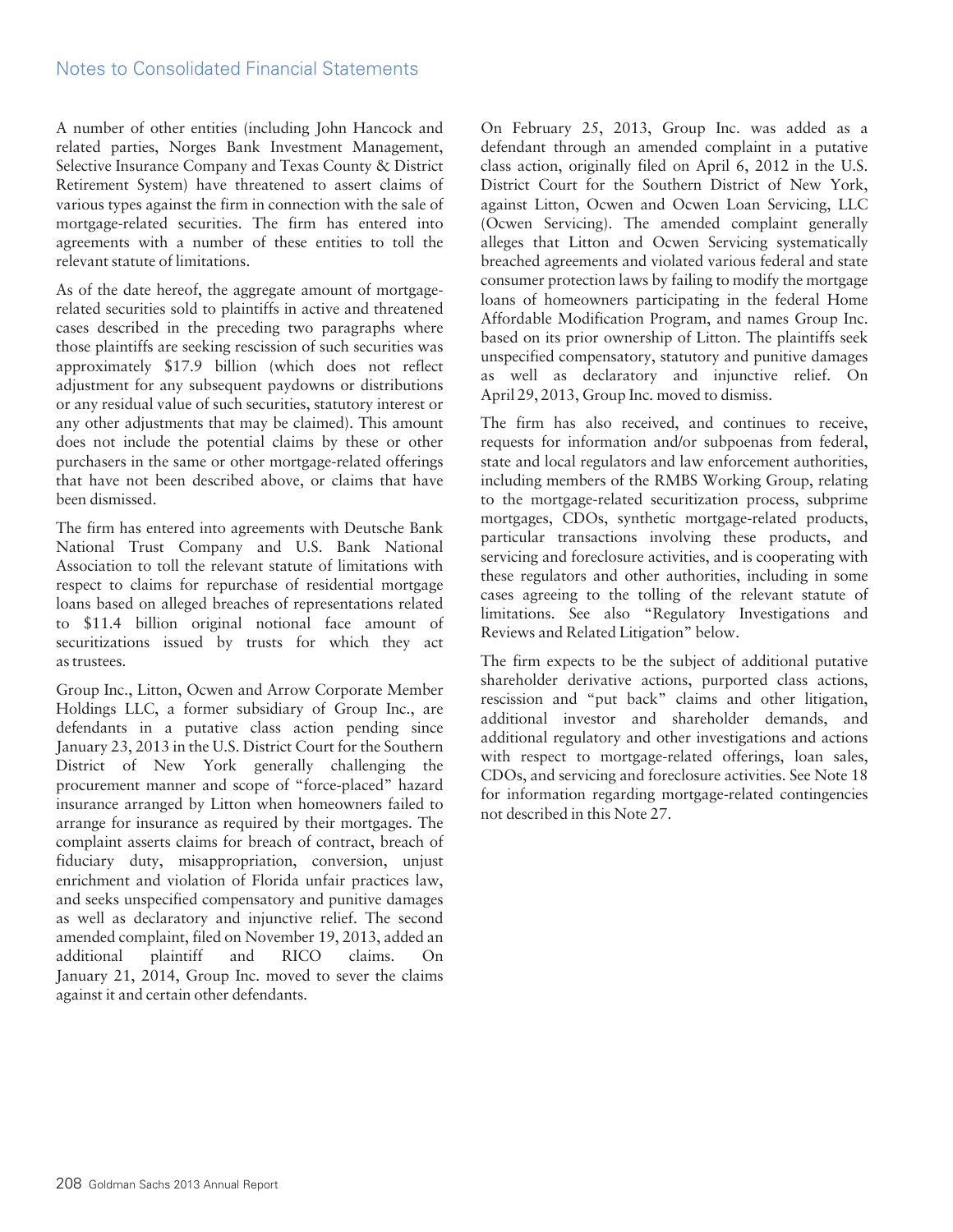**Private Equity-Sponsored Acquisitions Litigation.** Group Inc. is among numerous private equity firms named as defendants in a federal antitrust action filed in the U.S. District Court for the District of Massachusetts in December 2007. As amended, the complaint generally alleges that the defendants have colluded to limit competition in bidding for private equity-sponsored acquisitions of public companies, thereby resulting in lower prevailing bids and, by extension, less consideration for shareholders of those companies in violation of Section 1 of the U.S. Sherman Antitrust Act and common law. The complaint seeks, among other things, treble damages in an unspecified amount. On March 13, 2013, the court granted in part and denied in part defendants' motions for summary judgment, rejecting plaintiffs' theory of overarching collusion, but permitting plaintiffs' claims to proceed based on narrower theories. On October 21, 2013, plaintiffs moved for class certification.

**RALI Pass-Through Certificates Litigation.** GS&Co. is among numerous underwriters named as defendants in a putative securities class action initially filed in September 2008 in New York Supreme Court, and subsequently removed to the U.S. District Court for the Southern District of New York. As to the underwriters, plaintiffs allege that the offering documents in connection with various offerings of mortgage-backed pass-through certificates violated the disclosure requirements of the federal securities laws. In addition to the underwriters, the defendants include Residential Capital, LLC (ResCap), Residential Accredit Loans, Inc. (RALI), Residential Funding Corporation (RFC), Residential Funding Securities Corporation (RFSC), and certain of their officers and directors. On January 3, 2013, the district court certified a class in connection with one offering underwritten by GS&Co. which includes only initial purchasers who bought the securities directly from the underwriters or their agents no later than ten trading days after the offering date. On April 30, 2013, the district court granted in part plaintiffs' request to reinstate a number of the previously dismissed claims relating to an additional nine offerings underwritten by GS&Co. On May 10, 2013, the plaintiffs filed an amended complaint incorporating those nine additional offerings. On December 27, 2013, the court granted the plaintiffs' motion for class certification as to the nine additional offerings but denied the plaintiffs' motion to expand the time period and scope covered by the previous class definition. On January 10, 2014, defendants petitioned for leave to appeal the December 27, 2013 class certification order.

GS&Co. underwrote approximately \$5.57 billion principal amount of securities to all purchasers in the offerings included in the amended complaint. On May 14, 2012, ResCap, RALI and RFC filed for Chapter 11 bankruptcy in the U.S. Bankruptcy Court for the Southern District of New York. On June 28, 2013, the district court entered a final order and judgment approving a settlement between plaintiffs and ResCap, RALI, RFC, RFSC and their officers and directors named as defendants in the action.

**MF Global Securities Litigation.** GS&Co. is among numerous underwriters named as defendants in class action complaints filed in the U.S. District Court for the Southern District of New York commencing November 18, 2011. These complaints generally allege that the offering materials for two offerings of MF Global Holdings Ltd. convertible notes (aggregating approximately \$575 million in principal amount) in February 2011 and July 2011, among other things, failed to describe adequately the nature, scope and risks of MF Global's exposure to European sovereign debt, in violation of the disclosure requirements of the federal securities laws. On November 12, 2013, the court denied the defendants' motions to dismiss the amended complaint. GS&Co. underwrote an aggregate principal amount of approximately \$214 million of the notes. On October 31, 2011, MF Global Holdings Ltd. filed for Chapter 11 bankruptcy in the U.S. Bankruptcy Court in Manhattan, New York.

GS&Co. has also received inquiries from various governmental and regulatory bodies and self-regulatory organizations concerning certain transactions with MF Global prior to its bankruptcy filing. Goldman Sachs is cooperating with all such inquiries.

**Employment-Related Matters.** On September 15, 2010, a putative class action was filed in the U.S. District for the Southern District of New York by three female former employees alleging that Group Inc. and GS&Co. have systematically discriminated against female employees in respect of compensation, promotion, assignments, mentoring and performance evaluations. The complaint alleges a class consisting of all female employees employed at specified levels by Group Inc. and GS&Co. since July 2002, and asserts claims under federal and New York City discrimination laws. The complaint seeks class action status, injunctive relief and unspecified amounts of compensatory, punitive and other damages. On July 17, 2012, the district court issued a decision granting in part Group Inc.'s and GS&Co.'s motion to strike certain of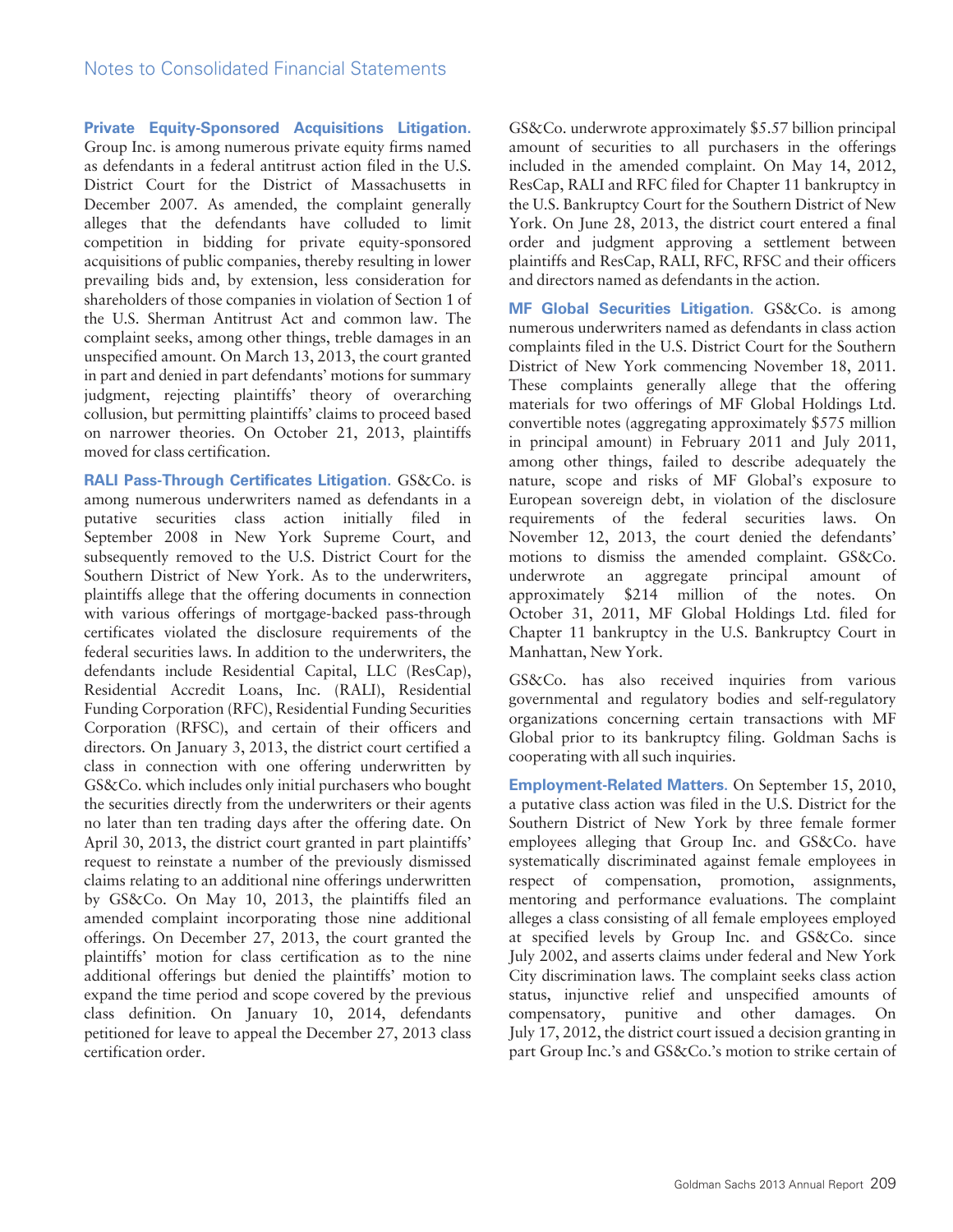### Notes to Consolidated Financial Statements

plaintiffs' class allegations on the ground that plaintiffs lacked standing to pursue certain equitable remedies and denying Group Inc.'s and GS&Co.'s motion to strike plaintiffs' class allegations in their entirety as premature. On March 21, 2013, the U.S. Court of Appeals for the Second Circuit held that arbitration should be compelled with one of the named plaintiffs, who as a managing director was a party to an arbitration agreement with the firm.

**Investment Management Services.** Group Inc. and certain of its affiliates are parties to various civil litigation and arbitration proceedings and other disputes with clients relating to losses allegedly sustained as a result of the firm's investment management services. These claims generally seek, among other things, restitution or other compensatory damages and, in some cases, punitive damages.

Goldman Sachs Asset Management International (GSAMI) is the defendant in an action filed on July 9, 2012 with the High Court of Justice in London by certain entities representing Vervoer, a Dutch pension fund, alleging that GSAMI was negligent in performing its duties as investment manager in connection with the allocation of the plaintiffs' funds among asset managers in accordance with asset allocations provided by plaintiffs and that GSAMI breached its contractual and common law duties to the plaintiffs. Specifically, plaintiffs allege that GSAMI caused their assets to be invested in unsuitable products for an extended period, thereby causing losses, and caused them to be under-exposed for a period of time to certain other investments that performed well, thereby resulting in foregone potential gains. The plaintiffs are seeking monetary damages up to €209 million.

**Financial Advisory Services.** Group Inc. and certain of its affiliates are from time to time parties to various civil litigation and arbitration proceedings and other disputes with clients and third parties relating to the firm's financial advisory activities. These claims generally seek, among other things, compensatory damages and, in some cases, punitive damages, and in certain cases allege that the firm did not appropriately disclose or deal with conflicts of interest.

**Credit Derivatives Antitrust Matters.** The European Commission announced in April 2011 that it was initiating proceedings to investigate further numerous financial services companies, including Group Inc., in connection with the supply of data related to credit default swaps and in connection with profit sharing and fee arrangements for clearing of credit default swaps, including potential anticompetitive practices. On July 1, 2013, the European Commission issued to those financial services companies a Statement of Objections alleging that they colluded to limit competition in the trading of exchange-traded unfunded credit derivatives and exchange trading of credit default

swaps more generally, and setting out its process for determining fines and other remedies. Group Inc.'s current understanding is that the proceedings related to profit sharing and fee arrangements for clearing of credit default swaps have been suspended indefinitely. The firm has received civil investigative demands from the U.S. Department of Justice (DOJ) for information on similar matters. Goldman Sachs is cooperating with the investigations and reviews.

GS&Co. and Group Inc. are among the numerous defendants in putative antitrust class actions relating to credit derivatives, filed beginning in May 2013 and consolidated in the U.S. District Court for the Southern District of New York. The complaints generally allege that defendants violated federal antitrust laws by conspiring to forestall the development of alternatives to over-thecounter trading of credit derivatives and maintain inflated bid-ask spreads for credit derivatives trading. The complaints seek declaratory and injunctive relief as well as treble damages in an unspecified amount. On January 31, 2014, the plaintiffs filed a consolidated amended complaint.

**Libya-Related Litigation.** GSI is the defendant in an action filed on January 21, 2014 with the High Court of Justice in London by the Libyan Investment Authority, relating to nine derivative transactions between the plaintiff and GSI and seeking, among other things, rescission of the transactions and unspecified equitable compensation and damages exceeding \$1 billion.

**European Commission Price-Fixing Matter.** On July 5, 2011, the European Commission issued a Statement of Objections to Group Inc. raising allegations of an industry-wide conspiracy to fix prices for power cables, including by an Italian cable company in which certain Goldman Sachs-affiliated investment funds held ownership interests from 2005 to 2009. The Statement of Objections proposes to hold Group Inc. jointly and severally liable for some or all of any fine levied against the cable company under the concept of parental liability under EU competition law.

**Municipal Securities Matters.** GS&Co. (along with, in some cases, other financial services firms) is named as respondent in a number of FINRA arbitrations filed by municipalities, municipal-owned entities, state-owned agencies or instrumentalities and non-profit entities, based on GS&Co.'s role as underwriter of the claimants' issuances of an aggregate of over \$2.4 billion of auction rate securities from 2003 through 2007 and as a broker-dealer with respect to auctions for these securities. The claimants generally allege that GS&Co. failed to disclose that it had a practice of placing cover bids in auctions, and failed to inform the claimant of the deterioration of the auction rate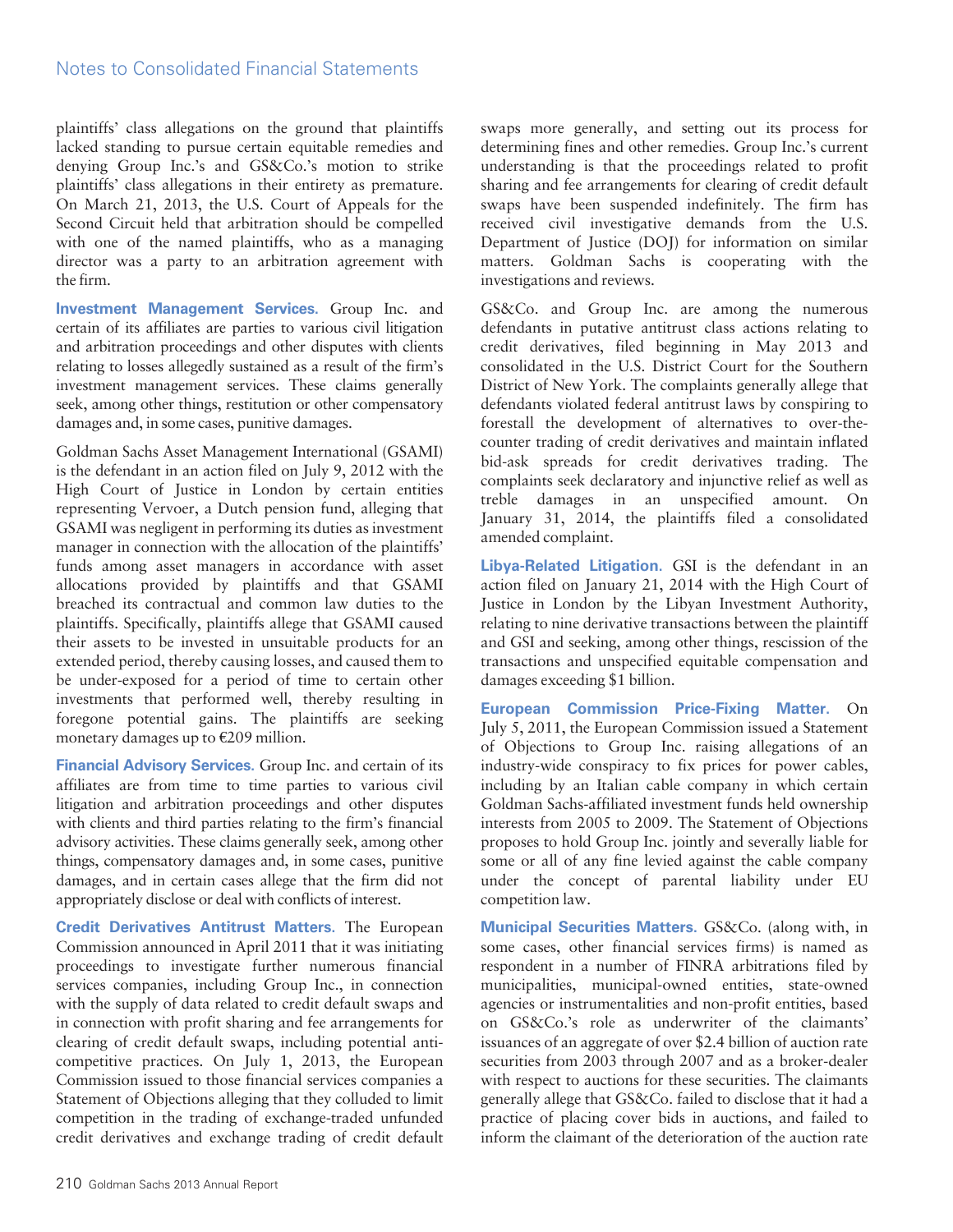market beginning in the fall of 2007, and that, as a result, the claimant was forced to engage in a series of expensive refinancing and conversion transactions after the failure of the auction market in February 2008. Certain claimants also allege that GS&Co. advised them to enter into interest rate swaps in connection with their auction rate securities issuances, causing them to incur additional losses. The claims include breach of fiduciary duty, fraudulent concealment, negligent misrepresentation, breach of contract, violations of the Exchange Act and state securities laws, and breach of duties under the rules of the Municipal Securities Rulemaking Board and the NASD. One claimant has also filed a complaint against GS&Co. in federal court asserting the same claims as in the FINRA arbitration.

GS&Co. filed complaints and motions in federal court seeking to enjoin certain of the arbitrations pursuant to the exclusive forum selection clauses in the transaction documents, which have been denied in one case and granted in others, and in each case has been appealed.

**Commodities-Related Litigation.** Group Inc. and its subsidiaries, GS Power Holdings LLC and Metro International Trade Services LLC, are among the defendants in a number of putative class actions filed beginning on August 1, 2013 and consolidated in the U.S. District Court for the Southern District of New York. The complaints generally allege violation of federal antitrust laws and other federal and state laws in connection with the management of aluminum storage facilities. The complaints seek declaratory, injunctive and other equitable relief as well as unspecified monetary damages, including treble damages.

**Currencies-Related Litigation.** GS&Co. and Group Inc. are among the defendants named in several putative antitrust class actions relating to trading in the foreign exchange markets, filed since December 2013 in the U.S. District Court for the Southern District of New York. The complaints generally allege that defendants violated federal antitrust laws in connection with an alleged conspiracy to manipulate the foreign currency exchange markets and seek declaratory and injunctive relief as well as treble damages in an unspecified amount.

**Regulatory Investigations and Reviews and Related** Litigation. Group Inc. and certain of its affiliates are subject to a number of other investigations and reviews by, and in some cases have received subpoenas and requests for documents and information from, various governmental and regulatory bodies and self-regulatory organizations and litigation relating to various matters relating to the firm's businesses and operations, including:

- the 2008 financial crisis;
- the public offering process;
- the firm's investment management and financial advisory services;
- conflicts of interest;
- ‰ research practices, including research independence and interactions between research analysts and other firm personnel, including investment banking personnel, as well as third parties;
- transactions involving municipal securities, including wall-cross procedures and conflict of interest disclosure with respect to state and municipal clients, the trading and structuring of municipal derivative instruments in connection with municipal offerings, political contribution rules, underwriting of Build America Bonds, municipal advisory services and the possible impact of credit default swap transactions on municipal issuers;
- the sales, trading and clearance of corporate and government securities, currencies, commodities and other financial products and related activities, including compliance with the SEC's short sale rule, algorithmic and quantitative trading, futures trading, options trading, transaction reporting, technology systems and controls, securities lending practices, trading and clearance of credit derivative instruments, commodities activities and metals storage, private placement practices, allocations of and trading in fixed-income securities, trading activities and communications in connection with the establishment of benchmark rates and compliance with the U.S. Foreign Corrupt Practices Act; and
- insider trading, the potential misuse of material nonpublic information regarding private company and governmental developments and the effectiveness of the firm's insider trading controls and information barriers.

Goldman Sachs is cooperating with all such regulatory investigations and reviews.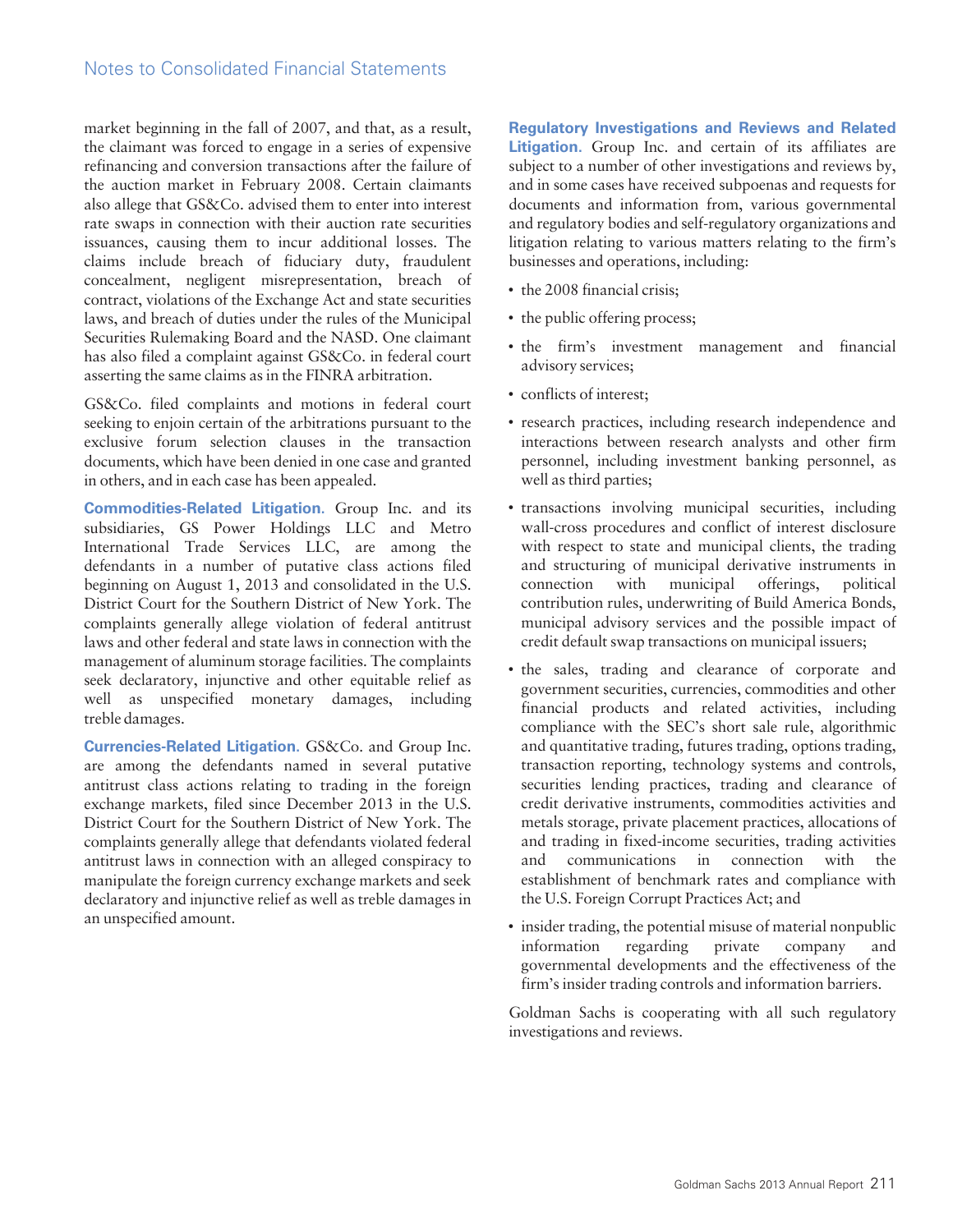# **Note 28. Employee Benefit Plans**

The firm sponsors various pension plans and certain other postretirement benefit plans, primarily healthcare and life insurance. The firm also provides certain benefits to former or inactive employees prior to retirement.

## **Defined Benefit Pension Plans and Postretirement Plans**

Employees of certain non-U.S. subsidiaries participate in various defined benefit pension plans. These plans generally provide benefits based on years of credited service and a percentage of the employee's eligible compensation. The firm maintains a defined benefit pension plan for certain U.K. employees. As of April 2008, the U.K. defined benefit plan was closed to new participants, but continues to accrue benefits for existing participants. These plans do not have a material impact on the firm's consolidated results of operations.

The firm also maintains a defined benefit pension plan for substantially all U.S. employees hired prior to November 1, 2003. As of November 2004, this plan was closed to new participants and frozen such that existing participants would not accrue any additional benefits. In addition, the firm maintains unfunded postretirement benefit plans that provide medical and life insurance for eligible retirees and their dependents covered under these programs. These plans do not have a material impact on the firm's consolidated results of operations.

The firm recognizes the funded status of its defined benefit pension and postretirement plans, measured as the difference between the fair value of the plan assets and the benefit obligation, in the consolidated statements of financial condition. As of December 2013, "Other assets" and "Other liabilities and accrued expenses" included \$179 million (related to overfunded pension plans) and \$482 million, respectively, related to these plans. As of December 2012, "Other assets" and "Other liabilities and accrued expenses" included \$225 million (related to overfunded pension plans) and \$645 million, respectively, related to these plans.

## **Defined Contribution Plans**

The firm contributes to employer-sponsored U.S. and non-U.S. defined contribution plans. The firm's contribution to these plans was \$219 million for 2013, \$221 million for 2012 and \$225 million for 2011.

# **Note 29. Employee Incentive Plans**

The cost of employee services received in exchange for a share-based award is generally measured based on the grant-date fair value of the award. Share-based awards that do not require future service (i.e., vested awards, including awards granted to retirement-eligible employees) are expensed immediately. Share-based awards that require future service are amortized over the relevant service period. Expected forfeitures are included in determining share-based employee compensation expense.

The firm pays cash dividend equivalents on outstanding RSUs. Dividend equivalents paid on RSUs are generally charged to retained earnings. Dividend equivalents paid on RSUs expected to be forfeited are included in compensation expense. The firm accounts for the tax benefit related to dividend equivalents paid on RSUs as an increase to additional paid-in capital.

The firm generally issues new shares of common stock upon delivery of share-based awards. In certain cases, primarily related to conflicted employment (as outlined in the applicable award agreements), the firm may cash settle share-based compensation awards accounted for as equity instruments. For these awards, whose terms allow for cash settlement, additional paid-in capital is adjusted to the extent of the difference between the value of the award at the time of cash settlement and the grant-date value of the award.

### **Stock Incentive Plan**

The firm sponsors a stock incentive plan, The Goldman Sachs Amended and Restated Stock Incentive Plan (2013) (2013 SIP), which provides for grants of incentive stock options, nonqualified stock options, stock appreciation rights, dividend equivalent rights, restricted stock, RSUs, and other share-based awards, each of which may be subject to performance conditions. On May 23, 2013, shareholders approved the 2013 SIP. The 2013 SIP replaces The Goldman Sachs Amended and Restated Stock Incentive Plan (SIP) previously in effect, and applies to awards granted on or after the date of approval.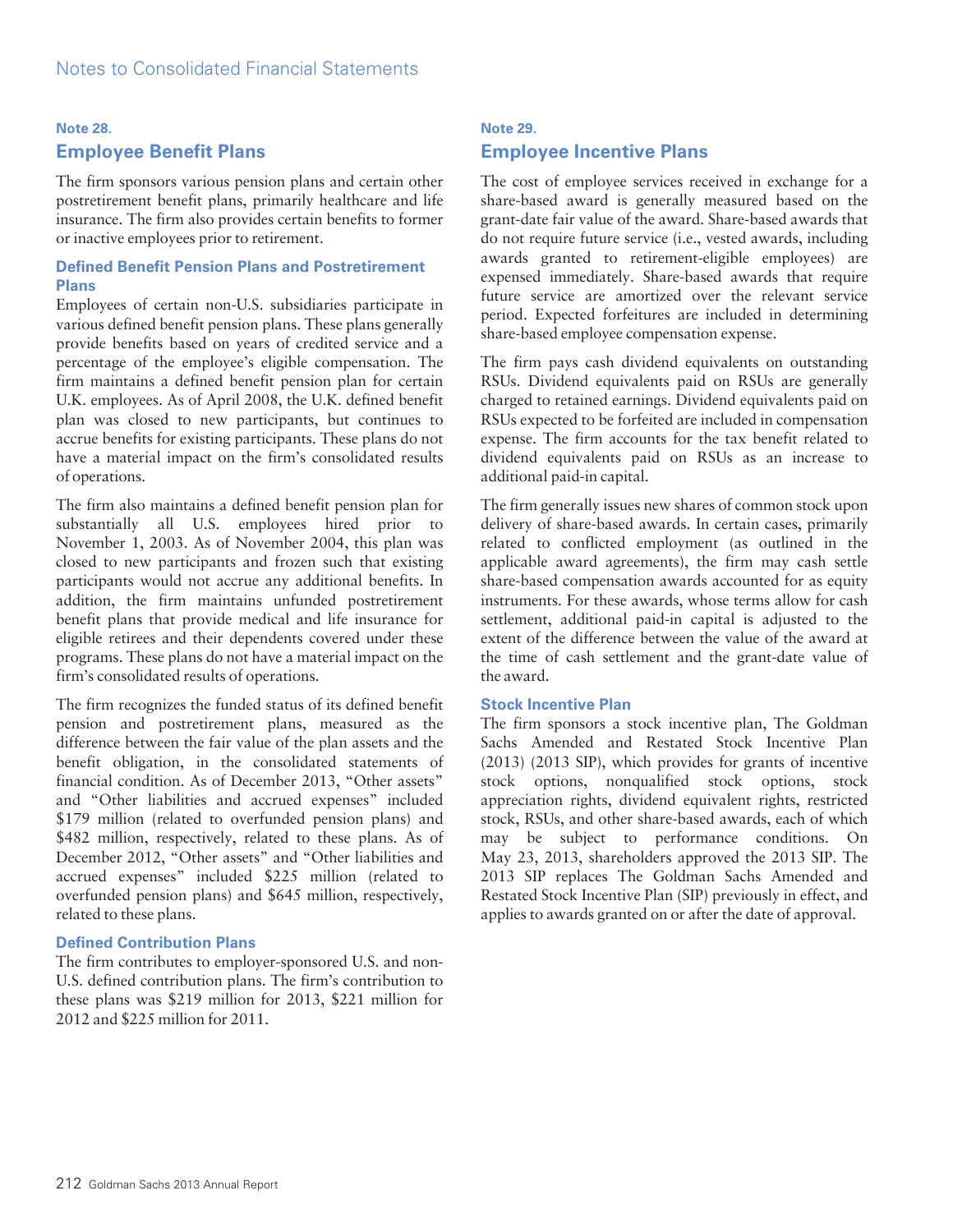The total number of shares of common stock that may be delivered pursuant to awards granted under the 2013 SIP cannot exceed 60 million shares, subject to adjustment for certain changes in corporate structure as permitted under the 2013 SIP. The 2013 SIP will terminate on the date of the annual meeting of shareholders that occurs in 2016. As of December 2013, 59.3 million shares were available for grant under the 2013 SIP.

#### **Restricted Stock Units**

The firm grants RSUs to employees under the 2013 SIP, which are valued based on the closing price of the underlying shares on the date of grant after taking into account a liquidity discount for any applicable post-vesting transfer restrictions. RSUs generally vest and underlying shares of common stock deliver as outlined in the applicable RSU agreements. Employee RSU agreements generally provide that vesting is accelerated in certain circumstances, such as on retirement, death, disability and conflicted employment. Delivery of the underlying shares of common stock is conditioned on the grantees satisfying certain vesting and other requirements outlined in the award agreements. The table below presents the activity related to RSUs.

|                            | <b>Restricted Stock</b><br>Units Outstanding |                                  | Weighted Average Grant-Date<br>Fair Value of Restricted Stock<br>Units Outstanding |                                  |
|----------------------------|----------------------------------------------|----------------------------------|------------------------------------------------------------------------------------|----------------------------------|
|                            | Future<br>Service<br>Required                | No Future<br>Service<br>Required | Future<br>Service<br>Required                                                      | No Future<br>Service<br>Required |
| Outstanding, December 2012 | 8 689 521 4                                  | 15.390.351                       | \$116 07                                                                           | \$121.99                         |
| Granted 1, 2               | 0 961                                        | 226.808                          | 125 49                                                                             | 20.98                            |
| Forfeited                  | 785.926                                      | 152.194                          | 120 54                                                                             | 17.56                            |
| Delivered <sup>3</sup>     |                                              | 11.369.831)                      |                                                                                    | 29.01                            |
| Vested 2, 4                | (5.907.687)                                  | 5.907.687                        | 121.45                                                                             | 21.45                            |
| Outstanding, December 2013 |                                              | 21.002.821                       | 118.91                                                                             | 117.53                           |

1. The weighted average grant-date fair value of RSUs granted during 2013, 2012 and 2011 was \$122.59, \$84.72 and \$141.21, respectively. The fair value of the RSUs granted during 2013, 2012 and 2011 includes a liquidity discount of 13.7%, 21.7% and 12.7%, respectively, to reflect post-vesting transfer restrictions of up to 4 years.

2. The aggregate fair value of awards that vested during 2013, 2012 and 2011 was \$2.26 billion, \$1.57 billion and \$2.40 billion, respectively.

3. Includes RSUs that were cash settled.

4. Includes restricted stock subject to future service requirements as of December 2013 and December 2012 of 4,768 and 276,317 shares, respectively. 271,549 shares of restricted stock vested during 2013.

In the first quarter of 2014, the firm granted to its employees 13.8 million year-end RSUs, of which 4.2 million RSUs require future service as a condition of delivery. These awards are subject to additional conditions as outlined in the award agreements. Generally, shares underlying these awards, net of required withholding tax, deliver over a three-year period but are subject to postvesting transfer restrictions through January 2019. These grants are not included in the above table.

### **Stock Options**

Stock options generally vest as outlined in the applicable stock option agreement. No options have been granted since 2010. In general, options expire on the tenth anniversary of the grant date, although they may be subject to earlier termination or cancellation under certain circumstances in accordance with the terms of the applicable stock option agreement and the SIP in effect at the time of grant.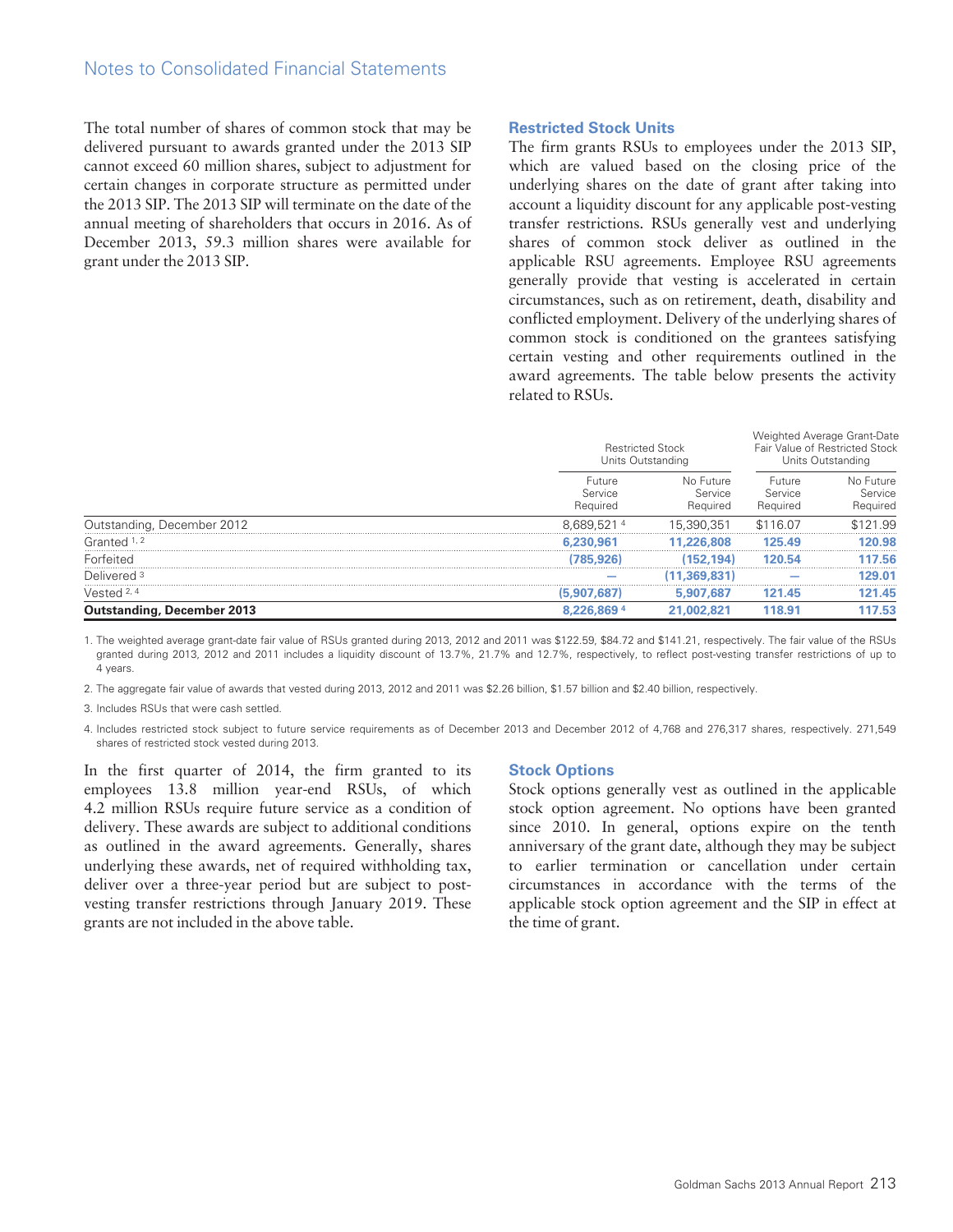# Notes to Consolidated Financial Statements

The table below presents the activity related to stock options.

|                                   | Options<br>Outstanding | Weighted Average<br><b>Exercise Price</b> | Aqqreqate<br>Intrinsic Value<br>(in millions) | <b>Weighted Average</b><br>Remaining Life<br>vears) |
|-----------------------------------|------------------------|-------------------------------------------|-----------------------------------------------|-----------------------------------------------------|
| Outstanding, December 2012        | 43.217.111             | \$99.51                                   | \$1.672                                       | 5.55                                                |
| Exercised                         | 79 በ66                 | 112.43                                    |                                               |                                                     |
| Forfeited                         | 71.865                 | 78.78                                     |                                               |                                                     |
| Expired                           | 1939                   | .<br><br>96.08                            |                                               |                                                     |
| <b>Outstanding, December 2013</b> | 42,565,241             | 99.37                                     | 3.465                                         | 4.60                                                |
| <b>Exercisable, December 2013</b> |                        | 99.37                                     | 3.465                                         | 4.60                                                |

The total intrinsic value of options exercised during 2013, 2012 and 2011 was \$26 million, \$151 million and \$143 million, respectively. The table below presents options outstanding.

| <b>Exercise Price</b>             | <b>Options</b><br><b>Outstanding</b> | Weighted<br><b>Average</b><br><b>Exercise</b><br><b>Price</b> | <b>Weighted</b><br><b>Average</b><br><b>Remaining</b><br>Life<br>(years) |
|-----------------------------------|--------------------------------------|---------------------------------------------------------------|--------------------------------------------------------------------------|
| $$75.00 - $89.99$                 | 34,002,081                           | \$78.78                                                       | 5.00                                                                     |
| $90.00 - 119.99$                  |                                      |                                                               |                                                                          |
| 120.00 - 134.99                   | 2.527.036                            | 131.64                                                        | 1.92                                                                     |
| 135.00 - 149.99                   |                                      |                                                               |                                                                          |
| $150.00 -$<br>164.99              | 55,000                               | 154.16                                                        | 0.17                                                                     |
| $165.00 -$<br>194.99              |                                      |                                                               |                                                                          |
| 195.00 - 209.99                   | 5.981.124                            | 202.27                                                        | 3.48                                                                     |
| <b>Outstanding, December 2013</b> | 42,565,241                           | 99.37                                                         | 4.60                                                                     |

As of December 2013, there was \$475 million of total unrecognized compensation cost related to non-vested share-based compensation arrangements. This cost is expected to be recognized over a weighted average period of 1.54 years.

The table below presents the share-based compensation and the related excess tax benefit/(provision).

|                                                                                  | Year Ended December |         |         |  |
|----------------------------------------------------------------------------------|---------------------|---------|---------|--|
| in millions                                                                      | 2013                | 2012    | 2011    |  |
| Share-based compensation                                                         | \$2,039             | \$1,338 | \$2.843 |  |
| Excess net tax benefit related to<br>options exercised                           |                     | 53      | 55      |  |
| Excess net tax benefit/(provision) related to<br>share-based awards <sup>1</sup> | qд                  |         | 138     |  |

1. Represents the net tax benefit/(provision) recognized in additional paid-in capital on stock options exercised and the delivery of common stock underlying share-based awards.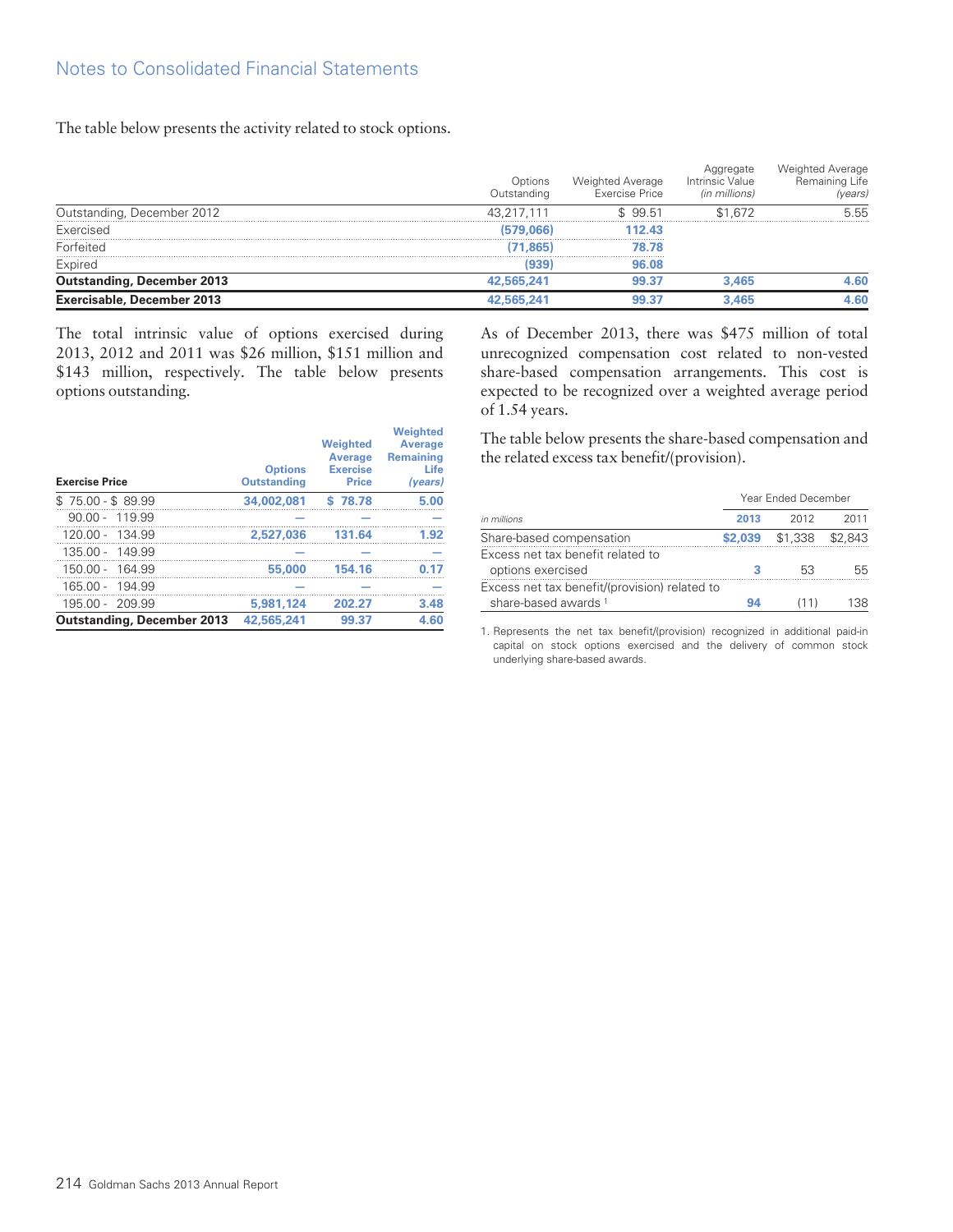#### **Note 30.**

#### **Parent Company**

**Group Inc. — Condensed Statements of Earnings**

|                                        | Year Ended December |       |   |          |
|----------------------------------------|---------------------|-------|---|----------|
| in millions                            | 2013                | 2012  |   | 2011     |
| <b>Revenues</b>                        |                     |       |   |          |
| Dividends from bank subsidiaries       | $$2,000$ \$         | — \$  |   | 1,000    |
| Dividends from nonbank subsidiaries    | 4,176               | 3,622 |   | 4,967    |
| Undistributed earnings of subsidiaries | 1,086               | 3,682 |   | 481      |
| Other revenues                         | 2,209               | 1,567 |   | (3, 381) |
| Total non-interest revenues            | 9,471               | 8,871 |   | 3,067    |
| Interest income                        | 4.048               | 4,751 |   | 4,547    |
| Interest expense                       | 4,161               | 4,287 |   | 3,917    |
| Net interest income/(expense)          | (113)               | 464   |   | 630      |
| Net revenues, including net interest   |                     |       |   |          |
| income/(expense)                       | 9,358               | 9,335 |   | 3,697    |
| <b>Operating expenses</b>              |                     |       |   |          |
| Compensation and benefits              | 403                 | 452   |   | 300      |
| Other expenses                         | 424                 | 448   |   | 252      |
| Total operating expenses               | 827                 | 900   |   | 552      |
| Pre-tax earnings                       | 8.531               | 8,435 |   | 3,145    |
| Provision/(benefit) for taxes          | 491                 | 960   |   | (1, 297) |
| Net earnings                           | 8,040               | 7,475 |   | 4,442    |
| Preferred stock dividends              | 314                 | 183   |   | 1,932    |
| Net earnings applicable to             |                     |       |   |          |
| common shareholders                    | \$7,726<br>S        | 7,292 | S | 2,510    |

#### **Group Inc. — Condensed Statements of Financial Condition**

|                                                    |      |           |  | As of December |  |
|----------------------------------------------------|------|-----------|--|----------------|--|
| in millions                                        | 2013 |           |  | 2012           |  |
| <b>Assets</b>                                      |      |           |  |                |  |
| Cash and cash equivalents                          | Ś    | 17S       |  | 14             |  |
| Loans to and receivables from subsidiaries         |      |           |  |                |  |
| <b>Bank subsidiaries</b>                           |      |           |  | 3,453 4,103    |  |
| Nonbank subsidiaries 1                             |      | 171,566   |  | 174,609        |  |
| Investments in subsidiaries and other affiliates   |      |           |  |                |  |
| Bank subsidiaries                                  |      | 20,041    |  | 20,671         |  |
| Nonbank subsidiaries and other affiliates          |      | 53,353    |  | 52,646         |  |
| Financial instruments owned, at fair value         |      |           |  | 16,065 19,132  |  |
| Other assets                                       |      | 7,575     |  | 4,782          |  |
| <b>Total assets</b>                                |      | \$272,070 |  | \$275,957      |  |
| Liabilities and shareholders' equity               |      |           |  |                |  |
| Payables to subsidiaries                           | s    | 489 \$    |  | 657            |  |
| Financial instruments sold, but not yet purchased, |      |           |  |                |  |
| at fair value                                      |      | 421       |  | 301            |  |
| Unsecured short-term borrowings                    |      |           |  |                |  |
| With third parties <sup>2</sup>                    |      | 30,611    |  | 29,898         |  |
| With subsidiaries                                  |      | 4,289     |  | 4,253          |  |
| Unsecured long-term borrowings                     |      |           |  |                |  |
| With third parties 3                               |      | 153,576   |  | 158,761        |  |
| With subsidiaries 4                                |      | 1,587     |  | 3,574          |  |
| Other liabilities and accrued expenses             |      | 2,630     |  | 2,797          |  |
| <b>Total liabilities</b>                           |      | 193,603   |  | 200,241        |  |
|                                                    |      |           |  |                |  |

#### **Commitments, contingencies and guarantees**

#### **Shareholders' equity**

| Sudienoluers equity<br>Preferred stock            | 7.200     | 6,200     |
|---------------------------------------------------|-----------|-----------|
| Common stock                                      | 8         |           |
| Restricted stock units and employee stock options | 3,839     | 3.298     |
| Additional paid-in capital                        | 48,998    | 48.030    |
| Retained earnings                                 | 71.961    | 65,223    |
| Accumulated other comprehensive loss              | (524)     | (193)     |
| Stock held in treasury, at cost                   | (53.015)  | (46.850)  |
| Total shareholders' equity                        | 78.467    | 75.716    |
| Total liabilities and shareholders' equity        | \$272,070 | \$275.957 |

#### **Group Inc. — Condensed Statements of Cash Flows**

|                                                | Year Ended December   |           |                       |
|------------------------------------------------|-----------------------|-----------|-----------------------|
| in millions                                    | 2013                  | 2012      | 2011                  |
| Cash flows from operating activities           |                       |           |                       |
| Net earnings                                   | 8.040 S<br>s          | 7,475 \$  | 4.442                 |
| Adjustments to reconcile net earnings to net   |                       |           |                       |
| cash provided by operating activities          |                       |           |                       |
| Undistributed earnings of subsidiaries         | (1,086)               | (3,682)   | (481)                 |
| Depreciation and amortization                  | 15                    | 15        | 14                    |
| Deferred income taxes                          | 1,398                 | (1, 258)  | 809                   |
| Share-based compensation                       | 194                   | 81        | 244                   |
| Changes in operating assets and liabilities    |                       |           |                       |
| Financial instruments owned, at fair value     | (3, 235)              | 2,197     | 7,387                 |
| Financial instruments sold, but not yet        |                       |           |                       |
| purchased, at fair value                       | 183                   | (3)       | (536)                 |
| Other, net                                     | 586                   | 1,888     | (2,408)               |
| Net cash provided by operating activities      | 6.095                 | 6.713     | 9.471                 |
| Cash flows from investing activities           |                       |           |                       |
| Purchase of property, leasehold improvements   |                       |           |                       |
| and equipment                                  | (3)                   | (12)      | (42)                  |
| Repayments/(issuances) of short-term loans     |                       |           |                       |
| by/(to) subsidiaries, net                      | (5, 153)              | 6,584     | 20,319                |
| Issuance of term loans to subsidiaries         | (2, 174)              | (17, 414) | (42, 902)             |
| Repayments of term loans by subsidiaries       | 7,063                 | 18,715    | 21,850                |
| Capital distributions from/(contributions to)  |                       |           |                       |
| subsidiaries, net                              | 655                   | (298)     | 4,642                 |
| Net cash provided by/(used for)                |                       |           |                       |
| investing activities                           | 388                   | 7,575     | 3,867                 |
| <b>Cash flows from financing activities</b>    |                       |           |                       |
| Unsecured short-term borrowings, net           | 1,296                 | (2,647)   | (727)                 |
| Proceeds from issuance of                      |                       |           |                       |
| long-term borrowings                           | 28,458                | 26,160    | 27,251                |
| Repayment of long-term borrowings, including   |                       |           |                       |
| the current portion                            | (29, 910)             | (35,608)  | (27, 865)             |
| Preferred stock repurchased                    |                       |           | (3,857)               |
| Common stock repurchased                       | (6, 175)              | (4,640)   | (6,048)               |
| Dividends and dividend equivalents paid on     |                       |           |                       |
| common stock, preferred stock and              |                       |           |                       |
| restricted stock units                         | (1, 302)              | (1,086)   | (2,771)               |
| Proceeds from issuance of preferred stock, net |                       |           |                       |
| of issuance costs                              | 991                   | 3,087     |                       |
| Proceeds from issuance of common stock,        |                       |           |                       |
| including stock option exercises               | 65                    | 317       | 368                   |
| Excess tax benefit related to share-           |                       |           |                       |
| based compensation                             | 98                    | 130       | 358                   |
| Cash settlement of share-based compensation    | (1)                   | (1)       | (40)                  |
| Net cash used for financing activities         | (6, 480)              | (14, 288) | (13, 331)             |
| Net increase/(decrease) in cash and            |                       |           |                       |
| cash equivalents                               | 3                     |           | 7                     |
| Cash and cash equivalents, beginning of year   | 14                    | 14        | 7                     |
| Cash and cash equivalents, end of year         | $\overline{17}$<br>\$ | 14<br>\$  | $\overline{14}$<br>\$ |

SUPPLEMENTAL DISCLOSURES:

Cash payments for third-party interest, net of capitalized interest, were \$2.78 billion, \$5.11 billion and \$3.83 billion for 2013, 2012 and 2011, respectively.

Cash payments for income taxes, net of refunds, were \$3.21 billion, \$1.59 billion and \$1.39 billion for 2013, 2012 and 2011, respectively. Non-cash activity:

During 2011, \$103 million of common stock was issued in connection with the acquisition of GS Australia.

1. Primarily includes overnight loans, the proceeds of which can be used to satisfy the short-term obligations of Group Inc.

2. Includes \$5.83 billion and \$4.91 billion at fair value for 2013 and 2012, respectively.

3. Includes \$8.67 billion and \$8.19 billion at fair value for 2013 and 2012, respectively.

4. Unsecured long-term borrowings with subsidiaries by maturity date are \$213 million in 2015, \$136 million in 2016, \$150 million in 2017, \$71 million in 2018, and \$1.02 billion in 2019-thereafter.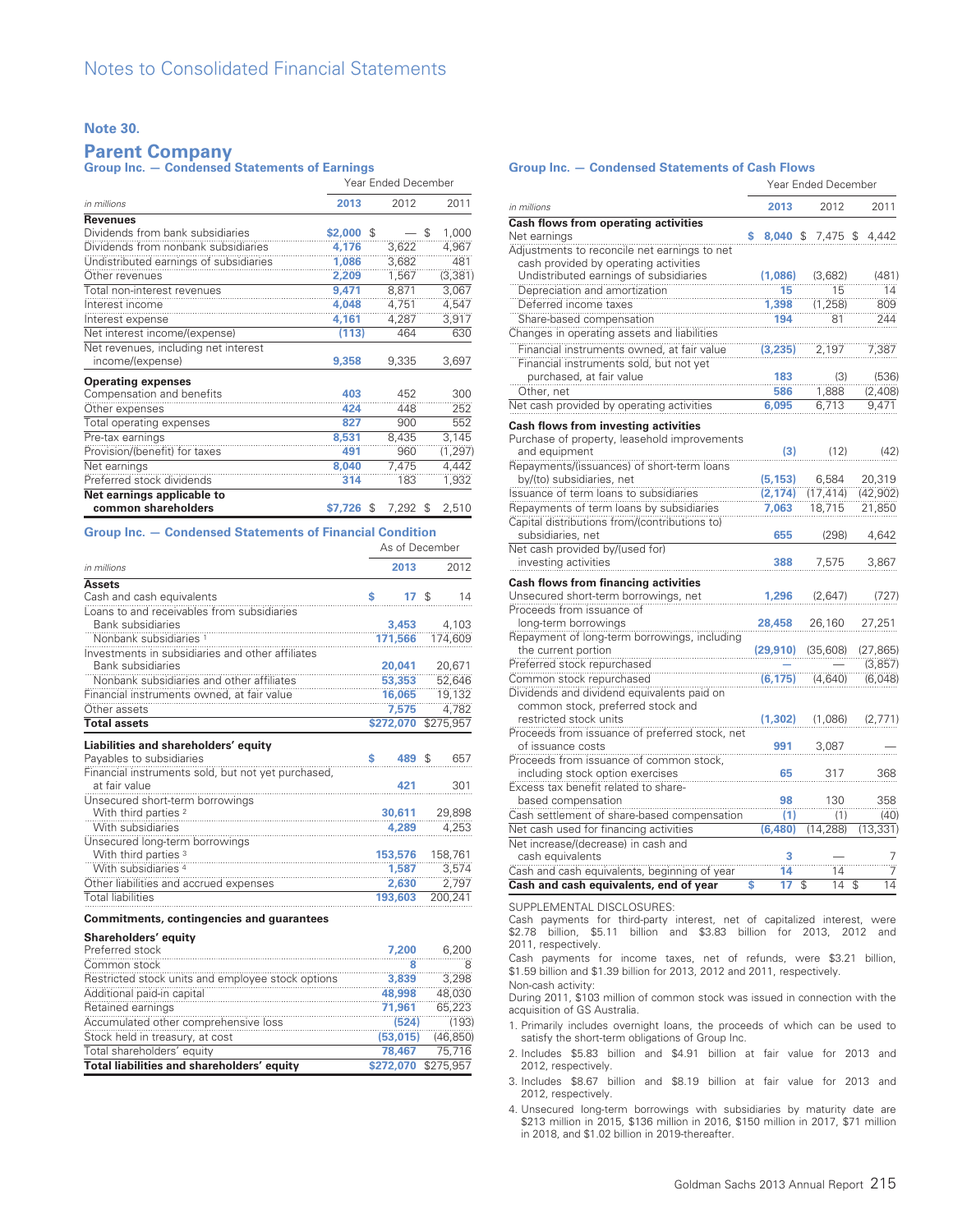## **Quarterly Results (unaudited)**

The following represents the firm's unaudited quarterly results for 2013 and 2012. These quarterly results were prepared in accordance with U.S. GAAP and reflect all adjustments that are, in the opinion of management, necessary for a fair statement of the results. These adjustments are of a normal, recurring nature.

|                                                |                         | Three Months Ended       |              |                      |
|------------------------------------------------|-------------------------|--------------------------|--------------|----------------------|
| in millions, except per share data             | <b>December</b><br>2013 | <b>September</b><br>2013 | June<br>2013 | <b>March</b><br>2013 |
| Non-interest revenues                          | \$7,981                 | \$5,882                  | \$7.786      | 9.165                |
| Interest income                                | 2,391                   | 2,398                    | 2,663        | 2.608                |
| Interest expense                               | 1,590                   | 1,558                    | 1.837        | 1,683                |
| Net interest income                            | 801                     | 840                      | 826          | 925                  |
| Net revenues, including net interest income    | 8,782                   | 6.722                    | 8,612        | 10,090               |
| Operating expenses 1                           | 5,230                   | 4,555                    | 5,967        | 6,717                |
| Pre-tax earnings                               | 3,552                   | 2.167                    | 2.645        | 3.373                |
| Provision for taxes                            | 1,220                   | 650                      | 714          | 1,113                |
| Net earnings                                   | 2,332                   | 1.517                    | 1.931        | 2,260                |
| Preferred stock dividends                      | 84                      | 88                       | 70           | 72                   |
| Net earnings applicable to common shareholders | \$2,248                 | \$1,429                  | \$1,861      | \$2,188              |
| Earnings per common share                      |                         |                          |              |                      |
| <b>Basic</b>                                   | 4.80                    | 3.07                     | 3.92         | 4.53                 |
| Diluted                                        | 4 GN                    | 2 88                     | 3 70         | 4.29                 |
| Dividends declared per common share            | 0.55                    | 0.50                     | 0.50         | 0.50                 |

|                                                |                  | Three Months Ended |              |               |
|------------------------------------------------|------------------|--------------------|--------------|---------------|
| in millions, except per share data             | December<br>2012 | September<br>2012  | June<br>2012 | March<br>2012 |
| Non-interest revenues                          | \$8,263          | \$7.515            | \$5,537      | 8,968         |
| Interest income                                | 2,864            | 2,629              | 3,055        | 2,833         |
| Interest expense                               | 1.891            | 1.793              | 1.965        | 1,852         |
| Net interest income                            | 973              | 836                | 1.090        | 981           |
| Net revenues, including net interest income    | 9,236            | 8,351              | 6,627        | 9,949         |
| Operating expenses 1                           | 4,923            | 6,053              | 5,212        | 6,768         |
| Pre-tax earnings                               | 4.313            | 2.298              | .415         | 3,181         |
| Provision for taxes                            | 1,421            | 786                | 453          | 1,072         |
| Net earnings                                   | 2,892            | 1,512              | 962          | 2,109         |
| Preferred stock dividends                      | 59               | 54                 | 35           | 35            |
| Net earnings applicable to common shareholders | \$2,833          | \$1,458            | 927<br>\$.   | \$2,074       |
| Earnings per common share                      |                  |                    |              |               |
| <b>Basic</b>                                   | 5.87<br>\$.      | \$2.95             | -83          | 4.05          |
| Diluted                                        | 5.60             | 285                | -78          | 3.92          |
| Dividends declared per common share            | 0.50             | 0.46               | 0.46         | 0.35          |

1. The timing and magnitude of changes in the firm's discretionary compensation accruals can have a significant effect on results in a given quarter.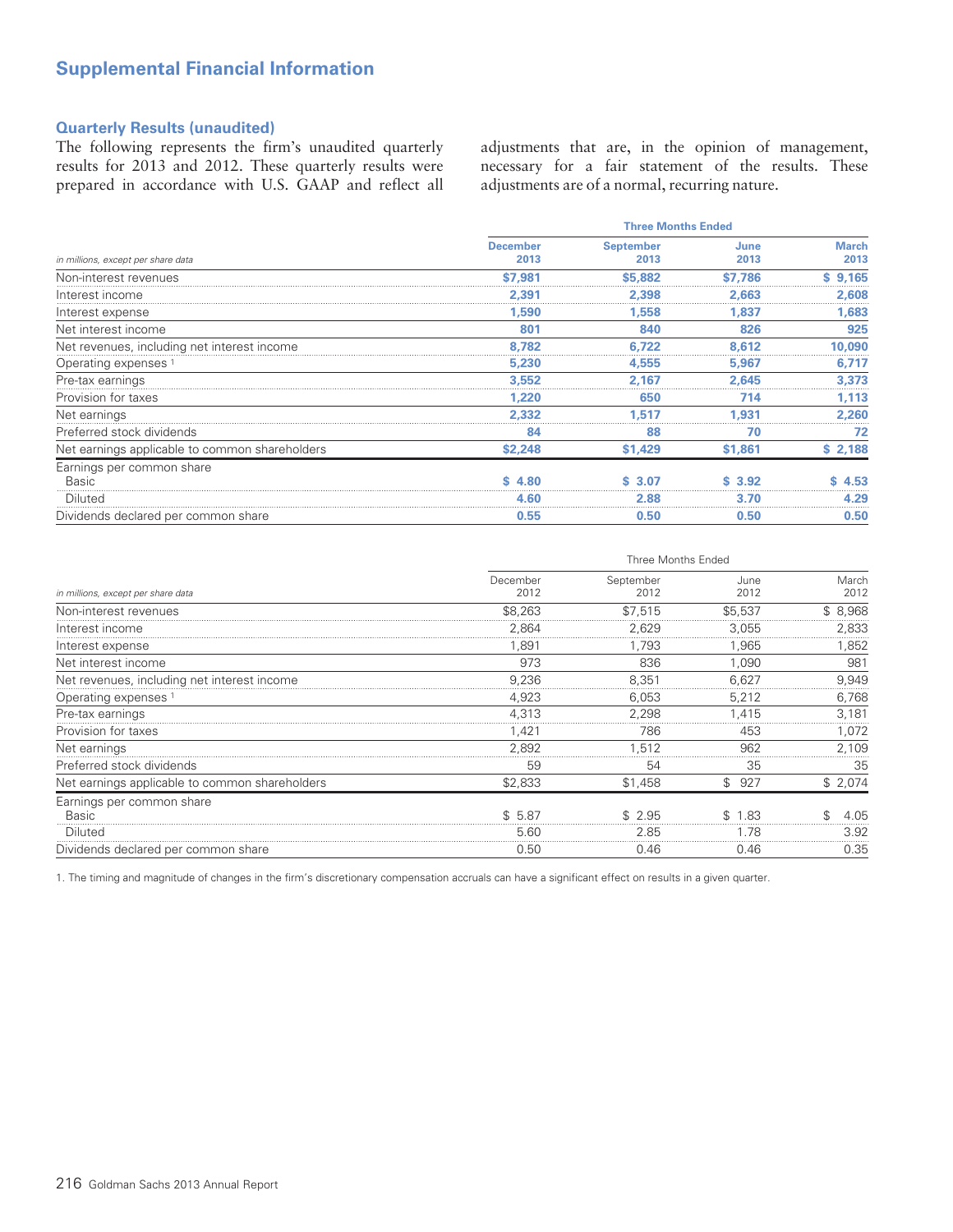## **Common Stock Price Range**

The table below presents the high and low sales prices per share of the firm's common stock.

|                    |          | Year Ended December |       |       |        |            |  |
|--------------------|----------|---------------------|-------|-------|--------|------------|--|
|                    |          | 2013                |       | 2012  |        | 201        |  |
|                    | High     | ∟ow                 | Hıgh  | ∟0W   | ⊣ıat   | LOW.       |  |
| . quarter<br>⊦ırst | \$159.00 | 29 62               |       | -42   | 5.34   |            |  |
| quarter            | 68.20    |                     | 75.54 | -43   | 164 40 |            |  |
| hird<br>. quarter  | 170.00   |                     | - 60  | 91.15 | 139.25 | 91.40<br>. |  |
| ·ourtl             |          |                     |       | -84   |        |            |  |

As of February 14, 2014, there were 11,661 holders of record of the firm's common stock.

On February 14, 2014, the last reported sales price for the firm's common stock on the New York Stock Exchange was \$163.72 per share.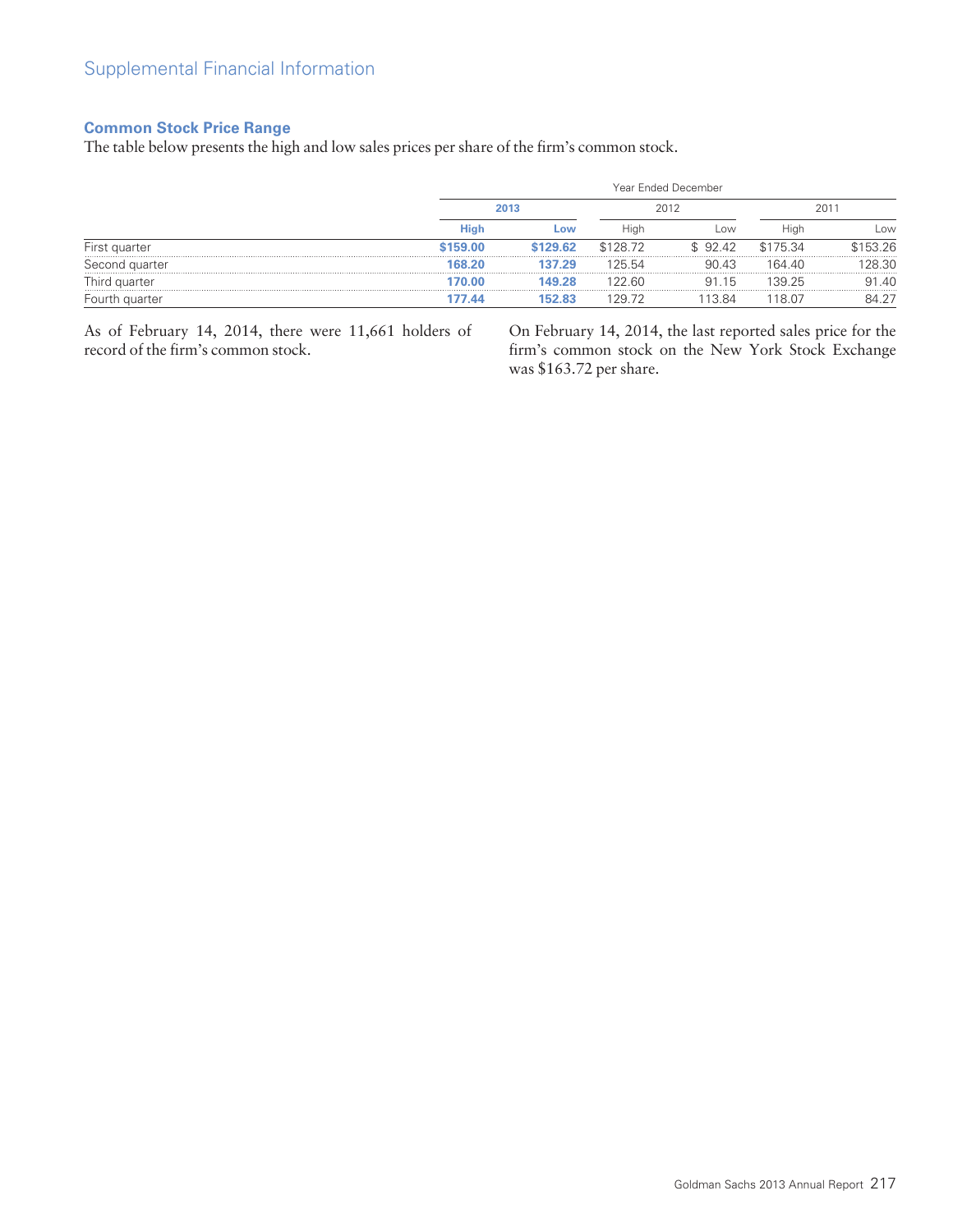### **Common Stock Performance**

The following graph compares the performance of an investment in the firm's common stock from December 26, 2008 (the last trading day before the firm's 2009 fiscal year) through December 31, 2013, with the S&P 500 Index and the S&P 500 Financials Index. The graph assumes \$100 was invested on December 26, 2008 in each of the firm's common stock, the S&P 500 Index and the S&P 500 Financials Index, and the dividends were reinvested on the date of payment without payment of any commissions. The performance shown in the graph represents past performance and should not be considered an indication of future performance.



The table below shows the cumulative total returns in dollars of the firm's common stock, the S&P 500 Index and the S&P 500 Financials Index for Goldman Sachs' last five fiscal year ends, assuming \$100 was invested on December 26, 2008 in each of the firm's common stock, the S&P 500 Index and the S&P 500 Financials Index, and the dividends were reinvested on the date of payment without payment of any commissions. The performance shown in the table represents past performance and should not be considered an indication of future performance.

|                               | 2/26/08 | 2/31/09  | 12/31/10          | 12/31/1 | 12/31/12 | 2/31/13   |
|-------------------------------|---------|----------|-------------------|---------|----------|-----------|
| The Goldman Sachs Group, Inc. | 00.00   | \$224.98 |                   |         | 76 42    | 18.36<br> |
| <b>S&amp;P 500 Index</b>      | .00.00  | 30.93    | ' 50.65           |         | 78.42    | 36.20     |
| S&P 500 Financials Index      |         | 24.38    | 39 4 <sup>2</sup> | 567     | I 48 92  | 1.92      |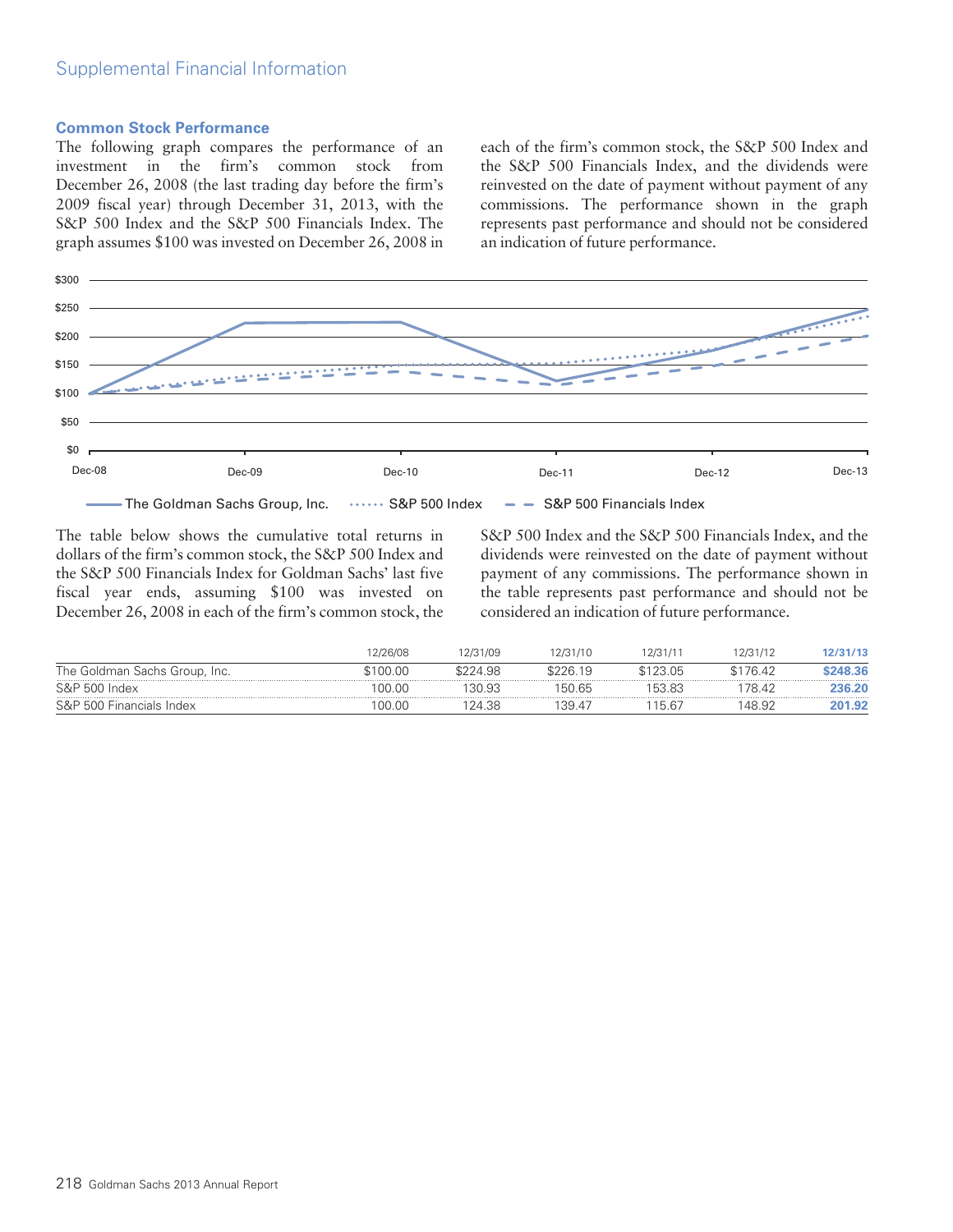## **Selected Financial Data**

| 2012<br>2011<br>2013<br>2010                                                                    | 2009                |
|-------------------------------------------------------------------------------------------------|---------------------|
| Income statement data (in millions)                                                             |                     |
| \$23,619<br>\$30,814<br>\$30,283<br>\$ 33,658<br>Non-interest revenues                          | \$ 37,766           |
| 10,060<br>11,381<br>13,174<br>12,309<br>Interest income                                         | 13,907              |
| 7,501<br>7,982<br>6,806<br>Interest expense<br>6,668                                            | 6,500               |
| 3,392<br>3,880<br>5,192<br>5,503<br>Net interest income                                         | 7,407               |
| Net revenues, including net interest income<br>34,163<br>34,206<br>28,811<br>39,161             | 45,173              |
| Compensation and benefits<br>12,944<br>12,223<br>15,376<br>12,613                               | 16,193              |
| U.K. bank payroll tax<br>465                                                                    |                     |
| 10,012<br>10,419<br>10,428<br>Non-compensation expenses<br>9,856                                | 9,151               |
| $\mathbb{S}$<br>\$11,737<br>\$11,207<br>6,169<br>\$12,892<br>Pre-tax earnings                   | \$19,829            |
| Balance sheet data (in millions)                                                                |                     |
| \$938,555<br>\$923,225<br>\$911,332<br>Total assets<br>\$911,507                                | \$848,942           |
| Other secured financings (long-term)<br>7,524<br>8,965<br>8,179<br>13,848                       | 11,203              |
| Unsecured long-term borrowings<br>160,965<br>167,305<br>173,545<br>174,399                      | 185,085             |
| <b>Total liabilities</b><br>833,040<br>862,839<br>852,846<br>833,976                            | 778,228             |
| Total shareholders' equity<br>75,716<br>70,379<br>77,356<br>78,467                              | 70,714              |
| Common share data (in millions, except per share amounts)                                       |                     |
| Earnings per common share                                                                       |                     |
| 16.34<br>4.71<br>14.15<br><b>Basic</b><br>14.63<br>\$<br>s<br>\$<br>\$                          | 23.74<br>\$         |
| Diluted<br>4.51<br>13.18<br>15.46<br>14.13                                                      | 22.13               |
| 2.05<br>1.77<br>1.40<br>1.40<br>Dividends declared per common share                             | 1.05                |
| Book value per common share 1<br>144.67<br>128.72<br>152.48<br>130.31                           | 117.48              |
| Average common shares outstanding                                                               |                     |
| <b>Basic</b><br>471.3<br>496.2<br>524.6<br>542.0                                                | 512.3               |
| 585.3<br>Diluted<br>499.6<br>516.1<br>556.9                                                     | 550.9               |
| Selected data (unaudited)                                                                       |                     |
| <b>Total staff</b><br>Americas<br>16,600<br>16,400<br>17,200<br>19,900                          | 18,900              |
| Non-Americas                                                                                    |                     |
| 16,000<br>16,300<br>16,100<br>15,800<br><b>Total staff</b>                                      | 13,600              |
| 32,900<br>32,400<br>33,300<br>35,700                                                            | 32,500              |
| Assets under supervision (in billions)<br>Asset class                                           |                     |
| \$<br>148<br>\$<br>Alternative investments<br>\$<br>142<br>151<br>\$<br>150                     | $\mathbb{S}$<br>148 |
| Equity<br>208<br>153<br>147<br>162                                                              | 160                 |
| Fixed income<br>446<br>411<br>353<br>346                                                        | 328                 |
| Long-term assets under supervision<br>796<br>715<br>648<br>658                                  | 636                 |
| Liquidity products<br>250<br>259<br>246<br>247                                                  | 319                 |
| \$<br>$\mathcal{L}$<br>Total assets under supervision<br>\$<br>1,042<br>\$<br>965<br>895<br>917 | 955<br>\$           |

1. Book value per common share is based on common shares outstanding, including RSUs granted to employees with no future service requirements, of 467.4 million, 480.5 million, 516.3 million, 546.9 million and 542.7 million as of December 2013, December 2012, December 2011, December 2010 and December 2009, respectively.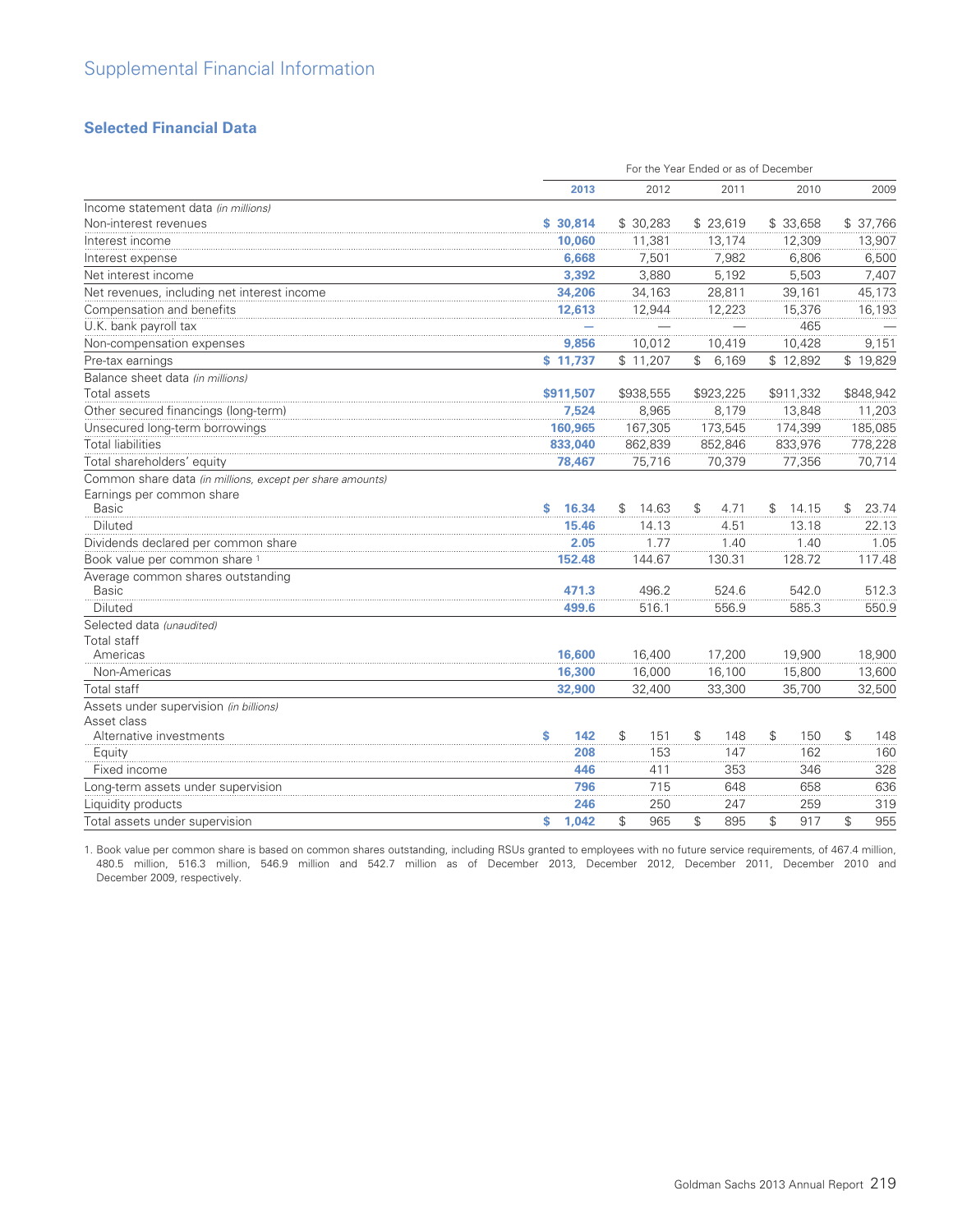# **Statistical Disclosures**

# **Distribution of Assets, Liabilities and Shareholders' Equity**

The table below presents a summary of consolidated average balances and interest rates.

|                                                                                                                    |                |                 |         |                    | For the Year Ended December |         |                 |           |         |
|--------------------------------------------------------------------------------------------------------------------|----------------|-----------------|---------|--------------------|-----------------------------|---------|-----------------|-----------|---------|
|                                                                                                                    |                | 2013            |         |                    | 2012                        |         |                 | 2011      |         |
|                                                                                                                    | <b>Average</b> |                 | Average | Average            |                             | Average | Average         |           | Average |
| in millions, except rates                                                                                          | balance        | <b>Interest</b> | rate    | balance            | Interest                    | rate    | balance         | Interest  | rate    |
| <b>Assets</b><br>Deposits with banks                                                                               | \$61,921       | \$<br>186       |         | $0.30\%$ \$ 52,500 | \$<br>156                   |         | 0.30% \$ 38,039 | \$<br>125 | 0.33%   |
| U.S.                                                                                                               | 56,848         | 167             | 0.29    | 49,123             | 132                         | 0.27    | 32,770          | 95        | 0.29    |
| Non-U.S.                                                                                                           | 5,073          | 19              | 0.37    | 3,377              | 24                          | 0.71    | 5,269           | 30        | 0.57    |
| Securities borrowed, securities purchased under                                                                    |                |                 |         |                    |                             |         |                 |           |         |
| agreements to resell and federal funds sold                                                                        | 327,748        | 43              | 0.01    | 331,828            | (77)                        | (0.02)  | 351,896         | 666       | 0.19    |
| U.S.                                                                                                               | 198.677        | (289)           | (0.15)  | 191,166            | (431)                       | (0.23)  | 219,240         | (249)     | (0.11)  |
| Non-U.S.                                                                                                           | 129,071        | 332             | 0.26    | 140,662            | 354                         | 0.25    | 132,656         | 915       | 0.69    |
| Financial instruments owned, at fair value 1, 2                                                                    | 292,965        | 8,159           | 2.78    | 310,982            | 9,817                       | 3.16    | 287,322         | 10,718    | 3.73    |
| U.S.                                                                                                               | 182,158        | 5,353           | 2.94    | 190,490            | 6,548                       | 3.44    | 183,920         | 7,477     | 4.07    |
| Non-U.S.                                                                                                           | 110,807        | 2,806           | 2.53    | 120,492            | 3,269                       | 2.71    | 103,402         | 3,241     | 3.13    |
| Other interest-earning assets <sup>3</sup>                                                                         | 149,071        | 1,672           | 1.12    | 136,427            | 1,485                       | 1.09    | 143,270         | 1,665     | 1.16    |
| U.S.                                                                                                               | 91,495         | 1,064           | 1.16    | 90,071             | 974                         | 1.08    | 99,042          | 915       | 0.92    |
| Non-U.S.                                                                                                           | 57,576         | 608             | 1.06    | 46,356             | 511                         | 1.10    | 44,228          | 750       | 1.70    |
| <b>Total interest-earning assets</b>                                                                               | 831,705        | 10,060          | 1.21    | 831,737            | 11,381                      | 1.37    | 820,527         | 13,174    | 1.61    |
| Cash and due from banks                                                                                            | 6,212          |                 |         | 7,357              |                             |         | 4,987           |           |         |
| Other non-interest-earning assets <sup>2</sup>                                                                     | 106,095        |                 |         | 107,702            |                             |         | 118,901         |           |         |
| <b>Total assets</b>                                                                                                | \$944,012      |                 |         | \$946,796          |                             |         | \$944,415       |           |         |
| <b>Liabilities</b>                                                                                                 |                |                 |         |                    |                             |         |                 |           |         |
| Interest-bearing deposits                                                                                          | \$69,707       | S<br>387        |         | $0.56\%$ \$ 56,399 | 399<br>\$                   |         | 0.71% \$40,266  | \$<br>280 | 0.70%   |
| U.S.                                                                                                               | 60,824         | 352             | 0.58    | 48,668             | 362                         | 0.74    | 33,234          | 243       | 0.73    |
| Non-U.S.                                                                                                           | 8,883          | 35              | 0.39    | 7,731              | 37                          | 0.48    | 7.032           | 37        | 0.53    |
| Securities loaned and securities sold under                                                                        |                |                 |         |                    |                             |         |                 |           |         |
| agreements to repurchase                                                                                           | 178,686        | 576             | 0.32    | 177,550            | 822                         | 0.46    | 171,753         | 905       | 0.53    |
| U.S.                                                                                                               | 114,884        | 242             | 0.21    | 121,145            | 380                         | 0.31    | 110.235         | 280       | 0.25    |
| Non-U.S.                                                                                                           | 63,802         | 334             | 0.52    | 56,405             | 442                         | 0.78    | 61,518          | 625       | 1.02    |
| Financial instruments sold, but not yet                                                                            |                |                 |         |                    |                             |         |                 |           |         |
| purchased, at fair value 1, 2                                                                                      | 92,913         | 2,054           | 2.21    | 94,740             | 2,438                       | 2.57    | 102,282         | 2,464     | 2.41    |
| U.S.                                                                                                               | 37,923         | 671             | 1.77    | 41,436             | 852                         | 2.06    | 52,065          | 984       | 1.89    |
| Non-U.S.                                                                                                           | 54,990         | 1,383           | 2.52    | 53,304             | 1,586                       | 2.98    | 50,217          | 1,480     | 2.95    |
| Short-term borrowings <sup>4</sup>                                                                                 | 60,926         | 394             | 0.65    | 70,359             | 581                         | 0.83    | 78,497          | 526       | 0.67    |
| U.S.                                                                                                               | 40,511         | 365             | 0.90    | 47,614             | 479                         | 1.01    | 50,659          | 431       | 0.85    |
| Non-U.S.                                                                                                           | 20,415         | 29              | 0.14    | 22,745             | 102                         | 0.45    | 27,838          | 95        | 0.34    |
| Long-term borrowings <sup>4</sup>                                                                                  | 174,195        | 3,752           | 2.15    | 176,698            | 3,736                       | 2.11    | 186,148         | 3,439     | 1.85    |
| U.S.                                                                                                               | 168,106        | 3,635           | 2.16    | 170,163            | 3,582                       | 2.11    | 179,004         | 3,235     | 1.81    |
| Non-U.S.                                                                                                           | 6,089          | 117             | 1.92    | 6,535              | 154                         | 2.36    | 7,144           | 204       | 2.86    |
| Other interest-bearing liabilities <sup>5</sup>                                                                    | 203,482        | (495)           | (0.24)  | 206,790            | (475)                       | (0.23)  | 203,940         | 368       | 0.18    |
| U.S.                                                                                                               | 144,888        | (904)           | (0.62)  | 150,986            | (988)                       | (0.65)  | 149,958         | (535)     | (0.36)  |
| Non-U.S.                                                                                                           | 58,594         | 409             | 0.70    | 55,804             | 513                         | 0.92    | 53,982          | 903       | 1.67    |
| <b>Total interest-bearing liabilities</b>                                                                          | 779,909        | 6,668           | 0.85    | 782,536            | 7,501                       | 0.96    | 782,886         | 7,982     | 1.02    |
| Non-interest-bearing deposits                                                                                      | 655            |                 |         | 324                |                             |         | 140             |           |         |
| Other non-interest-bearing liabilities <sup>2</sup>                                                                | 86,095         |                 |         | 91,406             |                             |         | 88,681          |           |         |
| <b>Total liabilities</b>                                                                                           | 866,659        |                 |         | 874,266            |                             |         | 871,707         |           |         |
| <b>Shareholders' equity</b>                                                                                        |                |                 |         |                    |                             |         |                 |           |         |
| Preferred stock                                                                                                    | 6,892          |                 |         | 4,392              |                             |         | 3,990           |           |         |
| Common stock                                                                                                       | 70,461         |                 |         | 68,138             |                             |         | 68,718          |           |         |
| <b>Total shareholders' equity</b>                                                                                  | 77,353         |                 |         | 72,530             |                             |         | 72,708          |           |         |
| <b>Total liabilities and shareholders' equity</b>                                                                  | \$944,012      |                 |         | \$946,796          |                             |         | \$944,415       |           |         |
| Interest rate spread                                                                                               |                |                 | 0.36%   |                    |                             | 0.41%   |                 |           | 0.59%   |
| Net interest income and net yield on interest-                                                                     |                |                 |         |                    |                             |         |                 |           |         |
| earning assets                                                                                                     |                | \$3,392         | 0.41    |                    | \$ 3,880                    | 0.47    |                 | \$5,192   | 0.63    |
| U.S.                                                                                                               |                | 1,934           | 0.37    |                    | 2,556                       | 0.49    |                 | 3,600     | 0.67    |
| Non-U.S.                                                                                                           |                | 1,458           | 0.48    |                    | 1,324                       | 0.43    |                 | 1,592     | 0.56    |
| Percentage of interest-earning assets and<br>interest-bearing liabilities attributable to<br>non-U.S. operations 6 |                |                 |         |                    |                             |         |                 |           |         |
| Assets                                                                                                             |                |                 | 36.37%  |                    |                             | 37.38%  |                 |           | 34.80%  |
| Liabilities                                                                                                        |                |                 | 27.28   |                    |                             | 25.88   |                 |           | 26.53   |
|                                                                                                                    |                |                 |         |                    |                             |         |                 |           |         |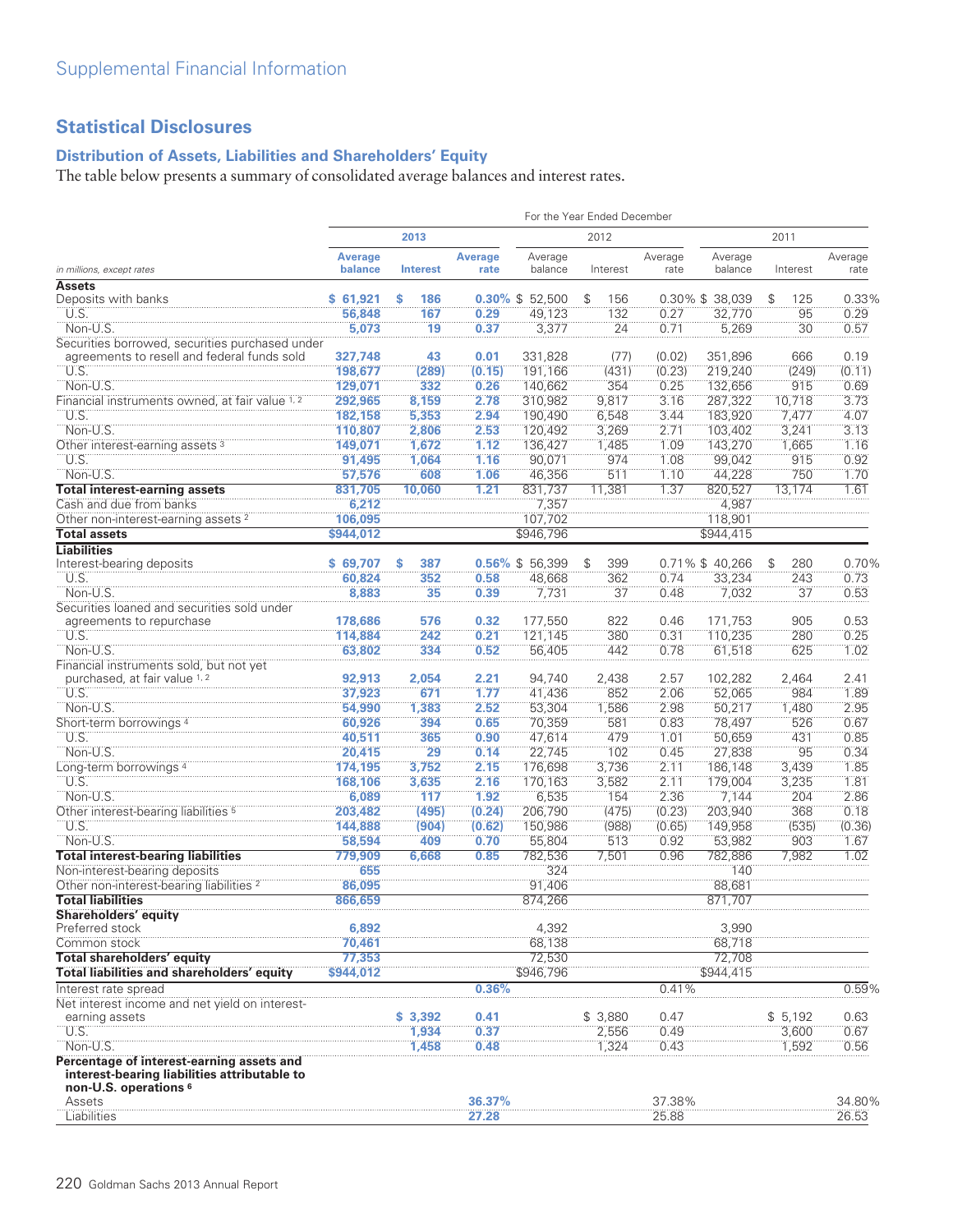# Supplemental Financial Information

1. Consists of cash financial instruments, including equity securities and convertible debentures.

- 2. Derivative instruments and commodities are included in other non-interest-earning assets and other non-interest-bearing liabilities.
- 3. Primarily consists of cash and securities segregated for regulatory and other purposes and certain receivables from customers and counterparties.
- 4. Interest rates include the effects of interest rate swaps accounted for as hedges.
- 5. Primarily consists of certain payables to customers and counterparties.
- 6. Assets, liabilities and interest are attributed to U.S. and non-U.S. based on the location of the legal entity in which the assets and liabilities are held.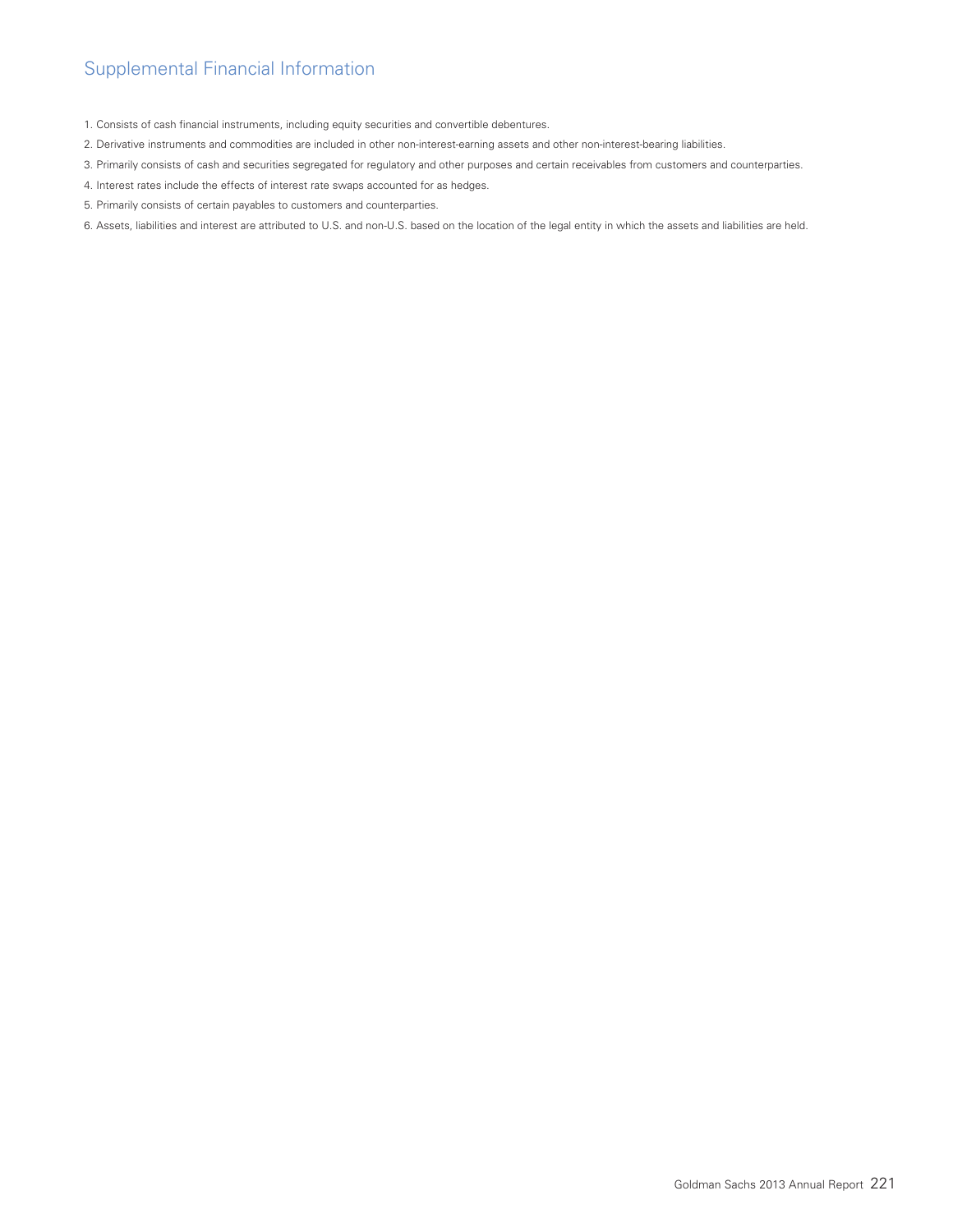# **Changes in Net Interest Income, Volume and Rate Analysis**

The table below presents an analysis of the effect on net interest income of volume and rate changes. In this analysis, changes due to volume/rate variance have been allocated to volume.

|                                                                      |                                          |                                    | For the Year Ended   |                                          |                |                      |
|----------------------------------------------------------------------|------------------------------------------|------------------------------------|----------------------|------------------------------------------|----------------|----------------------|
|                                                                      |                                          | December 2013 versus December 2012 |                      | December 2012 versus December 2011       |                |                      |
|                                                                      | Increase (decrease) due<br>to change in: |                                    |                      | Increase (decrease) due<br>to change in: |                |                      |
| in millions                                                          | <b>Volume</b>                            | Rate                               | <b>Net</b><br>change | Volume                                   | Rate           | Net<br>change        |
| Interest-earning assets                                              |                                          |                                    |                      |                                          |                |                      |
| Deposits with banks                                                  | 29<br>\$                                 | \$<br>1                            | \$<br>30             | \$<br>-32                                | \$<br>(1)      | \$<br>31             |
| U.S.                                                                 | 23                                       | 12                                 | 35                   | 45                                       | (8)            | 37                   |
| Non-U.S.                                                             | 6                                        | (11)                               | (5)                  | (13)                                     | 7              | (6)                  |
| Securities borrowed, securities purchased under agreements to resell |                                          |                                    |                      |                                          |                |                      |
| and federal funds sold                                               | (41)                                     | 161                                | 120                  | 83                                       | (826)          | (743)                |
| U.S.                                                                 | (11)                                     | 153                                | 142                  | 63                                       | (245)          | (182)                |
| Non-U.S.                                                             | (30)                                     | 8                                  | (22)                 | 20                                       | (581)          | (561)                |
| Financial instruments owned, at fair value                           | (490)                                    | (1, 168)                           | (1,658)              | 689                                      | (1,590)        | (901)                |
| U.S.                                                                 | (245)                                    | (950)                              | (1, 195)             | 225                                      | (1, 154)       | (929)                |
| Non-U.S.                                                             | (245)                                    | (218)                              | (463)                | 464                                      | (436)          | 28                   |
| Other interest-earning assets                                        | 135                                      | 52                                 | 187                  | (74)                                     | (106)          | (180)                |
| U.S.                                                                 | 17                                       | 73                                 | 90                   | (97)                                     | 156            | 59                   |
| Non-U.S.                                                             | 118                                      | (21)                               | 97                   | 23                                       | (262)          | (239)                |
| <b>Change in interest income</b>                                     | (367)                                    | (954)                              | (1, 321)             | 730                                      | (2,523)        | (1,793)              |
| <b>Interest-bearing liabilities</b>                                  |                                          |                                    |                      |                                          |                |                      |
| Interest-bearing deposits                                            | \$<br>75                                 | \$<br>(87)                         | \$.<br>(12)          | \$118                                    | \$<br>1        | $\mathcal{L}$<br>119 |
| U.S.                                                                 | 70                                       | (80)                               | (10)                 | 115                                      | $\overline{4}$ | 119                  |
| Non-U.S.                                                             | 5                                        | (7)                                | (2)                  | 3                                        | (3)            |                      |
| Securities loaned and securities sold under agreements to repurchase | 26                                       | (272)                              | (246)                | (6)                                      | (77)           | (83)                 |
| U.S.                                                                 | (13)                                     | (125)                              | (138)                | 34                                       | 66             | 100                  |
| Non-U.S.                                                             | 39                                       | (147)                              | (108)                | (40)                                     | (143)          | (183)                |
| Financial instruments sold, but not yet purchased, at fair value     | (20)                                     | (364)                              | (384)                | (127)                                    | 101            | (26)                 |
| U.S.                                                                 | (62)                                     | (119)                              | (181)                | (219)                                    | 87             | (132)                |
| Non-U.S.                                                             | 42                                       | (245)                              | (203)                | 92                                       | 14             | 106                  |
| Short-term borrowings                                                | (67)                                     | (120)                              | (187)                | (54)                                     | 109            | 55                   |
| U.S.                                                                 | (64)                                     | (50)                               | (114)                | (31)                                     | 79             | 48                   |
| Non-U.S.                                                             | (3)                                      | (70)                               | (73)                 | (23)                                     | 30             | $\overline{7}$       |
| Long-term borrowings                                                 | (53)                                     | 69                                 | 16                   | (200)                                    | 497            | 297                  |
| U.S.                                                                 | (44)                                     | 97                                 | 53                   | (186)                                    | 533            | 347                  |
| Non-U.S.                                                             | (9)                                      | (28)                               | (37)                 | (14)                                     | (36)           | (50)                 |
| Other interest-bearing liabilities                                   | 57                                       | (77)                               | (20)                 | 10                                       | (853)          | (843)                |
| U.S.                                                                 | 38                                       | 46                                 | 84                   | (7)                                      | (446)          | (453)                |
| Non-U.S.                                                             | 19                                       | (123)                              | (104)                | 17                                       | (407)          | (390)                |
| <b>Change in interest expense</b>                                    | 18                                       | (851)                              | (833)                | (259)                                    | (222)          | (481)                |
| Change in net interest income                                        | \$ (385)                                 | \$<br>(103)                        | \$<br>(488)          | \$989                                    | \$(2,301)      | \$(1,312)            |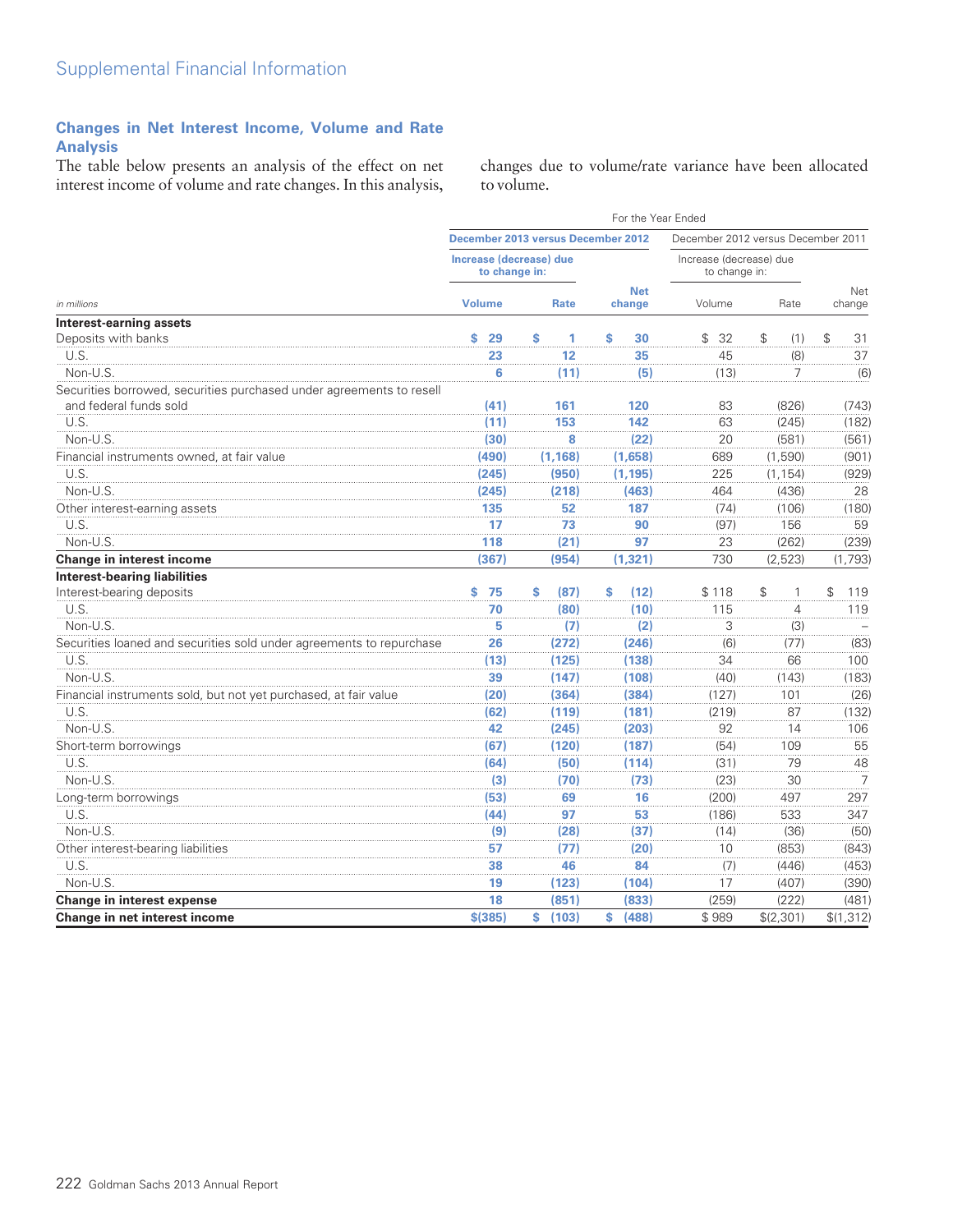### **Available-for-sale Securities Portfolio**

The table below presents the fair value of available-for-sale securities as of December 2012. Such assets related to the firm's reinsurance business, in which the firm sold a

majority stake in April 2013. See Note 3 for further information about this sale.

| in millions                                                                                 | Amortized<br>`ost | Unrealized<br>Gains | Unrealized<br>OSSes | Fair<br>∕alue |
|---------------------------------------------------------------------------------------------|-------------------|---------------------|---------------------|---------------|
| Available-for-sale securities, December 2012                                                |                   |                     |                     |               |
| Commercial paper, certificates of deposit, time deposits and other money market instruments | \$467             |                     |                     | 467           |
| U.S. government and federal agency obligations                                              | 814               | 47                  | (5                  | 856           |
| Non-U.S. government and agency obligations                                                  |                   |                     |                     |               |
| Mortgage and other asset-backed loans and securities                                        | 8 በ49             |                     |                     | 3.382         |
| Corporate debt securities                                                                   | 3 409             |                     | 15                  | 3.625         |
| State and municipal obligations                                                             | 539               | 91                  |                     | 629           |
| Other debt obligations                                                                      |                   |                     |                     |               |
| lotal available-for-sale securities                                                         |                   |                     |                     |               |

The table below presents the fair value, amortized cost and weighted average yields of available-for-sale securities by contractual maturity as of December 2012. Yields are calculated on a weighted average basis.

|                                                                                                                                               | As of December 2012        |       |                                             |       |                                              |       |                        |       |         |       |
|-----------------------------------------------------------------------------------------------------------------------------------------------|----------------------------|-------|---------------------------------------------|-------|----------------------------------------------|-------|------------------------|-------|---------|-------|
|                                                                                                                                               | Due in<br>One Year or Less |       | Due After<br>One Year Through<br>Five Years |       | Due After<br>Five Years Through<br>Ten Years |       | Due After<br>Ten Years |       | Total   |       |
| \$ in millions                                                                                                                                | Amount                     | Yield | Amount                                      | Yield | Amount                                       | Yield | Amount                 | Yield | Amount  | Yield |
| Fair value of available-for-sale securities<br>Commercial paper, certificates of deposit, time<br>deposits and other money market instruments | \$467                      |       |                                             |       |                                              |       |                        |       | 467     |       |
| U.S. government and federal agency obligations                                                                                                | 57                         |       | 267                                         |       | 88                                           |       | 444                    |       | 856     |       |
| Non-U.S. government and agency obligations                                                                                                    |                            |       |                                             |       |                                              |       |                        |       |         |       |
| Mortgage and other asset-backed loans<br>and securities                                                                                       |                            |       | 218                                         | 5     | 23                                           |       | 3,137                  | 6     | 3,382   |       |
| Corporate debt securities                                                                                                                     | 74                         |       | 804                                         |       | .567                                         |       | 1.180                  | 5     | 3.625   |       |
| State and municipal obligations                                                                                                               |                            |       |                                             |       |                                              |       | 619                    | 6     | 629     |       |
| Other debt obligations                                                                                                                        | 18                         |       | b                                           |       | ь                                            | b     | 84                     |       | 113     | -3    |
| Total available-for-sale securities                                                                                                           | \$620                      |       | \$1,305                                     |       | \$1,683                                      |       | \$5,466                |       | \$9,074 |       |
| Amortized cost of available-for-sale securities                                                                                               | \$617                      |       | \$1,267                                     |       | \$1,593                                      |       | \$4,915                |       | \$8,392 |       |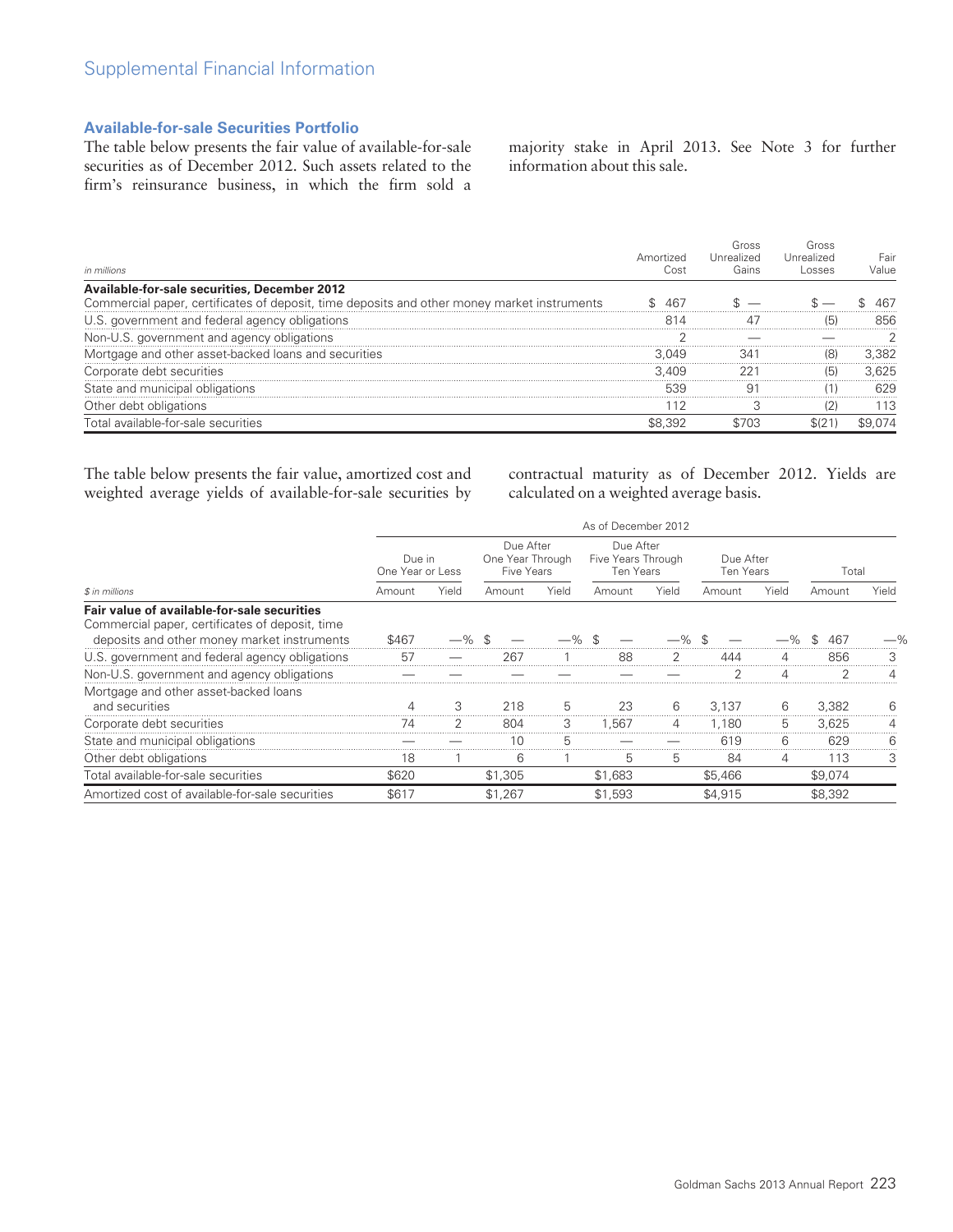## **Deposits**

The table below presents a summary of the firm's interestbearing deposits.

|                         | Average Balances    |          |          |  |  |  |
|-------------------------|---------------------|----------|----------|--|--|--|
|                         | Year Ended December |          |          |  |  |  |
| in millions             | 2013                | 2012     |          |  |  |  |
| $U.S.$ :                |                     |          |          |  |  |  |
| Savings <sup>1</sup>    | \$39,411            | \$32,235 | \$25.916 |  |  |  |
| Time                    | 21.413              | 16.433   | 7,318    |  |  |  |
| Total U.S. deposits     | 60.824              | 48.668   | 33,234   |  |  |  |
| $Non-U.S.$ :            |                     |          |          |  |  |  |
| Demand                  | 4,613               | 5,318    | 5,378    |  |  |  |
| Time                    | 4,270               | 2,413    | 1,654    |  |  |  |
| Total Non-U.S. deposits | 8,883               | 7,731    | 7,032    |  |  |  |
| <b>Total deposits</b>   | \$69,707            | \$56,399 | \$40.266 |  |  |  |

|                         | Average Interest Rates<br>Year Ended December |       |       |  |  |
|-------------------------|-----------------------------------------------|-------|-------|--|--|
|                         |                                               |       |       |  |  |
|                         | 2013                                          | 2012  | 2011  |  |  |
| $U.S.$ :                |                                               |       |       |  |  |
| Savings <sup>1</sup>    | 0.30%                                         | 0.42% | 0.42% |  |  |
| Time                    | 1.09                                          | 1.38  | 1.84  |  |  |
| Total U.S. deposits     | 0.58                                          | 0 74  | በ 73  |  |  |
| $Non-U.S.$ :            |                                               |       |       |  |  |
| Demand                  | 0.22                                          | 0.30  | 0.46  |  |  |
| Time                    | 0.59                                          | 0.87  | 0.73  |  |  |
| Total Non-U.S. deposits | 0.39                                          | 0.48  | 0.53  |  |  |
| <b>Total deposits</b>   | 0.56                                          | O 71  | በ 7በ  |  |  |

1. Amounts are available for withdrawal upon short notice, generally within seven days.

#### **Ratios**

The table below presents selected financial ratios.

|                                                    | Year Ended<br>December |         |      |  |
|----------------------------------------------------|------------------------|---------|------|--|
|                                                    | 2013                   | 2012    | 2011 |  |
| Net earnings to average assets                     | $0.9\%$                | $0.8\%$ | 0.5% |  |
| Return on average common<br>shareholders' equity 1 | 11.0                   | 10.7    | 3.7  |  |
| Return on average total shareholders' equity 2     | 10.4                   | 10.3    | 6.1  |  |
| Total average equity to average assets             | 8.2                    | 77      | 77   |  |
| Dividend payout ratio 3                            | 13.3                   | 125     | 310  |  |

1. Based on net earnings applicable to common shareholders divided by average monthly common shareholders' equity.

2. Based on net earnings divided by average monthly total shareholders' equity.

3. Dividends declared per common share as a percentage of diluted earnings per common share.

### **Short-term and Other Borrowed Funds**

The table below presents a summary of the firm's securities loaned and securities sold under agreements to repurchase and short-term borrowings. These borrowings generally mature within one year of the financial statement date and include borrowings that are redeemable at the option of the holder within one year of the financial statement date.

|                                     | Securities Loaned and Securities Sold<br>Under Agreements to Repurchase |           |           |  |  |  |  |
|-------------------------------------|-------------------------------------------------------------------------|-----------|-----------|--|--|--|--|
|                                     | As of December                                                          |           |           |  |  |  |  |
| \$ in millions                      | 2013                                                                    | 2012      | 2011      |  |  |  |  |
| Amounts outstanding at year-end     | \$183,527                                                               | \$185,572 | \$171.684 |  |  |  |  |
| Average outstanding during the year | 178,686                                                                 | 177,550   | 171,753   |  |  |  |  |
| Maximum month-end outstanding       | 196,393                                                                 | 198,456   | 190,453   |  |  |  |  |
| Weighted average interest rate      |                                                                         |           |           |  |  |  |  |
| During the year                     | 0.32%                                                                   | 0.46%     | 0.53%     |  |  |  |  |
| At year-end                         | 0.28                                                                    | 0.44      | 0.39      |  |  |  |  |

|                                     | Short-Term Borrowings <sup>1,2</sup> |               |          |  |  |  |  |
|-------------------------------------|--------------------------------------|---------------|----------|--|--|--|--|
|                                     | As of December                       |               |          |  |  |  |  |
| \$ in millions                      | 2013                                 | 2012          | 2011     |  |  |  |  |
| Amounts outstanding at year-end     | 61,982                               | 67,349<br>\$. | \$78,223 |  |  |  |  |
| Average outstanding during the year | 60.926                               | 70,359        | 78.497   |  |  |  |  |
| Maximum month-end outstanding       | 66,978                               | 75,280        | 87.281   |  |  |  |  |
| Weighted average interest rate      |                                      |               |          |  |  |  |  |
| During the year                     | 0.65%                                | 0.83%         | $0.67\%$ |  |  |  |  |
| At year-end                         | 0.89                                 | በ 79          | 0.92     |  |  |  |  |

1. Includes short-term secured financings of \$17.29 billion, \$23.05 billion and \$29.19 billion as of December 2013, December 2012 and December 2011, respectively.

2. The weighted average interest rates for these borrowings include the effect of hedging activities.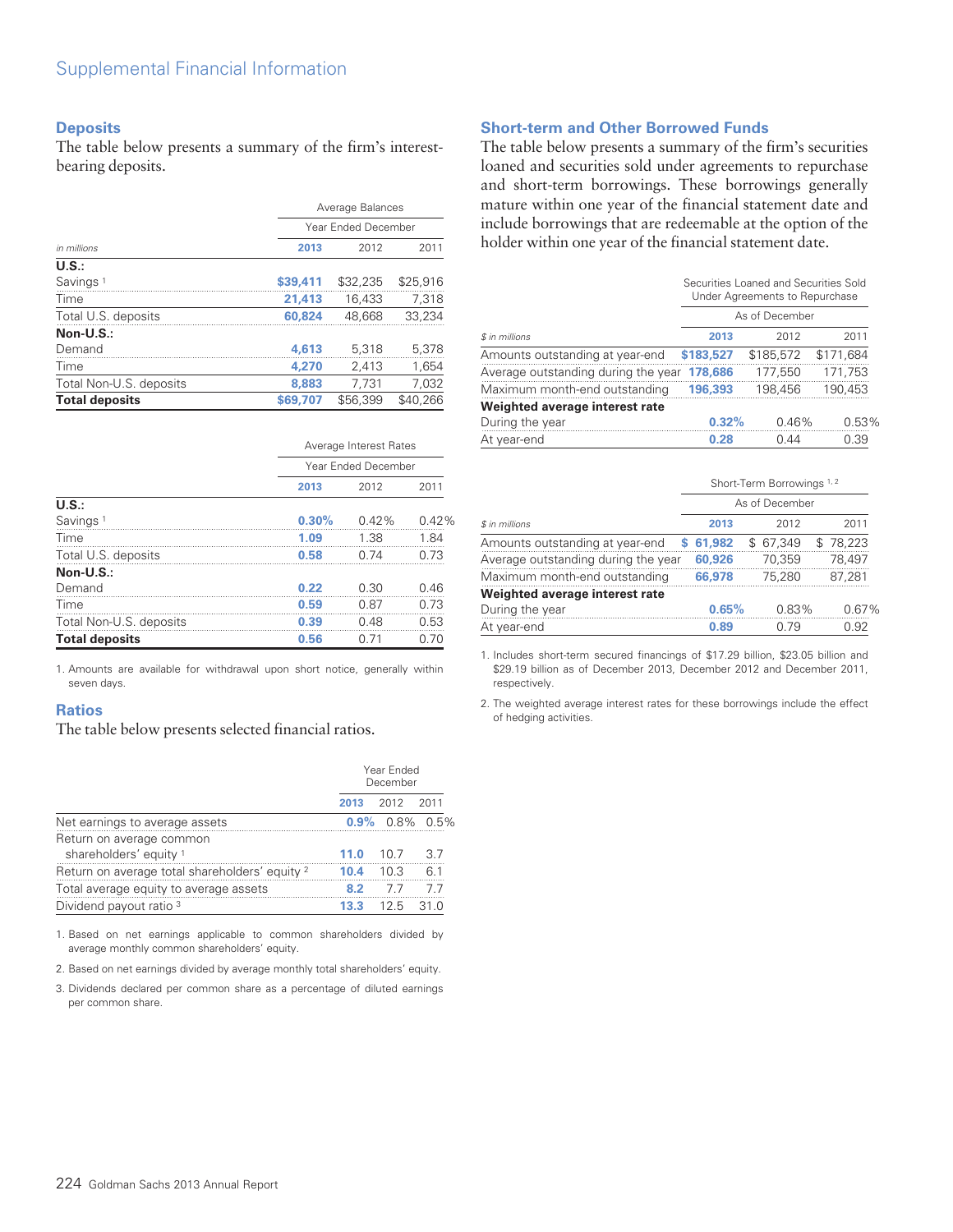#### **Cross-border Outstandings**

Cross-border outstandings are based on the Federal Financial Institutions Examination Council's (FFIEC) regulatory guidelines for reporting cross-border information and represent the amounts that the firm may not be able to obtain from a foreign country due to countryspecific events, including unfavorable economic and political conditions, economic and social instability, and changes in government policies.

Credit exposure represents the potential for loss due to the default or deterioration in credit quality of a counterparty or an issuer of securities or other instruments the firm holds and is measured based on the potential loss in an event of non-payment by a counterparty. Credit exposure is reduced through the effect of risk mitigants, such as netting agreements with counterparties that permit the firm to offset receivables and payables with such counterparties or obtaining collateral from counterparties. The tables below do not include all the effects of such risk mitigants and do not represent the firm's credit exposure.

The tables below present cross-border outstandings and commitments for each country in which cross-border outstandings exceed 0.75% of consolidated assets in accordance with the FFIEC guidelines.

Cross-border outstandings in the tables below include cash, receivables, securities purchased under agreements to resell, securities borrowed and cash financial instruments, but exclude derivative instruments. Securities purchased under agreements to resell and securities borrowed are presented gross, without reduction for related securities collateral held, based on the domicile of the counterparty. Margin loans (included in receivables) are presented based on the amount of collateral advanced by the counterparty. Commitments in the table below primarily consist of commitments to extend credit and forward starting resale and securities borrowing agreements.

| in millions    | As of December 2013 |                    |        |                                                           |       |  |  |
|----------------|---------------------|--------------------|--------|-----------------------------------------------------------|-------|--|--|
|                | <b>Banks</b>        | <b>Governments</b> |        | <b>Total cross-border</b><br><b>Other</b><br>outstandings |       |  |  |
| Countr         |                     |                    |        |                                                           |       |  |  |
| Cavman Islands |                     |                    |        | - 982 -                                                   |       |  |  |
| Japan          | .026                |                    | 11.981 | 35.130                                                    | 5.086 |  |  |
| France         |                     |                    |        |                                                           | .060  |  |  |
| Germany        | 5.148               | 336                |        |                                                           | 716   |  |  |
| Spair          | .002                |                    |        |                                                           | 069   |  |  |
| Jnited Kingdom | .688                | 217                |        |                                                           |       |  |  |
|                | 785                 |                    |        |                                                           | .962  |  |  |

| in millions    |        | As of December 2012 |        |                                    |             |  |  |  |
|----------------|--------|---------------------|--------|------------------------------------|-------------|--|--|--|
|                | Banks  | Governments         | Other  | Total cross-border<br>outstandings | Commitments |  |  |  |
| Countr         |        |                     |        |                                    |             |  |  |  |
| Cayman Islands |        |                     | .283   |                                    | 088         |  |  |  |
| France         | 6.991  | 2.370               | 23,161 | 522.                               | 8.846       |  |  |  |
| Japar          | 16.679 |                     | 8.908  | 25,606                             | 9.635       |  |  |  |
| Germany        |        | .976                | '.912  | 900                                | .887        |  |  |  |
| Spain          | 790    | .237                | .816   | 843                                | 473         |  |  |  |
| Ireland        | 438    | 68                  | '.057  | .5632                              | <br>17F     |  |  |  |
| United Kingdom |        | 237                 | 5.874  | .533                               |             |  |  |  |
| China          | .564   | 265                 | 3.564  | .393                               |             |  |  |  |
| Brazil         | .383   | 3.704               | 2.280  | '.367                              | 865         |  |  |  |
| Switzerland    | 3 706  | 230                 | 3.133  | .069                               | 305         |  |  |  |

1. Primarily comprised of secured lending transactions with a clearing house which are secured by collateral.

2. Primarily comprised of interests in and receivables from funds domiciled in Ireland, but whose underlying investments are primarily located outside of Ireland, and secured lending transactions.